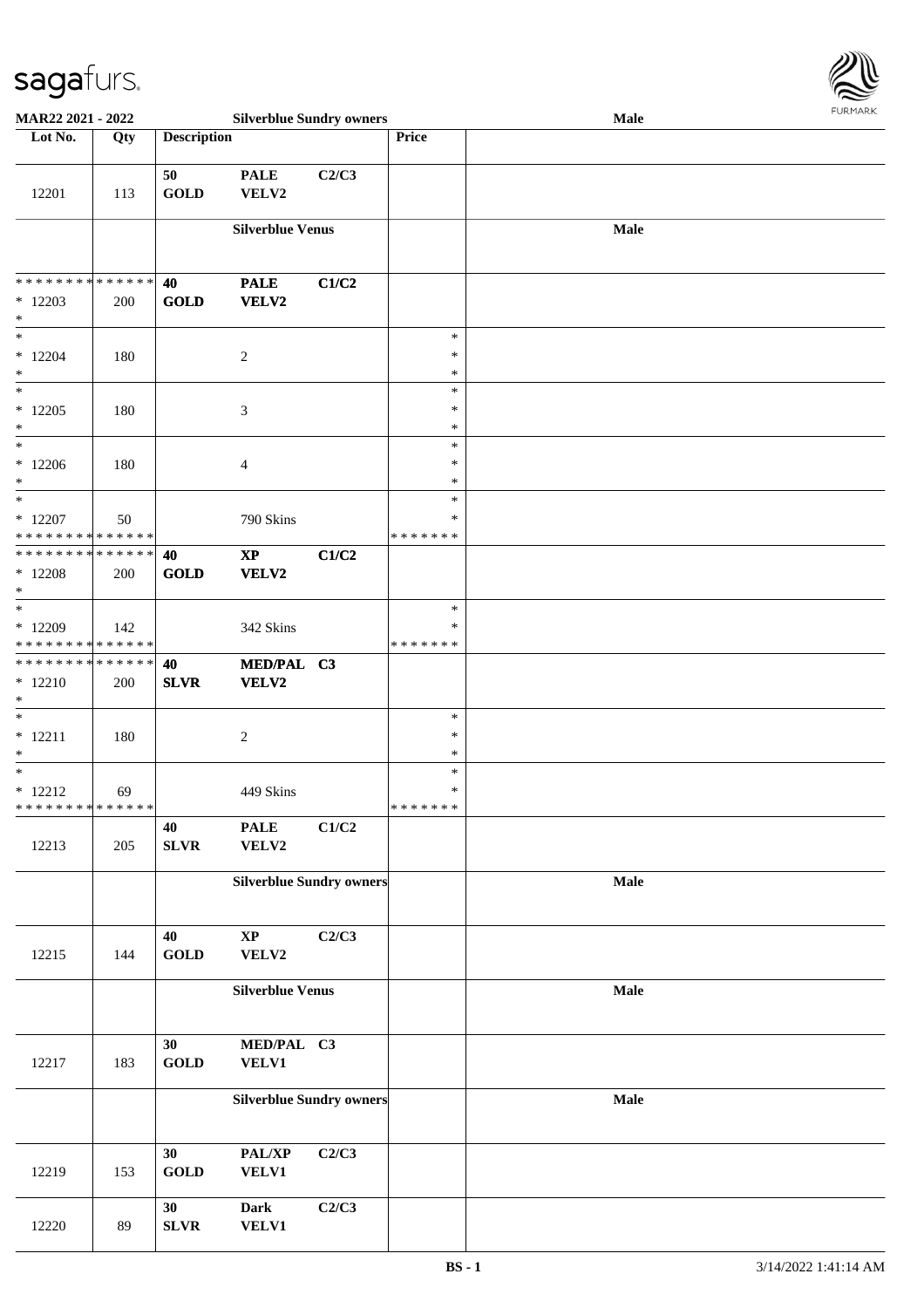

| MAR22 2021 - 2022             |     |                    | <b>Silverblue Venus</b>         |            |                    | Male        |
|-------------------------------|-----|--------------------|---------------------------------|------------|--------------------|-------------|
| Lot No.                       | Qty | <b>Description</b> |                                 |            | Price              |             |
|                               |     |                    |                                 |            |                    |             |
| 12221                         | 200 | 30<br><b>GOLD</b>  | <b>Dark</b><br>VELV2            | C1/C2      |                    |             |
| * * * * * * * * * * * * * *   |     | 30                 | <b>MED</b>                      | C1/C2      |                    |             |
| $*12222$<br>$\ast$            | 200 | <b>GOLD</b>        | VELV2                           |            |                    |             |
| $\ast$                        |     |                    |                                 |            | $\ast$             |             |
| $* 12223$                     | 180 |                    | $\sqrt{2}$                      |            | $\ast$             |             |
| $\ast$                        |     |                    |                                 |            | $\ast$             |             |
| $\ast$                        |     |                    |                                 |            | $\ast$             |             |
| $* 12224$                     | 180 |                    | 3                               |            | $\ast$             |             |
| $\ast$                        |     |                    |                                 |            | $\ast$             |             |
| $*$                           |     |                    |                                 |            | $\ast$             |             |
| $* 12225$<br>$\ast$           | 180 |                    | $\overline{4}$                  |            | $\ast$<br>$\ast$   |             |
| $\ast$                        |     |                    |                                 |            | $\ast$             |             |
| $*12226$                      | 140 |                    | 880 Skins                       |            | $\ast$             |             |
| * * * * * * * * * * * * * *   |     |                    |                                 |            | * * * * * * *      |             |
| * * * * * * * * * * * * * *   |     | 30                 | MED/PAL C3                      |            |                    |             |
| $* 12227$                     | 200 | <b>GOLD</b>        | VELV2                           |            |                    |             |
| $\ast$                        |     |                    |                                 |            |                    |             |
| $\ast$                        |     |                    |                                 |            | $\ast$             |             |
| $* 12228$                     | 180 |                    | $\overline{c}$                  |            | $\ast$             |             |
| $\ast$                        |     |                    |                                 |            | ∗                  |             |
| $\ast$                        |     |                    |                                 |            | $\ast$             |             |
| $*12229$                      | 158 |                    | 538 Skins                       |            | ∗<br>* * * * * * * |             |
| * * * * * * * * * * * * * *   |     |                    |                                 |            |                    |             |
|                               |     |                    | <b>Silverblue Sundry owners</b> |            |                    | Male        |
| * * * * * * * * * * * * * * * |     | 30                 | <b>Dark</b>                     | C2/C3      |                    |             |
| $* 12231$                     | 200 | <b>GOLD</b>        | VELV2                           |            |                    |             |
| $\ast$                        |     |                    |                                 |            |                    |             |
| $\ast$                        |     |                    |                                 |            | $\ast$             |             |
| $*12232$                      | 128 |                    | 328 Skins                       |            | $\ast$             |             |
| * * * * * * * * * * * * * * * |     |                    |                                 |            | * * * * * * *      |             |
|                               |     | 30                 | PAL/XP                          | C2/C3      |                    |             |
| 12233                         | 206 | <b>GOLD</b>        | VELV2                           |            |                    |             |
|                               |     | 30                 | <b>PALE</b>                     | C2/C3      |                    |             |
| 12234                         | 138 | <b>SLVR</b>        | VELV2                           |            |                    |             |
|                               |     |                    |                                 |            |                    |             |
|                               |     |                    | <b>Silverblue Larsen</b>        |            |                    | <b>Male</b> |
| * * * * * * * * * * * * * * * |     | 40                 | MED/PAL C2/C3                   |            |                    |             |
| $*12236$                      | 210 | <b>GOLD</b>        | <b>VELV2</b>                    | <b>EBD</b> |                    |             |
| $*$                           |     |                    |                                 |            |                    |             |
| $*$                           |     |                    |                                 |            | $\ast$             |             |
| $*12237$                      | 54  |                    | 264 Skins                       |            | ∗                  |             |
| * * * * * * * * * * * * * *   |     |                    |                                 |            | *******            |             |
|                               |     | 40                 | $\mathbf{X}\mathbf{P}$          | C2/C3      |                    |             |
| 12238                         | 85  | <b>GOLD</b>        | VELV2                           | <b>EBD</b> |                    |             |
| * * * * * * * * * * * * * * * |     | 40                 | <b>MED/PAL</b>                  | C2/C3      |                    |             |
| * 12239                       | 200 | <b>SLVR</b>        | VELV2                           | <b>EBD</b> |                    |             |
| $\ast$                        |     |                    |                                 |            |                    |             |
| $*$                           |     |                    |                                 |            | $\ast$             |             |
| $*12240$                      | 161 |                    | 361 Skins                       |            | ∗                  |             |
| * * * * * * * * * * * * * *   |     |                    |                                 |            | * * * * * * *      |             |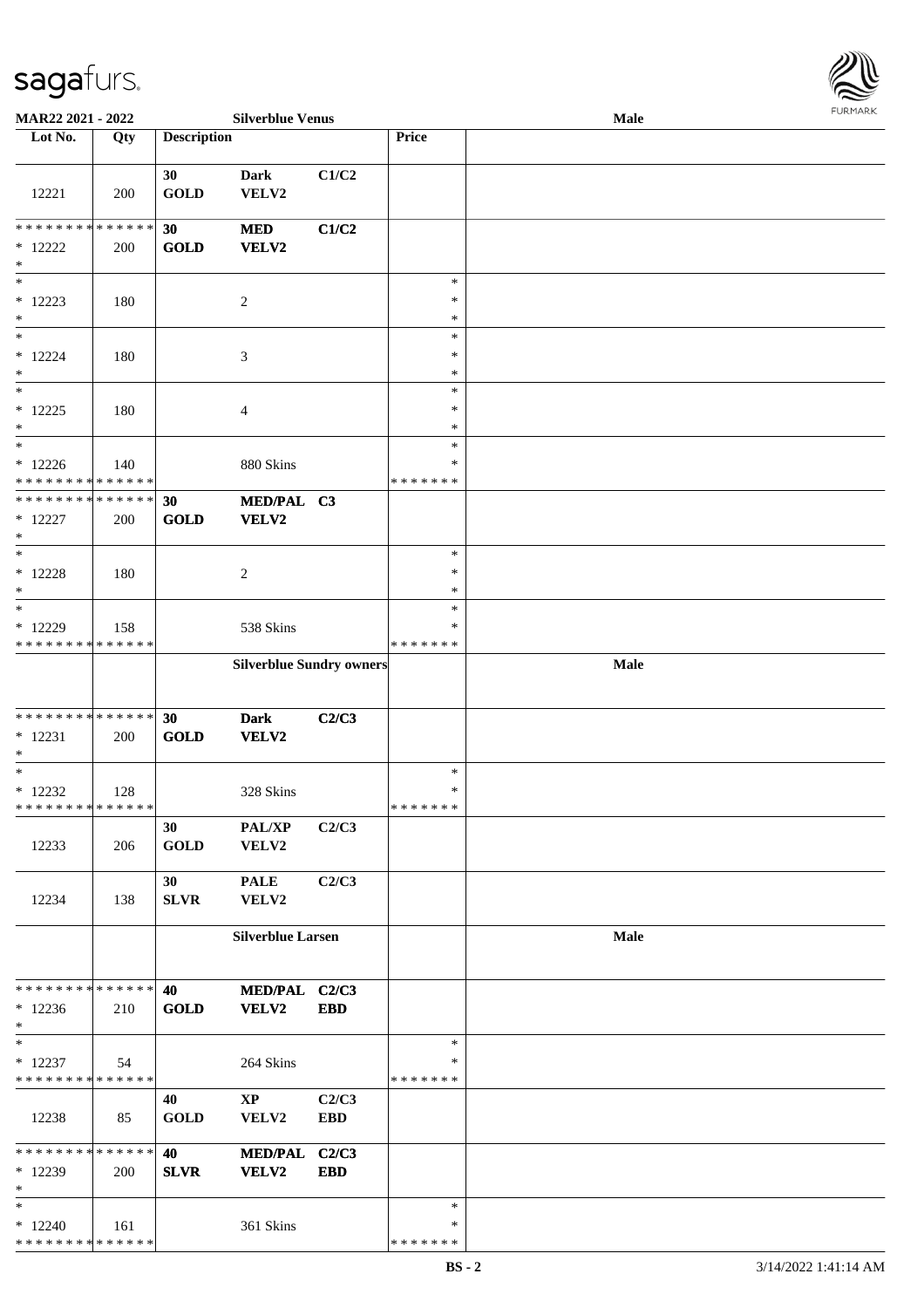

| MAR22 2021 - 2022   |     |                    | <b>Silverblue Larsen</b> |            |              | Male | FURMARK |
|---------------------|-----|--------------------|--------------------------|------------|--------------|------|---------|
| Lot No.             | Qty | <b>Description</b> |                          |            | <b>Price</b> |      |         |
| **************      |     | 30                 | MED/PAL C2/C3            |            |              |      |         |
| $* 12241$<br>$\ast$ | 200 | <b>GOLD</b>        | <b>VELV2</b>             | <b>EBD</b> |              |      |         |
| $*$                 |     |                    |                          |            | $\ast$       |      |         |
| $*12242$            | 180 |                    | 2                        |            | $\ast$       |      |         |
| $\ast$              |     |                    |                          |            | $\ast$       |      |         |
| $\ast$              |     |                    |                          |            | $\ast$       |      |         |
| $*12243$            | 180 |                    | 3                        |            | ∗            |      |         |
| $\ast$              |     |                    |                          |            | $\ast$       |      |         |
| $\ast$              |     |                    |                          |            | $\ast$       |      |         |
| $*12244$            | 191 |                    | 751 Skins                |            | $\ast$       |      |         |
| **************      |     |                    |                          |            | *******      |      |         |
|                     |     | 30                 | <b>XP</b>                | C2/C3      |              |      |         |
| 12245               | 114 | <b>GOLD</b>        | VELV2                    | <b>EBD</b> |              |      |         |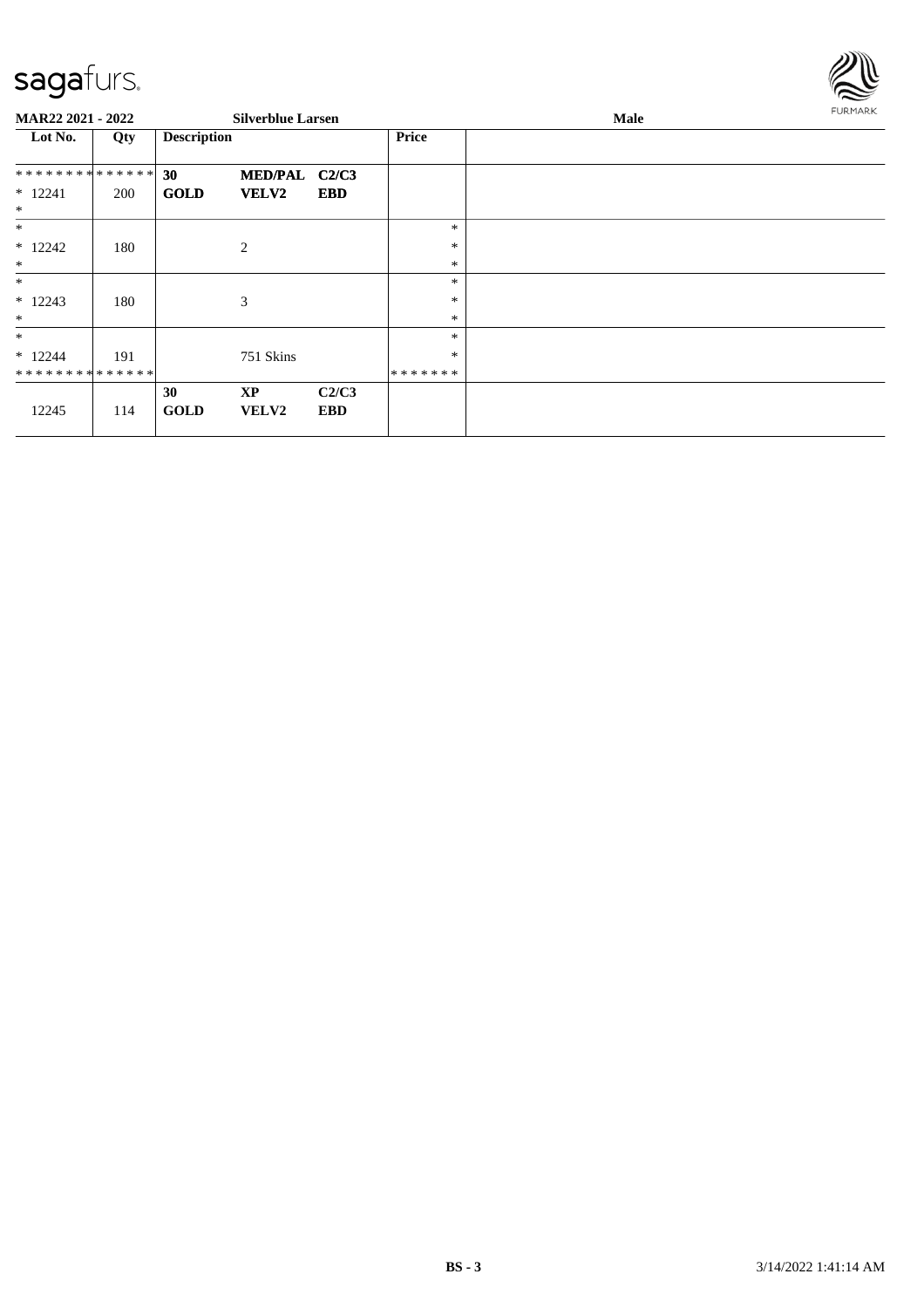

| MAR22 2021 - 2022             |             |                        | Silverblue       |                |               | Male |  |
|-------------------------------|-------------|------------------------|------------------|----------------|---------------|------|--|
| Lot No.                       | Qty         | <b>Description</b>     |                  |                | Price         |      |  |
|                               |             |                        |                  |                |               |      |  |
| * * * * * * * * * * * * * *   |             | 50                     | <b>PALE</b>      | C1/C2          |               |      |  |
| * 308001                      | 205         | SI                     |                  |                |               |      |  |
| $*$                           |             |                        |                  |                |               |      |  |
| $\overline{\ast}$             | 63          |                        |                  |                | $\ast$        |      |  |
| $* 308002$                    |             |                        |                  |                | $\ast$        |      |  |
|                               |             |                        | 268 Skins        |                |               |      |  |
| * * * * * * * * * * * * * *   |             |                        |                  |                | * * * * * * * |      |  |
|                               |             | 50                     | <b>PALE</b>      | C1/C2          |               |      |  |
| 308003                        | 211         | ${\bf S}{\bf I}$       | <b>LNAP</b>      |                |               |      |  |
|                               |             |                        |                  |                |               |      |  |
|                               |             | $50\,$                 | XP/2XP           | C <sub>2</sub> |               |      |  |
| 308004                        | 185         | $\mathbf{I}\mathbf{B}$ | <b>CHIP</b>      |                |               |      |  |
|                               |             |                        |                  |                |               |      |  |
|                               |             | 50                     | <b>Dark</b>      | C1/C2          |               |      |  |
| 308005                        | 150         | <b>SAGA</b>            |                  |                |               |      |  |
|                               |             |                        |                  |                |               |      |  |
| * * * * * * * * * * * * * *   |             | 50                     | <b>PALE</b>      | C1             |               |      |  |
| $* 308006$                    | 185         | <b>SAGA</b>            |                  |                |               |      |  |
| $\ast$                        |             |                        |                  |                |               |      |  |
| $\ast$                        |             |                        |                  |                | $\ast$        |      |  |
|                               |             |                        |                  |                |               |      |  |
| $* 308007$                    | 160         |                        | $\overline{c}$   |                | $\ast$        |      |  |
| $\ast$                        |             |                        |                  |                | $\ast$        |      |  |
| $\ast$                        |             |                        |                  |                | $\ast$        |      |  |
| $* 308008$                    | 150         |                        | $\mathfrak{Z}$   |                | $\ast$        |      |  |
| $\ast$                        |             |                        |                  |                | $\ast$        |      |  |
| $*$                           | 36          |                        |                  |                | $\ast$        |      |  |
| * 308009                      |             |                        | 531 Skins        |                | $\ast$        |      |  |
| * * * * * * * * * * * * * *   |             |                        |                  |                | * * * * * * * |      |  |
| * * * * * * * * * * * * * *   |             | 50                     | <b>PALE</b>      | C <sub>2</sub> |               |      |  |
| * 308010                      | 185         | <b>SAGA</b>            |                  |                |               |      |  |
| $*$                           |             |                        |                  |                |               |      |  |
| $*$                           |             |                        |                  |                | $\ast$        |      |  |
| * 308011                      | 160         |                        | $\boldsymbol{2}$ |                | $\ast$        |      |  |
| $\ast$                        |             |                        |                  |                | $\ast$        |      |  |
| $\ast$                        |             |                        |                  |                | $\ast$        |      |  |
|                               |             |                        |                  |                |               |      |  |
| $* 308012$                    | 160         |                        | 3                |                | $\ast$        |      |  |
| $*$                           |             |                        |                  |                | $\ast$        |      |  |
| $\ast$                        |             |                        |                  |                | $\ast$        |      |  |
| * 308013                      | 160         |                        | $\overline{4}$   |                | $\ast$        |      |  |
| $*$                           |             |                        |                  |                | $\ast$        |      |  |
| $*$                           |             |                        |                  |                | $\ast$        |      |  |
| $* 308014$                    | 160         |                        | 5                |                | $\ast$        |      |  |
| $*$                           |             |                        |                  |                | $\ast$        |      |  |
| $*$                           |             |                        |                  |                | $\ast$        |      |  |
| $* 308015$                    | 160         |                        | 6                |                | $\ast$        |      |  |
| $*$                           |             |                        |                  |                | $\ast$        |      |  |
| $\overline{\phantom{1}}$      |             |                        |                  |                | $\ast$        |      |  |
| $* 308016$                    | 160         |                        | $\overline{7}$   |                | $\ast$        |      |  |
| $*$                           |             |                        |                  |                | $\ast$        |      |  |
| $*$                           |             |                        |                  |                | $\ast$        |      |  |
|                               |             |                        |                  |                |               |      |  |
| $* 308017$                    | 160         |                        | $\,8\,$          |                | $\ast$        |      |  |
| $*$                           |             |                        |                  |                | $\ast$        |      |  |
| $*$                           |             |                        |                  |                | $\ast$        |      |  |
| * 308018                      | 160         |                        | 9                |                | $\ast$        |      |  |
| $*$                           |             |                        |                  |                | $\ast$        |      |  |
|                               | 107         |                        |                  |                | $\ast$        |      |  |
| * 308019                      |             |                        | 1572 Skins       |                | ∗             |      |  |
| * * * * * * * *               | * * * * * * |                        |                  |                | * * * * * * * |      |  |
| * * * * * * * * * * * * * * * |             | 50                     | <b>PALE</b>      | C3             |               |      |  |
| * 308020                      | 185         | <b>SAGA</b>            |                  |                |               |      |  |
| $\ast$                        |             |                        |                  |                |               |      |  |
|                               |             |                        |                  |                |               |      |  |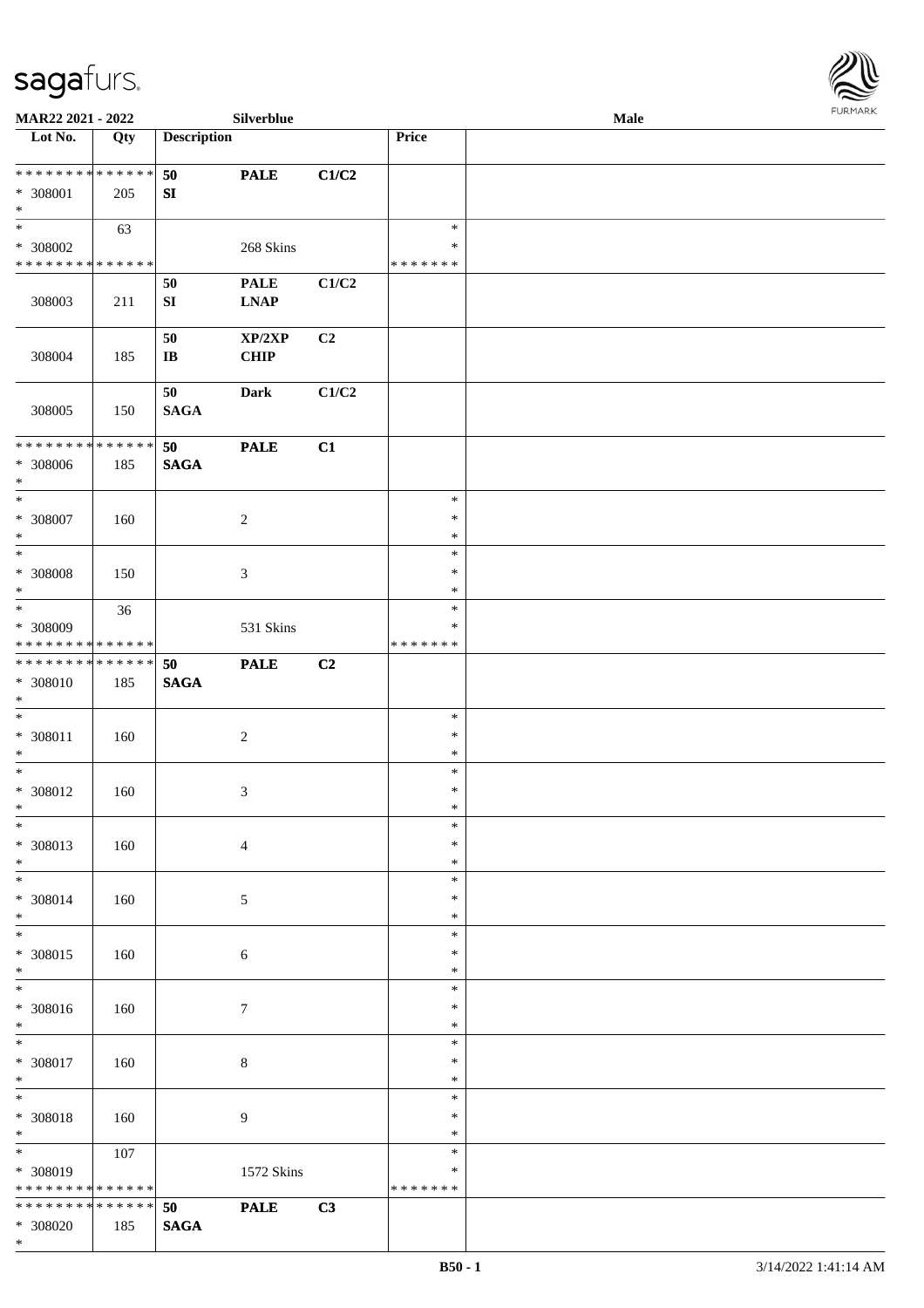

| MAR22 2021 - 2022                                |                    |                    | Silverblue                 |                |                                   | Male |  |
|--------------------------------------------------|--------------------|--------------------|----------------------------|----------------|-----------------------------------|------|--|
| Lot No.                                          | Qty                | <b>Description</b> |                            |                | Price                             |      |  |
| $*$<br>* 308021<br>* * * * * * * * * * * * * *   | 165                | 50<br><b>SAGA</b>  | <b>PALE</b>                | C3             | $\ast$<br>*<br>* * * * * * *      |      |  |
| 308022                                           | 166                | 50<br><b>SAGA</b>  | 2XP                        | C1             |                                   |      |  |
| * * * * * * * * * * * * * *<br>* 308023<br>$*$   | 185                | 50<br><b>SAGA</b>  | 2XP                        | C2             |                                   |      |  |
| $*$<br>$* 308024$<br>$*$                         | 160                |                    | $\overline{c}$             |                | $\ast$<br>$\ast$<br>$\ast$        |      |  |
| $*$<br>$* 308025$<br>$\ast$                      | 160                |                    | $\mathfrak{Z}$             |                | $\ast$<br>$\ast$<br>*             |      |  |
| $*$<br>$* 308026$<br>* * * * * * * * * * * * * * | 37                 |                    | 542 Skins                  |                | $\ast$<br>$\ast$<br>* * * * * * * |      |  |
| * * * * * * * * * * * * * *<br>* 308027<br>$*$   | 165                | 50<br><b>SAGA</b>  | 2XP                        | C3             |                                   |      |  |
| $*$<br>* 308028<br>* * * * * * * * * * * * * *   | 46                 |                    | 211 Skins                  |                | $\ast$<br>*<br>* * * * * * *      |      |  |
| * * * * * * * * * * * * * * *<br>* 308029<br>$*$ | 185                | 50<br><b>SAGA</b>  | <b>PALE</b><br><b>LNAP</b> | C1/C2          |                                   |      |  |
| $*$<br>* 308030<br>* * * * * * * * * * * * * *   | 78                 |                    | 263 Skins                  |                | $\ast$<br>*<br>* * * * * * *      |      |  |
| * * * * * * * * * * * * * *<br>* 308031<br>$*$   | 185                | 50<br>IA           | XP/2XP<br><b>SPAR</b>      | C2             |                                   |      |  |
| $*$<br>* 308032<br>$*$                           | 160                |                    | 2                          |                | $\ast$<br>$\ast$<br>$\ast$        |      |  |
| $\ast$<br>* 308033<br>$\ast$                     | 160                |                    | $\mathfrak{Z}$             |                | $\ast$<br>$\ast$<br>$\ast$        |      |  |
| $\ast$<br>* 308034<br>$\ast$                     | 160                |                    | $\overline{4}$             |                | $\ast$<br>*<br>*                  |      |  |
| $*$<br>$* 308035$<br>* * * * * * * * * * * * * * | 167                |                    | 832 Skins                  |                | $\ast$<br>∗<br>* * * * * * *      |      |  |
| * * * * * * * *<br>* 308036<br>$*$               | * * * * * *<br>175 | 50<br>IA           | XP/2XP<br>WB1              | C <sub>2</sub> |                                   |      |  |
| $*$<br>* 308037<br>* * * * * * * * * * * * * *   | 34                 |                    | 209 Skins                  |                | $\ast$<br>*<br>* * * * * * *      |      |  |
| * * * * * * * *<br>* 308038<br>$*$               | * * * * * *<br>185 | 50<br>IA           | XP/2XP<br><b>CHIP</b>      | C2             |                                   |      |  |
| $*$<br>* 308039<br>$\ast$                        | 160                |                    | 2                          |                | $\ast$<br>∗<br>$\ast$             |      |  |
| $\ast$<br>* 308040<br>$\ast$                     | 160                |                    | 3                          |                | $\ast$<br>$\ast$<br>$\ast$        |      |  |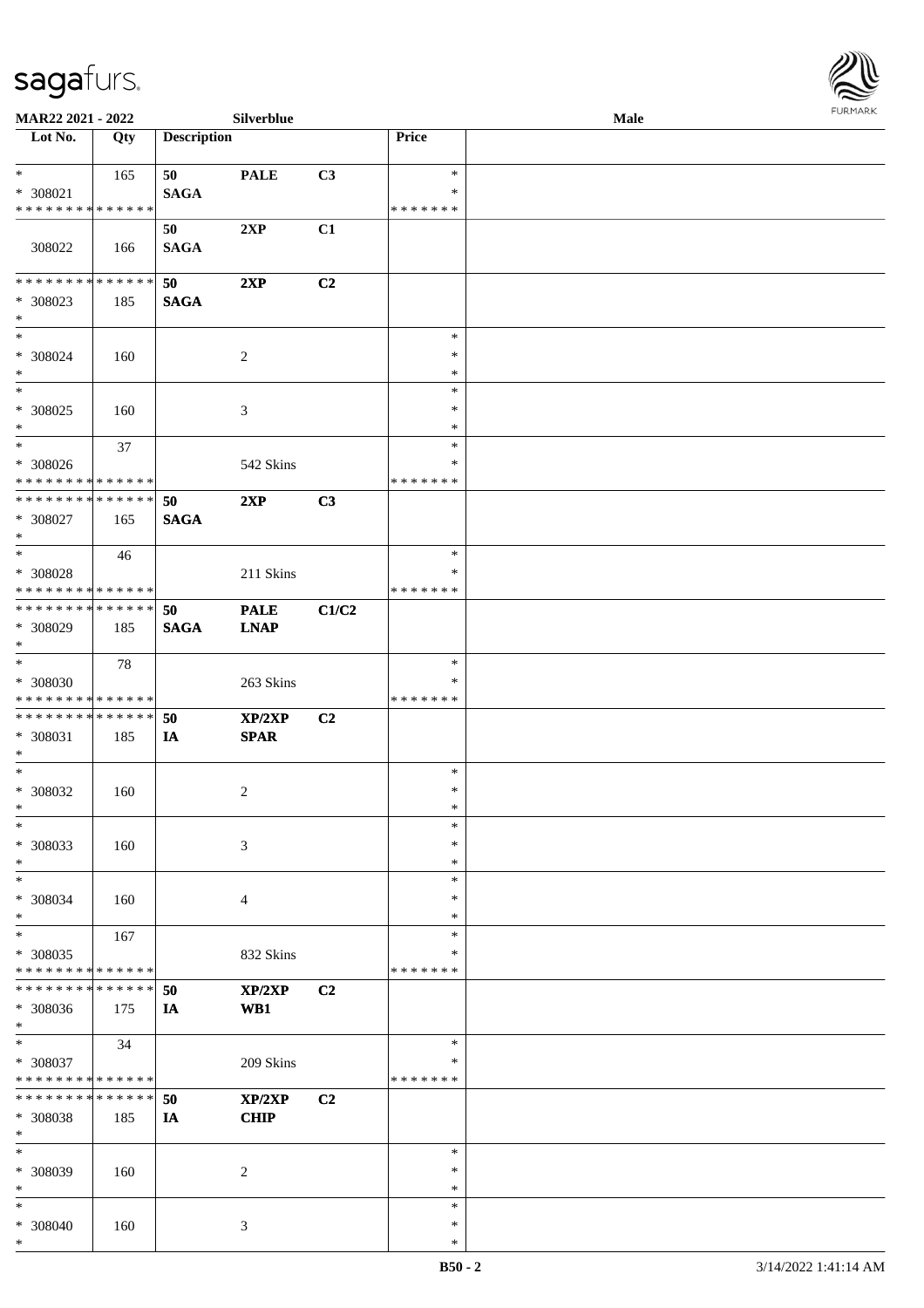

| MAR22 2021 - 2022                                                 |     |                    | Silverblue            |                |                                   | Male |  |
|-------------------------------------------------------------------|-----|--------------------|-----------------------|----------------|-----------------------------------|------|--|
| Lot No.                                                           | Qty | <b>Description</b> |                       |                | Price                             |      |  |
| $\ast$<br>* 308041<br>$\ast$                                      | 160 | 50<br>IA           | XP/2XP<br><b>CHIP</b> | C2             | $\ast$<br>$\ast$<br>$\ast$        |      |  |
| $\overline{\ast}$<br>* 308042<br>$\ast$                           | 160 |                    | $\mathfrak{S}$        |                | $\ast$<br>∗<br>$\ast$             |      |  |
| $\overline{\phantom{a}^*}$<br>* 308043<br>$\ast$<br>$_{\ast}^{-}$ | 160 |                    | 6                     |                | $\ast$<br>$\ast$<br>$\ast$        |      |  |
| * 308044<br>$\ast$<br>$\overline{\ast}$                           | 160 |                    | $\boldsymbol{7}$      |                | $\ast$<br>$\ast$<br>$\ast$        |      |  |
| $* 308045$<br>$\ast$<br>$\overline{\ast}$                         | 160 |                    | $\,$ 8 $\,$           |                | $\ast$<br>$\ast$<br>$\ast$        |      |  |
| * 308046<br>$\ast$                                                | 160 |                    | $\overline{9}$        |                | $\ast$<br>$\ast$<br>$\ast$        |      |  |
| $\ast$<br>* 308047<br>$\ast$                                      | 160 |                    | 10                    |                | $\ast$<br>$\ast$<br>$\ast$        |      |  |
| $\ast$<br>$* 308048$<br>$\ast$<br>$\overline{\phantom{a}^*}$      | 160 |                    | 11                    |                | $\ast$<br>$\ast$<br>∗             |      |  |
| * 308049<br>* * * * * * * * * * * * * *                           | 142 |                    | 1927 Skins            |                | $\ast$<br>$\ast$<br>* * * * * * * |      |  |
| **************<br>* 308050<br>$*$                                 | 185 | 50<br><b>SROY</b>  | <b>PALE</b>           | C1             |                                   |      |  |
| $\ast$<br>$* 308051$<br>******** <mark>******</mark>              | 171 |                    | 356 Skins             |                | $\ast$<br>$\ast$<br>* * * * * * * |      |  |
| **************<br>$* 308052$<br>$*$                               | 184 | 50<br><b>SROY</b>  | <b>PALE</b>           | C <sub>2</sub> |                                   |      |  |
| $\ast$<br>$* 308053$<br>$\ast$                                    | 160 |                    | $\overline{c}$        |                | $\ast$<br>$\ast$<br>$\ast$        |      |  |
| $\ast$<br>$* 308054$<br>$\ast$                                    | 160 |                    | 3                     |                | $\ast$<br>*<br>∗                  |      |  |
| $\ast$<br>$* 308055$<br>$\ast$<br>$\overline{\ast}$               | 160 |                    | 4                     |                | $\ast$<br>∗<br>$\ast$             |      |  |
| * 308056<br>$\ast$                                                | 175 |                    | $\mathfrak{S}$        |                | $\ast$<br>*<br>$\ast$             |      |  |
| $\ast$<br>* 308057<br>* * * * * * * * * * * * * *                 | 79  |                    | 918 Skins             |                | $\ast$<br>*<br>* * * * * * *      |      |  |
| 308058                                                            | 141 | 50<br><b>SROY</b>  | <b>PALE</b>           | C3             |                                   |      |  |
| ******** <mark>******</mark><br>* 308059<br>$\ast$                | 185 | 50<br><b>SROY</b>  | 2XP                   | C1/C2          |                                   |      |  |
| $*$<br>* 308060<br>* * * * * * * * * * * * * *                    | 143 |                    | 328 Skins             |                | $\ast$<br>∗<br>* * * * * * *      |      |  |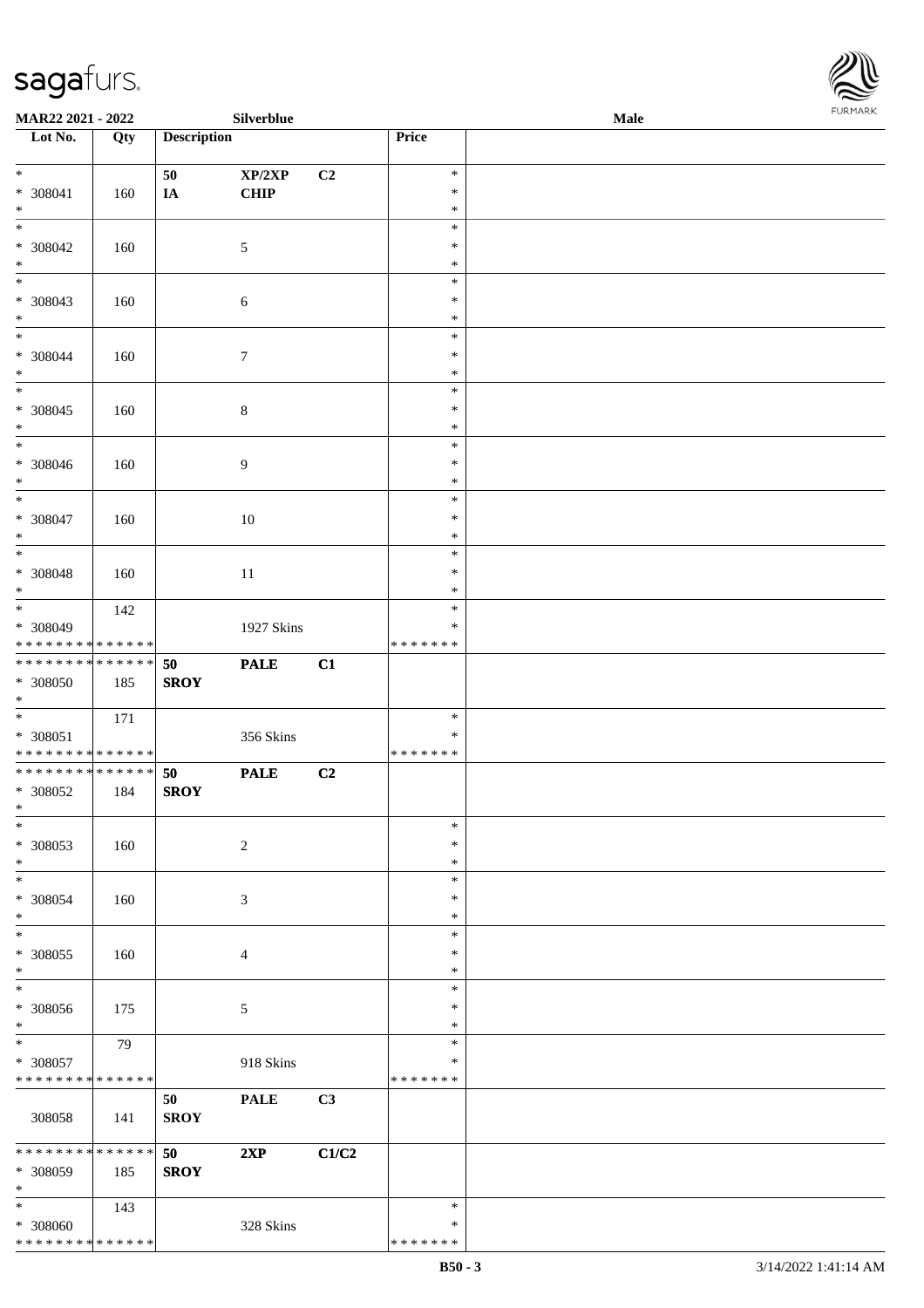

| MAR22 2021 - 2022                                            |     |                    | Silverblue       |       |                  | <b>Male</b> |  |
|--------------------------------------------------------------|-----|--------------------|------------------|-------|------------------|-------------|--|
| Lot No.                                                      | Qty | <b>Description</b> |                  |       | <b>Price</b>     |             |  |
| * * * * * * * * * * * * * * *                                |     |                    |                  |       |                  |             |  |
|                                                              |     | 40                 | <b>Dark</b>      | C1/C2 |                  |             |  |
| $* 308101$<br>$*$                                            | 225 | SI                 |                  |       |                  |             |  |
|                                                              | 197 |                    |                  |       | $\ast$           |             |  |
| * 308102                                                     |     |                    | 422 Skins        |       | ∗                |             |  |
| * * * * * * * * * * * * * *                                  |     |                    |                  |       | * * * * * * *    |             |  |
|                                                              |     | 40                 | Dark             | C3    |                  |             |  |
| 308103                                                       | 179 | ${\bf SI}$         |                  |       |                  |             |  |
| ******** <mark>******</mark>                                 |     |                    |                  |       |                  |             |  |
| $* 308104$                                                   | 225 | 40<br>SI           | <b>PALE</b>      | C1    |                  |             |  |
| $*$                                                          |     |                    |                  |       |                  |             |  |
|                                                              |     |                    |                  |       | $\ast$           |             |  |
| $* 308105$                                                   | 200 |                    | $\boldsymbol{2}$ |       | $\ast$           |             |  |
| $*$                                                          |     |                    |                  |       | $\ast$           |             |  |
| $*$                                                          | 194 |                    |                  |       | $\ast$           |             |  |
| * 308106                                                     |     |                    | 619 Skins        |       | $\ast$           |             |  |
| * * * * * * * * * * * * * *<br>* * * * * * * * * * * * * *   |     |                    |                  |       | * * * * * * *    |             |  |
| $* 308107$                                                   | 225 | 40<br>${\bf SI}$   | <b>PALE</b>      | C2    |                  |             |  |
| $*$                                                          |     |                    |                  |       |                  |             |  |
| $\overline{\ast}$                                            |     |                    |                  |       | $\ast$           |             |  |
| $* 308108$                                                   | 200 |                    | $\sqrt{2}$       |       | $\ast$           |             |  |
| $\ast$                                                       |     |                    |                  |       | $\ast$           |             |  |
| $*$                                                          |     |                    |                  |       | $\ast$           |             |  |
| * 308109<br>$*$                                              | 200 |                    | 3                |       | $\ast$<br>$\ast$ |             |  |
| $*$                                                          |     |                    |                  |       | $\ast$           |             |  |
| $* 308110$                                                   | 200 |                    | 4                |       | $\ast$           |             |  |
| $*$                                                          |     |                    |                  |       | $\ast$           |             |  |
| $*$                                                          |     |                    |                  |       | $\ast$           |             |  |
| $* 308111$                                                   | 200 |                    | 5                |       | $\ast$           |             |  |
| $*$                                                          |     |                    |                  |       | $\ast$           |             |  |
| $*$                                                          |     |                    |                  |       | $\ast$           |             |  |
| $* 308112$<br>$*$                                            | 200 |                    | 6                |       | $\ast$<br>$\ast$ |             |  |
| $\ast$                                                       |     |                    |                  |       | $\ast$           |             |  |
| * 308113                                                     | 200 |                    | $\tau$           |       | $\ast$           |             |  |
| $*$                                                          |     |                    |                  |       | $\ast$           |             |  |
| $*$                                                          |     |                    |                  |       | $\ast$           |             |  |
| $* 308114$                                                   | 200 |                    | 8                |       | $\ast$           |             |  |
| $*$<br>$*$                                                   |     |                    |                  |       | $\ast$           |             |  |
| * 308115                                                     | 200 |                    | 9                |       | $\ast$<br>$\ast$ |             |  |
| $*$                                                          |     |                    |                  |       | $\ast$           |             |  |
| $\overline{\ast}$                                            |     |                    |                  |       | $\ast$           |             |  |
| $* 308116$                                                   | 200 |                    | $10\,$           |       | $\ast$           |             |  |
| $*$                                                          |     |                    |                  |       | $\ast$           |             |  |
| $*$                                                          | 129 |                    |                  |       | $\ast$           |             |  |
| * 308117                                                     |     |                    | 2154 Skins       |       | $\ast$           |             |  |
| * * * * * * * * * * * * * *<br>* * * * * * * * * * * * * * * |     |                    |                  |       | * * * * * * *    |             |  |
| * 308118                                                     | 225 | 40<br>SI           | <b>PALE</b>      | C3    |                  |             |  |
| $*$                                                          |     |                    |                  |       |                  |             |  |
| $\ast$                                                       |     |                    |                  |       | $\ast$           |             |  |
| * 308119                                                     | 200 |                    | $\overline{c}$   |       | $\ast$           |             |  |
| $*$                                                          |     |                    |                  |       | $\ast$           |             |  |
| $*$                                                          |     |                    |                  |       | $\ast$           |             |  |
| * 308120<br>$*$                                              | 200 |                    | 3                |       | $\ast$<br>$\ast$ |             |  |
|                                                              |     |                    |                  |       |                  |             |  |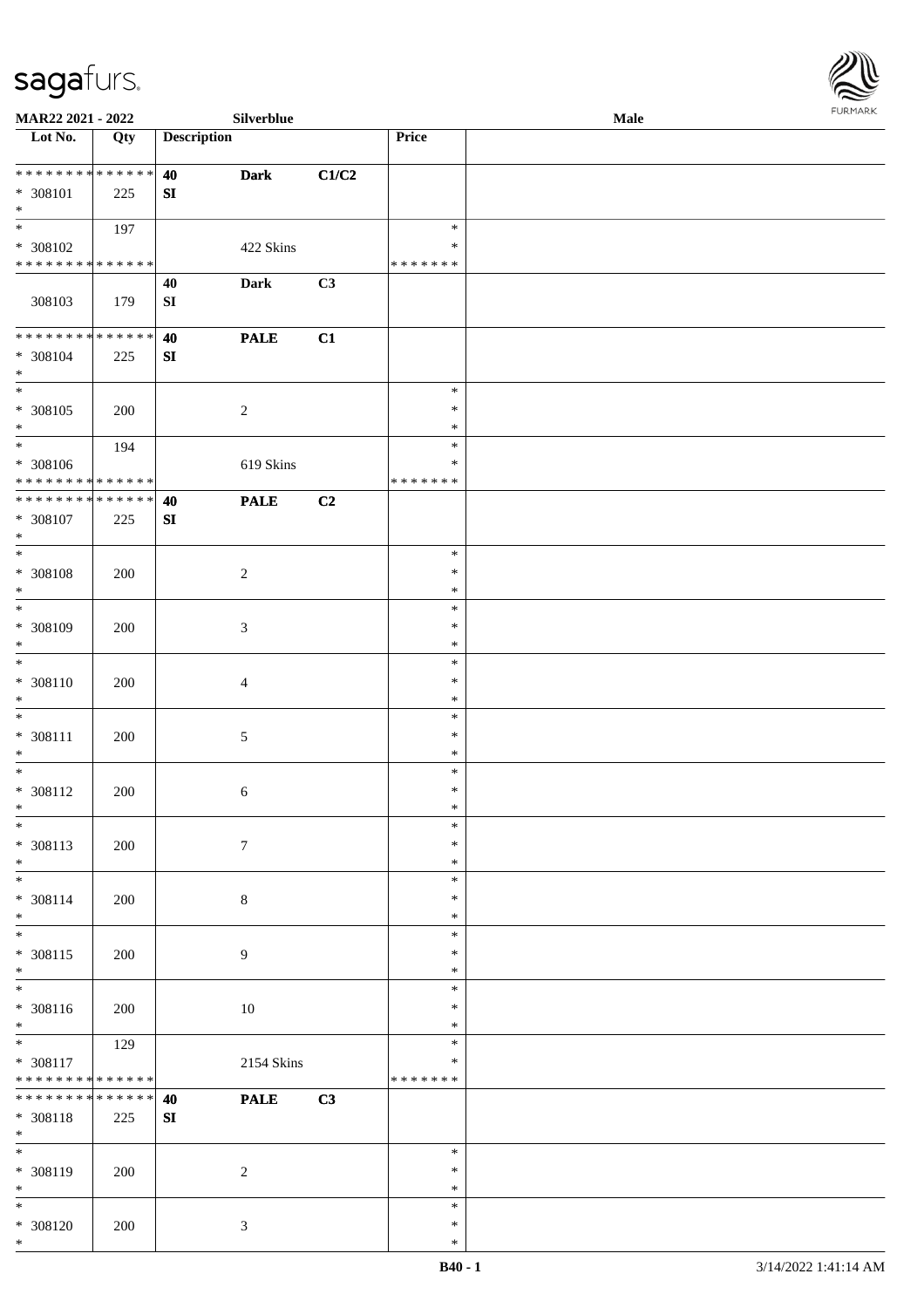

| MAR22 2021 - 2022                  |     |                    | <b>Silverblue</b> |                |               | Male |  |
|------------------------------------|-----|--------------------|-------------------|----------------|---------------|------|--|
| Lot No.                            | Qty | <b>Description</b> |                   |                | Price         |      |  |
|                                    |     |                    |                   |                |               |      |  |
| $*$                                |     | 40                 | <b>PALE</b>       | C3             | $\ast$        |      |  |
| * 308121                           | 200 | SI                 |                   |                | $\ast$        |      |  |
| $\ast$                             |     |                    |                   |                | $\ast$        |      |  |
| $\ast$                             |     |                    |                   |                | $\ast$        |      |  |
|                                    |     |                    |                   |                | ∗             |      |  |
| * 308122                           | 200 |                    | 5                 |                |               |      |  |
| $\ast$<br>$\overline{\phantom{0}}$ |     |                    |                   |                | $\ast$        |      |  |
|                                    | 69  |                    |                   |                | $\ast$        |      |  |
| * 308123                           |     |                    | 1094 Skins        |                | $\ast$        |      |  |
| * * * * * * * * * * * * * *        |     |                    |                   |                | * * * * * * * |      |  |
|                                    |     | 40                 | 2XP               | C1             |               |      |  |
| 308124                             | 162 | ${\bf S}{\bf I}$   |                   |                |               |      |  |
|                                    |     |                    |                   |                |               |      |  |
| * * * * * * * * * * * * * *        |     | 40                 | 2XP               | C <sub>2</sub> |               |      |  |
| * 308125                           | 225 | SI                 |                   |                |               |      |  |
| $\ast$                             |     |                    |                   |                |               |      |  |
| $\ast$                             |     |                    |                   |                | $\ast$        |      |  |
| $* 308126$                         | 200 |                    | 2                 |                | $\ast$        |      |  |
| $*$                                |     |                    |                   |                | *             |      |  |
| $\ast$                             |     |                    |                   |                | $\ast$        |      |  |
|                                    | 68  |                    |                   |                |               |      |  |
| * 308127                           |     |                    | 493 Skins         |                | ∗             |      |  |
| * * * * * * * * * * * * * *        |     |                    |                   |                | * * * * * * * |      |  |
|                                    |     | 40                 | 2XP               | C3             |               |      |  |
| 308128                             | 226 | SI                 |                   |                |               |      |  |
|                                    |     |                    |                   |                |               |      |  |
|                                    |     | 40                 | <b>Dark</b>       | C1/C2          |               |      |  |
| 308129                             | 174 | ${\bf SI}$         | <b>LNAP</b>       |                |               |      |  |
|                                    |     |                    |                   |                |               |      |  |
| * * * * * * * * * * * * * *        |     | 40                 | <b>PALE</b>       | C1/C2          |               |      |  |
| $* 308130$                         |     | ${\bf S}{\bf I}$   | <b>LNAP</b>       |                |               |      |  |
| $*$                                | 225 |                    |                   |                |               |      |  |
| $\ast$                             |     |                    |                   |                |               |      |  |
|                                    |     |                    |                   |                | $\ast$        |      |  |
| $* 308131$                         | 200 |                    | 2                 |                | $\ast$        |      |  |
| $*$                                |     |                    |                   |                | $\ast$        |      |  |
| $*$                                | 208 |                    |                   |                | $\ast$        |      |  |
| * 308132                           |     |                    | 633 Skins         |                | $\ast$        |      |  |
| * * * * * * * * * * * * * *        |     |                    |                   |                | * * * * * * * |      |  |
| * * * * * * * * * * * * * *        |     | 40                 | <b>PALE</b>       | C3             |               |      |  |
| * 308133                           | 225 | SI                 | <b>LNAP</b>       |                |               |      |  |
| $*$                                |     |                    |                   |                |               |      |  |
| $*$                                | 102 |                    |                   |                | $\ast$        |      |  |
| * 308134                           |     |                    | 327 Skins         |                | *             |      |  |
| * * * * * * * * * * * * * *        |     |                    |                   |                | * * * * * * * |      |  |
|                                    |     |                    |                   |                |               |      |  |
| * * * * * * * * * * * * * *        |     | 40                 | XP/2XP            | C1/C2          |               |      |  |
| * 308135                           | 225 | SI                 | <b>LNAP</b>       |                |               |      |  |
| $*$                                |     |                    |                   |                |               |      |  |
| $\ast$                             | 158 |                    |                   |                | $\ast$        |      |  |
| * 308136                           |     |                    | 383 Skins         |                | *             |      |  |
| * * * * * * * * * * * * * *        |     |                    |                   |                | * * * * * * * |      |  |
|                                    |     | 40                 | XP/2XP            | C3             |               |      |  |
| 308137                             | 218 | SI                 | <b>LNAP</b>       |                |               |      |  |
|                                    |     |                    |                   |                |               |      |  |
| * * * * * * * * * * * * * *        |     | 40                 | XP/2XP            | C2             |               |      |  |
| * 308138                           |     |                    | <b>SPAR</b>       |                |               |      |  |
| $\ast$                             | 225 | $\mathbf{I}$       |                   |                |               |      |  |
|                                    |     |                    |                   |                |               |      |  |
| $\ast$                             |     |                    |                   |                | $\ast$        |      |  |
| * 308139                           | 200 |                    | 2                 |                | ∗             |      |  |
| $\ast$                             |     |                    |                   |                | $\ast$        |      |  |
| $*$                                |     |                    |                   |                | $\ast$        |      |  |
| * 308140                           | 200 |                    | 3                 |                | $\ast$        |      |  |
| $*$                                |     |                    |                   |                | $\ast$        |      |  |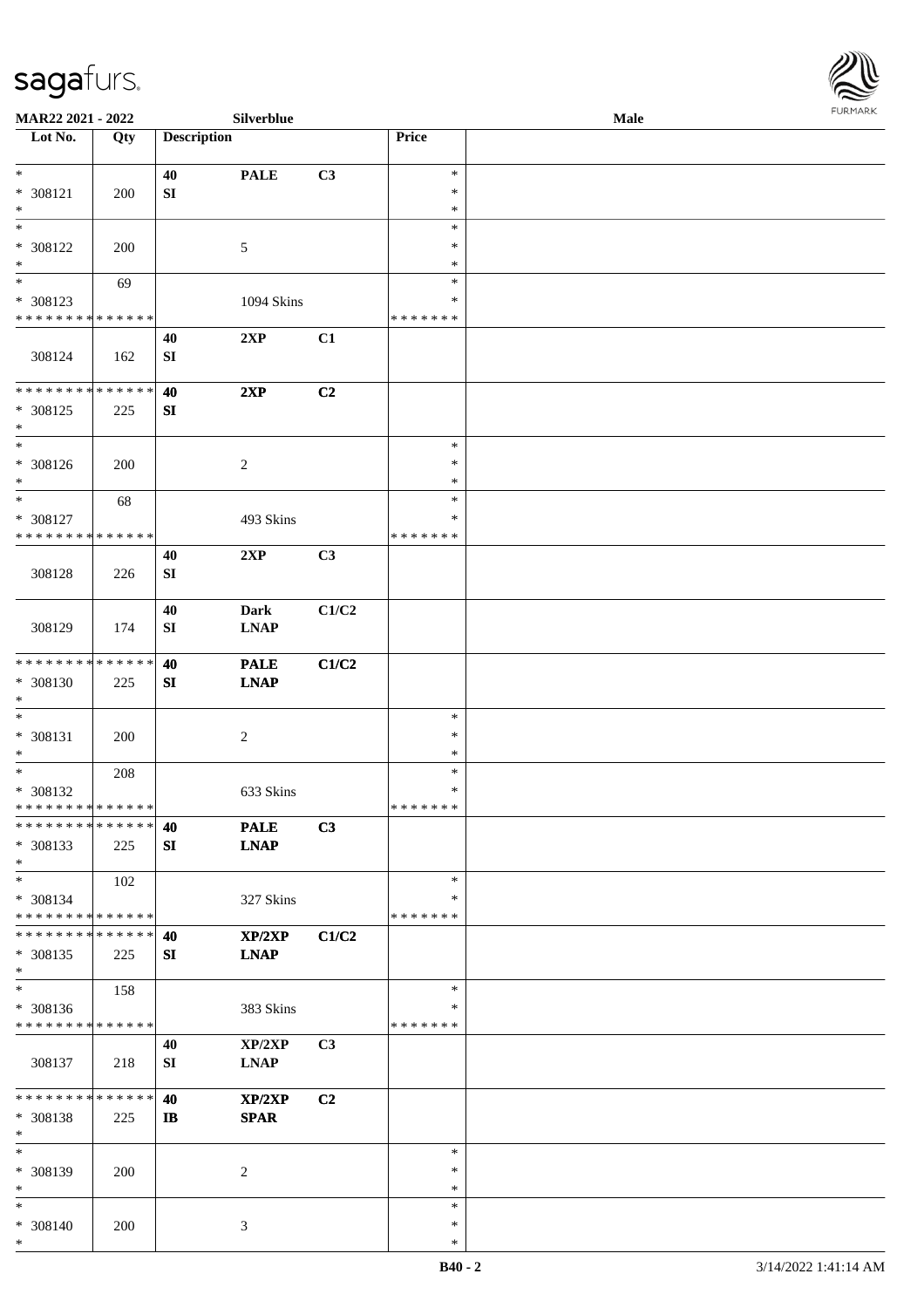

| MAR22 2021 - 2022                    |     |                    | Silverblue                          |                |                  | Male |  |
|--------------------------------------|-----|--------------------|-------------------------------------|----------------|------------------|------|--|
| Lot No.                              | Qty | <b>Description</b> |                                     |                | Price            |      |  |
|                                      |     |                    |                                     |                |                  |      |  |
| $\ast$                               |     | 40                 | XP/2XP                              | C2             | $\ast$           |      |  |
| * 308141                             | 200 | $\bf I\bf B$       | <b>SPAR</b>                         |                | $\ast$           |      |  |
| $\ast$<br>$\overline{\phantom{0}}$   |     |                    |                                     |                | $\ast$<br>$\ast$ |      |  |
| * 308142                             |     |                    |                                     |                | ∗                |      |  |
| $\ast$                               | 200 |                    | $\mathfrak{S}$                      |                | $\ast$           |      |  |
| $\overline{\phantom{a}^*}$           |     |                    |                                     |                | $\ast$           |      |  |
| * 308143                             | 200 |                    | $\sqrt{6}$                          |                | $\ast$           |      |  |
| $\ast$                               |     |                    |                                     |                | $\ast$           |      |  |
| $_{\ast}$                            |     |                    |                                     |                | $\ast$           |      |  |
| * 308144                             | 200 |                    | $\boldsymbol{7}$                    |                | $\ast$           |      |  |
| $\ast$                               |     |                    |                                     |                | $\ast$           |      |  |
| $\overline{\ast}$                    |     |                    |                                     |                | $\ast$           |      |  |
| $* 308145$                           | 200 |                    | $\,8\,$                             |                | $\ast$           |      |  |
| $\ast$                               |     |                    |                                     |                | $\ast$           |      |  |
| $\overline{\ast}$                    |     |                    |                                     |                | $\ast$           |      |  |
| * 308146                             | 200 |                    | $\overline{9}$                      |                | $\ast$           |      |  |
| $\ast$                               |     |                    |                                     |                | $\ast$           |      |  |
| $\ast$                               |     |                    |                                     |                | $\ast$           |      |  |
| $* 308147$                           | 200 |                    | 10                                  |                | $\ast$           |      |  |
| $\ast$                               |     |                    |                                     |                | $\ast$           |      |  |
| $\ast$                               |     |                    |                                     |                | $\ast$           |      |  |
| $* 308148$                           | 200 |                    | 11                                  |                | $\ast$           |      |  |
| $\ast$<br>$\overline{\phantom{a}^*}$ |     |                    |                                     |                | ∗<br>$\ast$      |      |  |
| * 308149                             | 39  |                    | 2264 Skins                          |                | $\ast$           |      |  |
| * * * * * * * * * * * * * *          |     |                    |                                     |                | * * * * * * *    |      |  |
| **************                       |     | 40                 | XP/2XP                              | C2             |                  |      |  |
| * 308150                             | 205 | $\bf I\bf B$       | WB1                                 |                |                  |      |  |
| $*$                                  |     |                    |                                     |                |                  |      |  |
| $*$                                  | 183 |                    |                                     |                | $\ast$           |      |  |
| $* 308151$                           |     |                    | 388 Skins                           |                | $\ast$           |      |  |
| * * * * * * * * * * * * * *          |     |                    |                                     |                | * * * * * * *    |      |  |
|                                      |     | 40                 | $\bold{X}\bold{D}/\bold{D}\bold{K}$ | C <sub>2</sub> |                  |      |  |
| 308152                               | 134 | $\bf I\bf B$       | CHIP                                |                |                  |      |  |
|                                      |     |                    |                                     |                |                  |      |  |
| * * * * * * * * * * * * * * *        |     | 40                 | XD/DK                               | C2             |                  |      |  |
| $* 308153$                           | 235 | $\mathbf{I}$       | <b>CHIP</b>                         |                |                  |      |  |
| $*$                                  |     |                    |                                     |                |                  |      |  |
| $*$                                  | 82  |                    |                                     |                | $\ast$           |      |  |
| * 308154                             |     |                    | 317 Skins                           |                | ∗                |      |  |
| * * * * * * * * * * * * * * *        |     |                    |                                     |                | * * * * * * *    |      |  |
| * * * * * * * * * * * * * * *        |     | 40                 | XP/2XP                              | C2             |                  |      |  |
| * 308155<br>$*$                      | 225 | $\bf IB$           | <b>CHIP</b>                         |                |                  |      |  |
| $\overline{\phantom{a}^*}$           |     |                    |                                     |                | $\ast$           |      |  |
| * 308156                             | 200 |                    | $\overline{c}$                      |                | *                |      |  |
| $*$                                  |     |                    |                                     |                | $\ast$           |      |  |
| $*$                                  |     |                    |                                     |                | $\ast$           |      |  |
| $* 308157$                           | 200 |                    | $\mathfrak{Z}$                      |                | $\ast$           |      |  |
| $\ast$                               |     |                    |                                     |                | $\ast$           |      |  |
| $\ast$                               |     |                    |                                     |                | $\ast$           |      |  |
| * 308158                             | 200 |                    | $\overline{4}$                      |                | $\ast$           |      |  |
| $\ast$                               |     |                    |                                     |                | $\ast$           |      |  |
| $_{\ast}^{-}$                        |     |                    |                                     |                | $\ast$           |      |  |
| * 308159                             | 200 |                    | 5                                   |                | ∗                |      |  |
| $*$                                  |     |                    |                                     |                | $\ast$           |      |  |
| $*$                                  | 147 |                    |                                     |                | $\ast$           |      |  |
| * 308160                             |     |                    | 1172 Skins                          |                | ∗                |      |  |
| * * * * * * * * * * * * * *          |     |                    |                                     |                | * * * * * * *    |      |  |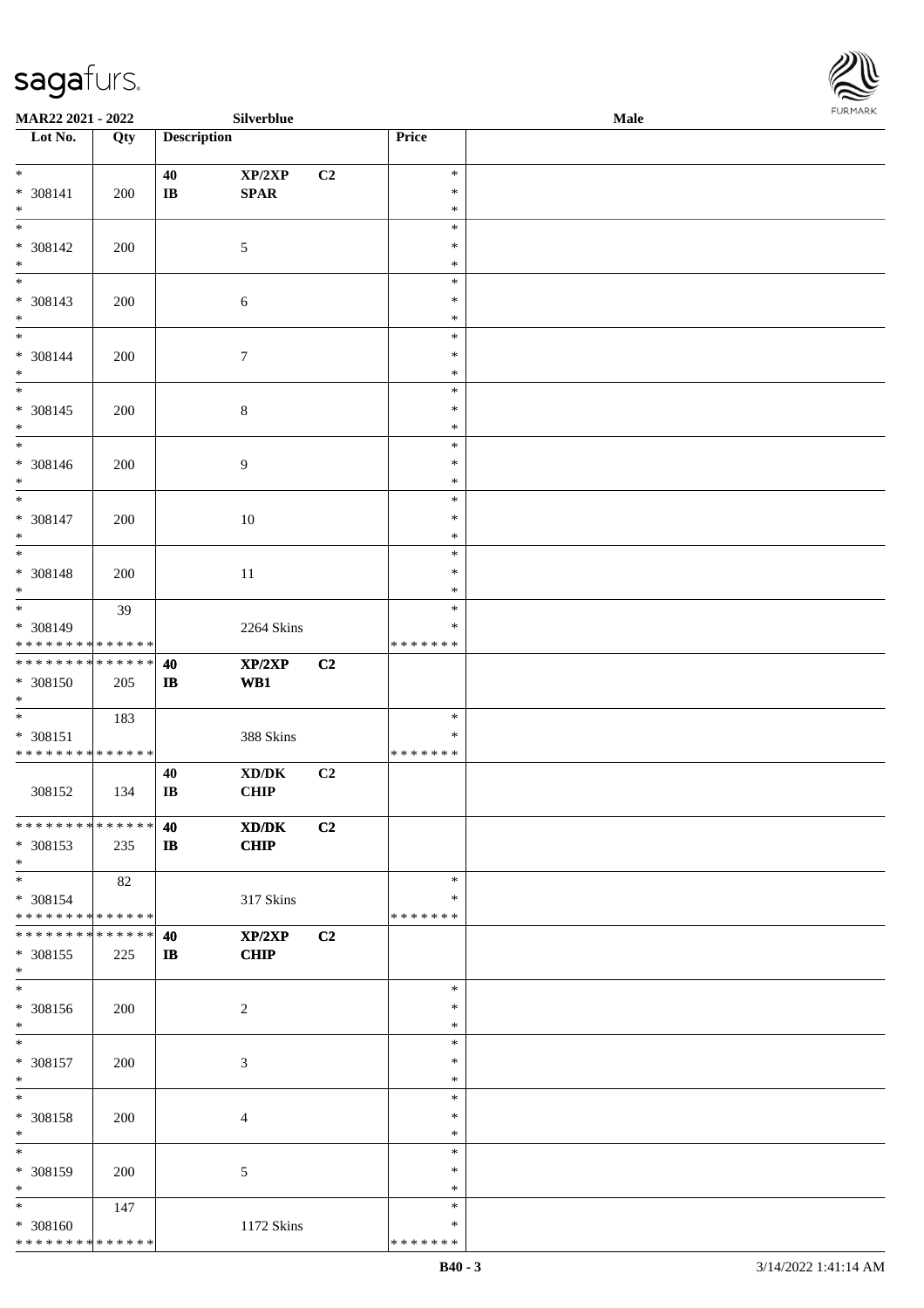

| MAR22 2021 - 2022                    |     |                        | Silverblue       |             |               | <b>Male</b> |
|--------------------------------------|-----|------------------------|------------------|-------------|---------------|-------------|
| Lot No.                              | Qty | <b>Description</b>     |                  |             | Price         |             |
|                                      |     |                        |                  |             |               |             |
| ******** <mark>******</mark>         |     | 40                     | MED/PAL C2       |             |               |             |
| * 308161                             | 225 | $\mathbf{I}$           | CHIP             | <b>LNAP</b> |               |             |
| $\ast$                               |     |                        |                  |             |               |             |
| $\ast$                               |     |                        |                  |             | $\ast$        |             |
| * 308162                             |     |                        | $\sqrt{2}$       |             | *             |             |
|                                      | 200 |                        |                  |             |               |             |
| $\ast$<br>$\overline{\phantom{a}^*}$ |     |                        |                  |             | $\ast$        |             |
|                                      | 132 |                        |                  |             | $\ast$        |             |
| * 308163                             |     |                        | 557 Skins        |             | $\ast$        |             |
| * * * * * * * * * * * * * *          |     |                        |                  |             | * * * * * * * |             |
|                                      |     | 40                     | XP/2XP           | C2          |               |             |
| 308164                               | 134 | IB                     | <b>CHIP</b>      | <b>LNAP</b> |               |             |
|                                      |     |                        |                  |             |               |             |
|                                      |     | 40                     | XP/2XP           | C2          |               |             |
| 308165                               | 112 | $\mathbf{I}\mathbf{B}$ | <b>CHIP</b>      | <b>LNAP</b> |               |             |
|                                      |     |                        |                  |             |               |             |
|                                      |     | 40                     | Dark             | C1          |               |             |
|                                      |     |                        |                  |             |               |             |
| 308166                               | 243 | <b>SAGA</b>            |                  |             |               |             |
| **************                       |     |                        |                  |             |               |             |
|                                      |     | 40                     | <b>Dark</b>      | C2          |               |             |
| $* 308167$                           | 205 | <b>SAGA</b>            |                  |             |               |             |
| $\ast$                               |     |                        |                  |             |               |             |
| $\ast$                               |     |                        |                  |             | $\ast$        |             |
| * 308168                             | 180 |                        | $\sqrt{2}$       |             | $\ast$        |             |
| $\ast$                               |     |                        |                  |             | $\ast$        |             |
| $\ast$                               | 52  |                        |                  |             | $\ast$        |             |
| * 308169                             |     |                        | 437 Skins        |             | ∗             |             |
| ******** <mark>******</mark>         |     |                        |                  |             | * * * * * * * |             |
|                                      |     |                        | Dark             | C3          |               |             |
|                                      |     | 40                     |                  |             |               |             |
| 308170                               | 146 | <b>SAGA</b>            |                  |             |               |             |
|                                      |     |                        |                  |             |               |             |
| ******** <mark>******</mark>         |     | 40                     | <b>PALE</b>      | C1          |               |             |
| * 308171                             | 205 | <b>SAGA</b>            |                  |             |               |             |
| $\ast$                               |     |                        |                  |             |               |             |
| $\ast$                               |     |                        |                  |             | $\ast$        |             |
| $* 308172$                           | 180 |                        | $\sqrt{2}$       |             | $\ast$        |             |
| $*$                                  |     |                        |                  |             | $\ast$        |             |
| $\ast$                               |     |                        |                  |             | $\ast$        |             |
| $* 308173$                           | 180 |                        | 3                |             | $\ast$        |             |
| $\ast$                               |     |                        |                  |             | $\ast$        |             |
| $\overline{\phantom{a}^*}$           |     |                        |                  |             | $\ast$        |             |
| * 308174                             |     |                        |                  |             | *             |             |
|                                      | 180 |                        | $\overline{4}$   |             |               |             |
| $\ast$<br>$\frac{1}{1}$              |     |                        |                  |             | ∗             |             |
|                                      |     |                        |                  |             | $\ast$        |             |
| $* 308175$                           | 180 |                        | $\mathfrak{S}$   |             | ∗             |             |
| $\ast$                               |     |                        |                  |             | $\ast$        |             |
| $\overline{\phantom{a}^*}$           |     |                        |                  |             | $\ast$        |             |
| * 308176                             | 180 |                        | $\sqrt{6}$       |             | *             |             |
| $*$                                  |     |                        |                  |             | $\ast$        |             |
| $\overline{\phantom{a}^*}$           |     |                        |                  |             | $\ast$        |             |
| * 308177                             | 180 |                        | $\boldsymbol{7}$ |             | $\ast$        |             |
| $\ast$                               |     |                        |                  |             | $\ast$        |             |
| $\ast$                               |     |                        |                  |             | $\ast$        |             |
| * 308178                             |     |                        | $8\,$            |             | $\ast$        |             |
| $\ast$                               | 180 |                        |                  |             | $\ast$        |             |
| $\overline{\phantom{a}^*}$           |     |                        |                  |             |               |             |
|                                      | 169 |                        |                  |             | $\ast$        |             |
| * 308179                             |     |                        | 1634 Skins       |             | ∗             |             |
| * * * * * * * * * * * * * *          |     |                        |                  |             | * * * * * * * |             |
| * * * * * * * * * * * * * *          |     | 40                     | <b>PALE</b>      | C2          |               |             |
| * 308180                             | 205 | <b>SAGA</b>            |                  |             |               |             |
| $*$                                  |     |                        |                  |             |               |             |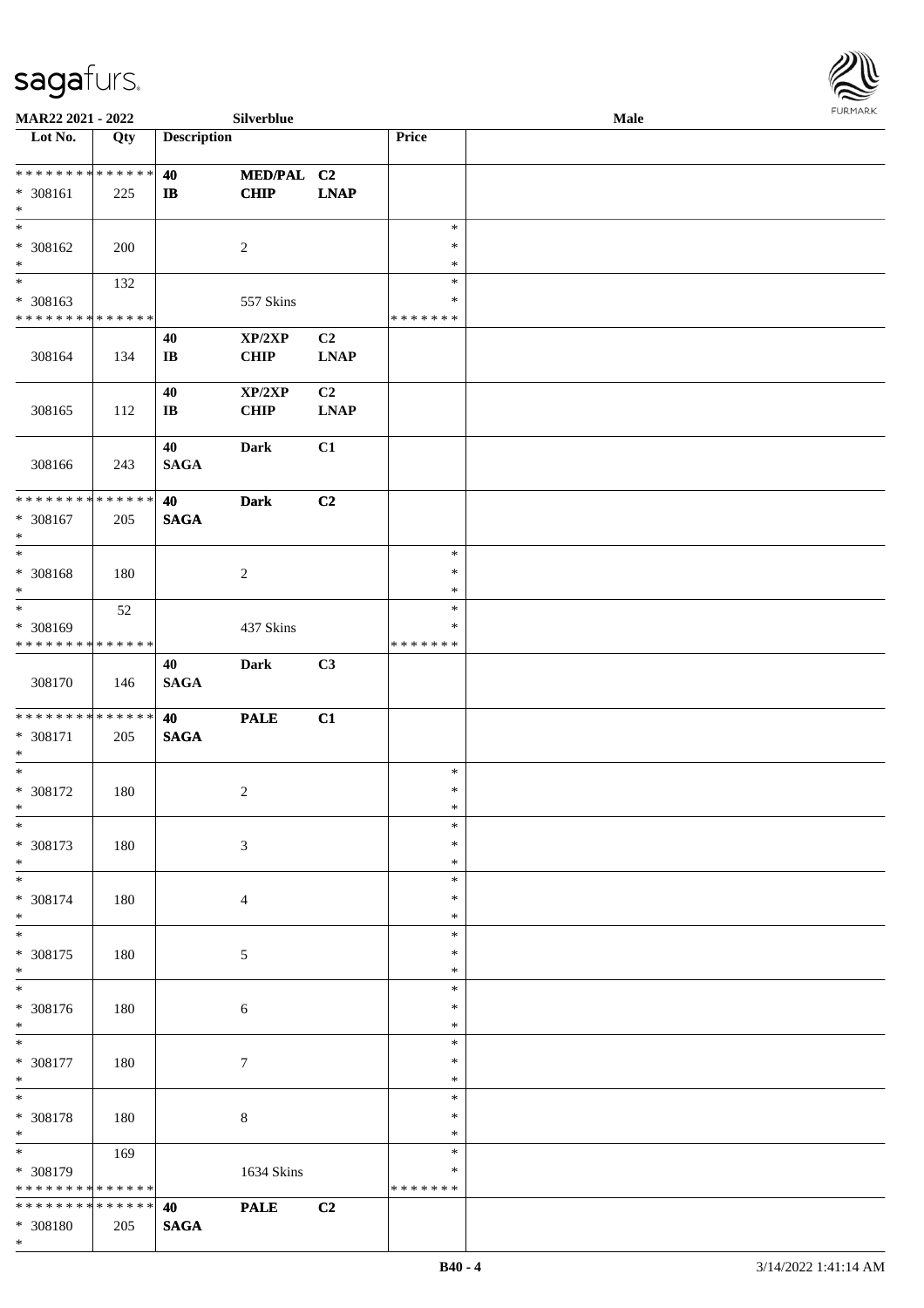

| MAR22 2021 - 2022                              |         |                    | Silverblue       |    |                  | Male | <b>FURMARK</b> |
|------------------------------------------------|---------|--------------------|------------------|----|------------------|------|----------------|
| Lot No.                                        | Qty     | <b>Description</b> |                  |    | Price            |      |                |
| $\overline{\phantom{0}}$                       |         | 40                 | <b>PALE</b>      | C2 | $\ast$           |      |                |
| $* 308181$                                     | 180     | $\mathbf{SAGA}$    |                  |    | $\ast$           |      |                |
| $\ast$                                         |         |                    |                  |    | $\ast$           |      |                |
| $_{\ast}$                                      |         |                    |                  |    | $\ast$           |      |                |
| $* 308182$                                     | 180     |                    | $\mathfrak{Z}$   |    | $\ast$           |      |                |
| $\frac{*}{*}$                                  |         |                    |                  |    | $\ast$<br>$\ast$ |      |                |
| * 308183                                       | $180\,$ |                    | $\overline{4}$   |    | $\ast$           |      |                |
| $\ast$                                         |         |                    |                  |    | $\ast$           |      |                |
| $\frac{1}{*}$                                  |         |                    |                  |    | $\ast$           |      |                |
| $* 308184$                                     | $180\,$ |                    | $\sqrt{5}$       |    | $\ast$           |      |                |
| $\ast$<br>$\overline{\phantom{a}^*}$           |         |                    |                  |    | $\ast$           |      |                |
|                                                |         |                    |                  |    | $\ast$           |      |                |
| $* 308185$<br>$\ast$                           | 180     |                    | $\sqrt{6}$       |    | $\ast$<br>$\ast$ |      |                |
| $\overline{\phantom{0}}$                       |         |                    |                  |    | $\ast$           |      |                |
| $* 308186$                                     | 180     |                    | $\boldsymbol{7}$ |    | $\ast$           |      |                |
| $\ast$                                         |         |                    |                  |    | $\ast$           |      |                |
| $\frac{1}{*}$                                  |         |                    |                  |    | $\ast$           |      |                |
| $* 308187$                                     | 180     |                    | $8\,$            |    | $\ast$           |      |                |
| $\ast$<br>$\overline{\phantom{0}}$             |         |                    |                  |    | $\ast$           |      |                |
|                                                |         |                    |                  |    | $\ast$           |      |                |
| $* 308188$<br>$\ast$                           | 180     |                    | $\overline{9}$   |    | $\ast$<br>$\ast$ |      |                |
| $\overline{\phantom{a}^*}$                     |         |                    |                  |    | $\ast$           |      |                |
| $* 308189$                                     | $180\,$ |                    | $10\,$           |    | $\ast$           |      |                |
| $\ast$                                         |         |                    |                  |    | $\ast$           |      |                |
| $\overline{\phantom{0}}$                       |         |                    |                  |    | $\ast$           |      |                |
| * 308190                                       | $180\,$ |                    | $11\,$           |    | $\ast$           |      |                |
| $\ast$<br>$_{\ast}^{-}$                        |         |                    |                  |    | $\ast$           |      |                |
| * 308191                                       |         |                    |                  |    | $\ast$<br>$\ast$ |      |                |
| $\ast$                                         | 180     |                    | 12               |    | $\ast$           |      |                |
| $\overline{\phantom{a}^*}$                     |         |                    |                  |    | $\ast$           |      |                |
| $* 308192$                                     | 164     |                    | 13               |    | $\ast$           |      |                |
| $*$                                            |         |                    |                  |    | $\ast$           |      |                |
| $\ast$                                         | 85      |                    |                  |    | $\ast$           |      |                |
| * 308193                                       |         |                    | 2434 Skins       |    | $\ast$           |      |                |
| ******** <mark>******</mark><br>************** |         |                    |                  |    | * * * * * * *    |      |                |
| * 308194                                       | 205     | 40<br><b>SAGA</b>  | <b>PALE</b>      | C3 |                  |      |                |
| $\ast$                                         |         |                    |                  |    |                  |      |                |
| $\overline{\phantom{a}^*}$                     |         |                    |                  |    | $\ast$           |      |                |
| * 308195                                       | 180     |                    | $\sqrt{2}$       |    | $\ast$           |      |                |
| $\ast$<br>$\overline{\phantom{a}^*}$           |         |                    |                  |    | $\ast$           |      |                |
|                                                |         |                    |                  |    | $\ast$           |      |                |
| * 308196<br>$\ast$                             | 180     |                    | $\mathfrak{Z}$   |    | $\ast$<br>$\ast$ |      |                |
| $_{\ast}^{-}$                                  |         |                    |                  |    | $\ast$           |      |                |
| * 308197                                       | 180     |                    | $\overline{4}$   |    | $\ast$           |      |                |
| $\ast$                                         |         |                    |                  |    | $\ast$           |      |                |
| $_{\ast}^{-}$                                  |         |                    |                  |    | $\ast$           |      |                |
| * 308198                                       | 180     |                    | $\mathfrak{S}$   |    | $\ast$           |      |                |
| $\ast$<br>$\overline{\phantom{a}}$             |         |                    |                  |    | $\ast$           |      |                |
|                                                |         |                    |                  |    | $\ast$           |      |                |
| * 308199<br>$\ast$                             | 180     |                    | 6                |    | $\ast$<br>$\ast$ |      |                |
| $\ast$                                         |         |                    |                  |    | $\ast$           |      |                |
| $* 308200$                                     | 180     |                    | $7\phantom{.0}$  |    | $\ast$           |      |                |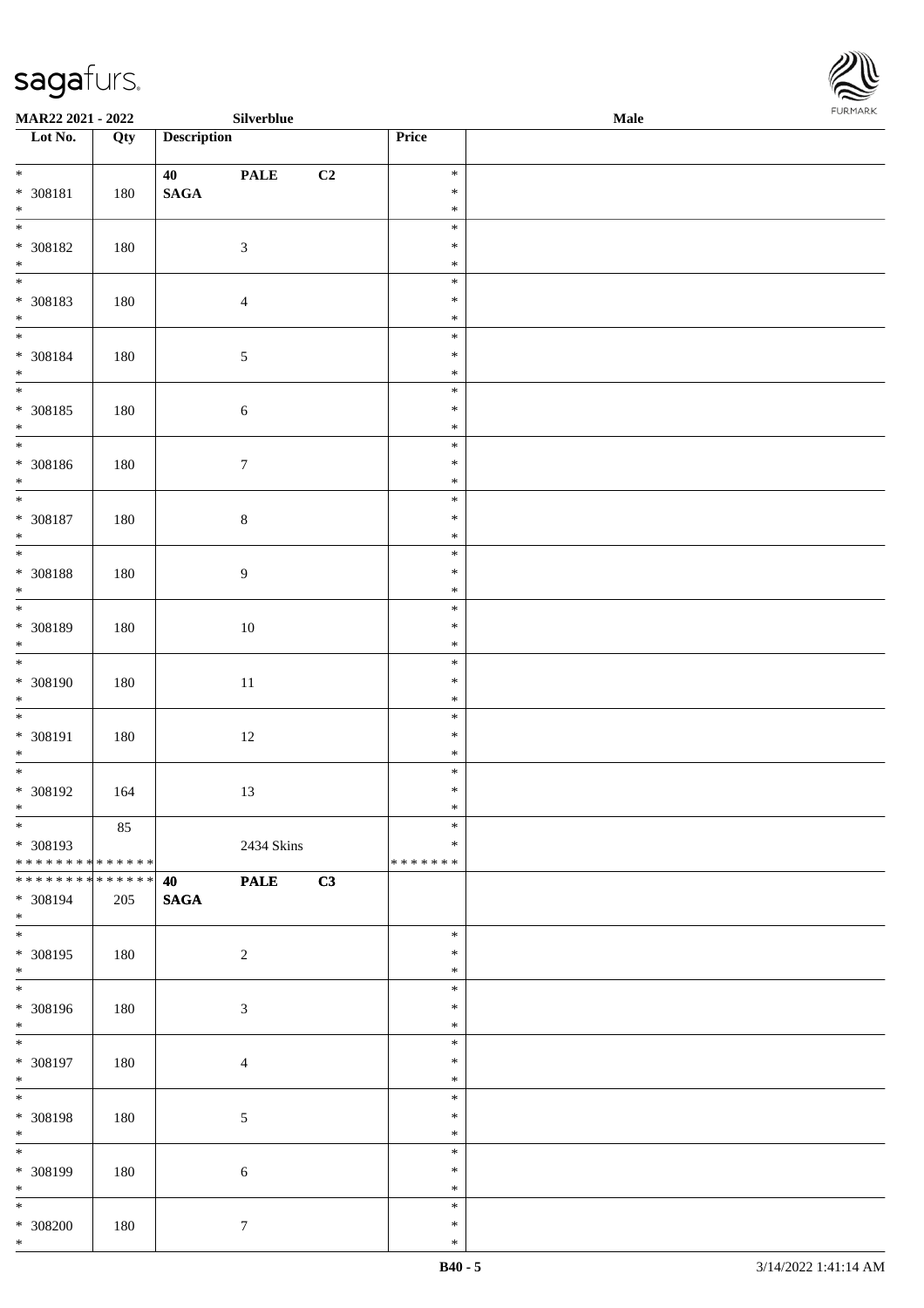

| MAR22 2021 - 2022               |     |                    | Silverblue             |                |               | Male |  |
|---------------------------------|-----|--------------------|------------------------|----------------|---------------|------|--|
| Lot No.                         | Qty | <b>Description</b> |                        |                | Price         |      |  |
|                                 |     |                    |                        |                |               |      |  |
| $*$                             | 97  | 40                 | <b>PALE</b>            | C3             | $\ast$        |      |  |
| * 308201                        |     | <b>SAGA</b>        |                        |                | ∗             |      |  |
| * * * * * * * * * * * * * *     |     |                    |                        |                | * * * * * * * |      |  |
| * * * * * * * * * * * * * *     |     | 40                 | $\mathbf{X}\mathbf{P}$ | C1/C2          |               |      |  |
| * 308202                        | 205 | <b>SAGA</b>        |                        |                |               |      |  |
| $*$                             |     |                    |                        |                |               |      |  |
|                                 | 86  |                    |                        |                | $\ast$        |      |  |
| * 308203                        |     |                    | 291 Skins              |                | $\ast$        |      |  |
| * * * * * * * * * * * * * *     |     |                    |                        |                | * * * * * * * |      |  |
| * * * * * * * * * * * * * *     |     | 40                 | 2XP                    | C1             |               |      |  |
| * 308204                        | 205 | <b>SAGA</b>        |                        |                |               |      |  |
| $*$                             |     |                    |                        |                |               |      |  |
| $\ast$                          |     |                    |                        |                | $\ast$        |      |  |
| $* 308205$                      | 180 |                    | $\overline{c}$         |                | $\ast$        |      |  |
| $*$                             |     |                    |                        |                | ∗             |      |  |
| $\ast$                          | 40  |                    |                        |                | $\ast$        |      |  |
| $* 308206$                      |     |                    | 425 Skins              |                | $\ast$        |      |  |
| ******** <mark>******</mark>    |     |                    |                        |                | * * * * * * * |      |  |
| * * * * * * * * * * * * * *     |     | 40                 | 2XP                    | C <sub>2</sub> |               |      |  |
| $* 308207$                      |     |                    |                        |                |               |      |  |
| $*$                             | 205 | <b>SAGA</b>        |                        |                |               |      |  |
| $*$                             |     |                    |                        |                | $\ast$        |      |  |
|                                 |     |                    |                        |                | $\ast$        |      |  |
| * 308208<br>$\ast$              | 180 |                    | $\sqrt{2}$             |                | ∗             |      |  |
| $\ast$                          |     |                    |                        |                | $\ast$        |      |  |
|                                 |     |                    |                        |                | $\ast$        |      |  |
| $* 308209$                      | 180 |                    | 3                      |                |               |      |  |
| $*$<br>$\ast$                   |     |                    |                        |                | $\ast$        |      |  |
|                                 |     |                    |                        |                | $\ast$        |      |  |
| $* 308210$                      | 180 |                    | $\overline{4}$         |                | $\ast$        |      |  |
| $*$                             |     |                    |                        |                | $\ast$        |      |  |
| $\ast$                          |     |                    |                        |                | $\ast$        |      |  |
| $* 308211$                      | 180 |                    | 5                      |                | $\ast$        |      |  |
| $*$                             |     |                    |                        |                | $\ast$        |      |  |
| $*$                             |     |                    |                        |                | $\ast$        |      |  |
| $* 308212$                      | 180 |                    | 6                      |                | $\ast$        |      |  |
| $*$                             |     |                    |                        |                | $\ast$        |      |  |
| $\ast$                          | 172 |                    |                        |                | $\ast$        |      |  |
| * 308213                        |     |                    | 1277 Skins             |                | ∗             |      |  |
| * * * * * * * * * * * * * *     |     |                    |                        |                | * * * * * * * |      |  |
| * * * * * * * * * * * * * * *   |     | 40                 | 2XP                    | C3             |               |      |  |
| * 308214                        | 205 | <b>SAGA</b>        |                        |                |               |      |  |
| $*$                             |     |                    |                        |                |               |      |  |
| $\ast$                          |     |                    |                        |                | $\ast$        |      |  |
| $* 308215$                      | 180 |                    | 2                      |                | $\ast$        |      |  |
| $*$<br>$\overline{\phantom{0}}$ |     |                    |                        |                | $\ast$        |      |  |
|                                 | 71  |                    |                        |                | $\ast$        |      |  |
| * 308216                        |     |                    | 456 Skins              |                | ∗             |      |  |
| * * * * * * * * * * * * * *     |     |                    |                        |                | * * * * * * * |      |  |
|                                 |     | 40                 | <b>Dark</b>            | C1/C2          |               |      |  |
| 308217                          | 232 | <b>SAGA</b>        | <b>LNAP</b>            |                |               |      |  |
|                                 |     |                    |                        |                |               |      |  |
| * * * * * * * * * * * * * *     |     | 40                 | <b>PALE</b>            | C1/C2          |               |      |  |
| * 308218                        | 205 | <b>SAGA</b>        | <b>LNAP</b>            |                |               |      |  |
| $*$                             |     |                    |                        |                |               |      |  |
| $\ast$                          |     |                    |                        |                | $\ast$        |      |  |
| * 308219                        | 180 |                    | 2                      |                | ∗             |      |  |
| $\ast$                          |     |                    |                        |                | $\ast$        |      |  |
| $\ast$                          |     |                    |                        |                | $\ast$        |      |  |
| * 308220                        | 180 |                    | 3                      |                | $\ast$        |      |  |
| $*$                             |     |                    |                        |                | $\ast$        |      |  |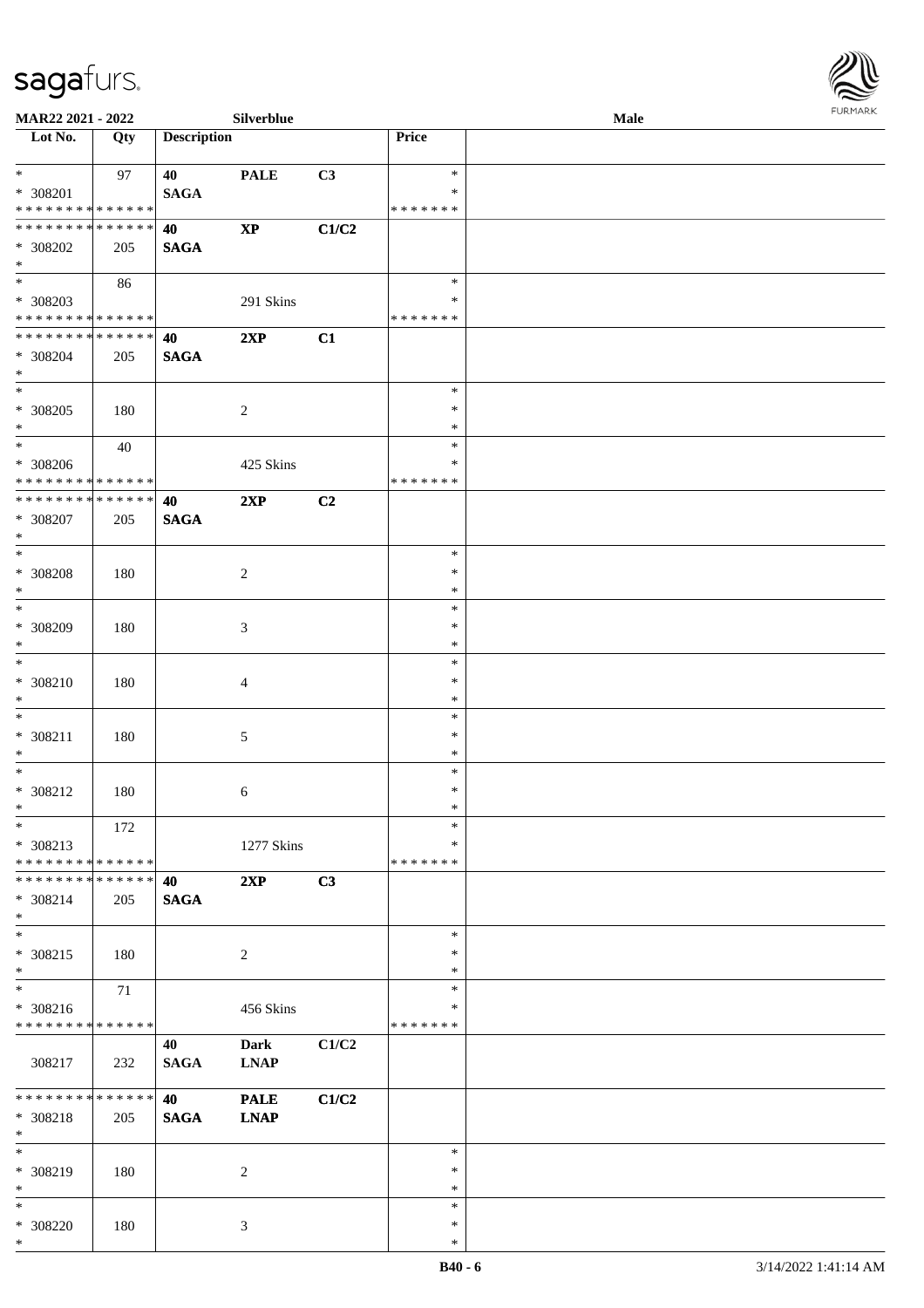

| <b>MAR22 2021 - 2022</b>                   |     |                    | Silverblue       |       |               | Male |  |
|--------------------------------------------|-----|--------------------|------------------|-------|---------------|------|--|
| Lot No.                                    | Qty | <b>Description</b> |                  |       | Price         |      |  |
|                                            |     |                    |                  |       |               |      |  |
| $*$                                        |     | 40                 | <b>PALE</b>      | C1/C2 | $\ast$        |      |  |
| * 308221                                   | 180 | <b>SAGA</b>        | <b>LNAP</b>      |       | $\ast$        |      |  |
| $*$                                        |     |                    |                  |       | $\ast$        |      |  |
|                                            |     |                    |                  |       | $\ast$        |      |  |
| * 308222                                   | 180 |                    | $\mathfrak{S}$   |       | $\ast$        |      |  |
| $\ast$                                     |     |                    |                  |       | $\ast$        |      |  |
|                                            |     |                    |                  |       | $\ast$        |      |  |
| * 308223                                   | 180 |                    | 6                |       | $\ast$        |      |  |
| $*$                                        |     |                    |                  |       | $\ast$        |      |  |
|                                            |     |                    |                  |       | $\ast$        |      |  |
| * 308224                                   |     |                    |                  |       | $\ast$        |      |  |
| $*$                                        | 180 |                    | $\boldsymbol{7}$ |       | $\ast$        |      |  |
|                                            |     |                    |                  |       | $\ast$        |      |  |
|                                            | 89  |                    |                  |       |               |      |  |
| * 308225                                   |     |                    | 1374 Skins       |       | $\ast$        |      |  |
| * * * * * * * * * * * * * *                |     |                    |                  |       | *******       |      |  |
| * * * * * * * * <mark>* * * * * * *</mark> |     | 40                 | <b>PALE</b>      | C3    |               |      |  |
| * 308226                                   | 205 | <b>SAGA</b>        | <b>LNAP</b>      |       |               |      |  |
| $*$                                        |     |                    |                  |       |               |      |  |
| $\overline{\ast}$                          |     |                    |                  |       | $\ast$        |      |  |
| * 308227                                   | 180 |                    | 2                |       | $\ast$        |      |  |
| $*$                                        |     |                    |                  |       | $\ast$        |      |  |
|                                            | 148 |                    |                  |       | $\ast$        |      |  |
| * 308228                                   |     |                    | 533 Skins        |       | $\ast$        |      |  |
| * * * * * * * * * * * * * *                |     |                    |                  |       | * * * * * * * |      |  |
| * * * * * * * * * * * * * *                |     | 40                 | XP/2XP           | C2    |               |      |  |
| * 308229                                   | 205 |                    | <b>SPAR</b>      |       |               |      |  |
| $*$                                        |     | IA                 |                  |       |               |      |  |
| $\overline{\ast}$                          |     |                    |                  |       | $\ast$        |      |  |
|                                            |     |                    |                  |       |               |      |  |
| * 308230                                   | 180 |                    | $\overline{2}$   |       | $\ast$        |      |  |
| $*$                                        |     |                    |                  |       | $\ast$        |      |  |
| $*$                                        |     |                    |                  |       | $\ast$        |      |  |
| * 308231                                   | 180 |                    | $\mathfrak{Z}$   |       | $\ast$        |      |  |
| $*$                                        |     |                    |                  |       | $\ast$        |      |  |
| $*$                                        |     |                    |                  |       | $\ast$        |      |  |
| * 308232                                   | 180 |                    | $\overline{4}$   |       | $\ast$        |      |  |
| $*$                                        |     |                    |                  |       | $\ast$        |      |  |
| $\overline{\ast}$                          |     |                    |                  |       | $\ast$        |      |  |
| * 308233                                   | 180 |                    | $5\,$            |       | $\ast$        |      |  |
| $*$                                        |     |                    |                  |       | $\ast$        |      |  |
|                                            |     |                    |                  |       | $\ast$        |      |  |
| * 308234                                   | 180 |                    | 6                |       | $\ast$        |      |  |
| $*$                                        |     |                    |                  |       | $\ast$        |      |  |
| $*$                                        |     |                    |                  |       | $\ast$        |      |  |
| * 308235                                   | 180 |                    | $\tau$           |       | $\ast$        |      |  |
| $*$                                        |     |                    |                  |       | $\ast$        |      |  |
|                                            |     |                    |                  |       | $\ast$        |      |  |
|                                            |     |                    |                  |       |               |      |  |
| * 308236                                   | 180 |                    | $\,8\,$          |       | $\ast$        |      |  |
| $*$                                        |     |                    |                  |       | $\ast$        |      |  |
| $*$                                        |     |                    |                  |       | $\ast$        |      |  |
| * 308237                                   | 180 |                    | $\overline{9}$   |       | $\ast$        |      |  |
| $*$                                        |     |                    |                  |       | $\ast$        |      |  |
|                                            |     |                    |                  |       | $\ast$        |      |  |
| * 308238                                   | 180 |                    | $10\,$           |       | $\ast$        |      |  |
| $*$                                        |     |                    |                  |       | $\ast$        |      |  |
|                                            |     |                    |                  |       | $\ast$        |      |  |
| * 308239                                   | 180 |                    | $11\,$           |       | $\ast$        |      |  |
| $*$                                        |     |                    |                  |       | $\ast$        |      |  |
| $*$                                        |     |                    |                  |       | $\ast$        |      |  |
| $* 308240$                                 | 180 |                    | 12               |       | $\ast$        |      |  |
| $*$                                        |     |                    |                  |       | $\ast$        |      |  |
|                                            |     |                    |                  |       |               |      |  |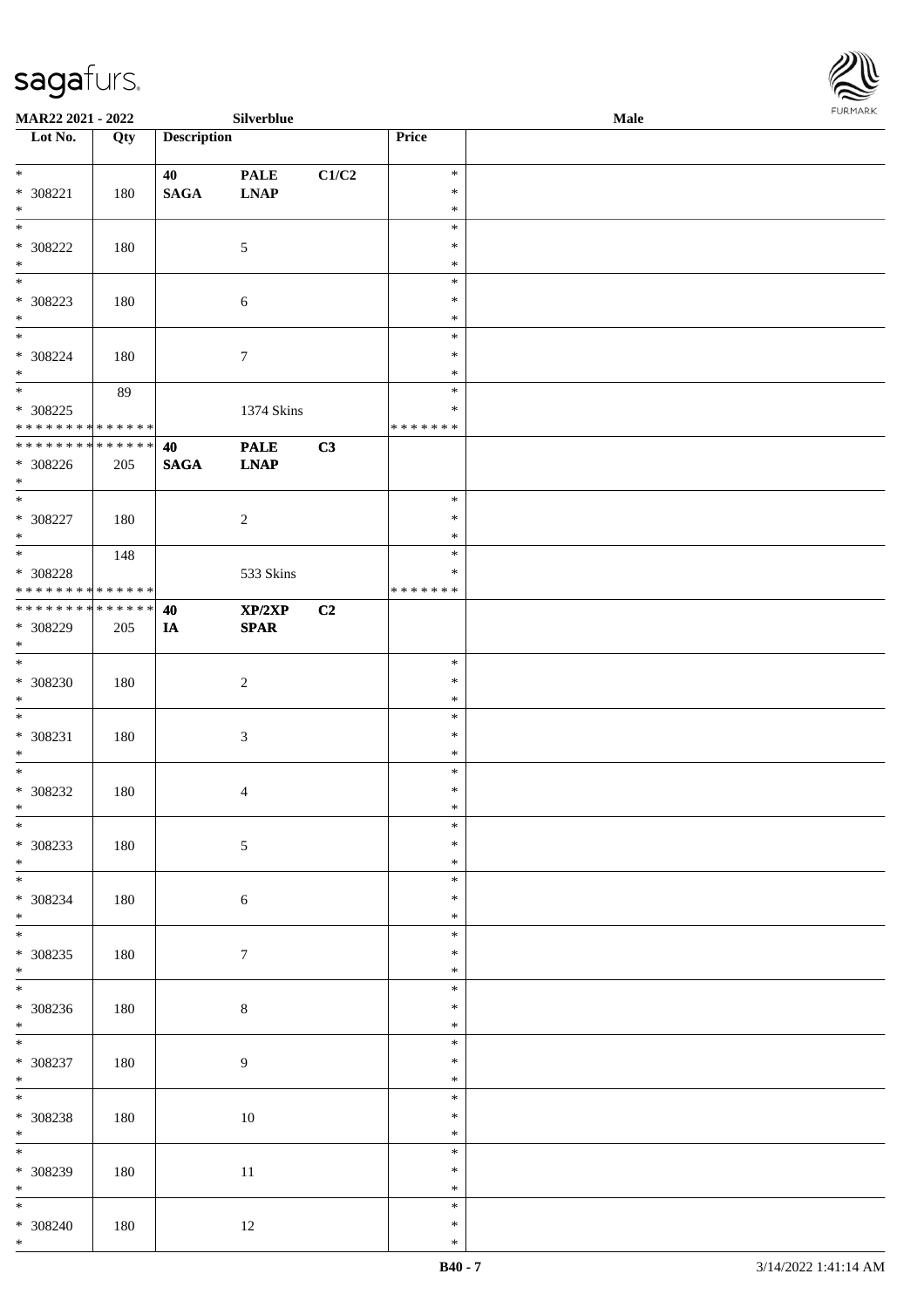

| <b>MAR22 2021 - 2022</b>      |     |                    | Silverblue     |                |               | <b>Male</b> |  |
|-------------------------------|-----|--------------------|----------------|----------------|---------------|-------------|--|
| Lot No.                       | Qty | <b>Description</b> |                |                | Price         |             |  |
|                               |     |                    |                |                |               |             |  |
| $*$                           |     | 40                 | XP/2XP         | C <sub>2</sub> | $\ast$        |             |  |
| * 308241                      | 180 | IA                 | <b>SPAR</b>    |                | $\ast$        |             |  |
| $*$                           |     |                    |                |                | $\ast$        |             |  |
|                               |     |                    |                |                | $\ast$        |             |  |
| * 308242                      | 180 |                    | 14             |                | $\ast$        |             |  |
| $*$                           |     |                    |                |                | $\ast$        |             |  |
|                               |     |                    |                |                | $\ast$        |             |  |
| * 308243                      | 180 |                    | 15             |                | $\ast$        |             |  |
| $*$                           |     |                    |                |                | $\ast$        |             |  |
|                               |     |                    |                |                | $\ast$        |             |  |
| $* 308244$                    | 180 |                    | 16             |                | $\ast$        |             |  |
| $*$                           |     |                    |                |                | $\ast$        |             |  |
|                               |     |                    |                |                | $\ast$        |             |  |
| * 308245                      | 180 |                    | 17             |                | $\ast$        |             |  |
| $*$                           |     |                    |                |                | $\ast$        |             |  |
| $\overline{\phantom{0}}$      |     |                    |                |                | $\ast$        |             |  |
| * 308246                      | 180 |                    | 18             |                | $\ast$        |             |  |
| $*$                           |     |                    |                |                | $\ast$        |             |  |
| $*$                           |     |                    |                |                | $\ast$        |             |  |
| * 308247                      | 190 |                    | 19             |                | $\ast$        |             |  |
| $*$                           |     |                    |                |                | $\ast$        |             |  |
|                               | 91  |                    |                |                | $\ast$        |             |  |
| * 308248                      |     |                    | 3546 Skins     |                | ∗             |             |  |
| * * * * * * * * * * * * * *   |     |                    |                |                | * * * * * * * |             |  |
| * * * * * * * * * * * * * * * |     | 40                 | XP/2XP         | C2             |               |             |  |
| * 308249                      | 205 | IA                 | WB1            |                |               |             |  |
| $*$                           |     |                    |                |                |               |             |  |
|                               | 157 |                    |                |                | $\ast$        |             |  |
| * 308250                      |     |                    | 362 Skins      |                | $\ast$        |             |  |
| * * * * * * * * * * * * * *   |     |                    |                |                | * * * * * * * |             |  |
|                               |     | 40                 | $\mathbf{ALL}$ | C2             |               |             |  |
| 308251                        | 102 | IA                 | WB2            |                |               |             |  |
|                               |     |                    |                |                |               |             |  |
| ******** <mark>******</mark>  |     | 40                 | XD/DK          | C2             |               |             |  |
| $* 308252$                    | 205 | IA                 | <b>CHIP</b>    |                |               |             |  |
| $*$                           |     |                    |                |                |               |             |  |
| $*$                           | 89  |                    |                |                | $\ast$        |             |  |
| * 308253                      |     |                    | 294 Skins      |                | ∗             |             |  |
| * * * * * * * * * * * * * * * |     |                    |                |                | * * * * * * * |             |  |
| * * * * * * * * * * * * * * * |     | 40                 | XP/2XP         | C2             |               |             |  |
| * 308254                      | 205 | IA                 | <b>CHIP</b>    |                |               |             |  |
| $*$                           |     |                    |                |                |               |             |  |
| $*$                           |     |                    |                |                | $\ast$        |             |  |
| * 308255                      | 180 |                    | $\overline{c}$ |                | $\ast$        |             |  |
| $*$                           |     |                    |                |                | $\ast$        |             |  |
| $*$                           |     |                    |                |                | $\ast$        |             |  |
| * 308256                      | 180 |                    | $\mathfrak{Z}$ |                | $\ast$        |             |  |
| $*$                           |     |                    |                |                | $\ast$        |             |  |
| $*$                           |     |                    |                |                | $\ast$        |             |  |
| * 308257                      | 180 |                    | $\overline{4}$ |                | $\ast$        |             |  |
| $*$                           |     |                    |                |                | $\ast$        |             |  |
| $*$                           |     |                    |                |                | $\ast$        |             |  |
| $* 308258$                    | 180 |                    | $\mathfrak{S}$ |                | $\ast$        |             |  |
| $*$                           |     |                    |                |                | $\ast$        |             |  |
| $*$                           |     |                    |                |                | $\ast$        |             |  |
| * 308259                      | 180 |                    | 6              |                | $\ast$        |             |  |
| $*$                           |     |                    |                |                | $\ast$        |             |  |
| $*$                           |     |                    |                |                | $\ast$        |             |  |
| $* 308260$                    | 180 |                    | $\tau$         |                | $\ast$        |             |  |
| $*$                           |     |                    |                |                | $\ast$        |             |  |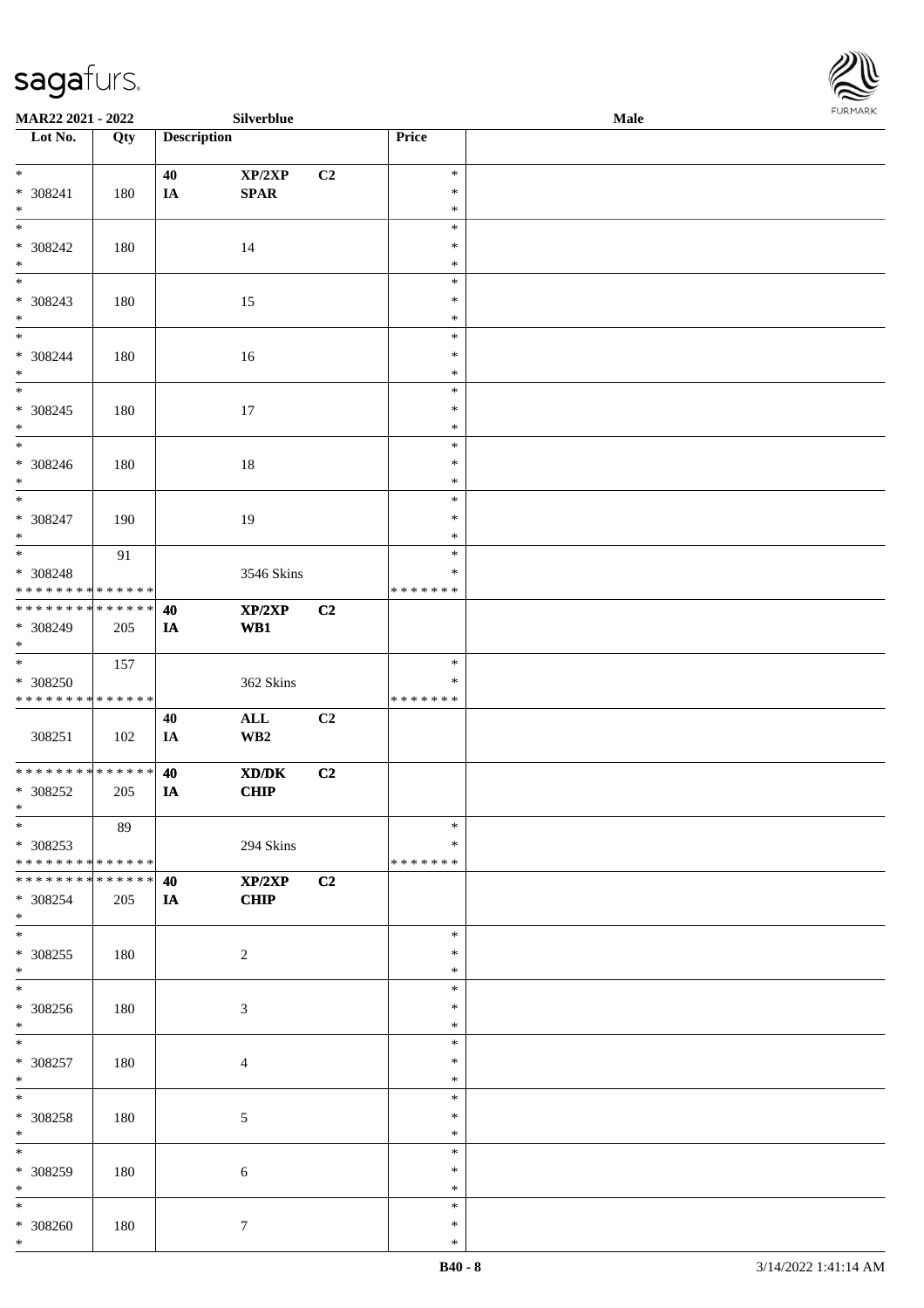

| MAR22 2021 - 2022                       |     |                    | Silverblue       |                |                  | <b>Male</b> |  |
|-----------------------------------------|-----|--------------------|------------------|----------------|------------------|-------------|--|
| Lot No.                                 | Qty | <b>Description</b> |                  |                | Price            |             |  |
|                                         |     |                    |                  |                |                  |             |  |
| $*$                                     |     | 40                 | XP/2XP           | C <sub>2</sub> | $\ast$           |             |  |
| * 308261<br>$\ast$                      | 180 | $I\!\!A$           | <b>CHIP</b>      |                | $\ast$<br>$\ast$ |             |  |
| $\overline{\ast}$                       |     |                    |                  |                | $\ast$           |             |  |
| $* 308262$                              | 180 |                    | 9                |                | $\ast$           |             |  |
| $\ast$                                  |     |                    |                  |                | $\ast$           |             |  |
| $\overline{\phantom{0}}$                |     |                    |                  |                | $\ast$           |             |  |
| * 308263                                | 180 |                    | 10               |                | $\ast$           |             |  |
| $\ast$<br>$*$                           |     |                    |                  |                | $\ast$           |             |  |
| $* 308264$                              | 180 |                    | 11               |                | $\ast$<br>$\ast$ |             |  |
| $*$                                     |     |                    |                  |                | $\ast$           |             |  |
| $\overline{\ast}$                       |     |                    |                  |                | $\ast$           |             |  |
| $* 308265$                              | 180 |                    | 12               |                | $\ast$           |             |  |
| $\ast$                                  |     |                    |                  |                | $\ast$           |             |  |
| $\ast$                                  | 97  |                    |                  |                | $\ast$           |             |  |
| * 308266<br>* * * * * * * * * * * * * * |     |                    | 2282 Skins       |                | $\ast$           |             |  |
|                                         |     | 40                 | XP/2XP           | C <sub>2</sub> | * * * * * * *    |             |  |
| 308267                                  | 184 | IA                 | <b>CHIP</b>      | <b>LNAP</b>    |                  |             |  |
|                                         |     |                    |                  |                |                  |             |  |
|                                         |     | 40                 | XP/2XP           | C2             |                  |             |  |
| 308268                                  | 229 | IA                 | <b>CHIP</b>      | <b>LNAP</b>    |                  |             |  |
|                                         |     |                    |                  |                |                  |             |  |
|                                         |     | 40                 | <b>Dark</b>      | C1/C2          |                  |             |  |
| 308269                                  | 194 | <b>SROY</b>        |                  |                |                  |             |  |
| ******** <mark>******</mark>            |     | 40                 | <b>PALE</b>      | C1             |                  |             |  |
| $* 308270$                              | 205 | <b>SROY</b>        |                  |                |                  |             |  |
| $*$                                     |     |                    |                  |                |                  |             |  |
| $\ast$                                  |     |                    |                  |                | $\ast$           |             |  |
| $* 308271$                              | 180 |                    | $\boldsymbol{2}$ |                | $\ast$<br>$\ast$ |             |  |
| $\ast$<br>$*$                           |     |                    |                  |                | $\ast$           |             |  |
| $* 308272$                              | 180 |                    | 3                |                | $\ast$           |             |  |
| $*$                                     |     |                    |                  |                | $\ast$           |             |  |
| $\ast$                                  |     |                    |                  |                | $\ast$           |             |  |
| * 308273                                | 180 |                    | $\overline{4}$   |                | $\ast$           |             |  |
| $*$                                     |     |                    |                  |                | $\ast$           |             |  |
| * 308274                                | 57  |                    | 802 Skins        |                | $\ast$<br>*      |             |  |
| ******** <mark>******</mark>            |     |                    |                  |                | * * * * * * *    |             |  |
|                                         |     | 40                 | <b>PALE</b>      | C1/C2          |                  |             |  |
| 308275                                  | 188 | <b>SROY</b>        |                  |                |                  |             |  |
|                                         |     |                    |                  |                |                  |             |  |
| * * * * * * * * * * * * * * *           |     | 40                 | <b>PALE</b>      | C2             |                  |             |  |
| * 308276<br>$*$                         | 205 | <b>SROY</b>        |                  |                |                  |             |  |
| $*$                                     |     |                    |                  |                | $\ast$           |             |  |
| $* 308277$                              | 180 |                    | $\sqrt{2}$       |                | $\ast$           |             |  |
| $*$                                     |     |                    |                  |                | $\ast$           |             |  |
| $*$                                     |     |                    |                  |                | $\ast$           |             |  |
| $* 308278$                              | 180 |                    | 3                |                | $\ast$           |             |  |
| $*$<br>$\ast$                           |     |                    |                  |                | $\ast$<br>$\ast$ |             |  |
| * 308279                                | 180 |                    | $\overline{4}$   |                | ∗                |             |  |
| $*$                                     |     |                    |                  |                | $\ast$           |             |  |
| $*$                                     |     |                    |                  |                | $\ast$           |             |  |
| $* 308280$                              | 180 |                    | $\mathfrak{S}$   |                | $\ast$           |             |  |
| $\ast$                                  |     |                    |                  |                | $\ast$           |             |  |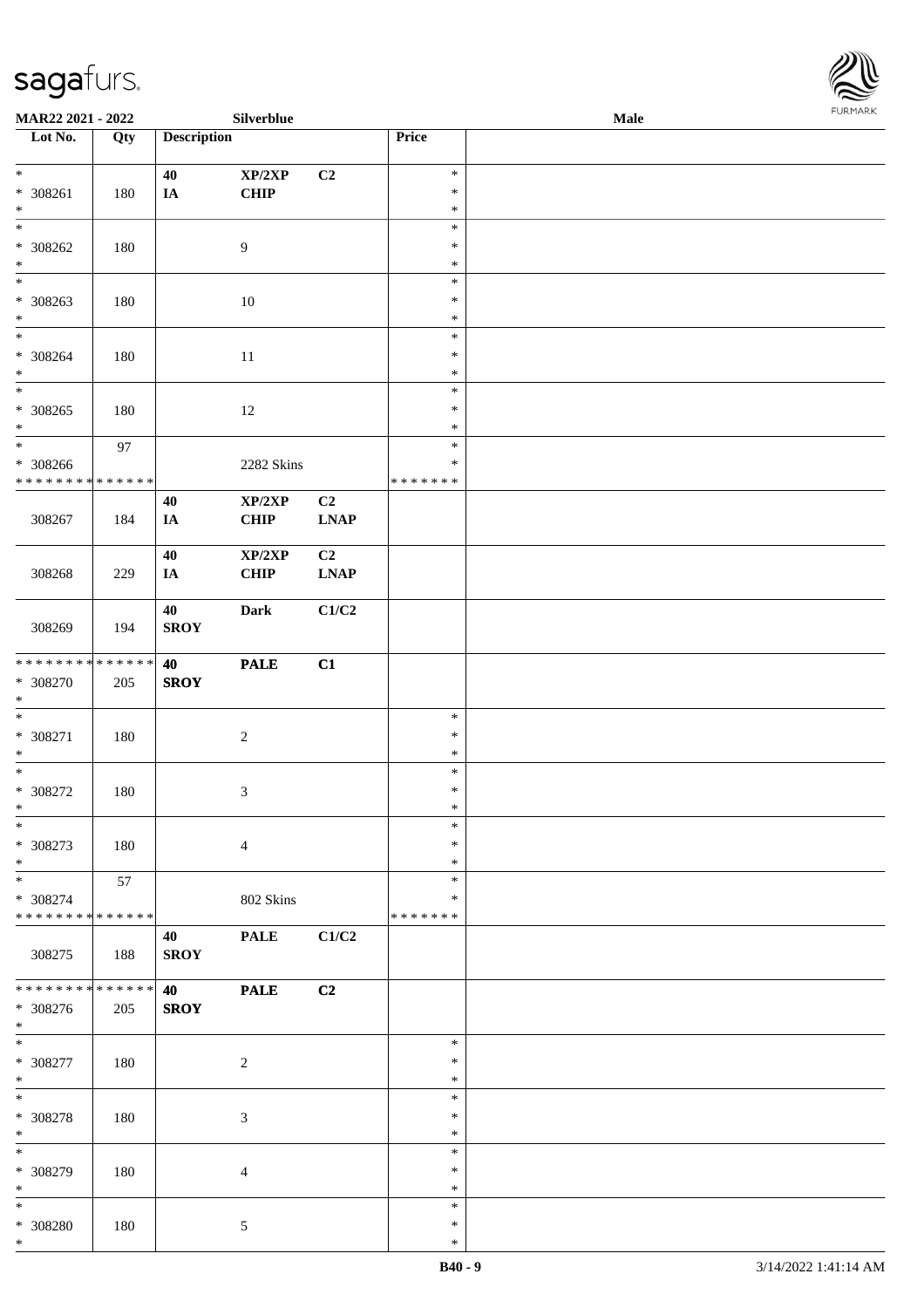

| <b>MAR22 2021 - 2022</b>                   |     |                    | Silverblue             |       |               | <b>Male</b> |  |
|--------------------------------------------|-----|--------------------|------------------------|-------|---------------|-------------|--|
| Lot No.                                    | Qty | <b>Description</b> |                        |       | Price         |             |  |
| $*$                                        |     | 40                 | <b>PALE</b>            | C2    | $\ast$        |             |  |
| * 308281                                   | 180 | <b>SROY</b>        |                        |       | $\ast$        |             |  |
| $\ast$                                     |     |                    |                        |       | $\ast$        |             |  |
| $\overline{\ast}$                          |     |                    |                        |       | $\ast$        |             |  |
| * 308282                                   | 180 |                    | $\tau$                 |       | $\ast$        |             |  |
| $\ast$                                     |     |                    |                        |       | $\ast$        |             |  |
|                                            |     |                    |                        |       | $\ast$        |             |  |
| * 308283                                   | 180 |                    | $\,8\,$                |       | $\ast$        |             |  |
| $\ast$                                     |     |                    |                        |       | $\ast$        |             |  |
| $*$                                        |     |                    |                        |       | $\ast$        |             |  |
| * 308284                                   | 180 |                    | $\overline{9}$         |       | $\ast$        |             |  |
| $*$                                        |     |                    |                        |       | $\ast$        |             |  |
|                                            |     |                    |                        |       | $\ast$        |             |  |
| * 308285                                   | 180 |                    | $10\,$                 |       | $\ast$        |             |  |
| $*$                                        |     |                    |                        |       | $\ast$        |             |  |
|                                            |     |                    |                        |       | $\ast$        |             |  |
| * 308286                                   | 180 |                    | 11                     |       | $\ast$        |             |  |
| $*$                                        |     |                    |                        |       | $\ast$        |             |  |
| $*$                                        | 209 |                    |                        |       | $\ast$        |             |  |
| * 308287                                   |     |                    | 2214 Skins             |       | ∗             |             |  |
| * * * * * * * * <mark>* * * * * *</mark>   |     |                    |                        |       | * * * * * * * |             |  |
| * * * * * * * * <mark>* * * * * * *</mark> |     | 40                 | <b>PALE</b>            | C3    |               |             |  |
| * 308288                                   | 205 | <b>SROY</b>        |                        |       |               |             |  |
| $\ast$                                     |     |                    |                        |       |               |             |  |
| $*$                                        |     |                    |                        |       | $\ast$        |             |  |
| * 308289                                   | 180 |                    | 2                      |       | $\ast$        |             |  |
| $\ast$                                     |     |                    |                        |       | $\ast$        |             |  |
| $\overline{\ast}$                          | 149 |                    |                        |       | $\ast$        |             |  |
| * 308290                                   |     |                    | 534 Skins              |       | ∗             |             |  |
| * * * * * * * * <mark>* * * * * * *</mark> |     |                    |                        |       | * * * * * * * |             |  |
|                                            |     | 40                 | $\mathbf{X}\mathbf{P}$ | C1/C2 |               |             |  |
| 308291                                     | 176 | <b>SROY</b>        |                        |       |               |             |  |
|                                            |     |                    |                        |       |               |             |  |
|                                            |     | 40                 | 2XP                    | C1    |               |             |  |
| 308292                                     | 220 | <b>SROY</b>        |                        |       |               |             |  |
|                                            |     |                    |                        |       |               |             |  |
| * * * * * * * * <mark>* * * * * *</mark> * |     | 40 2XP             |                        | C2    |               |             |  |
| * 308293                                   | 205 | <b>SROY</b>        |                        |       |               |             |  |
| $*$                                        |     |                    |                        |       |               |             |  |
| $\ast$                                     |     |                    |                        |       | $\ast$        |             |  |
| * 308294                                   | 180 |                    | 2                      |       | $\ast$        |             |  |
| $\ast$                                     |     |                    |                        |       | $\ast$        |             |  |
| $*$                                        |     |                    |                        |       | $\ast$        |             |  |
| * 308295                                   | 180 |                    | 3                      |       | $\ast$        |             |  |
| $*$                                        |     |                    |                        |       | $\ast$        |             |  |
| $\ddot{x}$                                 | 61  |                    |                        |       | $\ast$        |             |  |
| * 308296                                   |     |                    | 626 Skins              |       | *             |             |  |
| * * * * * * * * * * * * * *                |     |                    |                        |       | * * * * * * * |             |  |
|                                            |     | 40                 | 2XP                    | C3    |               |             |  |
| 308297                                     | 207 | <b>SROY</b>        |                        |       |               |             |  |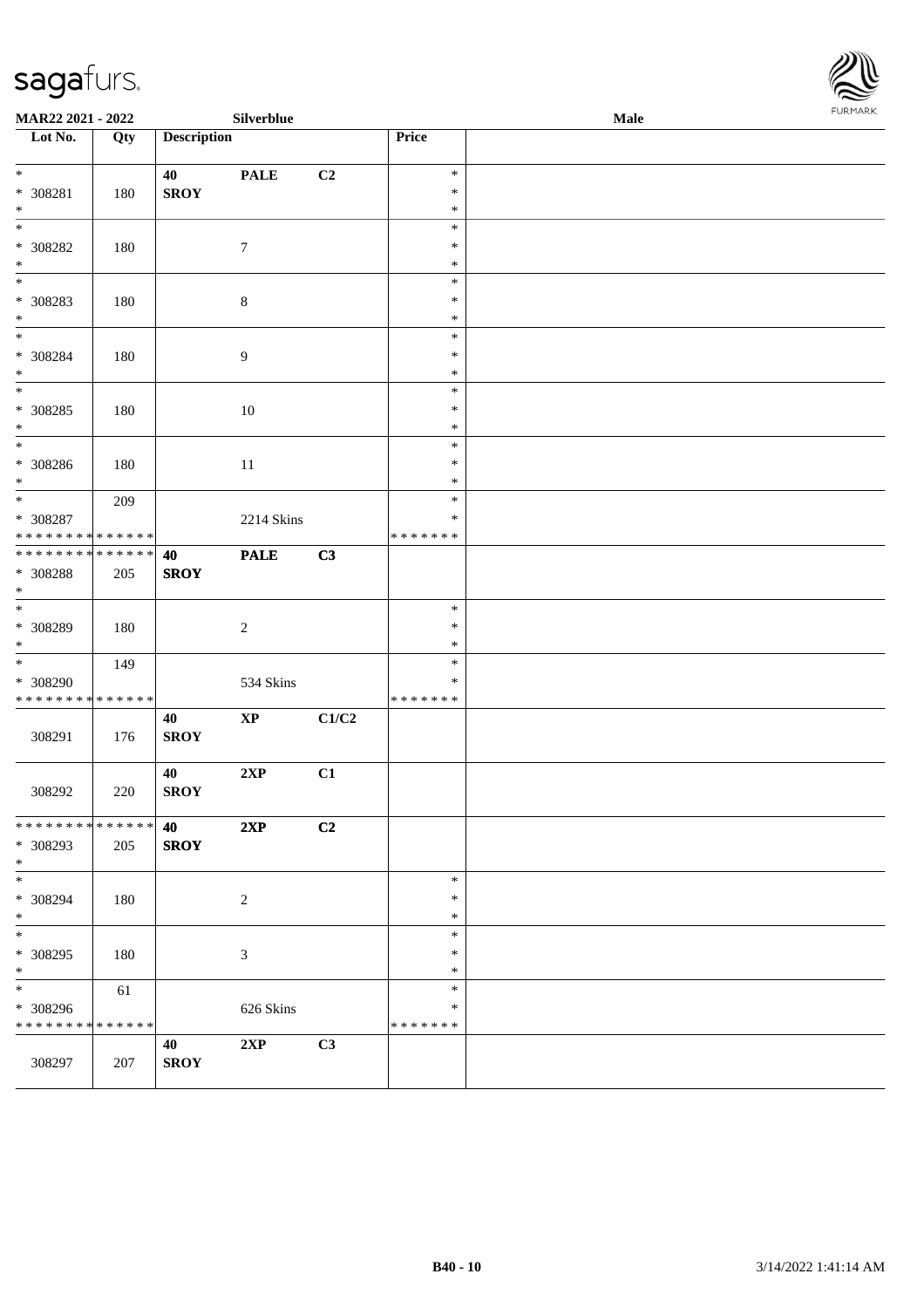

| MAR22 2021 - 2022                                                           |     |                        | Silverblue             |                |                                   | Male |  |
|-----------------------------------------------------------------------------|-----|------------------------|------------------------|----------------|-----------------------------------|------|--|
| Lot No.                                                                     | Qty | <b>Description</b>     |                        |                | Price                             |      |  |
| 308341                                                                      | 233 | 30<br>${\bf SI}$       | $\mathbf{X}\mathbf{D}$ | C1/C2          |                                   |      |  |
| 308342                                                                      | 198 | 30<br>${\bf S}{\bf I}$ | <b>Dark</b>            | C1             |                                   |      |  |
| ******** <mark>******</mark><br>* 308343<br>$\ast$                          | 245 | 30<br>SI               | <b>Dark</b>            | C <sub>2</sub> |                                   |      |  |
| $\overline{\phantom{a}^*}$<br>* 308344<br>$\ast$                            | 220 |                        | $\sqrt{2}$             |                | $\ast$<br>$\ast$<br>$\ast$        |      |  |
| $\overline{\phantom{a}^*}$<br>$* 308345$<br>$\ast$                          | 220 |                        | $\mathfrak{Z}$         |                | $\ast$<br>$\ast$<br>$\ast$        |      |  |
| $\overline{\phantom{1}}$<br>$* 308346$<br>* * * * * * * * * * * * * *       | 149 |                        | 834 Skins              |                | $\ast$<br>$\ast$<br>* * * * * * * |      |  |
| ******** <mark>******</mark><br>$* 308347$<br>$\ast$                        | 245 | 30<br>SI               | <b>Dark</b>            | C3             |                                   |      |  |
| $\ast$<br>* 308348<br>* * * * * * * * * * * * * *                           | 200 |                        | 445 Skins              |                | $\ast$<br>∗<br>* * * * * * *      |      |  |
| **************<br>* 308349<br>$\ast$                                        | 245 | 30<br>SI               | <b>PALE</b>            | C1             |                                   |      |  |
| $\ast$<br>$* 308350$<br>$\ast$                                              | 220 |                        | $\sqrt{2}$             |                | $\ast$<br>$\ast$<br>$\ast$        |      |  |
| $\ast$<br>$* 308351$<br>$\ast$                                              | 220 |                        | $\mathfrak{Z}$         |                | $\ast$<br>$\ast$<br>$\ast$        |      |  |
| $\ast$<br>* 308352<br>**************                                        | 88  |                        | 773 Skins              |                | $\ast$<br>$\ast$<br>*******       |      |  |
| 308353                                                                      | 158 | 30<br>SI               | <b>PALE</b>            | C1/C2          |                                   |      |  |
| * * * * * * * * * * * * * * *<br>* 308354<br>$*$                            | 245 | 30<br>SI               | <b>PALE</b>            | C2             |                                   |      |  |
| $\overline{\phantom{a}^*}$<br>$* 308355$<br>$*$<br>$\overline{\phantom{0}}$ | 220 |                        | $\overline{c}$         |                | $\ast$<br>∗<br>$\ast$             |      |  |
| $* 308356$<br>$*$                                                           | 220 |                        | $\mathfrak{Z}$         |                | $\ast$<br>*<br>$\ast$             |      |  |
| $*$<br>* 308357<br>$*$                                                      | 220 |                        | $\overline{4}$         |                | $\ast$<br>$\ast$<br>$\ast$        |      |  |
| $\ast$<br>* 308358<br>$*$<br>$\overline{\phantom{a}^*}$                     | 220 |                        | $\sqrt{5}$             |                | $\ast$<br>$\ast$<br>$\ast$        |      |  |
| $* 308359$<br>$*$                                                           | 220 |                        | $\sqrt{6}$             |                | $\ast$<br>∗<br>$\ast$             |      |  |
| $*$<br>$* 308360$<br>$*$                                                    | 220 |                        | $\tau$                 |                | $\ast$<br>$\ast$<br>$\ast$        |      |  |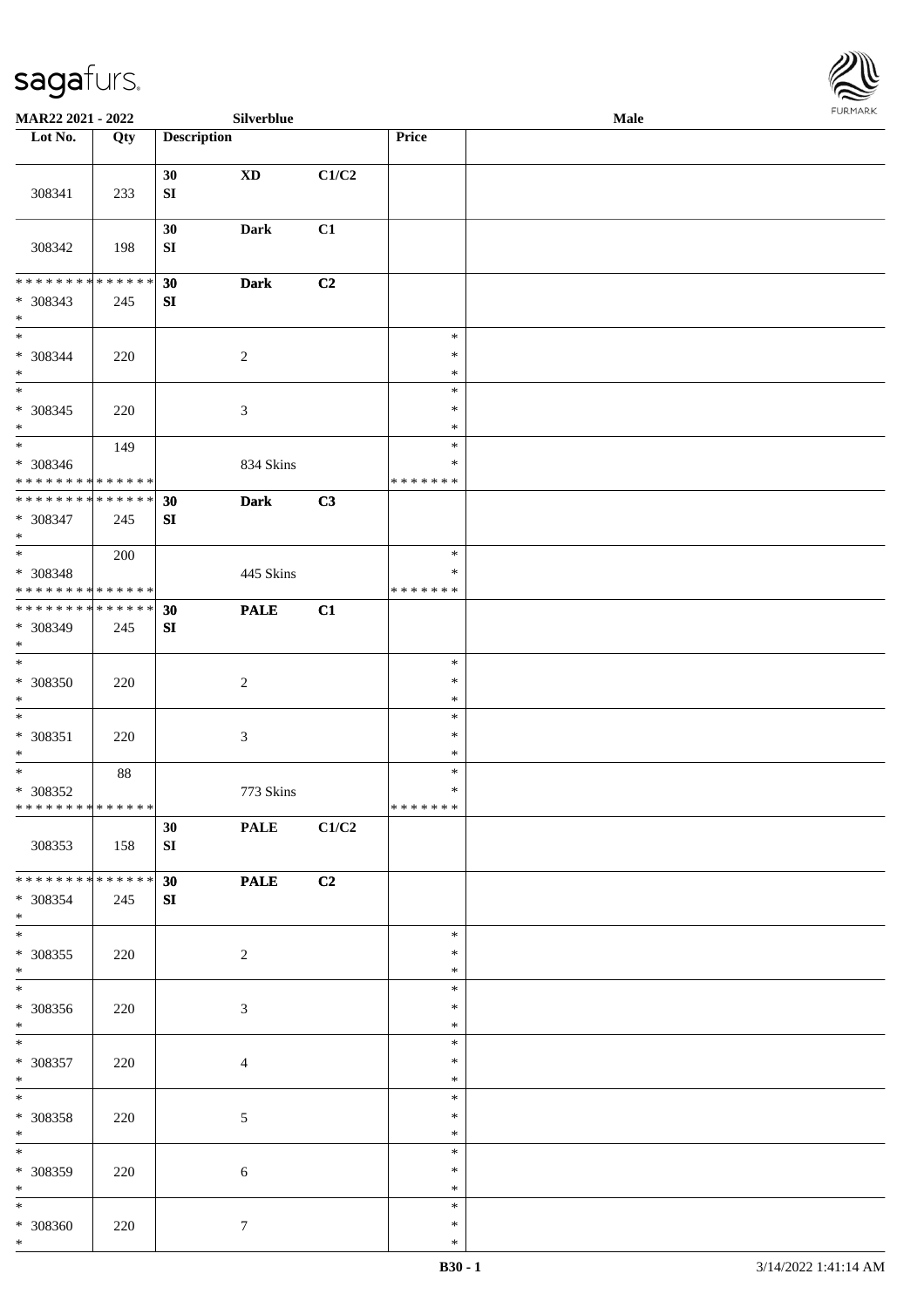

| MAR22 2021 - 2022                         |     |                    | Silverblue       |                |                  | <b>FURMARK</b><br>Male |  |  |
|-------------------------------------------|-----|--------------------|------------------|----------------|------------------|------------------------|--|--|
| $\overline{\phantom{1}}$ Lot No.          | Qty | <b>Description</b> |                  |                | Price            |                        |  |  |
| $*$                                       |     | 30                 | <b>PALE</b>      | C <sub>2</sub> | $\ast$           |                        |  |  |
| $* 308361$<br>$\ast$                      | 220 | ${\bf S}{\bf I}$   |                  |                | $\ast$<br>$\ast$ |                        |  |  |
| $\overline{\phantom{0}}$                  |     |                    |                  |                | $\ast$           |                        |  |  |
| * 308362<br>$*$                           | 220 |                    | $\overline{9}$   |                | $\ast$<br>$\ast$ |                        |  |  |
| $\overline{\phantom{0}}$                  |     |                    |                  |                | $\ast$           |                        |  |  |
| * 308363<br>$*$                           | 220 |                    | $10\,$           |                | $\ast$<br>$\ast$ |                        |  |  |
| $\ast$                                    |     |                    |                  |                | $\ast$           |                        |  |  |
| $* 308364$<br>$*$                         | 220 |                    | $11\,$           |                | $\ast$<br>$\ast$ |                        |  |  |
| $*$                                       |     |                    |                  |                | $\ast$           |                        |  |  |
| $* 308365$<br>$*$                         | 220 |                    | 12               |                | $\ast$<br>$\ast$ |                        |  |  |
| $\overline{\ast}$                         |     |                    |                  |                | $\ast$           |                        |  |  |
| $* 308366$<br>$\ast$                      | 220 |                    | 13               |                | $\ast$<br>$\ast$ |                        |  |  |
|                                           |     |                    |                  |                | $\ast$           |                        |  |  |
| * 308367<br>$\ast$                        | 220 |                    | 14               |                | $\ast$<br>$\ast$ |                        |  |  |
| $\overline{\phantom{0}}$                  |     |                    |                  |                | $\ast$<br>$\ast$ |                        |  |  |
| $* 308368$<br>$*$                         | 220 |                    | 15               |                | $\ast$           |                        |  |  |
|                                           |     |                    |                  |                | $\ast$<br>$\ast$ |                        |  |  |
| * 308369<br>$*$                           | 220 |                    | 16               |                | $\ast$           |                        |  |  |
| $*$<br>$* 308370$                         |     |                    |                  |                | $\ast$<br>$\ast$ |                        |  |  |
| $*$                                       | 220 |                    | 17               |                | $\ast$           |                        |  |  |
| $*$<br>* 308371                           | 121 |                    | 3886 Skins       |                | $\ast$<br>$\ast$ |                        |  |  |
| ******** <mark>******</mark>              |     |                    |                  |                | * * * * * * *    |                        |  |  |
| * * * * * * * * * * * * * *<br>* 308372   | 245 | 30<br>${\bf SI}$   | <b>PALE</b>      | C <sub>2</sub> |                  |                        |  |  |
| $\ast$                                    |     |                    |                  |                |                  |                        |  |  |
| $\ast$<br>* 308373                        | 225 |                    | 470 Skins        |                | $\ast$<br>∗      |                        |  |  |
| * * * * * * * * * * * * * *               |     |                    |                  |                | * * * * * * *    |                        |  |  |
| * * * * * * * * * * * * * * *<br>* 308374 | 245 | 30<br>SI           | <b>PALE</b>      | C3             |                  |                        |  |  |
| $*$                                       |     |                    |                  |                |                  |                        |  |  |
| * 308375                                  | 220 |                    | $\sqrt{2}$       |                | $\ast$<br>∗      |                        |  |  |
| $*$<br>$\overline{\phantom{0}}$           |     |                    |                  |                | $\ast$           |                        |  |  |
| * 308376                                  | 220 |                    | 3                |                | $\ast$<br>$\ast$ |                        |  |  |
| $*$<br>$\overline{\phantom{0}}$           |     |                    |                  |                | $\ast$           |                        |  |  |
| $* 308377$                                | 220 |                    | 4                |                | $\ast$<br>$\ast$ |                        |  |  |
| $*$<br>$\overline{\phantom{0}}$           |     |                    |                  |                | $\ast$           |                        |  |  |
| $* 308378$                                | 220 |                    | 5                |                | $\ast$<br>$\ast$ |                        |  |  |
| $*$<br>$\overline{\phantom{0}}$           |     |                    |                  |                | $\ast$           |                        |  |  |
| * 308379                                  | 220 |                    | 6                |                | $\ast$<br>$\ast$ |                        |  |  |
| $*$                                       |     |                    |                  |                | $\ast$           |                        |  |  |
| $*$<br>$* 308380$                         | 220 |                    | $\boldsymbol{7}$ |                | $\ast$<br>$\ast$ |                        |  |  |
| $*$                                       |     |                    |                  |                | $\ast$           |                        |  |  |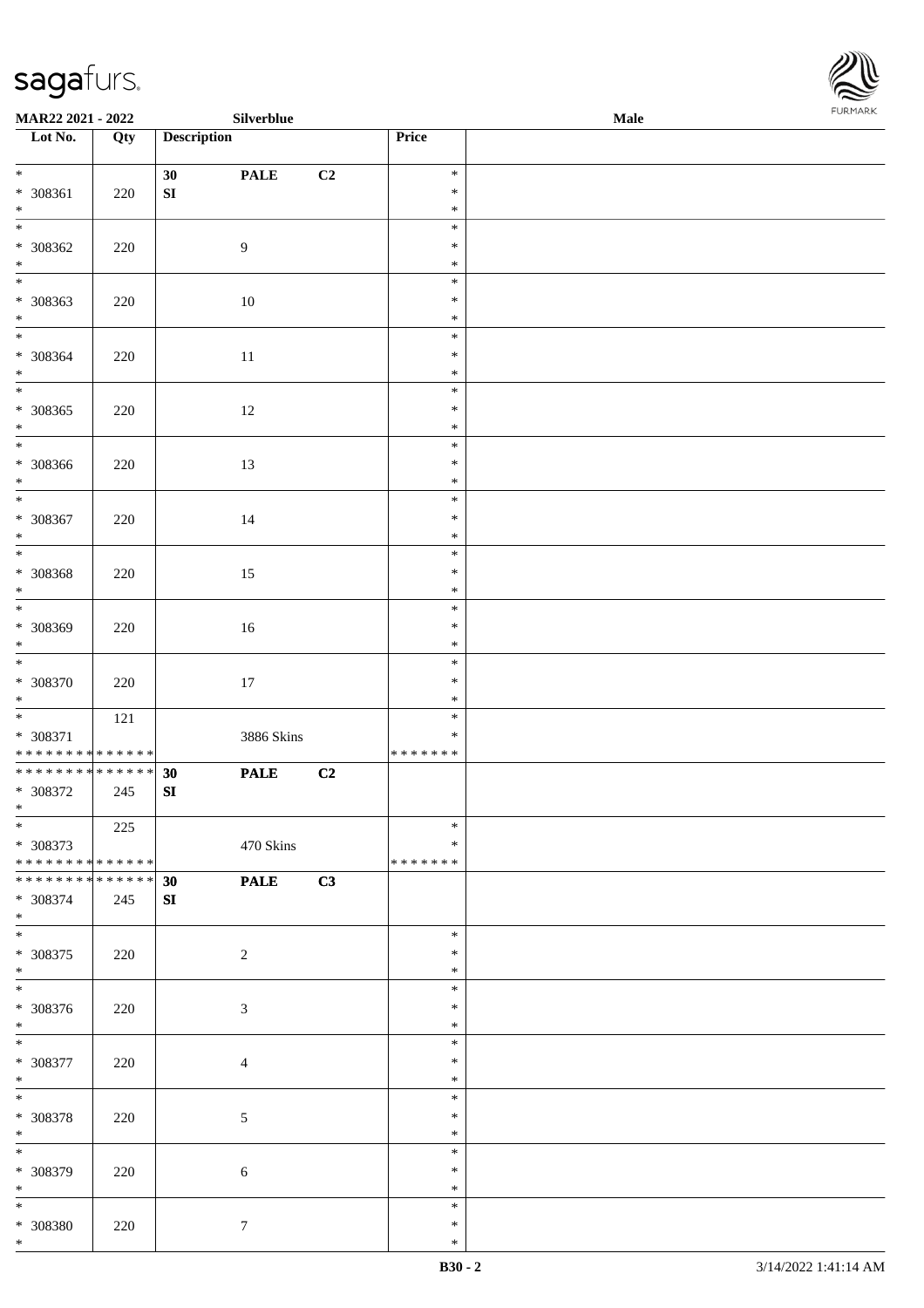

| MAR22 2021 - 2022           |     |                    | Silverblue  |       |               | Male |  |
|-----------------------------|-----|--------------------|-------------|-------|---------------|------|--|
| Lot No.                     | Qty | <b>Description</b> |             |       | Price         |      |  |
|                             |     |                    |             |       |               |      |  |
| $*$                         |     | 30                 | <b>PALE</b> | C3    | $\ast$        |      |  |
| * 308381                    | 220 | SI                 |             |       | $\ast$        |      |  |
| $\ast$                      |     |                    |             |       | $\ast$        |      |  |
| $\ast$                      |     |                    |             |       | $\ast$        |      |  |
|                             |     |                    |             |       | ∗             |      |  |
| * 308382                    | 220 |                    | 9           |       |               |      |  |
| $\ast$                      |     |                    |             |       | $\ast$        |      |  |
| $\overline{\ast}$           | 168 |                    |             |       | $\ast$        |      |  |
| $* 308383$                  |     |                    | 2173 Skins  |       | $\ast$        |      |  |
| * * * * * * * * * * * * * * |     |                    |             |       | * * * * * * * |      |  |
|                             |     | 30                 | $\bold{XP}$ | C1    |               |      |  |
| 308384                      | 245 | ${\bf SI}$         |             |       |               |      |  |
|                             |     |                    |             |       |               |      |  |
| * * * * * * * * * * * * * * |     | 30                 | $\bold{XP}$ | C2    |               |      |  |
| * 308385                    | 245 | SI                 |             |       |               |      |  |
| $\ast$                      |     |                    |             |       |               |      |  |
| $\ast$                      |     |                    |             |       | $\ast$        |      |  |
|                             |     |                    |             |       | $\ast$        |      |  |
| $* 308386$                  | 220 |                    | 2           |       |               |      |  |
| $\ast$                      |     |                    |             |       | $\ast$        |      |  |
| $\ast$                      |     |                    |             |       | $\ast$        |      |  |
| $* 308387$                  | 220 |                    | 3           |       | $\ast$        |      |  |
| $\ast$                      |     |                    |             |       | $\ast$        |      |  |
| $*$                         | 219 |                    |             |       | $\ast$        |      |  |
| * 308388                    |     |                    | 904 Skins   |       | ∗             |      |  |
| * * * * * * * * * * * * * * |     |                    |             |       | * * * * * * * |      |  |
|                             |     | 30                 | 2XP         | C1    |               |      |  |
| 308389                      | 146 | ${\bf SI}$         |             |       |               |      |  |
|                             |     |                    |             |       |               |      |  |
| * * * * * * * * * * * * * * |     |                    |             |       |               |      |  |
|                             |     | 30                 | 2XP         | C1/C2 |               |      |  |
| $* 308390$                  | 245 | SI                 |             |       |               |      |  |
| $*$                         |     |                    |             |       |               |      |  |
| $*$                         | 34  |                    |             |       | $\ast$        |      |  |
| * 308391                    |     |                    | 279 Skins   |       | $\ast$        |      |  |
| * * * * * * * * * * * * * * |     |                    |             |       | * * * * * * * |      |  |
| * * * * * * * * * * * * * * |     | 30                 | 2XP         | C2    |               |      |  |
| * 308392                    | 245 | SI                 |             |       |               |      |  |
| $*$                         |     |                    |             |       |               |      |  |
| $\ast$                      |     |                    |             |       | $\ast$        |      |  |
| * 308393                    | 220 |                    | 2           |       | $\ast$        |      |  |
| $\ast$                      |     |                    |             |       | $\ast$        |      |  |
| $\ast$                      | 215 |                    |             |       | $\ast$        |      |  |
|                             |     |                    |             |       | ∗             |      |  |
| * 308394                    |     |                    | 680 Skins   |       |               |      |  |
| * * * * * * * * * * * * * * |     |                    |             |       | * * * * * * * |      |  |
| * * * * * * * * * * * * * * |     | 30                 | 2XP         | C3    |               |      |  |
| * 308395                    | 245 | SI                 |             |       |               |      |  |
| $*$                         |     |                    |             |       |               |      |  |
| $\ast$                      | 128 |                    |             |       | $\ast$        |      |  |
| * 308396                    |     |                    | 373 Skins   |       | ∗             |      |  |
| * * * * * * * * * * * * * * |     |                    |             |       | * * * * * * * |      |  |
| * * * * * * * * * * * * * * |     | 30                 | <b>Dark</b> | C1/C2 |               |      |  |
| * 308397                    | 246 | SI                 | <b>LNAP</b> |       |               |      |  |
| $*$                         |     |                    |             |       |               |      |  |
| $\ast$                      |     |                    |             |       | $\ast$        |      |  |
|                             | 219 |                    |             |       |               |      |  |
| * 308398                    |     |                    | 465 Skins   |       | $\ast$        |      |  |
| * * * * * * * * * * * * * * |     |                    |             |       | * * * * * * * |      |  |
|                             |     | 30                 | <b>Dark</b> | C3    |               |      |  |
| 308399                      | 254 | SI                 | <b>LNAP</b> |       |               |      |  |
|                             |     |                    |             |       |               |      |  |
| * * * * * * * * * * * * * * |     | 30                 | <b>PALE</b> | C1/C2 |               |      |  |
| * 308400                    | 245 | SI                 | <b>LNAP</b> |       |               |      |  |
| $\ast$                      |     |                    |             |       |               |      |  |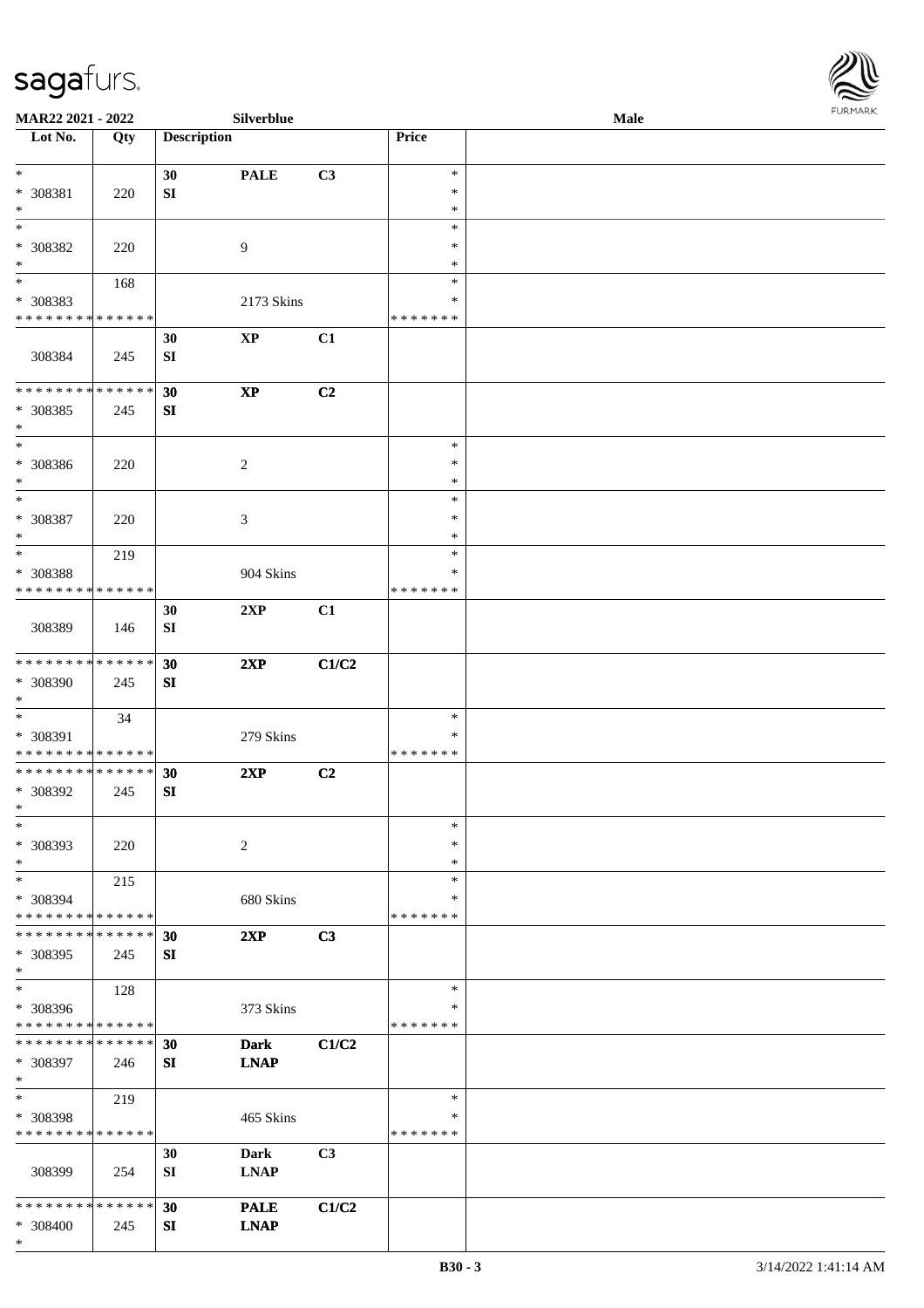

| MAR22 2021 - 2022             |     |                        | Silverblue                                  |       |               | <b>Male</b> |  |
|-------------------------------|-----|------------------------|---------------------------------------------|-------|---------------|-------------|--|
| Lot No.                       | Qty | <b>Description</b>     |                                             |       | <b>Price</b>  |             |  |
|                               |     |                        |                                             |       |               |             |  |
| $*$                           |     | 30                     | <b>PALE</b>                                 | C1/C2 | $\ast$        |             |  |
| * 308401                      | 220 | ${\bf S}{\bf I}$       | <b>LNAP</b>                                 |       | $\ast$        |             |  |
| $\ast$                        |     |                        |                                             |       | $\ast$        |             |  |
| $*$                           |     |                        |                                             |       | $\ast$        |             |  |
| $* 308402$                    |     |                        |                                             |       | ∗             |             |  |
| $\ast$                        | 220 |                        | 3                                           |       |               |             |  |
| $*$                           |     |                        |                                             |       | $\ast$        |             |  |
|                               |     |                        |                                             |       | $\ast$        |             |  |
| * 308403                      | 220 |                        | $\overline{4}$                              |       | $\ast$        |             |  |
| $*$                           |     |                        |                                             |       | $\ast$        |             |  |
| $*$                           | 73  |                        |                                             |       | $\ast$        |             |  |
| $* 308404$                    |     |                        | 978 Skins                                   |       | $\ast$        |             |  |
| * * * * * * * * * * * * * *   |     |                        |                                             |       | * * * * * * * |             |  |
|                               |     | 30                     | <b>PALE</b>                                 | C1/C2 |               |             |  |
| 308405                        | 245 | SI                     | <b>LNAP</b>                                 |       |               |             |  |
|                               |     |                        |                                             |       |               |             |  |
| * * * * * * * * * * * * * *   |     | 30                     |                                             |       |               |             |  |
|                               |     |                        | <b>PALE</b>                                 | C3    |               |             |  |
| * 308406                      | 245 | SI                     | <b>LNAP</b>                                 |       |               |             |  |
| $*$                           |     |                        |                                             |       |               |             |  |
| $\ast$                        |     |                        |                                             |       | $\ast$        |             |  |
| * 308407                      | 220 |                        | $\overline{c}$                              |       | $\ast$        |             |  |
| $*$                           |     |                        |                                             |       | $\ast$        |             |  |
| $\ast$                        |     |                        |                                             |       | $\ast$        |             |  |
| * 308408                      | 220 |                        | 3                                           |       | $\ast$        |             |  |
| $\ast$                        |     |                        |                                             |       | $\ast$        |             |  |
| $*$                           | 58  |                        |                                             |       | $\ast$        |             |  |
| $* 308409$                    |     |                        | 743 Skins                                   |       | $\ast$        |             |  |
| * * * * * * * * * * * * * *   |     |                        |                                             |       | * * * * * * * |             |  |
|                               |     |                        |                                             |       |               |             |  |
|                               |     | 30                     | $\mathbf{X}\mathbf{P}$                      | C3    |               |             |  |
| 308410                        | 198 | ${\bf SI}$             | <b>LNAP</b>                                 |       |               |             |  |
|                               |     |                        |                                             |       |               |             |  |
| * * * * * * * * * * * * * *   |     | 30                     | XP/2XP                                      | C2    |               |             |  |
| $* 308411$                    | 245 | $\mathbf{I}$           | <b>SPAR</b>                                 |       |               |             |  |
| $*$                           |     |                        |                                             |       |               |             |  |
| $*$                           |     |                        |                                             |       | $\ast$        |             |  |
| $* 308412$                    | 220 |                        | $\overline{c}$                              |       | $\ast$        |             |  |
| $*$                           |     |                        |                                             |       | $*$           |             |  |
| $*$                           |     |                        |                                             |       | $\ast$        |             |  |
| * 308413                      | 220 |                        | 3                                           |       | ∗             |             |  |
| $*$                           |     |                        |                                             |       | $\ast$        |             |  |
| $*$                           |     |                        |                                             |       | $\ast$        |             |  |
| $* 308414$                    | 220 |                        | 4                                           |       | ∗             |             |  |
| $*$                           |     |                        |                                             |       | $\ast$        |             |  |
| $*$                           |     |                        |                                             |       | $\ast$        |             |  |
|                               |     |                        |                                             |       |               |             |  |
| * 308415                      | 220 |                        | 5                                           |       | $\ast$        |             |  |
| $*$                           |     |                        |                                             |       | *             |             |  |
| $*$                           | 225 |                        |                                             |       | $\ast$        |             |  |
| * 308416                      |     |                        | 1350 Skins                                  |       | ∗             |             |  |
| * * * * * * * * * * * * * *   |     |                        |                                             |       | * * * * * * * |             |  |
| * * * * * * * * * * * * * * * |     | 30                     | XP/2XP                                      | C2    |               |             |  |
| * 308417                      | 225 | IB                     | WB1                                         |       |               |             |  |
| $*$                           |     |                        |                                             |       |               |             |  |
| $*$                           | 54  |                        |                                             |       | $\ast$        |             |  |
| * 308418                      |     |                        | 279 Skins                                   |       | $\ast$        |             |  |
| * * * * * * * * * * * * * *   |     |                        |                                             |       | * * * * * * * |             |  |
|                               |     |                        |                                             |       |               |             |  |
|                               |     | 30                     | ALL                                         | C2    |               |             |  |
| 308419                        | 183 | $\mathbf{I}\mathbf{B}$ | WB <sub>2</sub>                             |       |               |             |  |
|                               |     |                        |                                             |       |               |             |  |
| * * * * * * * * * * * * * * * |     | 30                     | $\mathbf{X}\mathbf{D}/\mathbf{D}\mathbf{K}$ | C2    |               |             |  |
| * 308420                      | 245 | $\mathbf{I}$           | <b>CHIP</b>                                 |       |               |             |  |
| $\ast$                        |     |                        |                                             |       |               |             |  |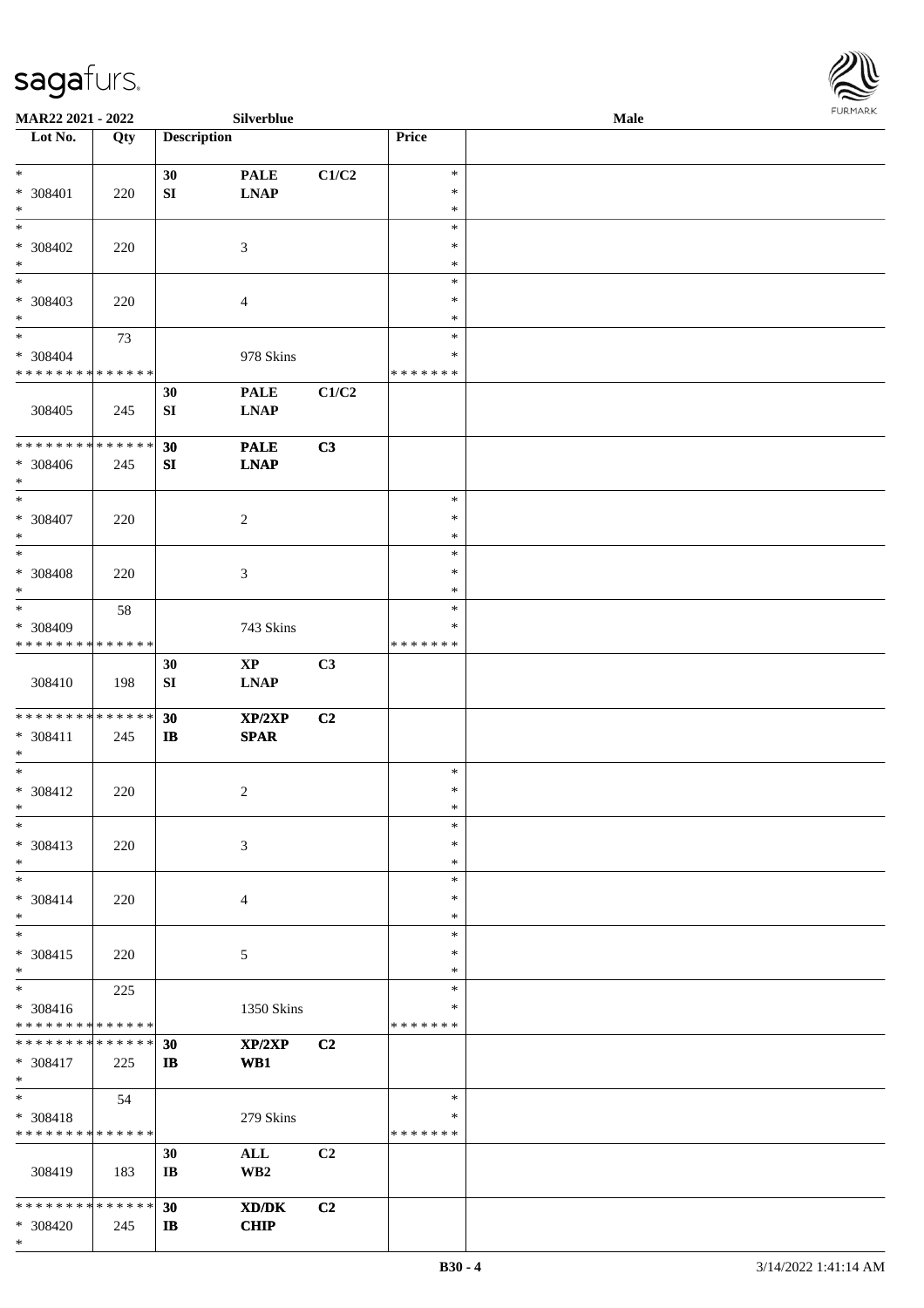

| MAR22 2021 - 2022                                                     |     |                                | Silverblue                                  |                               |                                   | Male |  |
|-----------------------------------------------------------------------|-----|--------------------------------|---------------------------------------------|-------------------------------|-----------------------------------|------|--|
| Lot No.                                                               | Qty | <b>Description</b>             |                                             |                               | Price                             |      |  |
| $\ast$<br>* 308421<br>* * * * * * * * * * * * * *                     | 148 | 30<br>$\mathbf{I}$ <b>B</b>    | $\bold{X}\bold{D}/\bold{D}\bold{K}$<br>CHIP | C2                            | $\ast$<br>*<br>* * * * * * *      |      |  |
| * * * * * * * * * * * * * *<br>* 308422<br>$\ast$                     | 245 | 30<br>$\mathbf{I}$             | XP/2XP<br><b>CHIP</b>                       | C2                            |                                   |      |  |
| $\overline{\phantom{1}}$<br>* 308423<br>$\ast$                        | 220 |                                | $\sqrt{2}$                                  |                               | $\ast$<br>$\ast$<br>$\ast$        |      |  |
| $_{\ast}$<br>$* 308424$<br>$\ast$                                     | 220 |                                | $\mathfrak{Z}$                              |                               | $\ast$<br>$\ast$<br>$\ast$        |      |  |
| $_{\ast}^{-}$<br>$* 308425$<br>$\ast$                                 | 220 |                                | 4                                           |                               | $\ast$<br>$\ast$<br>$\ast$        |      |  |
| $\ast$<br>* 308426<br>* * * * * * * * * * * * * *                     | 114 |                                | 1019 Skins                                  |                               | $\ast$<br>$\ast$<br>* * * * * * * |      |  |
| 308427                                                                | 224 | 30<br>$\bf I\bf B$             | $\bold{X}\bold{D}/\bold{D}\bold{K}$<br>CHIP | C <sub>2</sub><br><b>LNAP</b> |                                   |      |  |
| 308428                                                                | 164 | 30<br>$\mathbf{I}\mathbf{B}$   | XP/2XP<br><b>CHIP</b>                       | C <sub>2</sub><br><b>LNAP</b> |                                   |      |  |
| 308429                                                                | 109 | 30<br>$\bf I\bf B$             | XP/2XP<br><b>CHIP</b>                       | C2<br><b>LNAP</b>             |                                   |      |  |
| * * * * * * * * * * * * * *<br>* 308430<br>$\ast$                     | 225 | 30<br><b>SAGA</b>              | $\boldsymbol{\mathrm{XD}}$                  | C1/C2                         |                                   |      |  |
| $\ast$<br>* 308431<br>* * * * * * * * * * * * * *                     | 86  |                                | 311 Skins                                   |                               | $\ast$<br>$\ast$<br>* * * * * * * |      |  |
| **************<br>* 308432<br>$\ast$                                  | 225 | 30<br><b>SAGA</b>              | <b>Dark</b>                                 | C1                            |                                   |      |  |
| $*$<br>* 308433<br>* * * * * * * * * * * * * * *                      | 71  |                                | 296 Skins                                   |                               | $\ast$<br>*<br>* * * * * * *      |      |  |
| * * * * * * * * * * * * * * *<br>* 308434<br>$*$                      | 225 | 30 <sup>°</sup><br><b>SAGA</b> | <b>Dark</b>                                 | C2                            |                                   |      |  |
| $\ast$<br>$* 308435$<br>$*$                                           | 200 |                                | 2                                           |                               | $\ast$<br>∗<br>$\ast$             |      |  |
| $\overline{\phantom{a}^*}$<br>$* 308436$<br>$*$                       | 200 |                                | 3                                           |                               | $\ast$<br>*<br>$\ast$             |      |  |
| $\ast$<br>* 308437<br>$*$                                             | 200 |                                | 4                                           |                               | $\ast$<br>$\ast$<br>$\ast$        |      |  |
| $\ast$<br>* 308438<br>$*$                                             | 200 |                                | $\mathfrak{S}$                              |                               | $\ast$<br>$\ast$<br>$\ast$        |      |  |
| $\overline{\phantom{0}}$<br>* 308439<br>* * * * * * * * * * * * * * * | 173 |                                | 1198 Skins                                  |                               | $\ast$<br>∗<br>* * * * * * *      |      |  |
| * * * * * * * * * * * * * * *<br>* 308440<br>$*$                      | 225 | 30 <sup>°</sup><br><b>SAGA</b> | <b>Dark</b>                                 | C3                            |                                   |      |  |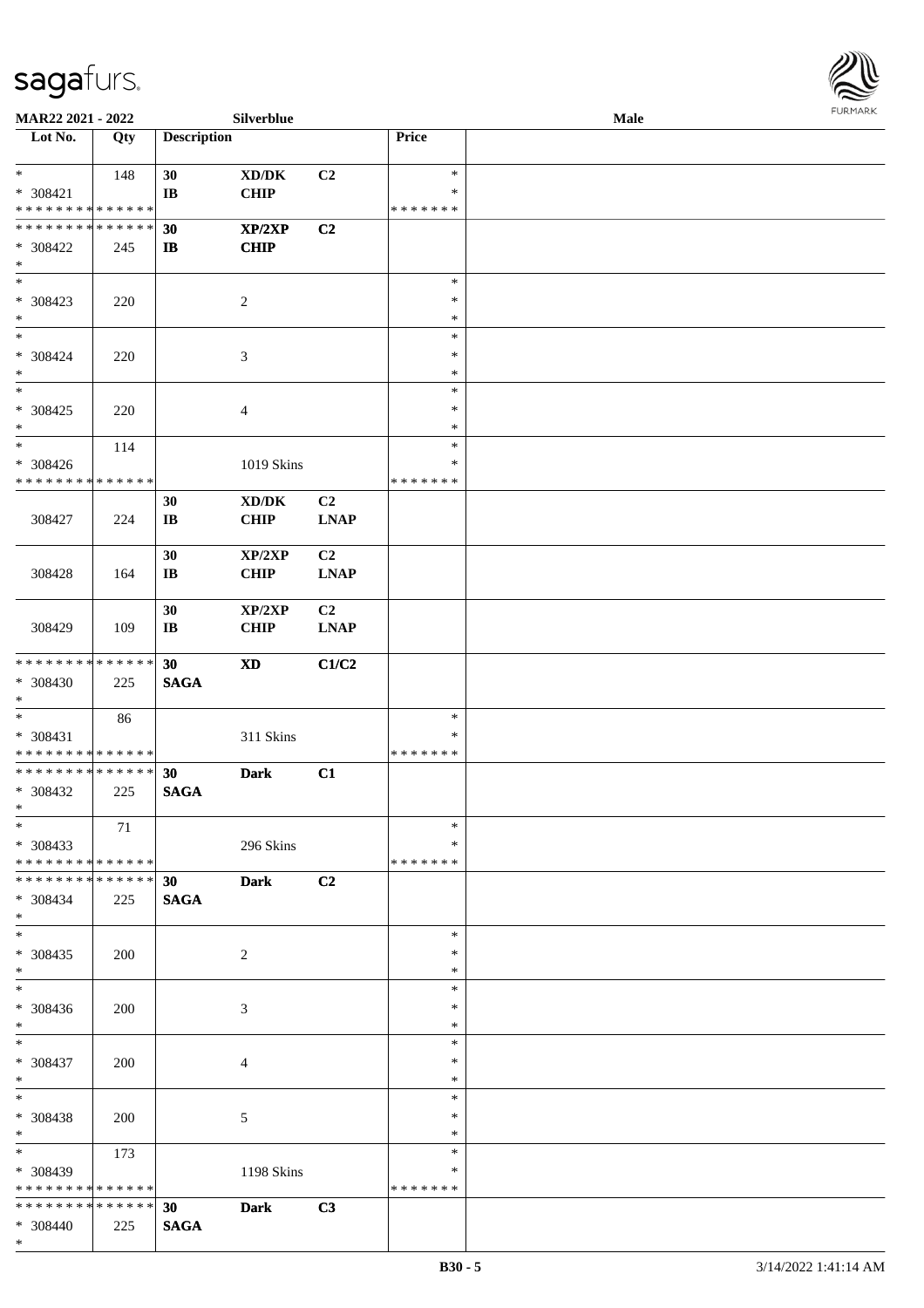

| <b>MAR22 2021 - 2022</b>                   |     |                    | Silverblue     |       |               | Male |  |
|--------------------------------------------|-----|--------------------|----------------|-------|---------------|------|--|
| Lot No.                                    | Qty | <b>Description</b> |                |       | Price         |      |  |
|                                            |     |                    |                |       |               |      |  |
| $*$                                        |     | 30 <sup>°</sup>    | <b>Dark</b>    | C3    | $\ast$        |      |  |
| $* 308441$                                 | 200 | <b>SAGA</b>        |                |       | $\ast$        |      |  |
| $*$                                        |     |                    |                |       | $\ast$        |      |  |
| $\overline{\mathbf{r}}$                    | 143 |                    |                |       | $\ast$        |      |  |
| * 308442                                   |     |                    | 568 Skins      |       | $\ast$        |      |  |
| * * * * * * * * <mark>* * * * * * *</mark> |     |                    |                |       | * * * * * * * |      |  |
| * * * * * * * * <mark>* * * * * * *</mark> |     | 30                 | <b>PALE</b>    | C1    |               |      |  |
| * 308443                                   | 225 | <b>SAGA</b>        |                |       |               |      |  |
| $\ast$                                     |     |                    |                |       |               |      |  |
| $*$                                        |     |                    |                |       | $\ast$        |      |  |
|                                            |     |                    |                |       |               |      |  |
| $* 308444$                                 | 200 |                    | $\overline{2}$ |       | $\ast$        |      |  |
| $*$                                        |     |                    |                |       | $\ast$        |      |  |
|                                            |     |                    |                |       | $\ast$        |      |  |
| * 308445                                   | 200 |                    | $\mathfrak{Z}$ |       | $\ast$        |      |  |
| $*$                                        |     |                    |                |       | $\ast$        |      |  |
|                                            |     |                    |                |       | $\ast$        |      |  |
| * 308446                                   | 200 |                    | $\overline{4}$ |       | $\ast$        |      |  |
| $\ast$                                     |     |                    |                |       | $\ast$        |      |  |
| $\overline{\mathbf{r}}$                    |     |                    |                |       | $\ast$        |      |  |
| * 308447                                   | 200 |                    | $\mathfrak{S}$ |       | $\ast$        |      |  |
| $*$                                        |     |                    |                |       | $\ast$        |      |  |
| $\overline{\ast}$                          |     |                    |                |       | $\ast$        |      |  |
|                                            |     |                    |                |       |               |      |  |
| * 308448                                   | 200 |                    | $\sqrt{6}$     |       | $\ast$        |      |  |
| $\ast$                                     |     |                    |                |       | $\ast$        |      |  |
|                                            |     |                    |                |       | $\ast$        |      |  |
| * 308449                                   | 200 |                    | $\tau$         |       | $\ast$        |      |  |
| $\ast$                                     |     |                    |                |       | $\ast$        |      |  |
| $\overline{\phantom{0}}$                   |     |                    |                |       | $\ast$        |      |  |
| * 308450                                   | 200 |                    | $\,8\,$        |       | $\ast$        |      |  |
| $*$                                        |     |                    |                |       | $\ast$        |      |  |
| $\ast$                                     |     |                    |                |       | $\ast$        |      |  |
| $* 308451$                                 | 200 |                    | $\overline{9}$ |       | $\ast$        |      |  |
| $\ast$                                     |     |                    |                |       | $\ast$        |      |  |
| $*$                                        |     |                    |                |       | $\ast$        |      |  |
|                                            |     |                    |                |       |               |      |  |
| * 308452                                   | 220 |                    | $10\,$         |       | $\ast$        |      |  |
| $*$                                        |     |                    |                |       | $\ast$        |      |  |
| $\ast$                                     | 101 |                    |                |       | $\ast$        |      |  |
| $* 308453$                                 |     |                    | 2146 Skins     |       | $\ast$        |      |  |
| * * * * * * * * * * * * * * *              |     |                    |                |       | *******       |      |  |
| * * * * * * * * * * * * * * *              |     | 30                 | <b>PALE</b>    | C1/C2 |               |      |  |
| * 308454                                   | 210 | <b>SAGA</b>        |                |       |               |      |  |
| $\ast$                                     |     |                    |                |       |               |      |  |
| $*$                                        |     |                    |                |       | $\ast$        |      |  |
| $*308455$                                  | 210 |                    | $\overline{2}$ |       | $\ast$        |      |  |
| $*$                                        |     |                    |                |       | $\ast$        |      |  |
| $\overline{\ast}$                          |     |                    |                |       | $\ast$        |      |  |
|                                            | 93  |                    |                |       |               |      |  |
| * 308456                                   |     |                    | 513 Skins      |       | ∗             |      |  |
| * * * * * * * * <mark>* * * * * * *</mark> |     |                    |                |       | *******       |      |  |
| * * * * * * * * <mark>* * * * * * *</mark> |     | 30                 | <b>PALE</b>    | C2    |               |      |  |
| * 308457                                   | 225 | <b>SAGA</b>        |                |       |               |      |  |
| $*$ $-$                                    |     |                    |                |       |               |      |  |
| $*$ $*$                                    |     |                    |                |       | $\ast$        |      |  |
| * 308458                                   | 200 |                    | 2              |       | $\ast$        |      |  |
| $*$                                        |     |                    |                |       | $\ast$        |      |  |
| $\overline{\ast}$                          |     |                    |                |       | $\ast$        |      |  |
| * 308459                                   |     |                    |                |       | $\ast$        |      |  |
|                                            | 200 |                    | 3              |       | $\ast$        |      |  |
| $*$<br>$*$                                 |     |                    |                |       |               |      |  |
|                                            |     |                    |                |       | $\ast$        |      |  |
| * 308460                                   | 200 |                    | $\overline{4}$ |       | $\ast$        |      |  |
| $\ast$                                     |     |                    |                |       | $\ast$        |      |  |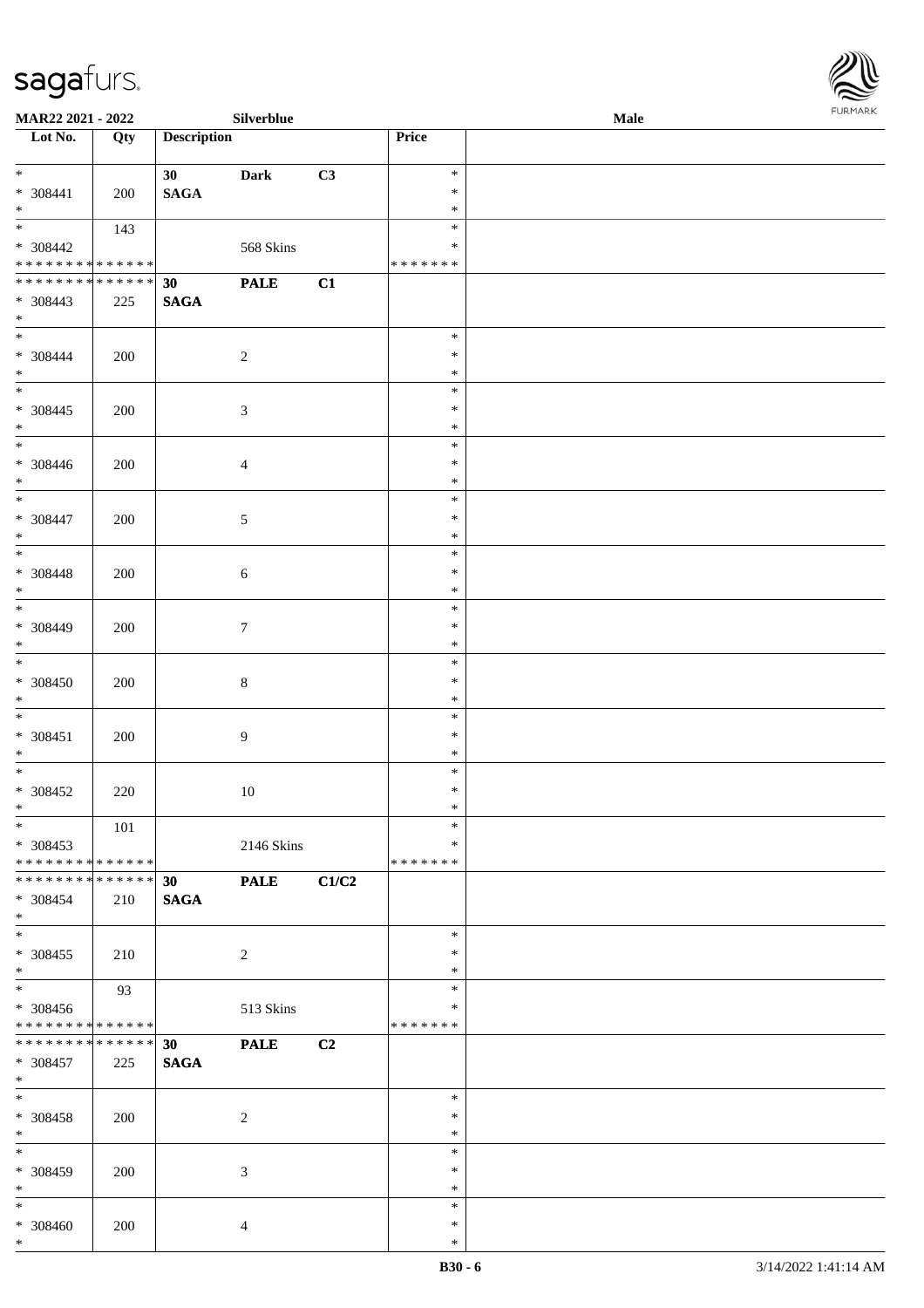

| MAR22 2021 - 2022                    |         |                    | Silverblue       |    |                  | <b>FURMARK</b><br>Male |  |  |
|--------------------------------------|---------|--------------------|------------------|----|------------------|------------------------|--|--|
| Lot No.                              | Qty     | <b>Description</b> |                  |    | Price            |                        |  |  |
| $\overline{\phantom{0}}$             |         | 30 <sub>1</sub>    | <b>PALE</b>      | C2 | $\ast$           |                        |  |  |
| $* 308461$<br>$\ast$                 | 200     | $\mathbf{SAGA}$    |                  |    | $\ast$<br>$\ast$ |                        |  |  |
| $\overline{\phantom{a}^*}$           |         |                    |                  |    | $\ast$           |                        |  |  |
| $* 308462$                           | 200     |                    | $6\,$            |    | $\ast$<br>$\ast$ |                        |  |  |
| $*$ $*$                              |         |                    |                  |    | $\ast$           |                        |  |  |
| $* 308463$<br>$\ast$                 | 200     |                    | $\boldsymbol{7}$ |    | $\ast$<br>$\ast$ |                        |  |  |
| $\overline{\phantom{0}}$             |         |                    |                  |    | $\ast$           |                        |  |  |
| $* 308464$<br>$\ast$                 | 200     |                    | $\,8\,$          |    | $\ast$<br>$\ast$ |                        |  |  |
| $\overline{\phantom{0}}$             |         |                    |                  |    | $\ast$           |                        |  |  |
| $* 308465$                           | 200     |                    | $\boldsymbol{9}$ |    | $\ast$           |                        |  |  |
| $\ast$<br>$\overline{\phantom{0}}$   |         |                    |                  |    | $\ast$<br>$\ast$ |                        |  |  |
| $* 308466$                           | 200     |                    | $10\,$           |    | $\ast$           |                        |  |  |
| $\ast$<br>$\overline{\phantom{a}^*}$ |         |                    |                  |    | $\ast$<br>$\ast$ |                        |  |  |
| * 308467                             | 200     |                    | $11\,$           |    | $\ast$           |                        |  |  |
| $\ast$<br>$\overline{\phantom{0}}$   |         |                    |                  |    | $\ast$           |                        |  |  |
| $* 308468$                           | 200     |                    | $12\,$           |    | $\ast$<br>$\ast$ |                        |  |  |
| $\ast$                               |         |                    |                  |    | $\ast$           |                        |  |  |
| $\overline{\phantom{0}}$             |         |                    |                  |    | $\ast$           |                        |  |  |
| $* 308469$                           | 200     |                    | 13               |    | $\ast$           |                        |  |  |
| $\ast$<br>$\overline{\phantom{0}}$   |         |                    |                  |    | $\ast$           |                        |  |  |
| $* 308470$                           | 200     |                    | $14\,$           |    | $\ast$<br>$\ast$ |                        |  |  |
| $\ast$                               |         |                    |                  |    | $\ast$           |                        |  |  |
| $\overline{\phantom{a}^*}$           |         |                    |                  |    | $\ast$           |                        |  |  |
| $* 308471$                           | 200     |                    | 15               |    | $\ast$           |                        |  |  |
| $\ast$<br>$\overline{\phantom{a}^*}$ |         |                    |                  |    | $\ast$           |                        |  |  |
| $* 308472$                           | $200\,$ |                    | 16               |    | $\ast$<br>$\ast$ |                        |  |  |
| $\ast$                               |         |                    |                  |    | $\ast$           |                        |  |  |
| $\ast$                               |         |                    |                  |    | $\ast$           |                        |  |  |
| * 308473                             | 200     |                    | $17\,$           |    | $\ast$           |                        |  |  |
| $\ast$<br>$\ast$                     |         |                    |                  |    | $\ast$<br>$\ast$ |                        |  |  |
| * 308474                             | 200     |                    | 18               |    | $\ast$           |                        |  |  |
| $\ast$                               |         |                    |                  |    | $\ast$           |                        |  |  |
| $_{\ast}$                            |         |                    |                  |    | $\ast$           |                        |  |  |
| * 308475                             | 200     |                    | 19               |    | $\ast$           |                        |  |  |
| $\ast$<br>$_{\ast}^{-}$              |         |                    |                  |    | $\ast$<br>$\ast$ |                        |  |  |
| * 308476                             | 231     |                    | 4056 Skins       |    | ∗                |                        |  |  |
| * * * * * * * * * * * * * *          |         |                    |                  |    | * * * * * * *    |                        |  |  |
| * * * * * * * * * * * * * *          |         | 30                 | <b>PALE</b>      | C3 |                  |                        |  |  |
| $* 308477$                           | 225     | <b>SAGA</b>        |                  |    |                  |                        |  |  |
| $\ast$<br>$\overline{\ast}$          |         |                    |                  |    | $\ast$           |                        |  |  |
| * 308478                             | 200     |                    | $\overline{c}$   |    | $\ast$           |                        |  |  |
| $\ast$                               |         |                    |                  |    | $\ast$           |                        |  |  |
| $_{\ast}^{-}$                        |         |                    |                  |    | $\ast$           |                        |  |  |
| * 308479                             | 200     |                    | $\mathfrak{Z}$   |    | $\ast$           |                        |  |  |
| $\ast$<br>$\ast$                     |         |                    |                  |    | $\ast$<br>$\ast$ |                        |  |  |
| $* 308480$                           | 200     |                    | 4                |    | $\ast$           |                        |  |  |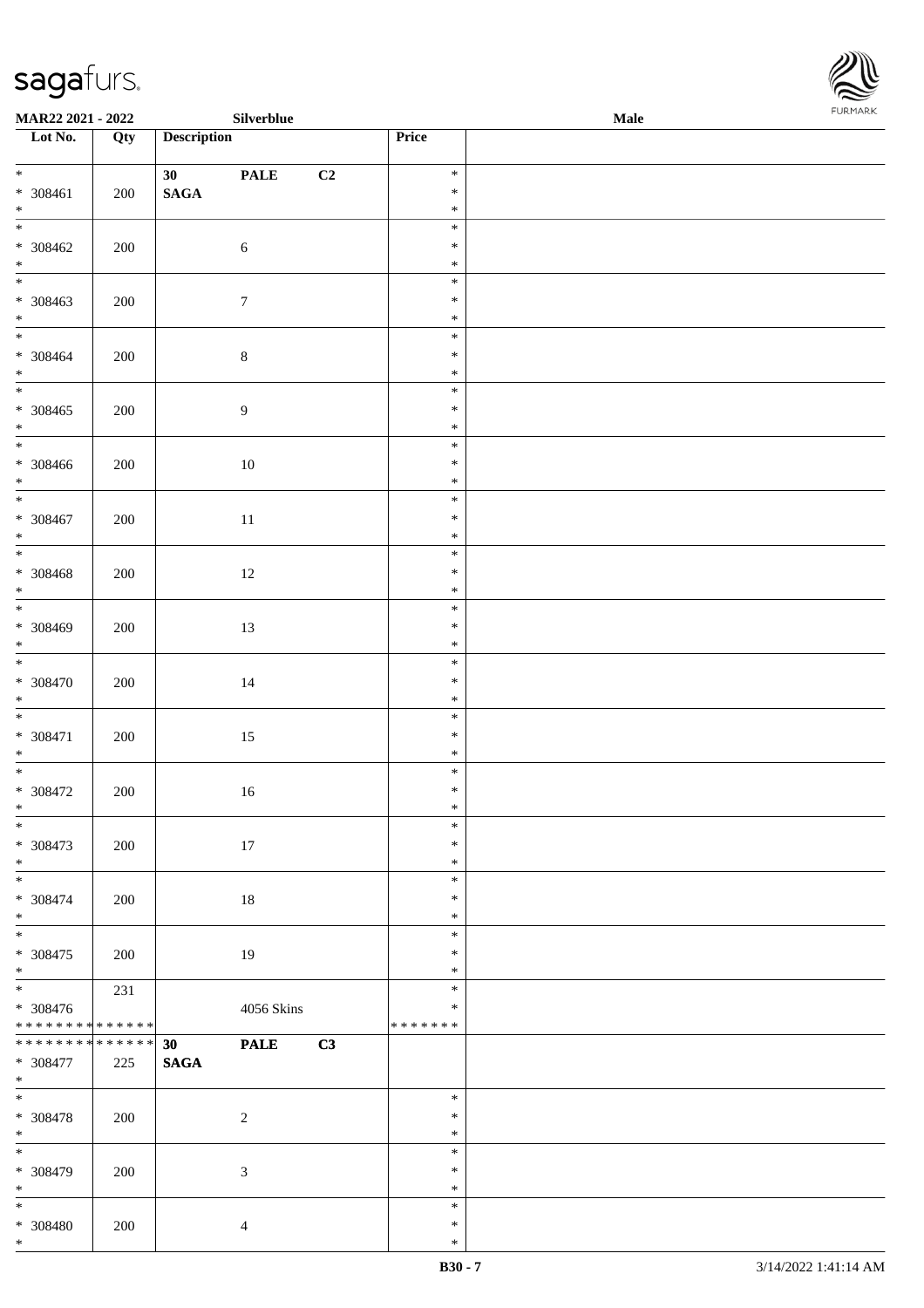\* \* \* \* \* \* \* \* \* \* \* \* \* \* \*



| MAR22 2021 - 2022                    |     |                    | Silverblue  |       |                  | Male | <b>FURMARK</b> |
|--------------------------------------|-----|--------------------|-------------|-------|------------------|------|----------------|
| $\overline{\phantom{1}}$ Lot No.     | Qty | <b>Description</b> |             |       | Price            |      |                |
| $*$ and $*$                          |     | 30 <sub>1</sub>    | <b>PALE</b> | C3    | $\ast$           |      |                |
| * 308481                             | 200 | <b>SAGA</b>        |             |       | $\ast$           |      |                |
| $\ast$                               |     |                    |             |       | $\ast$           |      |                |
| $\frac{1}{*}$                        |     |                    |             |       | $\ast$           |      |                |
| $* 308482$                           | 200 |                    | $\sqrt{6}$  |       | $\ast$           |      |                |
| $\ast$                               |     |                    |             |       | $\ast$           |      |                |
| $\frac{1}{1}$                        |     |                    |             |       | $\ast$           |      |                |
| * 308483                             | 200 |                    | $\tau$      |       | $\ast$           |      |                |
| $\ast$                               |     |                    |             |       | $\ast$           |      |                |
| $\overline{\phantom{0}}$             |     |                    |             |       | $\ast$           |      |                |
| $* 308484$                           | 200 |                    | $8\,$       |       | $\ast$           |      |                |
| $\ast$<br>$\ast$                     |     |                    |             |       | $\ast$           |      |                |
|                                      |     |                    |             |       | $\ast$           |      |                |
| * 308485<br>$\ast$                   | 200 |                    | 9           |       | $\ast$<br>$\ast$ |      |                |
| $\overline{\phantom{a}^*}$           |     |                    |             |       | $\ast$           |      |                |
| * 308486                             | 200 |                    | $10\,$      |       | $\ast$           |      |                |
| $\ast$                               |     |                    |             |       | $\ast$           |      |                |
| $\overline{\ast}$                    |     |                    |             |       | $\ast$           |      |                |
| * 308487                             | 200 |                    | $11\,$      |       | $\ast$           |      |                |
| $\ast$                               |     |                    |             |       | $\ast$           |      |                |
| $\overline{\phantom{a}^*}$           |     |                    |             |       | $\ast$           |      |                |
| * 308488                             | 200 |                    | $12\,$      |       | $\ast$           |      |                |
| $\ast$                               |     |                    |             |       | $\ast$           |      |                |
| $\overline{\phantom{a}^*}$           |     |                    |             |       | $\ast$           |      |                |
| * 308489                             | 200 |                    | 13          |       | $\ast$           |      |                |
| $\ast$                               |     |                    |             |       | $\ast$           |      |                |
| $\overline{\phantom{0}}$             |     |                    |             |       | $\ast$           |      |                |
| * 308490                             | 200 |                    | $14\,$      |       | $\ast$           |      |                |
| $\ast$<br>$\overline{\phantom{a}}$   |     |                    |             |       | $\ast$           |      |                |
|                                      |     |                    |             |       | $\ast$           |      |                |
| * 308491                             | 200 |                    | 15          |       | $\ast$           |      |                |
| $\ast$<br>$\overline{\phantom{a}^*}$ |     |                    |             |       | $\ast$<br>$\ast$ |      |                |
|                                      |     |                    |             |       | $\ast$           |      |                |
| * 308492<br>$\ast$                   | 200 |                    | $16\,$      |       | $\ast$           |      |                |
| $\overline{\phantom{a}^*}$           |     |                    |             |       | $\ast$           |      |                |
| * 308493                             | 200 |                    | $17\,$      |       | $\ast$           |      |                |
| $\ast$                               |     |                    |             |       | $\ast$           |      |                |
| $\ast$                               | 53  |                    |             |       | $\ast$           |      |                |
| * 308494                             |     |                    | 3478 Skins  |       | $\ast$           |      |                |
| * * * * * * * * * * * * * *          |     |                    |             |       | *******          |      |                |
|                                      |     | 30                 | <b>PALE</b> | C3    |                  |      |                |
| 308495                               | 248 | <b>SAGA</b>        |             |       |                  |      |                |
|                                      |     |                    |             |       |                  |      |                |
| * * * * * * * * * * * * * *          |     | 30 <sup>°</sup>    | $\bold{XP}$ | C1/C2 |                  |      |                |
| * 308496                             | 225 | <b>SAGA</b>        |             |       |                  |      |                |
| $\ast$                               |     |                    |             |       |                  |      |                |
| $\ast$                               | 151 |                    |             |       | $\ast$           |      |                |
| * 308497                             |     |                    | 376 Skins   |       | $\ast$           |      |                |
| * * * * * * * * * * * * * *          |     |                    |             |       | *******          |      |                |
|                                      |     | 30                 | $\bold{XP}$ | C3    |                  |      |                |
| 308498                               | 223 | <b>SAGA</b>        |             |       |                  |      |                |
| **************                       |     | 30                 | 2XP         | C1    |                  |      |                |
| * 308499                             | 225 | <b>SAGA</b>        |             |       |                  |      |                |
| $\ast$                               |     |                    |             |       |                  |      |                |
| $\ast$                               | 122 |                    |             |       | $\ast$           |      |                |
| * 308500                             |     |                    | 347 Skins   |       | $\ast$           |      |                |

\* \* \* \* \* \* \*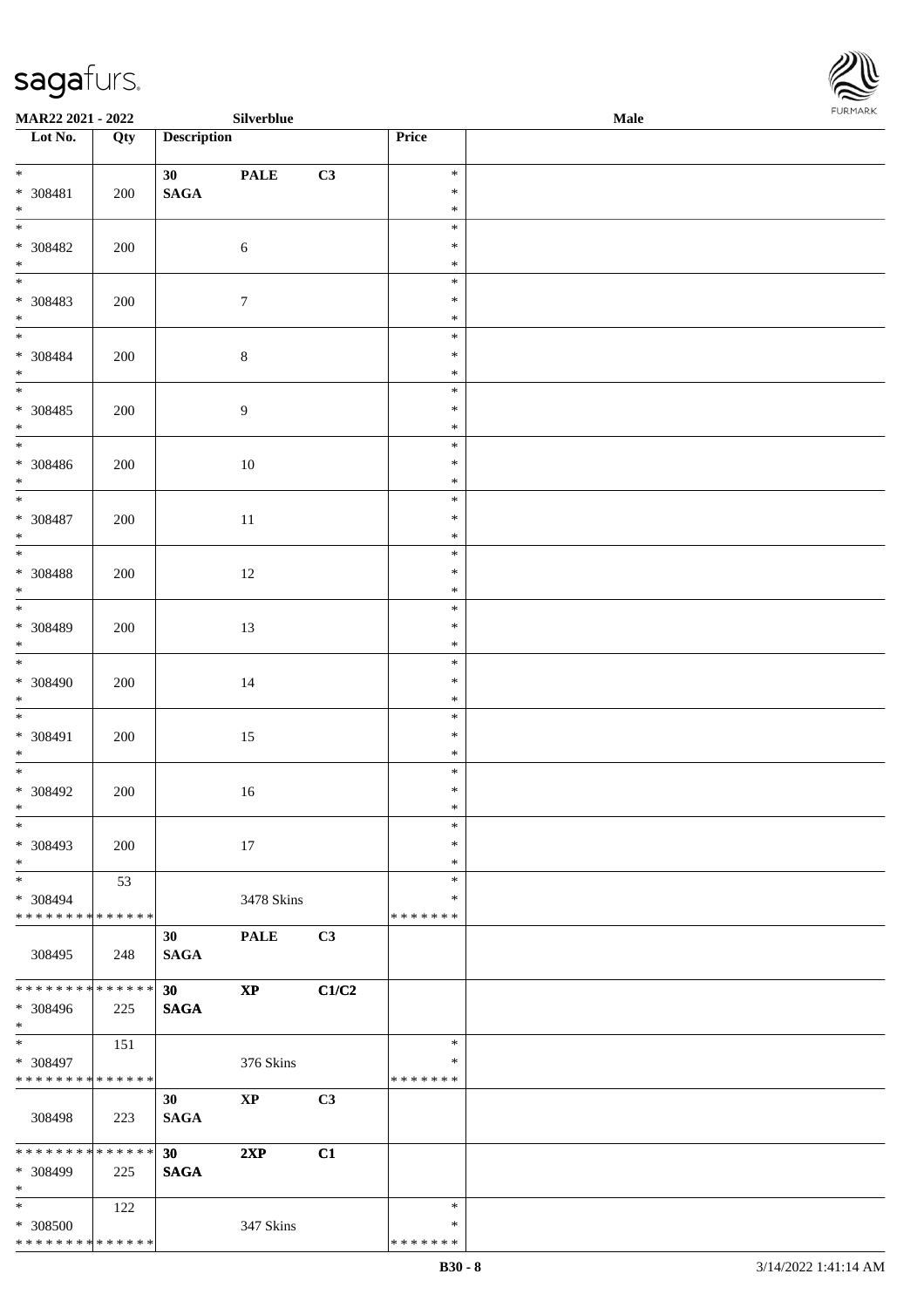

| <b>MAR22 2021 - 2022</b>                   |     |                    | Silverblue             |       |               | <b>Male</b> |  |
|--------------------------------------------|-----|--------------------|------------------------|-------|---------------|-------------|--|
| Lot No.                                    | Qty | <b>Description</b> |                        |       | Price         |             |  |
|                                            |     |                    |                        |       |               |             |  |
|                                            |     | 30                 | 2XP                    | C2    |               |             |  |
| * 308501                                   | 225 | <b>SAGA</b>        |                        |       |               |             |  |
| $\ast$                                     |     |                    |                        |       |               |             |  |
| $\overline{\ast}$                          |     |                    |                        |       | $\ast$        |             |  |
| * 308502                                   | 200 |                    | $\overline{c}$         |       | $\ast$        |             |  |
| $\ast$                                     |     |                    |                        |       | $\ast$        |             |  |
|                                            |     |                    |                        |       | $\ast$        |             |  |
| * 308503                                   | 200 |                    | 3                      |       | $\ast$        |             |  |
| $\ast$                                     |     |                    |                        |       | $\ast$        |             |  |
| $*$                                        |     |                    |                        |       | $\ast$        |             |  |
| * 308504                                   | 200 |                    | $\overline{4}$         |       | $\ast$        |             |  |
| $*$                                        |     |                    |                        |       | $\ast$        |             |  |
|                                            |     |                    |                        |       | $\ast$        |             |  |
| * 308505                                   | 200 |                    | $\sqrt{5}$             |       | $\ast$        |             |  |
| $\ast$                                     |     |                    |                        |       | $\ast$        |             |  |
| $\overline{\ast}$                          |     |                    |                        |       | $\ast$        |             |  |
| * 308506                                   | 200 |                    | $\sqrt{6}$             |       | $\ast$        |             |  |
| $\ast$                                     |     |                    |                        |       | $\ast$        |             |  |
| $\overline{\ast}$                          |     |                    |                        |       | $\ast$        |             |  |
| * 308507                                   | 180 |                    | $\tau$                 |       | $\ast$        |             |  |
| $*$                                        |     |                    |                        |       | $\ast$        |             |  |
| $\overline{\mathbf{r}}$                    | 50  |                    |                        |       | $\ast$        |             |  |
| * 308508                                   |     |                    | 1455 Skins             |       | ∗             |             |  |
| * * * * * * * * <mark>* * * * * *</mark>   |     |                    |                        |       | * * * * * * * |             |  |
| * * * * * * * * * * * * * * *              |     | 30                 | 2XP                    | C3    |               |             |  |
| * 308509                                   | 225 | <b>SAGA</b>        |                        |       |               |             |  |
| $\ast$                                     |     |                    |                        |       |               |             |  |
| $\ast$                                     |     |                    |                        |       | $\ast$        |             |  |
| * 308510                                   | 200 |                    | $\overline{2}$         |       | $\ast$        |             |  |
| $*$                                        |     |                    |                        |       | $\ast$        |             |  |
| $\ddot{x}$                                 |     |                    |                        |       | $\ast$        |             |  |
| * 308511                                   | 200 |                    | $\mathfrak{Z}$         |       | $\ast$        |             |  |
| $\ast$<br>$*$                              |     |                    |                        |       | $\ast$        |             |  |
|                                            | 197 |                    |                        |       | $\ast$        |             |  |
| * 308512                                   |     |                    | 822 Skins              |       | $\ast$        |             |  |
| * * * * * * * * <mark>* * * * * * *</mark> |     |                    |                        |       | * * * * * * * |             |  |
|                                            |     | 30 <sup>°</sup>    | $\mathbf{X}\mathbf{D}$ | C1/C2 |               |             |  |
| 308513                                     | 169 | <b>SAGA</b>        | <b>LNAP</b>            |       |               |             |  |
|                                            |     |                    |                        |       |               |             |  |
| * * * * * * * * <mark>* * * * * * *</mark> |     | 30                 | <b>Dark</b>            | C1/C2 |               |             |  |
| * 308514                                   | 225 | <b>SAGA</b>        | <b>LNAP</b>            |       |               |             |  |
| $\ast$<br>$\ast$                           |     |                    |                        |       | $\ast$        |             |  |
|                                            |     |                    |                        |       | $\ast$        |             |  |
| * 308515<br>$*$                            | 200 |                    | 2                      |       | $\ast$        |             |  |
| $\overline{\ast}$                          |     |                    |                        |       | $\ast$        |             |  |
| * 308516                                   |     |                    | 3                      |       | $\ast$        |             |  |
| $*$                                        | 200 |                    |                        |       | $\ast$        |             |  |
|                                            | 52  |                    |                        |       | $\ast$        |             |  |
| * 308517                                   |     |                    | 677 Skins              |       | ∗             |             |  |
| * * * * * * * * <mark>* * * * * *</mark>   |     |                    |                        |       | * * * * * * * |             |  |
| * * * * * * * * <mark>* * * * * * *</mark> |     | 30 <sup>1</sup>    | <b>Dark</b>            | C3    |               |             |  |
| * 308518                                   | 225 | <b>SAGA</b>        | <b>LNAP</b>            |       |               |             |  |
| $*$                                        |     |                    |                        |       |               |             |  |
| $\overline{\mathbf{r}^*}$                  | 146 |                    |                        |       | $\ast$        |             |  |
| * 308519                                   |     |                    | 371 Skins              |       | ∗             |             |  |
| * * * * * * * * <mark>* * * * * *</mark>   |     |                    |                        |       | * * * * * * * |             |  |
| * * * * * * * * * * * * * * *              |     | 30                 | <b>PALE</b>            | C1/C2 |               |             |  |
| * 308520                                   | 223 | <b>SAGA</b>        | <b>LNAP</b>            |       |               |             |  |
|                                            |     |                    |                        |       |               |             |  |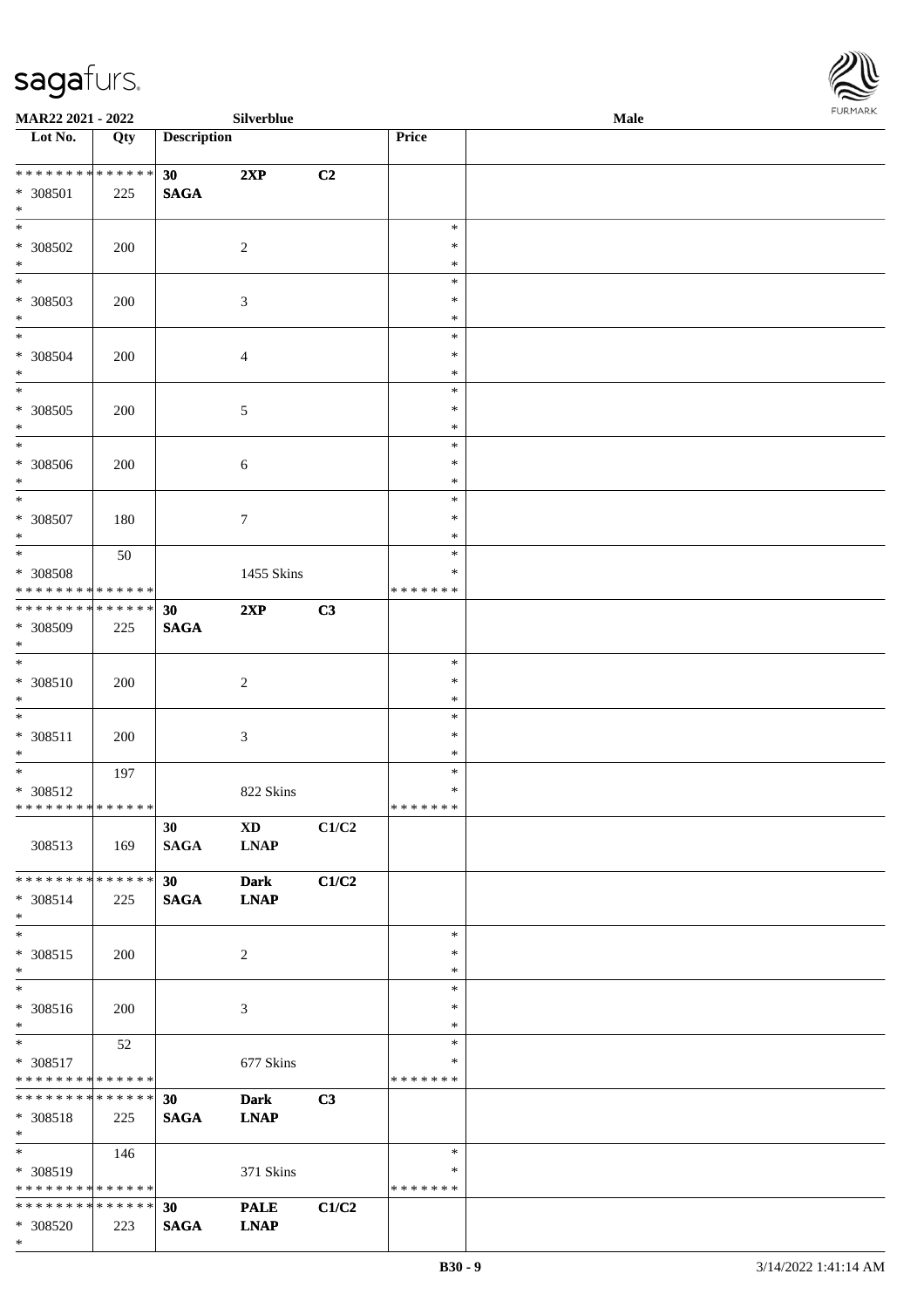

| <b>MAR22 2021 - 2022</b>                   |     |                    | Silverblue             |                |               | Male |  |
|--------------------------------------------|-----|--------------------|------------------------|----------------|---------------|------|--|
| Lot No.                                    | Qty | <b>Description</b> |                        |                | <b>Price</b>  |      |  |
|                                            |     |                    |                        |                |               |      |  |
| $*$                                        |     | 30 <sup>°</sup>    | <b>PALE</b>            | C1/C2          | $\ast$        |      |  |
| * 308521                                   | 200 | <b>SAGA</b>        | <b>LNAP</b>            |                | $\ast$        |      |  |
| $*$                                        |     |                    |                        |                | $\ast$        |      |  |
| $\overline{\ast}$                          |     |                    |                        |                | $\ast$        |      |  |
| * 308522                                   | 200 |                    | 3                      |                | $\ast$        |      |  |
| $*$                                        |     |                    |                        |                | $\ast$        |      |  |
|                                            |     |                    |                        |                | $\ast$        |      |  |
|                                            |     |                    |                        |                |               |      |  |
| * 308523                                   | 200 |                    | $\overline{4}$         |                | $\ast$        |      |  |
| $*$                                        |     |                    |                        |                | $\ast$        |      |  |
| $*$                                        |     |                    |                        |                | $\ast$        |      |  |
| * 308524                                   | 200 |                    | $\mathfrak{S}$         |                | $\ast$        |      |  |
| $*$                                        |     |                    |                        |                | $\ast$        |      |  |
| $\overline{\mathbf{r}}$                    |     |                    |                        |                | $\ast$        |      |  |
| * 308525                                   | 200 |                    | $\sqrt{6}$             |                | $\ast$        |      |  |
| $*$                                        |     |                    |                        |                | $\ast$        |      |  |
| $\overline{\phantom{0}}$                   |     |                    |                        |                | $\ast$        |      |  |
|                                            |     |                    |                        |                | $\ast$        |      |  |
| * 308526                                   | 200 |                    | $\tau$                 |                |               |      |  |
| $\ast$<br>$\overline{\phantom{0}}$         |     |                    |                        |                | $\ast$        |      |  |
|                                            |     |                    |                        |                | $\ast$        |      |  |
| * 308527                                   | 200 |                    | $\,8\,$                |                | $\ast$        |      |  |
| $*$                                        |     |                    |                        |                | $\ast$        |      |  |
| $\overline{\ast}$                          | 59  |                    |                        |                | $\ast$        |      |  |
| * 308528                                   |     |                    | 1682 Skins             |                | *             |      |  |
| * * * * * * * * * * * * * * *              |     |                    |                        |                | * * * * * * * |      |  |
| * * * * * * * * <mark>* * * * * * *</mark> |     | 30                 | <b>PALE</b>            | C3             |               |      |  |
| * 308529                                   | 225 | <b>SAGA</b>        | <b>LNAP</b>            |                |               |      |  |
| $\ast$                                     |     |                    |                        |                |               |      |  |
| $\overline{\ast}$                          |     |                    |                        |                | $\ast$        |      |  |
|                                            |     |                    |                        |                |               |      |  |
| * 308530                                   | 200 |                    | $\overline{2}$         |                | $\ast$        |      |  |
| $*$                                        |     |                    |                        |                | $\ast$        |      |  |
| $\ddot{x}$                                 |     |                    |                        |                | $\ast$        |      |  |
| * 308531                                   | 200 |                    | 3                      |                | $\ast$        |      |  |
| $\ast$                                     |     |                    |                        |                | $\ast$        |      |  |
| $*$                                        |     |                    |                        |                | $\ast$        |      |  |
| * 308532                                   | 200 |                    | $\overline{4}$         |                | $\ast$        |      |  |
| $\ast$                                     |     |                    |                        |                | $\ast$        |      |  |
| $\ast$                                     |     |                    |                        |                | $\ast$        |      |  |
|                                            |     |                    |                        |                | $\ast$        |      |  |
| * 308533                                   | 200 |                    | 5                      |                |               |      |  |
| $\ast$                                     |     |                    |                        |                | $\ast$        |      |  |
| $\ast$                                     |     |                    |                        |                | $\ast$        |      |  |
| * 308534                                   | 200 |                    | 6                      |                | $\ast$        |      |  |
| $\ast$                                     |     |                    |                        |                | $\ast$        |      |  |
| $\overline{\ast}$                          | 92  |                    |                        |                | $\ast$        |      |  |
| * 308535                                   |     |                    | 1317 Skins             |                | ∗             |      |  |
| * * * * * * * * <mark>* * * * * *</mark>   |     |                    |                        |                | * * * * * * * |      |  |
| * * * * * * * * <mark>* * * * * * *</mark> |     | 30                 | $\mathbf{X}\mathbf{P}$ | C1/C2          |               |      |  |
| * 308536                                   | 225 | <b>SAGA</b>        | <b>LNAP</b>            |                |               |      |  |
| $*$                                        |     |                    |                        |                |               |      |  |
|                                            |     |                    |                        |                | $\ast$        |      |  |
|                                            | 209 |                    |                        |                |               |      |  |
| * 308537                                   |     |                    | 434 Skins              |                | *             |      |  |
| * * * * * * * * * * * * * *                |     |                    |                        |                | *******       |      |  |
|                                            |     | 30                 | 2XP                    | C1/C2          |               |      |  |
| 308538                                     | 100 | <b>SAGA</b>        | <b>LNAP</b>            |                |               |      |  |
|                                            |     |                    |                        |                |               |      |  |
|                                            |     | 30                 | XP/2XP                 | C <sub>3</sub> |               |      |  |
| 308539                                     | 245 | <b>SAGA</b>        | <b>LNAP</b>            |                |               |      |  |
|                                            |     |                    |                        |                |               |      |  |
| * * * * * * * * * * * * * * <mark>*</mark> |     | 30                 | XP/2XP                 | C <sub>2</sub> |               |      |  |
|                                            |     |                    |                        |                |               |      |  |
| * 308540                                   | 225 | IA                 | <b>SPAR</b>            |                |               |      |  |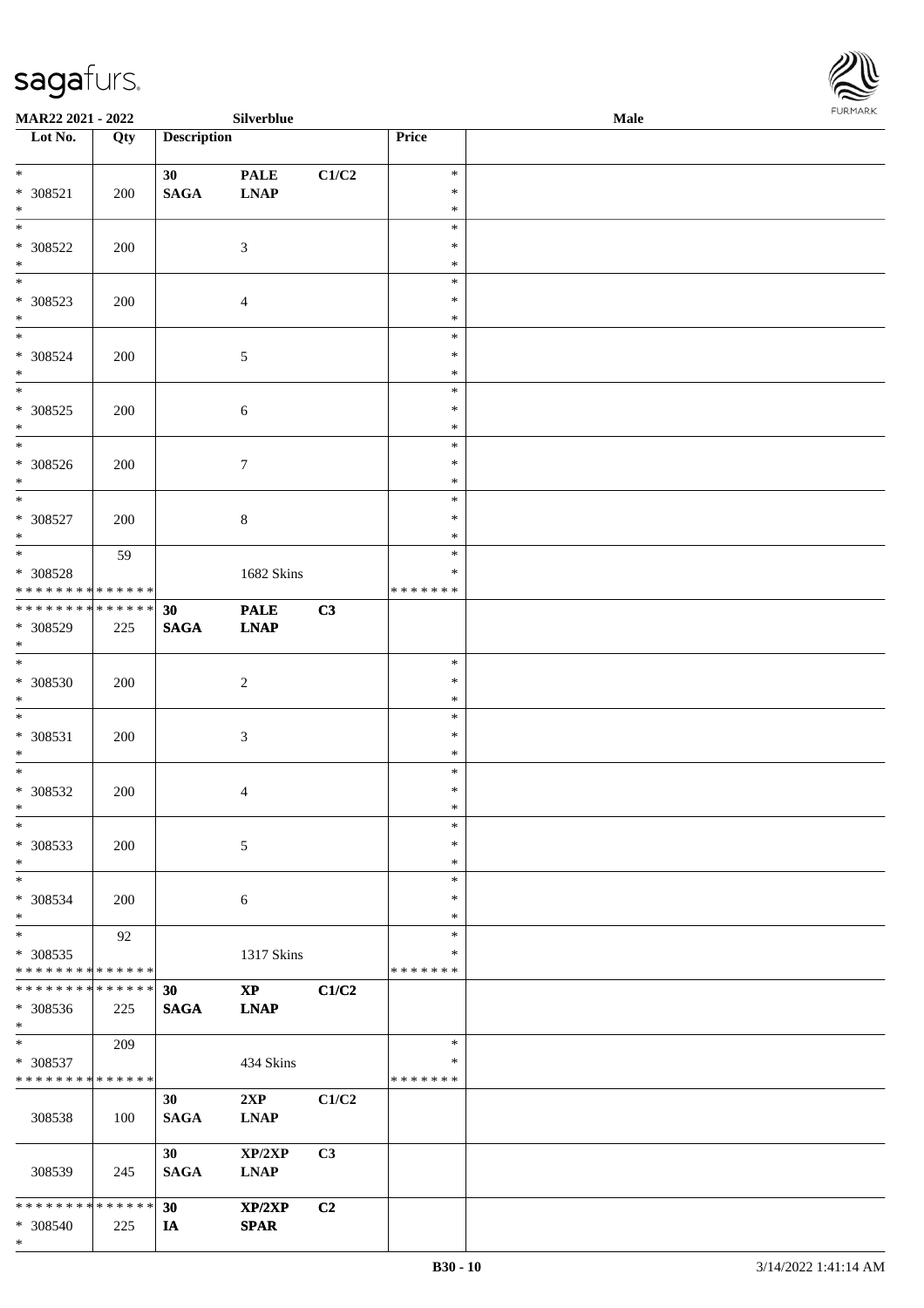

| MAR22 2021 - 2022                  |     |                    | Silverblue                      |    |                  | Male | FURMARK |
|------------------------------------|-----|--------------------|---------------------------------|----|------------------|------|---------|
| Lot No.                            | Qty | <b>Description</b> |                                 |    | Price            |      |         |
| $*$                                |     | 30                 | $\mathbf{XP}/2\mathbf{XP}$      | C2 | $\ast$           |      |         |
| $* 308541$<br>$\ast$               | 200 | $I\!\!A$           | $\pmb{\quad \text{SPAR} \quad}$ |    | $\ast$<br>$\ast$ |      |         |
| $\overline{\phantom{0}}$           |     |                    |                                 |    | $\ast$           |      |         |
| $* 308542$<br>$\ast$               | 200 |                    | $\mathfrak{Z}$                  |    | $\ast$<br>$\ast$ |      |         |
| $\frac{1}{*}$                      |     |                    |                                 |    | $\ast$           |      |         |
| $* 308543$<br>$\ast$               | 200 |                    | $\overline{4}$                  |    | $\ast$<br>$\ast$ |      |         |
| $\overline{\ast}$                  |     |                    |                                 |    | $\ast$           |      |         |
| $* 308544$<br>$\ast$               | 200 |                    | $\sqrt{5}$                      |    | $\ast$<br>$\ast$ |      |         |
| $\overline{\phantom{0}}$           |     |                    |                                 |    | $\ast$           |      |         |
| $* 308545$<br>$\ast$               | 200 |                    | $\sqrt{6}$                      |    | $\ast$<br>$\ast$ |      |         |
| $\overline{\phantom{0}}$           |     |                    |                                 |    | $\ast$           |      |         |
| $\underset{*}{*}$ 308546           | 200 |                    | $\boldsymbol{7}$                |    | $\ast$<br>$\ast$ |      |         |
| $\overline{\phantom{a}}$           |     |                    |                                 |    | $\ast$           |      |         |
| $* 308547$<br>$\ast$               | 200 |                    | $\,8\,$                         |    | $\ast$<br>$\ast$ |      |         |
| $\overline{\phantom{a}^*}$         |     |                    |                                 |    | $\ast$           |      |         |
| $* 308548$<br>$\ast$               | 200 |                    | $\boldsymbol{9}$                |    | $\ast$<br>$\ast$ |      |         |
| $\overline{\phantom{0}}$           |     |                    |                                 |    | $\ast$           |      |         |
| $* 308549$<br>$\ast$               | 200 |                    | $10\,$                          |    | $\ast$<br>$\ast$ |      |         |
| $\overline{\ast}$                  |     |                    |                                 |    | $\ast$           |      |         |
| $* 308550$                         | 200 |                    | $11\,$                          |    | $\ast$           |      |         |
| $\ast$<br>$*$                      |     |                    |                                 |    | $\ast$<br>$\ast$ |      |         |
| $* 308551$                         | 200 |                    | $12\,$                          |    | $\ast$           |      |         |
| $\ast$<br>$\overline{\phantom{0}}$ |     |                    |                                 |    | $\ast$<br>$\ast$ |      |         |
| * 308552                           | 200 |                    | 13                              |    | $\ast$           |      |         |
| $\ast$                             |     |                    |                                 |    | $\ast$           |      |         |
| $_{\ast}$<br>$* 308553$            |     |                    |                                 |    | $\ast$<br>$\ast$ |      |         |
| $\ast$                             | 200 |                    | $14\,$                          |    | $\ast$           |      |         |
| $\ast$                             |     |                    |                                 |    | $\ast$           |      |         |
| * 308554<br>$\ast$                 | 200 |                    | 15                              |    | $\ast$<br>$\ast$ |      |         |
| $\frac{1}{*}$                      |     |                    |                                 |    | $\ast$           |      |         |
| * 308555<br>$\ast$                 | 200 |                    | 16                              |    | $\ast$<br>$\ast$ |      |         |
| $_{\ast}$                          |     |                    |                                 |    | $\ast$           |      |         |
| $* 308556$<br>$\ast$               | 200 |                    | $17\,$                          |    | $\ast$<br>$\ast$ |      |         |
| $\ast$                             |     |                    |                                 |    | $\ast$           |      |         |
| $* 308557$<br>$\ast$               | 200 |                    | $18\,$                          |    | $\ast$<br>$\ast$ |      |         |
| $\overline{\phantom{a}^*}$         |     |                    |                                 |    | $\ast$           |      |         |
| * 308558                           | 200 |                    | 19                              |    | $\ast$           |      |         |
| $\ast$<br>$_{\ast}$                |     |                    |                                 |    | $\ast$<br>$\ast$ |      |         |
| * 308559                           | 200 |                    | $20\,$                          |    | $\ast$           |      |         |
| $\ast$                             |     |                    |                                 |    | $\ast$           |      |         |
| $\ast$<br>$* 308560$               | 62  |                    | 4087 Skins                      |    | $\ast$<br>$\ast$ |      |         |
| ******** <mark>******</mark>       |     |                    |                                 |    | * * * * * * *    |      |         |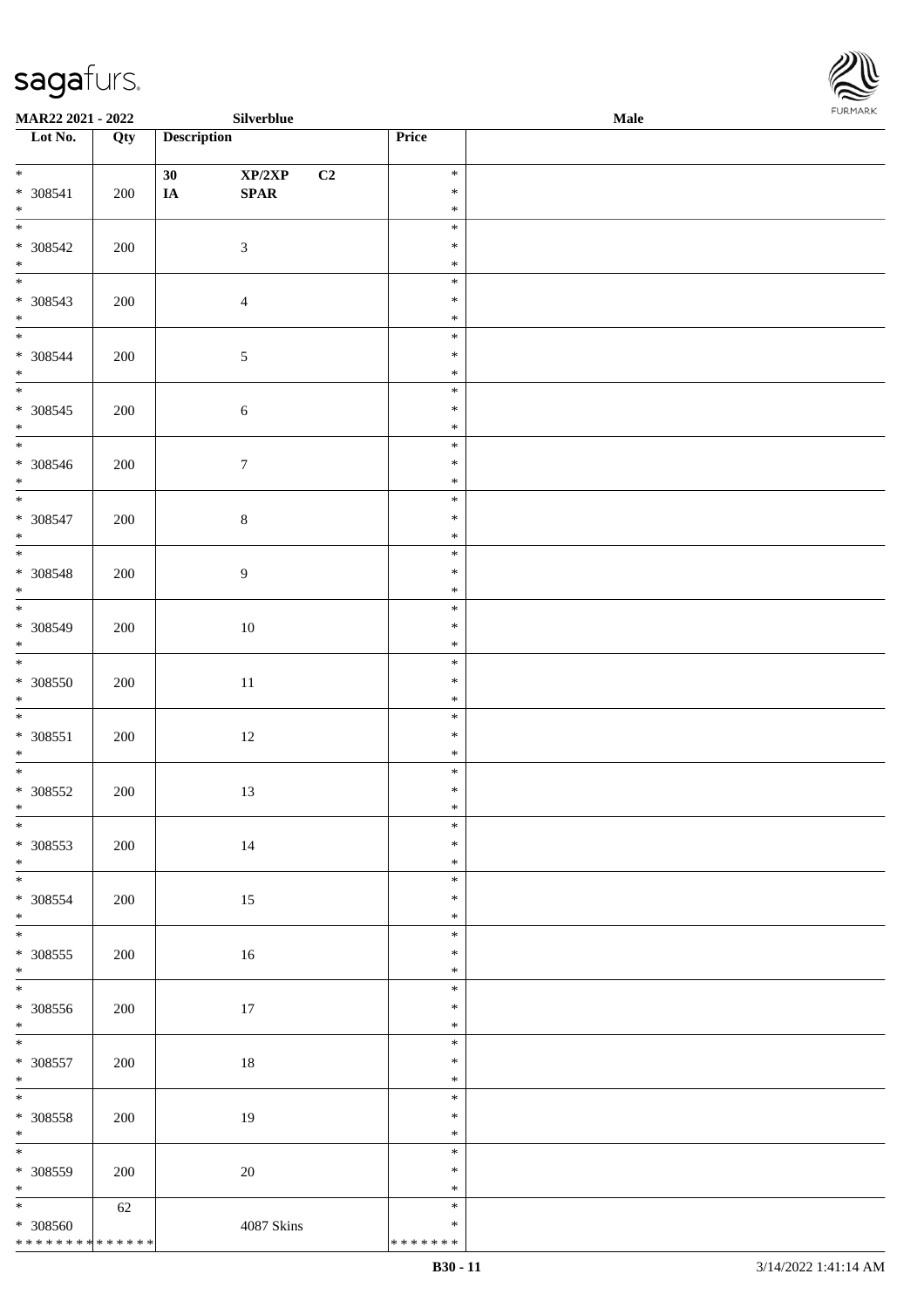

| MAR22 2021 - 2022                    |     |                    | Silverblue              |                |               | Male |
|--------------------------------------|-----|--------------------|-------------------------|----------------|---------------|------|
| Lot No.                              | Qty | <b>Description</b> |                         |                | <b>Price</b>  |      |
|                                      |     |                    |                         |                |               |      |
| * * * * * * * * * * * * * *          |     | 30                 | XP/2XP                  | C2             |               |      |
| $* 308561$                           | 225 | IA                 | WB1                     |                |               |      |
| $\ast$                               |     |                    |                         |                |               |      |
| $\ast$                               |     |                    |                         |                | $\ast$        |      |
|                                      |     |                    |                         |                |               |      |
| * 308562                             | 200 |                    | $\overline{c}$          |                | ∗             |      |
| $\ast$                               |     |                    |                         |                | $\ast$        |      |
| $\overline{\phantom{a}^*}$           | 208 |                    |                         |                | $\ast$        |      |
| * 308563                             |     |                    | 633 Skins               |                | $\ast$        |      |
| * * * * * * * * * * * * * *          |     |                    |                         |                | * * * * * * * |      |
| * * * * * * * * * * * * * *          |     | 30                 | $\mathbf{ALL}$          | C2             |               |      |
| * 308564                             | 223 | IA                 | WB1                     | <b>LNAP</b>    |               |      |
| $\ast$                               |     |                    |                         |                |               |      |
| $\ast$                               | 167 |                    |                         |                | $\ast$        |      |
| $* 308565$                           |     |                    |                         |                | $\ast$        |      |
| * * * * * * * * * * * * * *          |     |                    | 390 Skins               |                | * * * * * * * |      |
|                                      |     |                    |                         |                |               |      |
|                                      |     | 30                 | $\mathbf{ALL}$          | C <sub>2</sub> |               |      |
| 308566                               | 210 | IA                 | $\mathbf{W}\mathbf{B2}$ |                |               |      |
|                                      |     |                    |                         |                |               |      |
| **************                       |     | 30                 | 2XD/XD                  | C2             |               |      |
| $* 308567$                           | 225 | IA                 | <b>CHIP</b>             |                |               |      |
| $\ast$                               |     |                    |                         |                |               |      |
| $\ast$                               |     |                    |                         |                | $\ast$        |      |
| * 308568                             | 200 |                    | $\overline{c}$          |                | $\ast$        |      |
| $\ast$                               |     |                    |                         |                | $\ast$        |      |
| $\ast$                               | 207 |                    |                         |                | $\ast$        |      |
| * 308569                             |     |                    |                         |                | $\ast$        |      |
| * * * * * * * * * * * * * *          |     |                    | 632 Skins               |                | * * * * * * * |      |
|                                      |     |                    |                         |                |               |      |
| * * * * * * * * * * * * * *          |     | 30                 | XP/2XP                  | C2             |               |      |
| * 308570                             | 225 | IA                 | CHIP                    |                |               |      |
| $\ast$                               |     |                    |                         |                |               |      |
| $\ast$                               |     |                    |                         |                | $\ast$        |      |
| * 308571                             | 200 |                    | $\sqrt{2}$              |                | $\ast$        |      |
| $\ast$                               |     |                    |                         |                | $\ast$        |      |
| $\ast$                               |     |                    |                         |                | $\ast$        |      |
| $* 308572$                           | 200 |                    | 3                       |                | $\ast$        |      |
| $*$                                  |     |                    |                         |                | $\ast$        |      |
| $\ast$                               |     |                    |                         |                | $\ast$        |      |
| * 308573                             | 200 |                    | $\overline{4}$          |                | $\ast$        |      |
| $\ast$                               |     |                    |                         |                | $\ast$        |      |
| $\overline{\phantom{a}^*}$           |     |                    |                         |                | $\ast$        |      |
|                                      |     |                    |                         |                |               |      |
| $* 308574$                           | 200 |                    | $\mathfrak{S}$          |                | $\ast$        |      |
| $\ast$                               |     |                    |                         |                | $\ast$        |      |
| $_{\ast}$                            |     |                    |                         |                | $\ast$        |      |
| $* 308575$                           | 200 |                    | $\sqrt{6}$              |                | $\ast$        |      |
| $\ast$                               |     |                    |                         |                | $\ast$        |      |
| $\overline{\phantom{1}}$             |     |                    |                         |                | $\ast$        |      |
| * 308576                             | 200 |                    | $\tau$                  |                | $\ast$        |      |
| $\ast$                               |     |                    |                         |                | $\ast$        |      |
| $\overline{\ast}$                    |     |                    |                         |                | $\ast$        |      |
| $* 308577$                           | 200 |                    | $\,8\,$                 |                | $\ast$        |      |
|                                      |     |                    |                         |                | $\ast$        |      |
| $\ast$<br>$\overline{\phantom{a}^*}$ |     |                    |                         |                |               |      |
|                                      |     |                    |                         |                | $\ast$        |      |
| * 308578                             | 200 |                    | $\overline{9}$          |                | $\ast$        |      |
| $\ast$                               |     |                    |                         |                | $\ast$        |      |
| $\overline{\phantom{a}}$             |     |                    |                         |                | $\ast$        |      |
| * 308579                             | 200 |                    | $10\,$                  |                | ∗             |      |
| $\ast$                               |     |                    |                         |                | $\ast$        |      |
| $\overline{\phantom{0}}$             |     |                    |                         |                | $\ast$        |      |
| * 308580                             | 200 |                    | $11\,$                  |                | $\ast$        |      |
| $*$                                  |     |                    |                         |                | $\ast$        |      |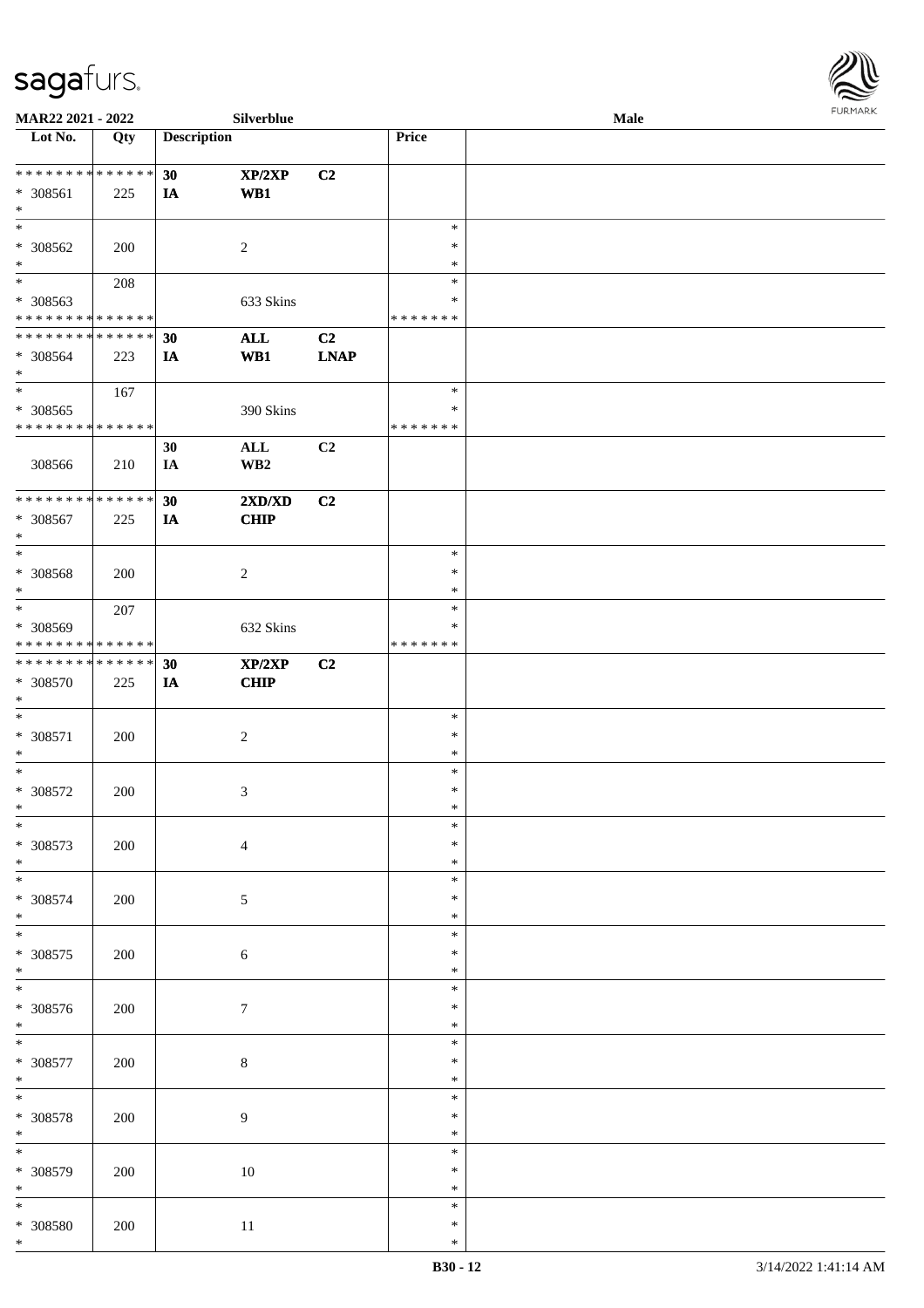

| <b>MAR22 2021 - 2022</b>                   |     |                    | Silverblue     |                |               | Male |  |
|--------------------------------------------|-----|--------------------|----------------|----------------|---------------|------|--|
| Lot No.                                    | Qty | <b>Description</b> |                |                | Price         |      |  |
|                                            |     |                    |                |                |               |      |  |
| $*$                                        |     | 30                 | XP/2XP         | C <sub>2</sub> | $\ast$        |      |  |
| * 308581                                   | 200 | IA                 | <b>CHIP</b>    |                | $\ast$        |      |  |
| $*$                                        |     |                    |                |                | $\ast$        |      |  |
|                                            |     |                    |                |                | $\ast$        |      |  |
|                                            |     |                    |                |                |               |      |  |
| * 308582                                   | 200 |                    | 13             |                | $\ast$        |      |  |
| $\ast$                                     |     |                    |                |                | $\ast$        |      |  |
| $\overline{\phantom{0}}$                   |     |                    |                |                | $\ast$        |      |  |
| * 308583                                   | 200 |                    | 14             |                | $\ast$        |      |  |
| $*$                                        |     |                    |                |                | $\ast$        |      |  |
| $*$                                        |     |                    |                |                | $\ast$        |      |  |
| * 308584                                   | 200 |                    | 15             |                | $\ast$        |      |  |
| $*$                                        |     |                    |                |                | $\ast$        |      |  |
| $\overline{\ast}$                          |     |                    |                |                | $\ast$        |      |  |
| * 308585                                   | 200 |                    | 16             |                | $\ast$        |      |  |
| $\ast$                                     |     |                    |                |                | $\ast$        |      |  |
| $*$                                        |     |                    |                |                | $\ast$        |      |  |
|                                            |     |                    |                |                |               |      |  |
| * 308586                                   | 200 |                    | 17             |                | $\ast$        |      |  |
| $\ast$                                     |     |                    |                |                | $\ast$        |      |  |
| $*$                                        |     |                    |                |                | $\ast$        |      |  |
| $* 308587$                                 | 200 |                    | 18             |                | $\ast$        |      |  |
| $\ast$                                     |     |                    |                |                | $\ast$        |      |  |
| $*$                                        |     |                    |                |                | $\ast$        |      |  |
| $* 308588$                                 | 200 |                    | 19             |                | $\ast$        |      |  |
| $\ast$                                     |     |                    |                |                | $\ast$        |      |  |
| $*$                                        |     |                    |                |                | $\ast$        |      |  |
| * 308589                                   | 200 |                    | $20\,$         |                | $\ast$        |      |  |
| $*$                                        |     |                    |                |                | $\ast$        |      |  |
| $*$                                        | 125 |                    |                |                | $\ast$        |      |  |
| * 308590                                   |     |                    |                |                | ∗             |      |  |
|                                            |     |                    | 4150 Skins     |                |               |      |  |
| * * * * * * * * * * * * * *                |     |                    |                |                | * * * * * * * |      |  |
| * * * * * * * * * * * * * *                |     | 30                 | XD/DK          | C2             |               |      |  |
| * 308591                                   | 225 | <b>IA</b>          | <b>CHIP</b>    | <b>LNAP</b>    |               |      |  |
| $*$                                        |     |                    |                |                |               |      |  |
| $*$                                        | 192 |                    |                |                | $\ast$        |      |  |
| * 308592                                   |     |                    | 417 Skins      |                | $\ast$        |      |  |
| * * * * * * * * * * * * * * *              |     |                    |                |                | *******       |      |  |
| * * * * * * * * * * * * * * *              |     | 30                 | MED/PAL C2     |                |               |      |  |
| * 308593                                   | 200 | IA                 | <b>CHIP</b>    | <b>LNAP</b>    |               |      |  |
| $*$                                        |     |                    |                |                |               |      |  |
| $*$                                        |     |                    |                |                | $\ast$        |      |  |
| * 308594                                   | 200 |                    | 2              |                | $\ast$        |      |  |
| $\ast$                                     |     |                    |                |                | ∗             |      |  |
| $*$                                        |     |                    |                |                | $\ast$        |      |  |
|                                            | 200 |                    |                |                | ∗             |      |  |
| * 308595                                   |     |                    | 600 Skins      |                | *******       |      |  |
| * * * * * * * * * * * * * *                |     |                    |                |                |               |      |  |
| * * * * * * * * * * * * * * *              |     | 30                 | XP/2XP         | C2             |               |      |  |
| * 308596                                   | 225 | <b>IA</b>          | <b>CHIP</b>    | <b>LNAP</b>    |               |      |  |
| $*$                                        |     |                    |                |                |               |      |  |
| $*$                                        |     |                    |                |                | $\ast$        |      |  |
| * 308597                                   | 200 |                    | $\overline{2}$ |                | $\ast$        |      |  |
| $*$                                        |     |                    |                |                | $\ast$        |      |  |
| $*$                                        | 98  |                    |                |                | $\ast$        |      |  |
| * 308598                                   |     |                    | 523 Skins      |                | $\ast$        |      |  |
| * * * * * * * * * * * * * *                |     |                    |                |                | *******       |      |  |
|                                            |     | 30                 | XP/2XP         | C <sub>2</sub> |               |      |  |
| 308599                                     | 179 | IA                 | <b>CHIP</b>    | <b>LNAP</b>    |               |      |  |
|                                            |     |                    |                |                |               |      |  |
| * * * * * * * * <mark>* * * * * * *</mark> |     |                    |                |                |               |      |  |
|                                            |     | 30                 | Dark           | C1/C2          |               |      |  |
| * 308600                                   | 205 | <b>SROY</b>        |                |                |               |      |  |
| $\ast$                                     |     |                    |                |                |               |      |  |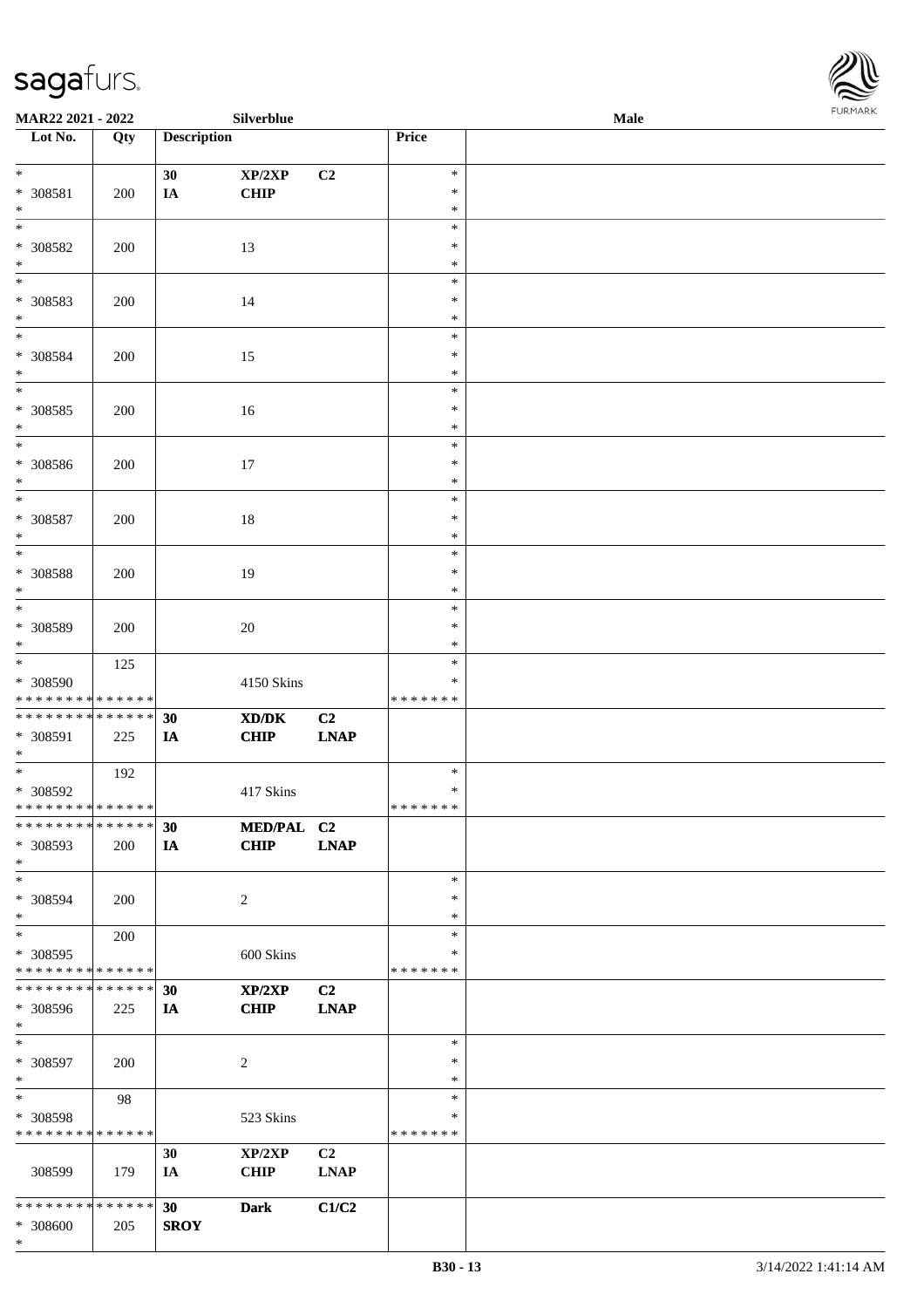

| <b>MAR22 2021 - 2022</b>                                           |     |                    | Silverblue       |       |                                   | Male |  |
|--------------------------------------------------------------------|-----|--------------------|------------------|-------|-----------------------------------|------|--|
| Lot No.                                                            | Qty | <b>Description</b> |                  |       | <b>Price</b>                      |      |  |
| $*$<br>* 308601<br>* * * * * * * * * * * * * *                     | 88  | 30<br><b>SROY</b>  | <b>Dark</b>      | C1/C2 | $\ast$<br>$\ast$<br>* * * * * * * |      |  |
| * * * * * * * * * * * * * * *<br>$* 308602$<br>$\ast$              | 205 | 30<br><b>SROY</b>  | <b>PALE</b>      | C1    |                                   |      |  |
| $\overline{\phantom{0}}$<br>* 308603<br>$\ast$                     | 180 |                    | $\sqrt{2}$       |       | $\ast$<br>$\ast$<br>$\ast$        |      |  |
| $\overline{\ast}$<br>$* 308604$<br>* * * * * * * * * * * * * *     | 172 |                    | 557 Skins        |       | $\ast$<br>$\ast$<br>* * * * * * * |      |  |
| 308605                                                             | 156 | 30<br><b>SROY</b>  | <b>PALE</b>      | C1/C2 |                                   |      |  |
| * * * * * * * * <mark>* * * * * * *</mark><br>$* 308606$<br>$\ast$ | 205 | 30<br><b>SROY</b>  | <b>PALE</b>      | C2    |                                   |      |  |
| $\ast$<br>$* 308607$<br>$\ast$                                     | 180 |                    | $\sqrt{2}$       |       | $\ast$<br>$\ast$<br>$\ast$        |      |  |
| $*$<br>$* 308608$<br>$\ast$                                        | 180 |                    | $\mathfrak{Z}$   |       | $\ast$<br>$\ast$<br>$\ast$        |      |  |
| $*$<br>* 308609<br>$*$                                             | 180 |                    | $\overline{4}$   |       | $\ast$<br>$\ast$<br>$\ast$        |      |  |
| $\overline{\ast}$<br>* 308610<br>$*$                               | 180 |                    | 5                |       | $\ast$<br>$\ast$<br>$\ast$        |      |  |
| $*$<br>* 308611<br>$*$                                             | 180 |                    | $\sqrt{6}$       |       | $\ast$<br>$\ast$<br>$\ast$        |      |  |
| $\ast$<br>* 308612<br>$*$                                          | 180 |                    | $\boldsymbol{7}$ |       | $\ast$<br>$\ast$<br>$\ast$        |      |  |
| $\ast$<br>* 308613<br>$*$                                          | 180 |                    | $8\,$            |       | $\ast$<br>$\ast$<br>$\ast$        |      |  |
| $*$<br>* 308614<br>$\ast$                                          | 180 |                    | 9                |       | $\ast$<br>$\ast$<br>$\ast$        |      |  |
| $*$<br>* 308615<br>$\ast$                                          | 180 |                    | $10\,$           |       | $\ast$<br>$\ast$<br>$\ast$        |      |  |
| $\overline{\phantom{0}}$<br>* 308616<br>$*$                        | 180 |                    | 11               |       | $\ast$<br>$\ast$<br>$\ast$        |      |  |
| $*$<br>* 308617<br>* * * * * * * * * * * * * *                     | 88  |                    | 2093 Skins       |       | $\ast$<br>$\ast$<br>* * * * * * * |      |  |
| * * * * * * * * * * * * * * *<br>* 308618<br>$*$                   | 205 | 30<br><b>SROY</b>  | <b>PALE</b>      | C3    |                                   |      |  |
| $*$<br>* 308619<br>$\ast$                                          | 180 |                    | $\sqrt{2}$       |       | $\ast$<br>$\ast$<br>$\ast$        |      |  |
| $*$<br>$* 308620$<br>$\ast$                                        | 200 |                    | 3                |       | $\ast$<br>$\ast$<br>$\ast$        |      |  |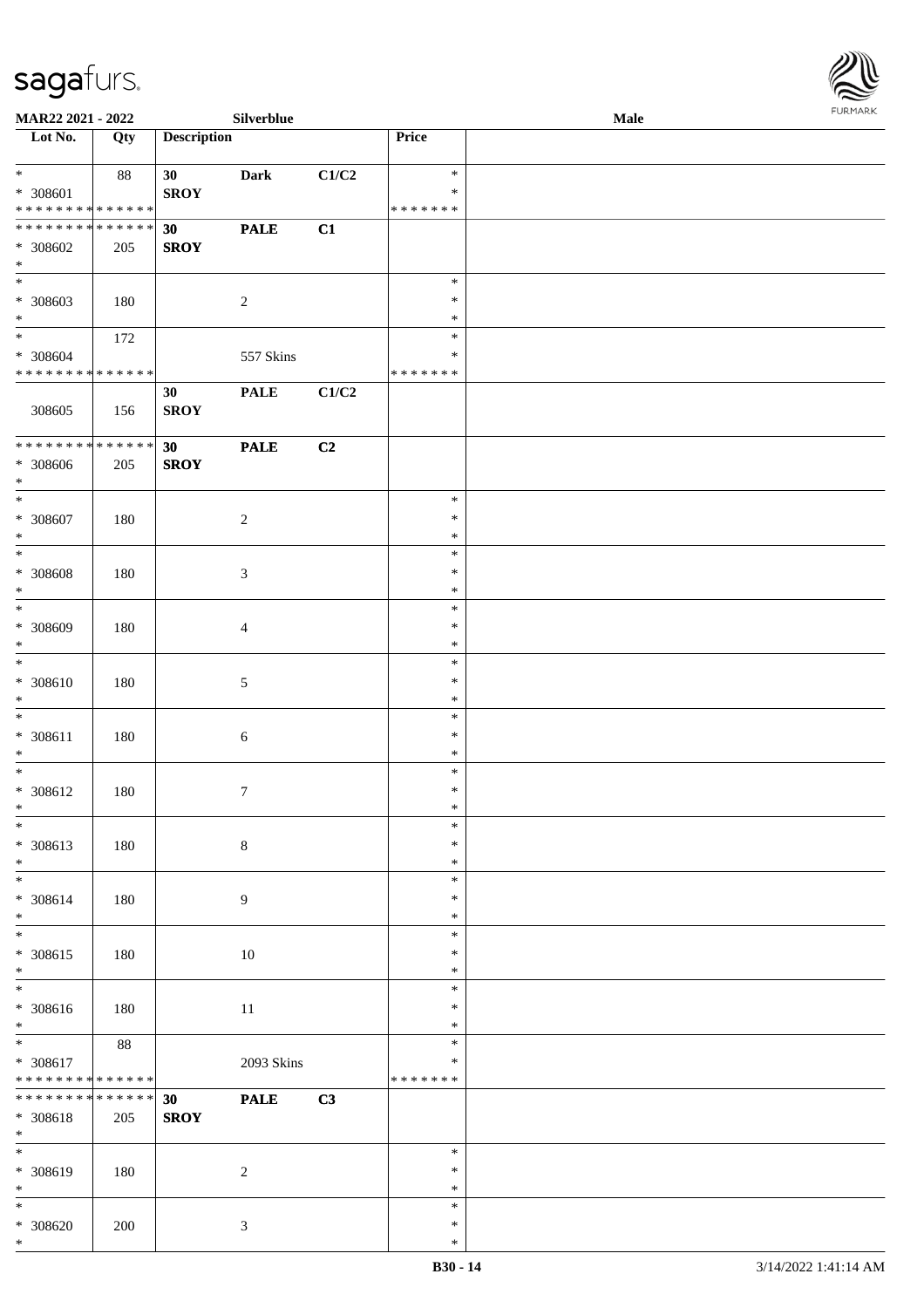

| MAR22 2021 - 2022           |     |                    | Silverblue  |                |              | Male |  |  |  |
|-----------------------------|-----|--------------------|-------------|----------------|--------------|------|--|--|--|
| Lot No.                     | Qty | <b>Description</b> |             |                | <b>Price</b> |      |  |  |  |
| $\ast$                      | 95  | 30                 | <b>PALE</b> | C3             | $\ast$       |      |  |  |  |
| $* 308621$                  |     | <b>SROY</b>        |             |                | $\ast$       |      |  |  |  |
| * * * * * * * * * * * * * * |     |                    |             |                | *******      |      |  |  |  |
| 308622                      | 157 | 30<br><b>SROY</b>  | 2XP         | C1             |              |      |  |  |  |
| **************              |     | 30                 | 2XP         | C <sub>2</sub> |              |      |  |  |  |
| * 308623<br>$\ast$          | 205 | <b>SROY</b>        |             |                |              |      |  |  |  |
| $\ast$                      |     |                    |             |                | $\ast$       |      |  |  |  |
| $* 308624$                  | 180 |                    | 2           |                | $\ast$       |      |  |  |  |
| $\ast$                      |     |                    |             |                | $\ast$       |      |  |  |  |
| $\ast$                      | 134 |                    |             |                | $\ast$       |      |  |  |  |
| $* 308625$                  |     |                    | 519 Skins   |                | $\ast$       |      |  |  |  |
| * * * * * * * * * * * * * * |     |                    |             |                | *******      |      |  |  |  |
| 308626                      | 213 | 30<br><b>SROY</b>  | 2XP         | C <sub>3</sub> |              |      |  |  |  |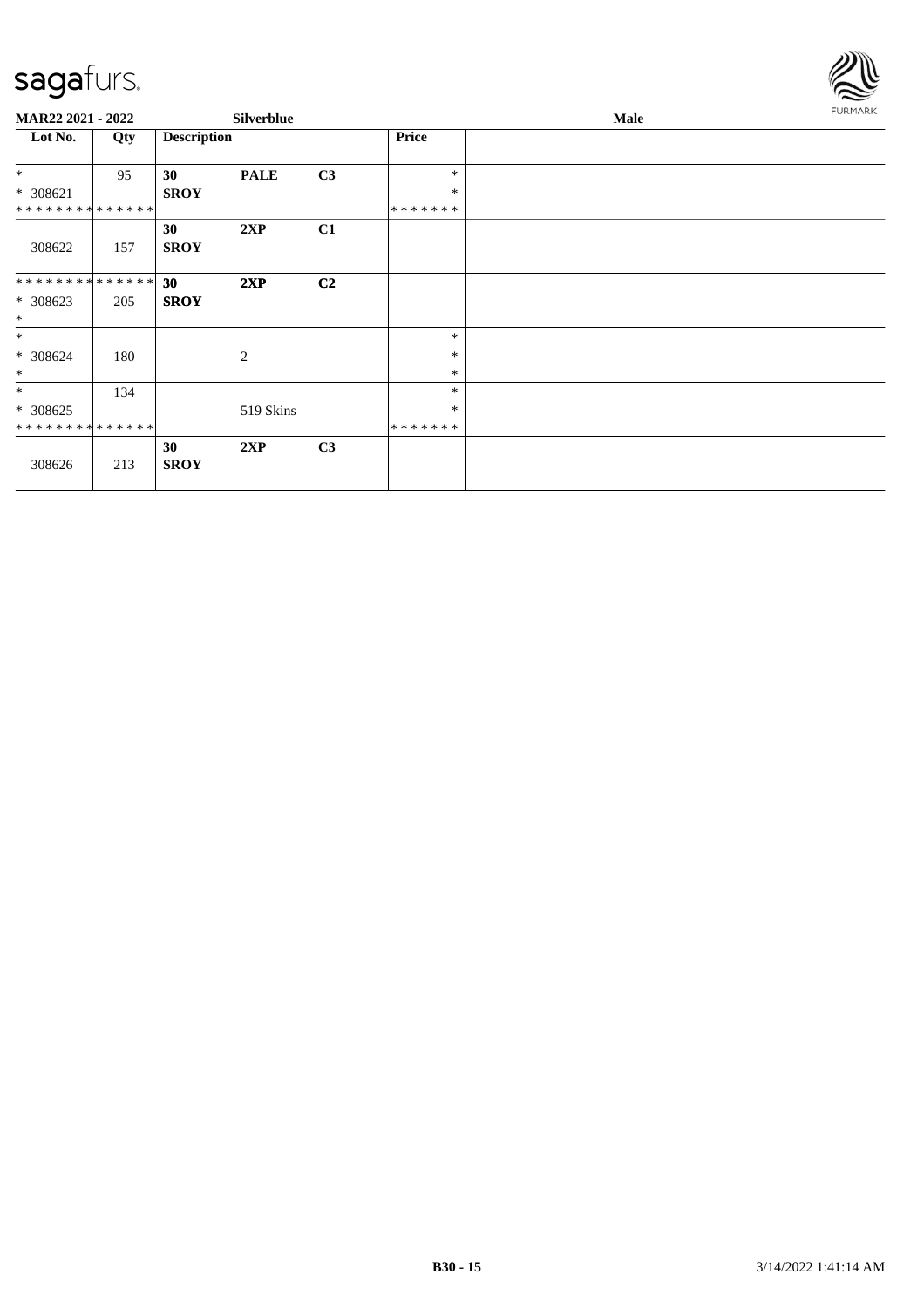

| MAR22 2021 - 2022                       |     |                    | Silverblue                 |    |                    | Male | FURMARK |
|-----------------------------------------|-----|--------------------|----------------------------|----|--------------------|------|---------|
| Lot No.                                 | Qty | <b>Description</b> |                            |    | Price              |      |         |
| 308681                                  | 156 | 20<br>SI           | <b>XD</b>                  | C1 |                    |      |         |
| **************                          |     | 20                 | $\boldsymbol{\mathrm{XD}}$ | C2 |                    |      |         |
| * 308682<br>$\ast$                      | 305 | ${\bf S}{\bf I}$   |                            |    |                    |      |         |
| $\frac{1}{1}$                           | 61  |                    |                            |    | $\ast$             |      |         |
| * 308683<br>* * * * * * * * * * * * * * |     |                    | 366 Skins                  |    | ∗<br>* * * * * * * |      |         |
|                                         |     | 20                 | <b>XD</b>                  | C3 |                    |      |         |
| 308684                                  | 143 | ${\bf SI}$         |                            |    |                    |      |         |
| **************                          |     | 20                 | <b>Dark</b>                | C1 |                    |      |         |
| * 308685<br>$\ast$                      | 285 | SI                 |                            |    |                    |      |         |
| $\overline{\phantom{a}^*}$              | 177 |                    |                            |    | $\ast$             |      |         |
| * 308686<br>* * * * * * * * * * * * * * |     |                    | 462 Skins                  |    | ∗<br>* * * * * * * |      |         |
| 308687                                  | 95  | 20<br>SI           | <b>Dark</b>                | C1 |                    |      |         |
| * * * * * * * * * * * * * *             |     |                    |                            |    |                    |      |         |
| * 308688                                | 285 | 20<br>SI           | <b>Dark</b>                | C2 |                    |      |         |
| $\ast$                                  |     |                    |                            |    |                    |      |         |
| $\overline{\phantom{a}^*}$              |     |                    |                            |    | $\ast$             |      |         |
| * 308689<br>$\ast$                      | 260 |                    | $\sqrt{2}$                 |    | $\ast$<br>$\ast$   |      |         |
| $\ast$                                  |     |                    |                            |    | $\ast$             |      |         |
| * 308690                                | 260 |                    | $\mathfrak{Z}$             |    | $\ast$             |      |         |
| $\ast$                                  |     |                    |                            |    | $\ast$             |      |         |
| $\ast$                                  |     |                    |                            |    | $\ast$<br>$\ast$   |      |         |
| $* 308691$<br>$\ast$                    | 260 |                    | $\overline{4}$             |    | *                  |      |         |
| $\ast$                                  |     |                    |                            |    | $\ast$             |      |         |
| * 308692                                | 260 |                    | 5                          |    | $\ast$             |      |         |
| $\ast$<br>$\overline{\phantom{a}^*}$    | 212 |                    |                            |    | ∗<br>$\ast$        |      |         |
| * 308693                                |     |                    | 1537 Skins                 |    | *                  |      |         |
| * * * * * * * * * * * * * *             |     |                    |                            |    | * * * * * * *      |      |         |
| **************<br>* 308694              |     | <b>20</b>          | <b>Dark</b>                | C3 |                    |      |         |
| $\ast$                                  | 285 | SI                 |                            |    |                    |      |         |
| $\overline{\phantom{a}^*}$              | 270 |                    |                            |    | $\ast$             |      |         |
| * 308695                                |     |                    | 555 Skins                  |    | ∗                  |      |         |
| * * * * * * * * * * * * * *             |     | 20                 | <b>Dark</b>                | C3 | * * * * * * *      |      |         |
| 308696                                  | 200 | SI                 |                            |    |                    |      |         |
| **************                          |     | 20                 | <b>PALE</b>                | C1 |                    |      |         |
| * 308697                                | 285 | SI                 |                            |    |                    |      |         |
| $\ast$<br>$\ast$                        |     |                    |                            |    | $\ast$             |      |         |
| * 308698                                | 260 |                    | $\sqrt{2}$                 |    | $\ast$             |      |         |
| $\ast$                                  |     |                    |                            |    | $\ast$             |      |         |
| $\ast$                                  |     |                    |                            |    | $\ast$             |      |         |
| * 308699<br>$\ast$                      | 260 |                    | $\mathfrak{Z}$             |    | *<br>$\ast$        |      |         |
| $\ast$                                  | 175 |                    |                            |    | $\ast$             |      |         |
| * 308700                                |     |                    | 980 Skins                  |    | ∗                  |      |         |
| * * * * * * * * * * * * * *             |     |                    |                            |    | * * * * * * *      |      |         |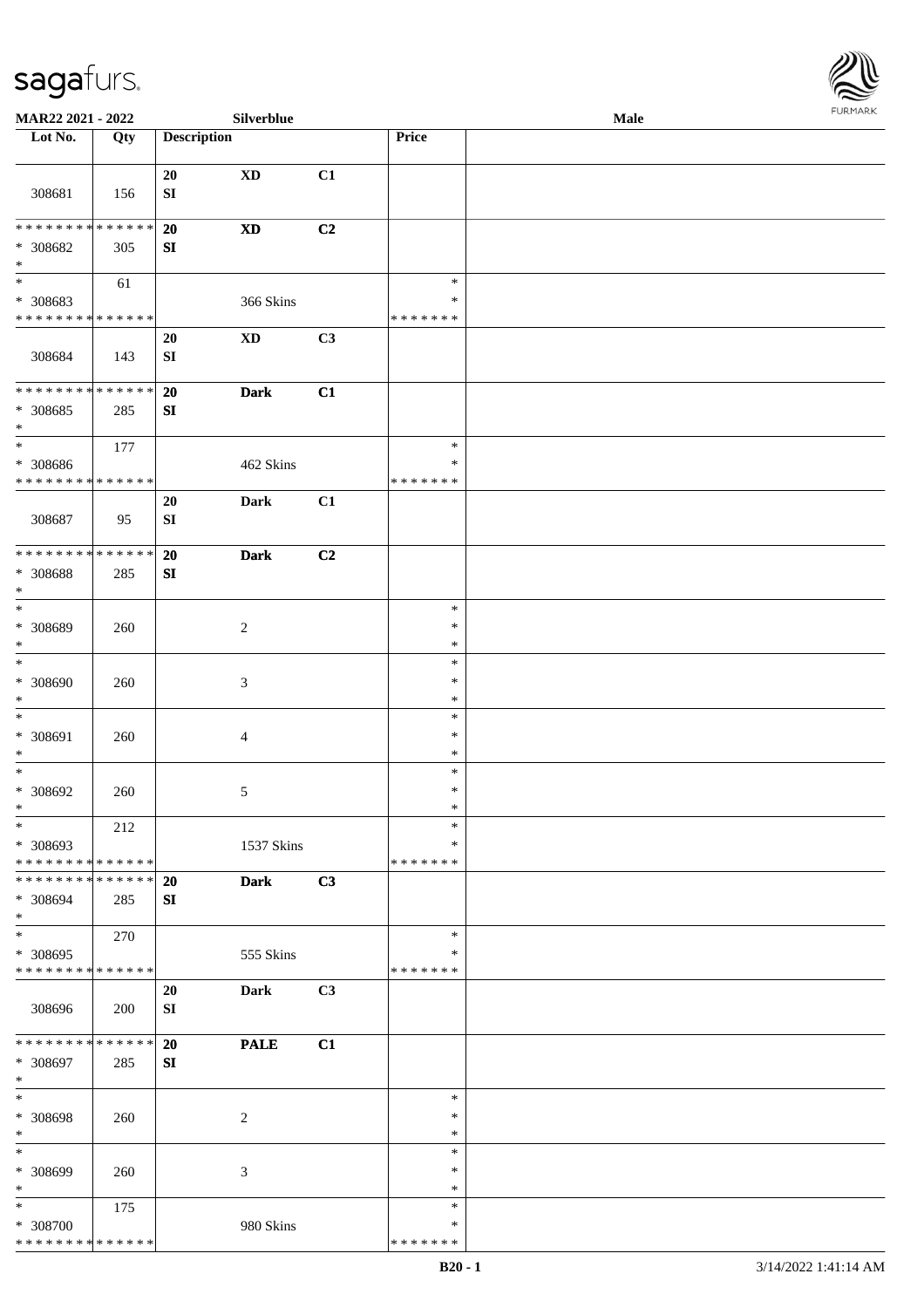

| <b>MAR22 2021 - 2022</b>                                             |     |                    | Silverblue       |    |                                   | Male |  |
|----------------------------------------------------------------------|-----|--------------------|------------------|----|-----------------------------------|------|--|
| Lot No.                                                              | Qty | <b>Description</b> |                  |    | Price                             |      |  |
| 308701                                                               | 263 | 20<br>${\bf SI}$   | <b>PALE</b>      | C1 |                                   |      |  |
| * * * * * * * * <mark>* * * * * * *</mark><br>* 308702<br>$\ast$     | 285 | 20<br>SI           | <b>PALE</b>      | C2 |                                   |      |  |
| * 308703<br>$\ast$                                                   | 260 |                    | $\overline{c}$   |    | $\ast$<br>$\ast$<br>$\ast$        |      |  |
| $*$<br>* 308704<br>$*$                                               | 260 |                    | $\sqrt{3}$       |    | $\ast$<br>$\ast$<br>$\ast$        |      |  |
| $\overline{\ }$<br>* 308705<br>$\ast$                                | 260 |                    | $\overline{4}$   |    | $\ast$<br>$\ast$<br>$\ast$        |      |  |
| $\overline{\phantom{0}}$<br>* 308706<br>$\ast$                       | 260 |                    | $\sqrt{5}$       |    | $\ast$<br>$\ast$<br>$\ast$        |      |  |
| $\overline{\ast}$<br>* 308707<br>$\ast$                              | 260 |                    | $\sqrt{6}$       |    | $\ast$<br>$\ast$<br>$\ast$        |      |  |
| * 308708<br>$\ast$                                                   | 260 |                    | $\boldsymbol{7}$ |    | $\ast$<br>$\ast$<br>$\ast$        |      |  |
| $\overline{\phantom{0}}$<br>* 308709<br>$\ast$                       | 260 |                    | $\,8\,$          |    | $\ast$<br>$\ast$<br>$\ast$        |      |  |
| * 308710<br>$*$                                                      | 260 |                    | $\boldsymbol{9}$ |    | $\ast$<br>$\ast$<br>$\ast$        |      |  |
| $\ast$<br>$* 308711$<br>$\ast$                                       | 260 |                    | $10\,$           |    | $\ast$<br>$\ast$<br>$\ast$        |      |  |
| $*$<br>* 308712<br>$*$                                               | 260 |                    | $11\,$           |    | $\ast$<br>$\ast$<br>$\ast$        |      |  |
| $\overline{\ast}$<br>* 308713<br>$*$                                 | 260 |                    | 12               |    | $\ast$<br>$\ast$<br>$\ast$        |      |  |
| * 308714<br>$*$                                                      | 260 |                    | 13               |    | $\ast$<br>$\ast$<br>$\ast$        |      |  |
| $*$<br>* 308715<br>$*$                                               | 260 |                    | 14               |    | $\ast$<br>$\ast$<br>$\ast$        |      |  |
| $\overline{\mathbf{r}}$<br>* 308716<br>$*$                           | 260 |                    | 15               |    | $\ast$<br>$\ast$<br>$\ast$        |      |  |
| $\ddot{x}$<br>* 308717<br>$*$                                        | 260 |                    | 16               |    | $\ast$<br>$\ast$<br>$\ast$        |      |  |
| $\ddot{x}$<br>* 308718<br>* * * * * * * * <mark>* * * * * * *</mark> | 122 |                    | 4307 Skins       |    | $\ast$<br>$\ast$<br>* * * * * * * |      |  |
| ******** <mark>******</mark><br>* 308719<br>$*$                      | 285 | 20<br>SI           | <b>PALE</b>      | C3 |                                   |      |  |
| $\overline{\mathbf{r}}$<br>* 308720                                  | 260 |                    | $\sqrt{2}$       |    | $\ast$<br>$\ast$                  |      |  |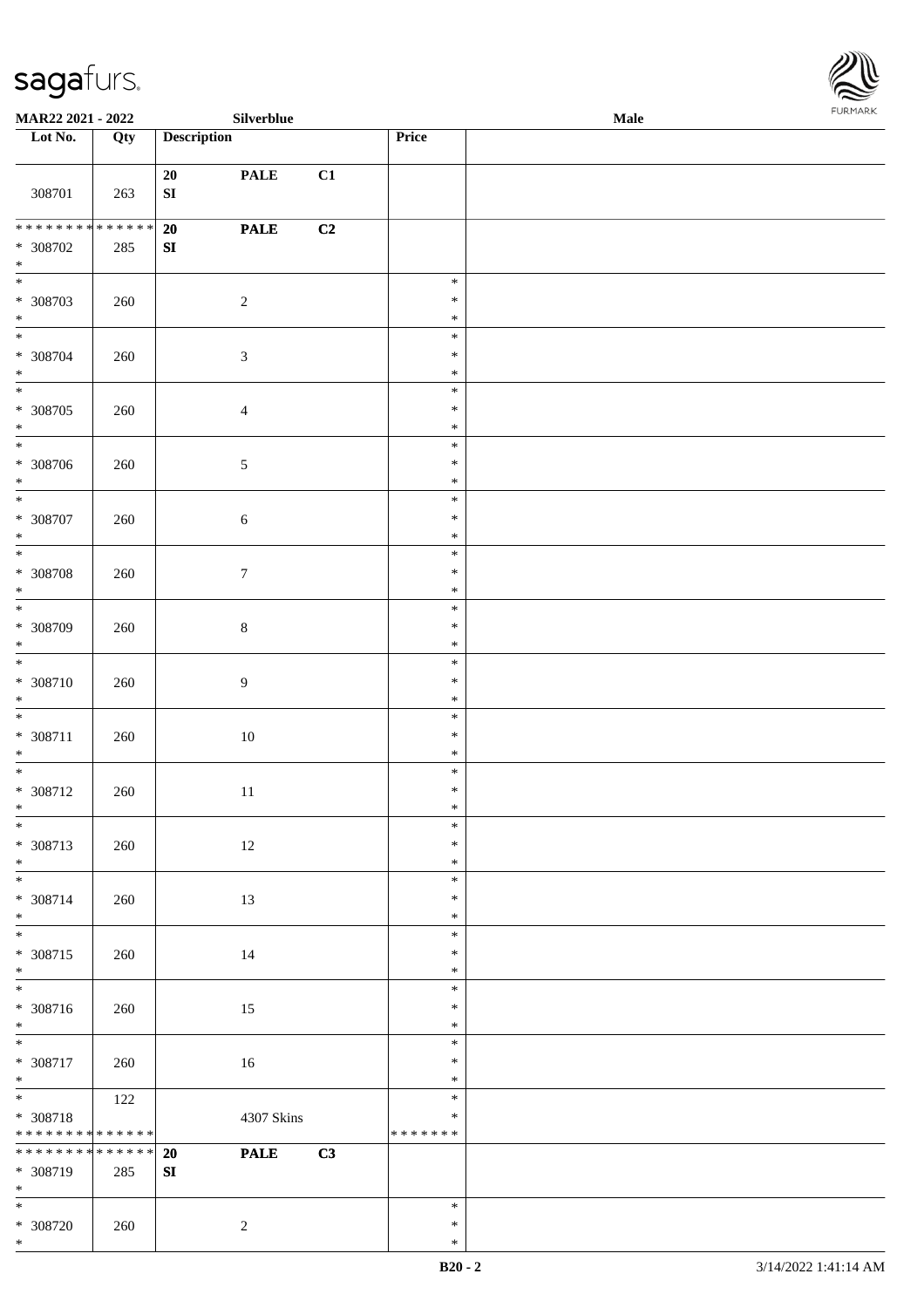

| MAR22 2021 - 2022                       |     |                        | <b>Silverblue</b>                          |       |                         | FURMARK<br>Male |  |  |
|-----------------------------------------|-----|------------------------|--------------------------------------------|-------|-------------------------|-----------------|--|--|
| Lot No.                                 | Qty | <b>Description</b>     |                                            |       | Price                   |                 |  |  |
| $*$                                     |     | 20                     | <b>PALE</b>                                | C3    | $\ast$                  |                 |  |  |
| * 308721<br>$\ast$                      | 260 | SI                     |                                            |       | ∗<br>$\ast$             |                 |  |  |
| $\ast$                                  |     |                        |                                            |       | $\ast$                  |                 |  |  |
| $* 308722$                              | 260 |                        | $\overline{4}$                             |       | $\ast$                  |                 |  |  |
| $\ast$<br>$\overline{\ast}$             |     |                        |                                            |       | $\ast$<br>$\ast$        |                 |  |  |
| $* 308723$<br>$\ast$                    | 260 |                        | $\sqrt{5}$                                 |       | $\ast$<br>$\ast$        |                 |  |  |
| $\ast$                                  |     |                        |                                            |       | $\ast$                  |                 |  |  |
| * 308724<br>$\ast$                      | 260 |                        | $6\,$                                      |       | $\ast$<br>$\ast$        |                 |  |  |
| $\ast$                                  |     |                        |                                            |       | $\ast$                  |                 |  |  |
| $* 308725$<br>$\ast$                    | 260 |                        | $\tau$                                     |       | $\ast$<br>$\ast$        |                 |  |  |
| $\overline{\phantom{a}^*}$              |     |                        |                                            |       | $\ast$                  |                 |  |  |
| $* 308726$<br>$\ast$                    | 260 |                        | $\,8\,$                                    |       | $\ast$<br>$\ast$        |                 |  |  |
| $\ast$                                  | 47  |                        |                                            |       | $\ast$                  |                 |  |  |
| * 308727<br>* * * * * * * * * * * * * * |     |                        | 2152 Skins                                 |       | $\ast$<br>* * * * * * * |                 |  |  |
| ******** <mark>******</mark>            |     | 20                     | 2XP                                        | C1/C2 |                         |                 |  |  |
| * 308728<br>$\ast$                      | 285 | SI                     |                                            |       |                         |                 |  |  |
| $_{\ast}$                               | 100 |                        |                                            |       | $\ast$                  |                 |  |  |
| * 308729                                |     |                        | 385 Skins                                  |       | $\ast$                  |                 |  |  |
| * * * * * * * * * * * * * *             |     |                        |                                            |       | * * * * * * *           |                 |  |  |
| 308730                                  | 229 | 20<br>${\bf S}{\bf I}$ | 2XP                                        | C3    |                         |                 |  |  |
|                                         |     | 20                     | $\mathbf{X}\mathbf{D}$                     | C1/C2 |                         |                 |  |  |
| 308731                                  | 174 | SI                     | $\mathbf{L}\mathbf{N}\mathbf{A}\mathbf{P}$ |       |                         |                 |  |  |
| **************                          |     | 20                     | <b>Dark</b>                                | C1/C2 |                         |                 |  |  |
| * 308732<br>$\ast$                      | 285 | ${\bf S}{\bf I}$       | <b>LNAP</b>                                |       |                         |                 |  |  |
| $\ast$                                  |     |                        |                                            |       | $\ast$                  |                 |  |  |
| * 308733<br>$\ast$                      | 260 |                        | $\overline{c}$                             |       | $\ast$<br>$\ast$        |                 |  |  |
| $\overline{\phantom{a}^*}$              | 95  |                        |                                            |       | $\ast$                  |                 |  |  |
| * 308734<br>* * * * * * * * * * * * * * |     |                        | 640 Skins                                  |       | ∗<br>* * * * * * *      |                 |  |  |
|                                         |     | 20                     | <b>Dark</b>                                | C3    |                         |                 |  |  |
| 308735                                  | 309 | SI                     | <b>LNAP</b>                                |       |                         |                 |  |  |
| * * * * * * * * * * * * * *             |     | <b>20</b>              | <b>MED</b>                                 | C1/C2 |                         |                 |  |  |
| * 308736<br>$\ast$                      | 285 | SI                     | <b>LNAP</b>                                |       |                         |                 |  |  |
| $\ast$                                  | 155 |                        |                                            |       | $\ast$                  |                 |  |  |
| * 308737                                |     |                        | 440 Skins                                  |       | ∗                       |                 |  |  |
| * * * * * * * * * * * * * *             |     |                        |                                            |       | * * * * * * *           |                 |  |  |
| * * * * * * * * * * * * * *             |     | <b>20</b>              | <b>PALE</b>                                | C1/C2 |                         |                 |  |  |
| * 308738<br>$\ast$                      | 285 | SI                     | <b>LNAP</b>                                |       |                         |                 |  |  |
| $\ast$                                  |     |                        |                                            |       | $\ast$                  |                 |  |  |
| * 308739<br>$\ast$                      | 260 |                        | $\overline{2}$                             |       | $\ast$<br>$\ast$        |                 |  |  |
| $\ast$                                  |     |                        |                                            |       | $\ast$                  |                 |  |  |
| $* 308740$                              | 220 |                        | 3                                          |       | $\ast$                  |                 |  |  |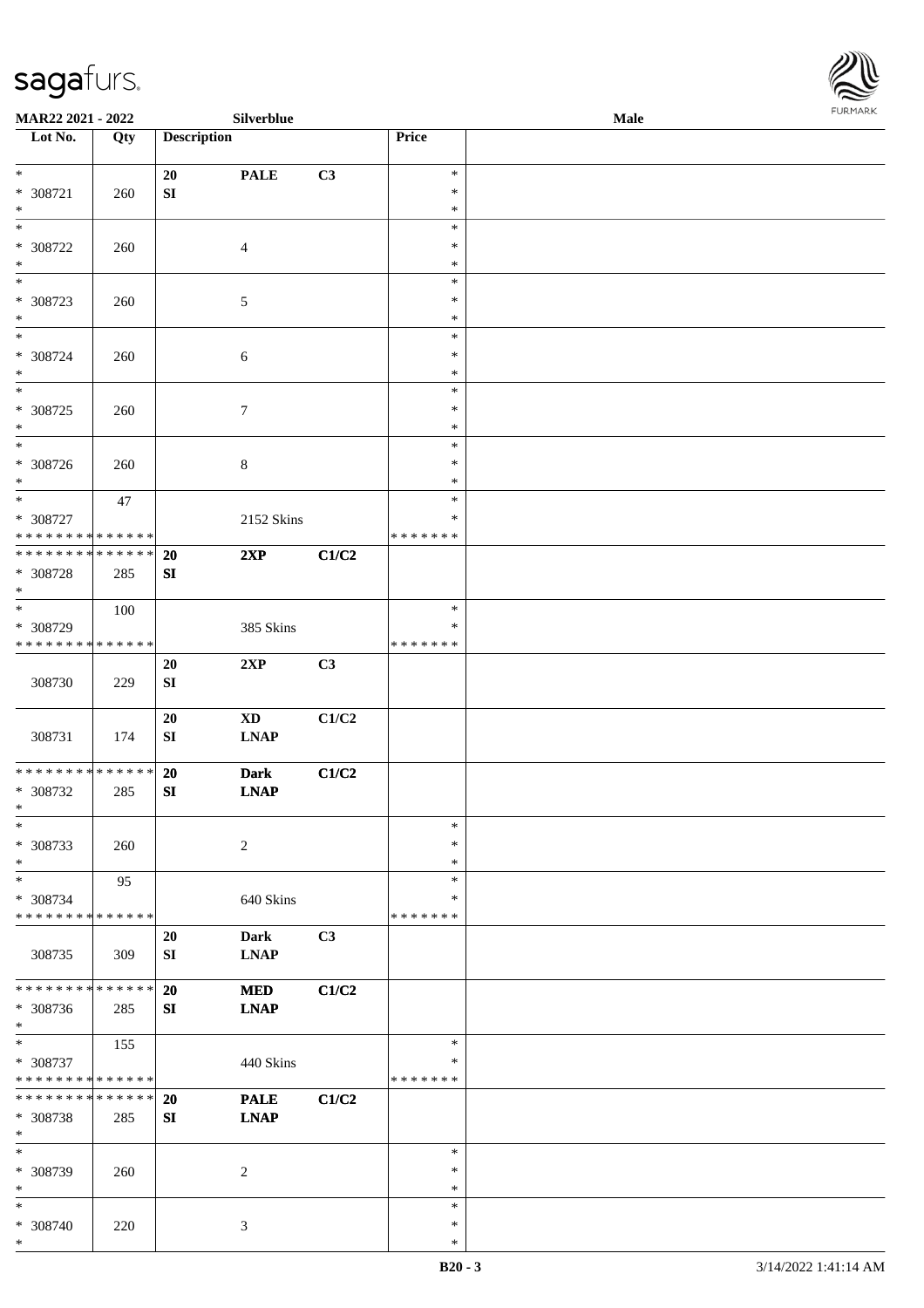

| MAR22 2021 - 2022                       |     |                    | Silverblue                 |                |                    | Male | <b>FURMARK</b> |
|-----------------------------------------|-----|--------------------|----------------------------|----------------|--------------------|------|----------------|
| $\overline{\phantom{1}}$ Lot No.        | Qty | <b>Description</b> |                            |                | Price              |      |                |
| $*$                                     | 112 | 20                 | <b>PALE</b>                | C1/C2          | $\ast$             |      |                |
| * 308741                                |     | SI                 | <b>LNAP</b>                |                | *                  |      |                |
| * * * * * * * * * * * * * *             |     |                    |                            |                | * * * * * * *      |      |                |
| * * * * * * * * * * * * * *             |     | <b>20</b>          | <b>PALE</b>                | C1/C2          |                    |      |                |
| * 308742                                | 285 | SI                 | <b>LNAP</b>                |                |                    |      |                |
| $\ast$                                  |     |                    |                            |                |                    |      |                |
| $\ast$                                  | 163 |                    |                            |                | $\ast$             |      |                |
| * 308743<br>* * * * * * * * * * * * * * |     |                    | 448 Skins                  |                | ∗<br>* * * * * * * |      |                |
| * * * * * * * * * * * * * * *           |     |                    |                            |                |                    |      |                |
| * 308744                                |     | 20<br>SI           | <b>PALE</b><br><b>LNAP</b> | C3             |                    |      |                |
| $\ast$                                  | 285 |                    |                            |                |                    |      |                |
| $\ast$                                  |     |                    |                            |                | $\ast$             |      |                |
| $* 308745$                              | 260 |                    | $\sqrt{2}$                 |                | $\ast$             |      |                |
| $\ast$                                  |     |                    |                            |                | $\ast$             |      |                |
| $\ast$                                  | 224 |                    |                            |                | $\ast$             |      |                |
| $* 308746$                              |     |                    | 769 Skins                  |                | ∗                  |      |                |
| * * * * * * * * * * * * * *             |     |                    |                            |                | * * * * * * *      |      |                |
|                                         |     | 20                 | $\mathbf{XP}$              | C1/C2          |                    |      |                |
| 308747                                  | 172 | SI                 | <b>LNAP</b>                |                |                    |      |                |
|                                         |     |                    |                            |                |                    |      |                |
|                                         |     | 20                 | $\bold{XP}$                | C3             |                    |      |                |
| 308748                                  | 214 | SI                 | <b>LNAP</b>                |                |                    |      |                |
|                                         |     |                    |                            |                |                    |      |                |
| * * * * * * * * * * * * * *             |     | 20                 | XP/2XP                     | C2             |                    |      |                |
| * 308749                                | 285 | $\mathbf{I}$       | <b>SPAR</b>                |                |                    |      |                |
| $\ast$                                  |     |                    |                            |                |                    |      |                |
| $\ast$                                  |     |                    |                            |                | $\ast$             |      |                |
| * 308750                                | 270 |                    | $\overline{c}$             |                | $\ast$             |      |                |
| $\ast$<br>$\ast$                        |     |                    |                            |                | $\ast$<br>$\ast$   |      |                |
| * 308751                                | 269 |                    | 824 Skins                  |                | $\ast$             |      |                |
| * * * * * * * * * * * * * * *           |     |                    |                            |                | * * * * * * *      |      |                |
| **************                          |     | 20                 | ALL                        | C2             |                    |      |                |
| * 308752                                | 285 | $\mathbf{I}$       | WB1                        |                |                    |      |                |
| $\ast$                                  |     |                    |                            |                |                    |      |                |
| $\ast$                                  | 180 |                    |                            |                | $\ast$             |      |                |
| * 308753                                |     |                    | 465 Skins                  |                | ∗                  |      |                |
| * * * * * * * * * * * * * *             |     |                    |                            |                | * * * * * * *      |      |                |
| * * * * * * * * * * * * * *             |     | <b>20</b>          | XD/DK                      | C <sub>2</sub> |                    |      |                |
| * 308754                                | 285 | $\mathbf{I}$       | <b>CHIP</b>                |                |                    |      |                |
| $\ast$                                  |     |                    |                            |                |                    |      |                |
| $\ast$                                  | 80  |                    |                            |                | $\ast$             |      |                |
| * 308755                                |     |                    | 365 Skins                  |                | ∗                  |      |                |
| * * * * * * * * * * * * * *             |     |                    |                            |                | * * * * * * *      |      |                |
| * * * * * * * * * * * * * *             |     | 20                 | MED/PAL C2                 |                |                    |      |                |
| $* 308756$                              | 285 | $\mathbf{I}$       | <b>CHIP</b>                |                |                    |      |                |
| $\ast$<br>$\ast$                        |     |                    |                            |                | ∗                  |      |                |
|                                         | 135 |                    |                            |                | *                  |      |                |
| * 308757<br>* * * * * * * * * * * * * * |     |                    | 420 Skins                  |                | * * * * * * *      |      |                |
| * * * * * * * * * * * * * *             |     | 20                 | XP/2XP                     | C2             |                    |      |                |
| $* 308758$                              | 285 | $\mathbf{I}$       | <b>CHIP</b>                |                |                    |      |                |
| $\ast$                                  |     |                    |                            |                |                    |      |                |
| $\ast$                                  |     |                    |                            |                | $\ast$             |      |                |
| * 308759                                | 260 |                    | $\overline{c}$             |                | ∗                  |      |                |
| $\ast$                                  |     |                    |                            |                | *                  |      |                |
| $\ast$                                  | 62  |                    |                            |                | ∗                  |      |                |
| * 308760                                |     |                    | 607 Skins                  |                | ∗                  |      |                |
| * * * * * * * * * * * * * *             |     |                    |                            |                | * * * * * * *      |      |                |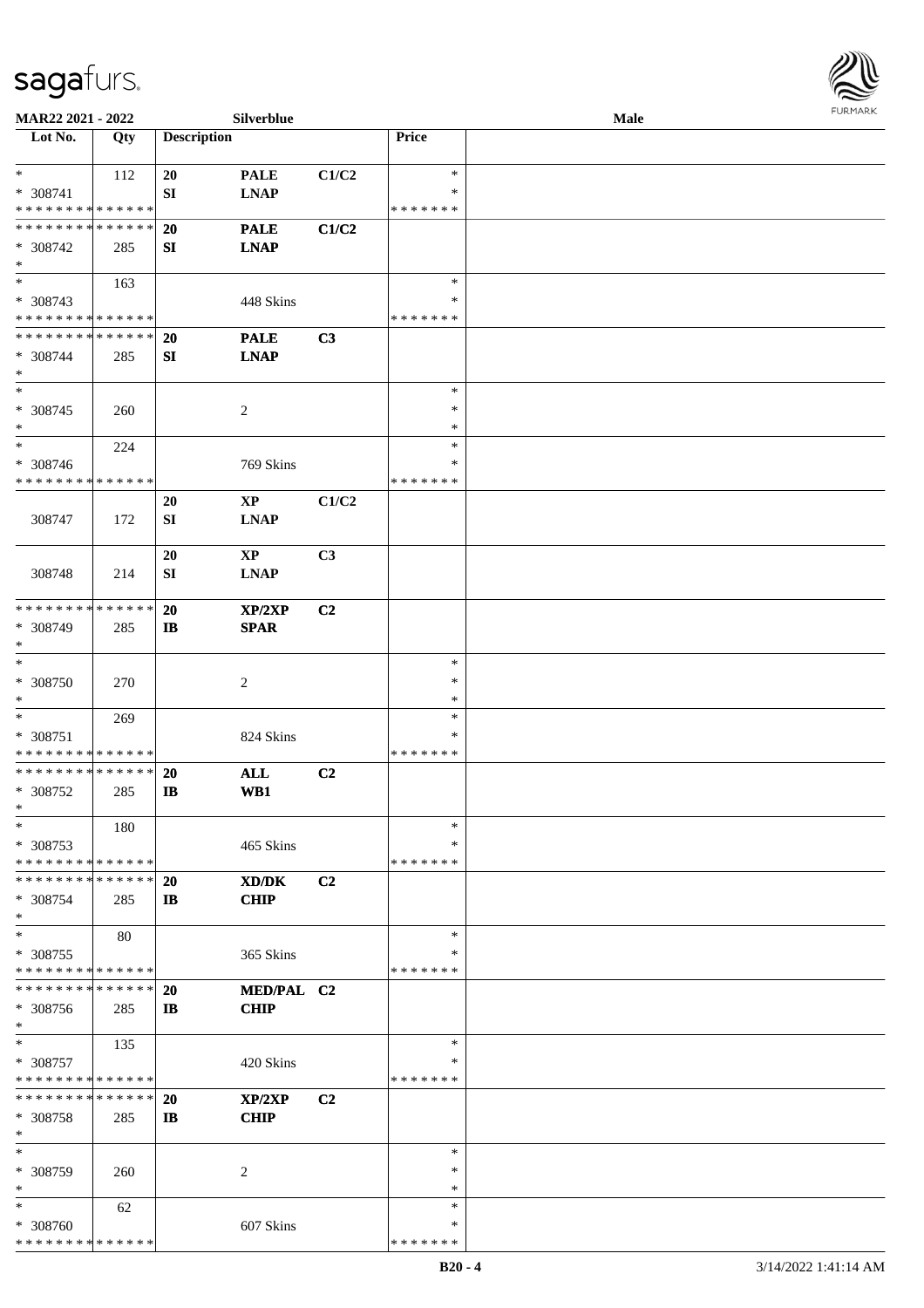

| MAR22 2021 - 2022                                   |     |                              | Silverblue                                         |                               |                                   | Male | <b>FURMARK</b> |
|-----------------------------------------------------|-----|------------------------------|----------------------------------------------------|-------------------------------|-----------------------------------|------|----------------|
| $\overline{\phantom{1}}$ Lot No.                    | Qty | <b>Description</b>           |                                                    |                               | Price                             |      |                |
| * * * * * * * * * * * * * *<br>* 308761<br>$\ast$   | 285 | 20<br>$\mathbf{I}$           | XP/2XP<br>CHIP                                     | C2                            |                                   |      |                |
| $\ast$<br>* 308762<br>* * * * * * * * * * * * * *   | 75  |                              | 360 Skins                                          |                               | $\ast$<br>$\ast$<br>* * * * * * * |      |                |
| 308763                                              | 291 | 20<br>$\mathbf{I}\mathbf{B}$ | $\bold{X}\bold{D}/\bold{D}\bold{K}$<br><b>CHIP</b> | C2<br><b>LNAP</b>             |                                   |      |                |
| 308764                                              | 303 | 20<br>$\mathbf{I}\mathbf{B}$ | $\bold{X}\bold{D}/\bold{D}\bold{K}$<br><b>CHIP</b> | C2<br><b>LNAP</b>             |                                   |      |                |
| * * * * * * * * * * * * * *<br>$* 308765$<br>$\ast$ | 285 | 20<br>$\mathbf{I}$           | MED/PAL C2<br><b>CHIP</b>                          | <b>LNAP</b>                   |                                   |      |                |
| $\ast$<br>* 308766<br>$\ast$                        | 260 |                              | 2                                                  |                               | $\ast$<br>∗<br>$\ast$             |      |                |
| $*$<br>* 308767<br>* * * * * * * * * * * * * *      | 271 |                              | 816 Skins                                          |                               | $\ast$<br>$\ast$<br>* * * * * * * |      |                |
| 308768                                              | 145 | 20<br>$\mathbf{I}\mathbf{B}$ | XP/2XP<br><b>CHIP</b>                              | C <sub>2</sub><br><b>LNAP</b> |                                   |      |                |
| 308769                                              | 129 | 20<br>$\mathbf{I}\mathbf{B}$ | XP/2XP<br><b>CHIP</b>                              | C <sub>2</sub><br><b>LNAP</b> |                                   |      |                |
| * * * * * * * * * * * * * *<br>$* 308770$<br>$\ast$ | 275 | 20<br><b>SAGA</b>            | $\mathbf{X}\mathbf{D}$                             | C1/C2                         |                                   |      |                |
| $\ast$<br>* 308771<br>* * * * * * * * * * * * * *   | 96  |                              | 371 Skins                                          |                               | $\ast$<br>$\ast$<br>* * * * * * * |      |                |
| ******** <mark>******</mark><br>* 308772<br>$\ast$  | 265 | 20<br><b>SAGA</b>            | <b>Dark</b>                                        | C1                            |                                   |      |                |
| $\ast$<br>* 308773<br>* * * * * * * * * * * * * *   | 120 |                              | 385 Skins                                          |                               | $\ast$<br>∗<br>* * * * * * *      |      |                |
| * * * * * * * * * * * * * *<br>* 308774<br>$\ast$   | 265 | <b>20</b><br><b>SAGA</b>     | <b>Dark</b>                                        | C <sub>2</sub>                |                                   |      |                |
| $\overline{\phantom{a}^*}$<br>$* 308775$<br>$\ast$  | 240 |                              | 2                                                  |                               | $\ast$<br>∗<br>$\ast$             |      |                |
| $\overline{\phantom{1}}$<br>* 308776<br>$\ast$      | 240 |                              | $\mathfrak{Z}$                                     |                               | $\ast$<br>$\ast$<br>$\ast$        |      |                |
| $\ast$<br>$* 308777$<br>$\ast$                      | 240 |                              | 4                                                  |                               | $\ast$<br>$\ast$<br>$\ast$        |      |                |
| $\ast$<br>* 308778<br>$\ast$                        | 240 |                              | 5                                                  |                               | $\ast$<br>∗<br>$\ast$             |      |                |
| $\ast$<br>* 308779<br>* * * * * * * * * * * * * *   | 194 |                              | 1419 Skins                                         |                               | $\ast$<br>∗<br>* * * * * * *      |      |                |
| * * * * * * * * * * * * * *<br>* 308780<br>$*$      | 265 | <b>20</b><br><b>SAGA</b>     | <b>Dark</b>                                        | C3                            |                                   |      |                |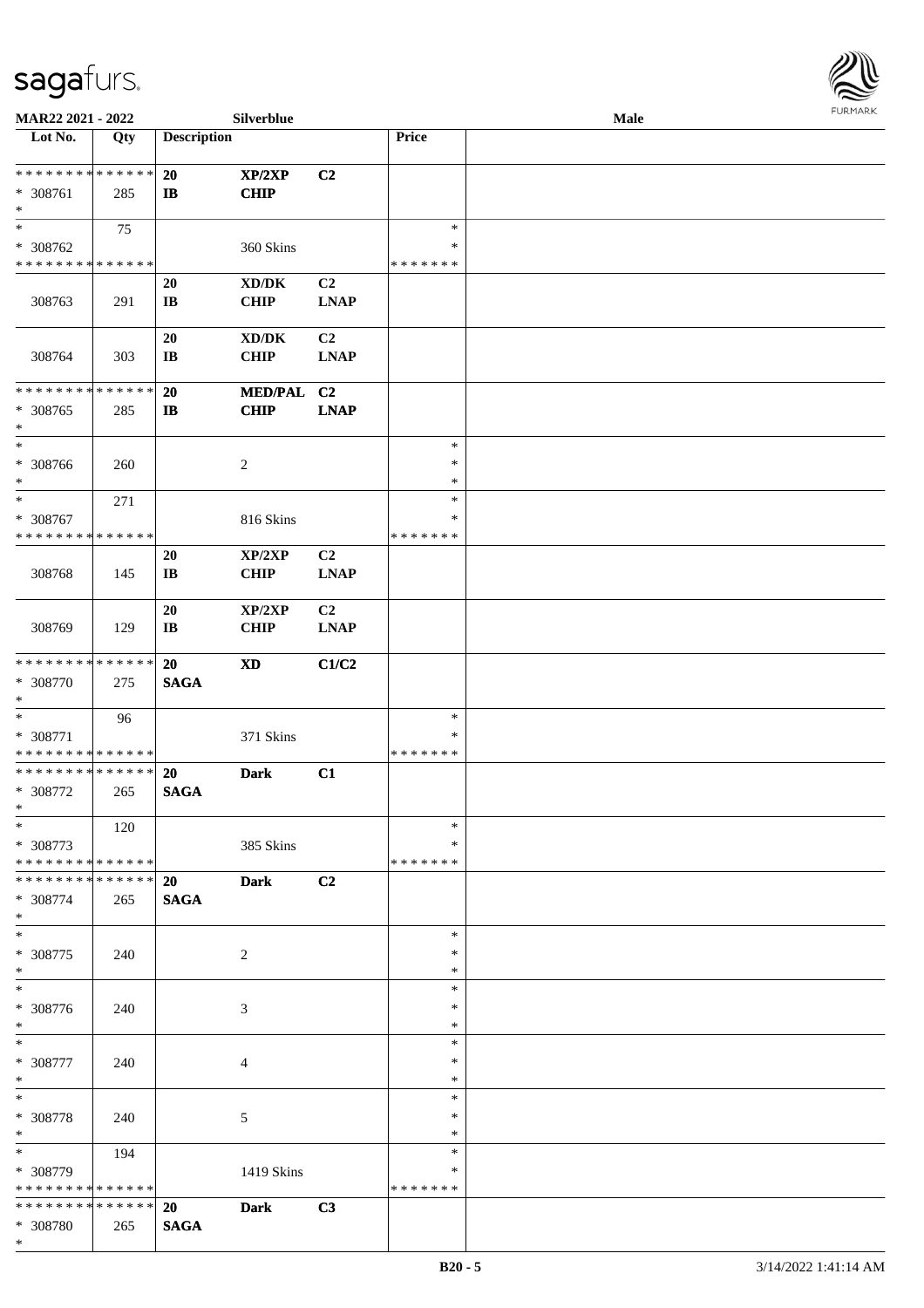

| <b>MAR22 2021 - 2022</b>                   |             |                    | Silverblue     |    |               | Male |  |
|--------------------------------------------|-------------|--------------------|----------------|----|---------------|------|--|
| Lot No.                                    | Qty         | <b>Description</b> |                |    | Price         |      |  |
|                                            |             |                    |                |    |               |      |  |
| $*$                                        |             | 20                 | <b>Dark</b>    | C3 | $\ast$        |      |  |
| * 308781                                   | 220         | <b>SAGA</b>        |                |    | $\ast$        |      |  |
| $*$                                        |             |                    |                |    | $\ast$        |      |  |
|                                            | 48          |                    |                |    | $\ast$        |      |  |
| * 308782                                   |             |                    | 533 Skins      |    | ∗             |      |  |
| * * * * * * * * * * * * * * *              |             |                    |                |    | * * * * * * * |      |  |
| * * * * * * * * <mark>* * * * * * *</mark> |             | 20                 | <b>PALE</b>    | C1 |               |      |  |
| * 308783                                   | 265         | <b>SAGA</b>        |                |    |               |      |  |
| $*$                                        |             |                    |                |    |               |      |  |
| $*$                                        |             |                    |                |    | $\ast$        |      |  |
| * 308784                                   | 240         |                    | $\overline{2}$ |    | $\ast$        |      |  |
| $*$                                        |             |                    |                |    | $\ast$        |      |  |
|                                            |             |                    |                |    | $\ast$        |      |  |
| * 308785                                   |             |                    | $\mathfrak{Z}$ |    | $\ast$        |      |  |
| $*$                                        | 240         |                    |                |    | $\ast$        |      |  |
|                                            |             |                    |                |    | $\ast$        |      |  |
|                                            |             |                    |                |    | $\ast$        |      |  |
| * 308786                                   | 240         |                    | $\overline{4}$ |    |               |      |  |
| $*$                                        |             |                    |                |    | $\ast$        |      |  |
|                                            | 196         |                    |                |    | $\ast$        |      |  |
| * 308787                                   |             |                    | 1181 Skins     |    | $\ast$        |      |  |
| * * * * * * * * * * * * * *                |             |                    |                |    | * * * * * * * |      |  |
| ******** <mark>******</mark>               |             | <b>20</b>          | <b>PALE</b>    | C2 |               |      |  |
| * 308788                                   | 265         | <b>SAGA</b>        |                |    |               |      |  |
| $*$                                        |             |                    |                |    |               |      |  |
| $\overline{\phantom{0}}$                   |             |                    |                |    | $\ast$        |      |  |
| * 308789                                   | 240         |                    | $\overline{2}$ |    | $\ast$        |      |  |
| $*$                                        |             |                    |                |    | $\ast$        |      |  |
| $\overline{\phantom{0}}$                   |             |                    |                |    | $\ast$        |      |  |
| * 308790                                   | 240         |                    | $\mathfrak{Z}$ |    | $\ast$        |      |  |
| $*$                                        |             |                    |                |    | $\ast$        |      |  |
| $*$                                        |             |                    |                |    | $\ast$        |      |  |
| * 308791                                   | 240         |                    | $\overline{4}$ |    | $\ast$        |      |  |
| $*$                                        |             |                    |                |    | $\ast$        |      |  |
| $*$                                        |             |                    |                |    | $\ast$        |      |  |
| * 308792                                   | 240         |                    | 5              |    | $\ast$        |      |  |
| $*$                                        |             |                    |                |    | $\ast$        |      |  |
| $*$                                        |             |                    |                |    | $\ast$        |      |  |
| * 308793                                   | 240         |                    | $\sqrt{6}$     |    | $\ast$        |      |  |
| $*$                                        |             |                    |                |    | $\ast$        |      |  |
| $*$                                        |             |                    |                |    | $\ast$        |      |  |
| * 308794                                   | 240         |                    | $\tau$         |    | $\ast$        |      |  |
| $*$                                        |             |                    |                |    | $\ast$        |      |  |
|                                            |             |                    |                |    | $\ast$        |      |  |
| * 308795                                   | 240         |                    | $\,8\,$        |    | $\ast$        |      |  |
| $*$                                        |             |                    |                |    | $\ast$        |      |  |
| $_{*}$                                     |             |                    |                |    | $\ast$        |      |  |
|                                            |             |                    |                |    | $\ast$        |      |  |
| * 308796<br>$*$                            | 240         |                    | $\overline{9}$ |    | $\ast$        |      |  |
| $*$                                        |             |                    |                |    | $\ast$        |      |  |
|                                            |             |                    |                |    |               |      |  |
| * 308797                                   | 240         |                    | $10\,$         |    | $\ast$        |      |  |
| $*$<br>$*$                                 |             |                    |                |    | $\ast$        |      |  |
|                                            | 113         |                    |                |    | $\ast$        |      |  |
| * 308798                                   |             |                    | 2538 Skins     |    | $\ast$        |      |  |
| * * * * * * * *                            | * * * * * * |                    |                |    | *******       |      |  |
| * * * * * * * * <mark>* * * * * * *</mark> |             | 20                 | <b>PALE</b>    | C3 |               |      |  |
| * 308799                                   | 265         | <b>SAGA</b>        |                |    |               |      |  |
| $*$                                        |             |                    |                |    |               |      |  |
| $*$                                        |             |                    |                |    | $\ast$        |      |  |
| * 308800                                   | 240         |                    | $\overline{2}$ |    | $\ast$        |      |  |
| $\ast$                                     |             |                    |                |    | $\ast$        |      |  |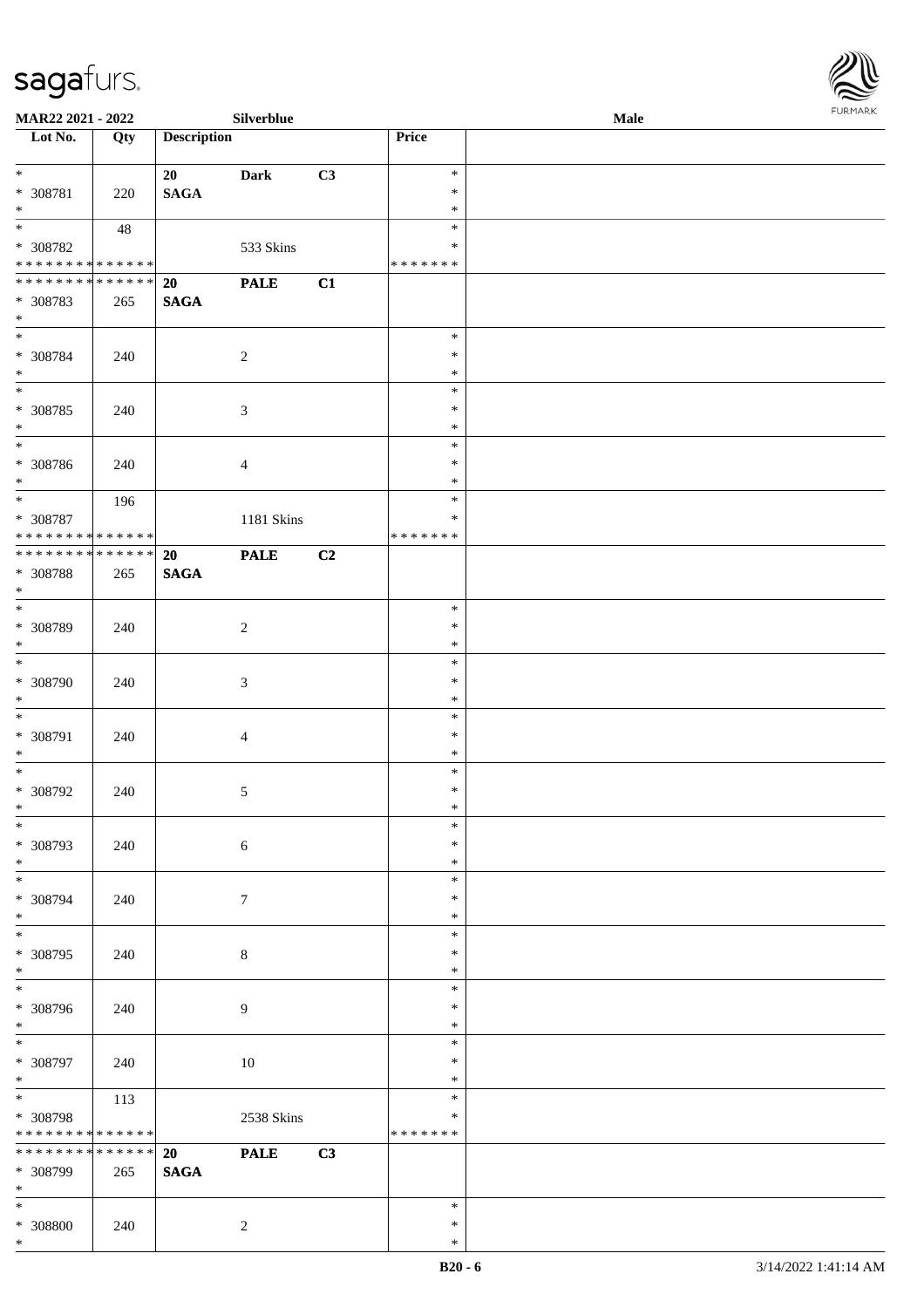\* \* \* \* \* \* \* \* <mark>\* \* \* \* \* \* \*</mark>



| Lot No.<br><b>Description</b><br>Price<br>Qty<br>$\ast$<br>$\ast$<br>$\ensuremath{\mathsf{PALE}}$<br>C3<br>20<br>* 308801<br><b>SAGA</b><br>240<br>$\ast$<br>$\ast$<br>$\ast$<br>$\frac{1}{1}$<br>$\ast$<br>$* 308802$<br>240<br>$\overline{4}$<br>$\ast$<br>$\ast$<br>$\ast$<br>$\frac{1}{1}$<br>$\ast$<br>$* 308803$<br>$\sqrt{5}$<br>$\ast$<br>240<br>$\ast$<br>$\ast$<br>$\ast$<br>$\ast$<br>* 308804<br>$\sqrt{6}$<br>$\ast$<br>240<br>$\ast$<br>$\ast$<br>$\ast$<br>$\ast$<br>$* 308805$<br>$\tau$<br>$\ast$<br>240<br>$\ast$<br>$\ast$<br>$\overline{\phantom{a}^*}$<br>$\ast$<br>* 308806<br>8<br>$\ast$<br>240<br>$\ast$<br>$\ast$<br>$\ast$<br>$\ast$<br>* 308807<br>$\overline{9}$<br>$\ast$<br>240<br>$\ast$<br>$\ast$<br>$_{\ast}^{-}$<br>$\ast$<br>$* 308808$<br>10<br>$\ast$<br>240<br>$\ast$<br>$\ast$<br>$_{\ast}^{-}$<br>$\ast$<br>50<br>* 308809<br>2475 Skins<br>$\ast$<br>* * * * * * * * * * * * * * | MAR22 2021 - 2022 |  | Silverblue |               | <b>Male</b> | FURMARK |
|----------------------------------------------------------------------------------------------------------------------------------------------------------------------------------------------------------------------------------------------------------------------------------------------------------------------------------------------------------------------------------------------------------------------------------------------------------------------------------------------------------------------------------------------------------------------------------------------------------------------------------------------------------------------------------------------------------------------------------------------------------------------------------------------------------------------------------------------------------------------------------------------------------------------------|-------------------|--|------------|---------------|-------------|---------|
|                                                                                                                                                                                                                                                                                                                                                                                                                                                                                                                                                                                                                                                                                                                                                                                                                                                                                                                            |                   |  |            |               |             |         |
|                                                                                                                                                                                                                                                                                                                                                                                                                                                                                                                                                                                                                                                                                                                                                                                                                                                                                                                            |                   |  |            |               |             |         |
|                                                                                                                                                                                                                                                                                                                                                                                                                                                                                                                                                                                                                                                                                                                                                                                                                                                                                                                            |                   |  |            |               |             |         |
|                                                                                                                                                                                                                                                                                                                                                                                                                                                                                                                                                                                                                                                                                                                                                                                                                                                                                                                            |                   |  |            |               |             |         |
|                                                                                                                                                                                                                                                                                                                                                                                                                                                                                                                                                                                                                                                                                                                                                                                                                                                                                                                            |                   |  |            |               |             |         |
|                                                                                                                                                                                                                                                                                                                                                                                                                                                                                                                                                                                                                                                                                                                                                                                                                                                                                                                            |                   |  |            |               |             |         |
|                                                                                                                                                                                                                                                                                                                                                                                                                                                                                                                                                                                                                                                                                                                                                                                                                                                                                                                            |                   |  |            |               |             |         |
|                                                                                                                                                                                                                                                                                                                                                                                                                                                                                                                                                                                                                                                                                                                                                                                                                                                                                                                            |                   |  |            |               |             |         |
|                                                                                                                                                                                                                                                                                                                                                                                                                                                                                                                                                                                                                                                                                                                                                                                                                                                                                                                            |                   |  |            |               |             |         |
|                                                                                                                                                                                                                                                                                                                                                                                                                                                                                                                                                                                                                                                                                                                                                                                                                                                                                                                            |                   |  |            |               |             |         |
|                                                                                                                                                                                                                                                                                                                                                                                                                                                                                                                                                                                                                                                                                                                                                                                                                                                                                                                            |                   |  |            |               |             |         |
|                                                                                                                                                                                                                                                                                                                                                                                                                                                                                                                                                                                                                                                                                                                                                                                                                                                                                                                            |                   |  |            |               |             |         |
|                                                                                                                                                                                                                                                                                                                                                                                                                                                                                                                                                                                                                                                                                                                                                                                                                                                                                                                            |                   |  |            |               |             |         |
|                                                                                                                                                                                                                                                                                                                                                                                                                                                                                                                                                                                                                                                                                                                                                                                                                                                                                                                            |                   |  |            |               |             |         |
|                                                                                                                                                                                                                                                                                                                                                                                                                                                                                                                                                                                                                                                                                                                                                                                                                                                                                                                            |                   |  |            |               |             |         |
|                                                                                                                                                                                                                                                                                                                                                                                                                                                                                                                                                                                                                                                                                                                                                                                                                                                                                                                            |                   |  |            |               |             |         |
|                                                                                                                                                                                                                                                                                                                                                                                                                                                                                                                                                                                                                                                                                                                                                                                                                                                                                                                            |                   |  |            |               |             |         |
|                                                                                                                                                                                                                                                                                                                                                                                                                                                                                                                                                                                                                                                                                                                                                                                                                                                                                                                            |                   |  |            |               |             |         |
|                                                                                                                                                                                                                                                                                                                                                                                                                                                                                                                                                                                                                                                                                                                                                                                                                                                                                                                            |                   |  |            |               |             |         |
| **************                                                                                                                                                                                                                                                                                                                                                                                                                                                                                                                                                                                                                                                                                                                                                                                                                                                                                                             |                   |  |            | * * * * * * * |             |         |
| C1/C2<br>20<br>2XP<br><b>SAGA</b><br>* 308810<br>265<br>$\ast$                                                                                                                                                                                                                                                                                                                                                                                                                                                                                                                                                                                                                                                                                                                                                                                                                                                             |                   |  |            |               |             |         |
| $\ast$<br>225<br>$\ast$                                                                                                                                                                                                                                                                                                                                                                                                                                                                                                                                                                                                                                                                                                                                                                                                                                                                                                    |                   |  |            |               |             |         |
| * 308811<br>490 Skins<br>$\ast$                                                                                                                                                                                                                                                                                                                                                                                                                                                                                                                                                                                                                                                                                                                                                                                                                                                                                            |                   |  |            |               |             |         |
| * * * * * * * * * * * * * *<br>* * * * * * *                                                                                                                                                                                                                                                                                                                                                                                                                                                                                                                                                                                                                                                                                                                                                                                                                                                                               |                   |  |            |               |             |         |
| 2XP<br>C3<br>20<br>$\mathbf{SAGA}$<br>308812<br>264                                                                                                                                                                                                                                                                                                                                                                                                                                                                                                                                                                                                                                                                                                                                                                                                                                                                        |                   |  |            |               |             |         |
| * * * * * * * * * * * * * *<br>C1/C2<br>20<br><b>XD</b>                                                                                                                                                                                                                                                                                                                                                                                                                                                                                                                                                                                                                                                                                                                                                                                                                                                                    |                   |  |            |               |             |         |
| <b>SAGA</b><br>* 308813<br><b>LNAP</b><br>265<br>$\ast$                                                                                                                                                                                                                                                                                                                                                                                                                                                                                                                                                                                                                                                                                                                                                                                                                                                                    |                   |  |            |               |             |         |
| $\overline{\phantom{a}^*}$<br>92<br>$\ast$                                                                                                                                                                                                                                                                                                                                                                                                                                                                                                                                                                                                                                                                                                                                                                                                                                                                                 |                   |  |            |               |             |         |
| * 308814<br>357 Skins<br>$\ast$<br>* * * * * * * * * * * * * *<br>* * * * * * *                                                                                                                                                                                                                                                                                                                                                                                                                                                                                                                                                                                                                                                                                                                                                                                                                                            |                   |  |            |               |             |         |
| $\mathbf{X}\mathbf{D}$<br>C3<br>20                                                                                                                                                                                                                                                                                                                                                                                                                                                                                                                                                                                                                                                                                                                                                                                                                                                                                         |                   |  |            |               |             |         |
| <b>SAGA</b><br>308815<br><b>LNAP</b><br>123                                                                                                                                                                                                                                                                                                                                                                                                                                                                                                                                                                                                                                                                                                                                                                                                                                                                                |                   |  |            |               |             |         |
| ******** <mark>******</mark><br>20<br><b>Dark</b><br>C1/C2                                                                                                                                                                                                                                                                                                                                                                                                                                                                                                                                                                                                                                                                                                                                                                                                                                                                 |                   |  |            |               |             |         |
| * 308816<br><b>SAGA</b><br><b>LNAP</b><br>265                                                                                                                                                                                                                                                                                                                                                                                                                                                                                                                                                                                                                                                                                                                                                                                                                                                                              |                   |  |            |               |             |         |
| $\ast$<br>$\overline{\phantom{a}^*}$                                                                                                                                                                                                                                                                                                                                                                                                                                                                                                                                                                                                                                                                                                                                                                                                                                                                                       |                   |  |            |               |             |         |
| $\ast$<br>* 308817<br>$\ast$                                                                                                                                                                                                                                                                                                                                                                                                                                                                                                                                                                                                                                                                                                                                                                                                                                                                                               |                   |  |            |               |             |         |
| $\sqrt{2}$<br>240<br>$\ast$<br>∗<br>$_{\ast}^{-}$                                                                                                                                                                                                                                                                                                                                                                                                                                                                                                                                                                                                                                                                                                                                                                                                                                                                          |                   |  |            |               |             |         |
| $\ast$                                                                                                                                                                                                                                                                                                                                                                                                                                                                                                                                                                                                                                                                                                                                                                                                                                                                                                                     |                   |  |            |               |             |         |
| * 308818<br>3<br>$\ast$<br>240<br>$\ast$<br>$\ast$                                                                                                                                                                                                                                                                                                                                                                                                                                                                                                                                                                                                                                                                                                                                                                                                                                                                         |                   |  |            |               |             |         |
| $\overline{\phantom{0}}$<br>$\ast$                                                                                                                                                                                                                                                                                                                                                                                                                                                                                                                                                                                                                                                                                                                                                                                                                                                                                         |                   |  |            |               |             |         |
| * 308819<br>240<br>$\ast$<br>4<br>$\ast$<br>$\ast$                                                                                                                                                                                                                                                                                                                                                                                                                                                                                                                                                                                                                                                                                                                                                                                                                                                                         |                   |  |            |               |             |         |
| $\ast$<br>$\ast$<br>168<br>* 308820<br>1153 Skins<br>$\ast$                                                                                                                                                                                                                                                                                                                                                                                                                                                                                                                                                                                                                                                                                                                                                                                                                                                                |                   |  |            |               |             |         |

\* \* \* \* \* \* \*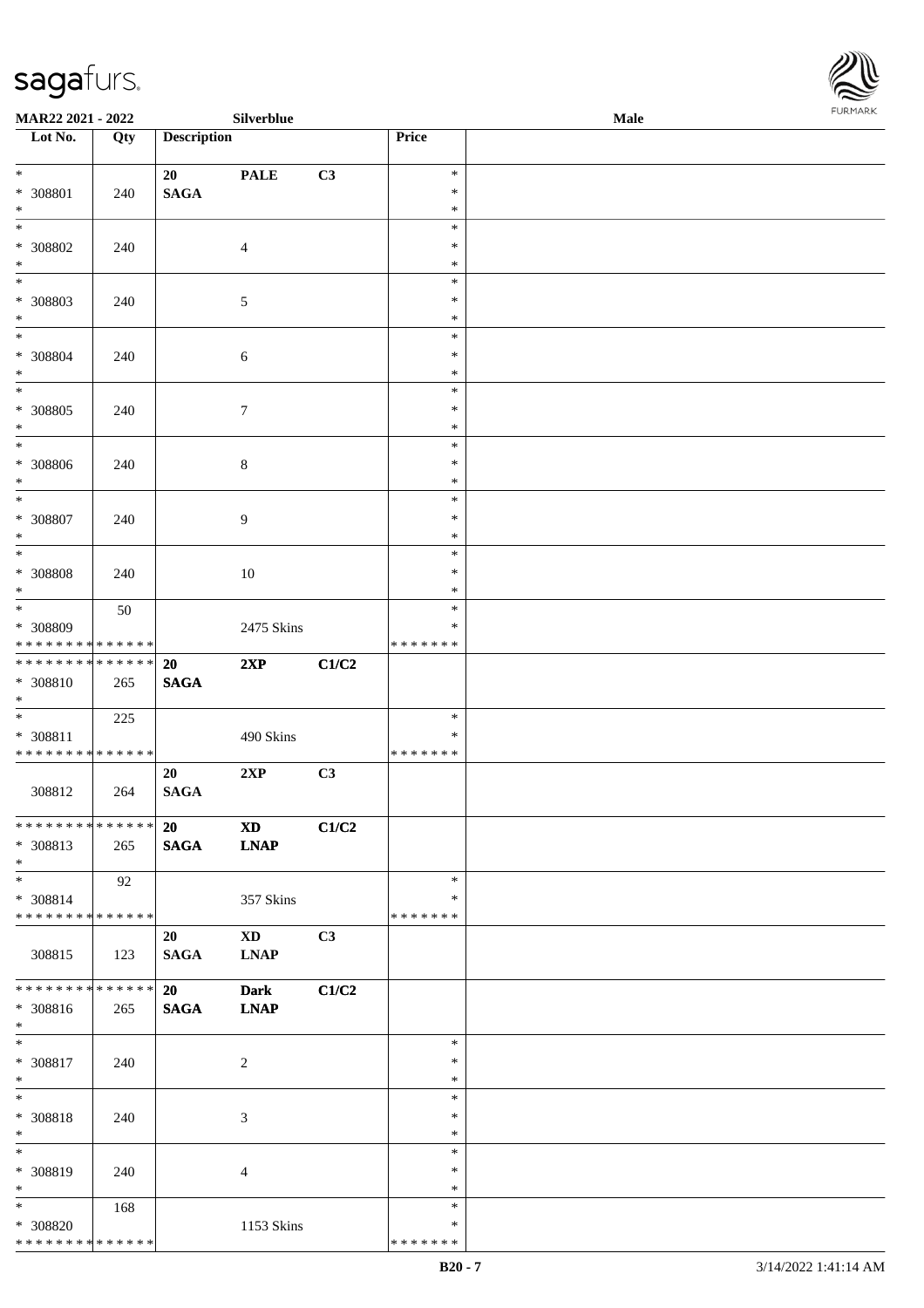

| MAR22 2021 - 2022                                             |     |                    | Silverblue                 |       |                                   | Male |  |
|---------------------------------------------------------------|-----|--------------------|----------------------------|-------|-----------------------------------|------|--|
| Lot No.                                                       | Qty | <b>Description</b> |                            |       | Price                             |      |  |
| ******** <mark>******</mark><br>* 308821<br>$*$               | 265 | 20<br><b>SAGA</b>  | <b>Dark</b><br><b>LNAP</b> | C3    |                                   |      |  |
| $*$<br>* 308822<br>* * * * * * * * * * * * * *                | 269 |                    | 534 Skins                  |       | $\ast$<br>∗<br>* * * * * * *      |      |  |
| * * * * * * * * * * * * * *<br>* 308823<br>$*$                | 265 | 20<br><b>SAGA</b>  | $\bf MED$<br><b>LNAP</b>   | C1/C2 |                                   |      |  |
| $*$<br>$* 308824$<br>* * * * * * * * * * * * * *              | 119 |                    | 384 Skins                  |       | $\ast$<br>∗<br>* * * * * * *      |      |  |
| * * * * * * * * * * * * * *<br>* 308825<br>$\ast$             | 265 | 20<br><b>SAGA</b>  | <b>PALE</b><br><b>LNAP</b> | C1/C2 |                                   |      |  |
| $\ast$<br>* 308826<br>$*$                                     | 240 |                    | $\overline{c}$             |       | $\ast$<br>$\ast$<br>$\ast$        |      |  |
| $\ast$<br>$* 308827$<br>$\ast$                                | 240 |                    | $\mathfrak{Z}$             |       | $\ast$<br>$\ast$<br>$\ast$        |      |  |
| $*$<br>$* 308828$<br>$\ast$                                   | 240 |                    | $\overline{4}$             |       | $\ast$<br>$\ast$<br>∗             |      |  |
| $\ast$<br>* 308829<br>$\ast$                                  | 240 |                    | 5                          |       | $\ast$<br>$\ast$<br>$\ast$        |      |  |
| $\ast$<br>$* 308830$<br>$*$                                   | 240 |                    | 6                          |       | $\ast$<br>$\ast$<br>$\ast$        |      |  |
| $*$<br>* 308831<br>* * * * * * * * <mark>* * * * * * *</mark> | 236 |                    | 1701 Skins                 |       | $\ast$<br>$\ast$<br>* * * * * * * |      |  |
| * * * * * * * * * * * * * *<br>* 308832<br>$*$                | 265 | 20<br><b>SAGA</b>  | <b>PALE</b><br><b>LNAP</b> | C3    |                                   |      |  |
| $\ast$<br>* 308833<br>$\ast$                                  | 240 |                    | $\overline{c}$             |       | $\ast$<br>$\ast$<br>$\ast$        |      |  |
| $\ast$<br>* 308834<br>$\ast$                                  | 240 |                    | 3                          |       | $\ast$<br>∗<br>∗                  |      |  |
| $\ast$<br>* 308835<br>$*$<br>$\overline{\phantom{0}}$         | 240 |                    | 4                          |       | $\ast$<br>$\ast$<br>$\ast$        |      |  |
| $* 308836$<br>$*$                                             | 240 |                    | 5                          |       | $\ast$<br>∗<br>$\ast$             |      |  |
| $\ast$<br>* 308837<br>$\ast$                                  | 240 |                    | $\sqrt{6}$                 |       | $\ast$<br>$\ast$<br>$\ast$        |      |  |
| $\ast$<br>* 308838<br>* * * * * * * * * * * * * *             | 53  |                    | <b>1518 Skins</b>          |       | $\ast$<br>$\ast$<br>* * * * * * * |      |  |
| * * * * * * * * * * * * * *<br>* 308839<br>$*$                | 265 | 20<br>IA           | XP/2XP<br><b>SPAR</b>      | C2    |                                   |      |  |
| $*$<br>* 308840<br>$*$                                        | 240 |                    | $\overline{2}$             |       | $\ast$<br>$\ast$<br>$\ast$        |      |  |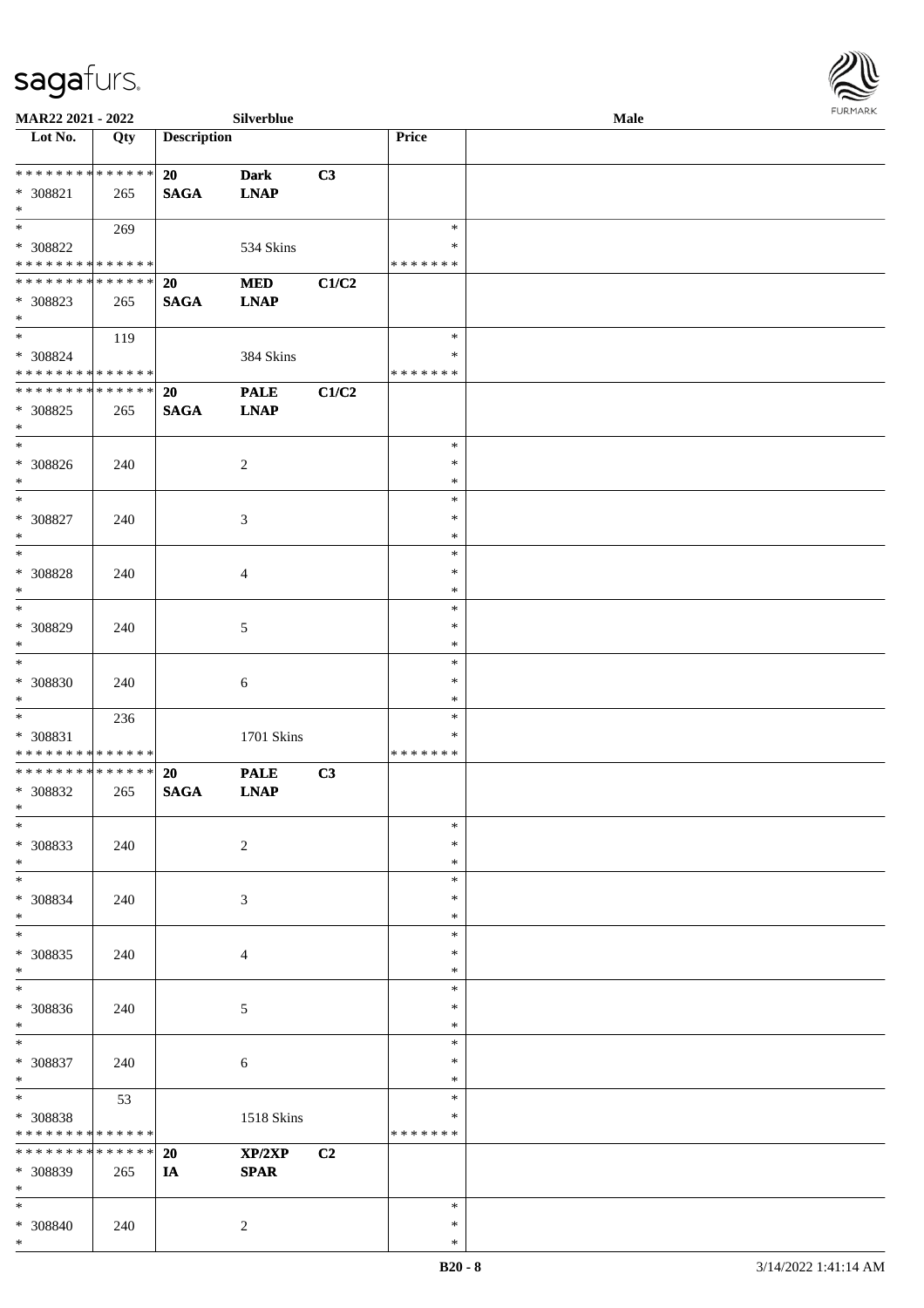

| MAR22 2021 - 2022                          |     |                    | Silverblue                                  |                |               | Male |  |
|--------------------------------------------|-----|--------------------|---------------------------------------------|----------------|---------------|------|--|
| Lot No.                                    | Qty | <b>Description</b> |                                             |                | Price         |      |  |
|                                            |     |                    |                                             |                |               |      |  |
| $*$                                        |     | 20                 | XP/2XP                                      | C <sub>2</sub> | $\ast$        |      |  |
| * 308841                                   | 240 | IA                 | $\bf SPAR$                                  |                | $\ast$        |      |  |
| $\ast$                                     |     |                    |                                             |                | $\ast$        |      |  |
| $\ast$                                     | 46  |                    |                                             |                | $\ast$        |      |  |
|                                            |     |                    |                                             |                | ∗             |      |  |
| * 308842                                   |     |                    | 791 Skins                                   |                |               |      |  |
| * * * * * * * * <mark>* * * * * * *</mark> |     |                    |                                             |                | * * * * * * * |      |  |
|                                            |     | 20                 | XP/2XP                                      | C2             |               |      |  |
| 308843                                     | 283 | IA                 | WB1                                         |                |               |      |  |
|                                            |     |                    |                                             |                |               |      |  |
|                                            |     | 20                 | $\mathbf{ALL}$                              | C2             |               |      |  |
| 308844                                     | 123 | IA                 | $\mathbf{W}\mathbf{B2}$                     |                |               |      |  |
|                                            |     |                    |                                             |                |               |      |  |
| * * * * * * * * * * * * * *                |     | 20                 | $\mathbf{X}\mathbf{D}/\mathbf{D}\mathbf{K}$ | C2             |               |      |  |
| $* 308845$                                 | 264 | IA                 | <b>CHIP</b>                                 |                |               |      |  |
| $\ast$                                     |     |                    |                                             |                |               |      |  |
| $\ast$                                     |     |                    |                                             |                | $\ast$        |      |  |
|                                            |     |                    |                                             |                |               |      |  |
| * 308846                                   | 240 |                    | $\overline{c}$                              |                | $\ast$        |      |  |
| $\ast$                                     |     |                    |                                             |                | $\ast$        |      |  |
| $\ast$                                     | 74  |                    |                                             |                | $\ast$        |      |  |
| * 308847                                   |     |                    | 578 Skins                                   |                | $\ast$        |      |  |
| * * * * * * * * * * * * * *                |     |                    |                                             |                | * * * * * * * |      |  |
| * * * * * * * * * * * * * *                |     | 20                 | XP/2XP                                      | C <sub>2</sub> |               |      |  |
| * 308848                                   | 265 | IA                 | <b>CHIP</b>                                 |                |               |      |  |
| $\ast$                                     |     |                    |                                             |                |               |      |  |
| $\ast$                                     |     |                    |                                             |                | $\ast$        |      |  |
|                                            |     |                    |                                             |                |               |      |  |
| * 308849                                   | 240 |                    | $\overline{c}$                              |                | $\ast$        |      |  |
| $\ast$                                     |     |                    |                                             |                | $\ast$        |      |  |
| $\ast$                                     |     |                    |                                             |                | $\ast$        |      |  |
| $* 308850$                                 | 240 |                    | 3                                           |                | $\ast$        |      |  |
| $\ast$                                     |     |                    |                                             |                | $\ast$        |      |  |
| $\ast$                                     |     |                    |                                             |                | $\ast$        |      |  |
| * 308851                                   | 240 |                    | 4                                           |                | $\ast$        |      |  |
| $\ast$                                     |     |                    |                                             |                | $\ast$        |      |  |
| $\ast$                                     |     |                    |                                             |                | $\ast$        |      |  |
|                                            |     |                    |                                             |                |               |      |  |
| $* 308852$                                 | 240 |                    | 5                                           |                | $\ast$        |      |  |
| $*$                                        |     |                    |                                             |                | $\ast$        |      |  |
| $\ast$                                     |     |                    |                                             |                | $\ast$        |      |  |
| * 308853                                   | 220 |                    | 6                                           |                | $\ast$        |      |  |
| $\ast$                                     |     |                    |                                             |                | $\ast$        |      |  |
| $\ast$                                     | 60  |                    |                                             |                | $\ast$        |      |  |
| * 308854                                   |     |                    | 1505 Skins                                  |                | ∗             |      |  |
| * * * * * * * * * * * * * *                |     |                    |                                             |                | *******       |      |  |
| * * * * * * * * * * * * * * *              |     |                    |                                             |                |               |      |  |
|                                            |     | <b>20</b>          | XD/DK                                       | C2             |               |      |  |
| * 308855                                   | 265 | IA                 | <b>CHIP</b>                                 | <b>LNAP</b>    |               |      |  |
| $*$                                        |     |                    |                                             |                |               |      |  |
| $\ast$                                     | 222 |                    |                                             |                | $\ast$        |      |  |
| * 308856                                   |     |                    | 487 Skins                                   |                | ∗             |      |  |
| * * * * * * * * * * * * * *                |     |                    |                                             |                | *******       |      |  |
| * * * * * * * * * * * * * * *              |     | 20                 | MED/PAL C2                                  |                |               |      |  |
| * 308857                                   | 265 | IA                 | <b>CHIP</b>                                 | <b>LNAP</b>    |               |      |  |
| $*$                                        |     |                    |                                             |                |               |      |  |
| $\ast$                                     |     |                    |                                             |                | $\ast$        |      |  |
| * 308858                                   |     |                    |                                             |                | $\ast$        |      |  |
|                                            | 240 |                    | $\overline{c}$                              |                |               |      |  |
| $\ast$                                     |     |                    |                                             |                | $\ast$        |      |  |
| $\ast$                                     | 240 |                    |                                             |                | $\ast$        |      |  |
| * 308859                                   |     |                    | 745 Skins                                   |                | ∗             |      |  |
| * * * * * * * * * * * * * *                |     |                    |                                             |                | * * * * * * * |      |  |
|                                            |     | 20                 | XP/2XP                                      | C2             |               |      |  |
| 308860                                     | 272 | IA                 | <b>CHIP</b>                                 | <b>LNAP</b>    |               |      |  |
|                                            |     |                    |                                             |                |               |      |  |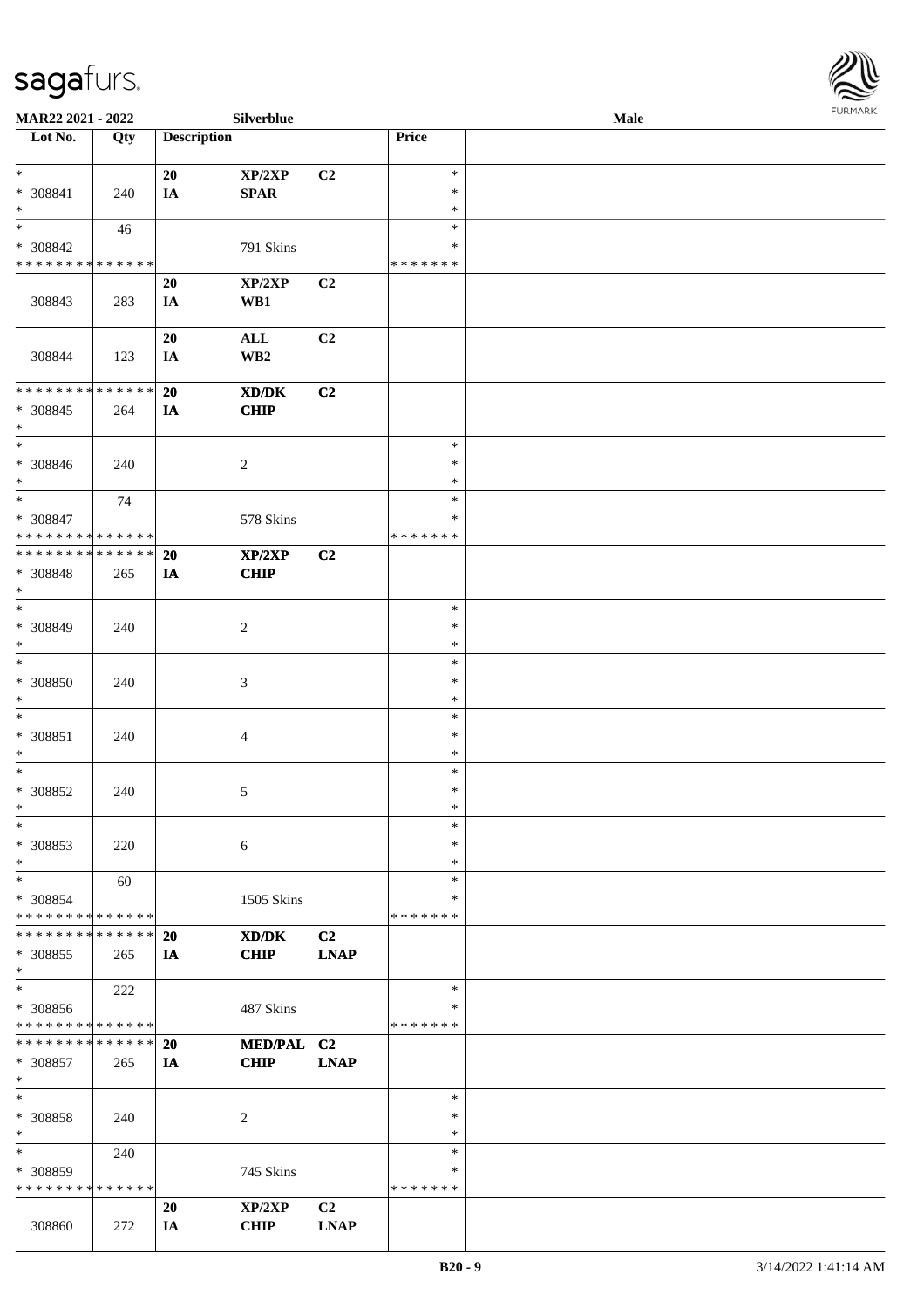

| MAR22 2021 - 2022                                              |     |                    | Silverblue            |                               |                                   | Male |  |  |  |  |
|----------------------------------------------------------------|-----|--------------------|-----------------------|-------------------------------|-----------------------------------|------|--|--|--|--|
| Lot No.                                                        | Qty | <b>Description</b> |                       |                               | Price                             |      |  |  |  |  |
| 308861                                                         | 220 | 20<br>IA           | XP/2XP<br><b>CHIP</b> | C <sub>2</sub><br><b>LNAP</b> |                                   |      |  |  |  |  |
| 308862                                                         | 224 | 20<br><b>SROY</b>  | <b>Dark</b>           | C1/C2                         |                                   |      |  |  |  |  |
| * * * * * * * * * * * * * *<br>* 308863<br>$\ast$              | 235 | 20<br><b>SROY</b>  | <b>PALE</b>           | C1                            |                                   |      |  |  |  |  |
| $\overline{\ast}$<br>$* 308864$<br>* * * * * * * * * * * * * * | 56  |                    | 291 Skins             |                               | $\ast$<br>$\ast$<br>* * * * * * * |      |  |  |  |  |
| * * * * * * * * * * * * * *<br>* 308865<br>$\ast$              | 245 | 20<br><b>SROY</b>  | <b>PALE</b>           | C2                            |                                   |      |  |  |  |  |
| $\ast$<br>$* 308866$<br>$\ast$                                 | 220 |                    | $\overline{c}$        |                               | $\ast$<br>$\ast$<br>$\ast$        |      |  |  |  |  |
| $\ast$<br>* 308867<br>$\ast$                                   | 220 |                    | $\mathfrak{Z}$        |                               | $\ast$<br>$\ast$<br>$\ast$        |      |  |  |  |  |
| $\ast$<br>* 308868<br>* * * * * * * * * * * * * *              | 181 |                    | 866 Skins             |                               | $\ast$<br>$\ast$<br>* * * * * * * |      |  |  |  |  |
| 308869                                                         | 119 | 20<br><b>SROY</b>  | <b>PALE</b>           | C <sub>2</sub>                |                                   |      |  |  |  |  |
| **************<br>* 308870<br>$\ast$                           | 245 | 20<br><b>SROY</b>  | <b>PALE</b>           | C3                            |                                   |      |  |  |  |  |
| $\ast$<br>* 308871<br>* * * * * * * * * * * * * *              | 92  |                    | 337 Skins             |                               | $\ast$<br>$\ast$<br>* * * * * * * |      |  |  |  |  |
| 308872                                                         | 147 | 20<br><b>SROY</b>  | 2XP                   | C1/C2                         |                                   |      |  |  |  |  |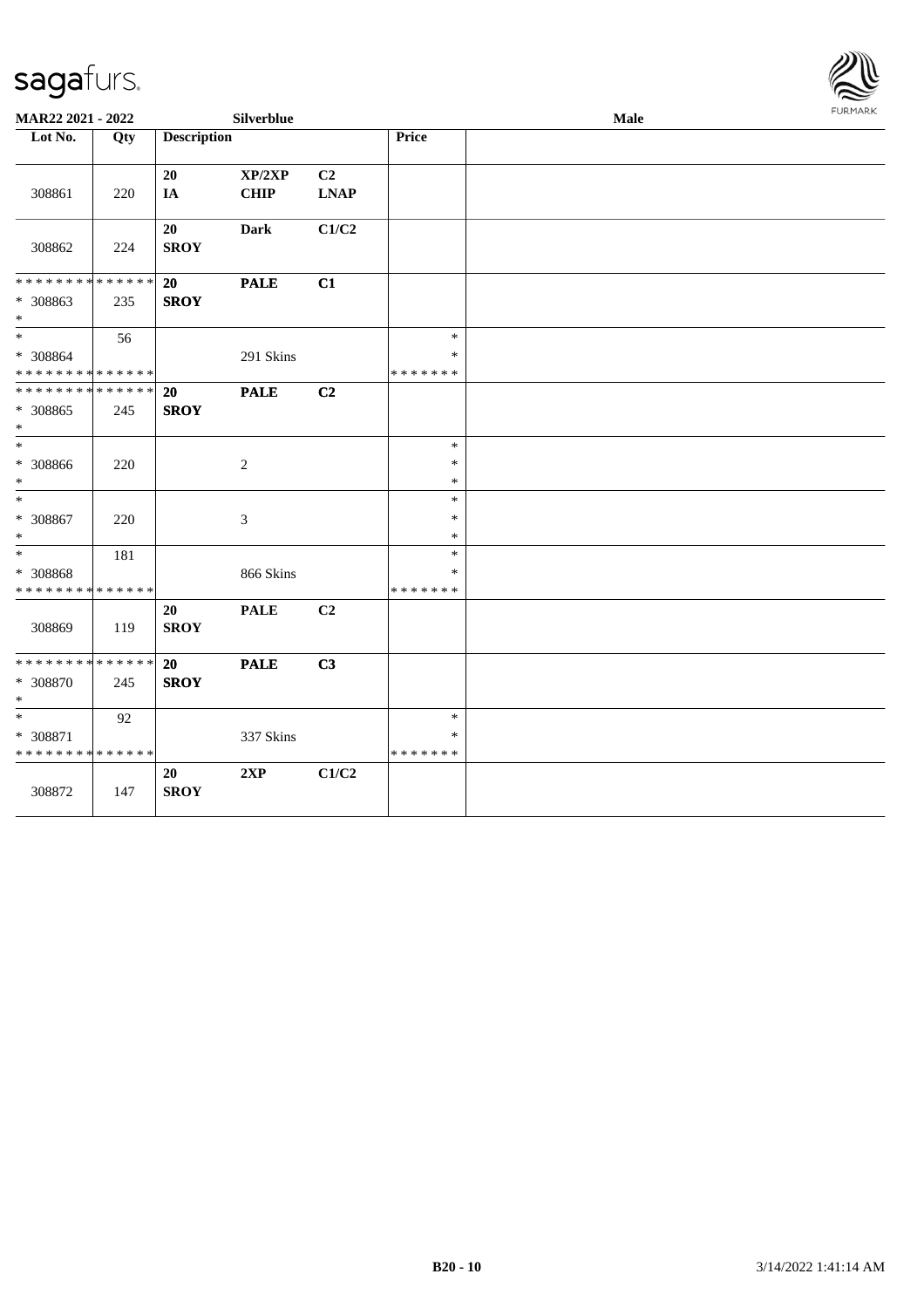

| MAR22 2021 - 2022                                                     |     |                                              | Silverblue                                         |       |                                   | <b>Male</b> |  |
|-----------------------------------------------------------------------|-----|----------------------------------------------|----------------------------------------------------|-------|-----------------------------------|-------------|--|
| Lot No.                                                               | Qty | <b>Description</b>                           |                                                    |       | Price                             |             |  |
| **************<br>* 308921<br>$\ast$                                  | 280 | $\mathbf{0}$<br>SI                           | <b>MED</b>                                         | C2    |                                   |             |  |
| $\ast$<br>* 308922<br>* * * * * * * * * * * * * *                     | 74  |                                              | 354 Skins                                          |       | $\ast$<br>∗<br>* * * * * * *      |             |  |
| 308923                                                                | 105 | $\bf{0}$<br>SI                               | <b>PALE</b>                                        | C1    |                                   |             |  |
| * * * * * * * * * * * * * *<br>* 308924<br>$\ast$                     | 305 | $\mathbf{0}$<br>${\bf SI}$                   | <b>PALE</b>                                        | C2    |                                   |             |  |
| $\ast$<br>* 308925<br>* * * * * * * * * * * * * *                     | 51  |                                              | 356 Skins                                          |       | $\ast$<br>$\ast$<br>* * * * * * * |             |  |
| 308926                                                                | 214 | $\bf{0}$<br>SI                               | <b>PALE</b>                                        | C3    |                                   |             |  |
| * * * * * * * * * * * * * *<br>* 308927<br>$\ast$                     | 305 | $\mathbf{0}$<br>SI                           | <b>PALE</b>                                        | C3    |                                   |             |  |
| $\ast$<br>* 308928<br>* * * * * * * * * * * * * *                     | 61  |                                              | 366 Skins                                          |       | $\ast$<br>∗<br>* * * * * * *      |             |  |
| 308929                                                                | 208 | $\bf{0}$<br>SI                               | XP/2XP                                             | C1/C2 |                                   |             |  |
| 308930                                                                | 121 | $\boldsymbol{0}$<br>SI                       | XP/2XP                                             | C3    |                                   |             |  |
| 308931                                                                | 169 | $\boldsymbol{0}$<br>SI                       | $\bold{X}\bold{D}/\bold{D}\bold{K}$<br><b>LNAP</b> | C2    |                                   |             |  |
| 308932                                                                | 231 | $\bf{0}$<br>${\bf SI}$                       | PAL/XP<br><b>LNAP</b>                              | C2    |                                   |             |  |
| **************<br>* 308933<br>$*$                                     | 285 | $\mathbf{0}$<br><b>SAGA</b>                  | <b>Dark</b>                                        | C1/C2 |                                   |             |  |
| $*$<br>* 308934<br>**************                                     | 70  |                                              | 355 Skins                                          |       | $\ast$<br>*<br>* * * * * * *      |             |  |
| ************** 0<br>* 308935<br>$*$                                   | 285 | <b>SAGA</b>                                  | <b>Dark</b>                                        | C2    |                                   |             |  |
| $\overline{\phantom{a}^*}$<br>* 308936<br>* * * * * * * * * * * * * * | 158 |                                              | 443 Skins                                          |       | $\ast$<br>∗<br>* * * * * * *      |             |  |
| 308937                                                                | 125 | $\mathbf{0}$<br><b>SAGA</b>                  | <b>MED</b>                                         | C1    |                                   |             |  |
| ******** <mark>******</mark><br>* 308938<br>$*$                       | 260 | $\mathbf{0}$ and $\mathbf{0}$<br><b>SAGA</b> | <b>MED</b>                                         | C2    |                                   |             |  |
| $\ast$<br>$*308939$<br>* * * * * * * * * * * * * * *                  | 247 |                                              | 507 Skins                                          |       | $\ast$<br>∗<br>* * * * * * *      |             |  |
| * * * * * * * * * * * * * * *<br>* 308940<br>$*$                      | 285 | $\mathbf{0}$<br><b>SAGA</b>                  | <b>MED</b>                                         | C3    |                                   |             |  |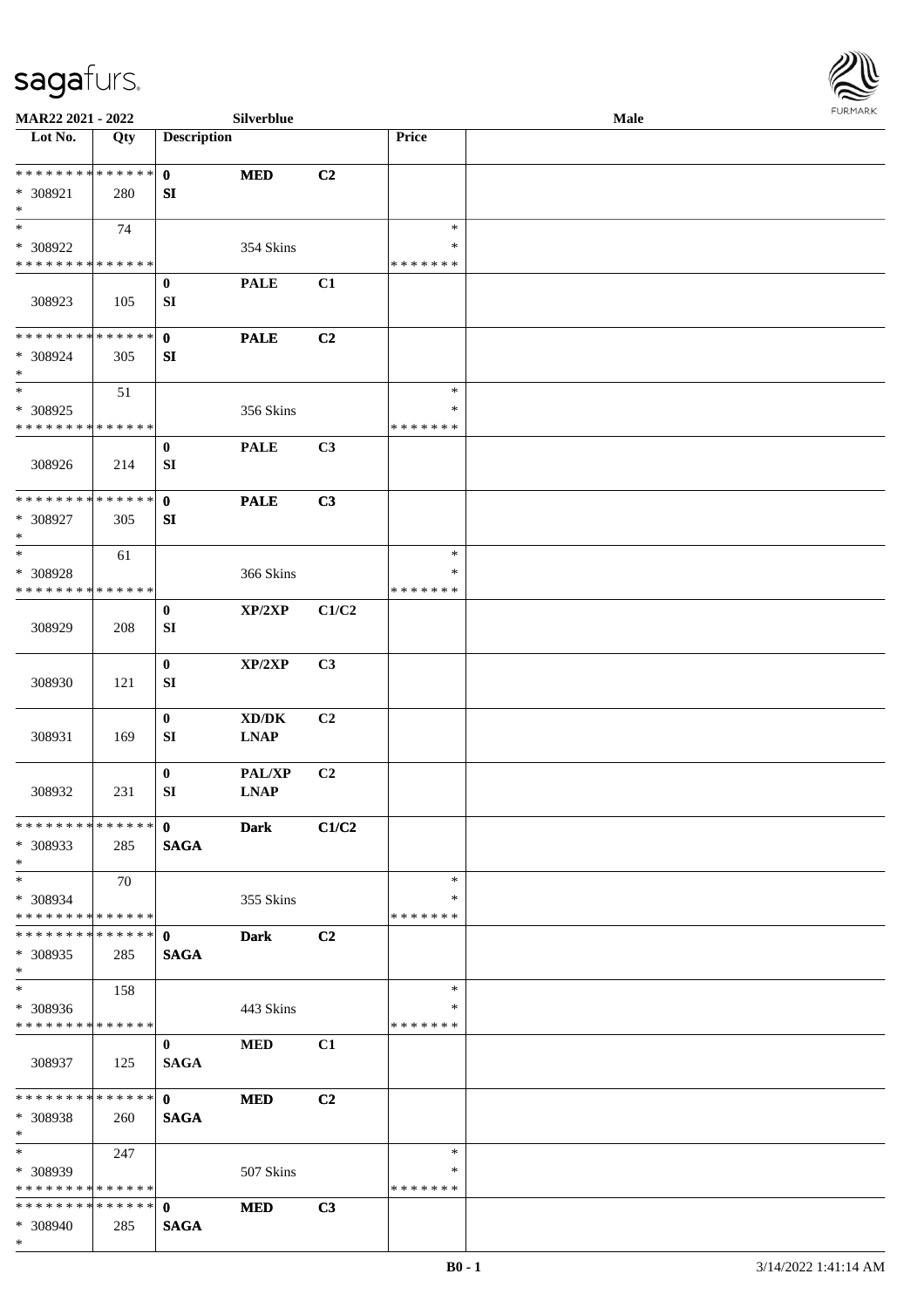

| MAR22 2021 - 2022             |     |                    | Silverblue     |             |                  | <b>Male</b> |  |
|-------------------------------|-----|--------------------|----------------|-------------|------------------|-------------|--|
| Lot No.                       | Qty | <b>Description</b> |                |             | Price            |             |  |
| $*$ $-$                       | 170 | $\mathbf{0}$       | <b>MED</b>     | C3          | $\ast$           |             |  |
| * 308941                      |     | <b>SAGA</b>        |                |             | ∗                |             |  |
| * * * * * * * * * * * * * *   |     |                    |                |             | * * * * * * *    |             |  |
|                               |     | $\bf{0}$           | <b>PALE</b>    | C1          |                  |             |  |
| 308942                        | 138 | <b>SAGA</b>        |                |             |                  |             |  |
|                               |     |                    |                |             |                  |             |  |
| * * * * * * * * * * * * * *   |     | $\mathbf{0}$       | <b>PALE</b>    | C2          |                  |             |  |
| * 308943                      | 285 | <b>SAGA</b>        |                |             |                  |             |  |
| $*$                           |     |                    |                |             |                  |             |  |
| $*$                           |     |                    |                |             | $\ast$           |             |  |
| $* 308944$                    | 260 |                    | $\overline{c}$ |             | $\ast$           |             |  |
| $*$                           |     |                    |                |             | $\ast$           |             |  |
| $*$                           | 143 |                    |                |             | $\ast$           |             |  |
| * 308945                      |     |                    | 688 Skins      |             | $\ast$           |             |  |
| * * * * * * * * * * * * * *   |     |                    |                |             | * * * * * * *    |             |  |
| * * * * * * * * * * * * * *   |     | $\mathbf 0$        | <b>PALE</b>    | C3          |                  |             |  |
| * 308946                      | 285 | <b>SAGA</b>        |                |             |                  |             |  |
| $*$                           |     |                    |                |             |                  |             |  |
| $*$                           |     |                    |                |             | $\ast$           |             |  |
| $* 308947$<br>$*$             | 260 |                    | 2              |             | $\ast$<br>$\ast$ |             |  |
| $*$                           |     |                    |                |             | $\ast$           |             |  |
| * 308948                      | 66  |                    | 611 Skins      |             | ∗                |             |  |
| * * * * * * * * * * * * * *   |     |                    |                |             | * * * * * * *    |             |  |
| * * * * * * * * * * * * * * * |     | $\mathbf 0$        | XP/2XP         | C1/C2       |                  |             |  |
| * 308949                      | 285 | <b>SAGA</b>        |                |             |                  |             |  |
| $*$                           |     |                    |                |             |                  |             |  |
| $*$                           | 213 |                    |                |             | $\ast$           |             |  |
| * 308950                      |     |                    | 498 Skins      |             | ∗                |             |  |
| * * * * * * * * * * * * * *   |     |                    |                |             | * * * * * * *    |             |  |
|                               |     | $\bf{0}$           | <b>Dark</b>    | C2          |                  |             |  |
| 308951                        | 242 | <b>SAGA</b>        | <b>LNAP</b>    |             |                  |             |  |
|                               |     |                    |                |             |                  |             |  |
|                               |     | $\mathbf{0}$       | $\bf MED$      | C1/C2       |                  |             |  |
| 308952                        | 166 | <b>SAGA</b>        | <b>LNAP</b>    |             |                  |             |  |
|                               |     |                    |                |             |                  |             |  |
|                               |     | $\mathbf{0}$       | <b>PALE</b>    | C1/C2       |                  |             |  |
| 308953                        | 233 | <b>SAGA</b>        | <b>LNAP</b>    |             |                  |             |  |
|                               |     |                    |                |             |                  |             |  |
|                               |     | $\mathbf{0}$       | <b>PALE</b>    | C3          |                  |             |  |
| 308954                        | 145 | <b>SAGA</b>        | <b>LNAP</b>    |             |                  |             |  |
|                               |     |                    |                |             |                  |             |  |
|                               |     | $\mathbf{0}$       | XP/2XP         | C2          |                  |             |  |
| 308955                        | 121 | <b>SAGA</b>        | <b>LNAP</b>    |             |                  |             |  |
| * * * * * * * * * * * * * * * |     | $\mathbf{0}$       | <b>ALL</b>     | C2          |                  |             |  |
| * 308956                      | 285 |                    | <b>CHIP</b>    | <b>LNAP</b> |                  |             |  |
| $*$                           |     | IA                 |                |             |                  |             |  |
| $*$ $*$                       | 246 |                    |                |             | $\ast$           |             |  |
| * 308957                      |     |                    | 531 Skins      |             | *                |             |  |
| * * * * * * * * * * * * * *   |     |                    |                |             | * * * * * * *    |             |  |
|                               |     | $\mathbf{0}$       | <b>PALE</b>    | C1/C2       |                  |             |  |
| 308958                        | 123 | <b>SROY</b>        |                |             |                  |             |  |
|                               |     |                    |                |             |                  |             |  |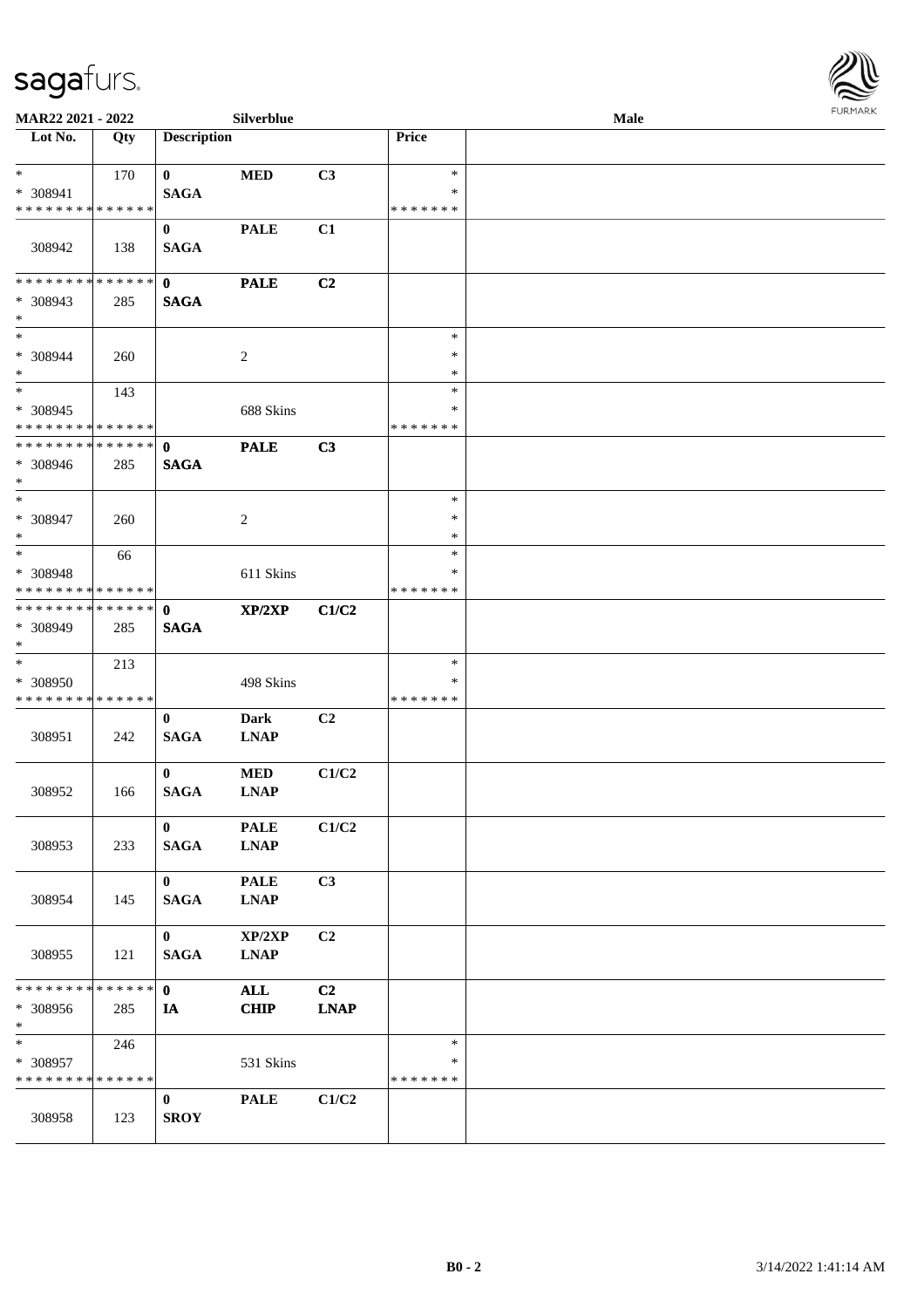

| MAR22 2021 - 2022             |                   |                    | <b>Silverblue Velvet</b> |             |               | <b>Male</b> |
|-------------------------------|-------------------|--------------------|--------------------------|-------------|---------------|-------------|
| Lot No.                       | $\overline{Q}$ ty | <b>Description</b> |                          |             | Price         |             |
|                               |                   |                    |                          |             |               |             |
| * * * * * * * * * * * * * *   |                   | 50                 | <b>PALE</b>              | C1/C2       |               |             |
| * 309001                      | 205               | SI                 | <b>VELV1</b>             |             |               |             |
| $\ast$                        |                   |                    |                          |             |               |             |
| $*$                           |                   |                    |                          |             | $\ast$        |             |
|                               |                   |                    |                          |             |               |             |
| * 309002                      | 190               |                    | 2                        |             | $\ast$        |             |
| $\ast$                        |                   |                    |                          |             | ∗             |             |
| $\ast$                        | 70                |                    |                          |             | $\ast$        |             |
| * 309003                      |                   |                    | 465 Skins                |             | $\ast$        |             |
| * * * * * * * * * * * * * *   |                   |                    |                          |             | * * * * * * * |             |
| * * * * * * * * * * * * * *   |                   | 50                 | <b>PALE</b>              | C3          |               |             |
| $* 309004$                    | 205               | SI                 | <b>VELV1</b>             |             |               |             |
| $\ast$                        |                   |                    |                          |             |               |             |
| $*$                           |                   |                    |                          |             | $\ast$        |             |
|                               | 66                |                    |                          |             |               |             |
| $* 309005$                    |                   |                    | 271 Skins                |             | $\ast$        |             |
| * * * * * * * * * * * * * *   |                   |                    |                          |             | *******       |             |
| * * * * * * * * * * * * * *   |                   | 50                 | 2XP                      | C1/C2       |               |             |
| $* 309006$                    | 205               | SI                 | <b>VELV1</b>             |             |               |             |
| $\ast$                        |                   |                    |                          |             |               |             |
| $\ast$                        |                   |                    |                          |             | $\ast$        |             |
| $* 309007$                    | 180               |                    | 2                        |             | $\ast$        |             |
| $\ast$                        |                   |                    |                          |             | $\ast$        |             |
|                               |                   |                    |                          |             |               |             |
| $*$                           | 35                |                    |                          |             | $\ast$        |             |
| * 309008                      |                   |                    | 420 Skins                |             | ∗             |             |
| * * * * * * * * * * * * * *   |                   |                    |                          |             | * * * * * * * |             |
| * * * * * * * * * * * * * *   |                   | 50                 | 2XP                      | C3          |               |             |
| $* 309009$                    | 205               | SI                 | <b>VELV1</b>             |             |               |             |
| $*$                           |                   |                    |                          |             |               |             |
| $\ast$                        | 39                |                    |                          |             | $\ast$        |             |
|                               |                   |                    |                          |             | ∗             |             |
| * 309010                      |                   |                    | 244 Skins                |             |               |             |
| * * * * * * * * * * * * * *   |                   |                    |                          |             | *******       |             |
|                               |                   | 50                 | <b>PALE</b>              | C1/C2       |               |             |
| 309011                        | 157               | SI                 | VELV2                    |             |               |             |
|                               |                   |                    |                          |             |               |             |
| * * * * * * * * * * * * * *   |                   | 50                 | 2XP                      | C1/C2       |               |             |
| $* 309012$                    | 205               | SI                 | VELV2                    |             |               |             |
| $*$                           |                   |                    |                          |             |               |             |
| $*$                           | 118               |                    |                          |             | $\ast$        |             |
| * 309013                      |                   |                    | 323 Skins                |             | ∗             |             |
| * * * * * * * * * * * * * *   |                   |                    |                          |             | *******       |             |
|                               |                   |                    |                          |             |               |             |
| * * * * * * * * * * * * * * * |                   | 50                 | XP/2XP                   | C2          |               |             |
| * 309014                      | 205               | IB                 | <b>VELV1</b>             | <b>CHIP</b> |               |             |
| $*$                           |                   |                    |                          |             |               |             |
| $*$                           |                   |                    |                          |             | $\ast$        |             |
| * 309015                      | 180               |                    | 2                        |             | $\ast$        |             |
| $*$                           |                   |                    |                          |             | $\ast$        |             |
| $\ast$                        | 167               |                    |                          |             | $\ast$        |             |
| * 309016                      |                   |                    | 552 Skins                |             | *             |             |
| * * * * * * * * * * * * * *   |                   |                    |                          |             | *******       |             |
|                               |                   |                    |                          |             |               |             |
| * * * * * * * * * * * * * * * |                   | 50                 | <b>PALE</b>              | C1          |               |             |
| * 309017                      | 185               | <b>SAGA</b>        | <b>VELV1</b>             |             |               |             |
| $*$                           |                   |                    |                          |             |               |             |
| $*$                           | 38                |                    |                          |             | $\ast$        |             |
| * 309018                      |                   |                    | 223 Skins                |             | ∗             |             |
| * * * * * * * * * * * * * *   |                   |                    |                          |             | * * * * * * * |             |
| * * * * * * * * * * * * * * * |                   | 50                 | <b>PALE</b>              | C2          |               |             |
| * 309019                      | 185               |                    | <b>VELV1</b>             |             |               |             |
|                               |                   | <b>SAGA</b>        |                          |             |               |             |
| $*$                           |                   |                    |                          |             |               |             |
| $*$                           |                   |                    |                          |             | $\ast$        |             |
| * 309020                      | 160               |                    | 2                        |             | $\ast$        |             |
| $*$                           |                   |                    |                          |             | $\ast$        |             |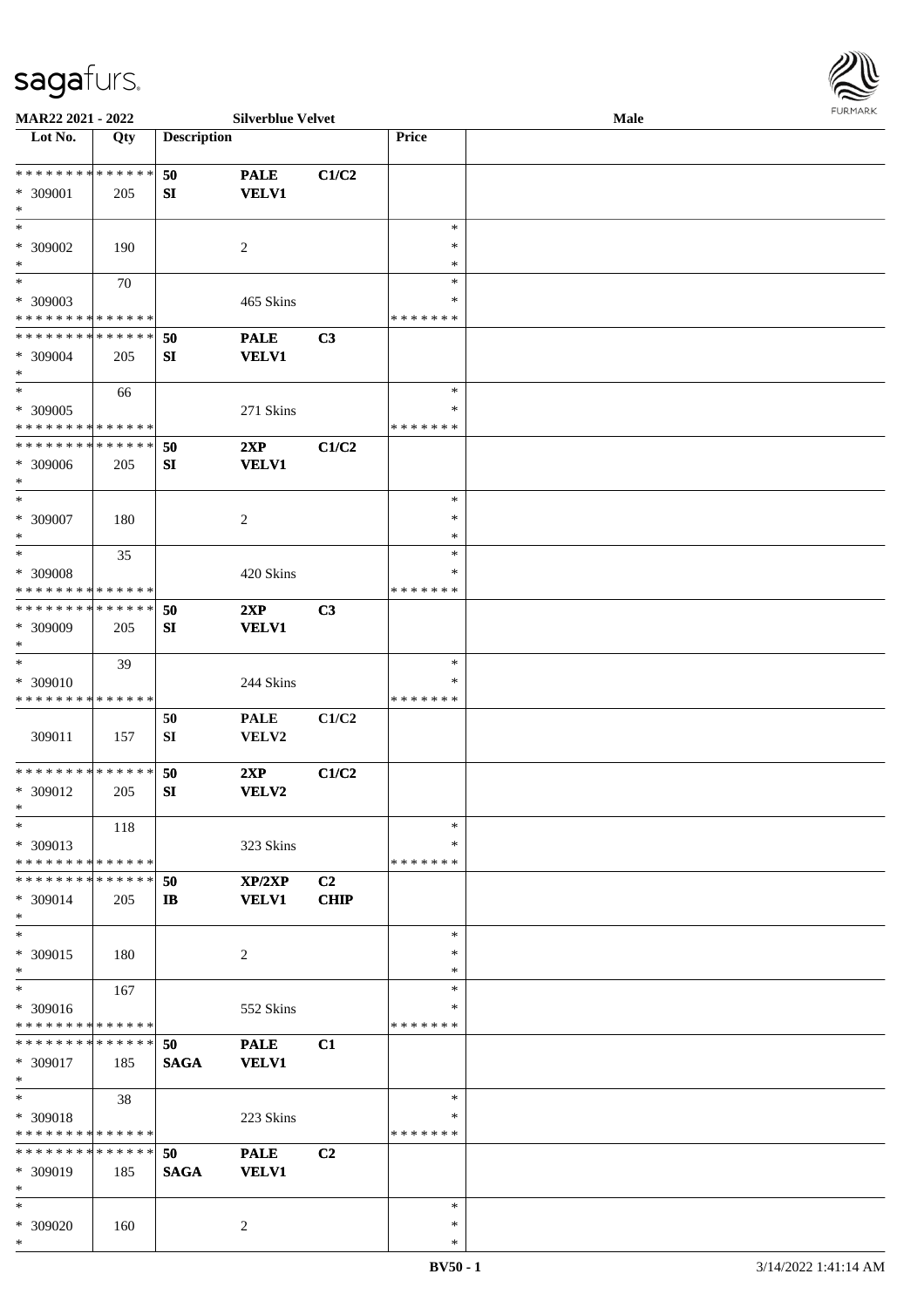| <b>FURMARK</b> |
|----------------|
|                |

| MAR22 2021 - 2022                  |     |                    | <b>Silverblue Velvet</b> |                |               | <b>Male</b> |  |
|------------------------------------|-----|--------------------|--------------------------|----------------|---------------|-------------|--|
| Lot No.                            | Qty | <b>Description</b> |                          |                | Price         |             |  |
|                                    |     |                    |                          |                |               |             |  |
| $*$                                |     | 50                 | <b>PALE</b>              | C2             | $\ast$        |             |  |
| * 309021                           | 160 | <b>SAGA</b>        | <b>VELV1</b>             |                | $\ast$        |             |  |
| $\ast$                             |     |                    |                          |                | $\ast$        |             |  |
| $*$                                |     |                    |                          |                | $\ast$        |             |  |
|                                    |     |                    |                          |                | *             |             |  |
| * 309022                           | 160 |                    | 4                        |                |               |             |  |
| $\ast$<br>$\overline{\phantom{0}}$ |     |                    |                          |                | ∗             |             |  |
|                                    | 176 |                    |                          |                | $\ast$        |             |  |
| * 309023                           |     |                    | 841 Skins                |                | ∗             |             |  |
| * * * * * * * * * * * * * *        |     |                    |                          |                | * * * * * * * |             |  |
| * * * * * * * * * * * * * *        |     | 50                 | <b>PALE</b>              | C3             |               |             |  |
| $* 309024$                         | 185 | <b>SAGA</b>        | <b>VELV1</b>             |                |               |             |  |
| $*$                                |     |                    |                          |                |               |             |  |
| $\ast$                             | 166 |                    |                          |                | $\ast$        |             |  |
| * 309025                           |     |                    | 351 Skins                |                | $\ast$        |             |  |
| * * * * * * * * * * * * * *        |     |                    |                          |                | * * * * * * * |             |  |
|                                    |     |                    |                          |                |               |             |  |
|                                    |     | 50                 | 2XP                      | C1             |               |             |  |
| 309026                             | 148 | <b>SAGA</b>        | VELV1                    |                |               |             |  |
|                                    |     |                    |                          |                |               |             |  |
| * * * * * * * * * * * * * *        |     | 50                 | 2XP                      | C2             |               |             |  |
| * 309027                           | 185 | <b>SAGA</b>        | <b>VELV1</b>             |                |               |             |  |
| $\ast$                             |     |                    |                          |                |               |             |  |
| $*$                                |     |                    |                          |                | $\ast$        |             |  |
| $* 309028$                         | 160 |                    | $\overline{2}$           |                | ∗             |             |  |
| $\ast$                             |     |                    |                          |                | *             |             |  |
| $\ast$                             |     |                    |                          |                | $\ast$        |             |  |
| * 309029                           | 160 |                    | 3                        |                | $\ast$        |             |  |
| $*$                                |     |                    |                          |                | $\ast$        |             |  |
| $\ast$                             |     |                    |                          |                | $\ast$        |             |  |
|                                    | 148 |                    |                          |                |               |             |  |
| * 309030                           |     |                    | 653 Skins                |                | ∗             |             |  |
| * * * * * * * * * * * * * *        |     |                    |                          |                | * * * * * * * |             |  |
| * * * * * * * * * * * * * *        |     | 50                 | 2XP                      | C3             |               |             |  |
| * 309031                           | 185 | <b>SAGA</b>        | <b>VELV1</b>             |                |               |             |  |
| $*$                                |     |                    |                          |                |               |             |  |
| $*$                                | 120 |                    |                          |                | $\ast$        |             |  |
| * 309032                           |     |                    | 305 Skins                |                | $\ast$        |             |  |
| * * * * * * * * * * * * * *        |     |                    |                          |                | * * * * * * * |             |  |
|                                    |     | 50                 | <b>PALE</b>              | C1/C2          |               |             |  |
| 309033                             | 209 |                    | VELV2                    |                |               |             |  |
|                                    |     | <b>SAGA</b>        |                          |                |               |             |  |
|                                    |     |                    |                          |                |               |             |  |
| * * * * * * * * * * * * * * *      |     | 50                 | 2XP                      | C1/C2          |               |             |  |
| * 309034                           | 185 | <b>SAGA</b>        | <b>VELV2</b>             |                |               |             |  |
| $*$                                |     |                    |                          |                |               |             |  |
| $\ast$                             |     |                    |                          |                | $\ast$        |             |  |
| * 309035                           | 160 |                    | 2                        |                | ∗             |             |  |
| $*$                                |     |                    |                          |                | $\ast$        |             |  |
| $\ast$                             | 143 |                    |                          |                | $\ast$        |             |  |
| * 309036                           |     |                    | 488 Skins                |                | ∗             |             |  |
| * * * * * * * * * * * * * *        |     |                    |                          |                | * * * * * * * |             |  |
|                                    |     |                    |                          |                |               |             |  |
| **************                     |     | 50                 | XP/2XP                   | C2             |               |             |  |
| * 309037                           | 185 | IA                 | <b>VELV1</b>             | WB1            |               |             |  |
| $*$                                |     |                    |                          |                |               |             |  |
| $\ast$                             |     |                    |                          |                | $\ast$        |             |  |
| * 309038                           | 140 |                    | 2                        |                | $\ast$        |             |  |
| $*$                                |     |                    |                          |                | $\ast$        |             |  |
| $*$                                | 51  |                    |                          |                | $\ast$        |             |  |
| $*309039$                          |     |                    | 376 Skins                |                | ∗             |             |  |
| * * * * * * * * * * * * * *        |     |                    |                          |                | * * * * * * * |             |  |
| * * * * * * * * * * * * * * *      |     |                    |                          |                |               |             |  |
|                                    |     | 50                 | XP/2XP                   | C <sub>2</sub> |               |             |  |
| * 309040                           | 185 | IA                 | <b>VELV1</b>             | <b>CHIP</b>    |               |             |  |
| $*$                                |     |                    |                          |                |               |             |  |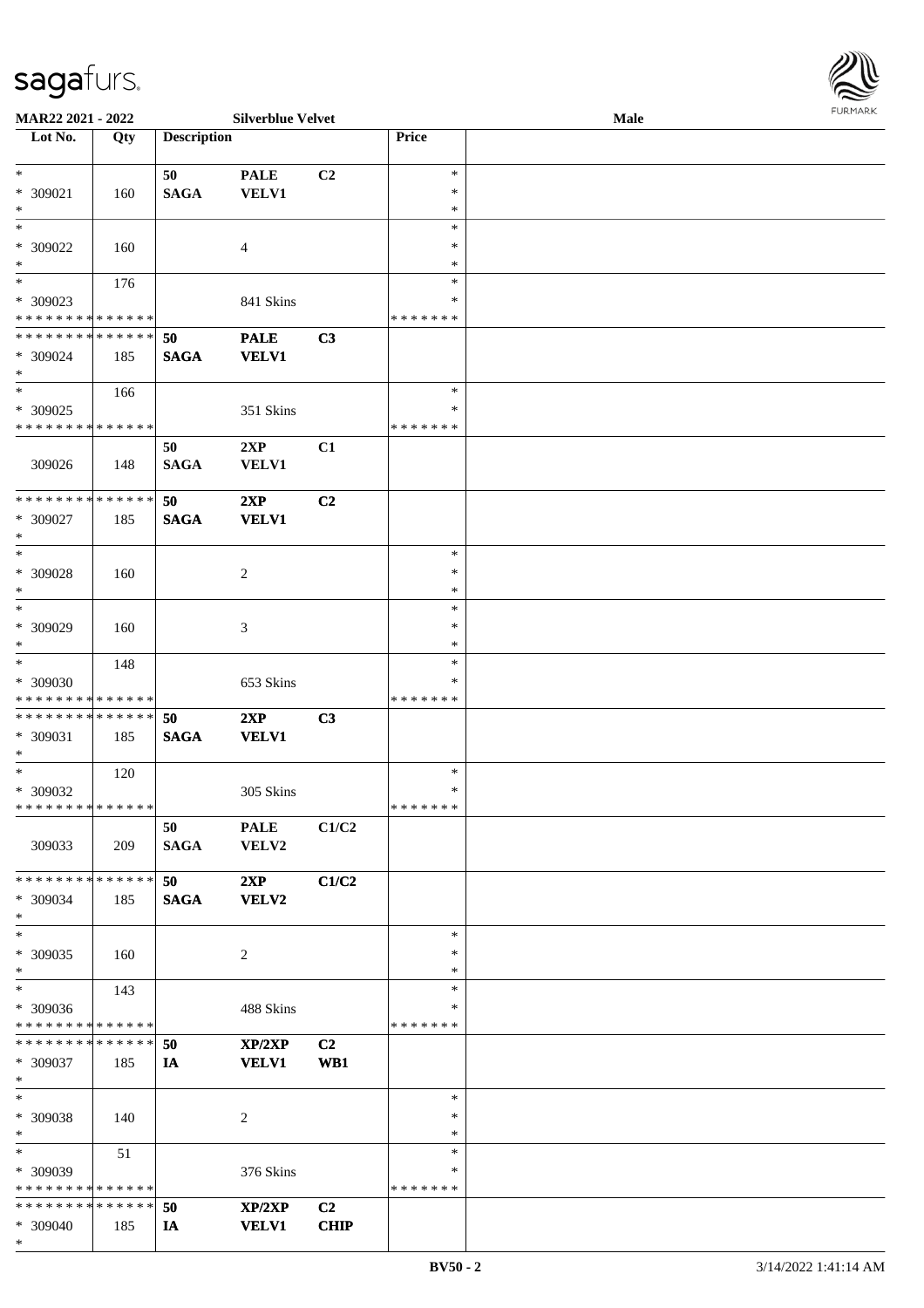

| <b>MAR22 2021 - 2022</b>                   |     |                    | <b>Silverblue Velvet</b> |             |               | Male |
|--------------------------------------------|-----|--------------------|--------------------------|-------------|---------------|------|
| Lot No.                                    | Qty | <b>Description</b> |                          |             | Price         |      |
|                                            |     |                    |                          |             |               |      |
| $*$                                        |     | 50                 | XP/2XP                   | C2          | $\ast$        |      |
| * 309041                                   | 160 | $I\!\!A$           | <b>VELV1</b>             | CHIP        | $\ast$        |      |
| $*$                                        |     |                    |                          |             | $\ast$        |      |
|                                            |     |                    |                          |             |               |      |
|                                            |     |                    |                          |             | $\ast$        |      |
| * 309042                                   | 160 |                    | $\sqrt{3}$               |             | $\ast$        |      |
| $*$                                        |     |                    |                          |             | $\ast$        |      |
|                                            |     |                    |                          |             | $\ast$        |      |
| * 309043                                   | 160 |                    | $\overline{4}$           |             | $\ast$        |      |
| $*$                                        |     |                    |                          |             | $\ast$        |      |
| $\overline{\ast}$                          |     |                    |                          |             |               |      |
|                                            |     |                    |                          |             | $\ast$        |      |
| * 309044                                   | 160 |                    | $\sqrt{5}$               |             | $\ast$        |      |
| $*$                                        |     |                    |                          |             | $\ast$        |      |
|                                            |     |                    |                          |             | $\ast$        |      |
| * 309045                                   | 160 |                    | $\sqrt{6}$               |             | $\ast$        |      |
| $*$                                        |     |                    |                          |             | $\ast$        |      |
|                                            |     |                    |                          |             | $\ast$        |      |
|                                            |     |                    |                          |             |               |      |
| * 309046                                   | 160 |                    | $\boldsymbol{7}$         |             | $\ast$        |      |
| $*$                                        |     |                    |                          |             | $\ast$        |      |
| $\overline{\ast}$                          |     |                    |                          |             | $\ast$        |      |
| * 309047                                   | 160 |                    | $\,8\,$                  |             | $\ast$        |      |
| $*$                                        |     |                    |                          |             | $\ast$        |      |
|                                            |     |                    |                          |             | $\ast$        |      |
|                                            |     |                    |                          |             | $\ast$        |      |
| * 309048                                   | 160 |                    | 9                        |             |               |      |
| $*$                                        |     |                    |                          |             | $\ast$        |      |
|                                            |     |                    |                          |             | $\ast$        |      |
| * 309049                                   | 160 |                    | 10                       |             | $\ast$        |      |
| $*$                                        |     |                    |                          |             | $\ast$        |      |
| $\overline{\phantom{0}}$                   |     |                    |                          |             | $\ast$        |      |
| * 309050                                   | 160 |                    | 11                       |             | $\ast$        |      |
|                                            |     |                    |                          |             | $\ast$        |      |
| $*$                                        |     |                    |                          |             |               |      |
| $\ast$                                     |     |                    |                          |             | $\ast$        |      |
| * 309051                                   | 160 |                    | 12                       |             | $\ast$        |      |
| $*$                                        |     |                    |                          |             | $\ast$        |      |
|                                            |     |                    |                          |             | $\ast$        |      |
| * 309052                                   | 160 |                    | 13                       |             | $\ast$        |      |
| $*$                                        |     |                    |                          |             | $\ast$        |      |
|                                            |     |                    |                          |             |               |      |
| $\ast$                                     |     |                    |                          |             | $\ast$        |      |
| * 309053                                   | 160 |                    | 14                       |             | $\ast$        |      |
| $*$                                        |     |                    |                          |             | $\ast$        |      |
| $*$                                        | 124 |                    |                          |             | $\ast$        |      |
| * 309054                                   |     |                    | 2389 Skins               |             | ∗             |      |
| * * * * * * * * <mark>* * * * * * *</mark> |     |                    |                          |             | *******       |      |
| * * * * * * * * * * * * * * *              |     | 50                 | XP/2XP                   |             |               |      |
|                                            |     |                    |                          | C2          |               |      |
| * 309055                                   | 185 | IA                 | <b>VELV2</b>             | <b>CHIP</b> |               |      |
| $*$                                        |     |                    |                          |             |               |      |
| $*$                                        | 149 |                    |                          |             | $\ast$        |      |
| * 309056                                   |     |                    | 334 Skins                |             | ∗             |      |
| * * * * * * * * * * * * * *                |     |                    |                          |             | *******       |      |
| * * * * * * * * <mark>* * * * * * *</mark> |     | 50                 | <b>PALE</b>              | C1/C2       |               |      |
|                                            |     |                    |                          |             |               |      |
| * 309057                                   | 185 | <b>SROY</b>        | <b>VELV1</b>             |             |               |      |
| $\ast$                                     |     |                    |                          |             |               |      |
| $*$                                        |     |                    |                          |             | $\ast$        |      |
| * 309058                                   | 160 |                    | $\sqrt{2}$               |             | $\ast$        |      |
| $*$                                        |     |                    |                          |             | $\ast$        |      |
| $*$ $-$                                    | 120 |                    |                          |             | $\ast$        |      |
| * 309059                                   |     |                    | 465 Skins                |             | ∗             |      |
| * * * * * * * * * * * * * *                |     |                    |                          |             | * * * * * * * |      |
|                                            |     |                    |                          |             |               |      |
|                                            |     | 50                 | <b>PALE</b>              | C3          |               |      |
| 309060                                     | 171 | <b>SROY</b>        | <b>VELV1</b>             |             |               |      |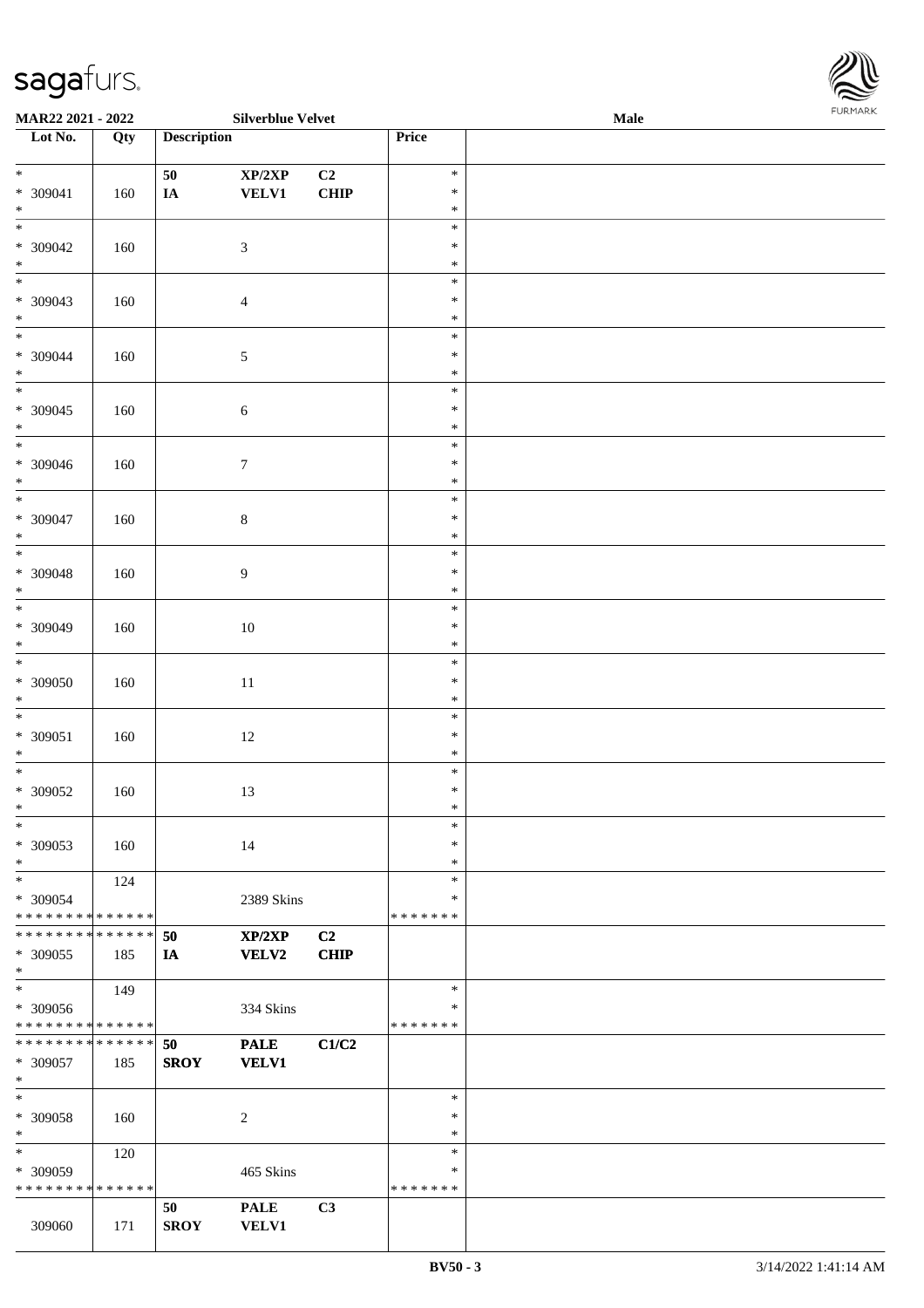

| <b>MAR22 2021 - 2022</b>      |     |                    | <b>Silverblue Velvet</b> |                |              | <b>FURMARK</b> |  |
|-------------------------------|-----|--------------------|--------------------------|----------------|--------------|----------------|--|
| Lot No.                       | Qty | <b>Description</b> |                          |                | <b>Price</b> |                |  |
| * * * * * * * * * * * * * * * |     | 50                 | 2XP                      | C1/C2          |              |                |  |
| * 309061<br>$\ast$            | 185 | <b>SROY</b>        | <b>VELV1</b>             |                |              |                |  |
| $\ast$                        |     |                    |                          |                | *            |                |  |
| * 309062                      | 160 |                    | 2                        |                | $\ast$       |                |  |
| $\ast$                        |     |                    |                          |                | $\ast$       |                |  |
| $\ast$                        | 112 |                    |                          |                | *            |                |  |
| $*309063$                     |     |                    | 457 Skins                |                | $\ast$       |                |  |
| **************                |     |                    |                          |                | *******      |                |  |
| 309064                        | 182 | 50<br><b>SROY</b>  | 2XP<br><b>VELV1</b>      | C <sub>3</sub> |              |                |  |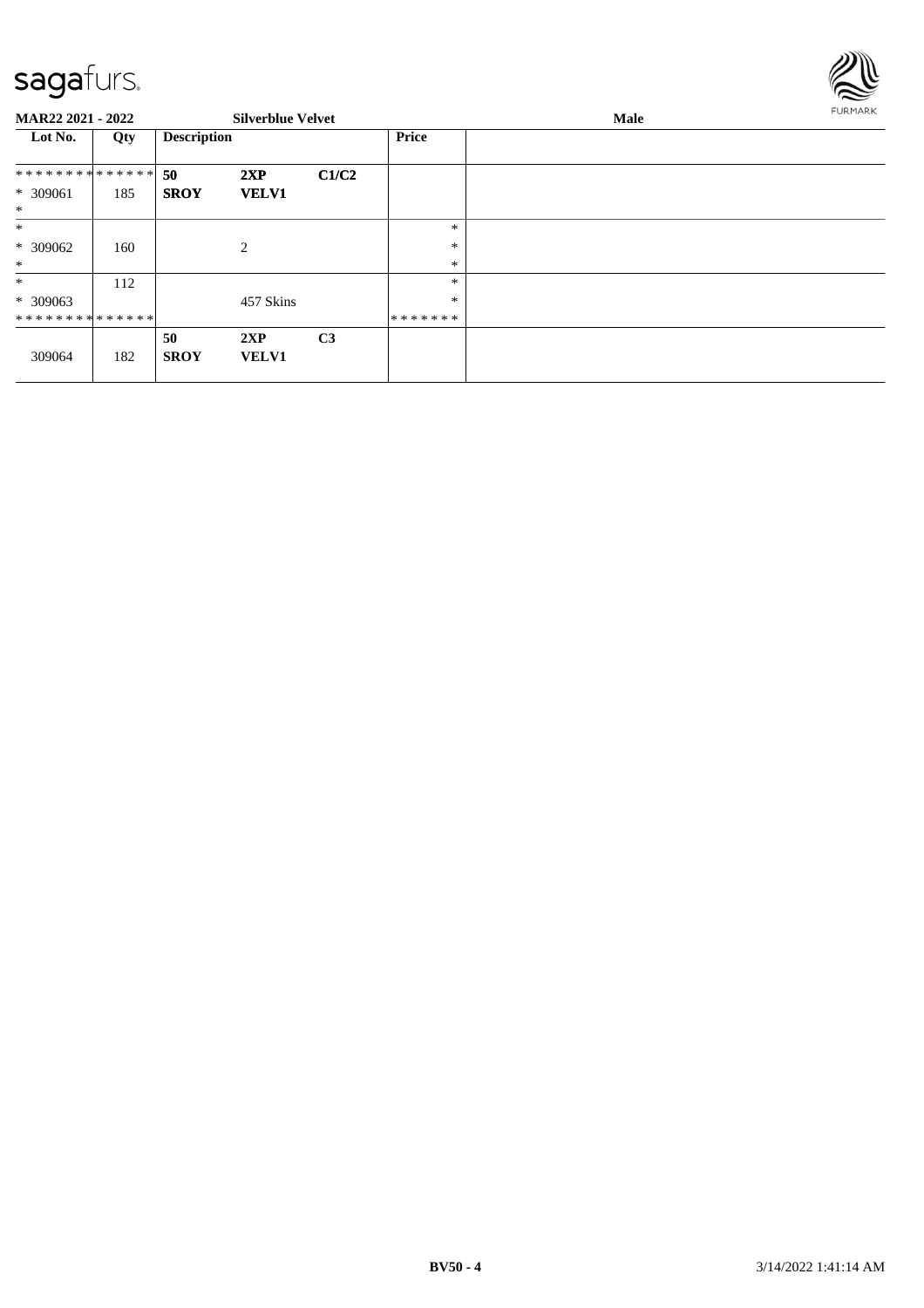

| MAR22 2021 - 2022             |     |                    | <b>Silverblue Velvet</b> |       |               | <b>Male</b> |
|-------------------------------|-----|--------------------|--------------------------|-------|---------------|-------------|
| Lot No.                       | Qty | <b>Description</b> |                          |       | Price         |             |
|                               |     |                    |                          |       |               |             |
|                               |     |                    |                          |       |               |             |
|                               |     | 40                 | <b>Dark</b>              | C1/C2 |               |             |
| 309121                        | 130 | ${\bf S}{\bf I}$   | <b>VELV1</b>             |       |               |             |
|                               |     |                    |                          |       |               |             |
| * * * * * * * * * * * * * *   |     | 40                 | <b>PALE</b>              | C1    |               |             |
|                               |     |                    |                          |       |               |             |
| * 309122                      | 225 | SI                 | <b>VELV1</b>             |       |               |             |
| $\ast$                        |     |                    |                          |       |               |             |
| $\overline{\phantom{0}}$      | 120 |                    |                          |       | $\ast$        |             |
| * 309123                      |     |                    | 345 Skins                |       | $\ast$        |             |
|                               |     |                    |                          |       |               |             |
| * * * * * * * * * * * * * *   |     |                    |                          |       | * * * * * * * |             |
| * * * * * * * * * * * * * *   |     | 40                 | <b>PALE</b>              | C1    |               |             |
| * 309124                      | 225 | ${\bf S}{\bf I}$   | <b>VELV1</b>             |       |               |             |
| $*$                           |     |                    |                          |       |               |             |
|                               |     |                    |                          |       |               |             |
| $*$                           | 172 |                    |                          |       | $\ast$        |             |
| $* 309125$                    |     |                    | 397 Skins                |       | $\ast$        |             |
| * * * * * * * * * * * * * *   |     |                    |                          |       | * * * * * * * |             |
|                               |     |                    |                          |       |               |             |
|                               |     | 40                 | <b>PALE</b>              | C1/C2 |               |             |
| 309126                        | 237 | ${\bf S}{\bf I}$   | <b>VELV1</b>             |       |               |             |
|                               |     |                    |                          |       |               |             |
| * * * * * * * * * * * * * *   |     | 40                 | <b>PALE</b>              | C2    |               |             |
|                               |     |                    |                          |       |               |             |
| * 309127                      | 225 | ${\bf S}{\bf I}$   | <b>VELV1</b>             |       |               |             |
| $*$                           |     |                    |                          |       |               |             |
| $*$                           |     |                    |                          |       | $\ast$        |             |
| * 309128                      | 200 |                    | $\overline{c}$           |       | $\ast$        |             |
| $\ast$                        |     |                    |                          |       | $\ast$        |             |
|                               |     |                    |                          |       |               |             |
| $*$                           |     |                    |                          |       | $\ast$        |             |
| * 309129                      | 200 |                    | 3                        |       | $\ast$        |             |
| $*$                           |     |                    |                          |       | $\ast$        |             |
| $\ast$                        |     |                    |                          |       | $\ast$        |             |
|                               |     |                    |                          |       |               |             |
| $* 309130$                    | 200 |                    | 4                        |       | $\ast$        |             |
| $*$                           |     |                    |                          |       | $\ast$        |             |
| $\ast$                        |     |                    |                          |       | $\ast$        |             |
| $* 309131$                    | 200 |                    | 5                        |       | $\ast$        |             |
| $\ast$                        |     |                    |                          |       | $\ast$        |             |
|                               |     |                    |                          |       |               |             |
| $*$                           |     |                    |                          |       | $\ast$        |             |
| $* 309132$                    | 200 |                    | 6                        |       | $\ast$        |             |
| $*$                           |     |                    |                          |       | $\ast$        |             |
| $*$                           | 153 |                    |                          |       | $\ast$        |             |
|                               |     |                    |                          |       |               |             |
| * 309133                      |     |                    | 1378 Skins               |       | $\ast$        |             |
| * * * * * * * * * * * * * * * |     |                    |                          |       | * * * * * * * |             |
| * * * * * * * * * * * * * * * |     | 40                 | <b>PALE</b>              | C2    |               |             |
| * 309134                      | 225 | SI                 | <b>VELV1</b>             |       |               |             |
| $*$                           |     |                    |                          |       |               |             |
|                               |     |                    |                          |       |               |             |
| $*$                           |     |                    |                          |       | $\ast$        |             |
| * 309135                      | 200 |                    | $\overline{c}$           |       | $\ast$        |             |
| $*$                           |     |                    |                          |       | $\ast$        |             |
| $\ast$                        |     |                    |                          |       | $\ast$        |             |
|                               |     |                    |                          |       |               |             |
| * 309136                      | 200 |                    | $\mathfrak{Z}$           |       | $\ast$        |             |
| $*$                           |     |                    |                          |       | $\ast$        |             |
| $*$                           | 65  |                    |                          |       | $\ast$        |             |
| $* 309137$                    |     |                    | 690 Skins                |       | $\ast$        |             |
| * * * * * * * * * * * * * *   |     |                    |                          |       | *******       |             |
|                               |     |                    |                          |       |               |             |
| * * * * * * * * * * * * * * * |     | 40                 | <b>PALE</b>              | C3    |               |             |
| * 309138                      | 225 | SI                 | <b>VELV1</b>             |       |               |             |
| $*$                           |     |                    |                          |       |               |             |
| $*$                           |     |                    |                          |       | $\ast$        |             |
|                               |     |                    |                          |       |               |             |
| * 309139                      | 200 |                    | 2                        |       | $\ast$        |             |
| $*$                           |     |                    |                          |       | $\ast$        |             |
| $*$                           |     |                    |                          |       | $\ast$        |             |
| * 309140                      | 200 |                    | 3                        |       | $\ast$        |             |
| $\ast$                        |     |                    |                          |       | $\ast$        |             |
|                               |     |                    |                          |       |               |             |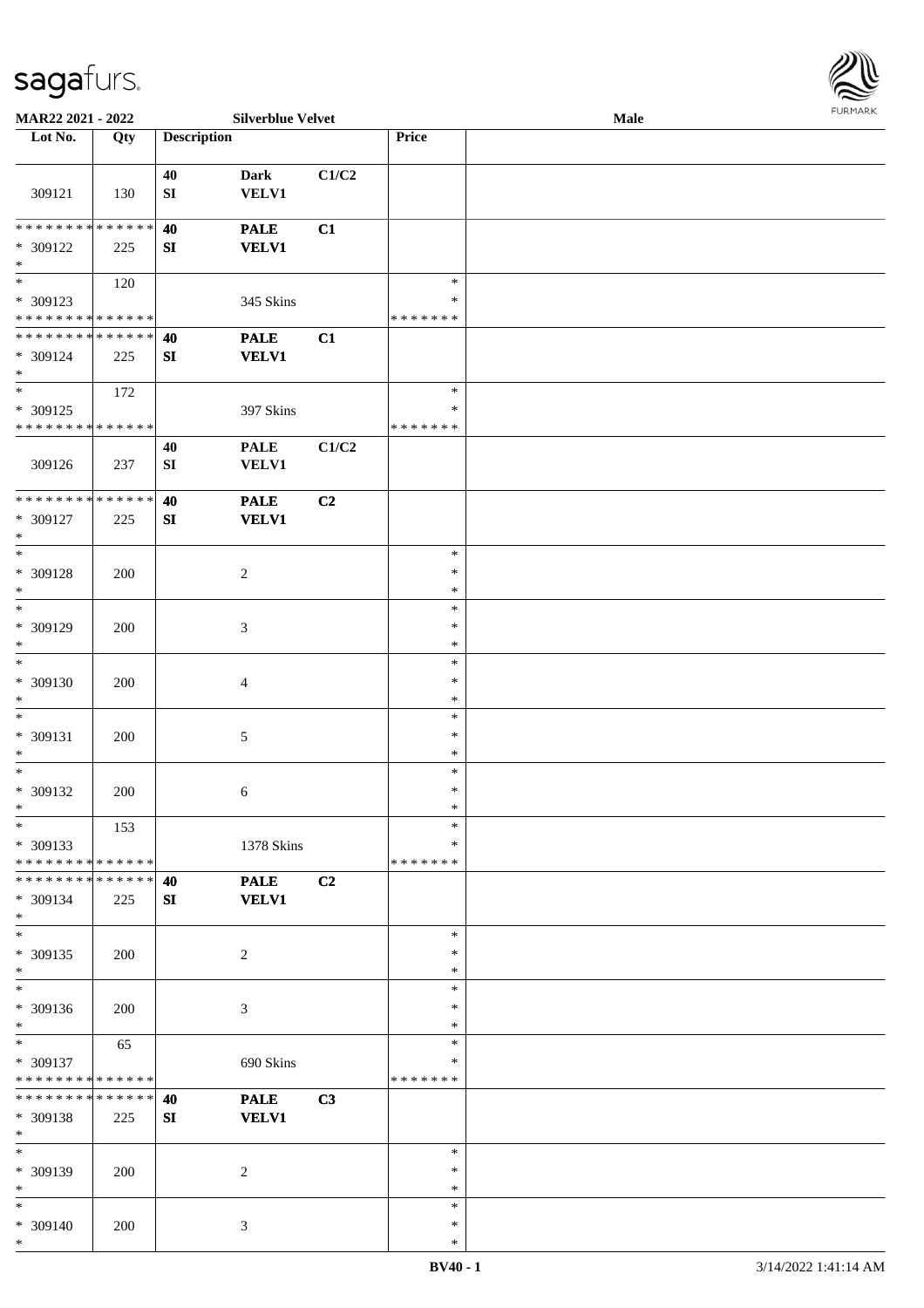

| MAR22 2021 - 2022             |     |                    | <b>Silverblue Velvet</b> |                |               | Male |  |
|-------------------------------|-----|--------------------|--------------------------|----------------|---------------|------|--|
| Lot No.                       | Qty | <b>Description</b> |                          |                | Price         |      |  |
|                               |     |                    |                          |                |               |      |  |
|                               |     |                    |                          |                |               |      |  |
| $\ast$                        |     | 40                 | <b>PALE</b>              | C3             | $\ast$        |      |  |
| * 309141                      | 200 | SI                 | <b>VELV1</b>             |                | $\ast$        |      |  |
| $\ast$                        |     |                    |                          |                | $\ast$        |      |  |
| $*$                           | 44  |                    |                          |                | $\ast$        |      |  |
|                               |     |                    |                          |                |               |      |  |
| $* 309142$                    |     |                    | 869 Skins                |                | ∗             |      |  |
| * * * * * * * * * * * * * *   |     |                    |                          |                | * * * * * * * |      |  |
| * * * * * * * * * * * * * * * |     | 40                 | $\bold{XP}$              | C1/C2          |               |      |  |
| * 309143                      | 225 | SI                 | <b>VELV1</b>             |                |               |      |  |
|                               |     |                    |                          |                |               |      |  |
| $*$                           |     |                    |                          |                |               |      |  |
| $*$                           | 69  |                    |                          |                | $\ast$        |      |  |
| * 309144                      |     |                    | 294 Skins                |                | ∗             |      |  |
| * * * * * * * * * * * * * *   |     |                    |                          |                | * * * * * * * |      |  |
|                               |     |                    |                          |                |               |      |  |
|                               |     | 40                 | 2XP                      | C1             |               |      |  |
| 309145                        | 197 | ${\bf SI}$         | <b>VELV1</b>             |                |               |      |  |
|                               |     |                    |                          |                |               |      |  |
| * * * * * * * * * * * * * *   |     | 40                 | 2XP                      | C2             |               |      |  |
|                               |     |                    |                          |                |               |      |  |
| * 309146                      | 225 | SI                 | <b>VELV1</b>             |                |               |      |  |
| $*$                           |     |                    |                          |                |               |      |  |
| $*$                           |     |                    |                          |                | $\ast$        |      |  |
|                               |     |                    |                          |                | $\ast$        |      |  |
| $* 309147$                    | 200 |                    | 2                        |                |               |      |  |
| $*$                           |     |                    |                          |                | $\ast$        |      |  |
| $*$                           |     |                    |                          |                | $\ast$        |      |  |
| * 309148                      | 200 |                    | 3                        |                | $\ast$        |      |  |
| $\ast$                        |     |                    |                          |                | ∗             |      |  |
|                               |     |                    |                          |                |               |      |  |
| $*$                           |     |                    |                          |                | $\ast$        |      |  |
| * 309149                      | 200 |                    | 4                        |                | $\ast$        |      |  |
| $*$                           |     |                    |                          |                | $\ast$        |      |  |
| $*$                           |     |                    |                          |                | $\ast$        |      |  |
|                               | 172 |                    |                          |                |               |      |  |
| $* 309150$                    |     |                    | 997 Skins                |                | ∗             |      |  |
| * * * * * * * * * * * * * *   |     |                    |                          |                | *******       |      |  |
| * * * * * * * * * * * * * * * |     | 40                 | 2XP                      | C3             |               |      |  |
|                               |     |                    |                          |                |               |      |  |
| * 309151                      | 225 | SI                 | <b>VELV1</b>             |                |               |      |  |
| $*$                           |     |                    |                          |                |               |      |  |
| $*$                           |     |                    |                          |                | $\ast$        |      |  |
| $* 309152$                    | 200 |                    | $\overline{c}$           |                | $\ast$        |      |  |
| $*$                           |     |                    |                          |                | $\ast$        |      |  |
|                               |     |                    |                          |                |               |      |  |
| $*$                           | 132 |                    |                          |                | $\ast$        |      |  |
| * 309153                      |     |                    | 557 Skins                |                | ∗             |      |  |
| * * * * * * * * * * * * * *   |     |                    |                          |                | * * * * * * * |      |  |
| * * * * * * * * * * * * * * * |     |                    | <b>PALE</b>              |                |               |      |  |
|                               |     | 40                 |                          | C1/C2          |               |      |  |
| * 309154                      | 215 | SI                 | VELV2                    |                |               |      |  |
| $*$                           |     |                    |                          |                |               |      |  |
| $*$                           | 44  |                    |                          |                | $\ast$        |      |  |
| * 309155                      |     |                    |                          |                | ∗             |      |  |
|                               |     |                    | 259 Skins                |                |               |      |  |
| * * * * * * * * * * * * * *   |     |                    |                          |                | *******       |      |  |
| * * * * * * * * * * * * * *   |     | 40                 | 2XP                      | C1/C2          |               |      |  |
| * 309156                      | 245 | SI                 | <b>VELV2</b>             |                |               |      |  |
| $*$                           |     |                    |                          |                |               |      |  |
|                               |     |                    |                          |                |               |      |  |
| $*$                           | 101 |                    |                          |                | $\ast$        |      |  |
| * 309157                      |     |                    | 346 Skins                |                | ∗             |      |  |
| * * * * * * * * * * * * * *   |     |                    |                          |                | *******       |      |  |
| * * * * * * * * * * * * * * * |     |                    |                          |                |               |      |  |
|                               |     | 40                 | XP/2XP                   | C <sub>2</sub> |               |      |  |
| * 309158                      | 225 | IB                 | <b>VELV1</b>             | <b>CHIP</b>    |               |      |  |
| $*$                           |     |                    |                          |                |               |      |  |
| $*$                           |     |                    |                          |                | $\ast$        |      |  |
|                               |     |                    |                          |                | ∗             |      |  |
| * 309159                      | 200 |                    | 2                        |                |               |      |  |
| $*$                           |     |                    |                          |                | $\ast$        |      |  |
| $\ast$                        |     |                    |                          |                | $\ast$        |      |  |
| * 309160                      | 200 |                    | 3                        |                | $\ast$        |      |  |
| $\ast$                        |     |                    |                          |                | $\ast$        |      |  |
|                               |     |                    |                          |                |               |      |  |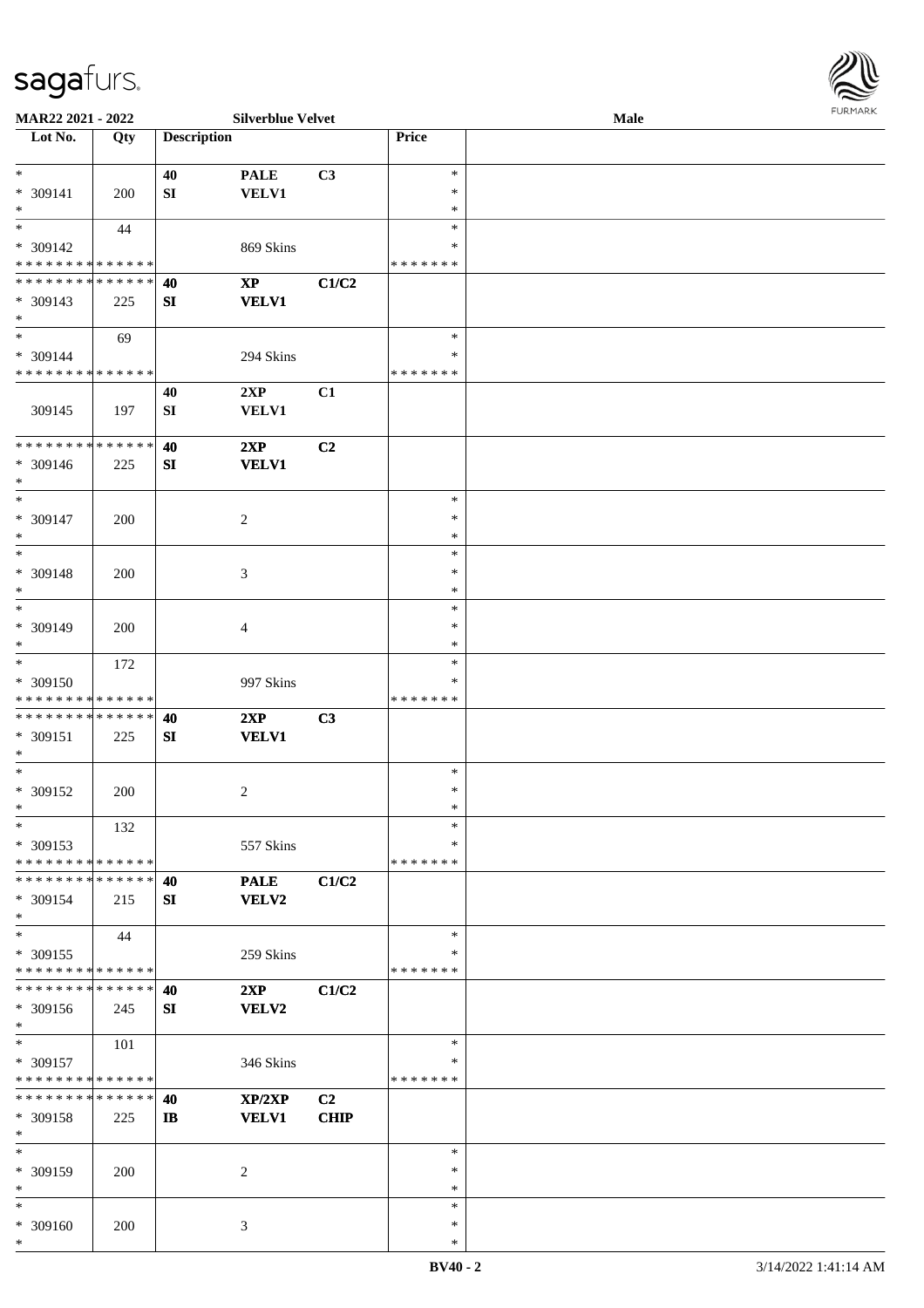**Lot No.** 

\*

\*

\*

\*

\*

\*

\*

\* \*

\*

\*

\*

\*

\*

\*

\* \*

\*

\*

\*

\*

\*

\*

\*

\*

\*

\*

\* 309180 | 180 | 8

**MAR22 2021 - 2022 Silverblue Velvet Male**

| Lot No.                                                                           | Qty | <b>Description</b>    |                             |                        | Price                        |  |
|-----------------------------------------------------------------------------------|-----|-----------------------|-----------------------------|------------------------|------------------------------|--|
| $\ast$<br>* 309161<br>$\ast$                                                      | 200 | 40<br>$\bf I\bf B$    | XP/2XP<br><b>VELV1</b>      | C <sub>2</sub><br>CHIP | $\ast$<br>$\ast$<br>$\ast$   |  |
| * 309162<br>$\ast$                                                                | 200 |                       | 5                           |                        | $\ast$<br>$\ast$<br>$\ast$   |  |
| * 309163<br>$\ast$                                                                | 200 |                       | 6                           |                        | $\ast$<br>$\ast$<br>$\ast$   |  |
| $*$<br>* 309164<br>* * * * * * * * <mark>* * * * * * *</mark>                     | 203 |                       | 1428 Skins                  |                        | $\ast$<br>∗<br>* * * * * * * |  |
| 309165                                                                            | 214 | 40<br><b>SAGA</b>     | <b>Dark</b><br><b>VELV1</b> | C1/C2                  |                              |  |
| * * * * * * * * <mark>* * * * * *</mark><br>* 309166<br>$*$                       | 203 | 40<br><b>SAGA</b>     | <b>PALE</b><br><b>VELV1</b> | C1                     |                              |  |
| $\overline{\ast}$<br>* 309167<br>$*$                                              | 180 |                       | 2                           |                        | $\ast$<br>$\ast$<br>$\ast$   |  |
| * 309168<br>$\ast$                                                                | 180 |                       | 3                           |                        | $\ast$<br>$\ast$<br>$\ast$   |  |
| * 309169<br>$*$                                                                   | 200 |                       | 4                           |                        | $\ast$<br>$\ast$<br>$\ast$   |  |
| $\overline{\ast}$<br>* 309170<br>* * * * * * * * <mark>* * * * * * *</mark>       | 49  |                       | 812 Skins                   |                        | $\ast$<br>∗<br>* * * * * * * |  |
| * * * * * * * * <mark>* * * * * * *</mark><br>* 309171<br>$*$                     | 205 | 40<br>$\mathbf{SAGA}$ | <b>PALE</b><br><b>VELV1</b> | C1/C2                  |                              |  |
| $\overline{\mathbf{r}}$<br>* 309172<br>* * * * * * * * <mark>* * * * * * *</mark> | 81  |                       | 286 Skins                   |                        | $\ast$<br>$\ast$<br>*******  |  |
| * 309173<br>$*$                                                                   | 205 | <b>SAGA</b>           | <b>PALE</b><br><b>VELV1</b> | C2                     |                              |  |
| $\overline{\ }$<br>* 309174<br>$*$                                                | 180 |                       | $\overline{2}$              |                        | $\ast$<br>∗<br>$\ast$        |  |
| $\overline{\phantom{0}}$<br>* 309175<br>$*$                                       | 180 |                       | $\mathfrak{Z}$              |                        | $\ast$<br>∗<br>$\ast$        |  |
| $\overline{\ast}$<br>* 309176<br>$*$                                              | 180 |                       | $\overline{4}$              |                        | $\ast$<br>$\ast$<br>$\ast$   |  |
| $\overline{\phantom{0}}$<br>* 309177<br>$*$                                       | 180 |                       | $\sqrt{5}$                  |                        | $\ast$<br>$\ast$<br>$\ast$   |  |
| $\ddot{x}$<br>* 309178<br>$*$                                                     | 180 |                       | $6\,$                       |                        | $\ast$<br>$\ast$<br>$\ast$   |  |
| * 309179                                                                          | 180 |                       | $7\phantom{.0}$             |                        | $\ast$<br>$\ast$             |  |

\*

\* \*

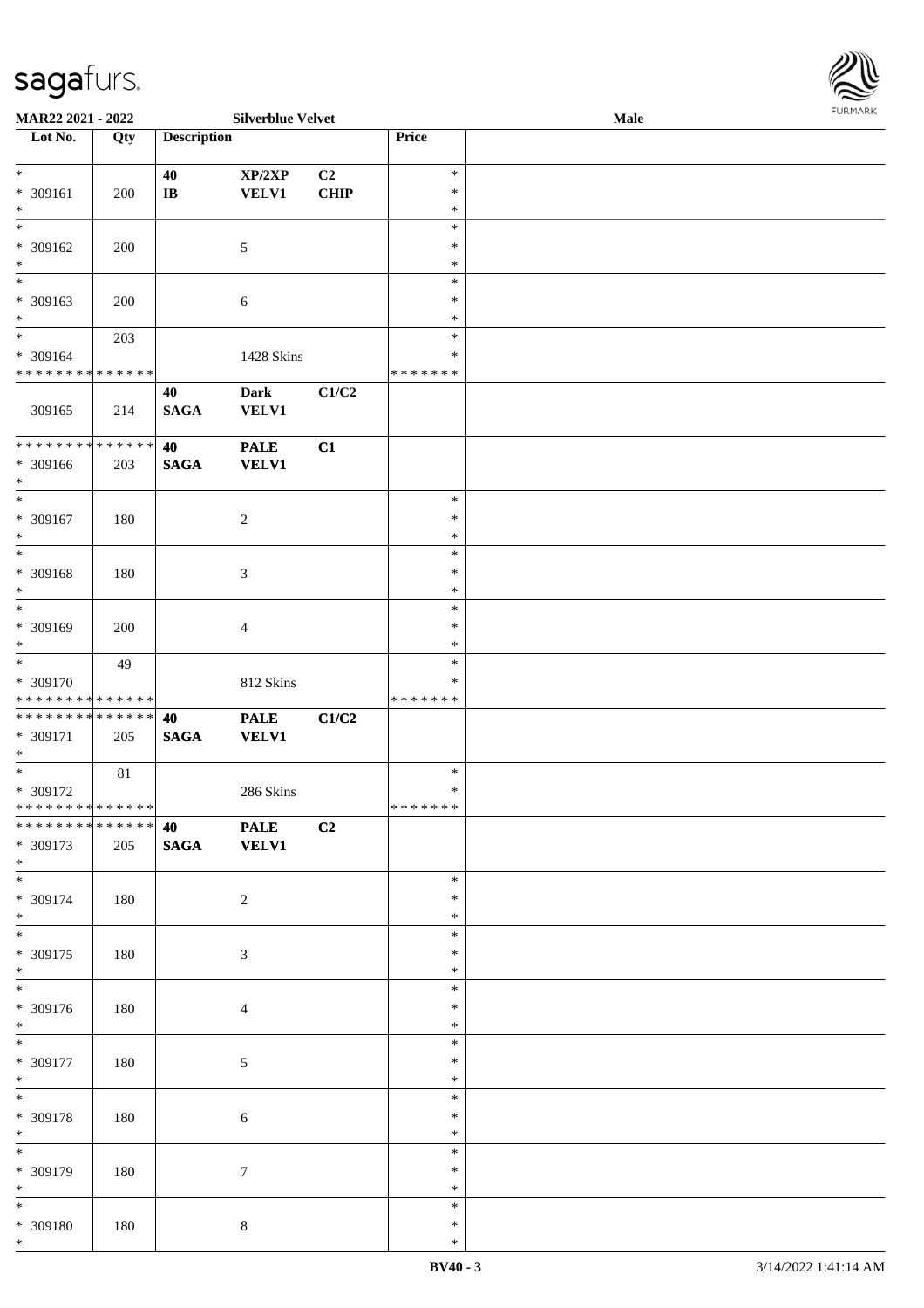\*

| Lot No.                                          | Qty     | <b>Description</b>    |                             |    | <b>Price</b>                      |  |
|--------------------------------------------------|---------|-----------------------|-----------------------------|----|-----------------------------------|--|
| $\overline{\ast}$<br>* 309181<br>$\ast$          | 180     | 40<br>$\mathbf{SAGA}$ | <b>PALE</b><br><b>VELV1</b> | C2 | $\ast$<br>$\ast$<br>$\ast$        |  |
| $\overline{\phantom{0}}$<br>* 309182             | 180     |                       | $10\,$                      |    | $\ast$<br>$\ast$<br>$\ast$        |  |
| $*$ $*$<br>* 309183                              | 180     |                       | $11\,$                      |    | $\ast$<br>$\ast$<br>$\ast$        |  |
| $*$ $*$<br>$* 309184$<br>$\ast$                  | 180     |                       | $12\,$                      |    | $\ast$<br>$\ast$<br>$\ast$        |  |
| $\overline{\phantom{0}}$<br>* 309185<br>$*$      | 180     |                       | 13                          |    | $\ast$<br>$\ast$<br>$\ast$        |  |
| $\overline{\phantom{0}}$<br>$* 309186$           | 180     |                       | 14                          |    | $\ast$<br>$\ast$<br>$\ast$        |  |
| $*$ $*$<br>$* 309187$<br>$\ast$                  | 180     |                       | 15                          |    | $\ast$<br>$\ast$<br>$\ast$        |  |
| $\overline{\phantom{0}}$<br>$* 309188$<br>$\ast$ | 180     |                       | $16\,$                      |    | $\ast$<br>$\ast$<br>$\ast$        |  |
| $\overline{\phantom{0}}$<br>* 309189<br>$\ast$   | 180     |                       | $17\,$                      |    | $\ast$<br>$\ast$<br>$\ast$        |  |
| $\overline{\phantom{0}}$<br>* 309190<br>$*$      | 180     |                       | $18\,$                      |    | $\ast$<br>$\ast$<br>$\ast$        |  |
| $\overline{\phantom{0}}$<br>* 309191<br>$*$      | 180     |                       | $19\,$                      |    | $\ast$<br>$\ast$<br>$\ast$        |  |
| * 309192<br>******** <mark>******</mark>         | 61      |                       | 3506 Skins                  |    | $\ast$<br>$\ast$<br>* * * * * * * |  |
| *************** <b>40</b><br>* 309193<br>$\ast$  | 205     | $\mathbf{SAGA}$       | <b>PALE</b><br><b>VELV1</b> | C3 |                                   |  |
| $\overline{\phantom{a}^*}$<br>* 309194<br>$\ast$ | 180     |                       | $\sqrt{2}$                  |    | $\ast$<br>$\ast$<br>$\ast$        |  |
| $\overline{\phantom{a}^*}$<br>* 309195<br>$*$    | $180\,$ |                       | $\sqrt{3}$                  |    | $\ast$<br>$\ast$<br>$\ast$        |  |
| $\frac{1}{1}$<br>$* 309196$<br>$*$               | $180\,$ |                       | $\overline{4}$              |    | $\ast$<br>$\ast$<br>$\ast$        |  |
| $\overline{\phantom{0}}$<br>$* 309197$<br>$*$    | 180     |                       | $\sqrt{5}$                  |    | $\ast$<br>$\ast$<br>$\ast$        |  |
| $\overline{\ast}$<br>* 309198                    | 180     |                       | 6                           |    | $\ast$<br>$\ast$<br>$\ast$        |  |
| * 309199<br>$*$                                  | 180     |                       | $\boldsymbol{7}$            |    | $\ast$<br>$\ast$<br>$\ast$        |  |
| $\overline{\phantom{0}}$<br>$* 309200$<br>$\ast$ | $180\,$ |                       | $8\,$                       |    | $\ast$<br>$\ast$<br>$\ast$        |  |

**MAR22 2021 - 2022 Silverblue Velvet Male**

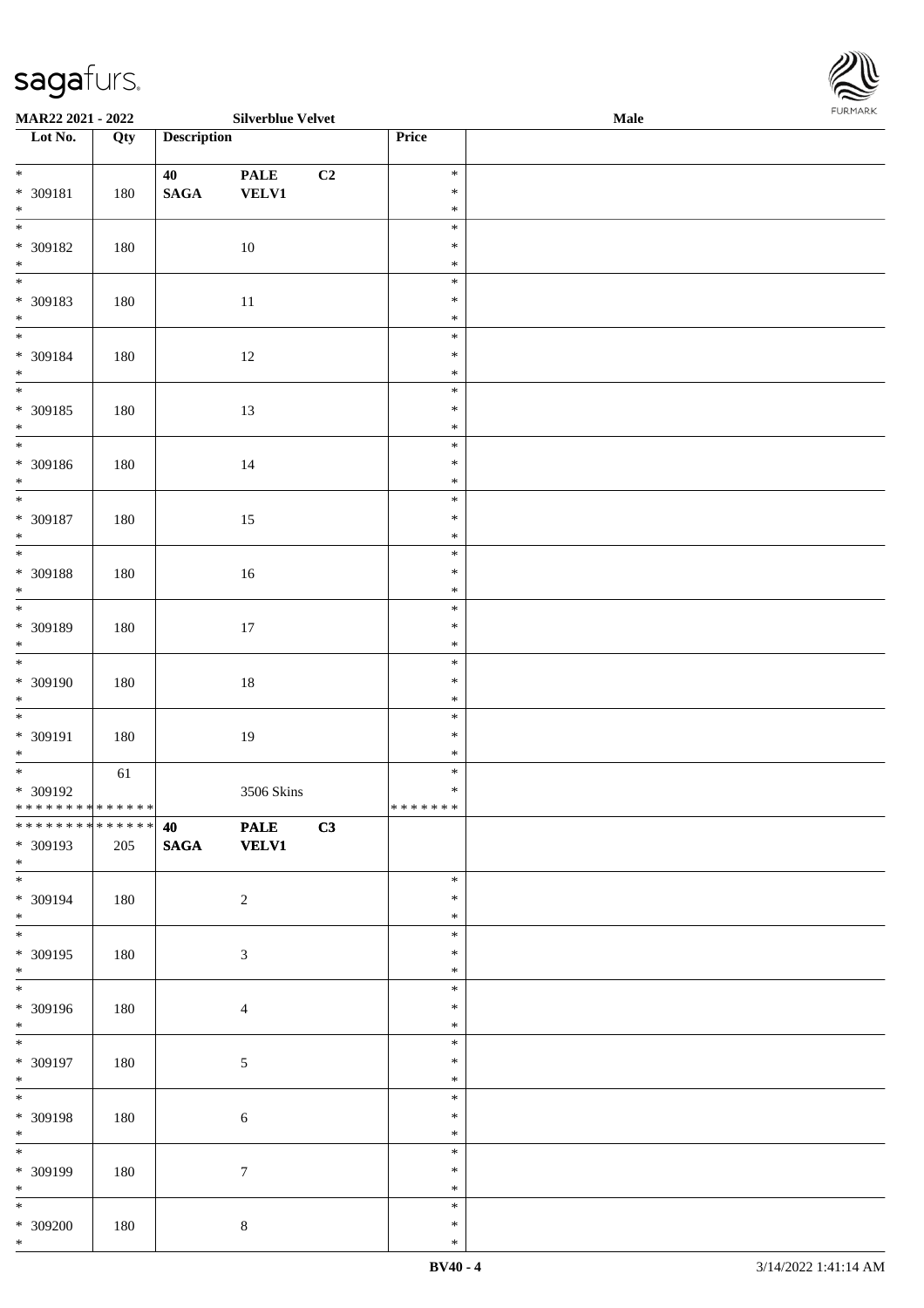\* \* \*

| MAR22 2021 - 2022                              |     |                       | <b>Silverblue Velvet</b>      |       |                         | Male | <b>FURMARK</b> |
|------------------------------------------------|-----|-----------------------|-------------------------------|-------|-------------------------|------|----------------|
| Lot No.                                        | Qty | <b>Description</b>    |                               |       | Price                   |      |                |
| $\ast$                                         |     | 40                    | <b>PALE</b>                   | C3    | $\ast$                  |      |                |
| * 309201<br>$\ast$                             | 170 | <b>SAGA</b>           | <b>VELV1</b>                  |       | $\ast$<br>$\ast$        |      |                |
| $\ast$                                         | 51  |                       |                               |       | $\ast$                  |      |                |
| * 309202                                       |     |                       | 1686 Skins                    |       | ∗                       |      |                |
| ******** <mark>******</mark><br>************** |     |                       |                               |       | * * * * * * *           |      |                |
| * 309203                                       | 205 | 40<br>$\mathbf{SAGA}$ | $\mathbf{XP}$<br><b>VELV1</b> | C1/C2 |                         |      |                |
| $*$                                            |     |                       |                               |       |                         |      |                |
| $\overline{\phantom{a}^*}$                     | 150 |                       |                               |       | $\ast$                  |      |                |
| * 309204<br>**************                     |     |                       | 355 Skins                     |       | ∗<br>* * * * * * *      |      |                |
| **************                                 |     | 40                    | $\mathbf{X}\mathbf{P}$        | C2    |                         |      |                |
| * 309205                                       | 205 | <b>SAGA</b>           | <b>VELV1</b>                  |       |                         |      |                |
| $*$<br>$\overline{\phantom{1}}$                |     |                       |                               |       |                         |      |                |
| $* 309206$                                     | 196 |                       | $\sqrt{2}$                    |       | $\ast$<br>$\ast$        |      |                |
| $\ast$                                         |     |                       |                               |       | $\ast$                  |      |                |
| $\ast$                                         |     |                       |                               |       | $\ast$                  |      |                |
| * 309207                                       | 180 |                       | 3                             |       | $\ast$                  |      |                |
| $\ast$<br>$\ast$                               |     |                       |                               |       | $\ast$<br>$\ast$        |      |                |
| * 309208                                       | 180 |                       | $\overline{4}$                |       | $\ast$                  |      |                |
| $\ast$                                         |     |                       |                               |       | $\ast$                  |      |                |
| $\overline{\phantom{0}}$                       |     |                       |                               |       | $\ast$                  |      |                |
| * 309209<br>$\ast$                             | 180 |                       | $\sqrt{5}$                    |       | $\ast$<br>$\ast$        |      |                |
| $\frac{1}{*}$                                  |     |                       |                               |       | $\ast$                  |      |                |
| * 309210                                       | 180 |                       | $\sqrt{6}$                    |       | $\ast$                  |      |                |
| $\ast$<br>$\overline{\phantom{0}}$             |     |                       |                               |       | $\ast$                  |      |                |
| * 309211                                       | 180 |                       | $\boldsymbol{7}$              |       | $\ast$<br>$\ast$        |      |                |
| $\ast$                                         |     |                       |                               |       | $\ast$                  |      |                |
| $\overline{\phantom{1}}$                       |     |                       |                               |       | $\ast$                  |      |                |
| * 309212<br>$\ast$                             | 180 |                       | $\,8\,$                       |       | $\ast$<br>$\ast$        |      |                |
| $\overline{\phantom{0}}$<br>$\ast$             |     |                       |                               |       | $\ast$                  |      |                |
| * 309213                                       | 180 |                       | $\overline{9}$                |       | $\ast$                  |      |                |
| $\ast$<br>$_{*}$                               |     |                       |                               |       | $\ast$                  |      |                |
| $* 309214$                                     | 180 |                       | 10                            |       | $\ast$<br>$\ast$        |      |                |
| $\ast$                                         |     |                       |                               |       | $\ast$                  |      |                |
| $\overline{\ast}$                              |     |                       |                               |       | $\ast$                  |      |                |
| * 309215<br>$\ast$                             | 180 |                       | $11\,$                        |       | $\ast$<br>$\ast$        |      |                |
| $\frac{1}{\ast}$                               |     |                       |                               |       | $\ast$                  |      |                |
| * 309216                                       | 180 |                       | 12                            |       | $\ast$                  |      |                |
| $\ast$<br>$_{*}^{-}$                           |     |                       |                               |       | $\ast$                  |      |                |
| * 309217                                       | 180 |                       | 13                            |       | $\ast$<br>$\ast$        |      |                |
| $\ast$                                         |     |                       |                               |       | $\ast$                  |      |                |
| $\overline{\ast}$                              | 180 |                       |                               |       | $\ast$                  |      |                |
| * 309218<br>******** <mark>******</mark>       |     |                       | 2561 Skins                    |       | $\ast$<br>* * * * * * * |      |                |
| ******** <mark>*****</mark> *                  |     | 40                    | 2XP                           | C1    |                         |      |                |
| * 309219                                       | 205 | $\mathbf{SAGA}$       | <b>VELV1</b>                  |       |                         |      |                |
| $\ast$                                         |     |                       |                               |       |                         |      |                |
| $\ast$                                         |     |                       |                               |       | $\ast$<br>$\ast$        |      |                |
| * 309220                                       | 180 |                       | $\overline{c}$                |       |                         |      |                |

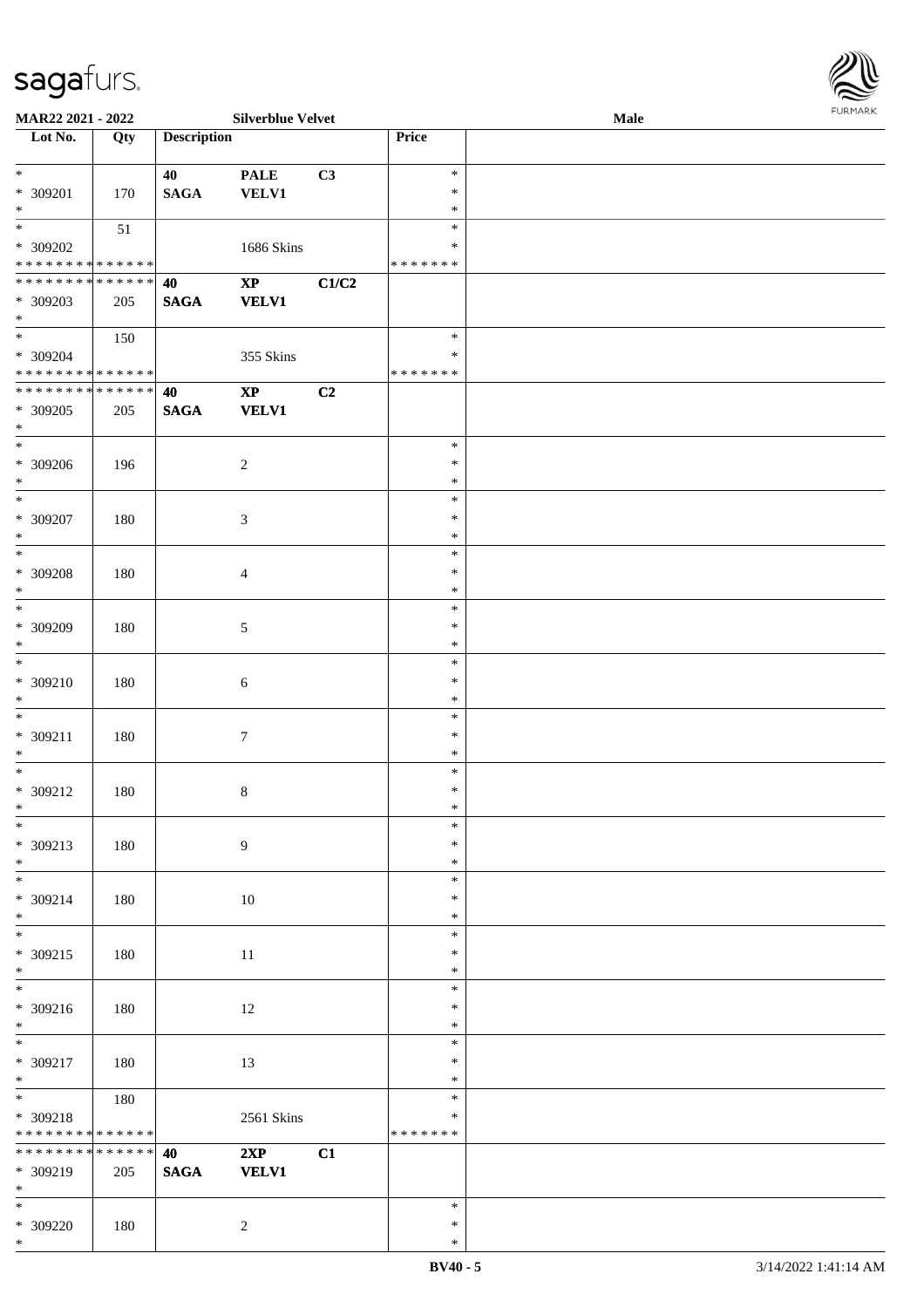

| <b>MAR22 2021 - 2022</b>      |     |                    | <b>Silverblue Velvet</b> |    |               | <b>Male</b> |  |
|-------------------------------|-----|--------------------|--------------------------|----|---------------|-------------|--|
| Lot No.                       | Qty | <b>Description</b> |                          |    | Price         |             |  |
|                               |     |                    |                          |    |               |             |  |
| $*$                           | 152 | 40                 | 2XP                      | C1 | $\ast$        |             |  |
| * 309221                      |     | <b>SAGA</b>        | <b>VELV1</b>             |    | $\ast$        |             |  |
| * * * * * * * * * * * * * * * |     |                    |                          |    | * * * * * * * |             |  |
| ******** <mark>******</mark>  |     | 40                 | 2XP                      | C2 |               |             |  |
| * 309222                      | 205 | <b>SAGA</b>        | <b>VELV1</b>             |    |               |             |  |
| $*$                           |     |                    |                          |    |               |             |  |
|                               |     |                    |                          |    | $\ast$        |             |  |
| * 309223                      | 180 |                    | $\sqrt{2}$               |    | $\ast$        |             |  |
| $\ast$                        |     |                    |                          |    | $\ast$        |             |  |
| $\overline{\ast}$             |     |                    |                          |    | $\ast$        |             |  |
| * 309224                      | 180 |                    | $\mathfrak{Z}$           |    | $\ast$        |             |  |
| $*$                           |     |                    |                          |    | $\ast$        |             |  |
| $\overline{\phantom{0}}$      |     |                    |                          |    | $\ast$        |             |  |
| * 309225                      | 180 |                    | $\overline{4}$           |    | $\ast$        |             |  |
| $*$                           |     |                    |                          |    | $\ast$        |             |  |
| $*$                           |     |                    |                          |    | $\ast$        |             |  |
| * 309226                      | 180 |                    | $\sqrt{5}$               |    | $\ast$        |             |  |
| $\ast$                        |     |                    |                          |    | $\ast$        |             |  |
| $*$                           |     |                    |                          |    | $\ast$        |             |  |
| $* 309227$                    | 180 |                    | 6                        |    | $\ast$        |             |  |
| $*$                           |     |                    |                          |    | $\ast$        |             |  |
|                               |     |                    |                          |    | $\ast$        |             |  |
| $* 309228$                    | 180 |                    | $\tau$                   |    | $\ast$        |             |  |
| $*$                           |     |                    |                          |    | $\ast$        |             |  |
|                               |     |                    |                          |    | $\ast$        |             |  |
| * 309229                      | 180 |                    | $\,8\,$                  |    | $\ast$        |             |  |
| $*$                           |     |                    |                          |    | $\ast$        |             |  |
| $*$                           |     |                    |                          |    | $\ast$        |             |  |
| * 309230                      | 180 |                    | 9                        |    | $\ast$        |             |  |
| $\ast$                        |     |                    |                          |    | $\ast$        |             |  |
| $*$                           |     |                    |                          |    | $\ast$        |             |  |
| * 309231                      | 180 |                    |                          |    | $\ast$        |             |  |
| $*$                           |     |                    | $10\,$                   |    | $\ast$        |             |  |
| $*$                           |     |                    |                          |    | $\ast$        |             |  |
| * 309232                      |     |                    |                          |    | $\ast$        |             |  |
| $*$                           | 180 |                    | $11\,$                   |    | $\ast$        |             |  |
| $\ast$                        |     |                    |                          |    | $\ast$        |             |  |
|                               |     |                    |                          |    | $\ast$        |             |  |
| * 309233                      | 180 |                    | 12                       |    |               |             |  |
| $*$                           |     |                    |                          |    | $\ast$        |             |  |
| $*$                           |     |                    |                          |    | $\ast$        |             |  |
| $* 309234$                    | 180 |                    | 13                       |    | $\ast$        |             |  |
| $*$                           |     |                    |                          |    | $\ast$        |             |  |
| $*$                           |     |                    |                          |    | $\ast$        |             |  |
| * 309235                      | 180 |                    | 14                       |    | $\ast$        |             |  |
| $*$<br>$\overline{\ast}$      |     |                    |                          |    | $\ast$        |             |  |
|                               | 169 |                    |                          |    | $\ast$        |             |  |
| * 309236                      |     |                    | 2714 Skins               |    | ∗             |             |  |
| * * * * * * * * * * * * * *   |     |                    |                          |    | *******       |             |  |
| * * * * * * * * * * * * * * * |     | 40                 | 2XP                      | C3 |               |             |  |
| * 309237                      | 205 | <b>SAGA</b>        | <b>VELV1</b>             |    |               |             |  |
| $*$                           |     |                    |                          |    |               |             |  |
| $*$                           |     |                    |                          |    | $\ast$        |             |  |
| * 309238                      | 180 |                    | $\overline{c}$           |    | $\ast$        |             |  |
| $\ast$                        |     |                    |                          |    | $\ast$        |             |  |
| $*$                           |     |                    |                          |    | $\ast$        |             |  |
| * 309239                      | 180 |                    | 3                        |    | $\ast$        |             |  |
| $*$                           |     |                    |                          |    | $\ast$        |             |  |
| $*$                           |     |                    |                          |    | $\ast$        |             |  |
| * 309240                      | 180 |                    | $\overline{4}$           |    | $\ast$        |             |  |
| $\ast$                        |     |                    |                          |    | $\ast$        |             |  |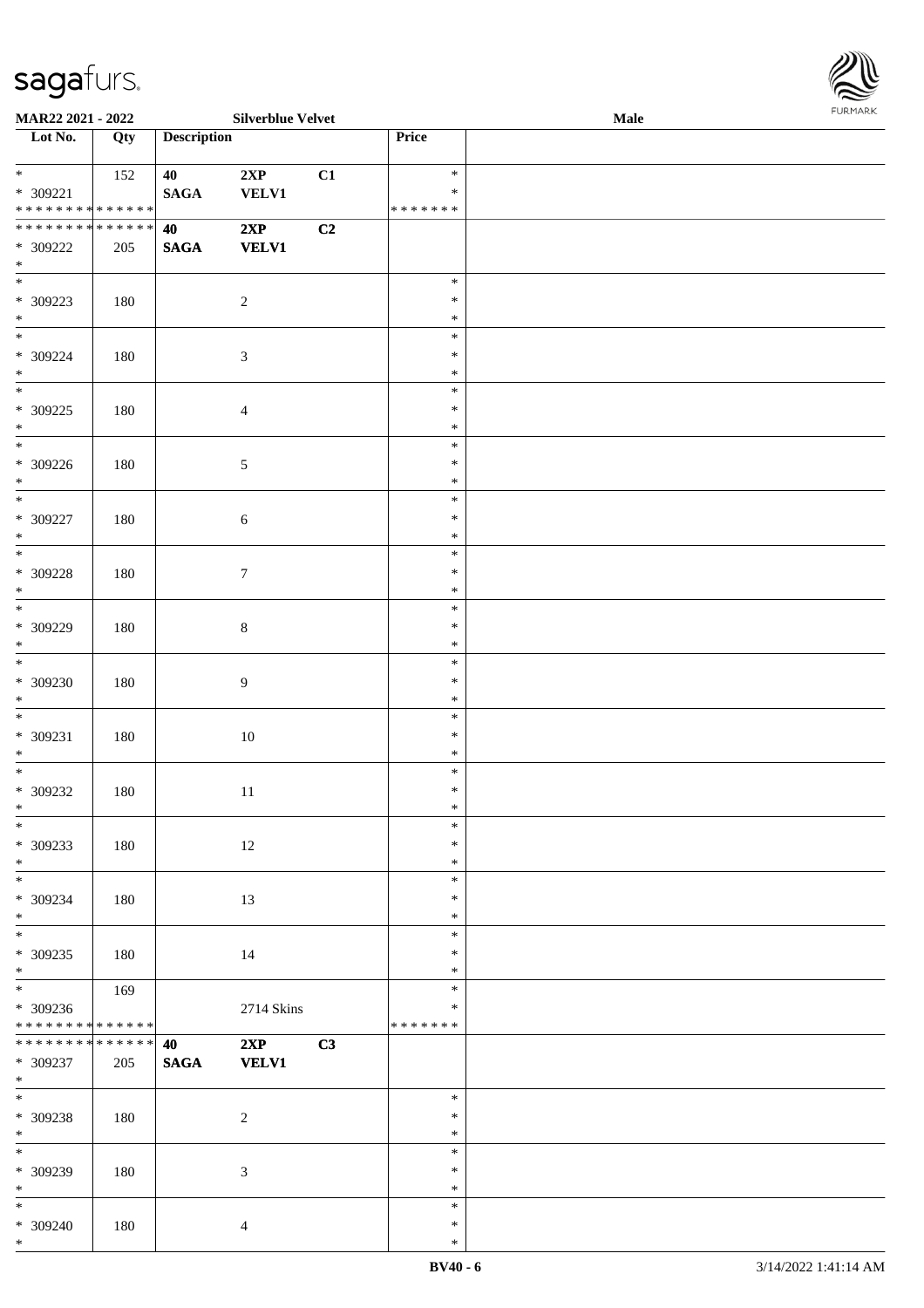\*

\*

| Lot No.                                                     | Qty | <b>Description</b> |                        |                         | <b>Price</b>     |  |
|-------------------------------------------------------------|-----|--------------------|------------------------|-------------------------|------------------|--|
| $*$                                                         |     | 40                 | 2XP                    | C3                      | $\ast$           |  |
| * 309241<br>$\ast$                                          | 180 | $\mathbf{SAGA}$    | VELV1                  |                         | $\ast$<br>$\ast$ |  |
| $\overline{\phantom{a}^*}$                                  |     |                    |                        |                         | $\ast$           |  |
| * 309242<br>$\ast$                                          | 180 |                    | $\sqrt{6}$             |                         | $\ast$<br>$\ast$ |  |
| $*$                                                         |     |                    |                        |                         | $\ast$           |  |
| * 309243<br>$\ast$                                          | 180 |                    | $\tau$                 |                         | $\ast$<br>$\ast$ |  |
| $\overline{\phantom{0}}$                                    | 140 |                    |                        |                         | $\ast$           |  |
| * 309244                                                    |     |                    | 1425 Skins             |                         | *                |  |
| * * * * * * * * * * * * * *<br>**************               |     | 40                 | <b>PALE</b>            | C2                      | * * * * * * *    |  |
| $* 309245$<br>$*$                                           | 205 | <b>SAGA</b>        | <b>VELV2</b>           |                         |                  |  |
| $*$                                                         |     |                    |                        |                         | $\ast$           |  |
| $* 309246$                                                  | 180 |                    | $\overline{c}$         |                         | $\ast$           |  |
| $*$<br>$\frac{1}{*}$                                        | 150 |                    |                        |                         | $\ast$<br>$\ast$ |  |
| * 309247                                                    |     |                    | 535 Skins              |                         | *                |  |
| * * * * * * * * * * * * * *<br>******** <mark>******</mark> |     |                    |                        |                         | *******          |  |
| * 309248<br>$*$                                             | 205 | 40<br><b>SAGA</b>  | 2XP<br><b>VELV2</b>    | C2                      |                  |  |
| $*$                                                         |     |                    |                        |                         | $\ast$           |  |
| * 309249                                                    | 180 |                    | $\overline{c}$         |                         | $\ast$           |  |
| $\ast$<br>$\overline{\phantom{a}^*}$                        |     |                    |                        |                         | $\ast$<br>$\ast$ |  |
| $* 309250$                                                  | 180 |                    | 3                      |                         | $\ast$           |  |
| $\ast$<br>$\overline{\phantom{0}}$                          |     |                    |                        |                         | $\ast$<br>$\ast$ |  |
| * 309251                                                    | 195 |                    | $\overline{4}$         |                         | $\ast$           |  |
| $*$<br>$*$                                                  |     |                    |                        |                         | $\ast$<br>$\ast$ |  |
| * 309252                                                    | 192 |                    | 952 Skins              |                         | $\ast$           |  |
| ******** <mark>******</mark>                                |     |                    |                        |                         | * * * * * * *    |  |
| *************** <b>40</b><br>$* 309253$                     | 205 | IA                 | XP/2XP<br><b>VELV1</b> | C <sub>2</sub><br>WB1   |                  |  |
| $\ast$                                                      |     |                    |                        |                         |                  |  |
| $\overline{\phantom{0}}$                                    |     |                    |                        |                         | $\ast$           |  |
| $* 309254$<br>$\ast$                                        | 180 |                    | $\boldsymbol{2}$       |                         | $\ast$<br>$\ast$ |  |
| $\ast$                                                      |     |                    |                        |                         | $\ast$           |  |
| $* 309255$<br>$\ast$                                        | 180 |                    | 3                      |                         | ∗<br>$\ast$      |  |
| $\frac{1}{1}$                                               |     |                    |                        |                         | $\ast$           |  |
| $* 309256$                                                  | 180 |                    | 4                      |                         | $\ast$<br>$\ast$ |  |
| $*$<br>$\frac{1}{1}$                                        | 141 |                    |                        |                         | $\ast$           |  |
| * 309257                                                    |     |                    | 886 Skins              |                         | $\ast$           |  |
| * * * * * * * * * * * * * *                                 |     | 40                 | $\mathbf{ALL}$         | C2                      | * * * * * * *    |  |
| 309258                                                      | 207 | IA                 | <b>VELV1</b>           | $\mathbf{W}\mathbf{B2}$ |                  |  |
| * * * * * * * * * * * * * *                                 |     | 40                 | XP/2XP                 | C2                      |                  |  |
| * 309259<br>$\ast$                                          | 205 | IA                 | <b>VELV1</b>           | CHIP                    |                  |  |
| $\ast$                                                      |     |                    |                        |                         | $\ast$           |  |
| $* 309260$                                                  | 180 |                    | $\overline{c}$         |                         | $\ast$           |  |

**MAR22 2021 - 2022 Silverblue Velvet Male**

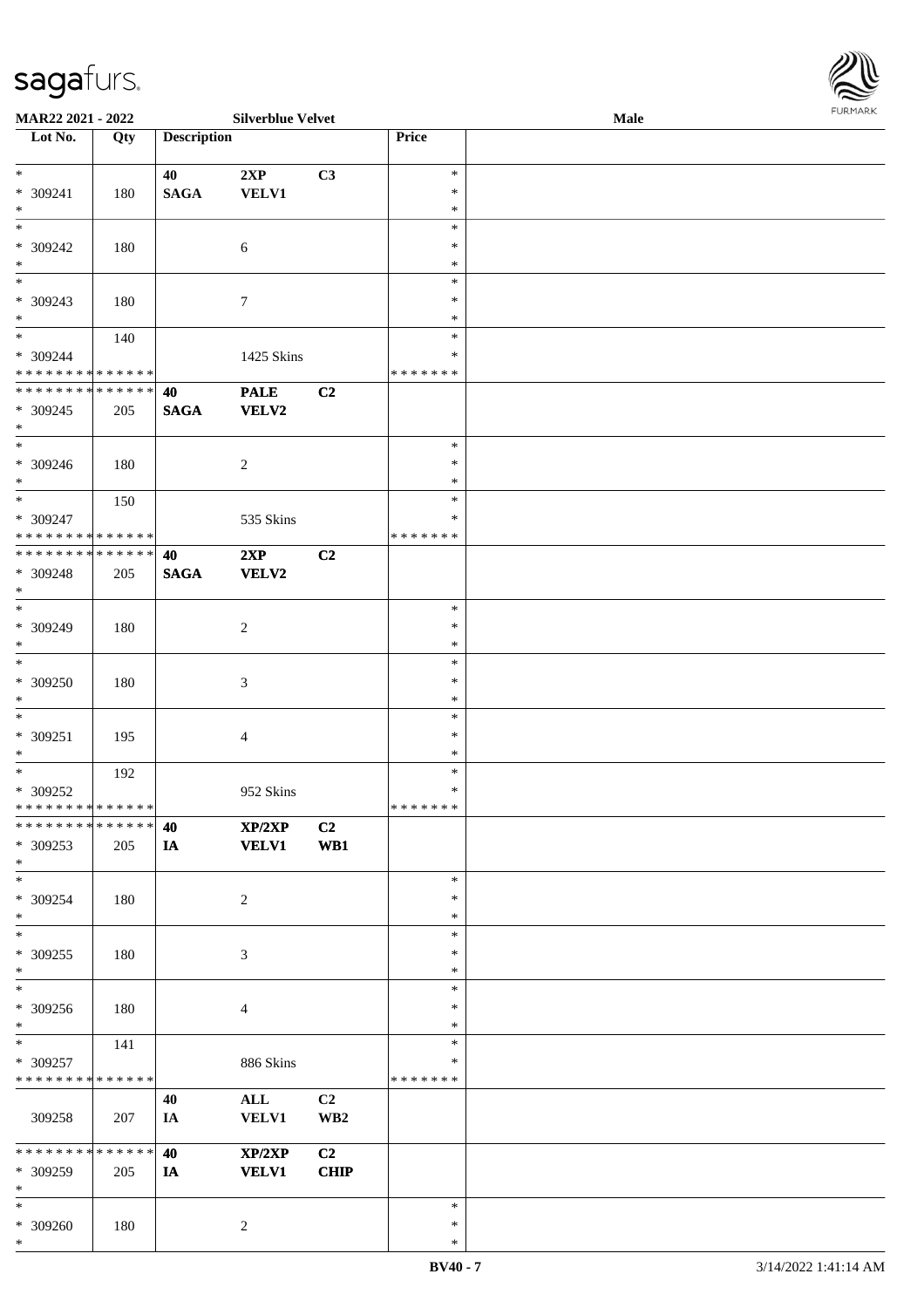

| <b>MAR22 2021 - 2022</b> |         |                    | <b>Silverblue Velvet</b> |      |        | <b>Male</b> |  |
|--------------------------|---------|--------------------|--------------------------|------|--------|-------------|--|
| Lot No.                  | Qty     | <b>Description</b> |                          |      | Price  |             |  |
|                          |         |                    |                          |      |        |             |  |
| $*$                      |         | 40                 | XP/2XP                   | C2   | $\ast$ |             |  |
| * 309261                 | 180     | IA                 | <b>VELV1</b>             | CHIP | $\ast$ |             |  |
| $*$                      |         |                    |                          |      | $\ast$ |             |  |
|                          |         |                    |                          |      | $\ast$ |             |  |
| * 309262                 | 180     |                    | $\overline{4}$           |      | $\ast$ |             |  |
| $*$                      |         |                    |                          |      | $\ast$ |             |  |
|                          |         |                    |                          |      | $\ast$ |             |  |
|                          |         |                    |                          |      | $\ast$ |             |  |
| * 309263<br>$*$          | $180\,$ |                    | $\overline{5}$           |      |        |             |  |
| $*$                      |         |                    |                          |      | $\ast$ |             |  |
|                          |         |                    |                          |      | $\ast$ |             |  |
| * 309264                 | 180     |                    | $\sqrt{6}$               |      | $\ast$ |             |  |
| $*$                      |         |                    |                          |      | $\ast$ |             |  |
| $\overline{\ }$          |         |                    |                          |      | $\ast$ |             |  |
| * 309265                 | 180     |                    | $\boldsymbol{7}$         |      | $\ast$ |             |  |
| $*$                      |         |                    |                          |      | $\ast$ |             |  |
| $\overline{\phantom{0}}$ |         |                    |                          |      | $\ast$ |             |  |
| * 309266                 | 180     |                    | $\,8\,$                  |      | $\ast$ |             |  |
| $*$                      |         |                    |                          |      | $\ast$ |             |  |
|                          |         |                    |                          |      | $\ast$ |             |  |
| $* 309267$               | 180     |                    | $\overline{9}$           |      | $\ast$ |             |  |
| $*$                      |         |                    |                          |      | $\ast$ |             |  |
|                          |         |                    |                          |      | $\ast$ |             |  |
|                          |         |                    |                          |      |        |             |  |
| $* 309268$               | 180     |                    | 10                       |      | $\ast$ |             |  |
| $\ast$                   |         |                    |                          |      | $\ast$ |             |  |
| $\overline{\phantom{0}}$ |         |                    |                          |      | $\ast$ |             |  |
| * 309269                 | 180     |                    | $11\,$                   |      | $\ast$ |             |  |
| $*$                      |         |                    |                          |      | $\ast$ |             |  |
|                          |         |                    |                          |      | $\ast$ |             |  |
| * 309270                 | 180     |                    | 12                       |      | $\ast$ |             |  |
| $*$                      |         |                    |                          |      | $\ast$ |             |  |
| $\ddot{x}$               |         |                    |                          |      | $\ast$ |             |  |
| * 309271                 | 180     |                    | 13                       |      | $\ast$ |             |  |
| $*$                      |         |                    |                          |      | $\ast$ |             |  |
| $\overline{\phantom{0}}$ |         |                    |                          |      | $\ast$ |             |  |
| $* 309272$               | 180     |                    | 14                       |      | $\ast$ |             |  |
| $*$                      |         |                    |                          |      | $\ast$ |             |  |
| $*$                      |         |                    |                          |      | $\ast$ |             |  |
| * 309273                 |         |                    |                          |      | $\ast$ |             |  |
|                          | 180     |                    | 15                       |      |        |             |  |
| $*$                      |         |                    |                          |      | $\ast$ |             |  |
|                          |         |                    |                          |      | $\ast$ |             |  |
| * 309274                 | 180     |                    | 16                       |      | $\ast$ |             |  |
| $*$                      |         |                    |                          |      | $\ast$ |             |  |
| $\overline{\ast}$        |         |                    |                          |      | $\ast$ |             |  |
| * 309275                 | 180     |                    | 17                       |      | $\ast$ |             |  |
| $*$                      |         |                    |                          |      | $\ast$ |             |  |
|                          |         |                    |                          |      | $\ast$ |             |  |
| * 309276                 | 180     |                    | 18                       |      | $\ast$ |             |  |
| $*$                      |         |                    |                          |      | $\ast$ |             |  |
| $\overline{\ast}$        |         |                    |                          |      | $\ast$ |             |  |
| * 309277                 | 180     |                    | 19                       |      | $\ast$ |             |  |
| $*$                      |         |                    |                          |      | $\ast$ |             |  |
| $*$                      |         |                    |                          |      | $\ast$ |             |  |
| $* 309278$               | 180     |                    | 20                       |      | $\ast$ |             |  |
| $*$                      |         |                    |                          |      | $\ast$ |             |  |
|                          |         |                    |                          |      | $\ast$ |             |  |
|                          |         |                    |                          |      |        |             |  |
| $* 309279$               | 180     |                    | 21                       |      | $\ast$ |             |  |
| $*$                      |         |                    |                          |      | $\ast$ |             |  |
|                          |         |                    |                          |      | $\ast$ |             |  |
| * 309280                 | 180     |                    | $22\,$                   |      | $\ast$ |             |  |
| $*$                      |         |                    |                          |      | $\ast$ |             |  |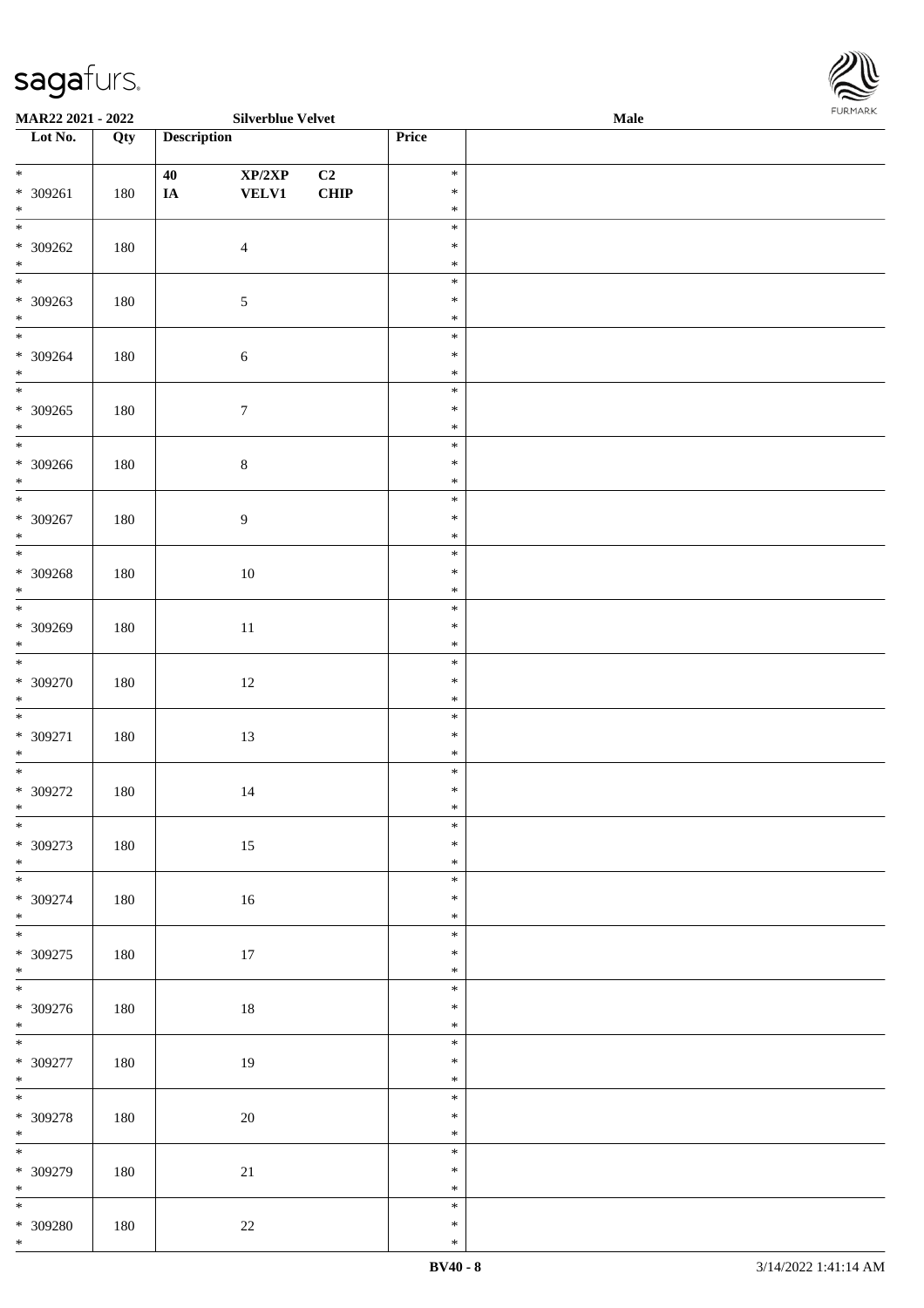

| MAR22 2021 - 2022                       |     |                    | <b>Silverblue Velvet</b> |                |               | <b>Male</b> |  |
|-----------------------------------------|-----|--------------------|--------------------------|----------------|---------------|-------------|--|
| Lot No.                                 | Qty | <b>Description</b> |                          |                | Price         |             |  |
|                                         |     |                    |                          |                |               |             |  |
| $*$                                     | 129 | 40                 | XP/2XP                   | C2             | $\ast$        |             |  |
| * 309281                                |     | IA                 | <b>VELV1</b>             | <b>CHIP</b>    | ∗             |             |  |
| * * * * * * * * * * * * * *             |     |                    |                          |                | * * * * * * * |             |  |
| * * * * * * * * * * * * * *             |     | 40                 | XP/2XP                   | C2             |               |             |  |
| * 309282                                | 205 | IA                 | <b>VELV2</b>             | <b>CHIP</b>    |               |             |  |
| $\ast$                                  |     |                    |                          |                |               |             |  |
| $\ast$                                  |     |                    |                          |                | $\ast$        |             |  |
| * 309283                                | 180 |                    | $\overline{2}$           |                | $\ast$        |             |  |
| $*$                                     |     |                    |                          |                | $\ast$        |             |  |
| $*$                                     |     |                    |                          |                | $\ast$        |             |  |
| * 309284                                | 180 |                    | $\mathfrak{Z}$           |                | $\ast$        |             |  |
| $\ast$                                  |     |                    |                          |                | $\ast$        |             |  |
| $\ast$                                  |     |                    |                          |                | $\ast$        |             |  |
| * 309285                                | 180 |                    | $\overline{4}$           |                | $\ast$        |             |  |
| $\ast$                                  |     |                    |                          |                | $\ast$        |             |  |
| $\ast$                                  |     |                    |                          |                | $\ast$        |             |  |
| $* 309286$                              | 180 |                    | 5                        |                | $\ast$        |             |  |
| $\ast$                                  |     |                    |                          |                | $\ast$        |             |  |
| $\ast$                                  |     |                    |                          |                | $\ast$        |             |  |
|                                         | 196 |                    |                          |                | ∗             |             |  |
| * 309287<br>* * * * * * * * * * * * * * |     |                    | 1121 Skins               |                | * * * * * * * |             |  |
| * * * * * * * * * * * * * *             |     |                    |                          |                |               |             |  |
|                                         |     | 40                 | <b>PALE</b>              | C1             |               |             |  |
| * 309288                                | 205 | <b>SROY</b>        | <b>VELV1</b>             |                |               |             |  |
| $\ast$                                  |     |                    |                          |                |               |             |  |
| $\ast$                                  | 61  |                    |                          |                | $\ast$        |             |  |
| * 309289                                |     |                    | 266 Skins                |                | ∗             |             |  |
| * * * * * * * * * * * * * *             |     |                    |                          |                | * * * * * * * |             |  |
| * * * * * * * * * * * * * *             |     | 40                 | <b>PALE</b>              | C <sub>2</sub> |               |             |  |
| * 309290                                | 205 | <b>SROY</b>        | <b>VELV1</b>             |                |               |             |  |
| $*$                                     |     |                    |                          |                |               |             |  |
| $*$                                     |     |                    |                          |                | $\ast$        |             |  |
| * 309291                                | 180 |                    | $\boldsymbol{2}$         |                | $\ast$        |             |  |
| $*$                                     |     |                    |                          |                | $\ast$        |             |  |
| $*$                                     |     |                    |                          |                | $\ast$        |             |  |
| $* 309292$                              | 180 |                    | 3                        |                | $\ast$        |             |  |
| $*$                                     |     |                    |                          |                | $\ast$        |             |  |
| $\ast$                                  |     |                    |                          |                | $\ast$        |             |  |
| * 309293                                | 180 |                    | $\overline{4}$           |                | $\ast$        |             |  |
| $*$                                     |     |                    |                          |                | $\ast$        |             |  |
| $\ast$                                  |     |                    |                          |                | $\ast$        |             |  |
| * 309294                                | 180 |                    | 5                        |                | ∗             |             |  |
| $*$                                     |     |                    |                          |                | ∗             |             |  |
| $\ast$                                  |     |                    |                          |                | $\ast$        |             |  |
| * 309295                                | 180 |                    | 6                        |                | $\ast$        |             |  |
| $*$                                     |     |                    |                          |                | $\ast$        |             |  |
| $\overline{\phantom{a}^*}$              | 36  |                    |                          |                | $\ast$        |             |  |
| * 309296                                |     |                    | 1141 Skins               |                | ∗             |             |  |
| * * * * * * * * * * * * * *             |     |                    |                          |                | * * * * * * * |             |  |
| * * * * * * * * * * * * * * *           |     | 40                 | <b>PALE</b>              | C3             |               |             |  |
| * 309297                                | 205 | <b>SROY</b>        | <b>VELV1</b>             |                |               |             |  |
| $*$                                     |     |                    |                          |                |               |             |  |
| $\ast$                                  |     |                    |                          |                | $\ast$        |             |  |
| * 309298                                | 180 |                    | $\overline{c}$           |                | $\ast$        |             |  |
| $\ast$                                  |     |                    |                          |                | $\ast$        |             |  |
| $\ast$                                  |     |                    |                          |                | $\ast$        |             |  |
|                                         | 135 |                    |                          |                |               |             |  |
| * 309299                                |     |                    | 520 Skins                |                | ∗             |             |  |
| * * * * * * * * * * * * * *             |     |                    |                          |                | * * * * * * * |             |  |
|                                         |     | 40                 | 2XP                      | C1             |               |             |  |
| 309300                                  | 168 | <b>SROY</b>        | <b>VELV1</b>             |                |               |             |  |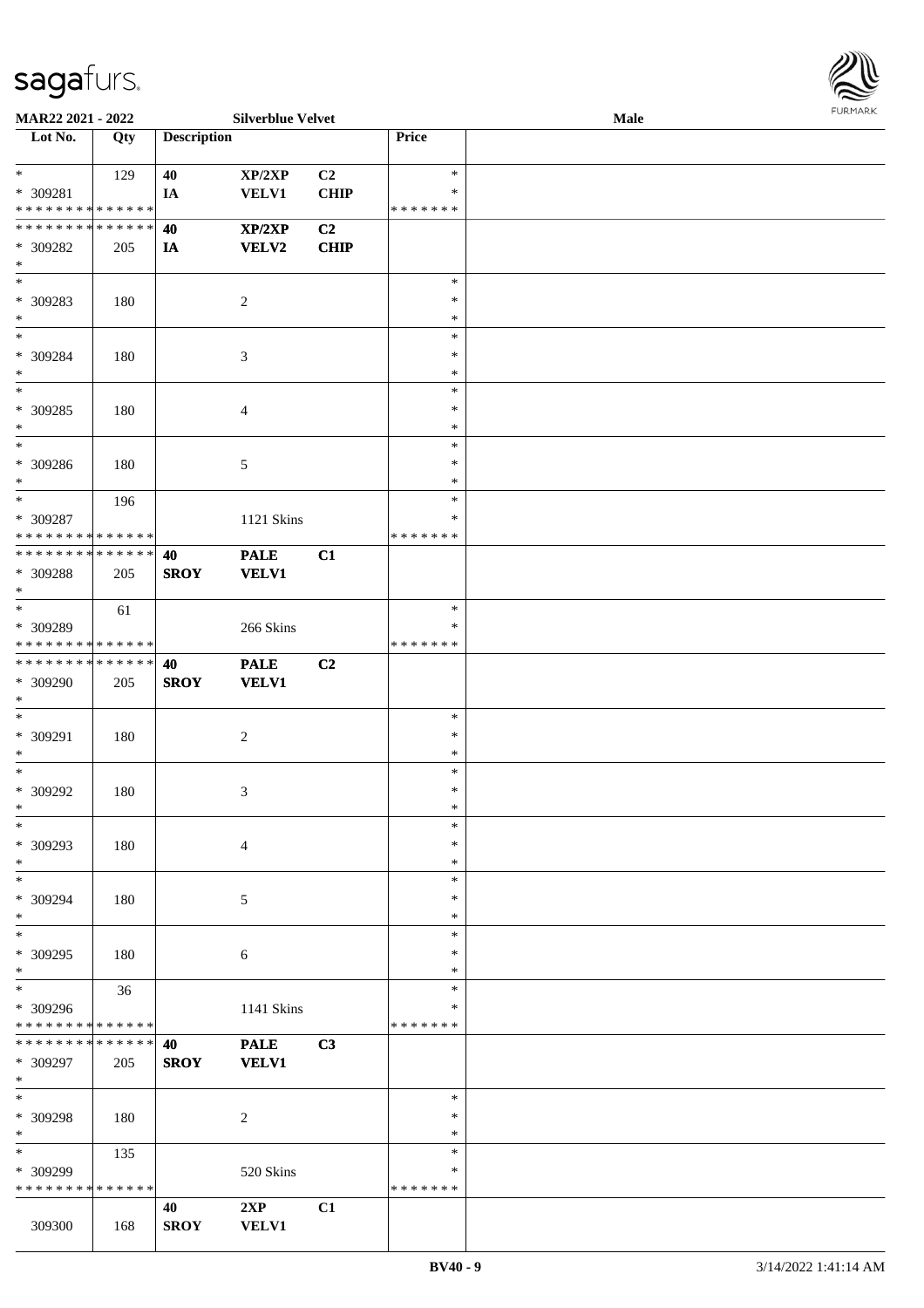| - - J - -                        | $-$ |                    |                          |                |               |      | $\approx$      |
|----------------------------------|-----|--------------------|--------------------------|----------------|---------------|------|----------------|
| MAR22 2021 - 2022                |     |                    | <b>Silverblue Velvet</b> |                |               | Male | <b>FURMARK</b> |
| $\overline{\phantom{1}}$ Lot No. | Qty | <b>Description</b> |                          |                | Price         |      |                |
| * * * * * * * * * * * * * *      |     | 40                 | 2XP                      | C <sub>2</sub> |               |      |                |
| * 309301<br>$\ast$               | 205 | <b>SROY</b>        | <b>VELV1</b>             |                |               |      |                |
| $\ast$                           |     |                    |                          |                | $\ast$        |      |                |
| * 309302                         | 180 |                    | 2                        |                | *             |      |                |
| $\ast$                           |     |                    |                          |                | $\ast$        |      |                |
| $\ast$                           |     |                    |                          |                | $\ast$        |      |                |
| * 309303                         | 180 |                    | 3                        |                | $\ast$        |      |                |
| $\ast$                           |     |                    |                          |                | $\ast$        |      |                |
| $\overline{\phantom{a}^*}$       |     |                    |                          |                | $\ast$        |      |                |
| * 309304                         | 180 |                    | $\overline{4}$           |                | $\ast$        |      |                |
| $\ast$                           |     |                    |                          |                | $\ast$        |      |                |
| $\overline{\phantom{a}}$         | 154 |                    |                          |                | $\ast$        |      |                |
| * 309305                         |     |                    | 899 Skins                |                | *             |      |                |
| * * * * * * * * * * * * * *      |     |                    |                          |                | * * * * * * * |      |                |
| **************                   |     | 40                 | 2XP                      | C3             |               |      |                |
| * 309306<br>$\ast$               | 205 | <b>SROY</b>        | VELV1                    |                |               |      |                |
| $\ast$                           |     |                    |                          |                | $\ast$        |      |                |
| * 309307                         | 190 |                    | $\overline{c}$           |                | $\ast$        |      |                |
| $\ast$                           |     |                    |                          |                | $\ast$        |      |                |
| $\ast$                           | 96  |                    |                          |                | $\ast$        |      |                |
| * 309308                         |     |                    | 491 Skins                |                | $\ast$        |      |                |
| * * * * * * * * * * * * * *      |     |                    |                          |                | * * * * * * * |      |                |
| * * * * * * * * * * * * * *      |     | 40                 | <b>PALE</b>              | C1/C2          |               |      |                |
| * 309309<br>$\ast$               | 205 | <b>SROY</b>        | <b>VELV2</b>             |                |               |      |                |
| $\ast$                           | 125 |                    |                          |                | $\ast$        |      |                |
| * 309310                         |     |                    | 330 Skins                |                | $\ast$        |      |                |
| * * * * * * * * * * * * * *      |     |                    |                          |                | * * * * * * * |      |                |
| **************                   |     | 40                 | 2XP                      | C2             |               |      |                |
| * 309311                         | 205 | <b>SROY</b>        | VELV2                    |                |               |      |                |
| $\ast$                           |     |                    |                          |                |               |      |                |
| $\overline{\phantom{a}^*}$       |     |                    |                          |                | $\ast$        |      |                |
| * 309312                         | 180 |                    | $\overline{c}$           |                | $\ast$        |      |                |
| $\ast$                           |     |                    |                          |                | $\ast$        |      |                |
| $\ast$                           | 67  |                    |                          |                | $\ast$        |      |                |
| * 309313                         |     |                    | 452 Skins                |                | $\ast$        |      |                |
| **************                   |     |                    |                          |                | *******       |      |                |

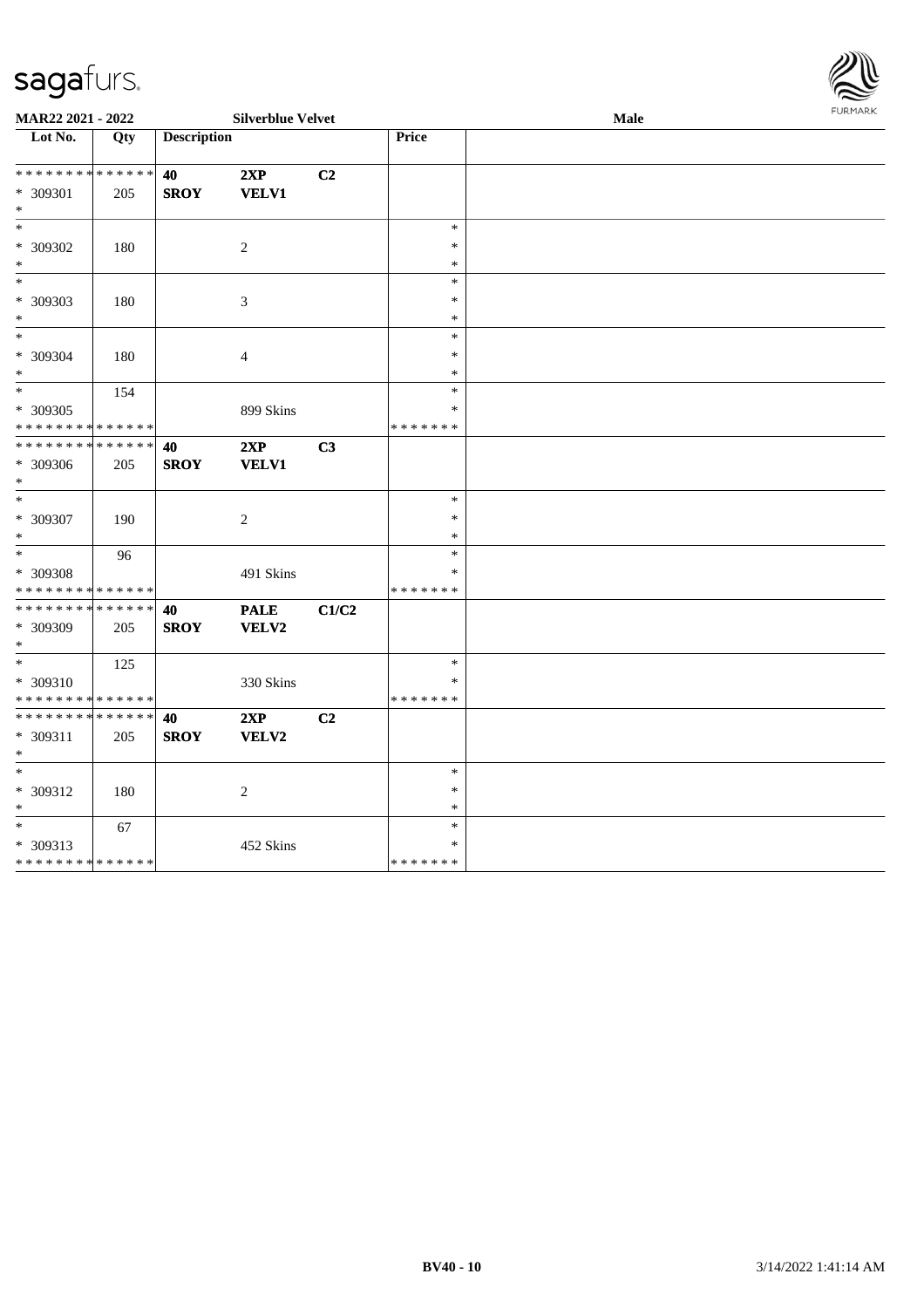

| MAR22 2021 - 2022             |     |                    | <b>Silverblue Velvet</b> |       |               | Male |  |
|-------------------------------|-----|--------------------|--------------------------|-------|---------------|------|--|
| Lot No.                       | Qty | <b>Description</b> |                          |       | Price         |      |  |
|                               |     |                    |                          |       |               |      |  |
|                               |     | 30                 | <b>Dark</b>              | C1/C2 |               |      |  |
|                               |     | ${\bf SI}$         | <b>VELV1</b>             |       |               |      |  |
| 309361                        | 205 |                    |                          |       |               |      |  |
|                               |     |                    |                          |       |               |      |  |
| * * * * * * * * * * * * * *   |     | 30                 | <b>PALE</b>              | C1    |               |      |  |
| * 309362                      | 245 | SI                 | <b>VELV1</b>             |       |               |      |  |
| $\ast$                        |     |                    |                          |       |               |      |  |
| $*$                           | 174 |                    |                          |       | $\ast$        |      |  |
| * 309363                      |     |                    | 419 Skins                |       | $\ast$        |      |  |
| * * * * * * * * * * * * * *   |     |                    |                          |       | * * * * * * * |      |  |
| * * * * * * * * * * * * * *   |     | 30                 | <b>PALE</b>              | C1    |               |      |  |
| * 309364                      | 245 | ${\bf S}{\bf I}$   | <b>VELV1</b>             |       |               |      |  |
| $\ast$                        |     |                    |                          |       |               |      |  |
| $*$                           | 177 |                    |                          |       | $\ast$        |      |  |
|                               |     |                    |                          |       | $\ast$        |      |  |
| $* 309365$                    |     |                    | 422 Skins                |       |               |      |  |
| * * * * * * * * * * * * * *   |     |                    |                          |       | *******       |      |  |
|                               |     | 30                 | <b>PALE</b>              | C1/C2 |               |      |  |
| 309366                        | 201 | ${\bf SI}$         | <b>VELV1</b>             |       |               |      |  |
|                               |     |                    |                          |       |               |      |  |
| * * * * * * * * * * * * * *   |     | 30                 | <b>PALE</b>              | C2    |               |      |  |
| $* 309367$                    | 244 | ${\bf S}{\bf I}$   | <b>VELV1</b>             |       |               |      |  |
| $\ast$                        |     |                    |                          |       |               |      |  |
| $*$                           |     |                    |                          |       | $\ast$        |      |  |
| * 309368                      | 220 |                    | $\overline{c}$           |       | $\ast$        |      |  |
| $\ast$                        |     |                    |                          |       | $\ast$        |      |  |
| $\ast$                        |     |                    |                          |       | $\ast$        |      |  |
| * 309369                      | 220 |                    | 3                        |       | $\ast$        |      |  |
| $\ast$                        |     |                    |                          |       | $\ast$        |      |  |
| $\ast$                        |     |                    |                          |       | $\ast$        |      |  |
|                               |     |                    |                          |       | $\ast$        |      |  |
| $* 309370$                    | 220 |                    | $\overline{4}$           |       |               |      |  |
| $*$                           |     |                    |                          |       | $\ast$        |      |  |
| $\ast$                        |     |                    |                          |       | $\ast$        |      |  |
| * 309371                      | 220 |                    | $\sqrt{5}$               |       | $\ast$        |      |  |
| $\ast$                        |     |                    |                          |       | $\ast$        |      |  |
| $\ast$                        |     |                    |                          |       | $\ast$        |      |  |
| $* 309372$                    | 220 |                    | 6                        |       | $\ast$        |      |  |
| $*$                           |     |                    |                          |       | $\ast$        |      |  |
| $*$                           | 73  |                    |                          |       | $\ast$        |      |  |
| * 309373                      |     |                    | 1417 Skins               |       | ∗             |      |  |
| * * * * * * * * * * * * * * * |     |                    |                          |       | * * * * * * * |      |  |
| * * * * * * * * * * * * * * * |     | 30                 | <b>PALE</b>              | C2    |               |      |  |
| * 309374                      | 245 | SI                 | <b>VELV1</b>             |       |               |      |  |
| $*$                           |     |                    |                          |       |               |      |  |
| $*$                           |     |                    |                          |       | $\ast$        |      |  |
| * 309375                      |     |                    |                          |       | $\ast$        |      |  |
| $*$                           | 220 |                    | $\overline{2}$           |       | $\ast$        |      |  |
| $\ast$                        |     |                    |                          |       |               |      |  |
|                               |     |                    |                          |       | $\ast$        |      |  |
| * 309376                      | 220 |                    | 3                        |       | $\ast$        |      |  |
| $*$                           |     |                    |                          |       | $\ast$        |      |  |
| $*$                           |     |                    |                          |       | $\ast$        |      |  |
| * 309377                      | 220 |                    | $\overline{4}$           |       | $\ast$        |      |  |
| $*$                           |     |                    |                          |       | $\ast$        |      |  |
| $*$ $*$                       | 76  |                    |                          |       | $\ast$        |      |  |
| * 309378                      |     |                    | 981 Skins                |       | $\ast$        |      |  |
| * * * * * * * * * * * * * *   |     |                    |                          |       | *******       |      |  |
| ******** <mark>******</mark>  |     | 30                 | <b>PALE</b>              | C3    |               |      |  |
| * 309379                      | 245 | SI                 | <b>VELV1</b>             |       |               |      |  |
| $*$                           |     |                    |                          |       |               |      |  |
| $*$                           |     |                    |                          |       | $\ast$        |      |  |
|                               |     |                    |                          |       | $\ast$        |      |  |
| * 309380                      | 220 |                    | 2                        |       |               |      |  |
| $*$                           |     |                    |                          |       | $\ast$        |      |  |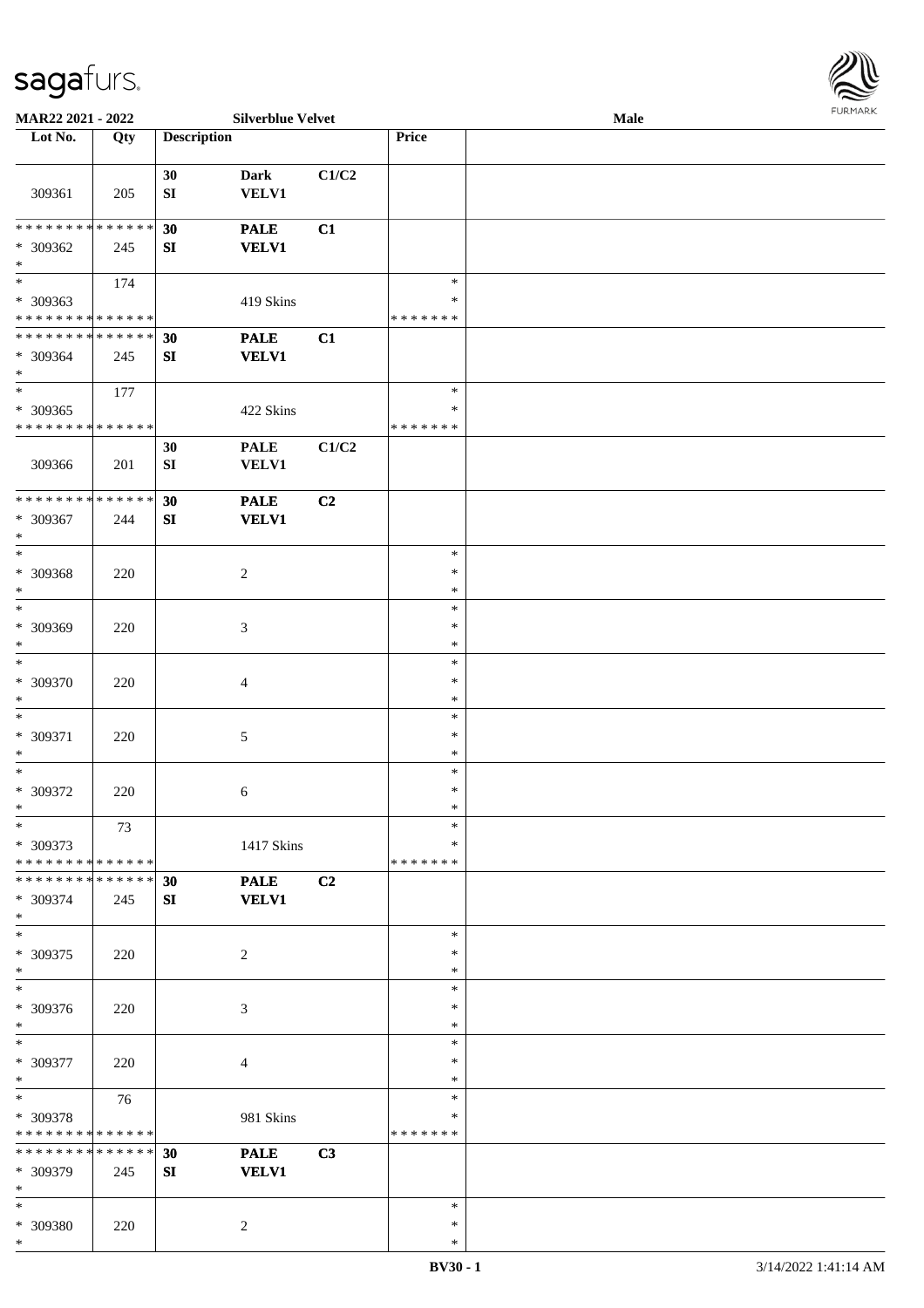

| <b>MAR22 2021 - 2022</b>      |     |                    | <b>Silverblue Velvet</b> |                |               | Male |  |
|-------------------------------|-----|--------------------|--------------------------|----------------|---------------|------|--|
| Lot No.                       | Qty | <b>Description</b> |                          |                | Price         |      |  |
|                               |     |                    |                          |                |               |      |  |
| $*$                           |     | 30                 | <b>PALE</b>              | C3             | $\ast$        |      |  |
| * 309381                      | 220 | ${\bf SI}$         | <b>VELV1</b>             |                | $\ast$        |      |  |
| $\ast$                        |     |                    |                          |                | $\ast$        |      |  |
| $*$                           | 102 |                    |                          |                | $\ast$        |      |  |
| * 309382                      |     |                    | 787 Skins                |                | ∗             |      |  |
| * * * * * * * * * * * * * *   |     |                    |                          |                | * * * * * * * |      |  |
|                               |     |                    |                          |                |               |      |  |
|                               |     | 30                 | <b>PALE</b>              | C3             |               |      |  |
| 309383                        | 237 | SI                 | <b>VELV1</b>             |                |               |      |  |
|                               |     |                    |                          |                |               |      |  |
|                               |     | 30                 | $\mathbf{X}\mathbf{P}$   | C1/C2          |               |      |  |
| 309384                        | 252 | ${\bf SI}$         | <b>VELV1</b>             |                |               |      |  |
|                               |     |                    |                          |                |               |      |  |
|                               |     | 30                 | 2XP                      | C1             |               |      |  |
| 309385                        | 210 | ${\bf SI}$         | <b>VELV1</b>             |                |               |      |  |
|                               |     |                    |                          |                |               |      |  |
| * * * * * * * * * * * * * *   |     | 30                 | 2XP                      | C2             |               |      |  |
| * 309386                      | 245 |                    | <b>VELV1</b>             |                |               |      |  |
| $*$                           |     | SI                 |                          |                |               |      |  |
|                               |     |                    |                          |                |               |      |  |
| $\ast$                        |     |                    |                          |                | $\ast$        |      |  |
| * 309387                      | 220 |                    | 2                        |                | $\ast$        |      |  |
| $\ast$                        |     |                    |                          |                | $\ast$        |      |  |
| $\ast$                        |     |                    |                          |                | $\ast$        |      |  |
| * 309388                      | 220 |                    | 3                        |                | $\ast$        |      |  |
| $\ast$                        |     |                    |                          |                | $\ast$        |      |  |
| $*$                           | 70  |                    |                          |                | $\ast$        |      |  |
| * 309389                      |     |                    | 755 Skins                |                | ∗             |      |  |
| * * * * * * * * * * * * * *   |     |                    |                          |                | * * * * * * * |      |  |
| * * * * * * * * * * * * * * * |     | 30                 | 2XP                      | C3             |               |      |  |
|                               |     |                    |                          |                |               |      |  |
| * 309390<br>$*$               | 245 | SI                 | <b>VELV1</b>             |                |               |      |  |
|                               |     |                    |                          |                |               |      |  |
| $*$                           | 158 |                    |                          |                | $\ast$        |      |  |
| * 309391                      |     |                    | 403 Skins                |                | $\ast$        |      |  |
| * * * * * * * * * * * * * *   |     |                    |                          |                | *******       |      |  |
| * * * * * * * * * * * * * * * |     | 30                 | <b>PALE</b>              | C1/C2          |               |      |  |
| * 309392                      | 265 | SI                 | VELV2                    |                |               |      |  |
| $*$                           |     |                    |                          |                |               |      |  |
| $*$                           | 117 |                    |                          |                | $\ast$        |      |  |
| * 309393                      |     |                    | 382 Skins                |                | $\ast$        |      |  |
| * * * * * * * * * * * * * * * |     |                    |                          |                | * * * * * * * |      |  |
| * * * * * * * * * * * * * * * |     | 30                 | 2XP                      | C1/C2          |               |      |  |
| * 309394                      | 245 | SI                 | <b>VELV2</b>             |                |               |      |  |
| $*$                           |     |                    |                          |                |               |      |  |
| $*$                           |     |                    |                          |                | $\ast$        |      |  |
|                               | 170 |                    |                          |                |               |      |  |
| * 309395                      |     |                    | 415 Skins                |                | ∗             |      |  |
| * * * * * * * * * * * * * * * |     |                    |                          |                | *******       |      |  |
| * * * * * * * * * * * * * * * |     | 30                 | ALL                      | C <sub>2</sub> |               |      |  |
| * 309396                      | 245 | $\mathbf{I}$       | <b>VELV1</b>             | WB1            |               |      |  |
| $*$                           |     |                    |                          |                |               |      |  |
| $*$                           | 136 |                    |                          |                | $\ast$        |      |  |
| * 309397                      |     |                    | 381 Skins                |                | ∗             |      |  |
| * * * * * * * * * * * * * *   |     |                    |                          |                | *******       |      |  |
| * * * * * * * * * * * * * * * |     | 30                 | XP/2XP                   | C <sub>2</sub> |               |      |  |
| * 309398                      | 245 | $\mathbf{I}$       | <b>VELV1</b>             | <b>CHIP</b>    |               |      |  |
| $*$                           |     |                    |                          |                |               |      |  |
|                               |     |                    |                          |                | $\ast$        |      |  |
| $*$                           |     |                    |                          |                |               |      |  |
| * 309399                      | 220 |                    | 2                        |                | $\ast$        |      |  |
| $*$                           |     |                    |                          |                | $\ast$        |      |  |
| $\ast$                        |     |                    |                          |                | $\ast$        |      |  |
| * 309400                      | 220 |                    | 3                        |                | $\ast$        |      |  |
| $\ast$                        |     |                    |                          |                | $\ast$        |      |  |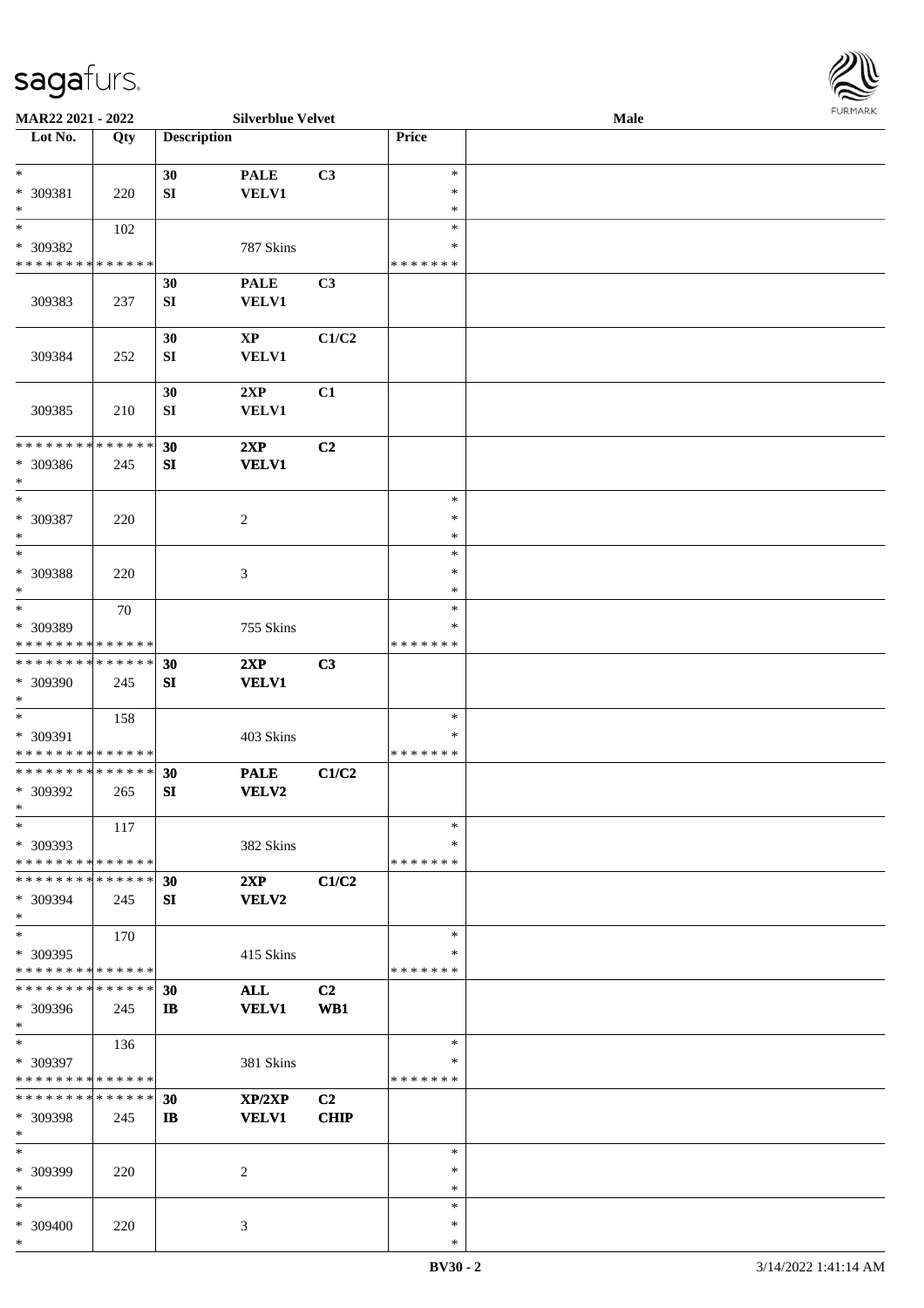

| MAR22 2021 - 2022           |        |                    | <b>Silverblue Velvet</b> |             |               | Male |  |
|-----------------------------|--------|--------------------|--------------------------|-------------|---------------|------|--|
| Lot No.                     | Qty    | <b>Description</b> |                          |             | Price         |      |  |
|                             |        |                    |                          |             |               |      |  |
| $*$                         |        | 30                 | XP/2XP                   | C2          | $\ast$        |      |  |
|                             |        |                    |                          |             | $\ast$        |      |  |
| * 309401                    | 220    | $\bf IB$           | <b>VELV1</b>             | <b>CHIP</b> |               |      |  |
| $*$                         |        |                    |                          |             | $\ast$        |      |  |
| $*$                         |        |                    |                          |             | $\ast$        |      |  |
| $* 309402$                  | 220    |                    | $\mathfrak{S}$           |             | $\ast$        |      |  |
| $\ast$                      |        |                    |                          |             | $\ast$        |      |  |
| $\overline{\ast}$           |        |                    |                          |             | $\ast$        |      |  |
| * 309403                    |        |                    |                          |             | $\ast$        |      |  |
|                             | 220    |                    | 6                        |             |               |      |  |
| $*$                         |        |                    |                          |             | $\ast$        |      |  |
| $*$                         | 43     |                    |                          |             | $\ast$        |      |  |
| $* 309404$                  |        |                    | 1388 Skins               |             | $\ast$        |      |  |
| * * * * * * * * * * * * * * |        |                    |                          |             | * * * * * * * |      |  |
|                             |        | 30                 | <b>Dark</b>              | C1          |               |      |  |
| 309405                      | 182    | <b>SAGA</b>        | <b>VELV1</b>             |             |               |      |  |
|                             |        |                    |                          |             |               |      |  |
|                             |        |                    |                          |             |               |      |  |
| * * * * * * * * * * * * * * |        | 30                 | <b>Dark</b>              | C2          |               |      |  |
| $* 309406$                  | 225    | <b>SAGA</b>        | <b>VELV1</b>             |             |               |      |  |
| $*$                         |        |                    |                          |             |               |      |  |
| $\ast$                      | 203    |                    |                          |             | $\ast$        |      |  |
| * 309407                    |        |                    | 428 Skins                |             | $\ast$        |      |  |
| * * * * * * * * * * * * * * |        |                    |                          |             | * * * * * * * |      |  |
|                             |        |                    |                          |             |               |      |  |
|                             |        | 30                 | Dark                     | C3          |               |      |  |
| 309408                      | 124    | <b>SAGA</b>        | <b>VELV1</b>             |             |               |      |  |
|                             |        |                    |                          |             |               |      |  |
| * * * * * * * * * * * * * * |        | 30                 | <b>PALE</b>              | C1          |               |      |  |
| * 309409                    | 225    | <b>SAGA</b>        | <b>VELV1</b>             |             |               |      |  |
| $*$                         |        |                    |                          |             |               |      |  |
|                             |        |                    |                          |             |               |      |  |
| $*$                         |        |                    |                          |             | $\ast$        |      |  |
| $* 309410$                  | 200    |                    | $\overline{c}$           |             | $\ast$        |      |  |
| $*$                         |        |                    |                          |             | $\ast$        |      |  |
| $*$                         |        |                    |                          |             | $\ast$        |      |  |
| $* 309411$                  | 200    |                    | $\mathfrak{Z}$           |             | $\ast$        |      |  |
| $*$                         |        |                    |                          |             | $\ast$        |      |  |
|                             |        |                    |                          |             |               |      |  |
| $*$                         |        |                    |                          |             | $\ast$        |      |  |
| * 309412                    | 200    |                    | 4                        |             | $\ast$        |      |  |
| $*$                         |        |                    |                          |             | $\ast$        |      |  |
| $\ast$                      |        |                    |                          |             | $\ast$        |      |  |
| * 309413                    | 200    |                    | 5                        |             | $\ast$        |      |  |
| $*$                         |        |                    |                          |             | $\ast$        |      |  |
|                             |        |                    |                          |             |               |      |  |
| $*$                         |        |                    |                          |             | $\ast$        |      |  |
| * 309414                    | 200    |                    | 6                        |             | $\ast$        |      |  |
| $*$                         |        |                    |                          |             | $\ast$        |      |  |
| $*$                         |        |                    |                          |             | $\ast$        |      |  |
| * 309415                    | 200    |                    | $\tau$                   |             | $\ast$        |      |  |
| $*$                         |        |                    |                          |             | $\ast$        |      |  |
| $\overline{\ast}$           |        |                    |                          |             |               |      |  |
|                             |        |                    |                          |             | $\ast$        |      |  |
| $* 309416$                  | 200    |                    | $\,8\,$                  |             | $\ast$        |      |  |
| $*$                         |        |                    |                          |             | $\ast$        |      |  |
| $*$                         |        |                    |                          |             | $\ast$        |      |  |
| $* 309417$                  | 200    |                    | 9                        |             | $\ast$        |      |  |
| $*$                         |        |                    |                          |             | $\ast$        |      |  |
|                             |        |                    |                          |             |               |      |  |
| $*$                         | 99     |                    |                          |             | $\ast$        |      |  |
| * 309418                    |        |                    | 1924 Skins               |             | $\ast$        |      |  |
| * * * * * * * *             | ****** |                    |                          |             | * * * * * * * |      |  |
| * * * * * * * *             | ****** | 30                 | <b>PALE</b>              | C1/C2       |               |      |  |
| * 309419                    | 225    | <b>SAGA</b>        | <b>VELV1</b>             |             |               |      |  |
| $*$                         |        |                    |                          |             |               |      |  |
|                             |        |                    |                          |             |               |      |  |
| $*$                         |        |                    |                          |             | $\ast$        |      |  |
| * 309420                    | 200    |                    | $\overline{2}$           |             | $\ast$        |      |  |
| $*$                         |        |                    |                          |             | $\ast$        |      |  |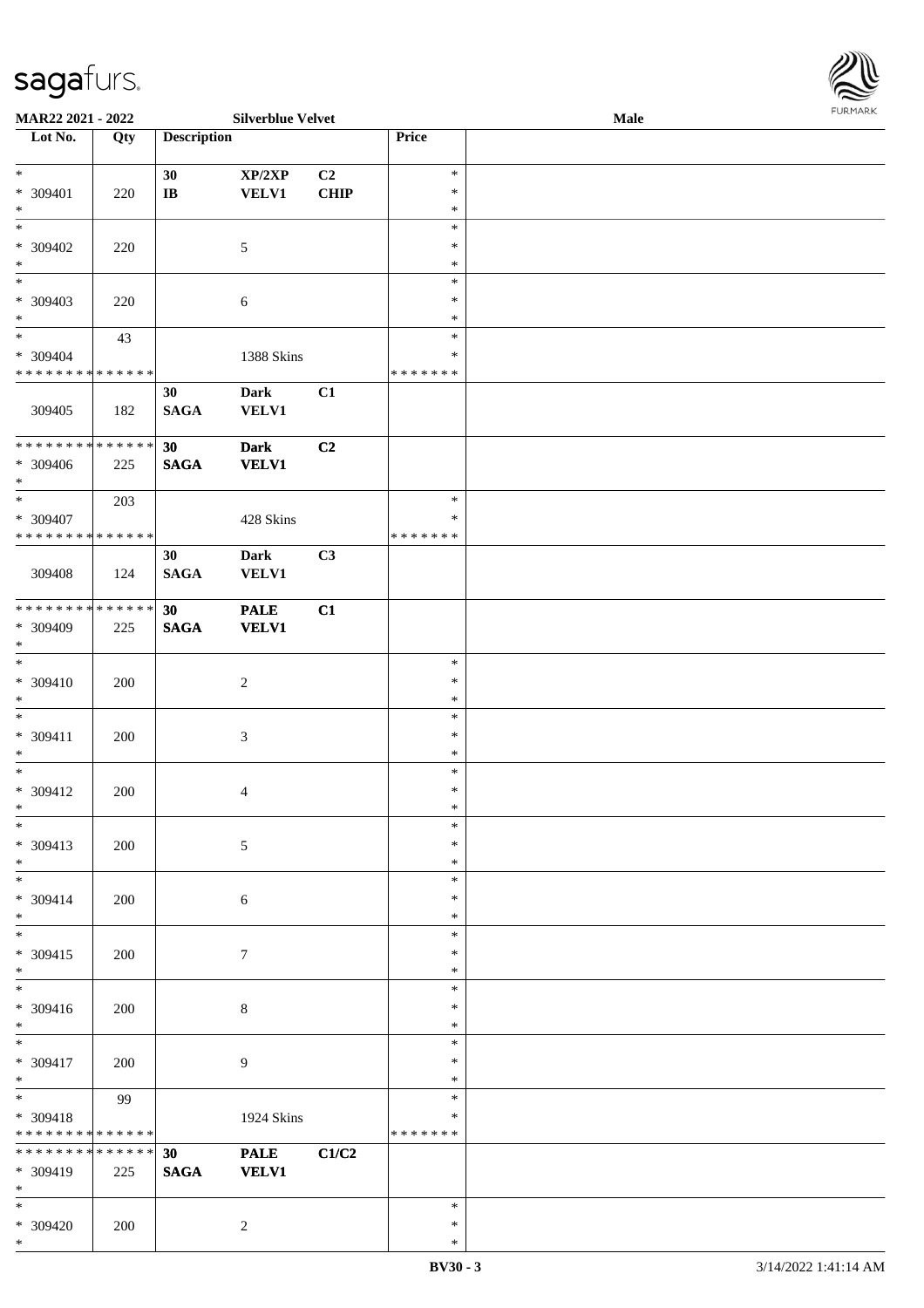

| MAR22 2021 - 2022                         |     |                    | <b>Silverblue Velvet</b>    |       |                         | Male | <b>FURMARK</b> |
|-------------------------------------------|-----|--------------------|-----------------------------|-------|-------------------------|------|----------------|
| $\overline{\phantom{1}}$ Lot No.          | Qty | <b>Description</b> |                             |       | Price                   |      |                |
| $*$                                       | 83  | 30 <sup>1</sup>    | <b>PALE</b>                 | C1/C2 | $\ast$                  |      |                |
| $* 309421$<br>* * * * * * * * * * * * * * |     | <b>SAGA</b>        | <b>VELV1</b>                |       | $\ast$<br>* * * * * * * |      |                |
| ******** <mark>******</mark>              |     | 30                 | <b>PALE</b>                 | C2    |                         |      |                |
| $* 309422$                                | 225 | <b>SAGA</b>        | <b>VELV1</b>                |       |                         |      |                |
| $\ast$<br>$\overline{\phantom{0}}$        |     |                    |                             |       | $\ast$                  |      |                |
| * 309423                                  | 200 |                    | $\overline{c}$              |       | $\ast$                  |      |                |
| $\ast$<br>$\ast$                          |     |                    |                             |       | $\ast$<br>$\ast$        |      |                |
| * 309424                                  | 200 |                    | $\sqrt{3}$                  |       | $\ast$                  |      |                |
| $\ast$<br>$_{\ast}^{-}$                   |     |                    |                             |       | $\ast$                  |      |                |
| $* 309425$                                | 200 |                    | $\overline{4}$              |       | $\ast$<br>$\ast$        |      |                |
| $\ast$                                    |     |                    |                             |       | $\ast$                  |      |                |
| $_{\ast}^{-}$<br>* 309426                 | 200 |                    | $\sqrt{5}$                  |       | $\ast$<br>$\ast$        |      |                |
| $\ast$                                    |     |                    |                             |       | $\ast$                  |      |                |
| $\ast$                                    |     |                    |                             |       | $\ast$<br>$\ast$        |      |                |
| * 309427<br>$\ast$                        | 200 |                    | $\sqrt{6}$                  |       | $\ast$                  |      |                |
| $\ast$                                    |     |                    |                             |       | $\ast$                  |      |                |
| * 309428<br>$\ast$                        | 200 |                    | $\tau$                      |       | $\ast$<br>$\ast$        |      |                |
| $_{\ast}$                                 |     |                    |                             |       | $\ast$                  |      |                |
| * 309429<br>$\ast$                        | 200 |                    | $\,8\,$                     |       | $\ast$<br>$\ast$        |      |                |
| $\ast$                                    |     |                    |                             |       | $\ast$                  |      |                |
| * 309430                                  | 200 |                    | $\overline{9}$              |       | $\ast$                  |      |                |
| $\ast$<br>$_{\ast}^{-}$                   |     |                    |                             |       | $\ast$<br>$\ast$        |      |                |
| * 309431                                  | 200 |                    | $10\,$                      |       | $\ast$                  |      |                |
| $\ast$<br>$\overline{\ast}$               |     |                    |                             |       | $\ast$<br>$\ast$        |      |                |
| $* 309432$                                | 200 |                    | $11\,$                      |       | $\ast$                  |      |                |
| $\ast$<br>$\ast$                          | 74  |                    |                             |       | $\ast$<br>$\ast$        |      |                |
| * 309433                                  |     |                    | 2299 Skins                  |       | $\ast$                  |      |                |
| * * * * * * * * * * * * * *               |     |                    |                             |       | * * * * * * *           |      |                |
| * * * * * * * * * * * * * *<br>* 309434   | 225 | 30<br><b>SAGA</b>  | <b>PALE</b><br><b>VELV1</b> | C3    |                         |      |                |
| $\ast$                                    |     |                    |                             |       |                         |      |                |
| $\ast$<br>$* 309435$                      | 200 |                    | $\overline{c}$              |       | $\ast$<br>$\ast$        |      |                |
| $\ast$                                    |     |                    |                             |       | $\ast$                  |      |                |
| $\overline{\phantom{a}^*}$<br>* 309436    |     |                    |                             |       | $\ast$<br>*             |      |                |
| $\ast$                                    | 200 |                    | $\mathfrak{Z}$              |       | $\ast$                  |      |                |
| $_{\ast}$                                 |     |                    |                             |       | $\ast$                  |      |                |
| * 309437<br>$\ast$                        | 200 |                    | $\overline{4}$              |       | $\ast$<br>*             |      |                |
| $_{\ast}$                                 |     |                    |                             |       | $\ast$                  |      |                |
| * 309438<br>$\ast$                        | 200 |                    | $\sqrt{5}$                  |       | $\ast$<br>$\ast$        |      |                |
| $\overline{\ast}$                         |     |                    |                             |       | $\ast$                  |      |                |
| $* 309439$                                | 200 |                    | $\sqrt{6}$                  |       | $\ast$                  |      |                |
| $\ast$<br>$\ast$                          | 234 |                    |                             |       | $\ast$<br>$\ast$        |      |                |
| * 309440                                  |     |                    | 1459 Skins                  |       | $\ast$                  |      |                |
| ******** <mark>******</mark>              |     |                    |                             |       | * * * * * * *           |      |                |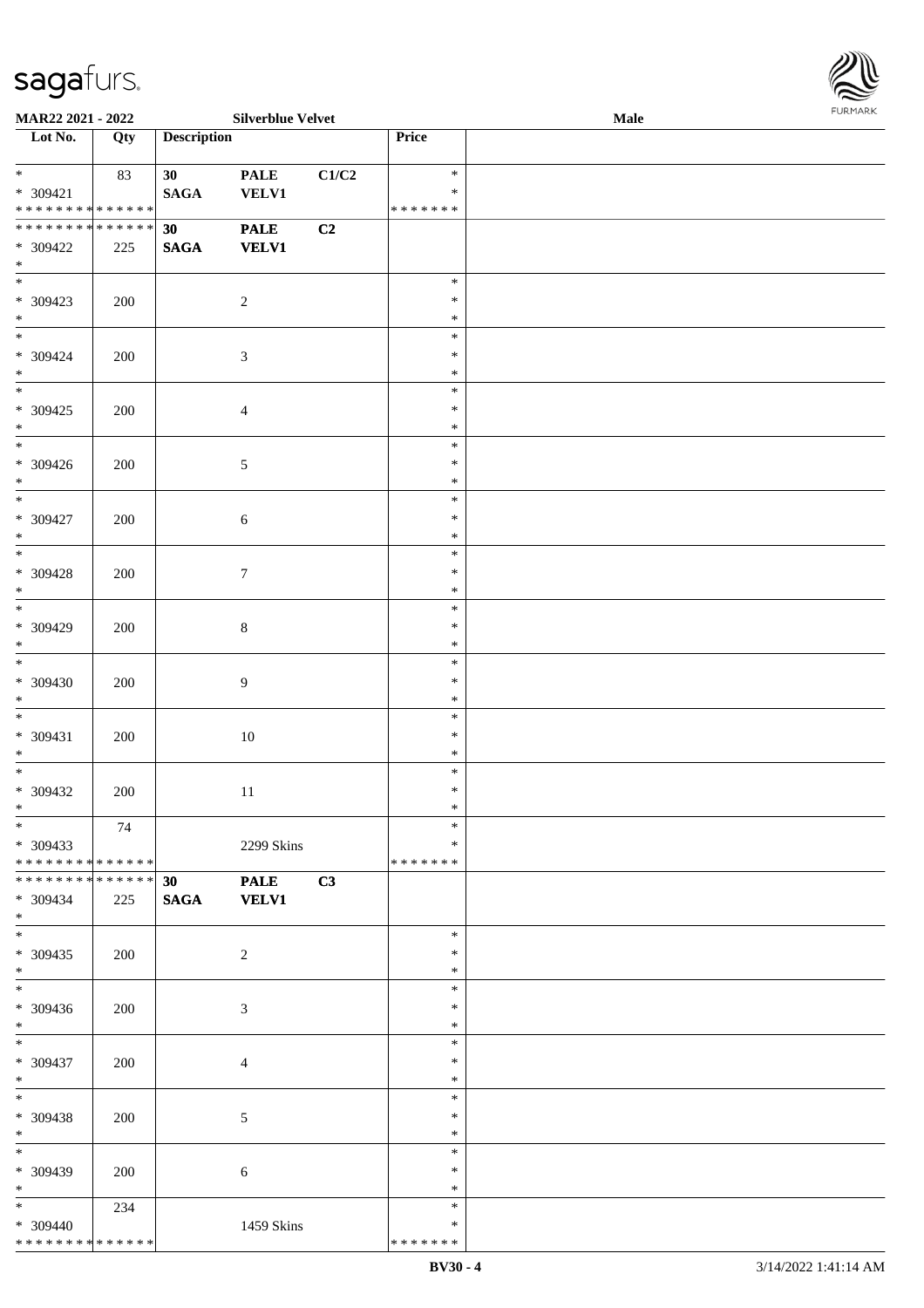\*



| MAR22 2021 - 2022                                                |     |                    | <b>Silverblue Velvet</b>               |    |                             | <b>Male</b> |  |
|------------------------------------------------------------------|-----|--------------------|----------------------------------------|----|-----------------------------|-------------|--|
| Lot No.                                                          | Qty | <b>Description</b> |                                        |    | Price                       |             |  |
|                                                                  |     | 30                 | $\bold{XP}$                            | C1 |                             |             |  |
| 309441                                                           | 193 | $\mathbf{SAGA}$    | <b>VELV1</b>                           |    |                             |             |  |
| * * * * * * * * <mark>* * * * * * *</mark><br>* 309442<br>$\ast$ | 225 | 30<br><b>SAGA</b>  | $\mathbf{X}\mathbf{P}$<br><b>VELV1</b> | C2 |                             |             |  |
| $*$<br>* 309443<br>$*$                                           | 210 |                    | $\overline{c}$                         |    | $\ast$<br>$\ast$<br>$\ast$  |             |  |
| $\overline{\ast}$<br>$* 309444$<br>* * * * * * * * * * * * * *   | 54  |                    | 489 Skins                              |    | $\ast$<br>∗<br>*******      |             |  |
| * * * * * * * * * * * * * *<br>* 309445<br>$*$                   | 225 | 30<br><b>SAGA</b>  | $\bold{XP}$<br><b>VELV1</b>            | C2 |                             |             |  |
| $*$<br>$* 309446$<br>$*$                                         | 200 |                    | $\overline{2}$                         |    | $\ast$<br>$\ast$<br>$\ast$  |             |  |
| $\frac{1}{1}$<br>* 309447<br>$*$                                 | 200 |                    | $\mathfrak{Z}$                         |    | $\ast$<br>$\ast$<br>$\ast$  |             |  |
| $\overline{\ast}$<br>* 309448<br>$\ast$                          | 200 |                    | $\overline{4}$                         |    | $\ast$<br>$\ast$<br>$\ast$  |             |  |
| $*$<br>* 309449<br>$*$                                           | 200 |                    | 5                                      |    | $\ast$<br>$\ast$<br>$\ast$  |             |  |
| $\overline{\phantom{0}}$<br>$* 309450$<br>$*$                    | 200 |                    | 6                                      |    | $\ast$<br>$\ast$<br>$\ast$  |             |  |
| $*$<br>$* 309451$<br>$*$                                         | 200 |                    | $\boldsymbol{7}$                       |    | $\ast$<br>$\ast$<br>$\ast$  |             |  |
| $*$<br>$* 309452$<br>$*$ $-$                                     | 200 |                    | $\,8\,$                                |    | $\ast$<br>$\ast$<br>$\ast$  |             |  |
| $*$<br>$* 309453$<br>$*$                                         | 200 |                    | 9                                      |    | $\ast$<br>$\ast$<br>$\ast$  |             |  |
| $*$<br>* 309454<br>$*$                                           | 200 |                    | 10                                     |    | $\ast$<br>$\ast$<br>$\ast$  |             |  |
| $*$<br>$* 309455$<br>$*$                                         | 200 |                    | 11                                     |    | $\ast$<br>$\ast$<br>$\ast$  |             |  |
| $*$<br>$* 309456$<br>$*$                                         | 200 |                    | 12                                     |    | $\ast$<br>$\ast$<br>$\ast$  |             |  |
| $\overline{\ast}$<br>$* 309457$<br>$*$                           | 200 |                    | 13                                     |    | $\ast$<br>$\ast$<br>$\ast$  |             |  |
| $*$ and $*$<br>$* 309458$<br>* * * * * * * * * * * * * *         | 196 |                    | <b>2821 Skins</b>                      |    | $\ast$<br>$\ast$<br>******* |             |  |
| * * * * * * * * * * * * * * *<br>* 309459<br>$*$                 | 225 | 30<br><b>SAGA</b>  | 2XP<br><b>VELV1</b>                    | C1 |                             |             |  |
| $*$<br>* 309460<br>$*$                                           | 200 |                    | $\overline{c}$                         |    | $\ast$<br>$\ast$<br>$\ast$  |             |  |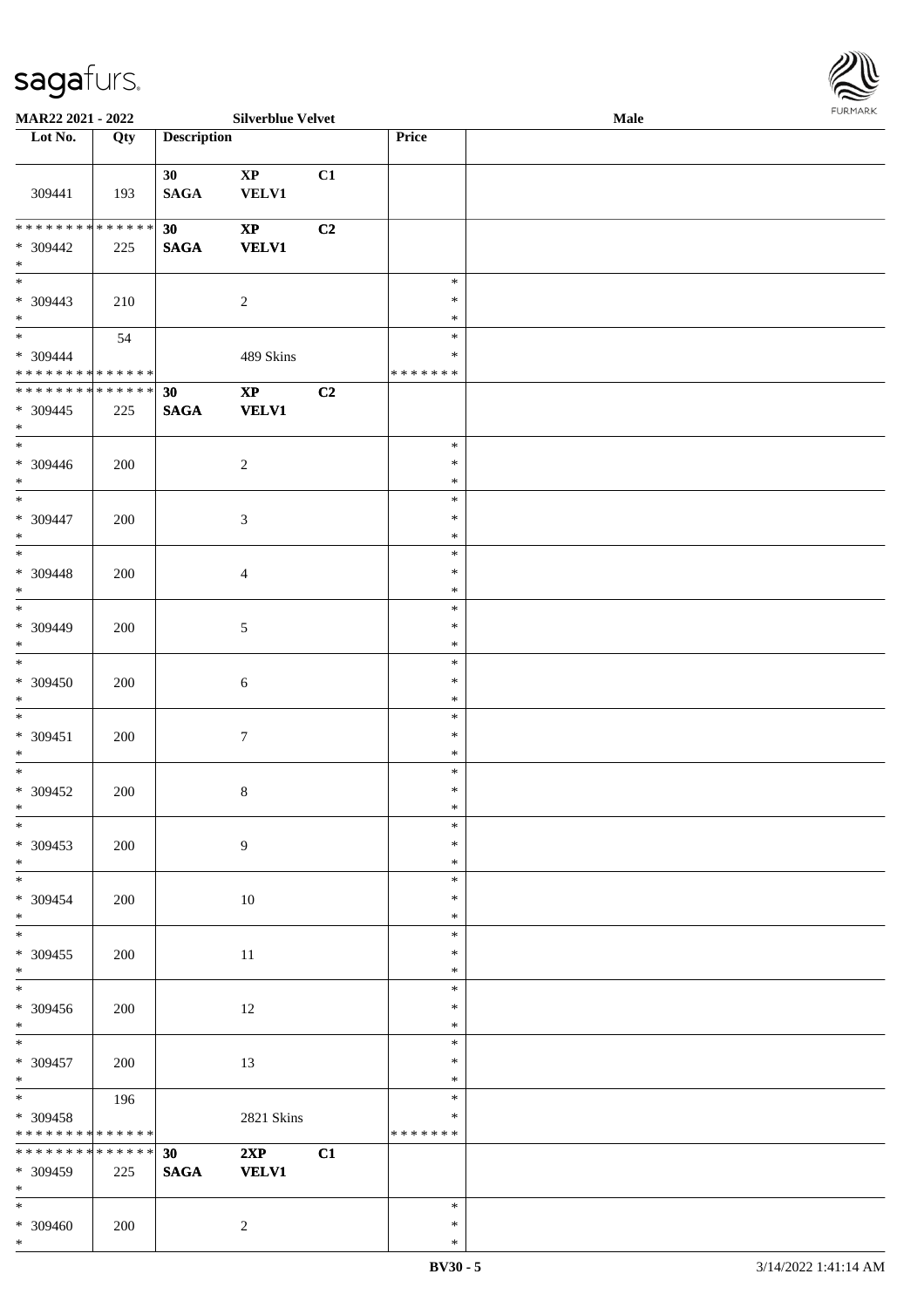\* 309480

\* \* \* \* \* \* \* \* \* \* \* \* \* \*

855 Skins

**MAR22 2021 - 2022 Silverblue Velvet Male**

**Lot No. Qty Description Price**

| $\ast$                          |     | 30              | 2XP             | C1    | $\ast$  |  |
|---------------------------------|-----|-----------------|-----------------|-------|---------|--|
| $* 309461$                      | 200 | $\mathbf{SAGA}$ | <b>VELV1</b>    |       | $\ast$  |  |
| $*$                             |     |                 |                 |       | $\ast$  |  |
| $\ast$                          |     |                 |                 |       | $\ast$  |  |
|                                 |     |                 |                 |       |         |  |
| * 309462                        | 200 |                 | $\overline{4}$  |       | $\ast$  |  |
| $*$                             |     |                 |                 |       | $\ast$  |  |
| $\overline{\phantom{0}}$        | 102 |                 |                 |       | $\ast$  |  |
| $* 309463$                      |     |                 | 927 Skins       |       | $\ast$  |  |
| * * * * * * * * * * * * * *     |     |                 |                 |       | ******* |  |
| **************                  |     | 30              | 2XP             | C1/C2 |         |  |
| * 309464                        |     | <b>SAGA</b>     | <b>VELV1</b>    |       |         |  |
|                                 | 205 |                 |                 |       |         |  |
| $*$<br>$\overline{\phantom{0}}$ |     |                 |                 |       |         |  |
|                                 | 53  |                 |                 |       | $\ast$  |  |
| $* 309465$                      |     |                 | 258 Skins       |       | $\ast$  |  |
| * * * * * * * * * * * * * * *   |     |                 |                 |       | ******* |  |
| ******** <mark>******</mark>    |     | 30 <sup>°</sup> | 2XP             | C2    |         |  |
| * 309466                        | 225 | <b>SAGA</b>     | <b>VELV1</b>    |       |         |  |
| $*$                             |     |                 |                 |       |         |  |
| $*$                             |     |                 |                 |       | $\ast$  |  |
|                                 |     |                 |                 |       |         |  |
| $* 309467$                      | 200 |                 | $\overline{2}$  |       | $\ast$  |  |
| $*$                             |     |                 |                 |       | $\ast$  |  |
| $\overline{\phantom{0}}$        |     |                 |                 |       | $\ast$  |  |
| * 309468                        | 200 |                 | $\mathfrak{Z}$  |       | $\ast$  |  |
| $*$                             |     |                 |                 |       | $\ast$  |  |
| $\ast$                          |     |                 |                 |       | $\ast$  |  |
| * 309469                        | 200 |                 | $\overline{4}$  |       | $\ast$  |  |
| $*$                             |     |                 |                 |       | $\ast$  |  |
|                                 |     |                 |                 |       |         |  |
| $*$                             |     |                 |                 |       | $\ast$  |  |
| * 309470                        | 200 |                 | $\mathfrak{S}$  |       | $\ast$  |  |
| $*$                             |     |                 |                 |       | $\ast$  |  |
| $*$                             |     |                 |                 |       | $\ast$  |  |
| * 309471                        | 200 |                 | $6\,$           |       | $\ast$  |  |
| $*$                             |     |                 |                 |       | $\ast$  |  |
| $*$                             |     |                 |                 |       | $\ast$  |  |
|                                 |     |                 |                 |       |         |  |
| $* 309472$                      | 200 |                 | $7\phantom{.0}$ |       | $\ast$  |  |
| $*$                             |     |                 |                 |       | $\ast$  |  |
| $*$                             |     |                 |                 |       | $\ast$  |  |
| * 309473                        | 200 |                 | 8 <sup>7</sup>  |       | $*$     |  |
| $\ast$                          |     |                 |                 |       | $\ast$  |  |
| $\overline{\phantom{0}}$        |     |                 |                 |       | $\ast$  |  |
| * 309474                        | 200 |                 | $\overline{9}$  |       | $\ast$  |  |
| $\ast$                          |     |                 |                 |       | $\ast$  |  |
| $_{\ast}$                       |     |                 |                 |       | $\ast$  |  |
|                                 |     |                 |                 |       |         |  |
| * 309475                        | 200 |                 | $10\,$          |       | $\ast$  |  |
| $\ast$                          |     |                 |                 |       | $\ast$  |  |
| $\ast$                          | 214 |                 |                 |       | $\ast$  |  |
| * 309476                        |     |                 | 2239 Skins      |       | ∗       |  |
| * * * * * * * * * * * * * *     |     |                 |                 |       | ******* |  |
| * * * * * * * * * * * * * * *   |     | 30              | 2XP             | C3    |         |  |
| * 309477                        |     |                 |                 |       |         |  |
|                                 | 225 | <b>SAGA</b>     | <b>VELV1</b>    |       |         |  |
| $*$                             |     |                 |                 |       |         |  |
| $\ast$                          |     |                 |                 |       | $\ast$  |  |
| * 309478                        | 200 |                 | $\overline{c}$  |       | $\ast$  |  |
| $*$                             |     |                 |                 |       | $\ast$  |  |
| $\ast$                          |     |                 |                 |       | $\ast$  |  |
| * 309479                        | 200 |                 | $\mathfrak{Z}$  |       | $\ast$  |  |
| $\ast$                          |     |                 |                 |       | $\ast$  |  |
| $*$                             |     |                 |                 |       | $\ast$  |  |
|                                 | 230 |                 |                 |       |         |  |

 $\overline{\phantom{a}}$ 

\* \* \* \* \* \* \* \*

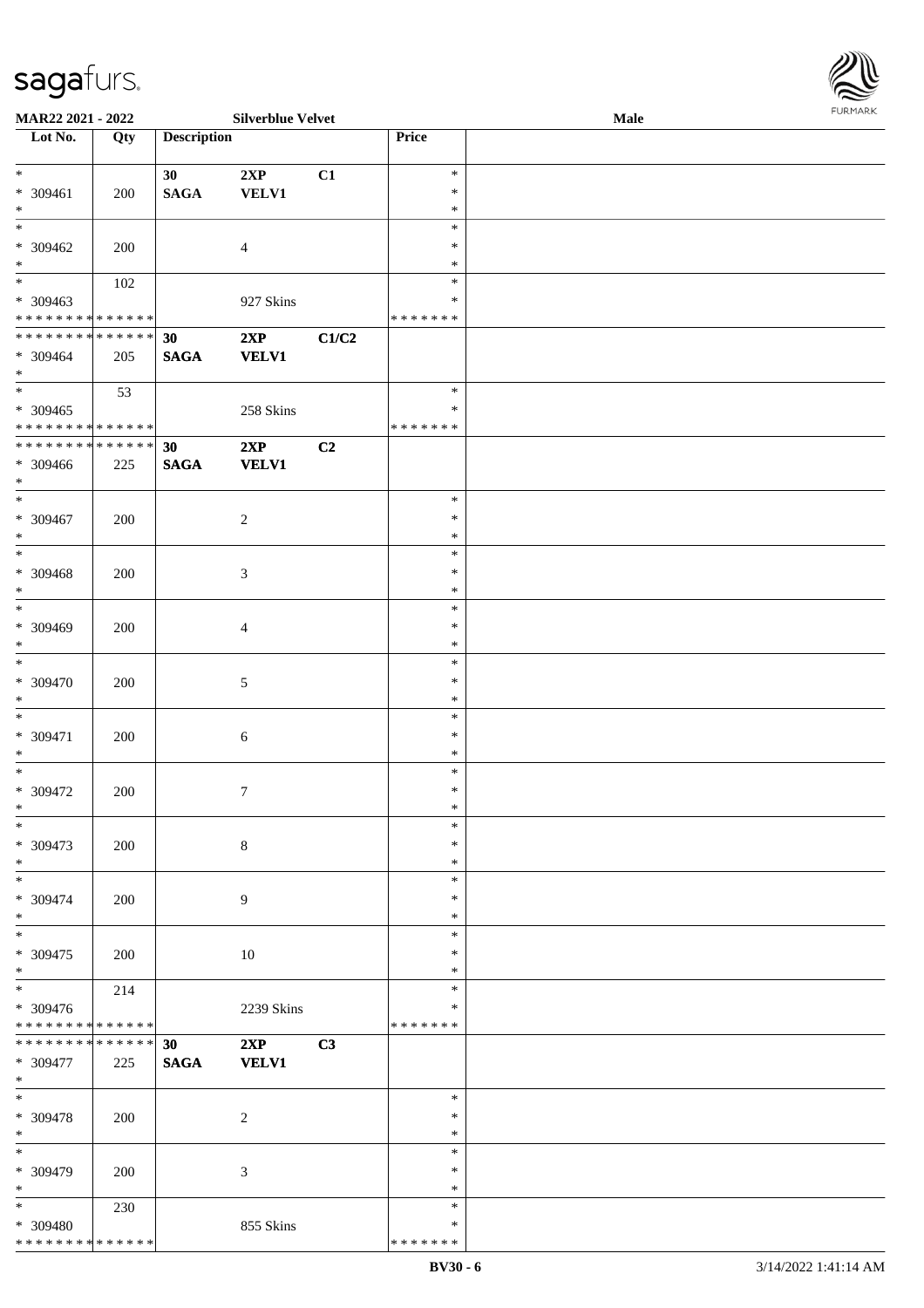

| MAR22 2021 - 2022            |     |                    | <b>Silverblue Velvet</b>                                    |                 |               | Male |
|------------------------------|-----|--------------------|-------------------------------------------------------------|-----------------|---------------|------|
| Lot No.                      | Qty | <b>Description</b> |                                                             |                 | Price         |      |
|                              |     |                    |                                                             |                 |               |      |
| ******** <mark>******</mark> |     | 30                 | <b>PALE</b>                                                 | C2              |               |      |
|                              |     |                    |                                                             |                 |               |      |
| * 309481                     | 225 | <b>SAGA</b>        | <b>VELV2</b>                                                |                 |               |      |
| $*$                          |     |                    |                                                             |                 |               |      |
| $*$                          |     |                    |                                                             |                 | $\ast$        |      |
| * 309482                     | 200 |                    | $\overline{c}$                                              |                 | $\ast$        |      |
| $\ast$                       |     |                    |                                                             |                 | $\ast$        |      |
| $\overline{\ast}$            |     |                    |                                                             |                 | $\ast$        |      |
|                              |     |                    |                                                             |                 |               |      |
| * 309483                     | 200 |                    | 3                                                           |                 | $\ast$        |      |
| $\ast$                       |     |                    |                                                             |                 | $\ast$        |      |
| $\overline{\ast}$            | 129 |                    |                                                             |                 | $\ast$        |      |
| * 309484                     |     |                    | 754 Skins                                                   |                 | $\ast$        |      |
|                              |     |                    |                                                             |                 |               |      |
| * * * * * * * * * * * * * *  |     |                    |                                                             |                 | * * * * * * * |      |
| * * * * * * * * * * * * * *  |     | 30                 | 2XP                                                         | C2              |               |      |
| * 309485                     | 225 | <b>SAGA</b>        | VELV2                                                       |                 |               |      |
| $\ast$                       |     |                    |                                                             |                 |               |      |
| $\ast$                       |     |                    |                                                             |                 | $\ast$        |      |
|                              |     |                    |                                                             |                 |               |      |
| $* 309486$                   | 200 |                    | $\overline{c}$                                              |                 | $\ast$        |      |
| $\ast$                       |     |                    |                                                             |                 | $\ast$        |      |
| $\ast$                       |     |                    |                                                             |                 | $\ast$        |      |
| $* 309487$                   | 200 |                    | 3                                                           |                 | $\ast$        |      |
| $\ast$                       |     |                    |                                                             |                 | $\ast$        |      |
|                              |     |                    |                                                             |                 |               |      |
| $*$                          |     |                    |                                                             |                 | $\ast$        |      |
| * 309488                     | 200 |                    | 4                                                           |                 | $\ast$        |      |
| $\ast$                       |     |                    |                                                             |                 | $\ast$        |      |
| $*$                          |     |                    |                                                             |                 | $\ast$        |      |
|                              | 108 |                    |                                                             |                 |               |      |
| * 309489                     |     |                    | 933 Skins                                                   |                 | $\ast$        |      |
| * * * * * * * * * * * * * *  |     |                    |                                                             |                 | * * * * * * * |      |
| * * * * * * * * * * * * * *  |     | 30                 | XP/2XP                                                      | C2              |               |      |
| * 309490                     | 225 | IA                 | <b>VELV1</b>                                                | WB1             |               |      |
| $*$                          |     |                    |                                                             |                 |               |      |
|                              |     |                    |                                                             |                 |               |      |
| $*$                          |     |                    |                                                             |                 | $\ast$        |      |
| * 309491                     | 200 |                    | $\boldsymbol{2}$                                            |                 | $\ast$        |      |
| $*$                          |     |                    |                                                             |                 | $\ast$        |      |
| $*$                          |     |                    |                                                             |                 | $\ast$        |      |
|                              |     |                    |                                                             |                 |               |      |
| $* 309492$                   | 200 |                    | 3                                                           |                 | $\ast$        |      |
| $*$                          |     |                    |                                                             |                 | $\ast$        |      |
| $\ast$                       | 94  |                    |                                                             |                 | $\ast$        |      |
| * 309493                     |     |                    | 719 Skins                                                   |                 | ∗             |      |
| * * * * * * * * * * * * * *  |     |                    |                                                             |                 | * * * * * * * |      |
|                              |     |                    |                                                             |                 |               |      |
|                              |     | 30                 | ALL                                                         | C2              |               |      |
| 309494                       | 252 | IA                 | VELV2                                                       | WB1             |               |      |
|                              |     |                    |                                                             |                 |               |      |
|                              |     | 30                 | $\mathbf{ALL}$                                              | C <sub>2</sub>  |               |      |
|                              |     |                    |                                                             |                 |               |      |
| 309495                       | 247 | IA                 | <b>VELV1</b>                                                | WB <sub>2</sub> |               |      |
|                              |     |                    |                                                             |                 |               |      |
| ******** <mark>******</mark> |     | 30                 | $\boldsymbol{\text{X} \text{D} \text{/} \text{D} \text{K}}$ | C <sub>2</sub>  |               |      |
| * 309496                     | 225 | IA                 | <b>VELV1</b>                                                | <b>CHIP</b>     |               |      |
| $*$                          |     |                    |                                                             |                 |               |      |
| $\ast$                       |     |                    |                                                             |                 | $\ast$        |      |
|                              |     |                    |                                                             |                 |               |      |
| * 309497                     | 200 |                    | $\boldsymbol{2}$                                            |                 | $\ast$        |      |
| $*$                          |     |                    |                                                             |                 | $\ast$        |      |
| $\ast$                       |     |                    |                                                             |                 | $\ast$        |      |
| * 309498                     |     |                    |                                                             |                 | $\ast$        |      |
|                              | 200 |                    | 3                                                           |                 |               |      |
| $*$                          |     |                    |                                                             |                 | $\ast$        |      |
| $\ast$                       |     |                    |                                                             |                 | $\ast$        |      |
| * 309499                     | 200 |                    | 4                                                           |                 | $\ast$        |      |
| $*$                          |     |                    |                                                             |                 | $\ast$        |      |
| $\ast$                       |     |                    |                                                             |                 | $\ast$        |      |
|                              |     |                    |                                                             |                 |               |      |
| * 309500                     | 200 |                    | $\sqrt{5}$                                                  |                 | $\ast$        |      |
| $\ast$                       |     |                    |                                                             |                 | $\ast$        |      |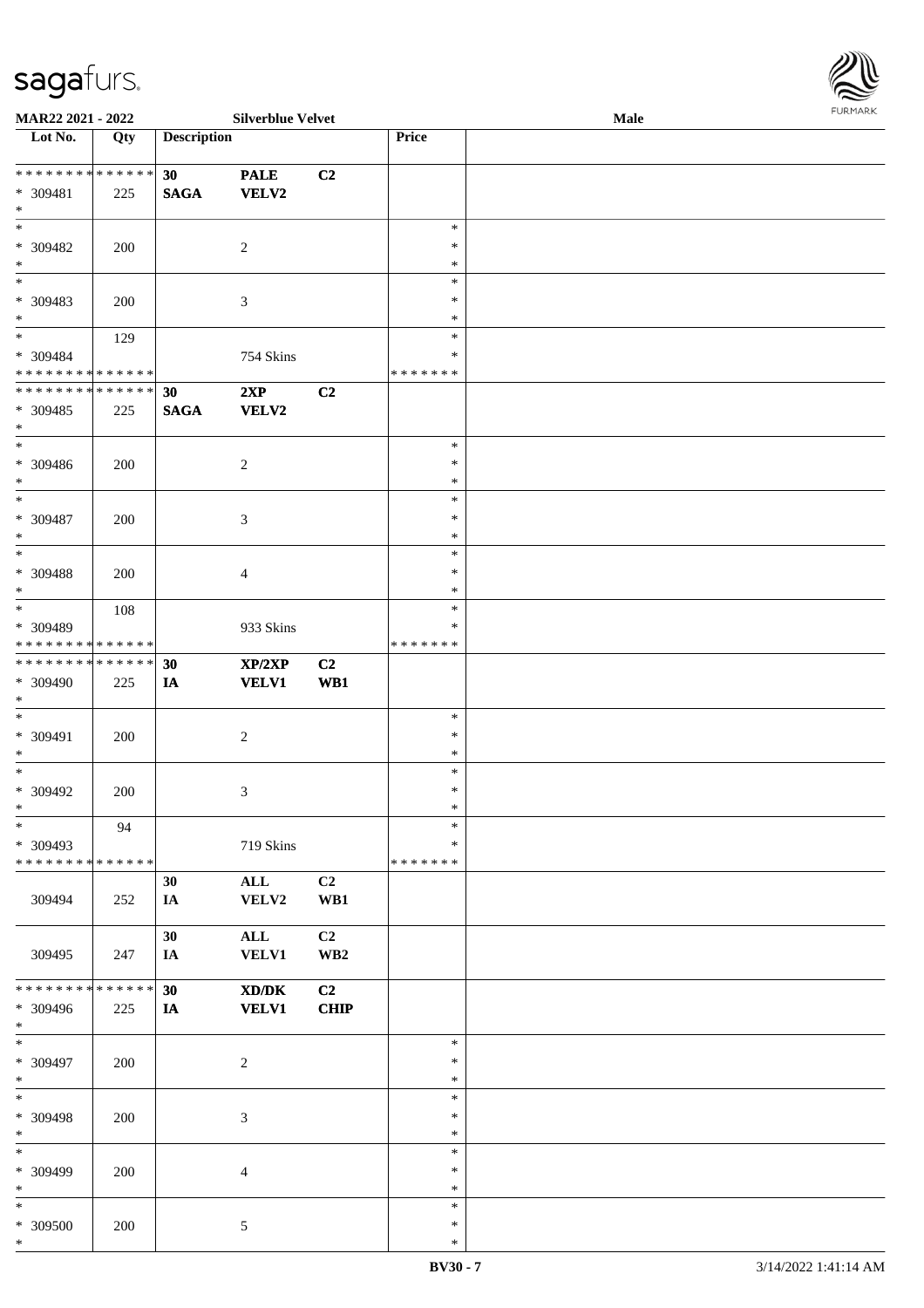

| MAR22 2021 - 2022             |     |                    | <b>Silverblue Velvet</b>                    |             |               | <b>Male</b> |
|-------------------------------|-----|--------------------|---------------------------------------------|-------------|---------------|-------------|
| Lot No.                       | Qty | <b>Description</b> |                                             |             | Price         |             |
|                               |     |                    |                                             |             |               |             |
| $*$                           | 40  | 30                 | $\mathbf{X}\mathbf{D}/\mathbf{D}\mathbf{K}$ | C2          | $\ast$        |             |
| * 309501                      |     | IA                 | <b>VELV1</b>                                | <b>CHIP</b> | $\ast$        |             |
| * * * * * * * * * * * * * *   |     |                    |                                             |             | *******       |             |
|                               |     |                    |                                             |             |               |             |
| * * * * * * * * * * * * * *   |     | 30                 | <b>MED/PAL</b>                              | C2          |               |             |
| $* 309502$                    | 225 | IA                 | <b>VELV1</b>                                | <b>CHIP</b> |               |             |
| $\ast$                        |     |                    |                                             |             |               |             |
| $\overline{\ast}$             |     |                    |                                             |             | $\ast$        |             |
| * 309503                      | 200 |                    | $\sqrt{2}$                                  |             | $\ast$        |             |
| $*$                           |     |                    |                                             |             | $\ast$        |             |
| $\ast$                        |     |                    |                                             |             | $\ast$        |             |
| * 309504                      | 200 |                    | $\ensuremath{\mathfrak{Z}}$                 |             | $\ast$        |             |
| $\ast$                        |     |                    |                                             |             | $\ast$        |             |
| $\overline{\ast}$             |     |                    |                                             |             |               |             |
|                               |     |                    |                                             |             | $\ast$        |             |
| * 309505                      | 200 |                    | $\overline{4}$                              |             | $\ast$        |             |
| $\ast$                        |     |                    |                                             |             | $\ast$        |             |
| $\ast$                        |     |                    |                                             |             | $\ast$        |             |
| * 309506                      | 200 |                    | 5                                           |             | $\ast$        |             |
| $\ast$                        |     |                    |                                             |             | $\ast$        |             |
| $\ast$                        |     |                    |                                             |             | $\ast$        |             |
| $* 309507$                    | 200 |                    |                                             |             | $\ast$        |             |
| $\ast$                        |     |                    | 6                                           |             | $\ast$        |             |
|                               |     |                    |                                             |             |               |             |
| $*$                           |     |                    |                                             |             | $\ast$        |             |
| $* 309508$                    | 200 |                    | $\boldsymbol{7}$                            |             | $\ast$        |             |
| $\ast$                        |     |                    |                                             |             | $\ast$        |             |
| $*$                           |     |                    |                                             |             | $\ast$        |             |
| * 309509                      | 200 |                    | $\,8\,$                                     |             | $\ast$        |             |
| $*$                           |     |                    |                                             |             | $\ast$        |             |
| $*$                           |     |                    |                                             |             | $\ast$        |             |
|                               |     |                    |                                             |             | $\ast$        |             |
| $* 309510$                    | 200 |                    | $\boldsymbol{9}$                            |             |               |             |
| $*$                           |     |                    |                                             |             | $\ast$        |             |
| $\ast$                        |     |                    |                                             |             | $\ast$        |             |
| $* 309511$                    | 200 |                    | $10\,$                                      |             | $\ast$        |             |
| $\ast$                        |     |                    |                                             |             | $\ast$        |             |
| $*$                           |     |                    |                                             |             | $\ast$        |             |
| $* 309512$                    | 200 |                    | $11\,$                                      |             | $\ast$        |             |
| $*$                           |     |                    |                                             |             | $\ast$        |             |
| $*$                           |     |                    |                                             |             | $\ast$        |             |
|                               |     |                    |                                             |             |               |             |
| * 309513                      | 200 |                    | 12                                          |             | $\ast$        |             |
| $*$                           |     |                    |                                             |             | $\ast$        |             |
| $*$                           | 44  |                    |                                             |             | $\ast$        |             |
| * 309514                      |     |                    | 2469 Skins                                  |             | $\ast$        |             |
| * * * * * * * * * * * * * *   |     |                    |                                             |             | * * * * * * * |             |
| * * * * * * * * * * * * * * * |     | 30                 | XP/2XP                                      | C2          |               |             |
| * 309515                      | 225 | IA                 | <b>VELV1</b>                                | <b>CHIP</b> |               |             |
| $*$                           |     |                    |                                             |             |               |             |
| $\overline{\phantom{0}}$      |     |                    |                                             |             | $\ast$        |             |
|                               |     |                    |                                             |             | $\ast$        |             |
| * 309516                      | 200 |                    | $\sqrt{2}$                                  |             |               |             |
| $*$                           |     |                    |                                             |             | $\ast$        |             |
| $*$                           |     |                    |                                             |             | $\ast$        |             |
| * 309517                      | 200 |                    | $\mathfrak{Z}$                              |             | $\ast$        |             |
| $*$                           |     |                    |                                             |             | $\ast$        |             |
| $*$                           |     |                    |                                             |             | $\ast$        |             |
| * 309518                      | 200 |                    | $\overline{4}$                              |             | $\ast$        |             |
| $*$                           |     |                    |                                             |             | $\ast$        |             |
| $*$                           |     |                    |                                             |             | $\ast$        |             |
|                               |     |                    |                                             |             |               |             |
| * 309519                      | 200 |                    | 5                                           |             | $\ast$        |             |
| $*$                           |     |                    |                                             |             | $\ast$        |             |
| $*$                           |     |                    |                                             |             | $\ast$        |             |
| * 309520                      | 200 |                    | $\sqrt{6}$                                  |             | $\ast$        |             |
| $*$                           |     |                    |                                             |             | $\ast$        |             |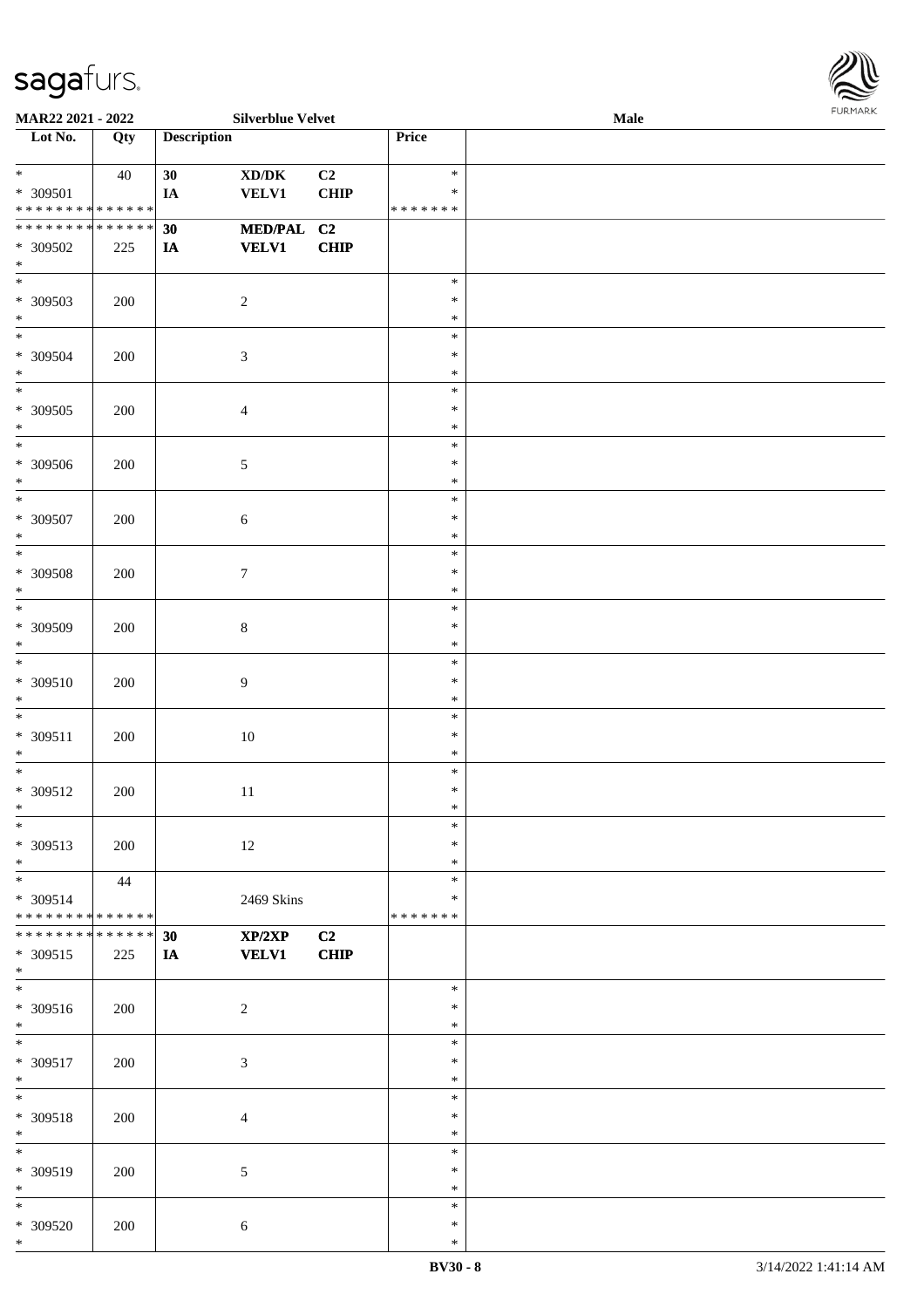\*



| <b>MAR22 2021 - 2022</b>                   |     |                    | <b>Silverblue Velvet</b> |                |               | Male |  |
|--------------------------------------------|-----|--------------------|--------------------------|----------------|---------------|------|--|
| Lot No.                                    | Qty | <b>Description</b> |                          |                | Price         |      |  |
|                                            |     |                    |                          |                |               |      |  |
| $*$                                        |     | 30                 | XP/2XP                   | C <sub>2</sub> | $\ast$        |      |  |
| * 309521                                   | 200 | IA                 | <b>VELV1</b>             | CHIP           | $\ast$        |      |  |
| $\ast$                                     |     |                    |                          |                | $\ast$        |      |  |
|                                            |     |                    |                          |                | $\ast$        |      |  |
| * 309522                                   | 200 |                    | $\,8\,$                  |                | $\ast$        |      |  |
| $\ast$                                     |     |                    |                          |                | $\ast$        |      |  |
| $\overline{\phantom{0}}$                   |     |                    |                          |                | $\ast$        |      |  |
| * 309523                                   | 200 |                    | $\overline{9}$           |                | $\ast$        |      |  |
| $*$                                        |     |                    |                          |                | $\ast$        |      |  |
|                                            |     |                    |                          |                | $\ast$        |      |  |
|                                            |     |                    |                          |                | $\ast$        |      |  |
| * 309524                                   | 200 |                    | 10                       |                |               |      |  |
| $*$<br>$\overline{\ }$                     |     |                    |                          |                | $\ast$        |      |  |
|                                            |     |                    |                          |                | $\ast$        |      |  |
| * 309525                                   | 200 |                    | 11                       |                | $\ast$        |      |  |
| $*$                                        |     |                    |                          |                | $\ast$        |      |  |
|                                            | 186 |                    |                          |                | $\ast$        |      |  |
| * 309526                                   |     |                    | 2411 Skins               |                | $\ast$        |      |  |
| * * * * * * * * * * * * * * *              |     |                    |                          |                | *******       |      |  |
| **************                             |     | 30                 | XP/2XP                   | C <sub>2</sub> |               |      |  |
| * 309527                                   | 224 | IA                 | VELV2                    | CHIP           |               |      |  |
| $*$                                        |     |                    |                          |                |               |      |  |
| $\overline{\phantom{0}}$                   |     |                    |                          |                | $\ast$        |      |  |
| * 309528                                   | 200 |                    | $\overline{2}$           |                | $\ast$        |      |  |
| $*$                                        |     |                    |                          |                | $\ast$        |      |  |
|                                            |     |                    |                          |                | $\ast$        |      |  |
|                                            |     |                    |                          |                | $\ast$        |      |  |
| * 309529                                   | 200 |                    | 3                        |                | $\ast$        |      |  |
| $*$                                        |     |                    |                          |                |               |      |  |
|                                            |     |                    |                          |                | $\ast$        |      |  |
| * 309530                                   | 200 |                    | $\overline{4}$           |                | $\ast$        |      |  |
| $*$                                        |     |                    |                          |                | $\ast$        |      |  |
| $\ast$                                     |     |                    |                          |                | $\ast$        |      |  |
| * 309531                                   | 200 |                    | $\sqrt{5}$               |                | $\ast$        |      |  |
| $*$                                        |     |                    |                          |                | $\ast$        |      |  |
| $*$ $-$                                    | 211 |                    |                          |                | $\ast$        |      |  |
| * 309532                                   |     |                    | 1235 Skins               |                | $\ast$        |      |  |
| * * * * * * * * <mark>* * * * * * *</mark> |     |                    |                          |                | * * * * * * * |      |  |
|                                            |     | 30                 | <b>Dark</b>              | C1/C2          |               |      |  |
| 309533                                     | 231 | <b>SROY</b>        | <b>VELV1</b>             |                |               |      |  |
|                                            |     |                    |                          |                |               |      |  |
| * * * * * * * * * * * * * * *              |     | 30                 | <b>PALE</b>              | C1             |               |      |  |
| * 309534                                   |     |                    |                          |                |               |      |  |
| $*$                                        | 205 | <b>SROY</b>        | <b>VELV1</b>             |                |               |      |  |
|                                            |     |                    |                          |                | $\ast$        |      |  |
|                                            |     |                    |                          |                |               |      |  |
| * 309535                                   | 180 |                    | 2                        |                | $\ast$        |      |  |
| $*$                                        |     |                    |                          |                | $\ast$        |      |  |
| $\ast$                                     |     |                    |                          |                | $\ast$        |      |  |
| * 309536                                   | 180 |                    | $\mathfrak{Z}$           |                | $\ast$        |      |  |
| $*$                                        |     |                    |                          |                | $\ast$        |      |  |
| $*$                                        |     |                    |                          |                | $\ast$        |      |  |
| * 309537                                   | 180 |                    | $\overline{4}$           |                | $\ast$        |      |  |
| $*$                                        |     |                    |                          |                | $\ast$        |      |  |
| $*$ $\qquad$                               | 158 |                    |                          |                | $\ast$        |      |  |
| * 309538                                   |     |                    | 903 Skins                |                | $\ast$        |      |  |
| * * * * * * * * * * * * * *                |     |                    |                          |                | * * * * * * * |      |  |
| * * * * * * * * * * * * * * *              |     | 30                 | <b>PALE</b>              | C <sub>2</sub> |               |      |  |
| * 309539                                   | 205 | <b>SROY</b>        | <b>VELV1</b>             |                |               |      |  |
| $*$                                        |     |                    |                          |                |               |      |  |
| $*$                                        |     |                    |                          |                | $\ast$        |      |  |
|                                            |     |                    |                          |                |               |      |  |
| * 309540                                   | 180 |                    | 2                        |                | $\ast$        |      |  |
| $*$                                        |     |                    |                          |                | $\ast$        |      |  |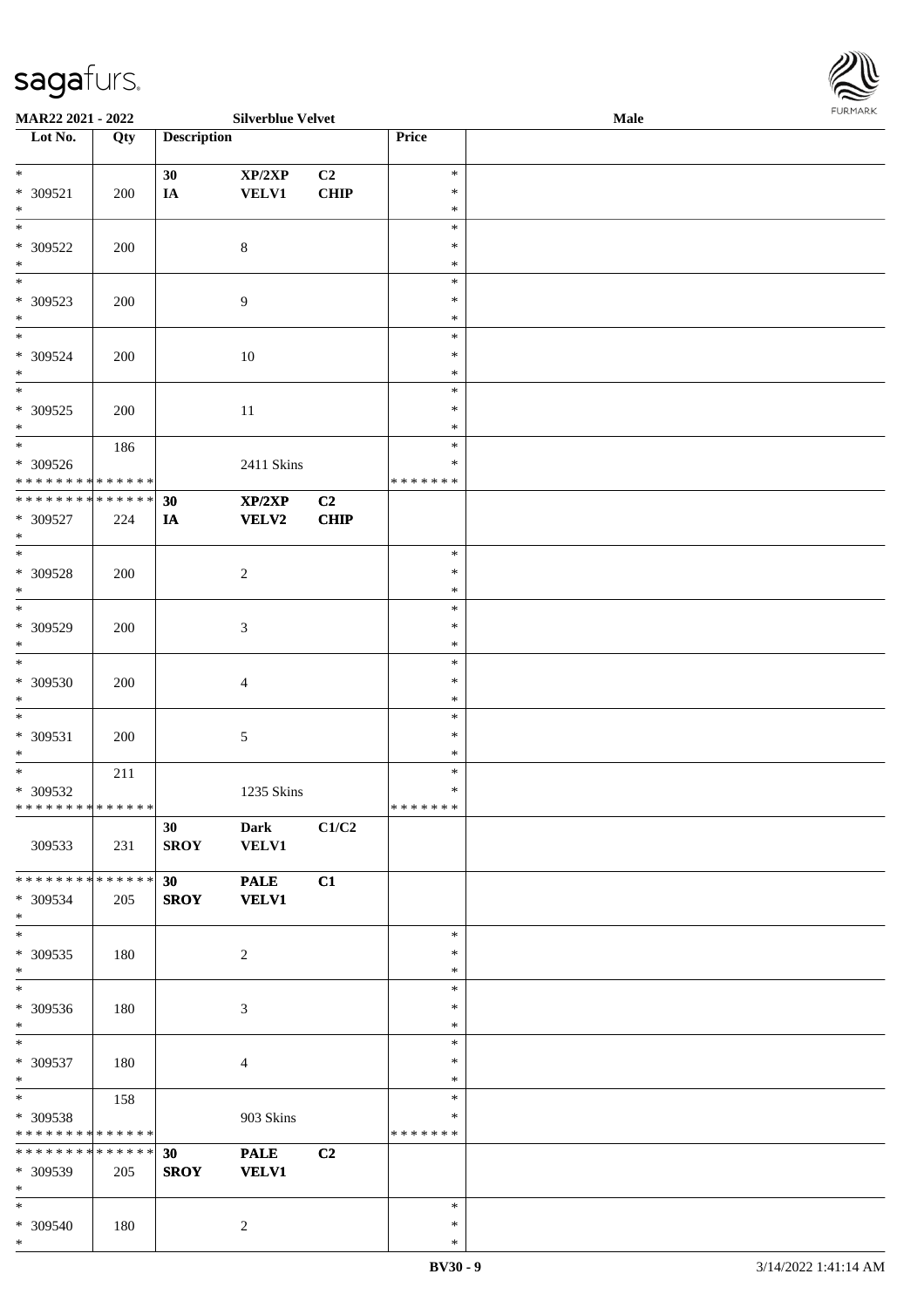

| MAR22 2021 - 2022                |               |                    | <b>Silverblue Velvet</b> |                |                  | Male | 1.9151 B1515 |
|----------------------------------|---------------|--------------------|--------------------------|----------------|------------------|------|--------------|
| $\overline{\phantom{a}}$ Lot No. | Qty           | <b>Description</b> |                          |                | Price            |      |              |
|                                  |               |                    |                          |                |                  |      |              |
| $*$                              |               | 30                 | <b>PALE</b>              | C <sub>2</sub> | $\ast$           |      |              |
| * 309541                         | 180           | <b>SROY</b>        | VELV1                    |                | $\ast$           |      |              |
| $*$                              |               |                    |                          |                | $\ast$           |      |              |
| $*$                              |               |                    |                          |                | $\ast$           |      |              |
| * 309542                         | 180           |                    | $\overline{4}$           |                | $\ast$           |      |              |
| $*$                              |               |                    |                          |                | $\ast$           |      |              |
|                                  |               |                    |                          |                | $\ast$           |      |              |
| * 309543                         | 180           |                    | $\sqrt{5}$               |                | $\ast$           |      |              |
| $*$                              |               |                    |                          |                | $\ast$<br>$\ast$ |      |              |
|                                  |               |                    |                          |                | $\ast$           |      |              |
| * 309544<br>$*$                  | 180           |                    | $\sqrt{6}$               |                | $\ast$           |      |              |
| $\overline{\phantom{0}}$         |               |                    |                          |                | $\ast$           |      |              |
| $* 309545$                       |               |                    |                          |                | $\ast$           |      |              |
| $*$                              | 180           |                    | $\tau$                   |                | $\ast$           |      |              |
|                                  |               |                    |                          |                | $\ast$           |      |              |
| * 309546                         | 180           |                    | $\,8\,$                  |                | $\ast$           |      |              |
| $*$                              |               |                    |                          |                | $\ast$           |      |              |
| $*$                              |               |                    |                          |                | $\ast$           |      |              |
| * 309547                         | 180           |                    | 9                        |                | $\ast$           |      |              |
| $*$                              |               |                    |                          |                | $\ast$           |      |              |
| $*$                              |               |                    |                          |                | $\ast$           |      |              |
| * 309548                         | 180           |                    | 10                       |                | $\ast$           |      |              |
| $\ast$                           |               |                    |                          |                | $\ast$           |      |              |
|                                  |               |                    |                          |                | $\ast$           |      |              |
| * 309549                         | 180           |                    | 11                       |                | $\ast$           |      |              |
| $*$                              |               |                    |                          |                | $\ast$           |      |              |
| $\overline{\ast}$                |               |                    |                          |                | $\ast$           |      |              |
| * 309550                         | 180           |                    | 12                       |                | $\ast$           |      |              |
| $*$                              |               |                    |                          |                | $\ast$           |      |              |
|                                  | 161           |                    |                          |                | $\ast$           |      |              |
| $* 309551$                       |               |                    | 2346 Skins               |                | $\ast$           |      |              |
| * * * * * * * * * * * * * *      |               |                    |                          |                | * * * * * * *    |      |              |
| * * * * * * * * * * * * * * *    |               | 30                 | <b>PALE</b>              | C3             |                  |      |              |
| $* 309552$                       | 205           | <b>SROY</b>        | <b>VELV1</b>             |                |                  |      |              |
| $*$ $-$                          |               |                    |                          |                |                  |      |              |
| $\ast$                           |               |                    |                          |                | $\ast$           |      |              |
| * 309553                         | 180           |                    | $\overline{c}$           |                | $\ast$           |      |              |
| $*$                              |               |                    |                          |                | $\ast$           |      |              |
| $\ast$                           |               |                    |                          |                | $\ast$           |      |              |
| * 309554                         | 180           |                    | 3                        |                | $\ast$           |      |              |
| $*$<br>$*$                       |               |                    |                          |                | $\ast$<br>$\ast$ |      |              |
| * 309555                         | 169           |                    |                          |                | ∗                |      |              |
| * * * * * * * * * * * * * *      |               |                    | 734 Skins                |                | * * * * * * *    |      |              |
| * * * * * * * *                  | * * * * * * * | 30                 | 2XP                      | C1             |                  |      |              |
| * 309556                         | 205           | <b>SROY</b>        | <b>VELV1</b>             |                |                  |      |              |
| $\ast$                           |               |                    |                          |                |                  |      |              |
| $\ast$                           |               |                    |                          |                | $\ast$           |      |              |
| $* 309557$                       | 180           |                    | $\sqrt{2}$               |                | $\ast$           |      |              |
| $*$                              |               |                    |                          |                | $\ast$           |      |              |
| $*$                              | 81            |                    |                          |                | $\ast$           |      |              |
| * 309558                         |               |                    | 466 Skins                |                | ∗                |      |              |
| * * * * * * * * * * * * * *      |               |                    |                          |                | * * * * * * *    |      |              |
| * * * * * * * *                  | * * * * * * * | 30                 | 2XP                      | C2             |                  |      |              |
| * 309559                         | 205           | <b>SROY</b>        | <b>VELV1</b>             |                |                  |      |              |
| $*$                              |               |                    |                          |                |                  |      |              |
| $*$                              |               |                    |                          |                | $\ast$           |      |              |
| * 309560                         | 180           |                    | 2                        |                | $\ast$           |      |              |
| $\ast$                           |               |                    |                          |                | $\ast$           |      |              |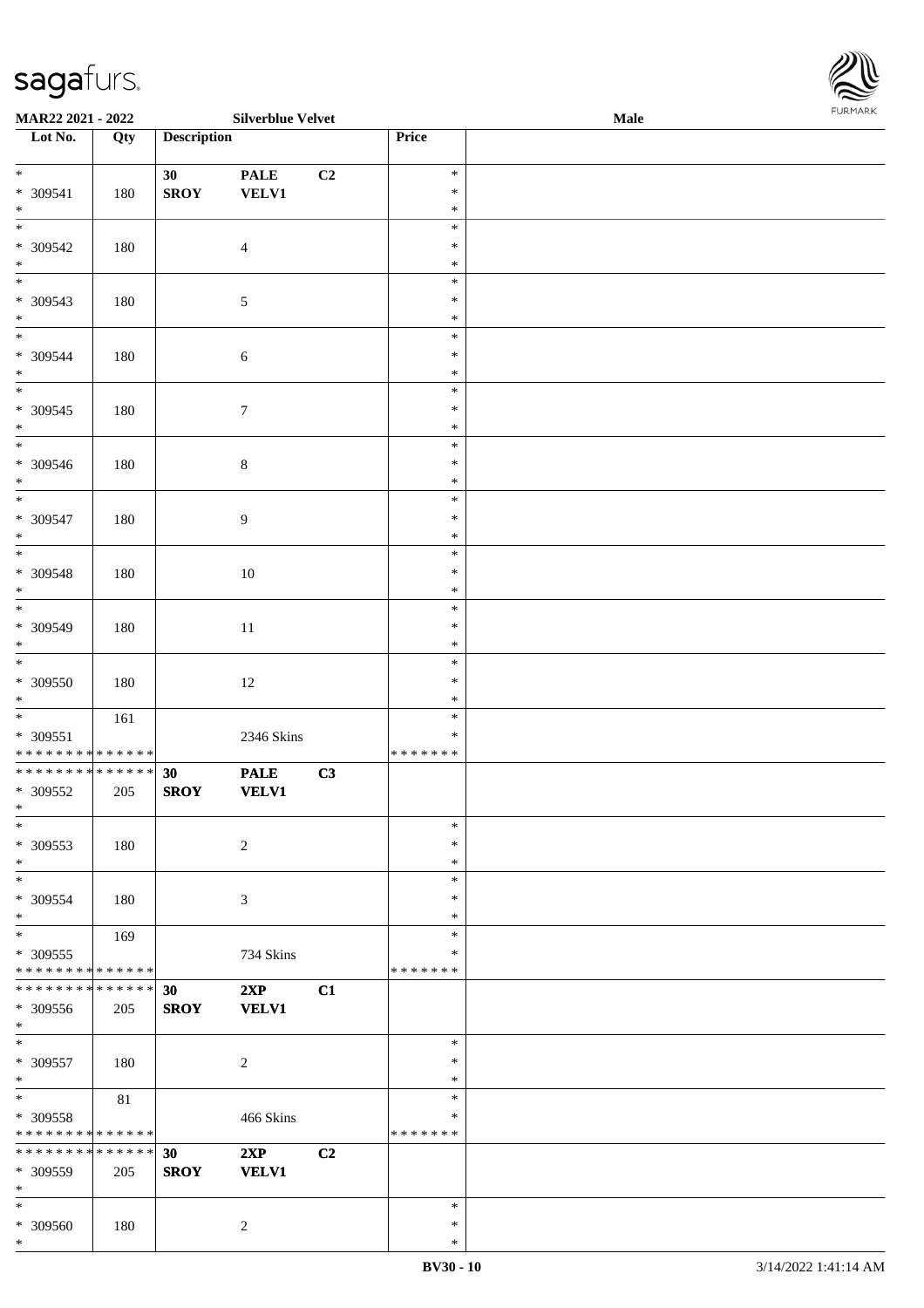

| MAR22 2021 - 2022                                |     |                    | <b>Silverblue Velvet</b> |                |                                   | Male | <b>FURMARK</b> |
|--------------------------------------------------|-----|--------------------|--------------------------|----------------|-----------------------------------|------|----------------|
| Lot No.                                          | Qty | <b>Description</b> |                          |                | Price                             |      |                |
| $*$<br>* 309561                                  | 180 | 30<br><b>SROY</b>  | 2XP<br>VELV1             | C <sub>2</sub> | $\ast$<br>$\ast$                  |      |                |
| $\ast$<br>$\ast$                                 |     |                    |                          |                | $\ast$                            |      |                |
| $* 309562$<br>$\ast$                             | 180 |                    | 4                        |                | $\ast$<br>$\ast$<br>$\ast$        |      |                |
| $\ast$<br>* 309563                               | 180 |                    | 5                        |                | $\ast$<br>$\ast$                  |      |                |
| $\ast$<br>$*$<br>* 309564                        | 151 |                    | 1076 Skins               |                | $\ast$<br>$\ast$<br>∗             |      |                |
| * * * * * * * * * * * * * *                      |     |                    |                          |                | * * * * * * *                     |      |                |
| * * * * * * * * * * * * * * *<br>* 309565<br>$*$ | 205 | 30<br><b>SROY</b>  | 2XP<br><b>VELV1</b>      | C <sub>3</sub> |                                   |      |                |
| $*$<br>* 309566<br>* * * * * * * * * * * * * *   | 112 |                    | 317 Skins                |                | $\ast$<br>$\ast$<br>* * * * * * * |      |                |
| * * * * * * * * * * * * * * *<br>* 309567<br>$*$ | 205 | 30<br><b>SROY</b>  | <b>PALE</b><br>VELV2     | C1/C2          |                                   |      |                |
| $*$<br>* 309568<br>* * * * * * * * * * * * * *   | 182 |                    | 387 Skins                |                | $\ast$<br>∗<br>* * * * * * *      |      |                |
| * * * * * * * * * * * * * *<br>* 309569<br>$*$   | 205 | 30<br><b>SROY</b>  | 2XP<br><b>VELV2</b>      | C <sub>2</sub> |                                   |      |                |
| $*$<br>* 309570<br>$\ast$                        | 180 |                    | $\overline{c}$           |                | $\ast$<br>$\ast$<br>$\ast$        |      |                |
| $*$<br>* 309571<br>* * * * * * * * * * * * * *   | 111 |                    | 496 Skins                |                | $\ast$<br>∗<br>* * * * * * *      |      |                |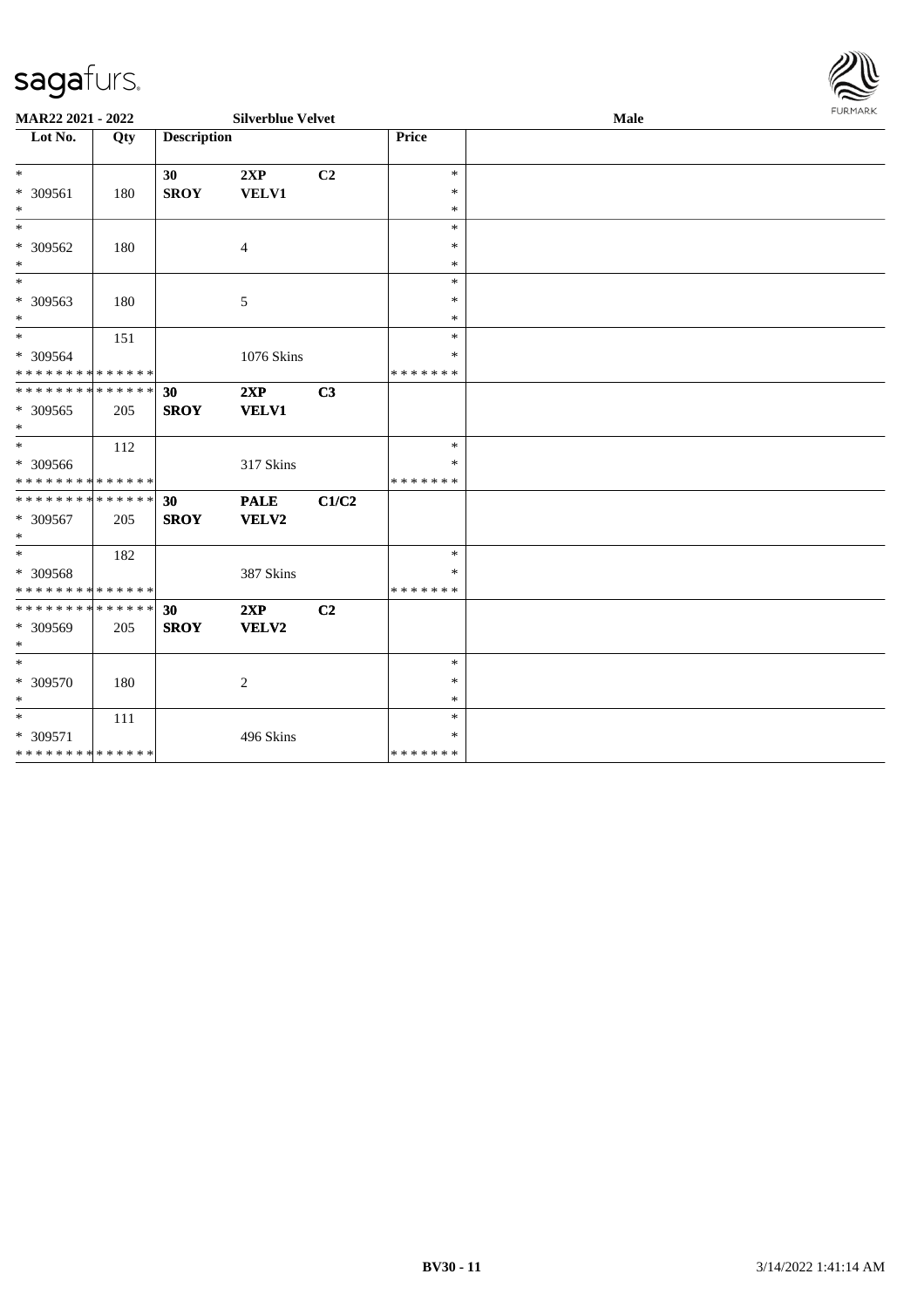\* \* \* \* \* \* \* \* \* \* \* \* \* \* \*



| MAR22 2021 - 2022                                            |                    |                        | <b>Silverblue Velvet</b>    |                   |                                   | Male | <b>FURMARK</b> |
|--------------------------------------------------------------|--------------------|------------------------|-----------------------------|-------------------|-----------------------------------|------|----------------|
| Lot No.                                                      | Qty                | <b>Description</b>     |                             |                   | Price                             |      |                |
| 309621                                                       | 152                | 20<br>${\bf SI}$       | <b>Dark</b><br><b>VELV1</b> | C1/C2             |                                   |      |                |
| 309622                                                       | 227                | $20\,$<br>${\bf SI}$   | <b>PALE</b><br><b>VELV1</b> | C1                |                                   |      |                |
| * * * * * * * *<br>* 309623<br>$\ast$                        | * * * * * *<br>285 | 20<br>${\bf S}{\bf I}$ | <b>PALE</b><br><b>VELV1</b> | C2                |                                   |      |                |
| $\ast$<br>$* 309624$<br>$\ast$                               | 260                |                        | $\boldsymbol{2}$            |                   | $\ast$<br>$\ast$<br>$\ast$        |      |                |
| $\ast$<br>$* 309625$<br>$\ast$                               | 260                |                        | $\mathfrak{Z}$              |                   | $\ast$<br>$\ast$<br>$\ast$        |      |                |
| $_{\ast}^{-}$<br>* 309626<br>* * * * * * * * * * * * * *     | 226                |                        | 1031 Skins                  |                   | $\ast$<br>∗<br>* * * * * * *      |      |                |
| * * * * * * * * * * * * * *<br>* 309627<br>$\ast$            | 285                | 20<br>${\bf S}{\bf I}$ | <b>PALE</b><br><b>VELV1</b> | C3                |                                   |      |                |
| $\ast$<br>* 309628<br>$\ast$                                 | 260                |                        | $\overline{c}$              |                   | $\ast$<br>$\ast$<br>$\ast$        |      |                |
| $\overline{\ast}$<br>* 309629<br>* * * * * * * * * * * * * * | 67                 |                        | 612 Skins                   |                   | $\ast$<br>∗<br>* * * * * * *      |      |                |
| * * * * * * * * * * * * * *<br>* 309630<br>$\ast$            | 285                | 20<br>${\bf S}{\bf I}$ | 2XP<br><b>VELV1</b>         | C1/C2             |                                   |      |                |
| $\ast$<br>$* 309631$<br>* * * * * * * * * * * * * *          | 115                |                        | 400 Skins                   |                   | $\ast$<br>$\ast$<br>* * * * * * * |      |                |
| 309632                                                       | 217                | 20<br>${\bf SI}$       | 2XP<br>VELV1                | C3                |                                   |      |                |
| 309633                                                       | 254                | 20<br>${\bf SI}$       | <b>PALE</b><br>VELV2        | C1/C2             |                                   |      |                |
| 309634                                                       | 242                | 20<br>SI               | 2XP<br>VELV2                | C1/C2             |                                   |      |                |
| * * * * * * * *<br>* 309635<br>$\ast$                        | * * * * * *<br>285 | 20<br>$\mathbf{I}$     | MED/PAL C2<br><b>VELV1</b>  | <b>CHIP</b>       |                                   |      |                |
| $\overline{\phantom{1}}$<br>* 309636<br>$\ast$               | 260                |                        | $\boldsymbol{2}$            |                   | $\ast$<br>$\ast$<br>$\ast$        |      |                |
| $\ast$<br>$* 309637$<br>* * * * * * * * * * * * * *          | 105                |                        | 650 Skins                   |                   | $\ast$<br>$\ast$<br>* * * * * * * |      |                |
| * * * * * * * *<br>$* 309638$<br>$\ast$                      | * * * * * *<br>285 | 20<br>$\mathbf{I}$     | XP/2XP<br><b>VELV1</b>      | C2<br><b>CHIP</b> |                                   |      |                |
| $\ast$<br>* 309639<br>$\ast$                                 | 260                |                        | $\boldsymbol{2}$            |                   | $\ast$<br>$\ast$<br>$\ast$        |      |                |
| $\ast$<br>* 309640                                           | 174                |                        | 719 Skins                   |                   | $\ast$<br>$\ast$                  |      |                |

\* \* \* \* \* \* \*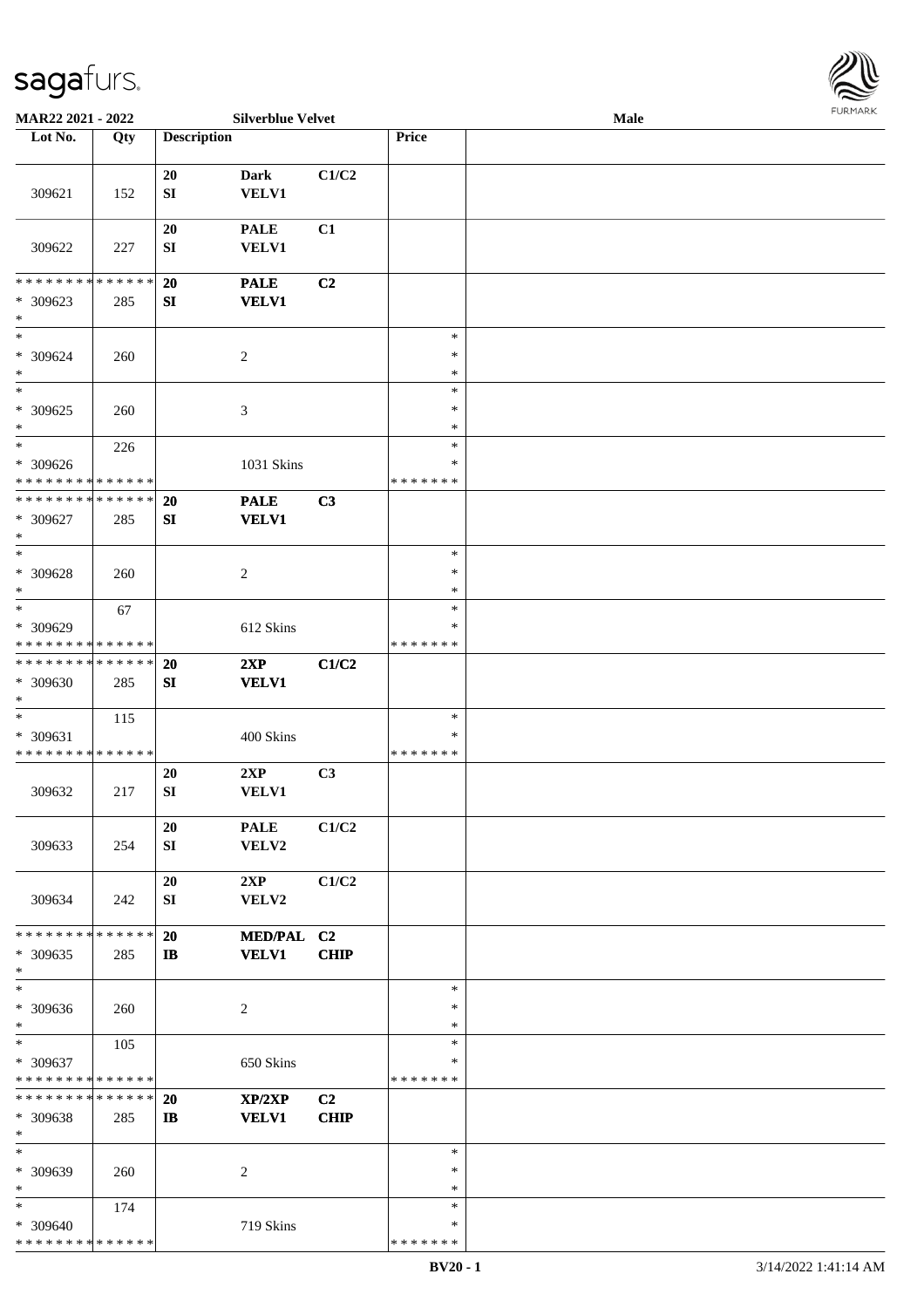

| MAR22 2021 - 2022                |             |                    | <b>Silverblue Velvet</b>    |       |                  | Male | 1.9151111515 |
|----------------------------------|-------------|--------------------|-----------------------------|-------|------------------|------|--------------|
| $\overline{\phantom{1}}$ Lot No. | Qty         | <b>Description</b> |                             |       | Price            |      |              |
|                                  |             |                    |                             |       |                  |      |              |
| **************                   |             | 20                 | <b>Dark</b>                 | C1/C2 |                  |      |              |
| * 309641                         | 265         | <b>SAGA</b>        | <b>VELV1</b>                |       |                  |      |              |
| $*$                              |             |                    |                             |       |                  |      |              |
| $\ast$                           | 127         |                    |                             |       | $\ast$           |      |              |
| * 309642                         |             |                    | 392 Skins                   |       | $\ast$           |      |              |
| * * * * * * * * * * * * * *      |             |                    |                             |       | * * * * * * *    |      |              |
|                                  |             | 20                 | <b>Dark</b>                 | C3    |                  |      |              |
| 309643                           | 130         | <b>SAGA</b>        | <b>VELV1</b>                |       |                  |      |              |
|                                  |             |                    |                             |       |                  |      |              |
| ******** <mark>******</mark>     |             | 20                 | <b>PALE</b>                 | C1    |                  |      |              |
| * 309644                         | 265         | <b>SAGA</b>        | <b>VELV1</b>                |       |                  |      |              |
| $\ast$                           |             |                    |                             |       |                  |      |              |
| $\overline{\ast}$                |             |                    |                             |       | $\ast$           |      |              |
| $* 309645$                       | 240         |                    | $\overline{c}$              |       | $\ast$           |      |              |
| $\ast$                           |             |                    |                             |       | $\ast$           |      |              |
| $\overline{\phantom{a}^*}$       |             |                    |                             |       | $\ast$           |      |              |
| * 309646                         | 240         |                    | $\mathfrak{Z}$              |       | $\ast$           |      |              |
| $\ast$                           |             |                    |                             |       | $\ast$           |      |              |
| $\ast$                           | 219         |                    |                             |       | $\ast$           |      |              |
| $* 309647$                       |             |                    | 964 Skins                   |       | $\ast$           |      |              |
| * * * * * * * * * * * * * *      |             |                    |                             |       | * * * * * * *    |      |              |
| **************                   |             | 20                 | <b>PALE</b>                 | C2    |                  |      |              |
| * 309648                         | 265         | <b>SAGA</b>        | <b>VELV1</b>                |       |                  |      |              |
| $\ast$                           |             |                    |                             |       |                  |      |              |
| $\overline{\ast}$                |             |                    |                             |       | $\ast$           |      |              |
| * 309649                         | 240         |                    | $\sqrt{2}$                  |       | $\ast$           |      |              |
| $\ast$                           |             |                    |                             |       | $\ast$           |      |              |
| $\ast$                           |             |                    |                             |       | $\ast$           |      |              |
| $* 309650$                       | 240         |                    | $\mathfrak{Z}$              |       | $\ast$           |      |              |
| $\ast$                           |             |                    |                             |       | $\ast$           |      |              |
| $\ast$                           |             |                    |                             |       | $\ast$           |      |              |
| $* 309651$                       | 240         |                    | $\overline{4}$              |       | $\ast$           |      |              |
| $\ast$                           |             |                    |                             |       | $\ast$           |      |              |
| $\ast$                           |             |                    |                             |       | $\ast$           |      |              |
| $* 309652$                       | 240         |                    | 5                           |       | $\ast$           |      |              |
| $*$                              |             |                    |                             |       | $\ast$           |      |              |
| $\ast$                           |             |                    |                             |       | $\ast$           |      |              |
| * 309653                         | 240         |                    | $\sqrt{6}$                  |       | $\ast$           |      |              |
| $\ast$                           |             |                    |                             |       | $\ast$           |      |              |
| $\ast$                           |             |                    |                             |       | $\ast$           |      |              |
| * 309654                         | 240         |                    | 7                           |       | $\ast$           |      |              |
| $\ast$<br>$\ast$                 |             |                    |                             |       | $\ast$<br>$\ast$ |      |              |
|                                  |             |                    |                             |       |                  |      |              |
| * 309655<br>$*$                  | 240         |                    | 8                           |       | ∗<br>$\ast$      |      |              |
| $_{\ast}^{-}$                    |             |                    |                             |       | $\ast$           |      |              |
|                                  |             |                    |                             |       |                  |      |              |
| * 309656<br>$*$                  | 240         |                    | 9                           |       | $\ast$<br>$\ast$ |      |              |
| $\ast$                           |             |                    |                             |       | $\ast$           |      |              |
|                                  |             |                    |                             |       | $\ast$           |      |              |
| $* 309657$                       | 240         |                    | $10\,$                      |       | $\ast$           |      |              |
| $*$<br>$\ast$                    |             |                    |                             |       | $\ast$           |      |              |
| * 309658                         |             |                    |                             |       | $\ast$           |      |              |
| $*$                              | 240         |                    | $11\,$                      |       | $\ast$           |      |              |
| $\ast$                           | 202         |                    |                             |       | $\ast$           |      |              |
|                                  |             |                    |                             |       | $\ast$           |      |              |
| * 309659<br>* * * * * * * *      | * * * * * * |                    | 2867 Skins                  |       | * * * * * * *    |      |              |
| * * * * * * * *                  | * * * * * * |                    |                             |       |                  |      |              |
| $* 309660$                       |             | 20<br><b>SAGA</b>  | <b>PALE</b><br><b>VELV1</b> | C3    |                  |      |              |
| $*$                              | 265         |                    |                             |       |                  |      |              |
|                                  |             |                    |                             |       |                  |      |              |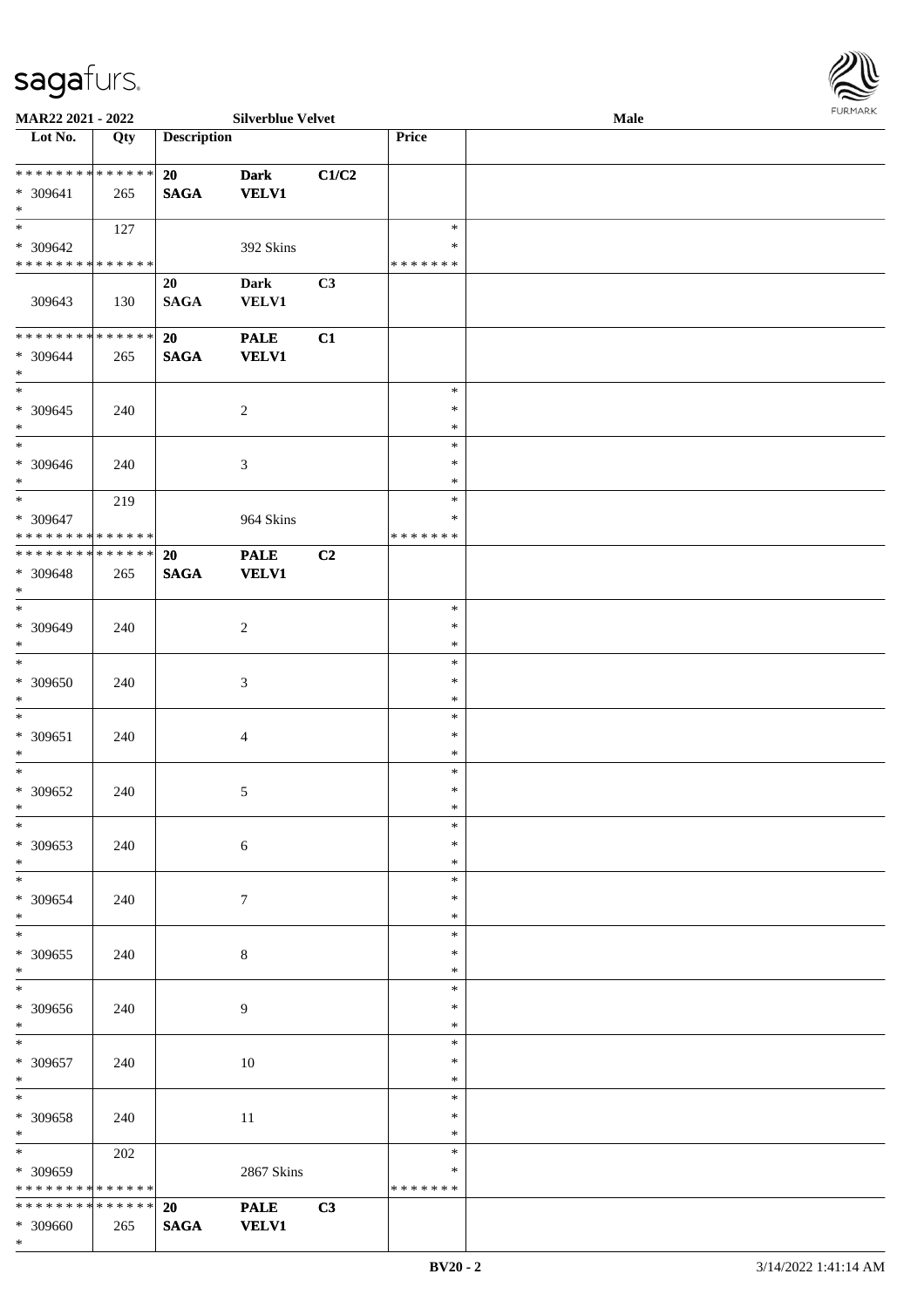| MAR22 2021 - 2022                |     |                    | <b>Silverblue Velvet</b> |                |               | Male | <b>FURMARI</b> |
|----------------------------------|-----|--------------------|--------------------------|----------------|---------------|------|----------------|
| $\overline{\phantom{1}}$ Lot No. | Qty | <b>Description</b> |                          |                | Price         |      |                |
| $\ast$                           |     | 20                 | <b>PALE</b>              | C3             | $\ast$        |      |                |
| * 309661                         | 240 | <b>SAGA</b>        | VELV1                    |                | ∗             |      |                |
| $\ast$                           |     |                    |                          |                | $\ast$        |      |                |
| $\ast$                           |     |                    |                          |                | $\ast$        |      |                |
| * 309662                         | 240 |                    | $\mathfrak{Z}$           |                | $\ast$        |      |                |
| $\ast$                           |     |                    |                          |                | $\ast$        |      |                |
| $\overline{\phantom{a}}$         |     |                    |                          |                | $\ast$        |      |                |
| * 309663                         | 240 |                    | $\overline{4}$           |                | $\ast$        |      |                |
| $\ast$                           |     |                    |                          |                | $\ast$        |      |                |
| $\ast$                           |     |                    |                          |                | $\ast$        |      |                |
| * 309664                         | 240 |                    | 5                        |                | $\ast$        |      |                |
| $\ast$                           |     |                    |                          |                | $\ast$        |      |                |
| $\ast$                           | 54  |                    |                          |                | $\ast$        |      |                |
| * 309665                         |     |                    | 1279 Skins               |                | $\ast$        |      |                |
| * * * * * * * * * * * * * *      |     |                    |                          |                | * * * * * * * |      |                |
| * * * * * * * * * * * * * *      |     | 20                 | 2XP                      | C1             |               |      |                |
| * 309666                         | 265 | <b>SAGA</b>        | <b>VELV1</b>             |                |               |      |                |
| $\ast$                           |     |                    |                          |                |               |      |                |
| $\ast$                           | 69  |                    |                          |                | $\ast$        |      |                |
| * 309667                         |     |                    | 334 Skins                |                | ∗             |      |                |
| * * * * * * * * * * * * * *      |     |                    |                          |                | * * * * * * * |      |                |
| * * * * * * * * * * * * * *      |     | 20                 | 2XP                      | C <sub>2</sub> |               |      |                |
|                                  |     |                    |                          |                |               |      |                |
| * 309668<br>$\ast$               | 265 | <b>SAGA</b>        | <b>VELV1</b>             |                |               |      |                |
| $\overline{\phantom{a}^*}$       |     |                    |                          |                | $\ast$        |      |                |
| * 309669                         |     |                    |                          |                | $\ast$        |      |                |
| $\ast$                           | 240 |                    | $\sqrt{2}$               |                | $\ast$        |      |                |
| $\ast$                           |     |                    |                          |                | $\ast$        |      |                |
|                                  |     |                    |                          |                | $\ast$        |      |                |
| * 309670                         | 240 |                    | 3                        |                |               |      |                |
| $\ast$<br>$\ast$                 |     |                    |                          |                | $\ast$        |      |                |
|                                  |     |                    |                          |                | $\ast$        |      |                |
| * 309671                         | 220 |                    | $\overline{4}$           |                | $\ast$        |      |                |
| $\ast$                           |     |                    |                          |                | $\ast$        |      |                |
| $\ast$                           | 56  |                    |                          |                | $\ast$        |      |                |
| * 309672                         |     |                    | 1021 Skins               |                | $\ast$        |      |                |
| * * * * * * * * * * * * * *      |     |                    |                          |                | * * * * * * * |      |                |
| * * * * * * * * * * * * * * *    |     | <b>20</b>          | 2XP                      | C3             |               |      |                |
| $* 309673$                       | 265 | <b>SAGA</b>        | <b>VELV1</b>             |                |               |      |                |
| $\ast$                           |     |                    |                          |                |               |      |                |
| $\ast$                           | 161 |                    |                          |                | $\ast$        |      |                |
| * 309674                         |     |                    | 426 Skins                |                | $\ast$        |      |                |
| * * * * * * * * * * * * * *      |     |                    |                          |                | * * * * * * * |      |                |
| * * * * * * * * * * * * * *      |     | 20                 | <b>PALE</b>              | C <sub>2</sub> |               |      |                |
| $*309675$                        | 265 | <b>SAGA</b>        | VELV2                    |                |               |      |                |
| $\ast$                           |     |                    |                          |                |               |      |                |
| $\ast$                           | 120 |                    |                          |                | $\ast$        |      |                |
| * 309676                         |     |                    | 385 Skins                |                | $\ast$        |      |                |
| * * * * * * * * * * * * * *      |     |                    |                          |                | * * * * * * * |      |                |
| ******** <mark>******</mark>     |     | <b>20</b>          | 2XP                      | C <sub>2</sub> |               |      |                |
| * 309677                         | 265 | <b>SAGA</b>        | VELV2                    |                |               |      |                |
| $\ast$                           |     |                    |                          |                |               |      |                |
| $\ast$                           | 109 |                    |                          |                | $\ast$        |      |                |
| * 309678                         |     |                    | 374 Skins                |                | ∗             |      |                |
| * * * * * * * * * * * * * *      |     |                    |                          |                | * * * * * * * |      |                |
| * * * * * * * * * * * * * * *    |     | <b>20</b>          | XP/2XP                   | C <sub>2</sub> |               |      |                |
| * 309679                         | 255 | <b>IA</b>          | <b>VELV1</b>             | WB1            |               |      |                |
| $\ast$                           |     |                    |                          |                |               |      |                |
| $\ast$                           | 54  |                    |                          |                | $\ast$        |      |                |
| * 309680                         |     |                    | 309 Skins                |                | $\ast$        |      |                |
| * * * * * * * * * * * * * *      |     |                    |                          |                | * * * * * * * |      |                |

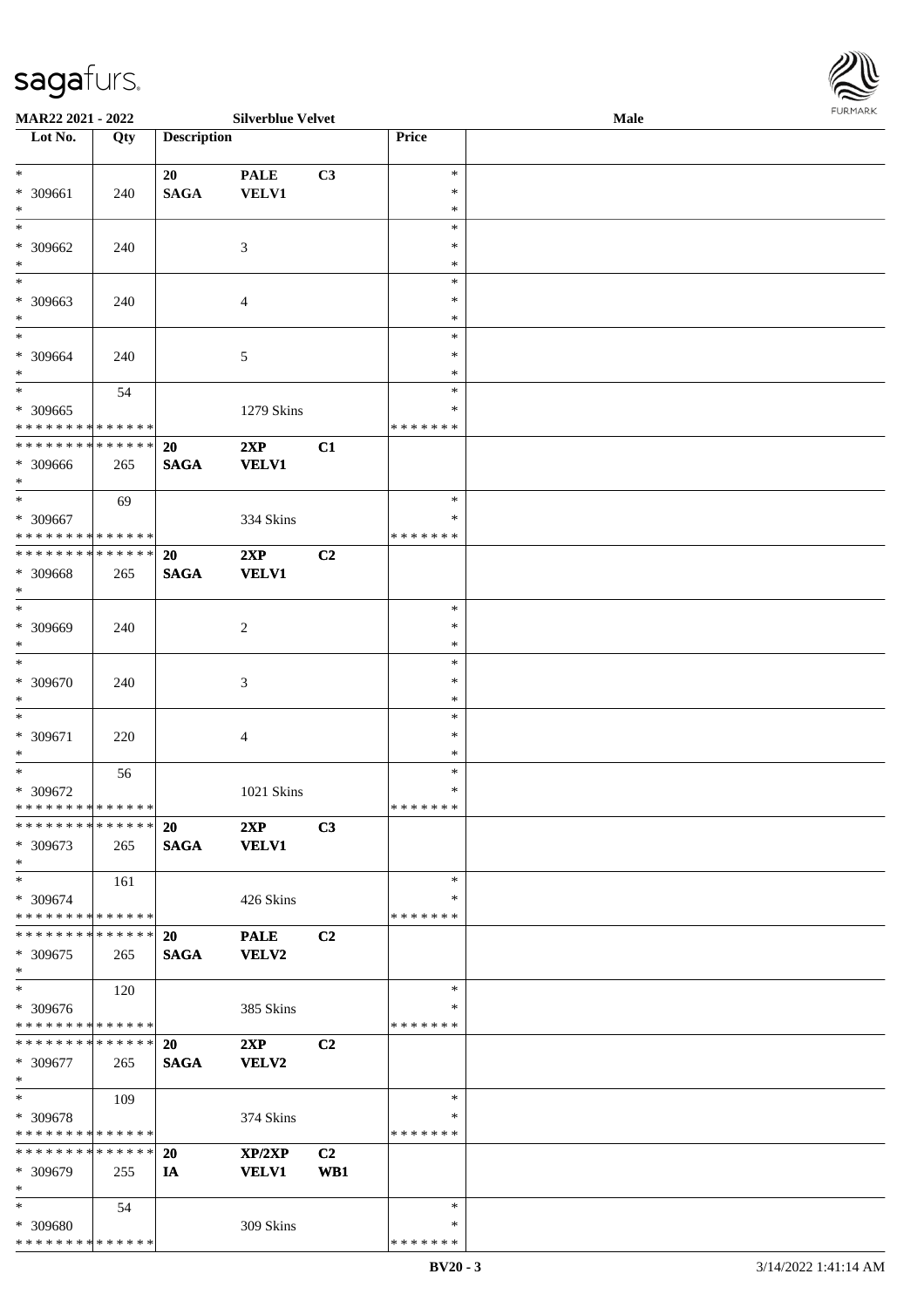

| MAR22 2021 - 2022                                                   |     | <b>Silverblue Velvet</b> |                                                             |                       |                                   | Male | <b>FURMARK</b> |
|---------------------------------------------------------------------|-----|--------------------------|-------------------------------------------------------------|-----------------------|-----------------------------------|------|----------------|
| Lot No.                                                             | Qty | <b>Description</b>       |                                                             |                       | Price                             |      |                |
| 309681                                                              | 176 | 20<br>$I\!\!A$           | $\mathbf{ALL}$<br><b>VELV1</b>                              | C2<br>WB <sub>2</sub> |                                   |      |                |
| 309682                                                              | 192 | ${\bf 20}$<br>IA         | $\mathbf{X}\mathbf{D}/\mathbf{D}\mathbf{K}$<br><b>VELV1</b> | C2<br><b>CHIP</b>     |                                   |      |                |
| * * * * * * * * * * * * * *<br>* 309683<br>$\ast$                   | 265 | 20<br>IA                 | XP/2XP<br><b>VELV1</b>                                      | C2<br><b>CHIP</b>     |                                   |      |                |
| $\ast$<br>* 309684<br>$\ast$                                        | 240 |                          | $\sqrt{2}$                                                  |                       | $\ast$<br>$\ast$<br>$\ast$        |      |                |
| $\ast$<br>$* 309685$<br>$\ast$                                      | 240 |                          | $\ensuremath{\mathfrak{Z}}$                                 |                       | $\ast$<br>$\ast$<br>$\ast$        |      |                |
| $\overline{\phantom{a}}$<br>* 309686<br>$\ast$                      | 240 |                          | $\overline{4}$                                              |                       | $\ast$<br>$\ast$<br>$\ast$        |      |                |
| $\ast$<br>* 309687<br>$\ast$                                        | 240 |                          | 5                                                           |                       | $\ast$<br>$\ast$<br>$\ast$        |      |                |
| $\ast$<br>* 309688<br>$\ast$<br>$_{\ast}^{-}$                       | 240 |                          | $\sqrt{6}$                                                  |                       | $\ast$<br>$\ast$<br>$\ast$        |      |                |
| * 309689<br>$\ast$                                                  | 240 |                          | $\overline{7}$                                              |                       | $\ast$<br>$\ast$<br>$\ast$        |      |                |
| $\ast$<br>* 309690<br>$\ast$                                        | 240 |                          | $\,8\,$                                                     |                       | $\ast$<br>$\ast$<br>$\ast$        |      |                |
| $\ast$<br>* 309691<br>* * * * * * * * * * * * * *                   | 268 |                          | 2213 Skins                                                  |                       | $\ast$<br>$\ast$<br>* * * * * * * |      |                |
| * * * * * * * * * * * * * *<br>* 309692<br>$\ast$                   | 265 | 20<br>IA                 | XP/2XP<br>VELV2                                             | C2<br><b>CHIP</b>     |                                   |      |                |
| $\ast$<br>* 309693<br>* * * * * * * * * * * * * *                   | 264 |                          | 529 Skins                                                   |                       | $\ast$<br>*<br>*******            |      |                |
| * * * * * * * * * * * * * *<br>* 309694<br>$\ast$                   | 245 | <b>20</b><br><b>SROY</b> | <b>PALE</b><br><b>VELV1</b>                                 | C1                    |                                   |      |                |
| $\overline{\phantom{0}}$<br>* 309695<br>* * * * * * * * * * * * * * | 111 |                          | 356 Skins                                                   |                       | $\ast$<br>∗<br>* * * * * * *      |      |                |
| * * * * * * * * * * * * * * *<br>* 309696<br>$\ast$                 | 245 | 20<br><b>SROY</b>        | <b>PALE</b><br><b>VELV1</b>                                 | C2                    |                                   |      |                |
| $\ast$<br>* 309697<br>$\ast$                                        | 220 |                          | 2                                                           |                       | $\ast$<br>$\ast$<br>$\ast$        |      |                |
| $\ast$<br>* 309698<br>$\ast$                                        | 220 |                          | 3                                                           |                       | $\ast$<br>∗<br>∗                  |      |                |
| $\ast$<br>* 309699<br>$\ast$                                        | 220 |                          | $\overline{4}$                                              |                       | $\ast$<br>$\ast$<br>$\ast$        |      |                |
| $\ast$<br>* 309700<br>* * * * * * * * * * * * * *                   | 231 |                          | 1136 Skins                                                  |                       | $\ast$<br>∗<br>* * * * * * *      |      |                |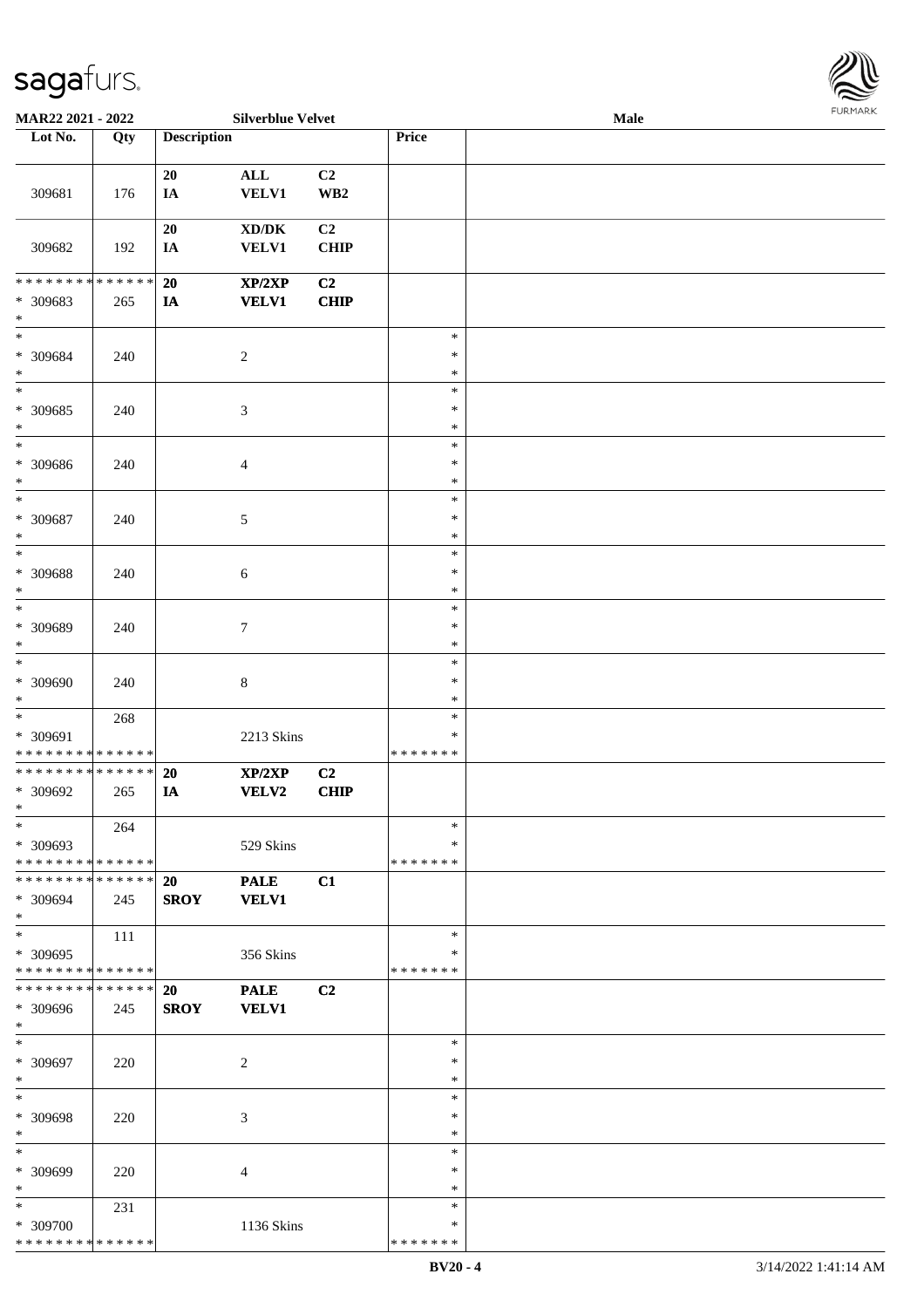

| MAR22 2021 - 2022           |     |                          | <b>Silverblue Velvet</b> |                |         | Male | <b>FURPIARR</b> |
|-----------------------------|-----|--------------------------|--------------------------|----------------|---------|------|-----------------|
| Lot No.                     | Qty | <b>Description</b>       |                          |                | Price   |      |                 |
| **************              |     | 20                       | <b>PALE</b>              | C3             |         |      |                 |
| $* 309701$<br>$\ast$        | 245 | <b>SROY</b>              | <b>VELV1</b>             |                |         |      |                 |
| $\ast$                      | 210 |                          |                          |                | $\ast$  |      |                 |
| * 309702                    |     |                          | 455 Skins                |                | $\ast$  |      |                 |
| * * * * * * * * * * * * * * |     |                          |                          |                | ******* |      |                 |
|                             |     | <b>20</b>                | 2XP                      | C1             |         |      |                 |
| 309703                      | 189 | <b>SROY</b>              | VELV1                    |                |         |      |                 |
| **************              |     | 20                       | 2XP                      | C <sub>2</sub> |         |      |                 |
| * 309704<br>$\ast$          | 245 | <b>SROY</b>              | <b>VELV1</b>             |                |         |      |                 |
| $\ast$                      | 207 |                          |                          |                | $\ast$  |      |                 |
| * 309705                    |     |                          | 452 Skins                |                | $\ast$  |      |                 |
| * * * * * * * * * * * * * * |     |                          |                          |                | ******* |      |                 |
| 309706                      | 156 | <b>20</b><br><b>SROY</b> | 2XP<br>VELV1             | C <sub>3</sub> |         |      |                 |
|                             |     |                          |                          |                |         |      |                 |
|                             |     | 20                       | <b>PALE</b>              | C1/C2          |         |      |                 |
| 309707                      | 237 | <b>SROY</b>              | VELV2                    |                |         |      |                 |
| **************              |     | 20                       | 2XP                      | C1/C2          |         |      |                 |
| * 309708<br>$\ast$          | 245 | <b>SROY</b>              | VELV2                    |                |         |      |                 |
| $\ast$                      | 58  |                          |                          |                | $\ast$  |      |                 |
| * 309709                    |     |                          | 303 Skins                |                | $\ast$  |      |                 |
| **************              |     |                          |                          |                | ******* |      |                 |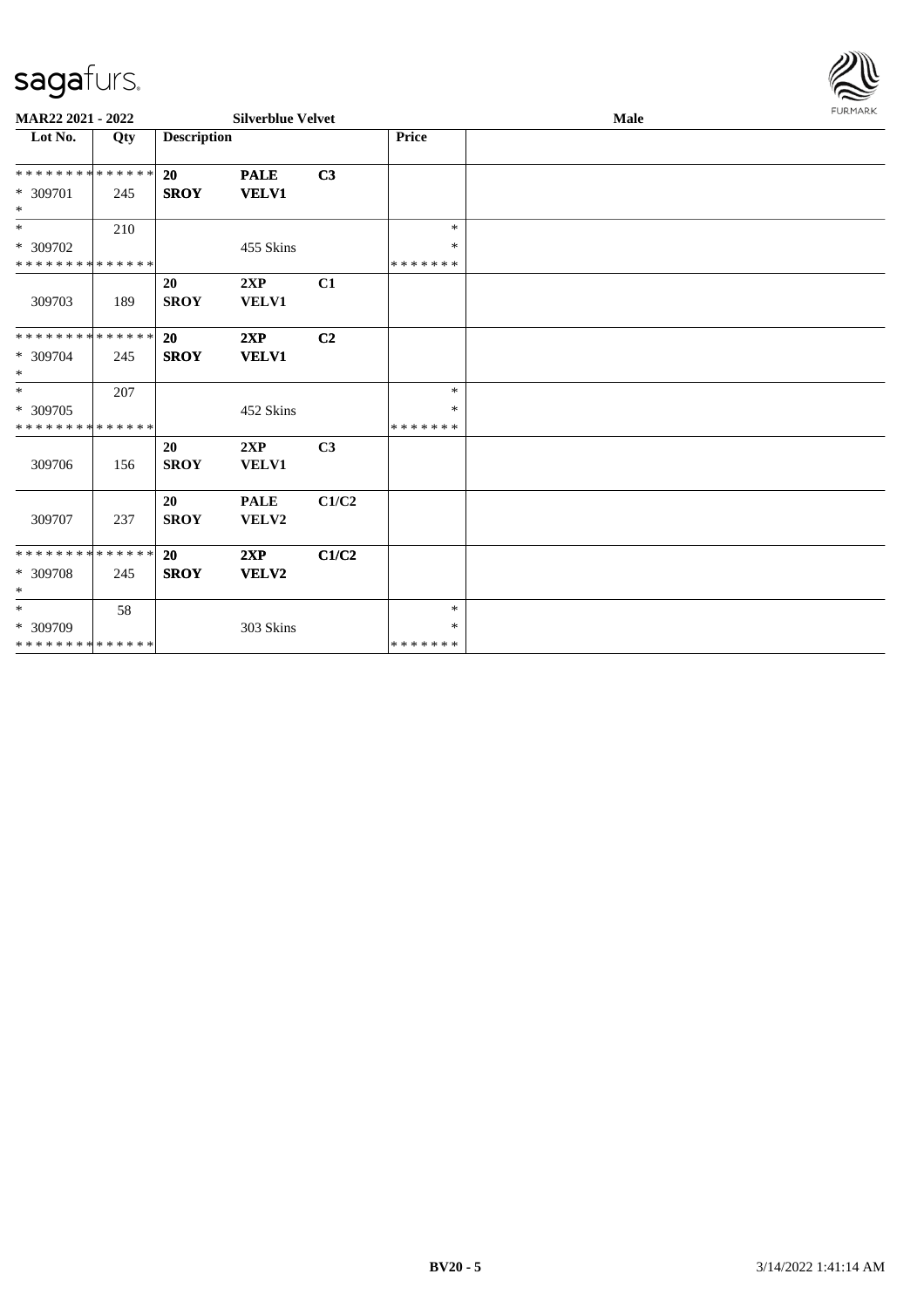

|                                      |             |                    | Silverblue       |                |                    | Male | Lowgrades | <b>FURMARK</b> |
|--------------------------------------|-------------|--------------------|------------------|----------------|--------------------|------|-----------|----------------|
| MAR22 2021 - 2022<br>Lot No.         | Qty         | <b>Description</b> | Seasonable       |                | Price              |      |           |                |
|                                      |             |                    |                  |                |                    |      |           |                |
|                                      |             | 50                 | $\mathbf{ALL}$   | C2             |                    |      |           |                |
| 309761                               | 192         | $\rm III$          |                  |                |                    |      |           |                |
|                                      |             |                    |                  |                |                    |      |           |                |
|                                      |             | 50                 | $\mathbf{ALL}$   | C2             |                    |      |           |                |
| 309762                               | 106         | $\rm III$          | DAM2             |                |                    |      |           |                |
|                                      |             |                    |                  |                |                    |      |           |                |
| * * * * * * * * * * * * * * *        |             | 40                 | $\mathbf{ALL}$   | C2             |                    |      |           |                |
| * 309763                             | 225         | $\rm III$          |                  |                |                    |      |           |                |
| $\ast$<br>$\ast$                     |             |                    |                  |                | $\ast$             |      |           |                |
| * 309764                             | 200         |                    | $\sqrt{2}$       |                | $\ast$             |      |           |                |
| $\ast$                               |             |                    |                  |                | $\ast$             |      |           |                |
| $\overline{\phantom{a}}$             |             |                    |                  |                | $\ast$             |      |           |                |
| * 309765                             | 200         |                    | $\mathfrak{Z}$   |                | $\ast$             |      |           |                |
| $\ast$                               |             |                    |                  |                | $\ast$             |      |           |                |
| $\ast$                               | 100         |                    |                  |                | $\ast$             |      |           |                |
| * 309766                             |             |                    | 725 Skins        |                | ∗                  |      |           |                |
| ******** <mark>******</mark>         |             |                    |                  |                | * * * * * * *      |      |           |                |
| **************                       |             | 40                 | $\mathbf{ALL}$   | C2             |                    |      |           |                |
| * 309767<br>$\ast$                   | 225         | $\rm III$          | DAM2             |                |                    |      |           |                |
| $\overline{\phantom{1}}$             | 47          |                    |                  |                | $\ast$             |      |           |                |
| * 309768                             |             |                    | 272 Skins        |                | ∗                  |      |           |                |
| * * * * * * * * * * * * * *          |             |                    |                  |                | * * * * * * *      |      |           |                |
|                                      |             | 50/40              | $\mathbf{ALL}$   | C <sub>2</sub> |                    |      |           |                |
| 309769                               | 128         | $\rm III$          | DAM4             |                |                    |      |           |                |
|                                      |             |                    |                  |                |                    |      |           |                |
| * * * * * * * * * * * * * *          |             | 30                 | $\mathbf{ALL}$   | C2             |                    |      |           |                |
| * 309770                             | 245         | $\rm III$          |                  |                |                    |      |           |                |
| $\ast$<br>$\overline{\phantom{a}^*}$ |             |                    |                  |                | $\ast$             |      |           |                |
| * 309771                             |             |                    |                  |                | $\ast$             |      |           |                |
| $\ast$                               | 220         |                    | $\overline{c}$   |                | $\ast$             |      |           |                |
| $\overline{\phantom{a}^*}$           |             |                    |                  |                | $\ast$             |      |           |                |
| * 309772                             | 220         |                    | $\mathfrak{Z}$   |                | $\ast$             |      |           |                |
| $\ast$                               |             |                    |                  |                | $\ast$             |      |           |                |
| $\ast$                               |             |                    |                  |                | $\ast$             |      |           |                |
| * 309773                             | 220         |                    | $\overline{4}$   |                | $\ast$             |      |           |                |
| $\ast$<br>$\overline{\phantom{0}}$   |             |                    |                  |                | $\ast$             |      |           |                |
|                                      |             |                    |                  |                | $\ast$<br>$\ast$   |      |           |                |
| * 309774<br>$\ast$                   | 220         |                    | $\sqrt{5}$       |                | $\ast$             |      |           |                |
| $\ast$                               |             |                    |                  |                | $\ast$             |      |           |                |
| * 309775                             | 220         |                    | $\sqrt{6}$       |                | $\ast$             |      |           |                |
| $\ast$                               |             |                    |                  |                | $\ast$             |      |           |                |
| $\ast$                               |             |                    |                  |                | $\ast$             |      |           |                |
| * 309776                             | 220         |                    | $\boldsymbol{7}$ |                | $\ast$             |      |           |                |
| $\ast$<br>$\overline{\phantom{a}^*}$ |             |                    |                  |                | $\ast$             |      |           |                |
|                                      | 56          |                    |                  |                | $\ast$<br>∗        |      |           |                |
| * 309777<br>* * * * * * * *          | * * * * * * |                    | 1621 Skins       |                | * * * * * * *      |      |           |                |
| * * * * * * * * * * * * * *          |             | 30                 | <b>ALL</b>       | C <sub>2</sub> |                    |      |           |                |
| * 309778                             | 245         | $\rm III$          | DAM2             |                |                    |      |           |                |
| $\ast$                               |             |                    |                  |                |                    |      |           |                |
| $\ast$                               |             |                    |                  |                | $\ast$             |      |           |                |
| * 309779                             | 220         |                    | $\overline{2}$   |                | $\ast$             |      |           |                |
| $\ast$                               |             |                    |                  |                | $\ast$             |      |           |                |
| $\overline{\phantom{a}^*}$           | 213         |                    |                  |                | $\ast$             |      |           |                |
| * 309780                             |             |                    | 678 Skins        |                | ∗<br>* * * * * * * |      |           |                |
| * * * * * * * * * * * * * *          |             |                    |                  |                |                    |      |           |                |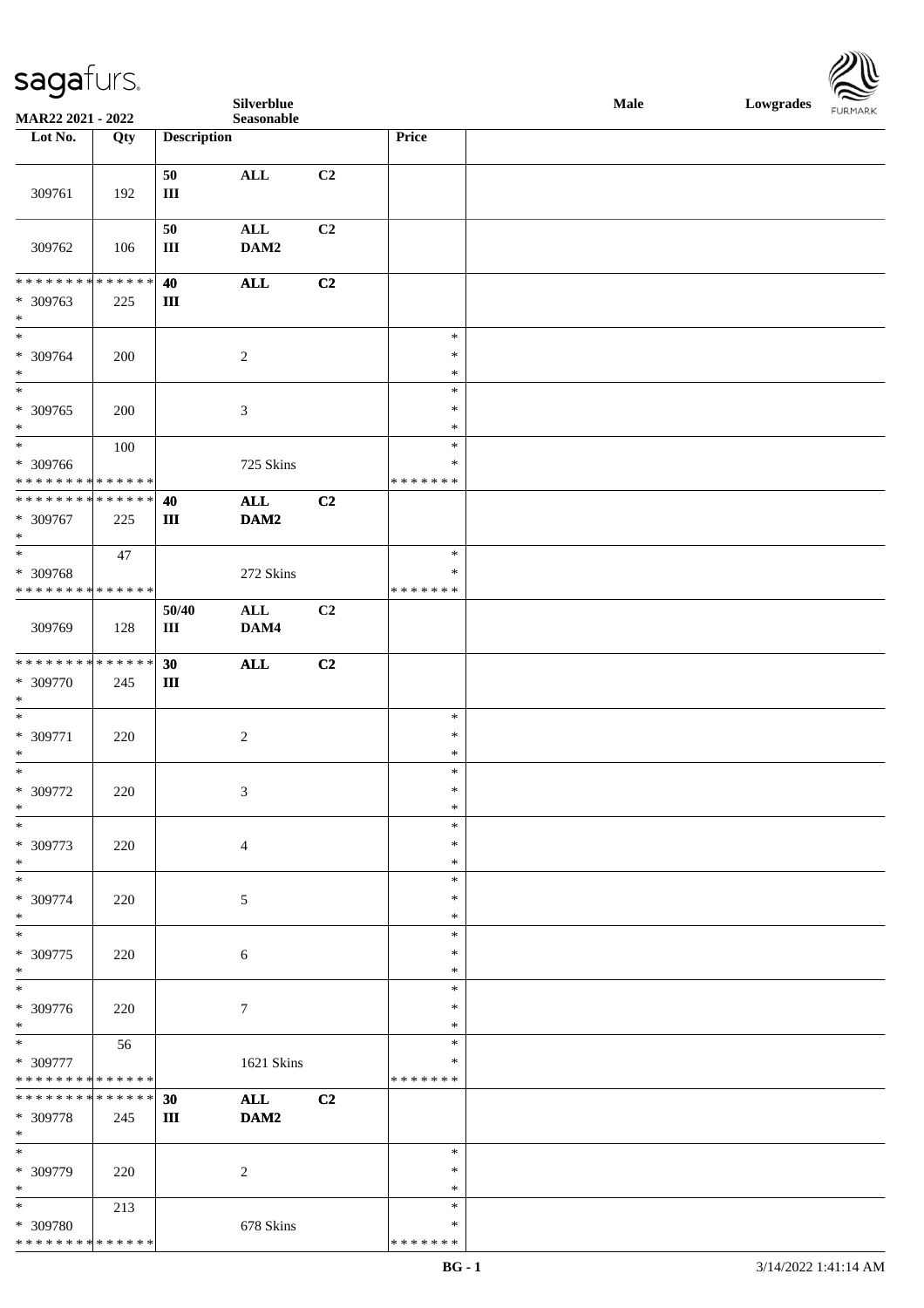**Silverblue Male Lowgrades**



| $\overline{\phantom{0}}$                                            |     |                           | Silverblue             |    |                              | Male | Lowgrades | $\sum$         |
|---------------------------------------------------------------------|-----|---------------------------|------------------------|----|------------------------------|------|-----------|----------------|
| MAR22 2021 - 2022                                                   |     |                           | Seasonable             |    |                              |      |           | <b>FURMARK</b> |
| Lot No.                                                             | Qty | <b>Description</b>        |                        |    | Price                        |      |           |                |
| 309781                                                              | 159 | 30<br>Ш                   | $\mathbf{ALL}$<br>DAM4 | C2 |                              |      |           |                |
| ******** <mark>******</mark>                                        |     | 20                        | <b>ALL</b>             | C2 |                              |      |           |                |
| * 309782<br>$\ast$                                                  | 285 | $\mathbf{III}$            |                        |    |                              |      |           |                |
| $\ast$<br>* 309783<br>$\ast$                                        | 260 |                           | $\overline{c}$         |    | $\ast$<br>$\ast$<br>$\ast$   |      |           |                |
| $\ast$<br>* 309784<br>$\ast$                                        | 260 |                           | $\mathfrak{Z}$         |    | $\ast$<br>$\ast$<br>$\ast$   |      |           |                |
| $\ast$<br>* 309785<br>$\ast$                                        | 260 |                           | $\overline{4}$         |    | $\ast$<br>$\ast$<br>$\ast$   |      |           |                |
| $\overline{\phantom{a}}$<br>* 309786<br>* * * * * * * * * * * * * * | 278 |                           | 1343 Skins             |    | $\ast$<br>∗<br>* * * * * * * |      |           |                |
| * * * * * * * * * * * * * *                                         |     | 20                        | ALL                    | C2 |                              |      |           |                |
| * 309787<br>$\ast$                                                  | 285 | $\rm III$                 | DAM2                   |    |                              |      |           |                |
| $\ast$<br>* 309788<br>$\ast$                                        | 260 |                           | $\overline{c}$         |    | $\ast$<br>$\ast$<br>$\ast$   |      |           |                |
| $\ast$<br>* 309789<br>* * * * * * * * * * * * * *                   | 272 |                           | 817 Skins              |    | $\ast$<br>∗<br>* * * * * * * |      |           |                |
| * * * * * * * * * * * * * * *<br>* 309790<br>$\ast$                 | 285 | $\mathbf{0}$<br>$\rm III$ | <b>ALL</b>             | C2 |                              |      |           |                |
| $\ast$<br>* 309791<br>* * * * * * * * * * * * * *                   | 52  |                           | 337 Skins              |    | $\ast$<br>∗<br>* * * * * * * |      |           |                |
| 309792                                                              | 267 | $\bf{0}$<br>$\rm III$     | ALL<br>DAM2            | C2 |                              |      |           |                |
| 309793                                                              | 136 | $20/0$<br>$\rm III$       | $\mathbf{ALL}$<br>DAM4 | C2 |                              |      |           |                |
| 309794                                                              | 156 | $\mathbf{1}$<br>$\rm III$ | ALL                    | C2 |                              |      |           |                |
| 309795                                                              | 241 | $1/2$<br>$\rm III$        | $\mathbf{ALL}$<br>DAM2 | C2 |                              |      |           |                |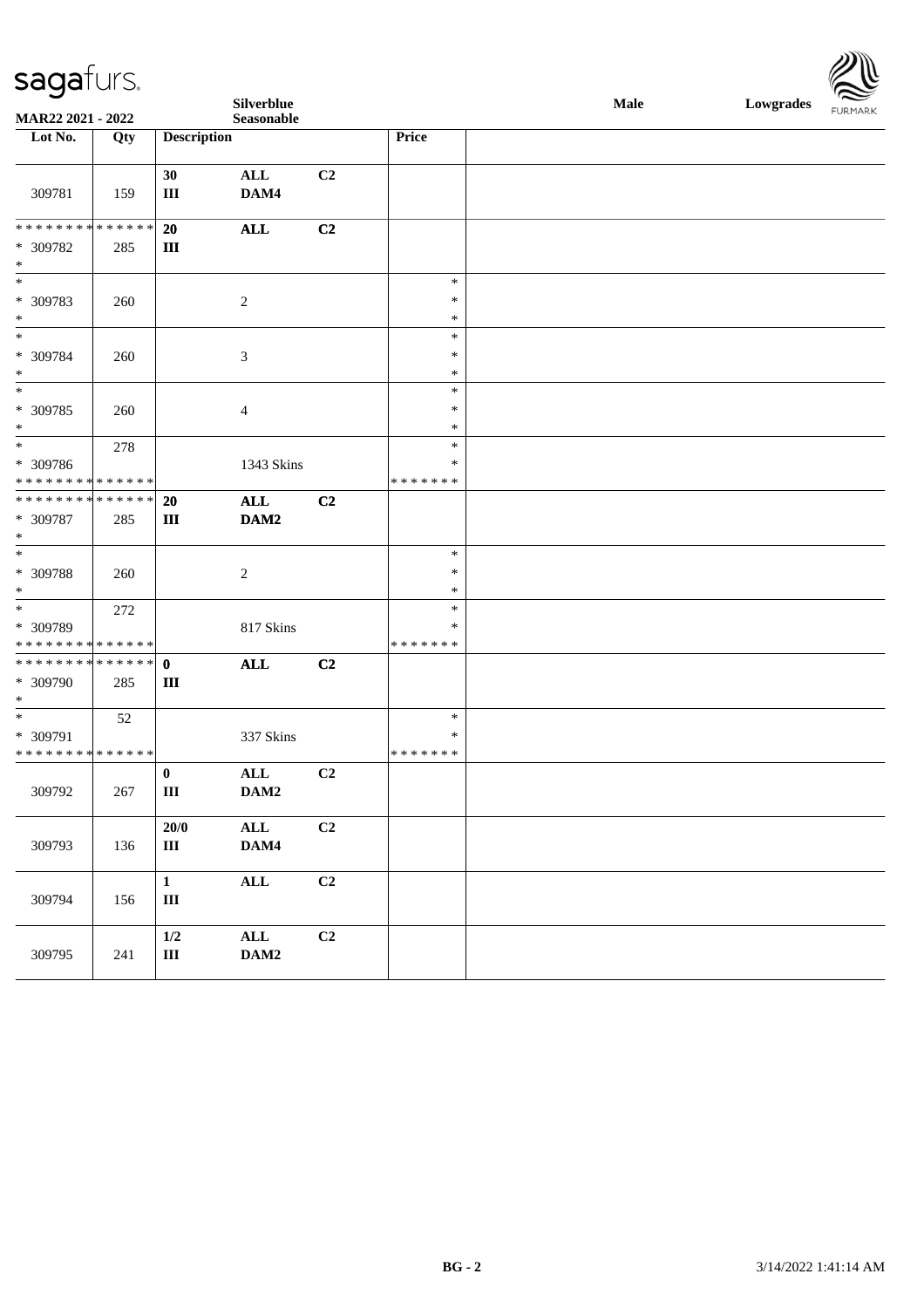

| MAR22 2021 - 2022                       |        |                    | Silverblue                  |                |               | Female |  |
|-----------------------------------------|--------|--------------------|-----------------------------|----------------|---------------|--------|--|
| Lot No.                                 | Qty    | <b>Description</b> |                             |                | Price         |        |  |
|                                         |        |                    |                             |                |               |        |  |
| ******** <mark>******</mark>            |        | <b>20</b>          | <b>PALE</b>                 | C1/C2          |               |        |  |
| * 408001                                | 465    | SI                 |                             |                |               |        |  |
| $\ast$                                  |        |                    |                             |                |               |        |  |
| $*$                                     | 105    |                    |                             |                | $\ast$        |        |  |
| * 408002                                |        |                    | 570 Skins                   |                | ∗             |        |  |
| * * * * * * * * * * * * * *             |        |                    |                             |                | * * * * * * * |        |  |
|                                         |        | 20                 | <b>PALE</b>                 | C3             |               |        |  |
| 408003                                  | 184    | SI                 |                             |                |               |        |  |
|                                         |        |                    |                             |                |               |        |  |
|                                         |        | 20                 | XD/DK                       | C <sub>2</sub> |               |        |  |
| 408004                                  | 132    | ${\bf S}{\bf I}$   | <b>LNAP</b>                 |                |               |        |  |
|                                         |        |                    |                             |                |               |        |  |
|                                         |        | 20                 | <b>Dark</b>                 | C1/C2          |               |        |  |
| 408005                                  | 237    | <b>SAGA</b>        |                             |                |               |        |  |
|                                         |        |                    |                             |                |               |        |  |
| * * * * * * * * * * * * * *             |        | 20                 | <b>PALE</b>                 | C1             |               |        |  |
| * 408006<br>$*$                         | 405    | <b>SAGA</b>        |                             |                |               |        |  |
| $*$                                     |        |                    |                             |                | $\ast$        |        |  |
| * 408007                                | 83     |                    | 488 Skins                   |                | ∗             |        |  |
| * * * * * * * * * * * * * *             |        |                    |                             |                | * * * * * * * |        |  |
| * * * * * * * *                         | ****** | 20                 | <b>PALE</b>                 | C <sub>2</sub> |               |        |  |
| $* 408008$                              | 445    | <b>SAGA</b>        |                             |                |               |        |  |
| $*$                                     |        |                    |                             |                |               |        |  |
| $*$                                     |        |                    |                             |                | $\ast$        |        |  |
| $* 408009$                              | 420    |                    | 2                           |                | $\ast$        |        |  |
| $*$                                     |        |                    |                             |                | $\ast$        |        |  |
| $\ast$                                  |        |                    |                             |                | $\ast$        |        |  |
| $* 408010$                              | 420    |                    | $\ensuremath{\mathfrak{Z}}$ |                | $\ast$        |        |  |
| $*$                                     |        |                    |                             |                | $\ast$        |        |  |
| $*$                                     | 97     |                    |                             |                | $\ast$        |        |  |
| * 408011                                |        |                    | 1382 Skins                  |                | $\ast$        |        |  |
| * * * * * * * * * * * * * *             |        |                    |                             |                | * * * * * * * |        |  |
|                                         |        | 20                 | <b>PALE</b>                 | C3             |               |        |  |
| 408012                                  | 408    | <b>SAGA</b>        |                             |                |               |        |  |
|                                         |        |                    |                             |                |               |        |  |
|                                         |        | 20                 | 2XP                         | C1/C2          |               |        |  |
| 408013                                  | 311    | <b>SAGA</b>        |                             |                |               |        |  |
|                                         |        |                    |                             |                |               |        |  |
| * * * * * * * * * * * * * *             |        | 20                 | <b>ALL</b>                  | C2             |               |        |  |
| $* 408014$                              | 445    | IA                 | <b>SPAR</b>                 |                |               |        |  |
| $*$<br>$*$                              |        |                    |                             |                |               |        |  |
|                                         | 257    |                    |                             |                | $\ast$<br>∗   |        |  |
| * 408015<br>* * * * * * * * * * * * * * |        |                    | 702 Skins                   |                | * * * * * * * |        |  |
|                                         |        | 20                 | XD/DK                       | C2             |               |        |  |
|                                         |        |                    |                             |                |               |        |  |
| 408016                                  | 219    | IA                 | <b>CHIP</b>                 |                |               |        |  |
| * * * * * * * * * * * * * *             |        | 20                 | XP/2XP                      | C2             |               |        |  |
| * 408017                                | 445    | IA                 | <b>CHIP</b>                 |                |               |        |  |
| $*$                                     |        |                    |                             |                |               |        |  |
| $*$                                     |        |                    |                             |                | $\ast$        |        |  |
| * 408018                                | 420    |                    | 2                           |                | $\ast$        |        |  |
| $*$                                     |        |                    |                             |                | $\ast$        |        |  |
| $*$                                     | 232    |                    |                             |                | $\ast$        |        |  |
| * 408019                                |        |                    | 1097 Skins                  |                | ∗             |        |  |
| * * * * * * * * * * * * * *             |        |                    |                             |                | * * * * * * * |        |  |
|                                         |        |                    |                             |                |               |        |  |
|                                         |        | 20                 | <b>PALE</b>                 | C1             |               |        |  |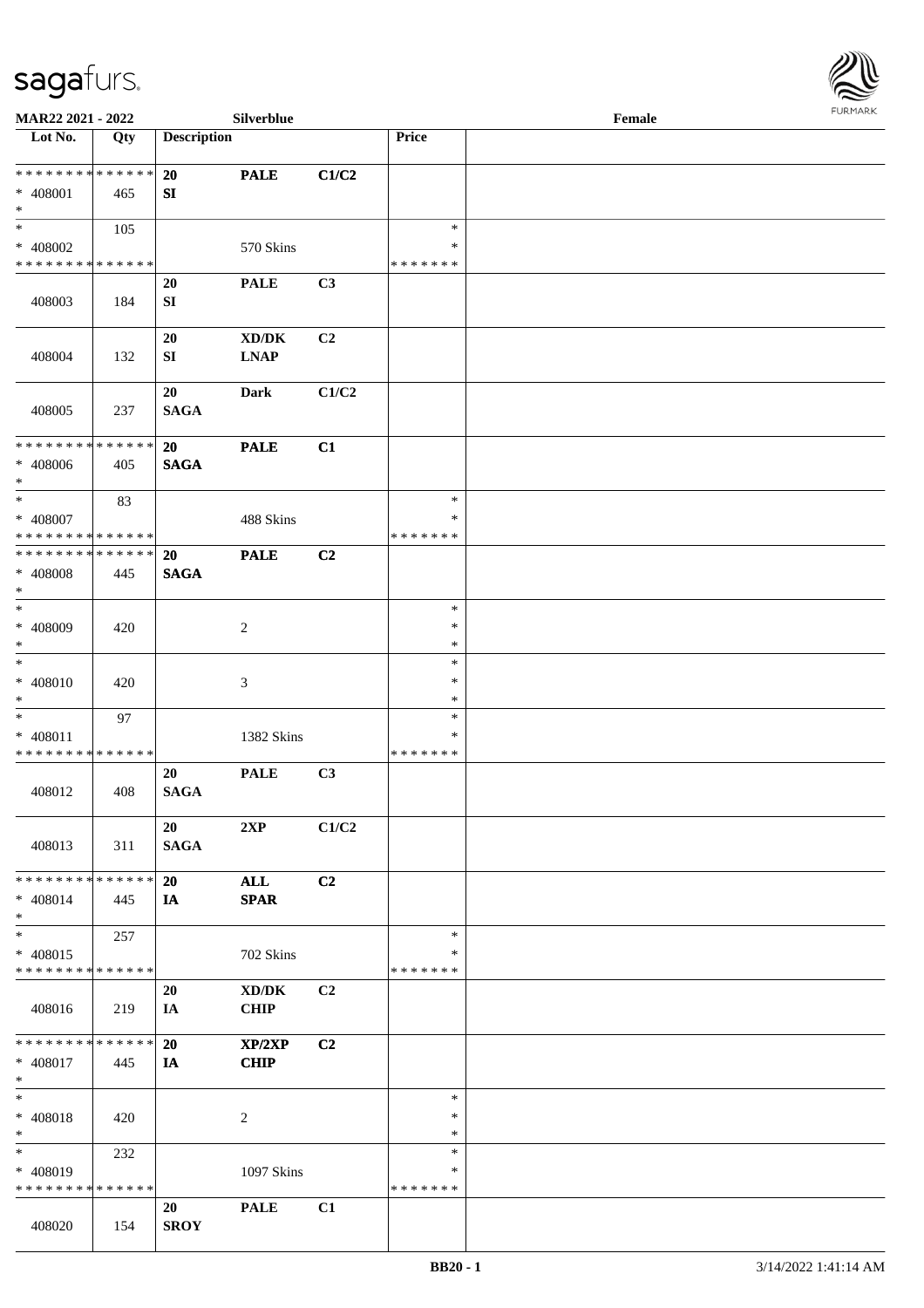

| <b>MAR22 2021 - 2022</b>      |     |                    | Silverblue  |                | Female  |  |  |  |
|-------------------------------|-----|--------------------|-------------|----------------|---------|--|--|--|
| Lot No.                       | Qty | <b>Description</b> |             |                | Price   |  |  |  |
| * * * * * * * * * * * * * * * |     | <b>20</b>          | <b>PALE</b> | C <sub>2</sub> |         |  |  |  |
| * 408021<br>$*$               | 425 | <b>SROY</b>        |             |                |         |  |  |  |
| $\ast$                        | 78  |                    |             |                | $\ast$  |  |  |  |
| * 408022                      |     |                    | 503 Skins   |                | $\ast$  |  |  |  |
| **************                |     |                    |             |                | ******* |  |  |  |
| 408023                        | 122 | 20<br><b>SROY</b>  | 2XP         | C1/C2          |         |  |  |  |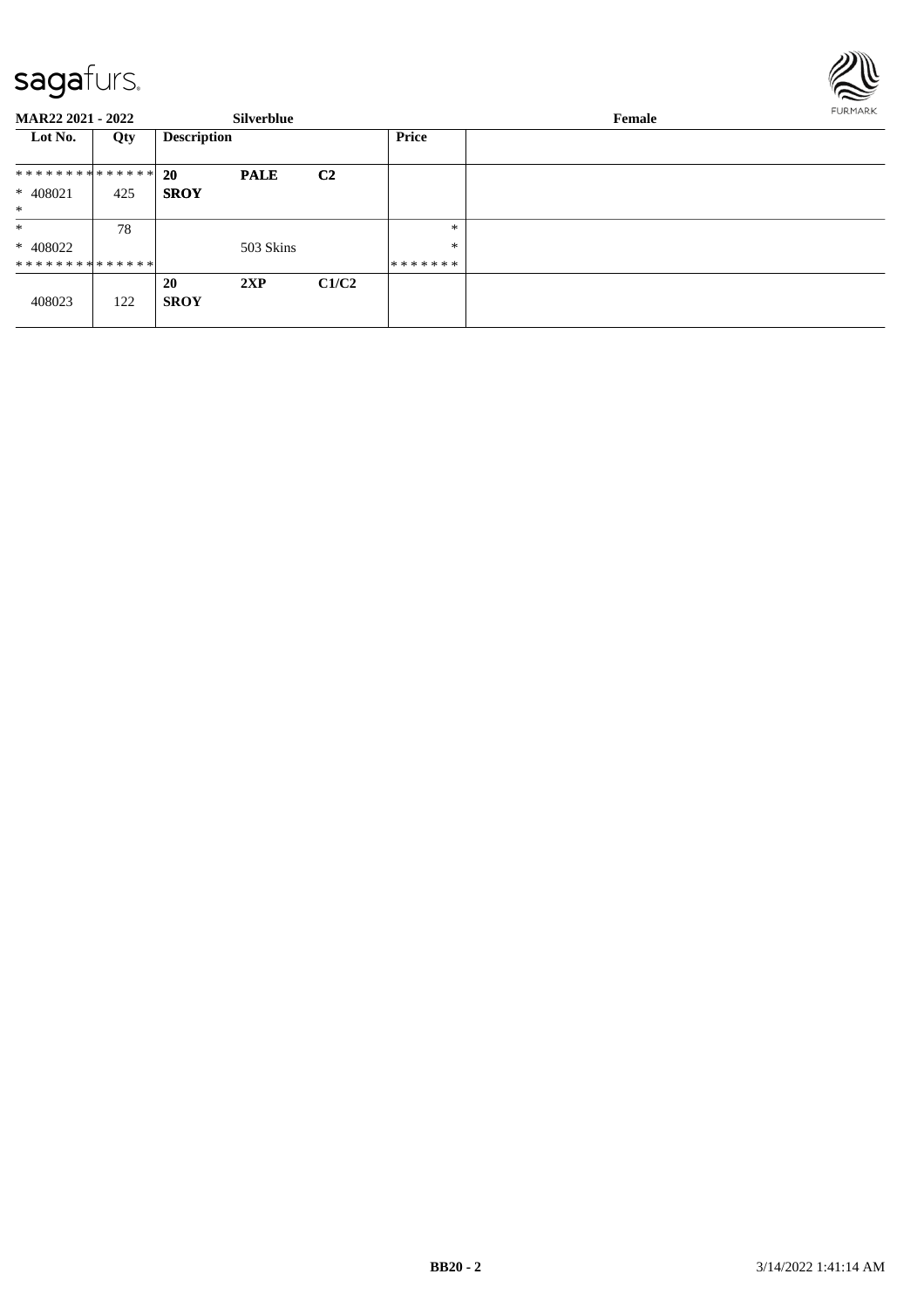

| MAR22 2021 - 2022                                   |        |                                      | Silverblue                                                                 |       |                                   | Female |  |
|-----------------------------------------------------|--------|--------------------------------------|----------------------------------------------------------------------------|-------|-----------------------------------|--------|--|
| Lot No.                                             | Qty    | <b>Description</b>                   |                                                                            |       | Price                             |        |  |
| 408081                                              | 371    | $\bf{0}$<br>${\bf SI}$               | <b>Dark</b>                                                                | C1/C2 |                                   |        |  |
| 408082                                              | 301    | $\boldsymbol{0}$<br>SI               | <b>PALE</b>                                                                | C1    |                                   |        |  |
| * * * * * * * * * * * * * * *<br>* 408083<br>$\ast$ | 465    | $\mathbf 0$<br>${\bf SI}$            | <b>PALE</b>                                                                | C2    |                                   |        |  |
| $\ast$<br>* $408084$<br>$\ast$                      | 400    |                                      | $\boldsymbol{2}$                                                           |       | $\ast$<br>$\ast$<br>$\ast$        |        |  |
| $\ast$<br>* 408085<br>* * * * * * * * * * * * * *   | $80\,$ |                                      | 945 Skins                                                                  |       | $\ast$<br>$\ast$<br>* * * * * * * |        |  |
| 408086                                              | 492    | $\pmb{0}$<br>SI                      | $\ensuremath{\mathsf{PALE}}$                                               | C3    |                                   |        |  |
| 408087                                              | 114    | $\bf{0}$<br>${\bf SI}$               | 2XD/XD<br>$\mathbf{L}\mathbf{N}\mathbf{A}\mathbf{P}$                       | C2    |                                   |        |  |
| 408088                                              | 143    | $\boldsymbol{0}$<br>${\bf SI}$       | <b>Dark</b><br><b>LNAP</b>                                                 | C1/C2 |                                   |        |  |
| 408089                                              | 123    | $\pmb{0}$<br>SI                      | <b>Dark</b><br><b>LNAP</b>                                                 | C1/C2 |                                   |        |  |
| 408090                                              | 173    | $\boldsymbol{0}$<br>${\bf S}{\bf I}$ | $\bf MED$<br><b>LNAP</b>                                                   | C1/C2 |                                   |        |  |
| 408091                                              | 281    | $\pmb{0}$<br>${\bf S}{\bf I}$        | <b>PALE</b><br>$\mathbf{L}\mathbf{N}\mathbf{A}\mathbf{P}$                  | C1/C2 |                                   |        |  |
| 408092                                              | 172    | $\boldsymbol{0}$<br>${\bf SI}$       | $\ensuremath{\mathsf{PALE}}$<br>$\mathbf{L}\mathbf{N}\mathbf{A}\mathbf{P}$ | C1/C2 |                                   |        |  |
| 408093                                              | 232    | $\bf{0}$<br>${\bf S}{\bf I}$         | <b>PALE</b><br>$\mathbf{L}\mathbf{N}\mathbf{A}\mathbf{P}$                  | C3    |                                   |        |  |
| 408094                                              | 118    | $\bf{0}$<br>SI                       | XP/2XP<br><b>LNAP</b>                                                      | C2    |                                   |        |  |
| 408095                                              | 505    | $\bf{0}$<br>$\mathbf{I}\mathbf{B}$   | ALL<br><b>SPAR</b>                                                         | C2    |                                   |        |  |
| 408096                                              | 310    | $\mathbf{0}$<br><b>SAGA</b>          | $\mathbf{X}\mathbf{D}$                                                     | C1/C2 |                                   |        |  |
| 408097                                              | 364    | $\mathbf{0}$<br><b>SAGA</b>          | <b>Dark</b>                                                                | C1    |                                   |        |  |
| * * * * * * * * * * * * * * *<br>* 408098<br>$*$    | 445    | $\mathbf{0}$<br><b>SAGA</b>          | <b>Dark</b>                                                                | C2    |                                   |        |  |
| $\ast$<br>* 408099<br>$*$                           | 420    |                                      | $\overline{c}$                                                             |       | $\ast$<br>$\ast$<br>$\ast$        |        |  |
| $*$<br>$* 408100$<br>* * * * * * * * * * * * * *    | 206    |                                      | 1071 Skins                                                                 |       | $\ast$<br>$\ast$<br>* * * * * * * |        |  |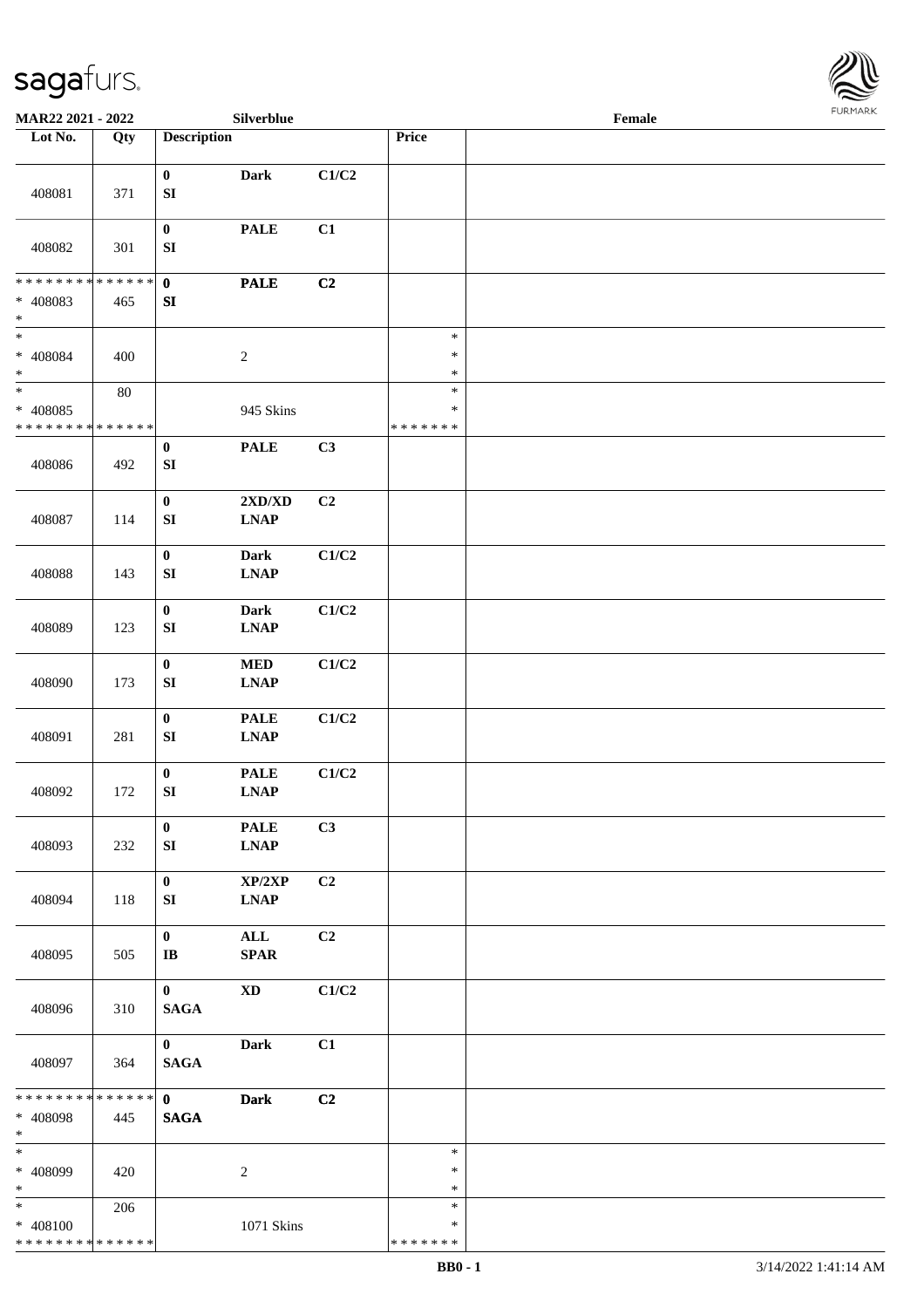

| MAR22 2021 - 2022                                 |               |                             | Silverblue     |    |                                   | Female |  |
|---------------------------------------------------|---------------|-----------------------------|----------------|----|-----------------------------------|--------|--|
| Lot No.                                           | Qty           | <b>Description</b>          |                |    | Price                             |        |  |
| 408101                                            | 379           | $\mathbf{0}$<br><b>SAGA</b> | Dark           | C3 |                                   |        |  |
| * * * * * * * *<br>$* 408102$                     | ******<br>445 | $\mathbf{0}$<br><b>SAGA</b> | <b>PALE</b>    | C1 |                                   |        |  |
| $\ast$<br>$\overline{\phantom{0}}$<br>* 408103    |               |                             |                |    | $\ast$<br>$\ast$                  |        |  |
| $*$<br>$\overline{\phantom{0}}$                   | 420           |                             | $\overline{c}$ |    | $\ast$<br>$\ast$                  |        |  |
| $* 408104$<br>$*$<br>$\overline{\ast}$            | 420<br>429    |                             | 3              |    | $\ast$<br>$\ast$<br>$\ast$        |        |  |
| $* 408105$<br>* * * * * * * * * * * * * * *       |               |                             | 1714 Skins     |    | $\ast$<br>* * * * * * *           |        |  |
| ******** <mark>******</mark><br>$* 408106$<br>$*$ | 445           | $\mathbf{0}$<br><b>SAGA</b> | <b>PALE</b>    | C2 |                                   |        |  |
| $\overline{\phantom{0}}$<br>$* 408107$<br>$*$     | 420           |                             | $\overline{c}$ |    | $\ast$<br>$\ast$<br>$\ast$        |        |  |
| $* 408108$<br>$*$                                 | 420           |                             | 3              |    | $\ast$<br>$\ast$<br>$\ast$        |        |  |
| $*$<br>$* 408109$<br>$*$                          | 420           |                             | 4              |    | $\ast$<br>$\ast$<br>$\ast$        |        |  |
| $\overline{\phantom{0}}$<br>$* 408110$<br>$*$     | 420           |                             | 5              |    | $\ast$<br>$\ast$<br>$\ast$        |        |  |
| $*$<br>$* 408111$<br>$*$                          | 420           |                             | 6              |    | $\ast$<br>$\ast$<br>$\ast$        |        |  |
| $*$<br>$* 408112$<br>$*$                          | 420           |                             | $\tau$         |    | $\ast$<br>$\ast$<br>$\ast$        |        |  |
| $\ast$<br>$* 408113$<br>$*$                       | 420           |                             | $8\,$          |    | $\ast$<br>$\ast$<br>$\ast$        |        |  |
| $*$<br>$* 408114$<br>$*$                          | 420           |                             | 9              |    | $\ast$<br>$\ast$<br>$\ast$        |        |  |
| $*$<br>$* 408115$<br>$*$                          | 420           |                             | 10             |    | $\ast$<br>$\ast$<br>$\ast$        |        |  |
| $*$<br>$* 408116$<br>* * * * * * * * * * * * * *  | 166           |                             | 4391 Skins     |    | $\ast$<br>∗<br>* * * * * * *      |        |  |
| * * * * * * * * * * * * * * *<br>* 408117<br>$*$  | 445           | $\mathbf{0}$<br><b>SAGA</b> | <b>PALE</b>    | C3 |                                   |        |  |
| $*$<br>* 408118<br>$*$                            | 420           |                             | $\overline{c}$ |    | $\ast$<br>$\ast$<br>$\ast$        |        |  |
| $*$<br>* 408119<br>$*$                            | 420           |                             | 3              |    | $\ast$<br>$\ast$<br>$\ast$        |        |  |
| $*$<br>* 408120<br>* * * * * * * * * * * * * *    | 245           |                             | 1530 Skins     |    | $\ast$<br>$\ast$<br>* * * * * * * |        |  |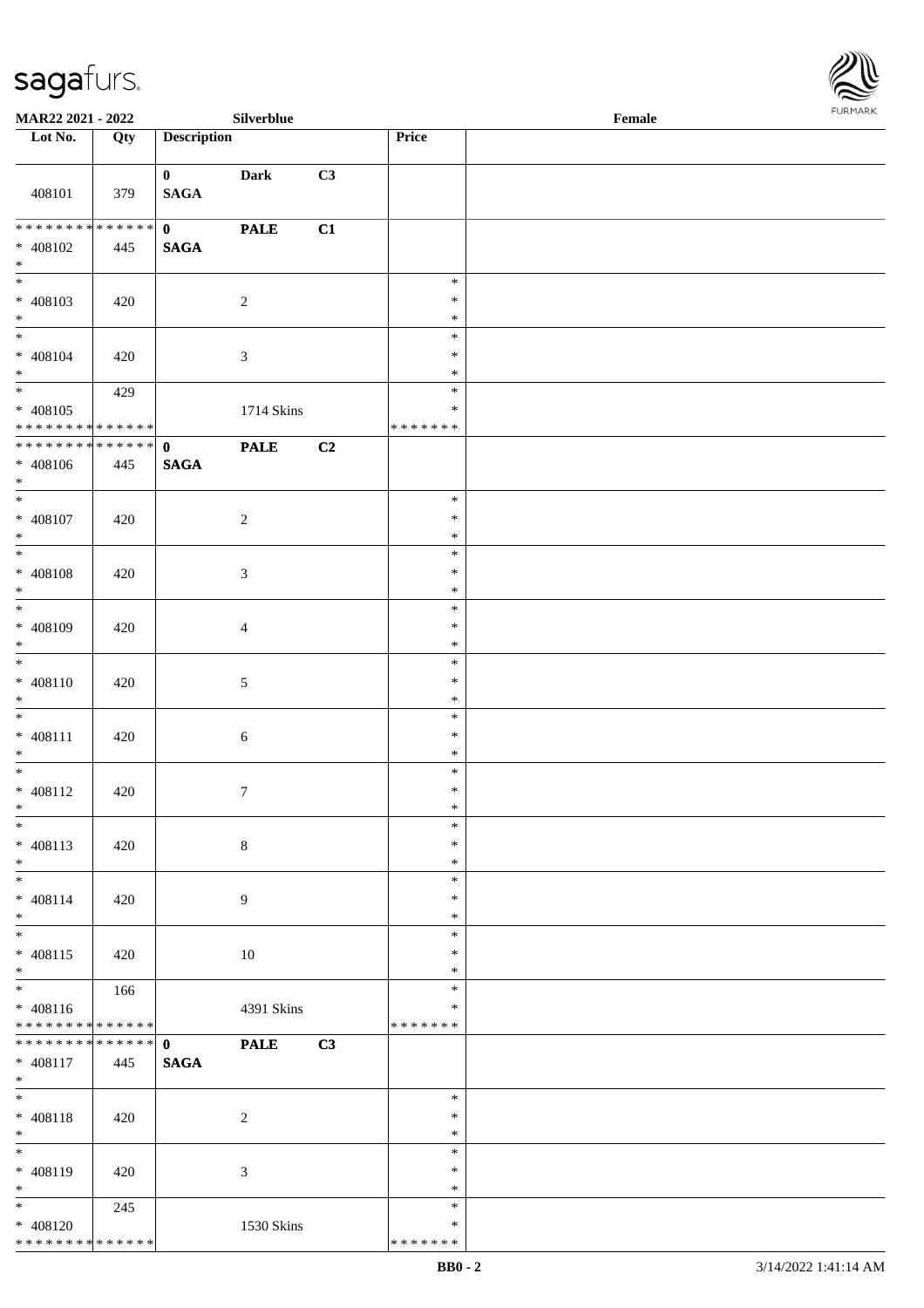\*



| MAR22 2021 - 2022                                                   |     |                             | Silverblue                 |                |                                   | Female |  |
|---------------------------------------------------------------------|-----|-----------------------------|----------------------------|----------------|-----------------------------------|--------|--|
| Lot No.                                                             | Qty | <b>Description</b>          |                            |                | Price                             |        |  |
|                                                                     |     |                             |                            |                |                                   |        |  |
| 408121                                                              | 256 | $\bf{0}$<br><b>SAGA</b>     | 2XP                        | C1             |                                   |        |  |
| * * * * * * * * * * * * * * *<br>* 408122<br>$*$                    | 425 | $\mathbf{0}$<br><b>SAGA</b> | 2XP                        | C <sub>2</sub> |                                   |        |  |
| $\overline{\phantom{0}}$<br>* 408123<br>* * * * * * * * * * * * * * | 83  |                             | 508 Skins                  |                | $\ast$<br>$\ast$<br>* * * * * * * |        |  |
| 408124                                                              | 278 | $\bf{0}$<br><b>SAGA</b>     | <b>XD</b><br><b>LNAP</b>   | C1/C2          |                                   |        |  |
| * * * * * * * * * * * * * *<br>$* 408125$<br>$*$                    | 445 | $\mathbf{0}$<br><b>SAGA</b> | <b>Dark</b><br><b>LNAP</b> | C1/C2          |                                   |        |  |
| $*$<br>$* 408126$<br>* * * * * * * * * * * * * *                    | 327 |                             | 772 Skins                  |                | $\ast$<br>$\ast$<br>* * * * * * * |        |  |
| 408127                                                              | 431 | $\bf{0}$<br><b>SAGA</b>     | <b>Dark</b><br><b>LNAP</b> | C3             |                                   |        |  |
| * * * * * * * * * * * * * * *<br>$* 408128$<br>$*$                  | 445 | $\mathbf{0}$<br><b>SAGA</b> | <b>PALE</b><br><b>LNAP</b> | C1/C2          |                                   |        |  |
| $*$<br>* 408129<br>$*$                                              | 420 |                             | $\overline{c}$             |                | $\ast$<br>$\ast$<br>$\ast$        |        |  |
| $*$<br>* 408130<br>* * * * * * * * * * * * * *                      | 264 |                             | 1129 Skins                 |                | $\ast$<br>∗<br>*******            |        |  |
| 408131                                                              | 114 | $\bf{0}$<br><b>SAGA</b>     | <b>PALE</b><br><b>LNAP</b> | C1/C2          |                                   |        |  |
| * * * * * * * * * * * * * * *<br>$* 408132$<br>$*$ $*$              | 445 | $\mathbf{0}$<br><b>SAGA</b> | <b>PALE</b><br><b>LNAP</b> | C3             |                                   |        |  |
| $*$<br>$* 408133$<br>* * * * * * * * * * * * * * *                  | 134 |                             | 579 Skins                  |                | $\ast$<br>∗<br>*******            |        |  |
| 408134                                                              | 189 | $\bf{0}$<br><b>SAGA</b>     | XP/2XP<br><b>LNAP</b>      | C <sub>2</sub> |                                   |        |  |
| * * * * * * * * * * * * * * *<br>$* 408135$<br>$*$                  | 445 | $\mathbf{0}$<br>IA          | <b>ALL</b><br><b>SPAR</b>  | C <sub>2</sub> |                                   |        |  |
| $*$<br>* 408136<br>$*$                                              | 420 |                             | 2                          |                | $\ast$<br>$\ast$<br>$\ast$        |        |  |
| $*$<br>* 408137<br>* * * * * * * * * * * * * *                      | 108 |                             | 973 Skins                  |                | $\ast$<br>$\ast$<br>*******       |        |  |
| * * * * * * * * * * * * * * *<br>* 408138<br>$*$                    | 445 | $\mathbf{0}$<br>IA          | XD/DK<br><b>CHIP</b>       | C2             |                                   |        |  |
| $*$<br>* 408139<br>$*$                                              | 420 |                             | 2                          |                | $\ast$<br>$\ast$<br>$\ast$        |        |  |
| $*$<br>* 408140<br>$*$                                              | 420 |                             | 3                          |                | $\ast$<br>$\ast$<br>$\ast$        |        |  |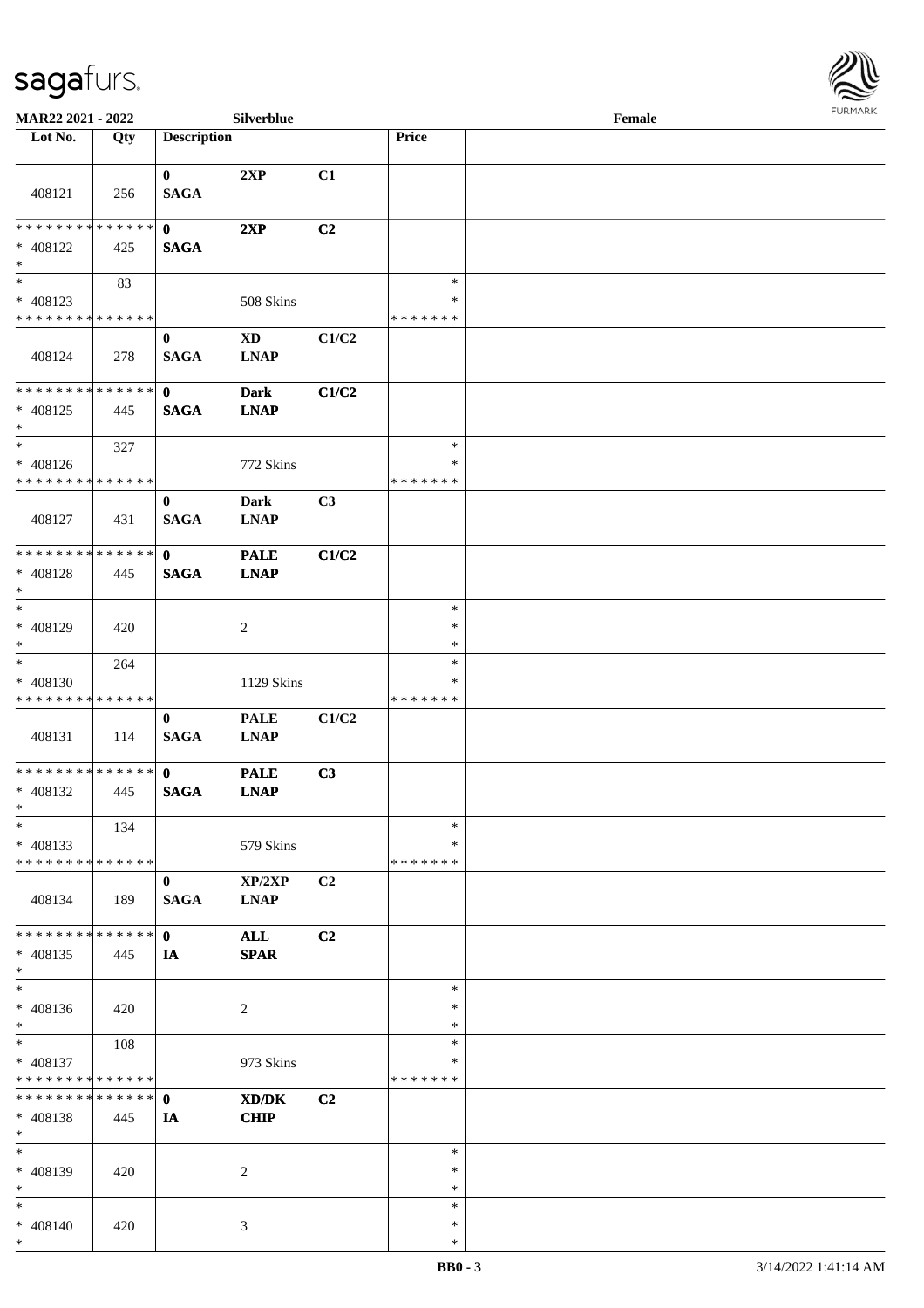

| <b>MAR22 2021 - 2022</b>      |     |                    | Silverblue     |                |               | Female |
|-------------------------------|-----|--------------------|----------------|----------------|---------------|--------|
| Lot No.                       | Qty | <b>Description</b> |                |                | Price         |        |
|                               |     |                    |                |                |               |        |
| $*$                           |     | $\mathbf{0}$       | XD/DK          | C <sub>2</sub> | $\ast$        |        |
| * 408141                      | 420 | IA                 | <b>CHIP</b>    |                | $\ast$        |        |
| $\ast$                        |     |                    |                |                | $\ast$        |        |
|                               | 92  |                    |                |                | $\ast$        |        |
| $* 408142$                    |     |                    | 1797 Skins     |                | ∗             |        |
| * * * * * * * * * * * * * *   |     |                    |                |                | * * * * * * * |        |
|                               |     |                    |                |                |               |        |
| * * * * * * * * * * * * * * * |     | $\mathbf{0}$       | XP/2XP         | C2             |               |        |
| * 408143                      | 445 | IA                 | <b>CHIP</b>    |                |               |        |
| $*$                           |     |                    |                |                |               |        |
| $*$                           |     |                    |                |                | $\ast$        |        |
| $* 408144$                    | 420 |                    | $\overline{c}$ |                | $\ast$        |        |
| $*$                           |     |                    |                |                | $\ast$        |        |
|                               |     |                    |                |                | $\ast$        |        |
| $* 408145$                    | 420 |                    | $\mathfrak{Z}$ |                | $\ast$        |        |
| $*$                           |     |                    |                |                | $\ast$        |        |
| $*$                           |     |                    |                |                | $\ast$        |        |
|                               |     |                    |                |                | $\ast$        |        |
| $* 408146$                    | 420 |                    | $\overline{4}$ |                | $\ast$        |        |
| $*$                           |     |                    |                |                |               |        |
| $*$                           |     |                    |                |                | $\ast$        |        |
| $* 408147$                    | 420 |                    | 5              |                | $\ast$        |        |
| $\ast$                        |     |                    |                |                | $\ast$        |        |
|                               |     |                    |                |                | $\ast$        |        |
| $* 408148$                    | 420 |                    | 6              |                | $\ast$        |        |
| $*$                           |     |                    |                |                | $\ast$        |        |
| $*$                           |     |                    |                |                | $\ast$        |        |
| $* 408149$                    | 420 |                    | $\tau$         |                | $\ast$        |        |
| $\ast$                        |     |                    |                |                | $\ast$        |        |
|                               | 330 |                    |                |                | $\ast$        |        |
| * 408150                      |     |                    |                |                | ∗             |        |
| * * * * * * * * * * * * * *   |     |                    | 3295 Skins     |                | * * * * * * * |        |
|                               |     |                    |                |                |               |        |
|                               |     | $\bf{0}$           | <b>XD</b>      | C1/C2          |               |        |
| 408151                        | 237 | <b>SROY</b>        |                |                |               |        |
|                               |     |                    |                |                |               |        |
|                               |     | $\mathbf{0}$       | Dark           | C1             |               |        |
| 408152                        | 372 | <b>SROY</b>        |                |                |               |        |
|                               |     |                    |                |                |               |        |
| ******** <mark>******</mark>  |     | $\mathbf{0}$       | <b>Dark</b>    | C <sub>2</sub> |               |        |
| $* 408153$                    | 425 | <b>SROY</b>        |                |                |               |        |
| $*$                           |     |                    |                |                |               |        |
| $*$ $-$                       | 416 |                    |                |                | $\ast$        |        |
| * 408154                      |     |                    |                |                | $\ast$        |        |
| * * * * * * * * * * * * * * * |     |                    | 841 Skins      |                | *******       |        |
|                               |     |                    |                |                |               |        |
|                               |     | $\bf{0}$           | <b>Dark</b>    | C3             |               |        |
| 408155                        | 213 | <b>SROY</b>        |                |                |               |        |
|                               |     |                    |                |                |               |        |
| * * * * * * * * * * * * * * * |     | $\mathbf{0}$       | <b>PALE</b>    | C1             |               |        |
| * 408156                      | 425 | <b>SROY</b>        |                |                |               |        |
| $*$                           |     |                    |                |                |               |        |
| $*$                           |     |                    |                |                | $\ast$        |        |
| $* 408157$                    | 400 |                    | $\overline{c}$ |                | $\ast$        |        |
| $*$                           |     |                    |                |                | $\ast$        |        |
| $*$                           |     |                    |                |                | $\ast$        |        |
|                               |     |                    |                |                | $\ast$        |        |
| * 408158                      | 400 |                    | 3              |                | $\ast$        |        |
| $*$                           |     |                    |                |                |               |        |
| $*$                           | 403 |                    |                |                | $\ast$        |        |
| * 408159                      |     |                    | 1628 Skins     |                | ∗             |        |
| * * * * * * * * * * * * * * * |     |                    |                |                | * * * * * * * |        |
| * * * * * * * * * * * * * * * |     | $\mathbf{0}$       | <b>PALE</b>    | C <sub>2</sub> |               |        |
| $* 408160$                    | 425 | <b>SROY</b>        |                |                |               |        |
| $*$                           |     |                    |                |                |               |        |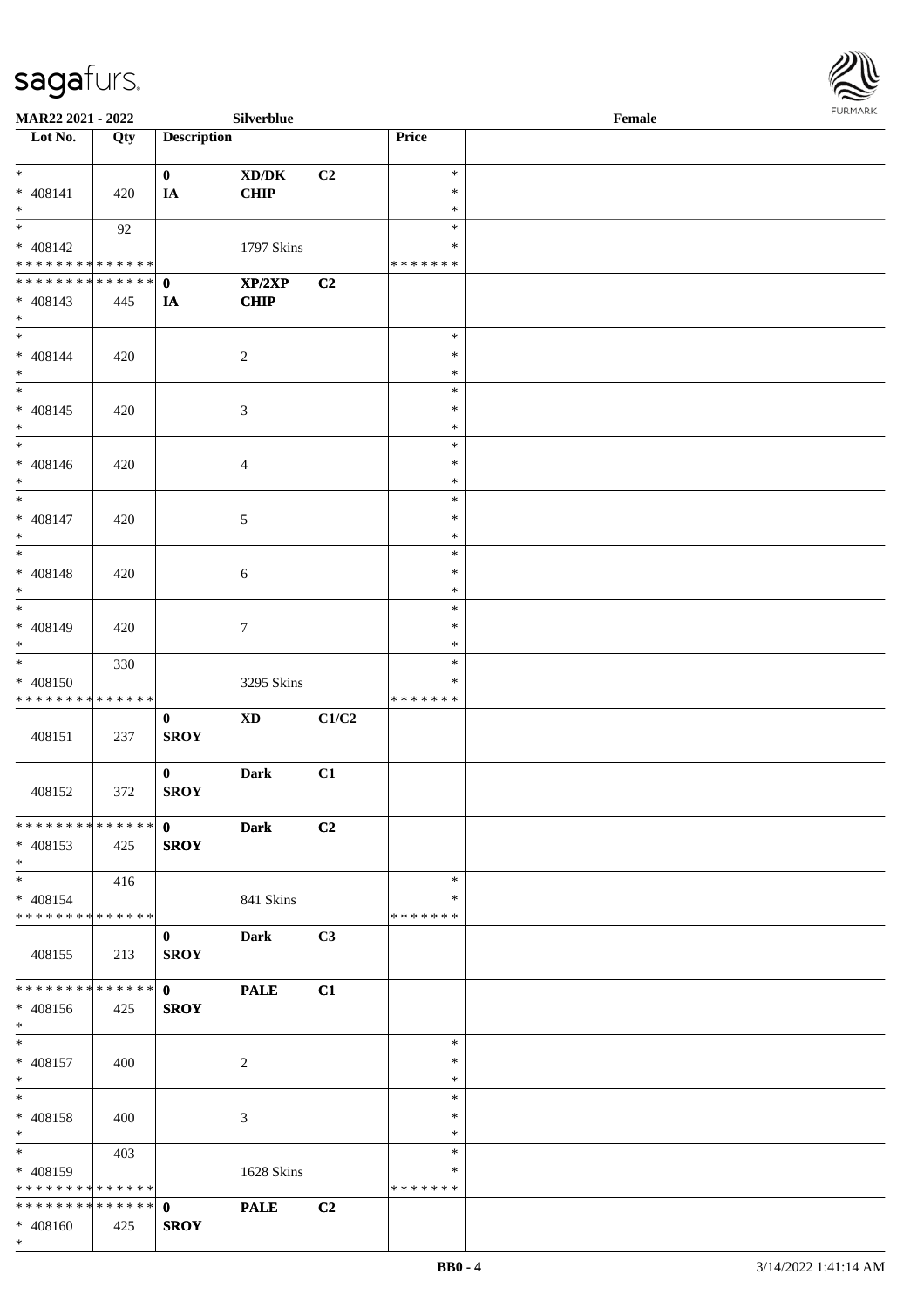

| <b>MAR22 2021 - 2022</b>                                                             |     |                             | Silverblue     |    |                                   | Female | FURMARK |
|--------------------------------------------------------------------------------------|-----|-----------------------------|----------------|----|-----------------------------------|--------|---------|
| Lot No.                                                                              | Qty | <b>Description</b>          |                |    | Price                             |        |         |
| $*$<br>* 408161<br>$*$                                                               | 400 | $\mathbf{0}$<br><b>SROY</b> | <b>PALE</b>    | C2 | $\ast$<br>$\ast$<br>$\ast$        |        |         |
| $_{*}$<br>* 408162<br>$*$                                                            | 400 |                             | $\mathfrak{Z}$ |    | $\ast$<br>$\ast$<br>$\ast$        |        |         |
| $\overline{\phantom{0}}$<br>* 408163<br>$*$                                          | 400 |                             | $\overline{4}$ |    | $\ast$<br>$\ast$<br>$\ast$        |        |         |
| * 408164<br>$*$                                                                      | 400 |                             | 5              |    | $\ast$<br>$\ast$<br>$\ast$        |        |         |
| $*$<br>* 408165<br>$*$                                                               | 400 |                             | $\sqrt{6}$     |    | $\ast$<br>$\ast$<br>$\ast$        |        |         |
| $*$<br>* 408166<br>$*$                                                               | 400 |                             | $\tau$         |    | $\ast$<br>$\ast$<br>$\ast$        |        |         |
| $*$<br>* 408167<br>* * * * * * * * <mark>* * * * * * *</mark>                        | 253 |                             | 3078 Skins     |    | $\ast$<br>$\ast$<br>* * * * * * * |        |         |
| * * * * * * * * * * * * * * *<br>* 408168<br>$*$                                     | 425 | $\mathbf{0}$<br><b>SROY</b> | <b>PALE</b>    | C3 |                                   |        |         |
| $\overline{\phantom{0}}$<br>$* 408169$<br>* * * * * * * * <mark>* * * * * *</mark> * | 325 |                             | 750 Skins      |    | $\ast$<br>$\ast$<br>* * * * * * * |        |         |
| 408170                                                                               | 145 | $\mathbf{0}$<br><b>SROY</b> | 2XP            | C1 |                                   |        |         |
| 408171                                                                               | 273 | $\mathbf{0}$<br><b>SROY</b> | 2XP            | C2 |                                   |        |         |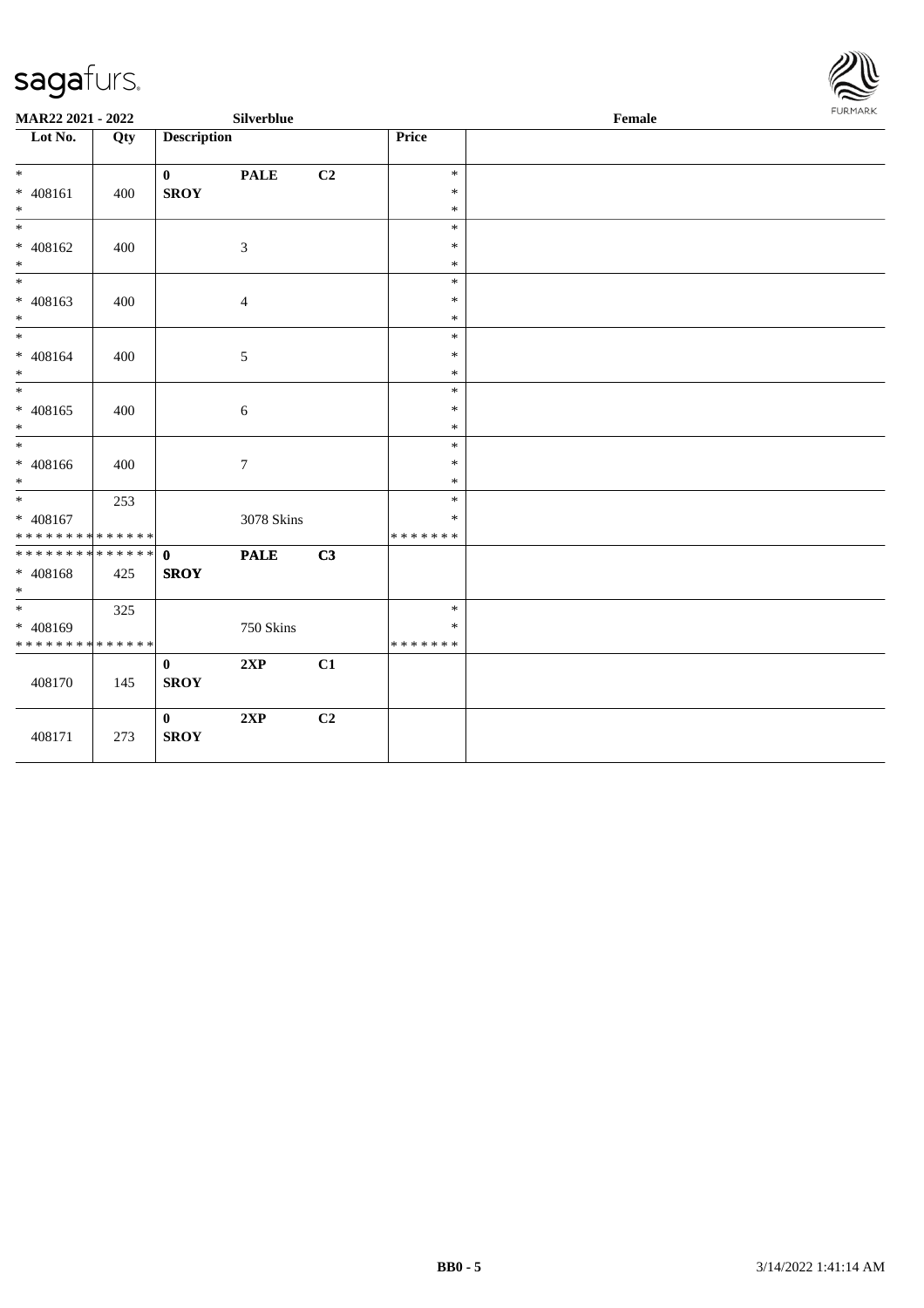

| MAR22 2021 - 2022                                   |     |                                  | Silverblue                            |       |                                   | Female |  |
|-----------------------------------------------------|-----|----------------------------------|---------------------------------------|-------|-----------------------------------|--------|--|
| Lot No.                                             | Qty | <b>Description</b>               |                                       |       | Price                             |        |  |
| 408221                                              | 359 | $\mathbf{1}$<br>${\bf SI}$       | $\mathbf{X}\mathbf{D}$                | C1/C2 |                                   |        |  |
| 408222                                              | 131 | $\mathbf{1}$<br>${\bf SI}$       | <b>XD</b>                             | C3    |                                   |        |  |
| 408223                                              | 178 | $\mathbf{1}$<br>${\bf SI}$       | <b>Dark</b>                           | C1    |                                   |        |  |
| * * * * * * * * * * * * * *<br>$* 408224$<br>$\ast$ | 505 | $\mathbf{1}$<br>${\bf SI}$       | <b>Dark</b>                           | C2    |                                   |        |  |
| $\ast$<br>$* 408225$<br>* * * * * * * * * * * * * * | 322 |                                  | 827 Skins                             |       | $\ast$<br>$\ast$<br>* * * * * * * |        |  |
| 408226                                              | 487 | $\mathbf{1}$<br>${\bf SI}$       | Dark                                  | C3    |                                   |        |  |
| 408227                                              | 341 | $\mathbf{1}$<br>${\bf SI}$       | $\bf MED$                             | C1/C2 |                                   |        |  |
| 408228                                              | 424 | $\mathbf{1}$<br>SI               | <b>PALE</b>                           | C1    |                                   |        |  |
| 408229                                              | 287 | $\mathbf{1}$<br>${\bf SI}$       | <b>PALE</b>                           | C1/C2 |                                   |        |  |
| ******** <mark>******</mark><br>* 408230<br>$*$     | 505 | $\mathbf{1}$<br>${\bf SI}$       | <b>PALE</b>                           | C2    |                                   |        |  |
| $\ast$<br>$* 408231$<br>$\ast$                      | 480 |                                  | $\boldsymbol{2}$                      |       | $\ast$<br>$\ast$<br>$\ast$        |        |  |
| $\ast$<br>* 408232<br>* * * * * * * * * * * * * *   | 491 |                                  | 1476 Skins                            |       | $\ast$<br>$\ast$<br>*******       |        |  |
| * * * * * * * * * * * * * * *<br>$* 408233$<br>$*$  | 505 | $\mathbf{1}$<br>${\bf SI}$       | <b>PALE</b>                           | C3    |                                   |        |  |
| $*$<br>* 408234<br>* * * * * * * * * * * * * *      | 445 |                                  | 950 Skins                             |       | $\ast$<br>*<br>* * * * * * *      |        |  |
| 408235                                              | 229 | $\mathbf{1}$<br>SI               | <b>PALE</b>                           | C3    |                                   |        |  |
| 408236                                              | 124 | $\mathbf{1}$<br>${\bf SI}$       | 2XP                                   | C1/C2 |                                   |        |  |
| 408237                                              | 134 | $\mathbf{1}$<br>SI               | $\mathbf{X}\mathbf{D}$<br><b>LNAP</b> | C1/C2 |                                   |        |  |
| 408238                                              | 443 | $\mathbf{1}$<br>SI               | <b>Dark</b><br><b>LNAP</b>            | C1/C2 |                                   |        |  |
| 408239                                              | 230 | $\mathbf{1}$<br>${\bf SI}$       | <b>Dark</b><br><b>LNAP</b>            | C3    |                                   |        |  |
| 408240                                              | 376 | $\mathbf{1}$<br>${\bf S}{\bf I}$ | <b>MED</b><br><b>LNAP</b>             | C1/C2 |                                   |        |  |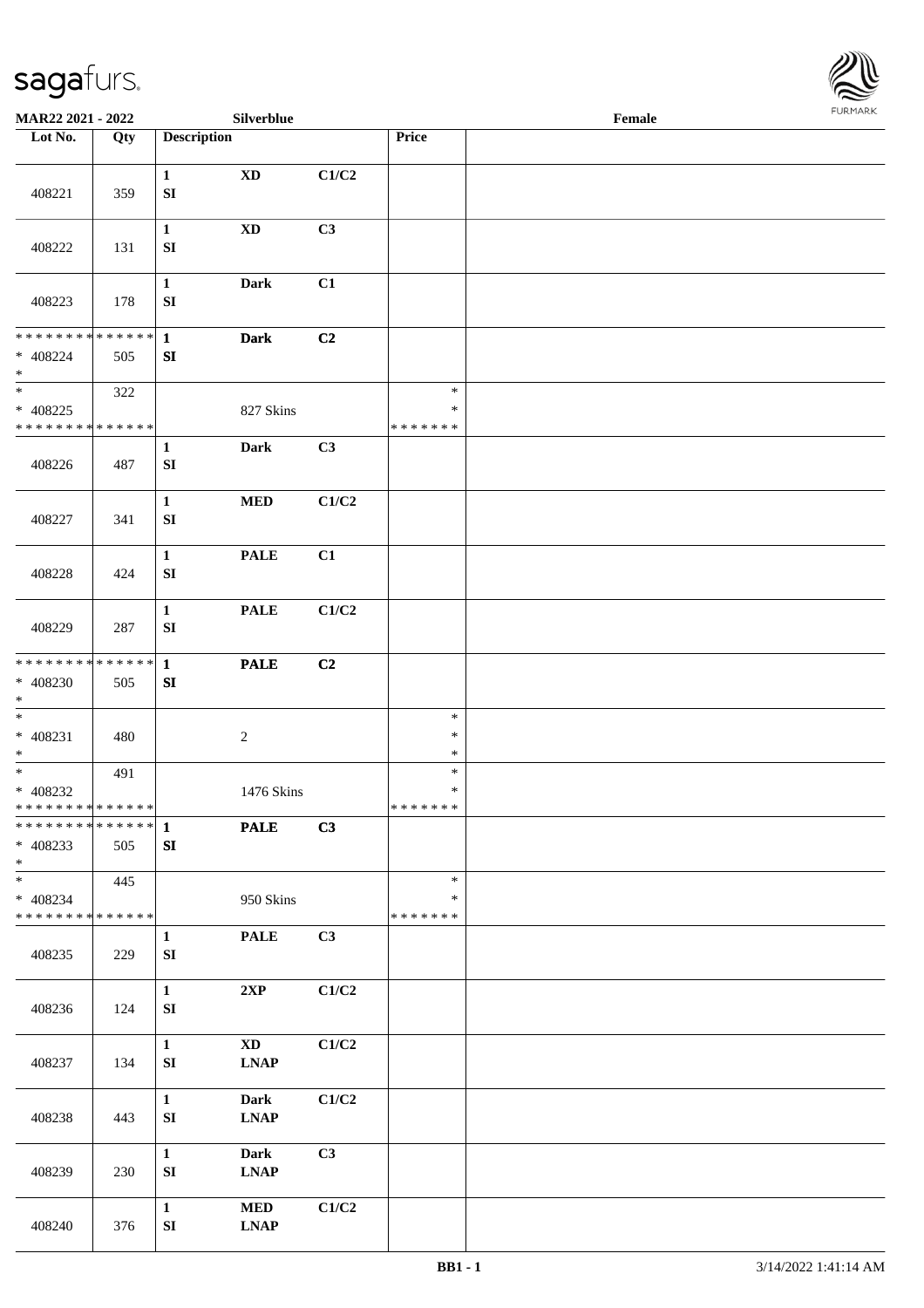

| MAR22 2021 - 2022                                                       |     |                                  | Silverblue                                                                                                          |                |                                   | Female | FURMARK |
|-------------------------------------------------------------------------|-----|----------------------------------|---------------------------------------------------------------------------------------------------------------------|----------------|-----------------------------------|--------|---------|
| Lot No.                                                                 | Qty | <b>Description</b>               |                                                                                                                     |                | Price                             |        |         |
| 408241                                                                  | 499 | $\mathbf{1}$<br>SI               | <b>PALE</b><br><b>LNAP</b>                                                                                          | C1/C2          |                                   |        |         |
| 408242                                                                  | 276 | $\mathbf{1}$<br>${\bf S}{\bf I}$ | <b>PALE</b><br><b>LNAP</b>                                                                                          | C1/C2          |                                   |        |         |
| 408243                                                                  | 399 | $\mathbf{1}$<br>${\bf S}{\bf I}$ | <b>PALE</b><br><b>LNAP</b>                                                                                          | C3             |                                   |        |         |
| 408244                                                                  | 297 | $\mathbf{1}$<br>${\bf S}{\bf I}$ | $\ensuremath{\mathsf{PALE}}$<br><b>LNAP</b>                                                                         | C3             |                                   |        |         |
| 408245                                                                  | 167 | $\mathbf{1}$<br>${\bf SI}$       | XP/2XP<br><b>LNAP</b>                                                                                               | C2             |                                   |        |         |
| * * * * * * * * * * * * * *<br>$* 408246$<br>$\ast$                     | 505 | $\mathbf{1}$<br>$\bf I\bf B$     | $\mathbf{ALL}$<br>SPAR                                                                                              | C2             |                                   |        |         |
| $\ast$<br>$* 408247$<br>$\ast$                                          | 480 |                                  | $\boldsymbol{2}$                                                                                                    |                | $\ast$<br>$\ast$<br>$\ast$        |        |         |
| $\overline{\phantom{a}^*}$<br>$* 408248$<br>* * * * * * * * * * * * * * | 86  |                                  | 1071 Skins                                                                                                          |                | $\ast$<br>$\ast$<br>* * * * * * * |        |         |
| * * * * * * * * * * * * * * *<br>* 408249<br>$\ast$                     | 505 | $\mathbf{1}$<br>$\mathbf{I}$     | $\boldsymbol{\text{X}}\boldsymbol{\text{D}}\boldsymbol{/}\boldsymbol{\text{D}}\boldsymbol{\text{K}}$<br><b>CHIP</b> | C2             |                                   |        |         |
| $\ast$<br>$* 408250$<br>* * * * * * * * * * * * * *                     | 118 |                                  | 623 Skins                                                                                                           |                | $\ast$<br>$\ast$<br>* * * * * * * |        |         |
| 408251                                                                  | 327 | $\mathbf{1}$<br>$\bf{IB}$        | XP/2XP<br><b>CHIP</b>                                                                                               | C2             |                                   |        |         |
| 408252                                                                  | 174 | $\mathbf{1}$<br><b>SAGA</b>      | 2XD                                                                                                                 | C1/C2          |                                   |        |         |
| 408253                                                                  | 341 | $\mathbf{1}$<br><b>SAGA</b>      | $\mathbf{X}\mathbf{D}$                                                                                              | C1             |                                   |        |         |
| * * * * * * * * * * * * * * *<br>$* 408254$<br>$*$                      | 485 | $\mathbf{1}$<br><b>SAGA</b>      | <b>XD</b>                                                                                                           | C <sub>2</sub> |                                   |        |         |
| $\overline{\phantom{a}^*}$<br>$* 408255$<br>* * * * * * * * * * * * * * | 341 |                                  | 826 Skins                                                                                                           |                | $\ast$<br>∗<br>* * * * * * *      |        |         |
| 408256                                                                  | 319 | $\mathbf{1}$<br><b>SAGA</b>      | <b>XD</b>                                                                                                           | C3             |                                   |        |         |
| **************<br>$* 408257$<br>$*$                                     | 485 | $\mathbf{1}$<br><b>SAGA</b>      | <b>Dark</b>                                                                                                         | C1             |                                   |        |         |
| $\ast$<br>$* 408258$<br>$*$                                             | 460 |                                  | $\overline{c}$                                                                                                      |                | $\ast$<br>*<br>$\ast$             |        |         |
| $\overline{\phantom{a}^*}$<br>* 408259<br>* * * * * * * * * * * * * *   | 117 |                                  | 1062 Skins                                                                                                          |                | $\ast$<br>∗<br>* * * * * * *      |        |         |
| * * * * * * * * * * * * * * *<br>$* 408260$<br>$*$                      | 485 | 1<br><b>SAGA</b>                 | <b>Dark</b>                                                                                                         | C2             |                                   |        |         |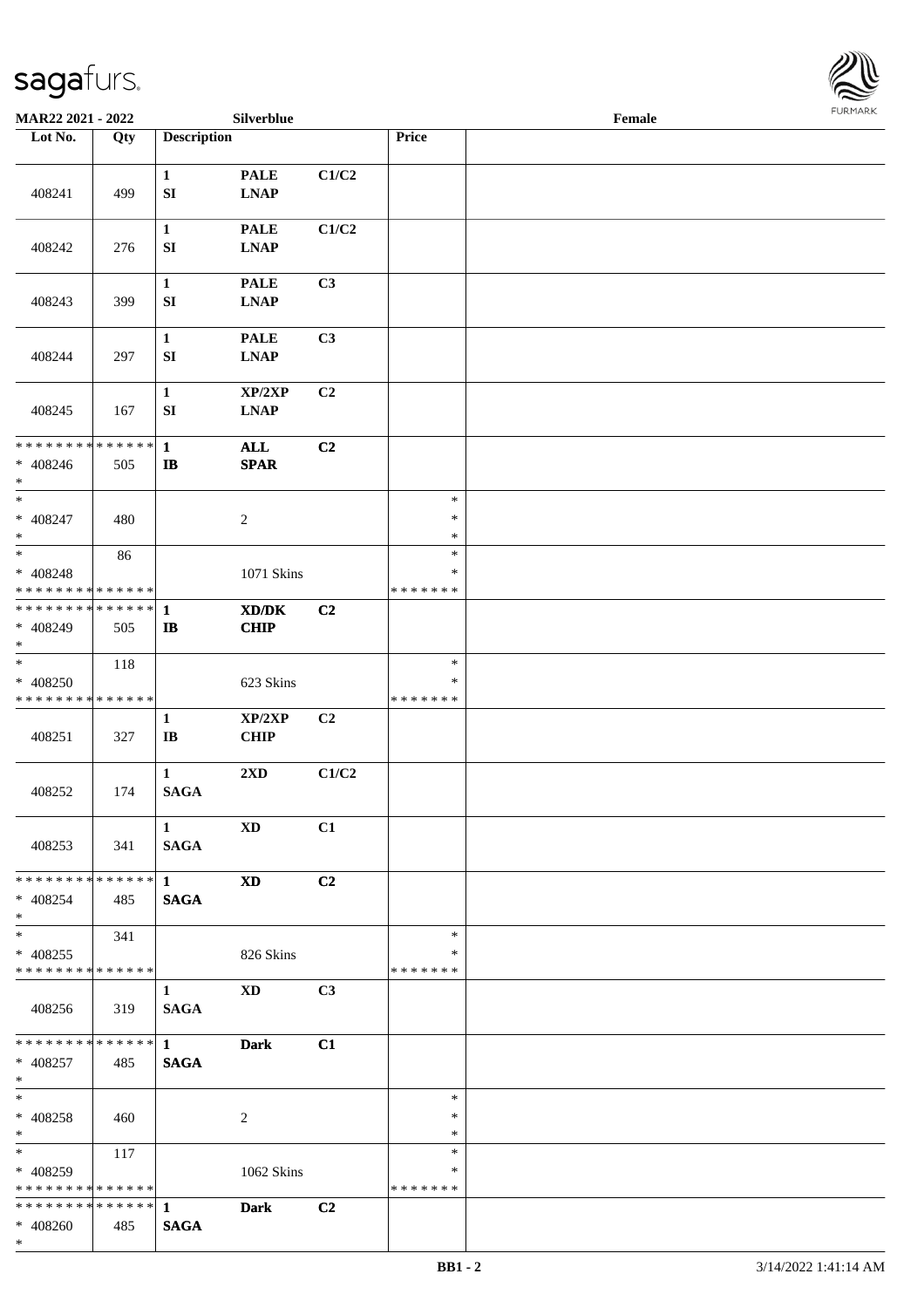\*



| MAR22 2021 - 2022                                          |     |                             | Silverblue     |    |                    | Female | FURMARK |
|------------------------------------------------------------|-----|-----------------------------|----------------|----|--------------------|--------|---------|
| $\overline{\phantom{1}}$ Lot No.                           | Qty | <b>Description</b>          |                |    | Price              |        |         |
| $*$                                                        |     | $\mathbf{1}$                | Dark           | C2 | $\ast$             |        |         |
| $* 408261$                                                 | 460 | <b>SAGA</b>                 |                |    | $\ast$             |        |         |
| $\ast$                                                     |     |                             |                |    | $\ast$             |        |         |
| $\overline{\ast}$                                          |     |                             |                |    | $\ast$<br>$\ast$   |        |         |
| $* 408262$<br>$\ast$                                       | 460 |                             | $\mathfrak{Z}$ |    | $\ast$             |        |         |
| $\frac{1}{1}$                                              |     |                             |                |    | $\ast$             |        |         |
| $* 408263$                                                 | 460 |                             | $\overline{4}$ |    | $\ast$             |        |         |
| $*$                                                        |     |                             |                |    | $\ast$             |        |         |
| $\ast$                                                     |     |                             |                |    | $\ast$             |        |         |
| $* 408264$<br>$*$                                          | 460 |                             | $\sqrt{5}$     |    | $\ast$<br>$\ast$   |        |         |
| $\ast$                                                     |     |                             |                |    | $\ast$             |        |         |
| $* 408265$                                                 | 460 |                             | $6\,$          |    | $\ast$             |        |         |
| $\ast$                                                     |     |                             |                |    | $\ast$             |        |         |
| $\overline{\phantom{0}}$                                   | 163 |                             |                |    | $\ast$             |        |         |
| $* 408266$<br>* * * * * * * * * * * * * *                  |     |                             | 2948 Skins     |    | ∗<br>* * * * * * * |        |         |
| ************** 1                                           |     |                             | <b>Dark</b>    | C3 |                    |        |         |
| $* 408267$                                                 | 485 | <b>SAGA</b>                 |                |    |                    |        |         |
| $\ast$                                                     |     |                             |                |    |                    |        |         |
| $\overline{\phantom{0}}$                                   |     |                             |                |    | $\ast$             |        |         |
| $* 408268$                                                 | 460 |                             | $\overline{2}$ |    | $\ast$             |        |         |
| $\ast$<br>$\overline{\phantom{0}}$                         | 128 |                             |                |    | $\ast$<br>$\ast$   |        |         |
| $* 408269$                                                 |     |                             | 1073 Skins     |    | ∗                  |        |         |
| * * * * * * * * * * * * * *                                |     |                             |                |    | * * * * * * *      |        |         |
| ******** <mark>******</mark>                               |     | $\mathbf{1}$                | <b>PALE</b>    | C1 |                    |        |         |
| * 408270                                                   | 485 | <b>SAGA</b>                 |                |    |                    |        |         |
| $\ast$<br>$\ast$                                           |     |                             |                |    | $\ast$             |        |         |
| $* 408271$                                                 | 460 |                             | $\sqrt{2}$     |    | $\ast$             |        |         |
| $\ast$                                                     |     |                             |                |    | $\ast$             |        |         |
| $\overline{\phantom{0}}$                                   |     |                             |                |    | $\ast$             |        |         |
| $* 408272$                                                 | 460 |                             | $\mathfrak{Z}$ |    | $\ast$             |        |         |
| $\ast$<br>$_{\ast}$                                        |     |                             |                |    | $\ast$<br>$\ast$   |        |         |
| * 408273                                                   | 460 |                             | $\overline{4}$ |    | $\ast$             |        |         |
| $\ast$                                                     |     |                             |                |    | $\ast$             |        |         |
| $\ast$                                                     | 300 |                             |                |    | $\ast$             |        |         |
| * 408274                                                   |     |                             | 2165 Skins     |    | $\ast$             |        |         |
| * * * * * * * * * * * * * *<br>* * * * * * * * * * * * * * |     |                             |                |    | * * * * * * *      |        |         |
| $* 408275$                                                 | 485 | $\mathbf{1}$<br><b>SAGA</b> | <b>PALE</b>    | C2 |                    |        |         |
| $\ast$                                                     |     |                             |                |    |                    |        |         |
| $_{\ast}^{-}$                                              |     |                             |                |    | $\ast$             |        |         |
| $* 408276$                                                 | 460 |                             | $\overline{c}$ |    | $\ast$             |        |         |
| $\ast$<br>$\ast$                                           |     |                             |                |    | $\ast$<br>$\ast$   |        |         |
| * 408277                                                   | 460 |                             | $\mathfrak{Z}$ |    | $\ast$             |        |         |
| $\ast$                                                     |     |                             |                |    | $\ast$             |        |         |
| $_{\ast}^{-}$                                              |     |                             |                |    | $\ast$             |        |         |
| $* 408278$                                                 | 460 |                             | $\overline{4}$ |    | $\ast$             |        |         |
| $\ast$<br>$_{\ast}$                                        |     |                             |                |    | $\ast$             |        |         |
| * 408279                                                   |     |                             |                |    | $\ast$<br>$\ast$   |        |         |
| $\ast$                                                     | 460 |                             | 5              |    | $\ast$             |        |         |
| $\ast$                                                     |     |                             |                |    | $\ast$             |        |         |
| $* 408280$                                                 | 460 |                             | 6              |    | $\ast$             |        |         |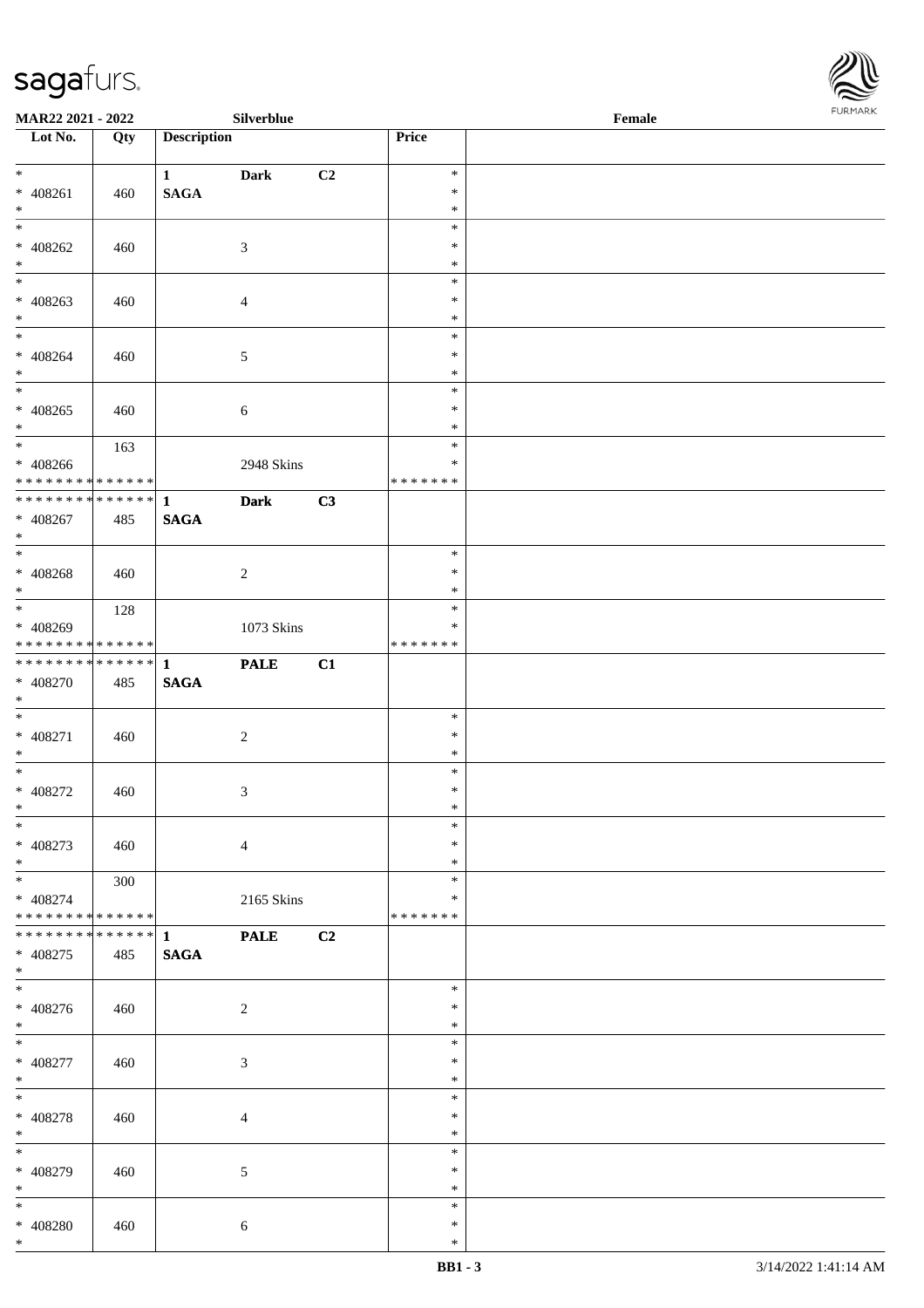\*



| MAR22 2021 - 2022                                |     |                                 | Silverblue             |                           |                  | $\ensuremath{\textnormal{\textbf{Female}}}$ | FURMARK |
|--------------------------------------------------|-----|---------------------------------|------------------------|---------------------------|------------------|---------------------------------------------|---------|
| $\overline{\phantom{1}}$ Lot No.                 | Qty | <b>Description</b>              |                        |                           | Price            |                                             |         |
| $\ast$                                           |     | $\mathbf{1}$                    | <b>PALE</b>            | C2                        | $\ast$           |                                             |         |
| $* 408281$<br>$\ast$                             | 460 | $\mathbf{SAGA}$                 |                        |                           | $\ast$<br>$\ast$ |                                             |         |
| $\frac{1}{1}$                                    |     |                                 |                        |                           | $\ast$           |                                             |         |
| * 408282<br>$*$                                  | 460 |                                 | $8\,$                  |                           | $\ast$<br>$\ast$ |                                             |         |
| $\frac{1}{1}$                                    |     |                                 |                        |                           | $\ast$           |                                             |         |
| $* 408283$<br>$\ast$                             | 460 |                                 | $\overline{9}$         |                           | $\ast$<br>$\ast$ |                                             |         |
| $\ast$                                           |     |                                 |                        |                           | $\ast$           |                                             |         |
| $* 408284$<br>$*$                                | 460 |                                 | 10                     |                           | $\ast$<br>$\ast$ |                                             |         |
| $\overline{\phantom{0}}$                         |     |                                 |                        |                           | $\ast$           |                                             |         |
| * 408285<br>$\ast$                               | 460 |                                 | $11\,$                 |                           | $\ast$<br>$\ast$ |                                             |         |
| $\overline{\phantom{a}^*}$                       |     |                                 |                        |                           | $\ast$           |                                             |         |
| * 408286<br>$\ast$                               | 460 |                                 | 12                     |                           | $\ast$<br>$\ast$ |                                             |         |
| $_{\ast}$                                        |     |                                 |                        |                           | $\ast$           |                                             |         |
| $* 408287$<br>$\ast$                             | 460 |                                 | 13                     |                           | $\ast$<br>$\ast$ |                                             |         |
| $_{\ast}$                                        |     |                                 |                        |                           | $\ast$           |                                             |         |
| $* 408288$<br>$\ast$                             | 460 |                                 | 14                     |                           | $\ast$<br>$\ast$ |                                             |         |
| $_{\ast}^{-}$                                    | 183 |                                 |                        |                           | $\ast$           |                                             |         |
| * 408289                                         |     |                                 | 6648 Skins             |                           | $\ast$           |                                             |         |
| * * * * * * * * * * * * * *                      |     |                                 |                        |                           | * * * * * * *    |                                             |         |
| * * * * * * * * * * * * * *                      |     | $\mathbf{1}$                    | <b>PALE</b>            | C3                        |                  |                                             |         |
| $* 408290$<br>$\ast$<br>$\overline{\phantom{0}}$ | 485 | $\mathbf{SAGA}$                 |                        |                           |                  |                                             |         |
|                                                  |     |                                 |                        |                           | $\ast$           |                                             |         |
| $* 408291$<br>$\ast$                             | 460 |                                 | $\sqrt{2}$             |                           | $\ast$<br>$\ast$ |                                             |         |
| $\overline{\phantom{a}^*}$                       |     |                                 |                        |                           | $\ast$           |                                             |         |
| * 408292<br>$*$                                  | 460 |                                 | 3                      |                           | $\ast$<br>∗      |                                             |         |
| $_{*}$                                           |     |                                 |                        |                           | $\ast$           |                                             |         |
| * 408293<br>$\ast$                               | 460 |                                 | $\overline{4}$         |                           | $\ast$<br>$\ast$ |                                             |         |
| $\overline{\phantom{a}^*}$                       |     |                                 |                        |                           | $\ast$           |                                             |         |
| * 408294<br>$*$                                  | 460 |                                 | $\sqrt{5}$             |                           | $\ast$<br>$\ast$ |                                             |         |
| $_{\ast}$                                        | 151 |                                 |                        |                           | $\ast$           |                                             |         |
| * 408295                                         |     |                                 | 2476 Skins             |                           | $\ast$           |                                             |         |
| * * * * * * * * * * * * * *                      |     |                                 |                        |                           | * * * * * * *    |                                             |         |
| 408296                                           | 259 | $\mathbf{1}$<br>$\mathbf{SAGA}$ | $\bold{XP}$            | $\mathbf{C1}/\mathbf{C2}$ |                  |                                             |         |
|                                                  |     | $\mathbf{1}$                    | 2XP                    | $\mathbf{C1}/\mathbf{C2}$ |                  |                                             |         |
| 408297                                           | 482 | $\mathbf{SAGA}$                 |                        |                           |                  |                                             |         |
|                                                  |     | $\mathbf{1}$                    | 2XP                    | C3                        |                  |                                             |         |
| 408298                                           | 156 | $\mathbf{SAGA}$                 |                        |                           |                  |                                             |         |
|                                                  |     | $\mathbf{1}$                    | $\mathbf{X}\mathbf{D}$ | $\mathbf{C1}/\mathbf{C2}$ |                  |                                             |         |
| 408299                                           | 309 | <b>SAGA</b>                     | <b>LNAP</b>            |                           |                  |                                             |         |
| * * * * * * * * * * * * * *                      |     | $\mathbf{1}$                    | <b>Dark</b>            | C1/C2                     |                  |                                             |         |
| * 408300                                         | 485 | <b>SAGA</b>                     | <b>LNAP</b>            |                           |                  |                                             |         |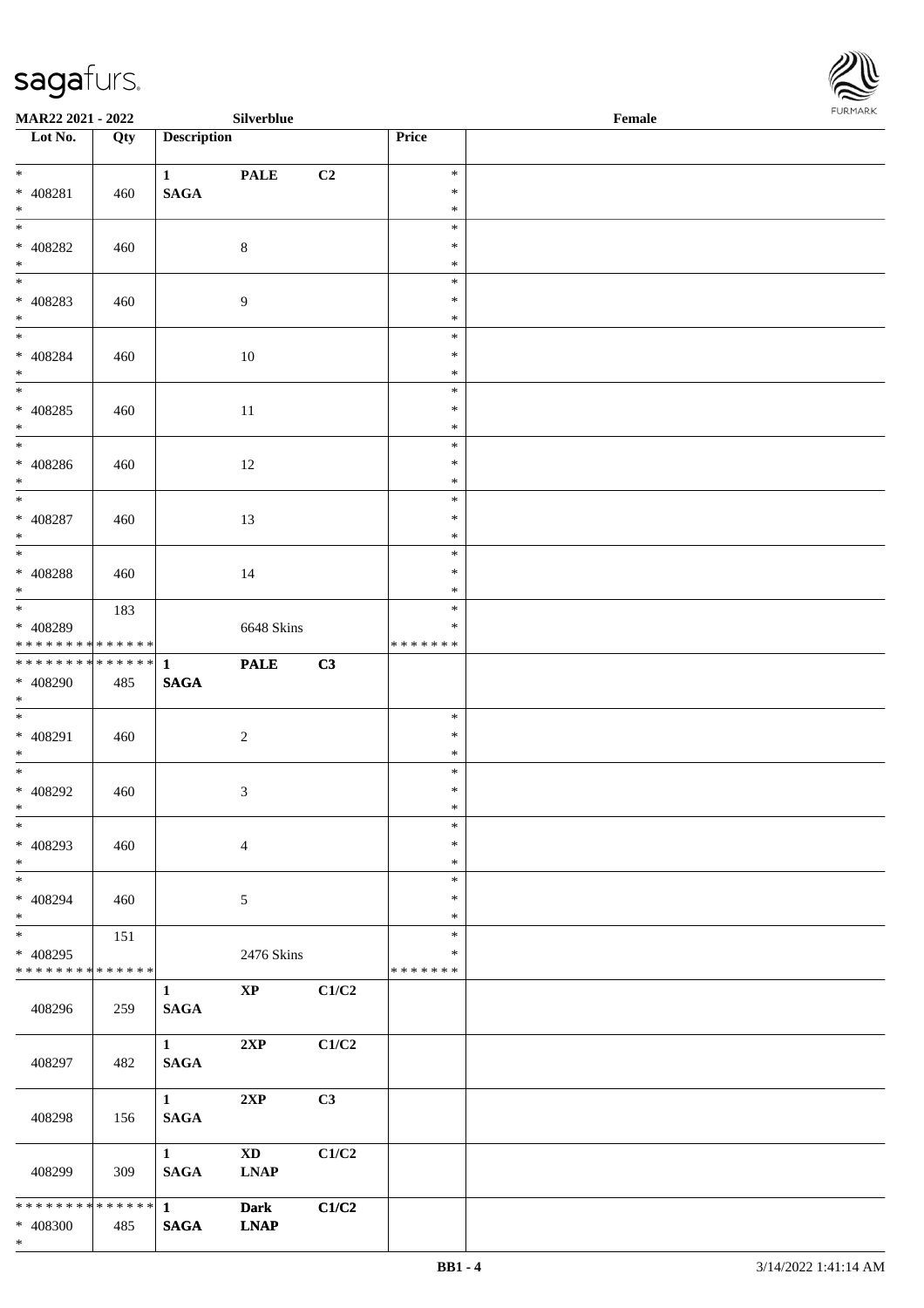

| MAR22 2021 - 2022                                      |                    |                             | Silverblue                 |       |                                   | Female |  |
|--------------------------------------------------------|--------------------|-----------------------------|----------------------------|-------|-----------------------------------|--------|--|
| Lot No.                                                | Qty                | <b>Description</b>          |                            |       | Price                             |        |  |
| $*$<br>* 408301<br>* * * * * * * * * * * * * *         | 314                | $\mathbf{1}$<br><b>SAGA</b> | Dark<br><b>LNAP</b>        | C1/C2 | $\ast$<br>∗<br>* * * * * * *      |        |  |
| 408302                                                 | 402                | $\mathbf{1}$<br><b>SAGA</b> | Dark<br><b>LNAP</b>        | C3    |                                   |        |  |
| 408303                                                 | 320                | $\mathbf{1}$<br><b>SAGA</b> | <b>MED</b><br><b>LNAP</b>  | C1/C2 |                                   |        |  |
| ******** <mark>******</mark><br>$* 408304$<br>$*$      | 485                | $\mathbf{1}$<br><b>SAGA</b> | <b>PALE</b><br><b>LNAP</b> | C1/C2 |                                   |        |  |
| $*$<br>* 408305<br>* * * * * * * * * * * * * * *       | 474                |                             | 959 Skins                  |       | $\ast$<br>$\ast$<br>* * * * * * * |        |  |
| 408306                                                 | 201                | $\mathbf{1}$<br><b>SAGA</b> | <b>PALE</b><br><b>LNAP</b> | C1/C2 |                                   |        |  |
| ******** <mark>******</mark><br>* 408307<br>$*$        | 465                | $\mathbf{1}$<br><b>SAGA</b> | <b>PALE</b><br><b>LNAP</b> | C3    |                                   |        |  |
| $*$<br>* 408308<br>* * * * * * * * * * * * * *         | 167                |                             | 632 Skins                  |       | $\ast$<br>*<br>* * * * * * *      |        |  |
| 408309                                                 | 114                | $\mathbf{1}$<br><b>SAGA</b> | XP/2XP<br><b>LNAP</b>      | C1/C2 |                                   |        |  |
| * * * * * * * * * * * * * * *<br>* 408310<br>$*$       | 485                | $\mathbf{1}$<br>IA          | <b>ALL</b><br><b>SPAR</b>  | C2    |                                   |        |  |
| $*$<br>$* 408311$<br>$*$                               | 460                |                             | $\overline{c}$             |       | $\ast$<br>$\ast$<br>$\ast$        |        |  |
| $*$<br>$* 408312$<br>$*$                               | 460                |                             | 3                          |       | $\ast$<br>$\ast$<br>$\ast$        |        |  |
| $\ast$<br>* 408313<br>$*$                              | 460                |                             | $\overline{4}$             |       | $\ast$<br>∗<br>∗                  |        |  |
| $*$ $*$<br>$* 408314$<br>* * * * * * * * * * * * * * * | 286                |                             | 2151 Skins                 |       | $\ast$<br>*<br>* * * * * * *      |        |  |
| * * * * * * * *<br>* 408315<br>$*$                     | $ ***** $ 1<br>485 | IA                          | XD/DK<br><b>CHIP</b>       | C2    |                                   |        |  |
| $*$<br>* 408316<br>$*$                                 | 460                |                             | 2                          |       | $\ast$<br>∗<br>$\ast$             |        |  |
| $*$<br>$* 408317$<br>$*$                               | 460                |                             | 3                          |       | $\ast$<br>$\ast$<br>$\ast$        |        |  |
| $*$<br>$* 408318$<br>$*$                               | 460                |                             | 4                          |       | $\ast$<br>$\ast$<br>$\ast$        |        |  |
| $*$<br>* 408319<br>$*$                                 | 460                |                             | 5                          |       | $\ast$<br>∗<br>$\ast$             |        |  |
| $*$<br>* 408320<br>$*$                                 | 420                |                             | 6                          |       | $\ast$<br>$\ast$<br>$\ast$        |        |  |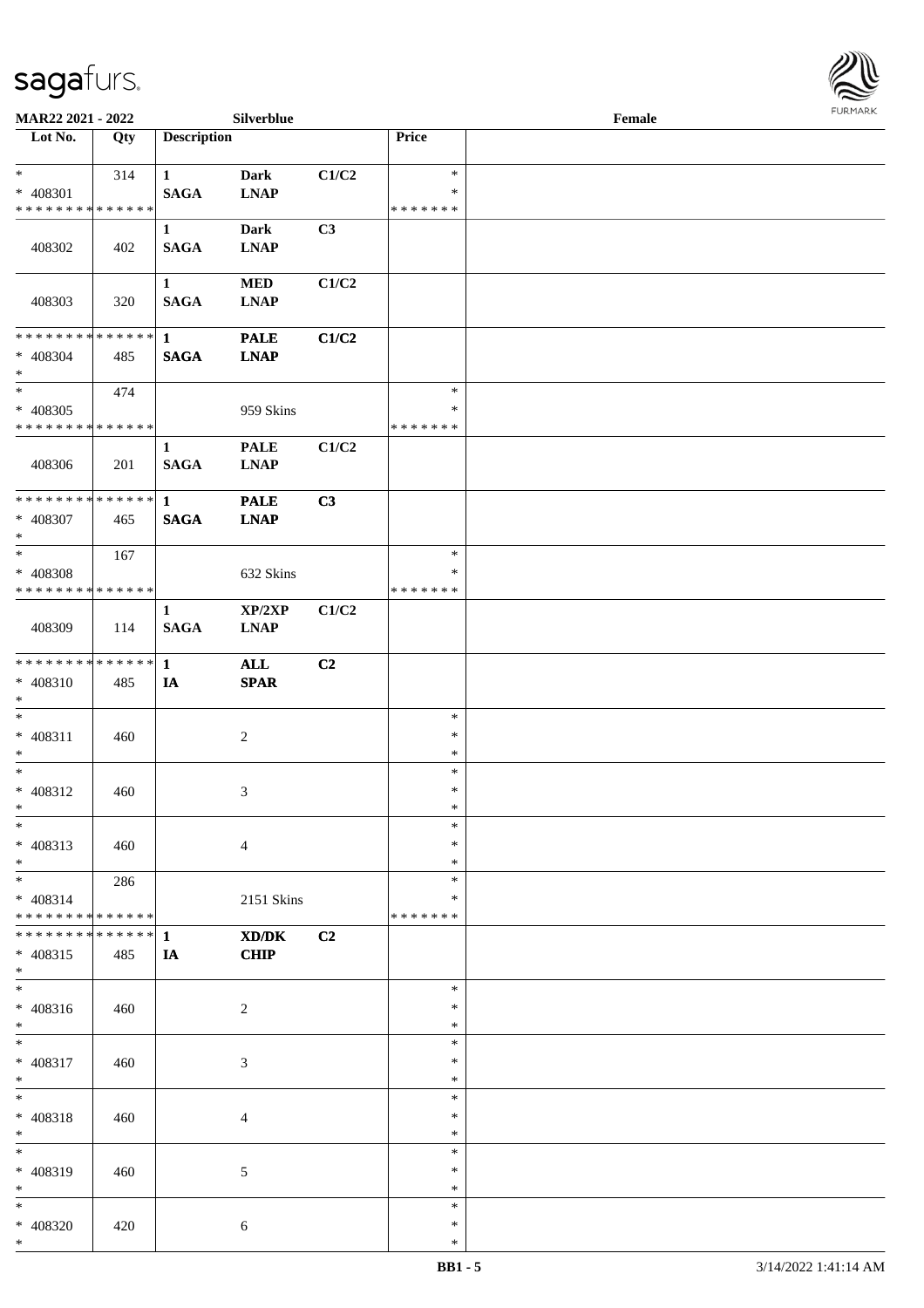

| MAR22 2021 - 2022                           |     |                        | Silverblue                          |                |               | Female |  |
|---------------------------------------------|-----|------------------------|-------------------------------------|----------------|---------------|--------|--|
| Lot No.                                     | Qty | <b>Description</b>     |                                     |                | Price         |        |  |
|                                             |     |                        |                                     |                |               |        |  |
| $*$                                         | 87  | $\mathbf{1}$           | $\bold{X}\bold{D}/\bold{D}\bold{K}$ | C2             | $\ast$        |        |  |
| * 408321                                    |     | IA                     | <b>CHIP</b>                         |                | ∗             |        |  |
| * * * * * * * * * * * * * *                 |     |                        |                                     |                | * * * * * * * |        |  |
| * * * * * * * * * * * * * * *               |     | $\mathbf{1}$           | XP/2XP                              | C2             |               |        |  |
| * 408322                                    | 485 | IA                     | <b>CHIP</b>                         |                |               |        |  |
| $\ast$                                      |     |                        |                                     |                |               |        |  |
| $\overline{\phantom{0}}$                    |     |                        |                                     |                | $\ast$        |        |  |
| * 408323                                    | 460 |                        | $\overline{c}$                      |                | $\ast$        |        |  |
| $*$                                         |     |                        |                                     |                | $\ast$        |        |  |
| $*$                                         |     |                        |                                     |                | $\ast$        |        |  |
| $* 408324$                                  | 460 |                        | 3                                   |                | $\ast$        |        |  |
| $*$                                         |     |                        |                                     |                | $\ast$        |        |  |
| $*$                                         |     |                        |                                     |                | $\ast$        |        |  |
| $* 408325$                                  | 460 |                        | 4                                   |                | $\ast$        |        |  |
| $*$                                         |     |                        |                                     |                | $\ast$        |        |  |
| $*$                                         | 72  |                        |                                     |                | $\ast$        |        |  |
| $* 408326$                                  |     |                        | 1937 Skins                          |                | $\ast$        |        |  |
| * * * * * * * * * * * * * *                 |     |                        |                                     |                | * * * * * * * |        |  |
| * * * * * * * * * * * * * * *               |     | 1                      | XD/DK                               | C <sub>2</sub> |               |        |  |
| * 408327                                    | 485 | IA                     | <b>CHIP</b>                         | <b>LNAP</b>    |               |        |  |
| $*$                                         |     |                        |                                     |                |               |        |  |
| $*$                                         | 159 |                        |                                     |                | $\ast$        |        |  |
| * 408328                                    |     |                        | 644 Skins                           |                | ∗             |        |  |
| * * * * * * * * * * * * * *                 |     |                        |                                     |                | * * * * * * * |        |  |
|                                             |     | 1                      | $\mathbf{X}\mathbf{D}$              | C1/C2          |               |        |  |
| 408329                                      | 219 | <b>SROY</b>            |                                     |                |               |        |  |
|                                             |     |                        |                                     |                |               |        |  |
|                                             |     | $\mathbf{1}$           | <b>Dark</b>                         | C1             |               |        |  |
| 408330                                      | 228 | <b>SROY</b>            |                                     |                |               |        |  |
|                                             |     |                        |                                     |                |               |        |  |
| * * * * * * * * * * * * * * *               |     | $\mathbf{1}$           | <b>Dark</b>                         | C <sub>2</sub> |               |        |  |
| $* 408331$                                  | 425 | <b>SROY</b>            |                                     |                |               |        |  |
| $*$                                         |     |                        |                                     |                |               |        |  |
| $*$                                         | 85  |                        |                                     |                | $\ast$        |        |  |
| * 408332                                    |     |                        | 510 Skins                           |                | $\ast$        |        |  |
| * * * * * * * * * * * * * * *               |     |                        |                                     |                | *******       |        |  |
|                                             |     | $\mathbf{1}$           | Dark                                | C3             |               |        |  |
| 408333                                      | 162 | ${\bf SROY}$           |                                     |                |               |        |  |
|                                             |     |                        |                                     |                |               |        |  |
| * * * * * * * * * * * * * * *               |     | $1 \quad \blacksquare$ | <b>PALE</b>                         | C1             |               |        |  |
| $* 408334$                                  | 465 | <b>SROY</b>            |                                     |                |               |        |  |
| $*$<br>$*$                                  |     |                        |                                     |                | $\ast$        |        |  |
|                                             | 194 |                        |                                     |                | ∗             |        |  |
| $* 408335$<br>* * * * * * * * * * * * * * * |     |                        | 659 Skins                           |                | * * * * * * * |        |  |
|                                             |     |                        |                                     | C2             |               |        |  |
|                                             |     |                        | <b>PALE</b>                         |                |               |        |  |
| * 408336<br>$*$                             | 465 | <b>SROY</b>            |                                     |                |               |        |  |
| $*$                                         |     |                        |                                     |                | $\ast$        |        |  |
| $* 408337$                                  |     |                        |                                     |                | $\ast$        |        |  |
| $*$                                         | 440 |                        | $\overline{c}$                      |                | $\ast$        |        |  |
| $*$                                         |     |                        |                                     |                | $\ast$        |        |  |
| $* 408338$                                  | 440 |                        | 3                                   |                | $\ast$        |        |  |
| $*$                                         |     |                        |                                     |                | $\ast$        |        |  |
| $*$ and $*$                                 | 191 |                        |                                     |                | $\ast$        |        |  |
| * 408339                                    |     |                        | 1536 Skins                          |                | ∗             |        |  |
| * * * * * * * * * * * * * *                 |     |                        |                                     |                | * * * * * * * |        |  |
|                                             |     | $\mathbf{1}$           | <b>PALE</b>                         | C3             |               |        |  |
| 408340                                      |     | <b>SROY</b>            |                                     |                |               |        |  |
|                                             | 431 |                        |                                     |                |               |        |  |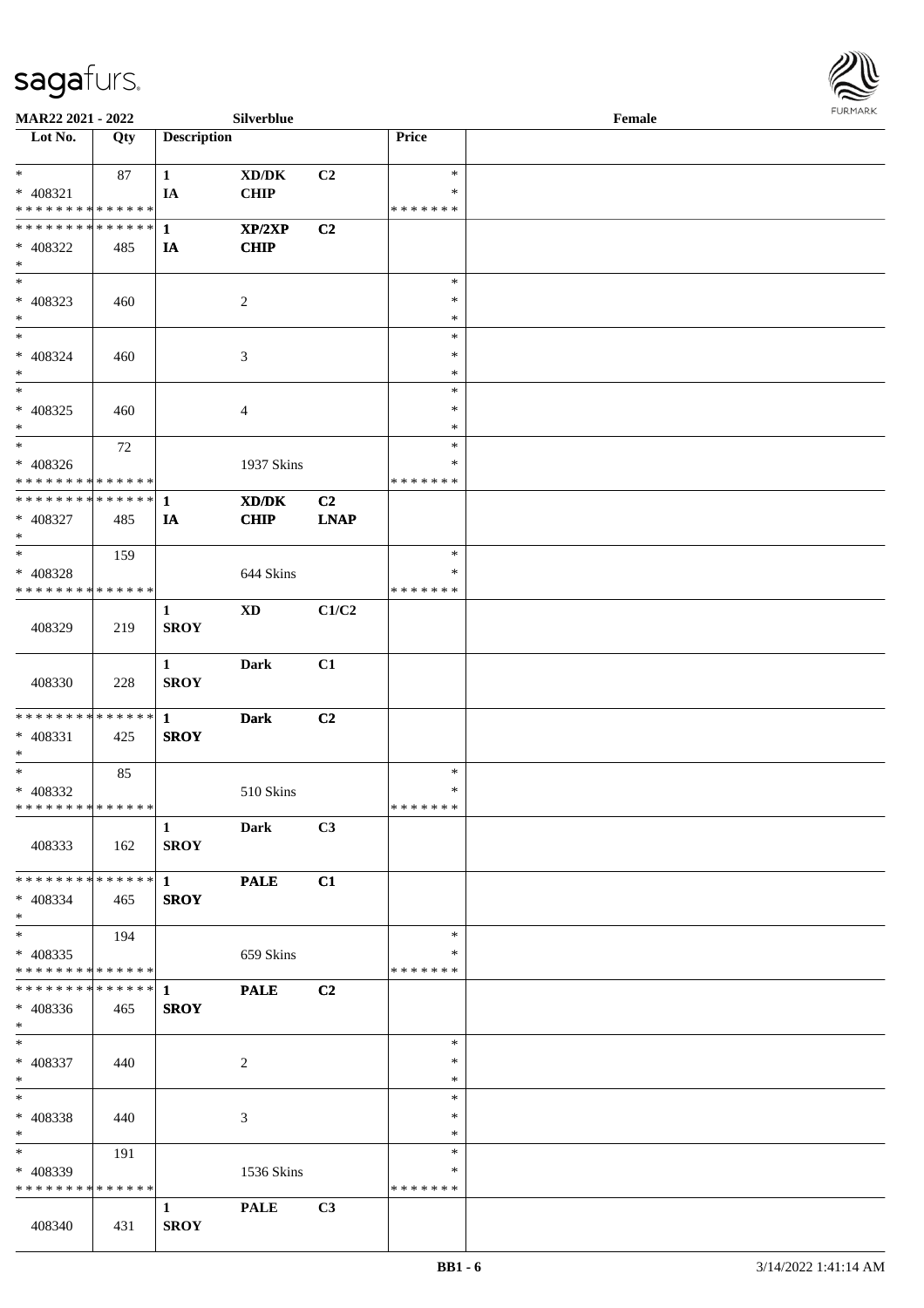



**MAR22 2021 - 2022 Silverblue Female**

|         |     |                    |     |       |              | --------- |
|---------|-----|--------------------|-----|-------|--------------|-----------|
| Lot No. | Qty | <b>Description</b> |     |       | <b>Price</b> |           |
| 408341  | 195 | л.<br><b>SROY</b>  | 2XP | C1/C2 |              |           |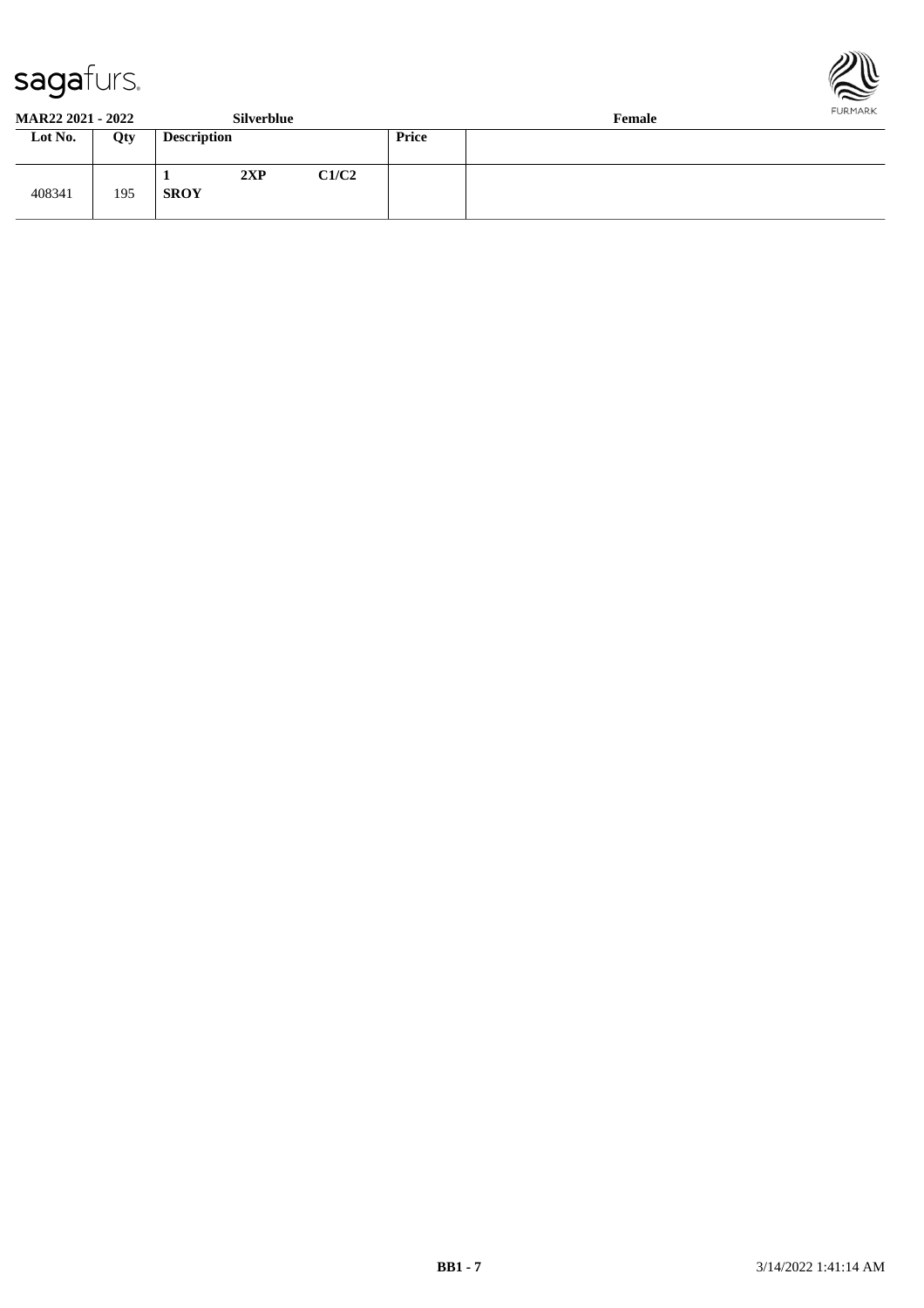

| MAR22 2021 - 2022 |     |                                 | <b>Silverblue</b>            |                |              | Female |  |  |  |
|-------------------|-----|---------------------------------|------------------------------|----------------|--------------|--------|--|--|--|
| Lot No.           | Qty | <b>Description</b>              |                              |                | <b>Price</b> |        |  |  |  |
| 408401            | 197 | $\boldsymbol{2}$<br><b>SI</b>   | XP/2XP                       | C3             |              |        |  |  |  |
| 408402            | 215 | $\boldsymbol{2}$<br><b>SI</b>   | PAL/XP<br><b>LNAP</b>        | C1/C2          |              |        |  |  |  |
| 408403            | 171 | $\overline{2}$<br><b>SI</b>     | <b>PAL/XP</b><br><b>LNAP</b> | C3             |              |        |  |  |  |
| 408404            | 177 | $\overline{2}$<br><b>SAGA</b>   | XD/DK<br><b>LNAP</b>         | C2             |              |        |  |  |  |
| 408405            | 220 | $\overline{2}$<br><b>SAGA</b>   | <b>PAL/XP</b><br><b>LNAP</b> | C <sub>2</sub> |              |        |  |  |  |
| 408406            | 207 | $\boldsymbol{2}$<br><b>SROY</b> | <b>PALE</b>                  | C1/C2          |              |        |  |  |  |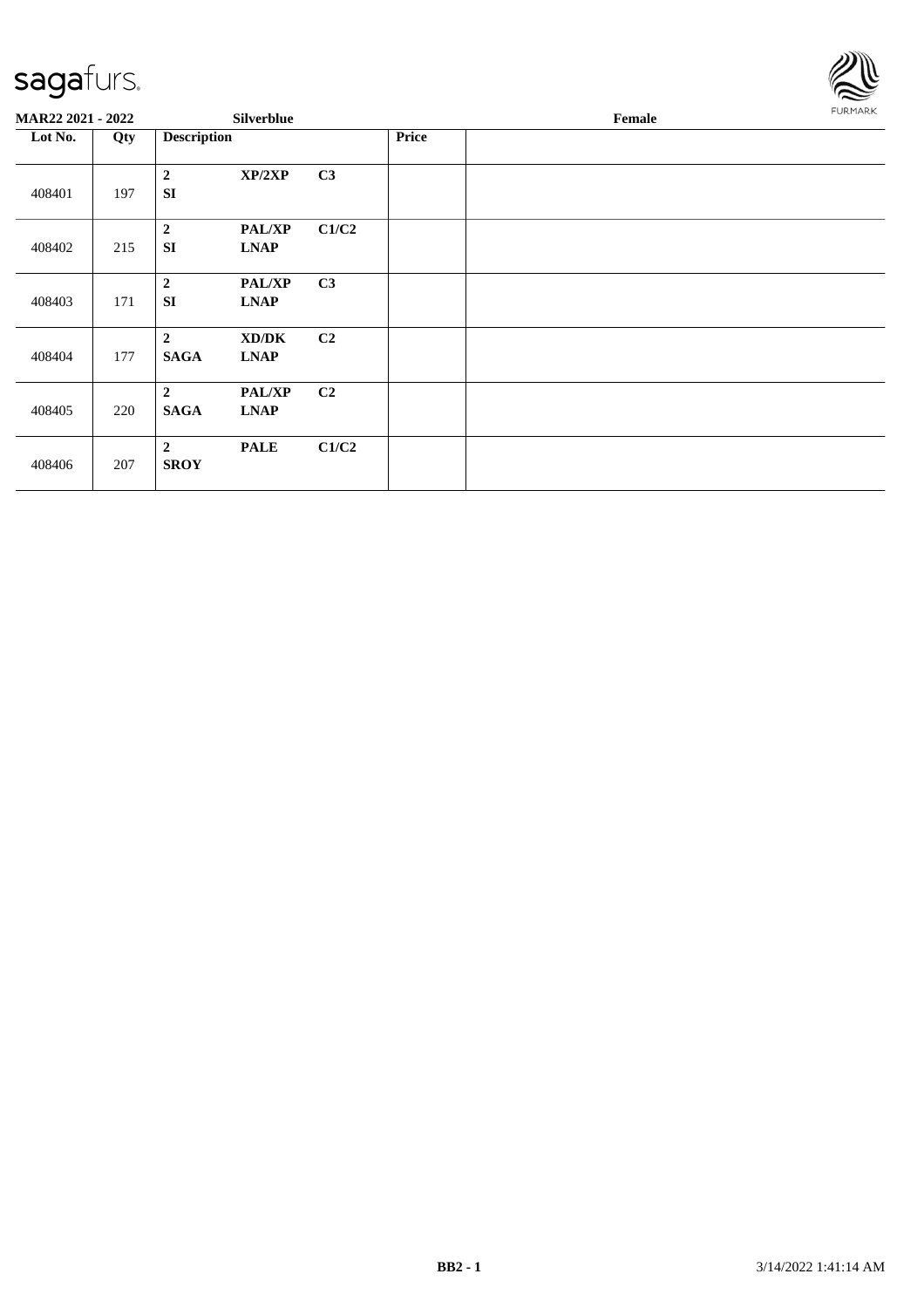

| MAR22 2021 - 2022                          |     |                    | <b>Silverblue Velvet</b> |                |               | Female |  |
|--------------------------------------------|-----|--------------------|--------------------------|----------------|---------------|--------|--|
| Lot No.                                    | Qty | <b>Description</b> |                          |                | Price         |        |  |
|                                            |     |                    |                          |                |               |        |  |
| * * * * * * * * * * * * * *                |     | 20                 | <b>PALE</b>              | C1/C2          |               |        |  |
| $* 408461$                                 | 465 | SI                 | <b>VELV1</b>             |                |               |        |  |
| $\ast$                                     |     |                    |                          |                |               |        |  |
| $*$                                        | 148 |                    |                          |                | $\ast$        |        |  |
| $* 408462$                                 |     |                    | 613 Skins                |                | ∗             |        |  |
| * * * * * * * * * * * * * *                |     |                    |                          |                | * * * * * * * |        |  |
|                                            |     | 20                 | <b>PALE</b>              | C3             |               |        |  |
| 408463                                     | 233 | ${\bf SI}$         | <b>VELV1</b>             |                |               |        |  |
|                                            |     |                    |                          |                |               |        |  |
|                                            | 167 | 20                 | 2XP                      | C1/C2          |               |        |  |
| 408464                                     |     | ${\bf SI}$         | <b>VELV1</b>             |                |               |        |  |
|                                            |     | 20                 | <b>PALE</b>              | C1/C2          |               |        |  |
| 408465                                     | 187 | SI                 | VELV2                    |                |               |        |  |
|                                            |     |                    |                          |                |               |        |  |
|                                            |     | 20                 | 2XP                      | C1/C2          |               |        |  |
| 408466                                     | 163 | ${\bf SI}$         | VELV2                    |                |               |        |  |
|                                            |     |                    |                          |                |               |        |  |
| * * * * * * * * * * * * * *                |     | 20                 | XP/2XP                   | C <sub>2</sub> |               |        |  |
| $* 408467$                                 | 465 | $\mathbf{I}$       | <b>VELV1</b>             | <b>CHIP</b>    |               |        |  |
| $\ast$                                     |     |                    |                          |                |               |        |  |
| $\ast$                                     | 141 |                    |                          |                | $\ast$        |        |  |
| $* 408468$                                 |     |                    | 606 Skins                |                | *             |        |  |
| * * * * * * * * * * * * * *                |     |                    |                          |                | * * * * * * * |        |  |
|                                            |     | 20                 | <b>Dark</b>              | C1/C2          |               |        |  |
| 408469                                     | 225 | <b>SAGA</b>        | VELV1                    |                |               |        |  |
|                                            |     |                    |                          |                |               |        |  |
| * * * * * * * * * * * * * *                |     | 20                 | <b>PALE</b>              | C1             |               |        |  |
| $* 408470$                                 | 445 | <b>SAGA</b>        | <b>VELV1</b>             |                |               |        |  |
| $*$                                        |     |                    |                          |                |               |        |  |
| $\ast$                                     | 374 |                    |                          |                | $\ast$        |        |  |
| * 408471                                   |     |                    | 819 Skins                |                | $\ast$        |        |  |
| * * * * * * * * * * * * * *                |     |                    |                          |                | * * * * * * * |        |  |
| * * * * * * * * * * * * * *                |     | 20                 | <b>PALE</b>              | C <sub>2</sub> |               |        |  |
| * 408472                                   | 445 | <b>SAGA</b>        | <b>VELV1</b>             |                |               |        |  |
| $*$                                        |     |                    |                          |                |               |        |  |
| $\ast$                                     |     |                    |                          |                | $\ast$        |        |  |
| $* 408473$                                 | 420 |                    | 2                        |                | ∗             |        |  |
| $\ast$                                     |     |                    |                          |                | $\ast$        |        |  |
| $\ast$                                     |     |                    |                          |                | $\ast$        |        |  |
| $* 408474$                                 | 420 |                    | 3                        |                | *             |        |  |
| $*$<br>$\ast$                              |     |                    |                          |                | *<br>$\ast$   |        |  |
|                                            |     |                    |                          |                | $\ast$        |        |  |
| * 408475<br>$*$                            | 420 |                    | 4                        |                | $\ast$        |        |  |
| $\overline{\phantom{a}^*}$                 |     |                    |                          |                | $\ast$        |        |  |
| * 408476                                   | 420 |                    | 5                        |                | *             |        |  |
| $*$                                        |     |                    |                          |                | $\ast$        |        |  |
| $*$                                        | 187 |                    |                          |                | $\ast$        |        |  |
| $* 408477$                                 |     |                    | 2312 Skins               |                | *             |        |  |
| * * * * * * * * <mark>* * * * * * *</mark> |     |                    |                          |                | * * * * * * * |        |  |
| * * * * * * * * * * * * * * *              |     | 20                 | <b>PALE</b>              | C3             |               |        |  |
| $* 408478$                                 | 445 | <b>SAGA</b>        | <b>VELV1</b>             |                |               |        |  |
| $*$                                        |     |                    |                          |                |               |        |  |
| $*$                                        | 366 |                    |                          |                | $\ast$        |        |  |
| * 408479                                   |     |                    | 811 Skins                |                | ∗             |        |  |
| * * * * * * * * * * * * * *                |     |                    |                          |                | * * * * * * * |        |  |
|                                            |     | 20                 | 2XP                      | C1             |               |        |  |
| 408480                                     | 220 | <b>SAGA</b>        | <b>VELV1</b>             |                |               |        |  |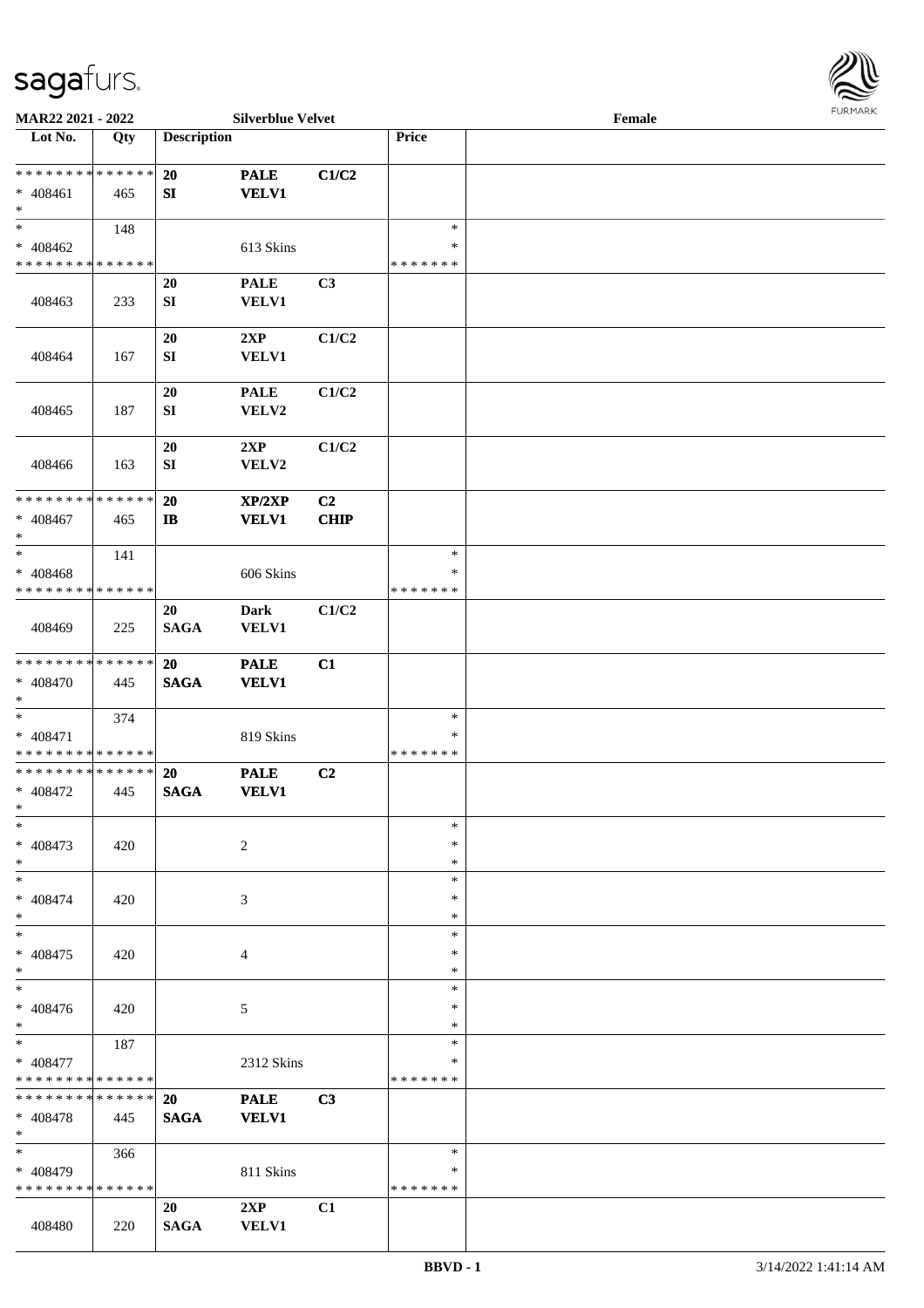\*



| MAR22 2021 - 2022             |     |                    | <b>Silverblue Velvet</b>            |                |                  | Female |  |
|-------------------------------|-----|--------------------|-------------------------------------|----------------|------------------|--------|--|
| Lot No.                       | Qty | <b>Description</b> |                                     |                | Price            |        |  |
|                               |     |                    |                                     |                |                  |        |  |
| * * * * * * * * * * * * * *   |     | 20                 | 2XP                                 | C2             |                  |        |  |
| $* 408481$                    | 445 | <b>SAGA</b>        | <b>VELV1</b>                        |                |                  |        |  |
| $\ast$                        |     |                    |                                     |                |                  |        |  |
| $\ast$                        | 242 |                    |                                     |                | $\ast$           |        |  |
| * 408482                      |     |                    | 687 Skins                           |                | ∗                |        |  |
| * * * * * * * * * * * * * *   |     |                    |                                     |                | * * * * * * *    |        |  |
|                               |     | 20                 | 2XP                                 | C3             |                  |        |  |
| 408483                        | 312 | <b>SAGA</b>        | <b>VELV1</b>                        |                |                  |        |  |
|                               |     |                    |                                     |                |                  |        |  |
| * * * * * * * * * * * * * * * |     | 20                 | <b>PALE</b>                         | C2             |                  |        |  |
| $* 408484$                    | 445 | <b>SAGA</b>        | <b>VELV2</b>                        |                |                  |        |  |
| $\ast$                        |     |                    |                                     |                |                  |        |  |
| $\ast$                        | 305 |                    |                                     |                | $\ast$           |        |  |
| $* 408485$                    |     |                    | 750 Skins                           |                | $\ast$           |        |  |
| * * * * * * * * * * * * * * * |     |                    |                                     |                | * * * * * * *    |        |  |
| * * * * * * * * * * * * * *   |     | 20                 | 2XP                                 | C2             |                  |        |  |
| $* 408486$                    | 445 | <b>SAGA</b>        | <b>VELV2</b>                        |                |                  |        |  |
| $*$                           |     |                    |                                     |                |                  |        |  |
| $\ast$                        | 125 |                    |                                     |                | $\ast$           |        |  |
| $* 408487$                    |     |                    | 570 Skins                           |                | ∗                |        |  |
| * * * * * * * * * * * * * * * |     |                    |                                     |                | * * * * * * *    |        |  |
|                               |     | 20                 | $\bold{X}\bold{D}/\bold{D}\bold{K}$ | C <sub>2</sub> |                  |        |  |
| 408488                        | 228 | IA                 | <b>VELV1</b>                        | CHIP           |                  |        |  |
|                               |     |                    |                                     |                |                  |        |  |
| * * * * * * * * * * * * * *   |     | 20                 | XP/2XP                              | C <sub>2</sub> |                  |        |  |
| * 408489                      | 445 | IA                 | <b>VELV1</b>                        | <b>CHIP</b>    |                  |        |  |
| $\ast$<br>$\ast$              |     |                    |                                     |                |                  |        |  |
|                               |     |                    |                                     |                | $\ast$<br>$\ast$ |        |  |
| $* 408490$                    | 420 |                    | $\boldsymbol{2}$                    |                |                  |        |  |
| $\ast$<br>$\ast$              |     |                    |                                     |                | $\ast$<br>$\ast$ |        |  |
|                               |     |                    |                                     |                | $\ast$           |        |  |
| $* 408491$<br>$\ast$          | 420 |                    | $\mathfrak{Z}$                      |                | $\ast$           |        |  |
| $\ast$                        |     |                    |                                     |                | $\ast$           |        |  |
| $* 408492$                    |     |                    |                                     |                | $\ast$           |        |  |
| $*$                           | 420 |                    | 4                                   |                | $\ast$           |        |  |
| $\ast$                        |     |                    |                                     |                | $\ast$           |        |  |
| * 408493                      | 420 |                    | 5                                   |                | $\ast$           |        |  |
| $\ast$                        |     |                    |                                     |                | $\ast$           |        |  |
| $*$                           |     |                    |                                     |                | $\ast$           |        |  |
| * 408494                      | 420 |                    | 6                                   |                | $\ast$           |        |  |
| $\ast$                        |     |                    |                                     |                | $\ast$           |        |  |
| $*$                           |     |                    |                                     |                | $\ast$           |        |  |
| $* 408495$                    | 420 |                    | 7                                   |                | $\ast$           |        |  |
| $\ast$                        |     |                    |                                     |                | $\ast$           |        |  |
| $_{\ast}^{-}$                 |     |                    |                                     |                | $\ast$           |        |  |
| * 408496                      | 420 |                    | $\,8\,$                             |                | $\ast$           |        |  |
| $*$                           |     |                    |                                     |                | $\ast$           |        |  |
| $\ast$                        |     |                    |                                     |                | $\ast$           |        |  |
| * 408497                      | 420 |                    | 9                                   |                | $\ast$           |        |  |
| $\ast$                        |     |                    |                                     |                | $\ast$           |        |  |
| $\ast$                        | 305 |                    |                                     |                | $\ast$           |        |  |
| * 408498                      |     |                    | 4110 Skins                          |                | $\ast$           |        |  |
| * * * * * * * * * * * * * *   |     |                    |                                     |                | * * * * * * *    |        |  |
| * * * * * * * * * * * * * *   |     | 20                 | XP/2XP                              | C2             |                  |        |  |
| * 408499                      | 445 | IA                 | <b>VELV2</b>                        | CHIP           |                  |        |  |
| $\ast$                        |     |                    |                                     |                |                  |        |  |
| $\ast$                        |     |                    |                                     |                | $\ast$           |        |  |
| * 408500                      | 420 |                    | $\overline{2}$                      |                | $\ast$           |        |  |
| $*$                           |     |                    |                                     |                | $\ast$           |        |  |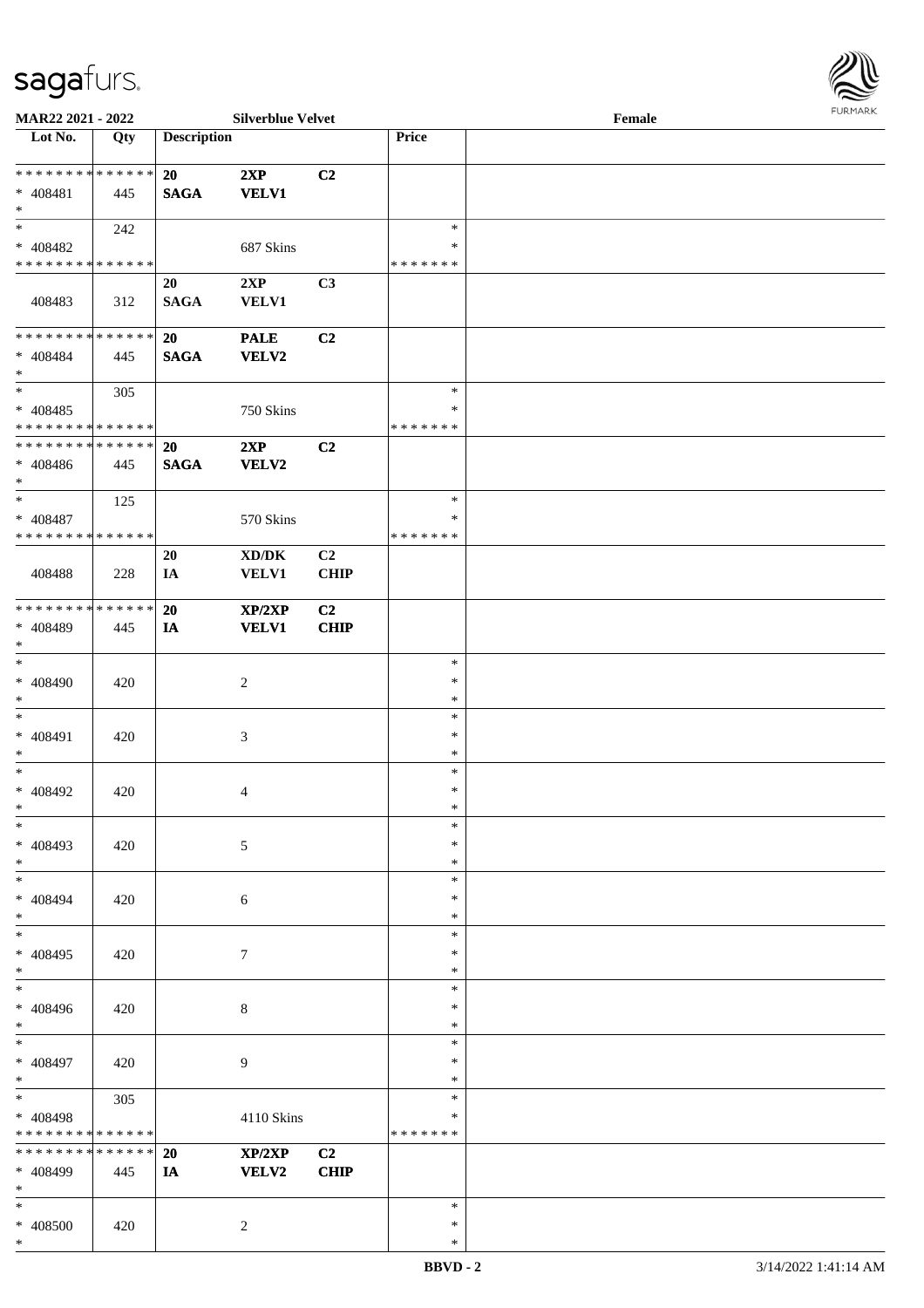

| MAR22 2021 - 2022             |     |                    | <b>Silverblue Velvet</b> |             |               | Female | <b>FURPIARR</b> |
|-------------------------------|-----|--------------------|--------------------------|-------------|---------------|--------|-----------------|
| Lot No.                       | Qty | <b>Description</b> |                          |             | Price         |        |                 |
| $*$                           |     | 20                 | XP/2XP                   | C2          | $\ast$        |        |                 |
| $* 408501$                    | 420 | IA                 | VELV2                    | <b>CHIP</b> | $\ast$        |        |                 |
| $*$                           |     |                    |                          |             | $\ast$        |        |                 |
| $*$                           |     |                    |                          |             | $\ast$        |        |                 |
| $* 408502$                    | 420 |                    | $\overline{4}$           |             | $\ast$        |        |                 |
| $*$                           |     |                    |                          |             | $\ast$        |        |                 |
| $\ast$                        |     |                    |                          |             | $\ast$        |        |                 |
| * 408503                      | 420 |                    | $\sqrt{5}$               |             | $\ast$        |        |                 |
| $\ast$                        |     |                    |                          |             | $\ast$        |        |                 |
| $\overline{\phantom{0}}$      |     |                    |                          |             | $\ast$        |        |                 |
| $* 408504$                    | 420 |                    | 6                        |             | $\ast$        |        |                 |
| $*$                           |     |                    |                          |             | $\ast$        |        |                 |
| $\overline{\ast}$             | 173 |                    |                          |             | $\ast$        |        |                 |
| $* 408505$                    |     |                    | 2718 Skins               |             | *             |        |                 |
| * * * * * * * * * * * * * *   |     |                    |                          |             | * * * * * * * |        |                 |
|                               |     | 20                 | <b>PALE</b>              | C1          |               |        |                 |
| 408506                        | 267 | <b>SROY</b>        | VELV1                    |             |               |        |                 |
| * * * * * * * * * * * * * * * |     |                    |                          |             |               |        |                 |
|                               |     | 20                 | <b>PALE</b>              | C2          |               |        |                 |
| * 408507<br>$*$               | 425 | <b>SROY</b>        | <b>VELV1</b>             |             |               |        |                 |
| $*$                           | 397 |                    |                          |             | $\ast$        |        |                 |
| * 408508                      |     |                    | 822 Skins                |             | $\ast$        |        |                 |
| * * * * * * * * * * * * * *   |     |                    |                          |             | * * * * * * * |        |                 |
|                               |     | 20                 | <b>PALE</b>              | C3          |               |        |                 |
| 408509                        | 166 | <b>SROY</b>        | VELV1                    |             |               |        |                 |
|                               |     |                    |                          |             |               |        |                 |
|                               |     | 20                 | 2XP                      | C1/C2       |               |        |                 |
| 408510                        | 389 | <b>SROY</b>        | VELV1                    |             |               |        |                 |
|                               |     |                    |                          |             |               |        |                 |
|                               |     | 20                 | <b>PALE</b>              | C2          |               |        |                 |
| 408511                        | 396 | <b>SROY</b>        | VELV2                    |             |               |        |                 |
|                               |     |                    |                          |             |               |        |                 |
|                               |     | 20                 | 2XP                      | C2          |               |        |                 |
| 408512                        | 317 | <b>SROY</b>        | VELV2                    |             |               |        |                 |
|                               |     |                    |                          |             |               |        |                 |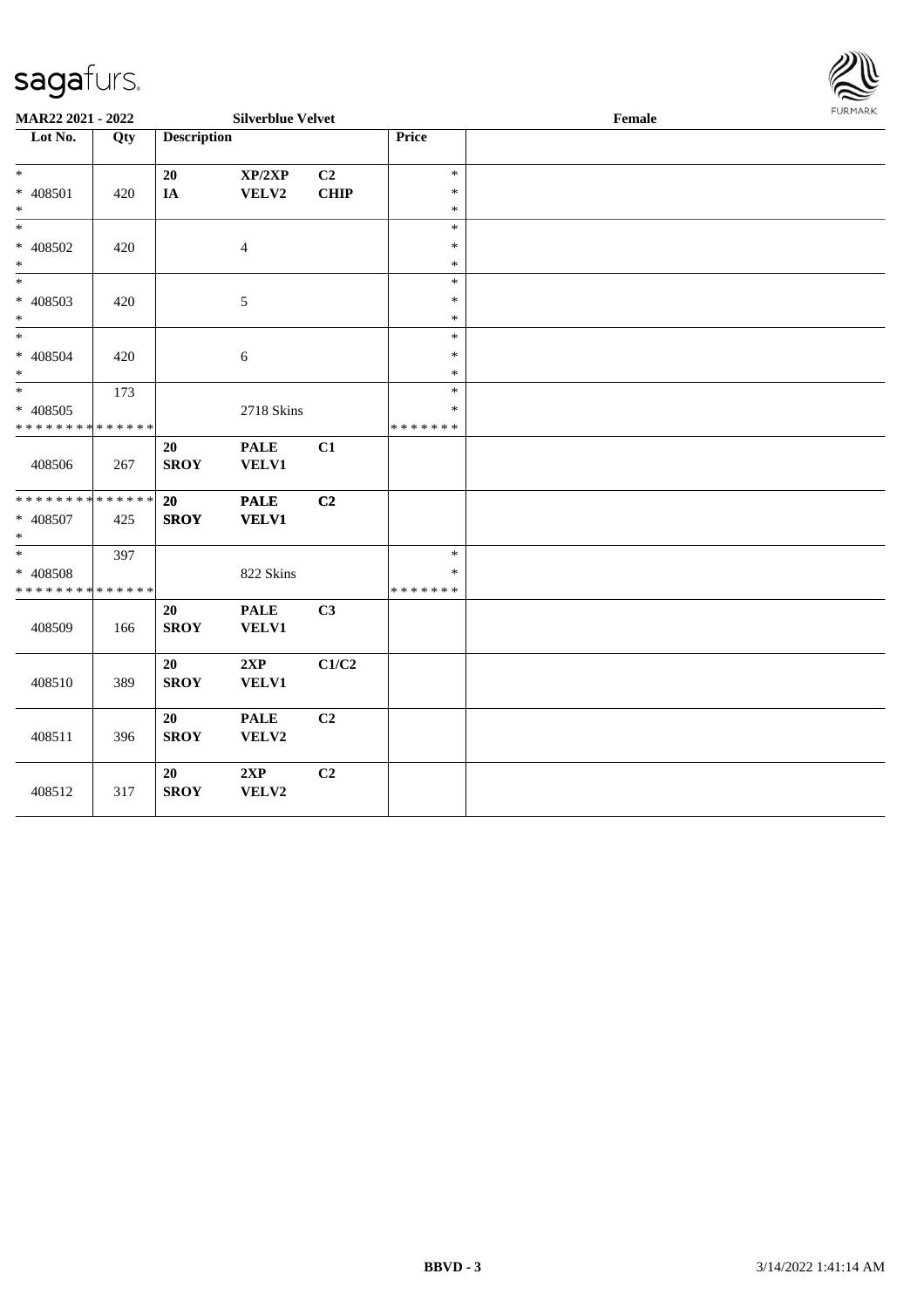

| MAR22 2021 - 2022                                   |     |                                    | <b>Silverblue Velvet</b>                            |                   |                                   | Female |  |
|-----------------------------------------------------|-----|------------------------------------|-----------------------------------------------------|-------------------|-----------------------------------|--------|--|
| Lot No.                                             | Qty | <b>Description</b>                 |                                                     |                   | Price                             |        |  |
| 408561                                              | 175 | $\bf{0}$<br>${\bf SI}$             | <b>Dark</b><br><b>VELV1</b>                         | C1/C2             |                                   |        |  |
| 408562                                              | 351 | $\pmb{0}$<br>SI                    | <b>PALE</b><br><b>VELV1</b>                         | C1                |                                   |        |  |
| * * * * * * * * * * * * * *                         |     | $\mathbf{0}$                       | <b>PALE</b>                                         | C2                |                                   |        |  |
| * 408563<br>$\ast$                                  | 465 | ${\bf S}{\bf I}$                   | <b>VELV1</b>                                        |                   |                                   |        |  |
| $*$<br>$* 408564$<br>$\ast$                         | 440 |                                    | $\sqrt{2}$                                          |                   | $\ast$<br>$\ast$<br>$\ast$        |        |  |
| $\ast$<br>$* 408565$<br>$\ast$                      | 440 |                                    | $\mathfrak{Z}$                                      |                   | $\ast$<br>$\ast$<br>$\ast$        |        |  |
| $*$<br>$* 408566$<br>* * * * * * * * * * * * * *    | 92  |                                    | 1437 Skins                                          |                   | $\ast$<br>$\ast$<br>* * * * * * * |        |  |
| * * * * * * * * * * * * * * *<br>* 408567<br>$\ast$ | 465 | $\mathbf 0$<br>SI                  | <b>PALE</b><br><b>VELV1</b>                         | C3                |                                   |        |  |
| $*$<br>* 408568<br>* * * * * * * * * * * * * *      | 286 |                                    | 751 Skins                                           |                   | $\ast$<br>$\ast$<br>* * * * * * * |        |  |
| 408569                                              | 126 | $\pmb{0}$<br>${\bf S}{\bf I}$      | 2XP<br><b>VELV1</b>                                 | C1                |                                   |        |  |
| 408570                                              | 398 | $\mathbf{0}$<br>${\bf S}{\bf I}$   | 2XP<br><b>VELV1</b>                                 | C2                |                                   |        |  |
| 408571                                              | 141 | $\mathbf{0}$<br>${\bf SI}$         | 2XP<br><b>VELV1</b>                                 | C3                |                                   |        |  |
| 408572                                              | 408 | $\pmb{0}$<br>${\bf SI}$            | $\ensuremath{\mathsf{PALE}}$<br>VELV2               | C1/C2             |                                   |        |  |
| 408573                                              | 244 | $\bf{0}$<br>SI                     | 2XP<br>VELV2                                        | C1/C2             |                                   |        |  |
| 408574                                              | 188 | $\bf{0}$<br>$\mathbf{I}\mathbf{B}$ | $\bold{X}\bold{D}/\bold{D}\bold{K}$<br><b>VELV1</b> | C2<br><b>CHIP</b> |                                   |        |  |
| * * * * * * * * * * * * * * *<br>* 408575<br>$*$    | 465 | $\mathbf{0}$<br>$\mathbf{I}$       | XP/2XP<br><b>VELV1</b>                              | C2<br><b>CHIP</b> |                                   |        |  |
| $\overline{\ast}$<br>* 408576<br>$*$                | 440 |                                    | $\overline{c}$                                      |                   | $\ast$<br>$\ast$<br>$\ast$        |        |  |
| $*$<br>$* 408577$<br>$*$                            | 440 |                                    | $\mathfrak{Z}$                                      |                   | $\ast$<br>$\ast$<br>$\ast$        |        |  |
| $*$ $*$<br>* 408578<br>* * * * * * * * * * * * * *  | 134 |                                    | 1479 Skins                                          |                   | $\ast$<br>$\ast$<br>* * * * * * * |        |  |
| 408579                                              | 168 | $\mathbf{0}$<br><b>SAGA</b>        | $\mathbf{X}\mathbf{D}$<br><b>VELV1</b>              | C1/C2             |                                   |        |  |
| 408580                                              | 247 | $\mathbf{0}$<br><b>SAGA</b>        | <b>Dark</b><br><b>VELV1</b>                         | C1                |                                   |        |  |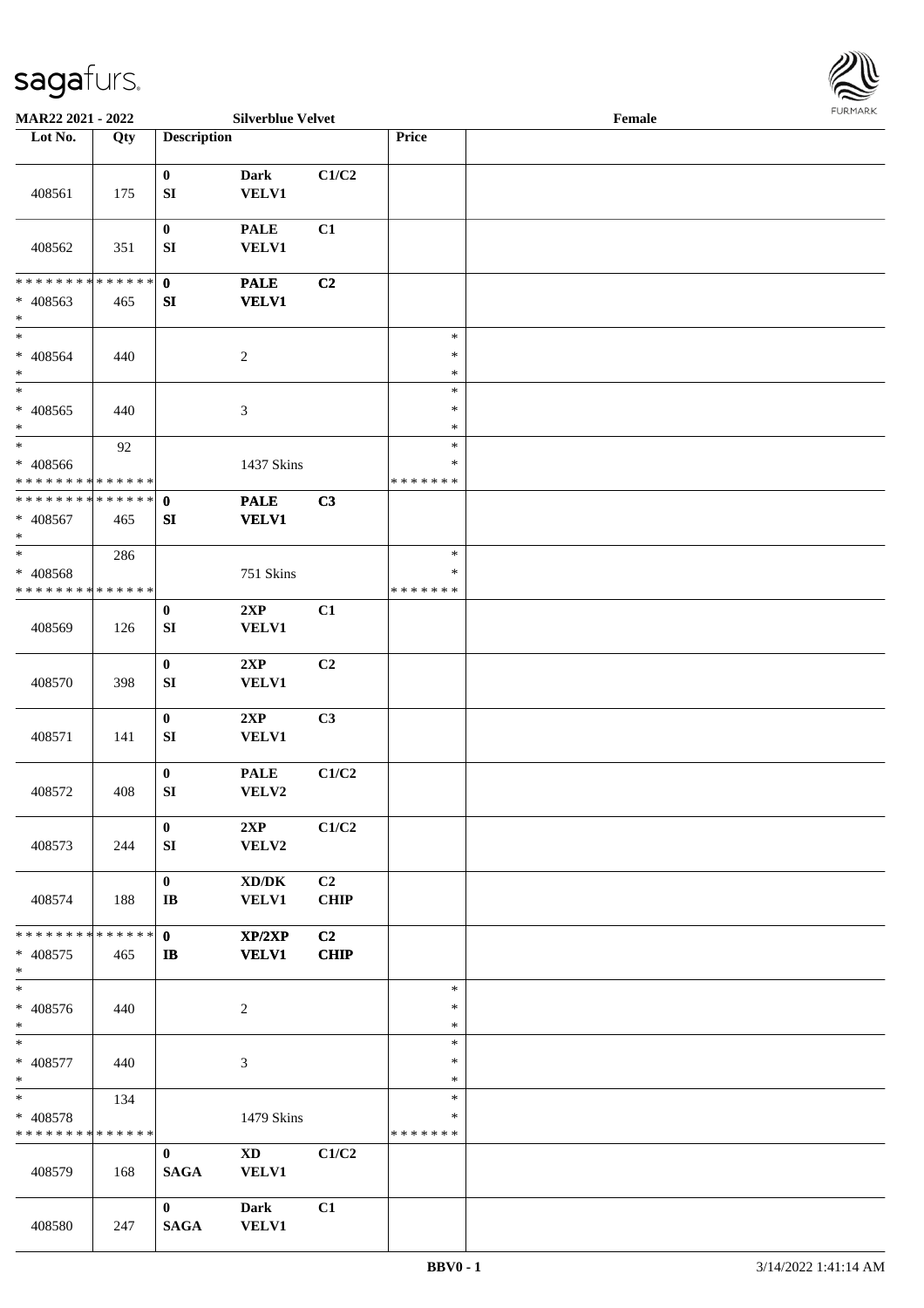

| MAR22 2021 - 2022             |     |                    | <b>Silverblue Velvet</b> |    |               | Female |
|-------------------------------|-----|--------------------|--------------------------|----|---------------|--------|
| Lot No.                       | Qty | <b>Description</b> |                          |    | Price         |        |
|                               |     |                    |                          |    |               |        |
| ******** <mark>******</mark>  |     | $\mathbf{0}$       | <b>Dark</b>              | C2 |               |        |
|                               |     |                    |                          |    |               |        |
| * 408581                      | 445 | <b>SAGA</b>        | <b>VELV1</b>             |    |               |        |
| $*$                           |     |                    |                          |    |               |        |
| $\overline{\ast}$             | 283 |                    |                          |    | $\ast$        |        |
| * 408582                      |     |                    | 728 Skins                |    | ∗             |        |
| * * * * * * * * * * * * * *   |     |                    |                          |    | * * * * * * * |        |
|                               |     | $\bf{0}$           | <b>Dark</b>              | C3 |               |        |
| 408583                        | 299 | <b>SAGA</b>        | VELV1                    |    |               |        |
|                               |     |                    |                          |    |               |        |
|                               |     |                    |                          |    |               |        |
| ******** <mark>******</mark>  |     | $\mathbf{0}$       | <b>PALE</b>              | C1 |               |        |
| $* 408584$                    | 445 | <b>SAGA</b>        | <b>VELV1</b>             |    |               |        |
| $*$                           |     |                    |                          |    |               |        |
| $\overline{\phantom{0}}$      |     |                    |                          |    | $\ast$        |        |
| $* 408585$                    | 420 |                    | $\sqrt{2}$               |    | $\ast$        |        |
| $*$                           |     |                    |                          |    | $\ast$        |        |
| $\overline{\ast}$             |     |                    |                          |    | $\ast$        |        |
|                               |     |                    |                          |    |               |        |
| $* 408586$                    | 420 |                    | 3                        |    | $\ast$        |        |
| $*$                           |     |                    |                          |    | $\ast$        |        |
| $*$                           |     |                    |                          |    | $\ast$        |        |
| $* 408587$                    | 420 |                    | $\overline{4}$           |    | $\ast$        |        |
| $*$                           |     |                    |                          |    | $\ast$        |        |
| $*$                           |     |                    |                          |    | $\ast$        |        |
|                               |     |                    |                          |    | $\ast$        |        |
| $* 408588$                    | 420 |                    | 5                        |    |               |        |
| $*$                           |     |                    |                          |    | $\ast$        |        |
| $\overline{\phantom{0}}$      | 99  |                    |                          |    | $\ast$        |        |
| $* 408589$                    |     |                    | 2224 Skins               |    | $\ast$        |        |
| * * * * * * * * * * * * * *   |     |                    |                          |    | *******       |        |
| * * * * * * * * * * * * * * * |     | $\mathbf{0}$       | <b>PALE</b>              | C2 |               |        |
| * 408590                      | 445 | <b>SAGA</b>        | <b>VELV1</b>             |    |               |        |
| $*$                           |     |                    |                          |    |               |        |
|                               |     |                    |                          |    |               |        |
| $*$                           |     |                    |                          |    | $\ast$        |        |
| $* 408591$                    | 420 |                    | $\sqrt{2}$               |    | $\ast$        |        |
| $*$                           |     |                    |                          |    | $\ast$        |        |
| $*$                           |     |                    |                          |    | $\ast$        |        |
| * 408592                      | 420 |                    | 3                        |    | $\ast$        |        |
| $*$                           |     |                    |                          |    | $\ast$        |        |
| $\ast$                        |     |                    |                          |    | $\ast$        |        |
|                               |     |                    |                          |    |               |        |
| * 408593                      | 420 |                    | $\overline{4}$           |    | $\ast$        |        |
| $*$                           |     |                    |                          |    | $\ast$        |        |
| $*$                           |     |                    |                          |    | $\ast$        |        |
| * 408594                      | 420 |                    | 5                        |    | $\ast$        |        |
| $*$                           |     |                    |                          |    | $\ast$        |        |
| $*$                           |     |                    |                          |    | $\ast$        |        |
|                               |     |                    |                          |    |               |        |
| * 408595                      | 420 |                    | 6                        |    | $\ast$        |        |
| $*$                           |     |                    |                          |    | $\ast$        |        |
| $\overline{\ast}$             |     |                    |                          |    | $\ast$        |        |
| $* 408596$                    | 420 |                    | 7                        |    | $\ast$        |        |
| $*$                           |     |                    |                          |    | $\ast$        |        |
| $*$                           |     |                    |                          |    | $\ast$        |        |
| * 408597                      | 420 |                    | $\,8\,$                  |    | $\ast$        |        |
| $*$                           |     |                    |                          |    | $\ast$        |        |
|                               |     |                    |                          |    |               |        |
| $*$ and $*$                   | 182 |                    |                          |    | $\ast$        |        |
| * 408598                      |     |                    | 3567 Skins               |    | $\ast$        |        |
| * * * * * * * * * * * * * *   |     |                    |                          |    | * * * * * * * |        |
| ******** <mark>******</mark>  |     | $\mathbf{0}$       | <b>PALE</b>              | C3 |               |        |
| * 408599                      | 445 | <b>SAGA</b>        | <b>VELV1</b>             |    |               |        |
| $*$                           |     |                    |                          |    |               |        |
|                               |     |                    |                          |    |               |        |
| $*$                           |     |                    |                          |    | $\ast$        |        |
| * 408600                      | 420 |                    | $\overline{2}$           |    | $\ast$        |        |
| $\ast$                        |     |                    |                          |    | $\ast$        |        |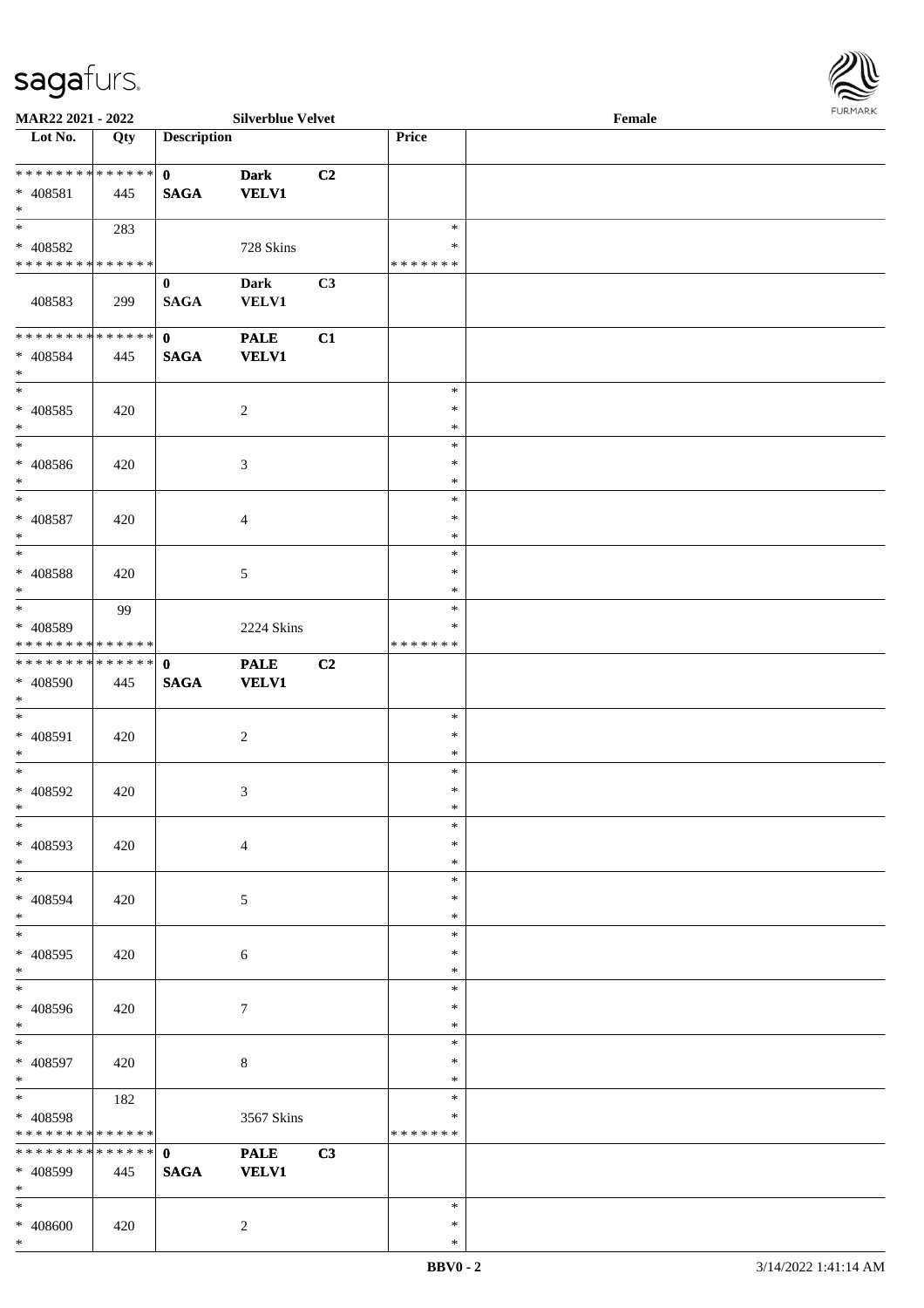

| <b>MAR22 2021 - 2022</b>                   |     |                    | <b>Silverblue Velvet</b> |    |               | Female | $1 \times 1 \times 1 \times 1 \times 1$ |
|--------------------------------------------|-----|--------------------|--------------------------|----|---------------|--------|-----------------------------------------|
| $\overline{\phantom{1}}$ Lot No.           | Qty | <b>Description</b> |                          |    | Price         |        |                                         |
|                                            |     |                    |                          |    |               |        |                                         |
| $*$                                        |     | $\mathbf{0}$       | <b>PALE</b>              | C3 | $\ast$        |        |                                         |
| * 408601                                   | 420 | <b>SAGA</b>        | <b>VELV1</b>             |    | $\ast$        |        |                                         |
| $*$                                        |     |                    |                          |    | $\ast$        |        |                                         |
| $*$                                        |     |                    |                          |    | $\ast$        |        |                                         |
| * 408602                                   | 420 |                    | $\overline{4}$           |    | $\ast$        |        |                                         |
| $*$                                        |     |                    |                          |    | $\ast$        |        |                                         |
|                                            |     |                    |                          |    | $\ast$        |        |                                         |
| * 408603                                   | 420 |                    | $\mathfrak{S}$           |    | $\ast$        |        |                                         |
| $*$                                        |     |                    |                          |    | $\ast$        |        |                                         |
|                                            |     |                    |                          |    | $\ast$        |        |                                         |
| * 408604                                   | 420 |                    | 6                        |    | $\ast$        |        |                                         |
| $*$                                        |     |                    |                          |    | $\ast$        |        |                                         |
| $\overline{\ast}$                          |     |                    |                          |    | $\ast$        |        |                                         |
| * 408605                                   | 420 |                    | $\boldsymbol{7}$         |    | $\ast$        |        |                                         |
| $*$                                        |     |                    |                          |    | $\ast$        |        |                                         |
| $\overline{\phantom{0}}$                   | 215 |                    |                          |    | $\ast$        |        |                                         |
| * 408606                                   |     |                    | 3180 Skins               |    | $\ast$        |        |                                         |
| * * * * * * * * * * * * * *                |     |                    |                          |    | * * * * * * * |        |                                         |
| * * * * * * * * <mark>* * * * * * *</mark> |     | $\mathbf{0}$       | $\bold{XP}$              | C2 |               |        |                                         |
| * 408607                                   | 445 | <b>SAGA</b>        | <b>VELV1</b>             |    |               |        |                                         |
| $*$                                        |     |                    |                          |    |               |        |                                         |
|                                            |     |                    |                          |    | $\ast$        |        |                                         |
| $* 408608$                                 | 420 |                    | $\overline{2}$           |    | $\ast$        |        |                                         |
| $*$                                        |     |                    |                          |    | $\ast$        |        |                                         |
| $\frac{1}{1}$                              |     |                    |                          |    | $\ast$        |        |                                         |
| * 408609                                   | 420 |                    | 3                        |    | $\ast$        |        |                                         |
| $*$                                        |     |                    |                          |    | $\ast$        |        |                                         |
| $\overline{\phantom{0}}$                   |     |                    |                          |    | $\ast$        |        |                                         |
| * 408610                                   | 420 |                    | $\overline{4}$           |    | $\ast$        |        |                                         |
| $*$                                        |     |                    |                          |    | $\ast$        |        |                                         |
| $*$                                        |     |                    |                          |    | $\ast$        |        |                                         |
| $* 408611$                                 | 420 |                    | $5\,$                    |    | $\ast$        |        |                                         |
| $*$                                        |     |                    |                          |    | $\ast$        |        |                                         |
| $*$                                        |     |                    |                          |    | $\ast$        |        |                                         |
| * 408612                                   | 420 |                    | 6                        |    | $\ast$        |        |                                         |
| $*$ $-$                                    |     |                    |                          |    | $\ast$        |        |                                         |
| $*$                                        |     |                    |                          |    | $\ast$        |        |                                         |
| $* 408613$                                 | 420 |                    | $\tau$                   |    | $\ast$        |        |                                         |
| $*$                                        |     |                    |                          |    | $\ast$        |        |                                         |
| $*$                                        | 75  |                    |                          |    | $\ast$        |        |                                         |
| $* 408614$                                 |     |                    | 3040 Skins               |    | $\ast$        |        |                                         |
| * * * * * * * * <mark>* * * * * * *</mark> |     |                    |                          |    | * * * * * * * |        |                                         |
|                                            |     |                    | 2XP                      | C1 |               |        |                                         |
| $* 408615$                                 | 465 | <b>SAGA</b>        | <b>VELV1</b>             |    |               |        |                                         |
| $*$                                        |     |                    |                          |    |               |        |                                         |
| $*$                                        | 189 |                    |                          |    | $\ast$        |        |                                         |
| * 408616                                   |     |                    | 654 Skins                |    | $\ast$        |        |                                         |
| * * * * * * * * <mark>* * * * * * *</mark> |     |                    |                          |    | * * * * * * * |        |                                         |
| * * * * * * * * * * * * * * <mark>*</mark> |     | $\mathbf{0}$       | 2XP                      | C2 |               |        |                                         |
| * 408617                                   | 445 | <b>SAGA</b>        | <b>VELV1</b>             |    |               |        |                                         |
| $*$                                        |     |                    |                          |    |               |        |                                         |
| $*$ $-$                                    |     |                    |                          |    | $\ast$        |        |                                         |
| * 408618                                   | 420 |                    | 2                        |    | $\ast$        |        |                                         |
| $*$                                        |     |                    |                          |    | $\ast$        |        |                                         |
| $*$                                        |     |                    |                          |    | $\ast$        |        |                                         |
| * 408619                                   | 420 |                    | 3                        |    | $\ast$        |        |                                         |
| $*$                                        |     |                    |                          |    | $\ast$        |        |                                         |
| $*$                                        |     |                    |                          |    | $\ast$        |        |                                         |
| * 408620                                   | 420 |                    | $\overline{4}$           |    | $\ast$        |        |                                         |
| $*$                                        |     |                    |                          |    | $\ast$        |        |                                         |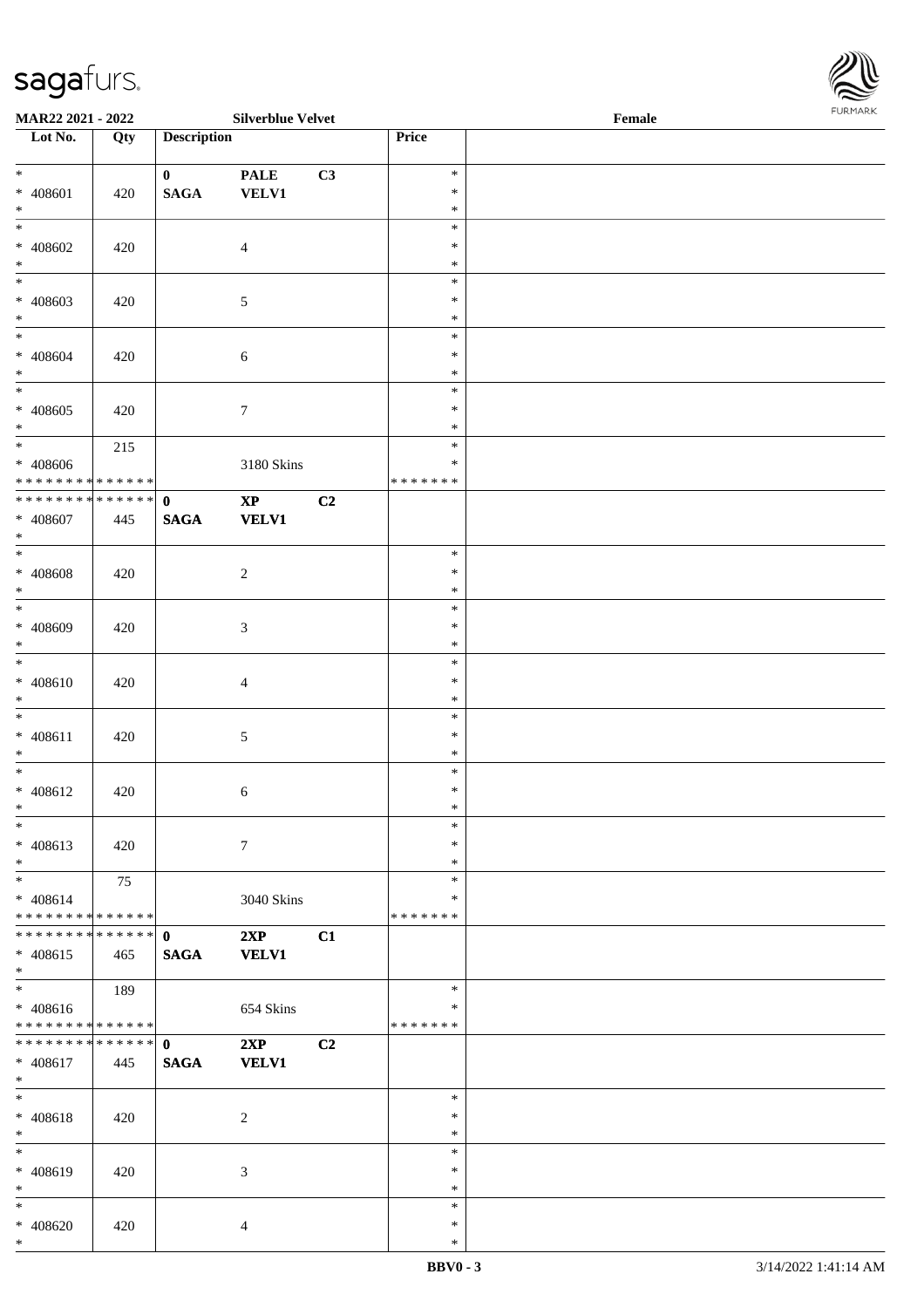| Lot No.                                 | Qty | <b>Description</b>      |                             |             | Price         |  |
|-----------------------------------------|-----|-------------------------|-----------------------------|-------------|---------------|--|
| $*$                                     |     |                         |                             |             | $\ast$        |  |
|                                         | 176 | $\mathbf{0}$            | 2XP                         | C2          | $\ast$        |  |
| * 408621<br>* * * * * * * * * * * * * * |     | <b>SAGA</b>             | <b>VELV1</b>                |             | *******       |  |
| **************                          |     | $\mathbf{0}$            | 2XP                         | C3          |               |  |
| $* 408622$                              |     | <b>SAGA</b>             |                             |             |               |  |
| $*$                                     | 445 |                         | <b>VELV1</b>                |             |               |  |
| $*$                                     | 354 |                         |                             |             | $\ast$        |  |
| $* 408623$                              |     |                         |                             |             | ∗             |  |
| * * * * * * * * * * * * * * *           |     |                         | 799 Skins                   |             | * * * * * * * |  |
|                                         |     |                         |                             | C1/C2       |               |  |
| 408624                                  | 132 | $\bf{0}$<br><b>SAGA</b> | <b>Dark</b><br>VELV2        |             |               |  |
| ******** <mark>******</mark>            |     |                         |                             |             |               |  |
|                                         |     | $\mathbf{0}$            | <b>PALE</b>                 | C2          |               |  |
| $* 408625$                              | 445 | <b>SAGA</b>             | <b>VELV2</b>                |             |               |  |
| $\ast$<br>$\overline{\phantom{a}^*}$    |     |                         |                             |             |               |  |
|                                         |     |                         |                             |             | $\ast$        |  |
| * 408626                                | 420 |                         | 2                           |             | $\ast$        |  |
| $\ast$<br>$\overline{\phantom{a}^*}$    |     |                         |                             |             | $\ast$        |  |
|                                         |     |                         |                             |             | $\ast$        |  |
| $* 408627$                              | 420 |                         | $\sqrt{3}$                  |             | $\ast$        |  |
| $\ast$<br>$\overline{\phantom{0}}$      |     |                         |                             |             | $\ast$        |  |
|                                         |     |                         |                             |             | $\ast$        |  |
| $* 408628$                              | 420 |                         | $\overline{4}$              |             | $\ast$        |  |
| $\ast$<br>$\overline{\ast}$             |     |                         |                             |             | $\ast$        |  |
|                                         | 459 |                         |                             |             | $\ast$        |  |
| * 408629                                |     |                         | 2164 Skins                  |             | $\ast$        |  |
| * * * * * * * * * * * * * * *           |     |                         |                             |             | * * * * * * * |  |
| ******** <mark>******</mark>            |     | $\mathbf{0}$            | 2XP                         | C2          |               |  |
| $* 408630$                              | 445 | <b>SAGA</b>             | <b>VELV2</b>                |             |               |  |
| $*$                                     |     |                         |                             |             |               |  |
| $*$                                     |     |                         |                             |             | $\ast$        |  |
| * 408631                                | 420 |                         | $\sqrt{2}$                  |             | $\ast$        |  |
| $\ast$                                  |     |                         |                             |             | $\ast$        |  |
| $\ast$                                  |     |                         |                             |             | $\ast$        |  |
| $* 408632$                              | 420 |                         | $\mathfrak{Z}$              |             | ∗             |  |
| $*$                                     |     |                         |                             |             | $\ast$        |  |
| $\ast$                                  | 228 |                         |                             |             | ∗             |  |
| * 408633                                |     |                         | 1513 Skins                  |             | $\ast$        |  |
| * * * * * * * * * * * * * *             |     |                         |                             |             | * * * * * * * |  |
| * * * * * * * * * * * * * * *           |     | $\mathbf{0}$            | $\boldsymbol{\text{XD/DK}}$ | C2          |               |  |
| $* 408634$<br>$*$                       | 445 | IA                      | <b>VELV1</b>                | <b>CHIP</b> |               |  |
| $\overline{\phantom{a}^*}$              |     |                         |                             |             | $\ast$        |  |
| $* 408635$                              | 420 |                         | $\sqrt{2}$                  |             | ∗             |  |
| $*$                                     |     |                         |                             |             | $\ast$        |  |
| $\overline{\phantom{a}^*}$              |     |                         |                             |             | $\ast$        |  |
| $* 408636$                              | 420 |                         | $\mathfrak{Z}$              |             | $\ast$        |  |
| $*$                                     |     |                         |                             |             | $\ast$        |  |
| $\ast$                                  |     |                         |                             |             | $\ast$        |  |
| $* 408637$                              | 420 |                         | $\overline{4}$              |             | ∗             |  |
| $*$                                     |     |                         |                             |             | $\ast$        |  |
| $\ast$                                  |     |                         |                             |             | $\ast$        |  |
| $* 408638$                              | 420 |                         | 5                           |             | ∗             |  |
| $\ast$                                  |     |                         |                             |             | $\ast$        |  |
| $_{\ast}^{-}$                           |     |                         |                             |             | $\ast$        |  |
| * 408639                                | 420 |                         | 6                           |             | $\ast$        |  |
| $*$                                     |     |                         |                             |             | $\ast$        |  |
| $\ast$                                  |     |                         |                             |             | $\ast$        |  |
| $* 408640$                              | 420 |                         | $\tau$                      |             | $\ast$        |  |
| $\ast$                                  |     |                         |                             |             | $\ast$        |  |
|                                         |     |                         |                             |             |               |  |

**MAR22 2021 - 2022 Silverblue Velvet Female**

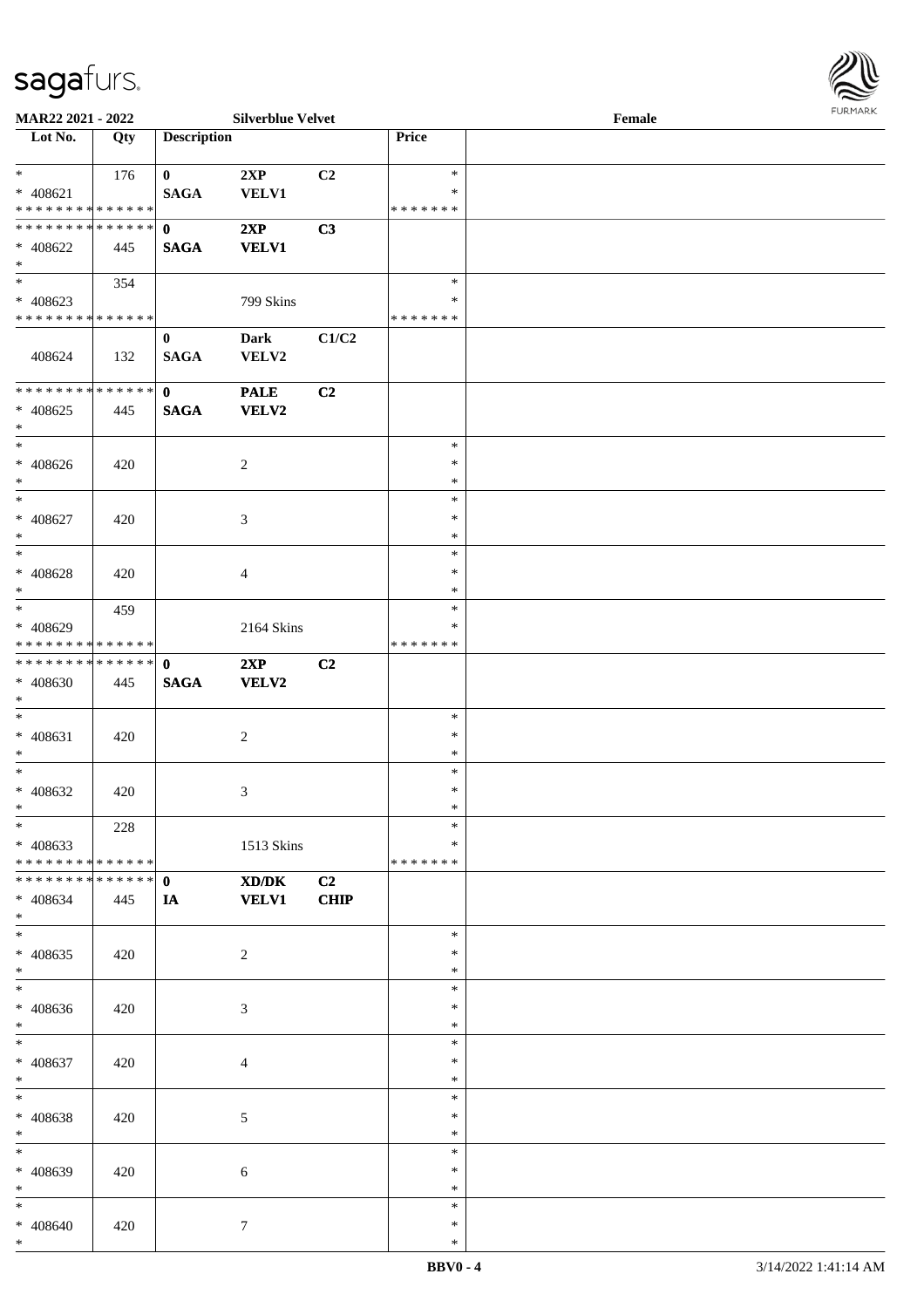\*



| <b>MAR22 2021 - 2022</b>        |     |                    | <b>Silverblue Velvet</b>                                     |             |                  | Female |  |
|---------------------------------|-----|--------------------|--------------------------------------------------------------|-------------|------------------|--------|--|
| Lot No.                         | Qty | <b>Description</b> |                                                              |             | Price            |        |  |
|                                 |     |                    |                                                              |             |                  |        |  |
| $*$                             |     | $\mathbf{0}$       | $\boldsymbol{\text{XD}}\boldsymbol{/}\boldsymbol{\text{DK}}$ | C2          | $\ast$           |        |  |
| $* 408641$                      | 420 | IA                 | <b>VELV1</b>                                                 | <b>CHIP</b> | $\ast$           |        |  |
| $*$                             |     |                    |                                                              |             | $\ast$           |        |  |
|                                 |     |                    |                                                              |             | $\ast$           |        |  |
| $* 408642$                      | 420 |                    | 9                                                            |             | $\ast$           |        |  |
| $\ast$                          |     |                    |                                                              |             | $\ast$           |        |  |
| $\overline{\phantom{0}}$        |     |                    |                                                              |             | $\ast$           |        |  |
| $* 408643$                      | 420 |                    | $10\,$                                                       |             | $\ast$           |        |  |
| $*$                             |     |                    |                                                              |             | $\ast$           |        |  |
| $\overline{\phantom{0}}$        |     |                    |                                                              |             | $\ast$           |        |  |
| $* 408644$                      | 420 |                    | 11                                                           |             | $\ast$           |        |  |
| $*$                             |     |                    |                                                              |             | $\ast$           |        |  |
|                                 |     |                    |                                                              |             | $\ast$           |        |  |
| $* 408645$                      | 420 |                    | 12                                                           |             | $\ast$           |        |  |
| $*$<br>$\overline{\phantom{0}}$ |     |                    |                                                              |             | $\ast$           |        |  |
|                                 | 211 |                    |                                                              |             | $\ast$           |        |  |
| $* 408646$                      |     |                    | 5276 Skins                                                   |             | $\ast$           |        |  |
| ******** <mark>******</mark>    |     |                    |                                                              |             | * * * * * * *    |        |  |
| ******** <mark>******</mark>    |     | $\mathbf{0}$       | MED/PAL C2                                                   |             |                  |        |  |
| $* 408647$                      | 445 | IA                 | <b>VELV1</b>                                                 | CHIP        |                  |        |  |
| $\ast$                          |     |                    |                                                              |             |                  |        |  |
|                                 |     |                    |                                                              |             | $\ast$           |        |  |
| $* 408648$                      | 420 |                    | $\sqrt{2}$                                                   |             | $\ast$           |        |  |
| $*$<br>$\overline{\phantom{0}}$ |     |                    |                                                              |             | $\ast$           |        |  |
|                                 |     |                    |                                                              |             | $\ast$           |        |  |
| $* 408649$<br>$*$               | 420 |                    | $\mathfrak{Z}$                                               |             | $\ast$<br>$\ast$ |        |  |
| $\overline{\ast}$               |     |                    |                                                              |             | $\ast$           |        |  |
|                                 |     |                    |                                                              |             | $\ast$           |        |  |
| $* 408650$<br>$\ast$            | 420 |                    | $\overline{4}$                                               |             | $\ast$           |        |  |
| $*$                             |     |                    |                                                              |             | $\ast$           |        |  |
| $* 408651$                      |     |                    |                                                              |             | $\ast$           |        |  |
| $*$                             | 420 |                    | 5                                                            |             | $\ast$           |        |  |
| $\ast$                          |     |                    |                                                              |             | $\ast$           |        |  |
| $* 408652$                      | 420 |                    | 6                                                            |             | $\ast$           |        |  |
| $*$                             |     |                    |                                                              |             | $\ast$           |        |  |
| $\ast$                          |     |                    |                                                              |             | $\ast$           |        |  |
| * 408653                        | 420 |                    | $\boldsymbol{7}$                                             |             | $\ast$           |        |  |
| $\ast$                          |     |                    |                                                              |             | $\ast$           |        |  |
| $*$                             |     |                    |                                                              |             | $\ast$           |        |  |
| $* 408654$                      | 420 |                    | $\,8\,$                                                      |             | $\ast$           |        |  |
| $*$                             |     |                    |                                                              |             | $\ast$           |        |  |
| $*$                             |     |                    |                                                              |             | $\ast$           |        |  |
| $* 408655$                      | 420 |                    | 9                                                            |             | $\ast$           |        |  |
| $\ast$                          |     |                    |                                                              |             | $\ast$           |        |  |
| $*$                             |     |                    |                                                              |             | $\ast$           |        |  |
| $* 408656$                      | 420 |                    | 10                                                           |             | $\ast$           |        |  |
| $*$                             |     |                    |                                                              |             | $\ast$           |        |  |
| $\ast$                          |     |                    |                                                              |             | $\ast$           |        |  |
| $* 408657$                      | 420 |                    | $11\,$                                                       |             | $\ast$           |        |  |
| $*$                             |     |                    |                                                              |             | $\ast$           |        |  |
| $*$                             | 86  |                    |                                                              |             | $\ast$           |        |  |
| * 408658                        |     |                    | 4731 Skins                                                   |             | $\ast$           |        |  |
| * * * * * * * * * * * * * *     |     |                    |                                                              |             | * * * * * * *    |        |  |
| * * * * * * * * * * * * * * *   |     | $\mathbf{0}$       | XP/2XP                                                       | C2          |                  |        |  |
| * 408659                        | 445 | IA                 | <b>VELV1</b>                                                 | <b>CHIP</b> |                  |        |  |
| $*$                             |     |                    |                                                              |             |                  |        |  |
| $*$                             |     |                    |                                                              |             | $\ast$           |        |  |
| $* 408660$<br>$\ast$            | 420 |                    | $\overline{2}$                                               |             | $\ast$<br>$\ast$ |        |  |
|                                 |     |                    |                                                              |             |                  |        |  |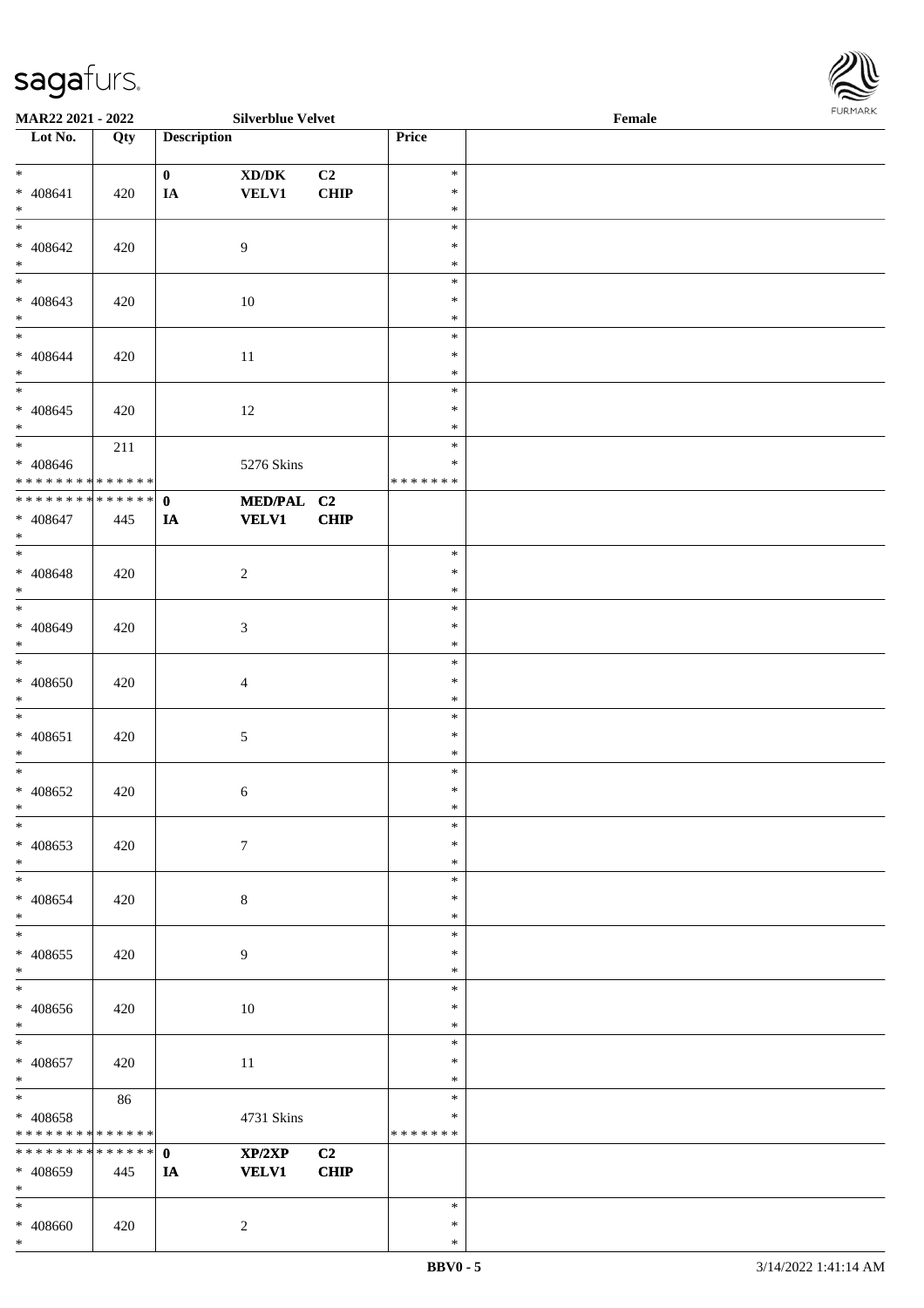

| MAR22 2021 - 2022            |     |                    | <b>Silverblue Velvet</b>            |             |               | Female |  |
|------------------------------|-----|--------------------|-------------------------------------|-------------|---------------|--------|--|
| Lot No.                      | Qty | <b>Description</b> |                                     |             | Price         |        |  |
|                              |     |                    |                                     |             |               |        |  |
| $\ast$                       |     | $\bf{0}$           | XP/2XP                              | C2          | $\ast$        |        |  |
| * 408661                     | 420 | IA                 | <b>VELV1</b>                        | <b>CHIP</b> | $\ast$        |        |  |
| $\ast$                       |     |                    |                                     |             | $\ast$        |        |  |
| $\ast$                       |     |                    |                                     |             | $\ast$        |        |  |
|                              |     |                    |                                     |             |               |        |  |
| * 408662                     | 420 |                    | $\overline{4}$                      |             | $\ast$        |        |  |
| $\ast$                       |     |                    |                                     |             | $\ast$        |        |  |
| $\overline{\phantom{a}^*}$   |     |                    |                                     |             | $\ast$        |        |  |
| * 408663                     | 420 |                    | $\mathfrak{S}$                      |             | $\ast$        |        |  |
| $\ast$                       |     |                    |                                     |             | $\ast$        |        |  |
| $\frac{1}{1}$                | 86  |                    |                                     |             | $\ast$        |        |  |
| $* 408664$                   |     |                    | 2211 Skins                          |             | *             |        |  |
| * * * * * * * * * * * * * *  |     |                    |                                     |             | * * * * * * * |        |  |
|                              |     | $\boldsymbol{0}$   | $\bold{X}\bold{D}/\bold{D}\bold{K}$ | C2          |               |        |  |
| 408665                       | 198 | IA                 |                                     |             |               |        |  |
|                              |     |                    | VELV2                               | <b>CHIP</b> |               |        |  |
| ******** <mark>******</mark> |     |                    |                                     |             |               |        |  |
|                              |     | $\mathbf{0}$       | XP/2XP                              | C2          |               |        |  |
| $* 408666$                   | 445 | IA                 | <b>VELV2</b>                        | <b>CHIP</b> |               |        |  |
| $\ast$                       |     |                    |                                     |             |               |        |  |
| $\overline{\phantom{a}}$     |     |                    |                                     |             | $\ast$        |        |  |
| $* 408667$                   | 420 |                    | $\overline{c}$                      |             | $\ast$        |        |  |
| $\ast$                       |     |                    |                                     |             | $\ast$        |        |  |
| $\ast$                       |     |                    |                                     |             | $\ast$        |        |  |
| $* 408668$                   | 420 |                    | $\mathfrak{Z}$                      |             | $\ast$        |        |  |
| $\ast$                       |     |                    |                                     |             | $\ast$        |        |  |
| $\overline{\phantom{a}^*}$   |     |                    |                                     |             | $\ast$        |        |  |
|                              |     |                    |                                     |             | $\ast$        |        |  |
| * 408669                     | 420 |                    | $\overline{4}$                      |             |               |        |  |
| $\ast$                       |     |                    |                                     |             | $\ast$        |        |  |
| $\ast$                       |     |                    |                                     |             | $\ast$        |        |  |
| $* 408670$                   | 420 |                    | $\mathfrak{S}$                      |             | $\ast$        |        |  |
| $\ast$                       |     |                    |                                     |             | $\ast$        |        |  |
| $\ast$                       |     |                    |                                     |             | $\ast$        |        |  |
| $* 408671$                   | 420 |                    | $\sqrt{6}$                          |             | $\ast$        |        |  |
| $\ast$                       |     |                    |                                     |             | $\ast$        |        |  |
| $\ast$                       |     |                    |                                     |             | $\ast$        |        |  |
| $* 408672$                   | 420 |                    | $\boldsymbol{7}$                    |             | $\ast$        |        |  |
| $*$                          |     |                    |                                     |             | $\ast$        |        |  |
| $\ast$                       |     |                    |                                     |             | $\ast$        |        |  |
| * 408673                     | 420 |                    | $\,8\,$                             |             | $\ast$        |        |  |
| $\ast$                       |     |                    |                                     |             | $\ast$        |        |  |
| $\ast$                       | 341 |                    |                                     |             | $\ast$        |        |  |
|                              |     |                    |                                     |             |               |        |  |
| * 408674                     |     |                    | 3726 Skins                          |             | *             |        |  |
| ******** <mark>******</mark> |     |                    |                                     |             | * * * * * * * |        |  |
|                              |     | $\bf{0}$           | <b>Dark</b>                         | C1/C2       |               |        |  |
| 408675                       | 345 | <b>SROY</b>        | VELV1                               |             |               |        |  |
|                              |     |                    |                                     |             |               |        |  |
| ******** <mark>******</mark> |     | $\mathbf{0}$       | <b>PALE</b>                         | C1          |               |        |  |
| $* 408676$                   | 425 | <b>SROY</b>        | <b>VELV1</b>                        |             |               |        |  |
| $\ast$                       |     |                    |                                     |             |               |        |  |
| $\ast$                       |     |                    |                                     |             | $\ast$        |        |  |
| * 408677                     | 400 |                    | $\overline{c}$                      |             | $\ast$        |        |  |
| $\ast$                       |     |                    |                                     |             | $\ast$        |        |  |
| $\ast$                       | 272 |                    |                                     |             | $\ast$        |        |  |
|                              |     |                    |                                     |             | $\ast$        |        |  |
| * 408678                     |     |                    | 1097 Skins                          |             |               |        |  |
| * * * * * * * * * * * * * *  |     |                    |                                     |             | * * * * * * * |        |  |
| * * * * * * * * * * * * * *  |     | $\mathbf{0}$       | <b>PALE</b>                         | C2          |               |        |  |
| * 408679                     | 425 | <b>SROY</b>        | <b>VELV1</b>                        |             |               |        |  |
| $\ast$                       |     |                    |                                     |             |               |        |  |
| $\ast$                       |     |                    |                                     |             | $\ast$        |        |  |
| * 408680                     | 400 |                    | $\sqrt{2}$                          |             | $\ast$        |        |  |
| $\ast$                       |     |                    |                                     |             | $\ast$        |        |  |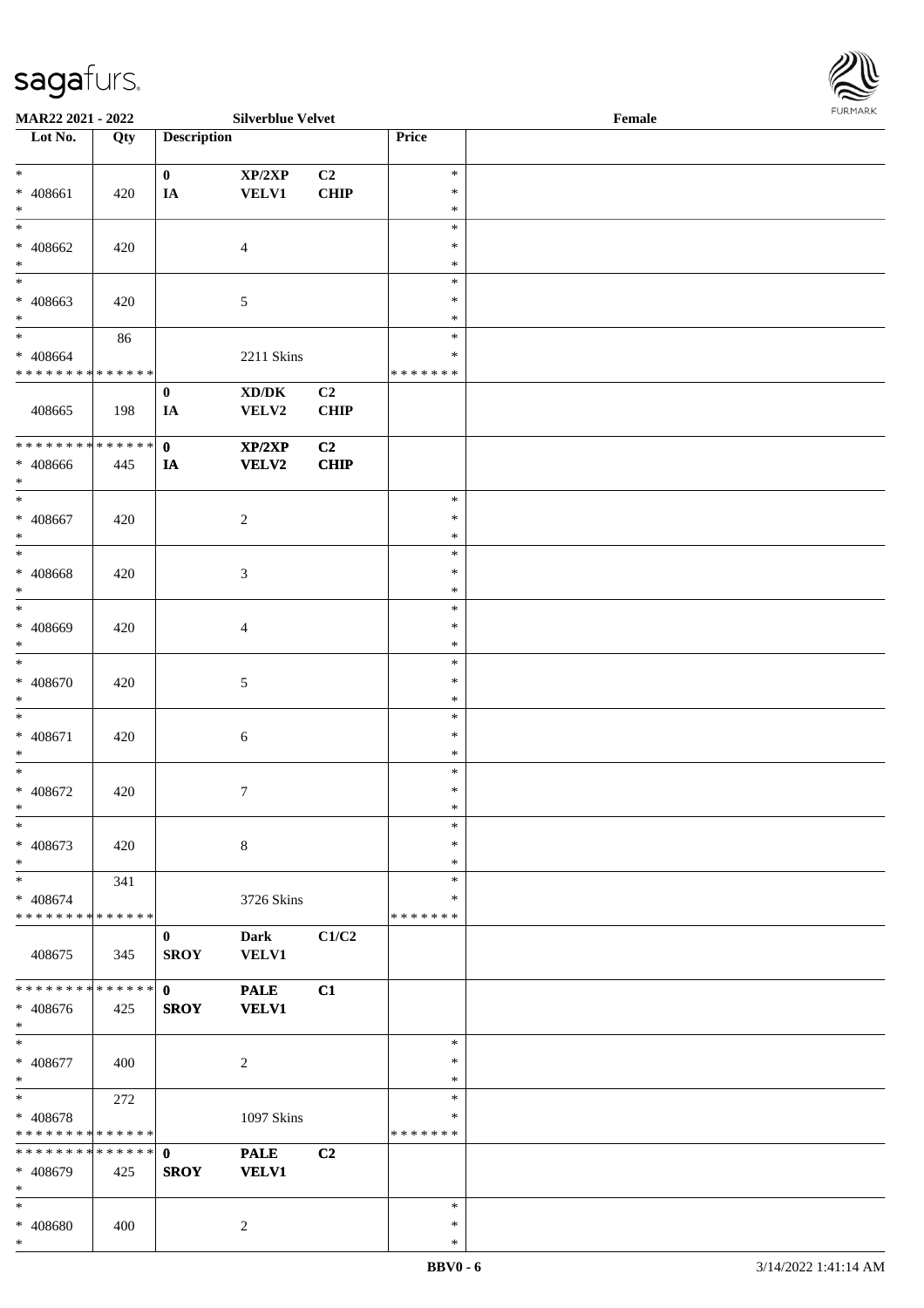\*



| MAR22 2021 - 2022                                    |             |                         | <b>Silverblue Velvet</b> |    |               | $\ensuremath{\textnormal{\textbf{Female}}}$ | <b>I ORI IMPORT</b> |
|------------------------------------------------------|-------------|-------------------------|--------------------------|----|---------------|---------------------------------------------|---------------------|
| Lot No.                                              | Qty         | <b>Description</b>      |                          |    | Price         |                                             |                     |
|                                                      |             |                         |                          |    |               |                                             |                     |
| $*$                                                  |             | $\mathbf{0}$            | <b>PALE</b>              | C2 | $\ast$        |                                             |                     |
| * 408681                                             | 400         | <b>SROY</b>             | <b>VELV1</b>             |    | $\ast$        |                                             |                     |
| $*$                                                  |             |                         |                          |    | $\ast$        |                                             |                     |
| $*$                                                  |             |                         |                          |    | $\ast$        |                                             |                     |
| * 408682                                             | 400         |                         | $\overline{4}$           |    | $\ast$        |                                             |                     |
| $*$                                                  |             |                         |                          |    | $\ast$        |                                             |                     |
| $*$                                                  |             |                         |                          |    | $\ast$        |                                             |                     |
| * 408683                                             | 400         |                         | $\mathfrak{S}$           |    | $\ast$        |                                             |                     |
| $\ast$                                               |             |                         |                          |    | $\ast$        |                                             |                     |
|                                                      |             |                         |                          |    | $\ast$        |                                             |                     |
| * 408684                                             | 400         |                         | 6                        |    | $\ast$        |                                             |                     |
| $*$                                                  |             |                         |                          |    | $\ast$        |                                             |                     |
| $\overline{\phantom{0}}$                             |             |                         |                          |    | $\ast$        |                                             |                     |
| * 408685                                             | 400         |                         | $\tau$                   |    | $\ast$        |                                             |                     |
| $*$                                                  |             |                         |                          |    | $\ast$        |                                             |                     |
| $\ast$                                               |             |                         |                          |    | $\ast$        |                                             |                     |
| * 408686                                             | 400         |                         | $8\,$                    |    | $\ast$        |                                             |                     |
| $*$                                                  |             |                         |                          |    | $\ast$        |                                             |                     |
| $\overline{\phantom{0}}$                             | 171         |                         |                          |    | $\ast$        |                                             |                     |
| * 408687                                             |             |                         | 3396 Skins               |    | $\ast$        |                                             |                     |
| * * * * * * * * * * * * * *                          |             |                         |                          |    | * * * * * * * |                                             |                     |
| * * * * * * * * * * * * * * *                        |             | $\mathbf{0}$            | <b>PALE</b>              | C3 |               |                                             |                     |
| * 408688                                             | 425         | <b>SROY</b>             | <b>VELV1</b>             |    |               |                                             |                     |
| $*$                                                  |             |                         |                          |    |               |                                             |                     |
| $*$                                                  |             |                         |                          |    | $\ast$        |                                             |                     |
| * 408689                                             | 400         |                         | $\overline{c}$           |    | $\ast$        |                                             |                     |
| $\ast$                                               |             |                         |                          |    | $\ast$        |                                             |                     |
| $\overline{\phantom{0}}$                             | 375         |                         |                          |    | $\ast$        |                                             |                     |
| * 408690                                             |             |                         | 1200 Skins               |    | $\ast$        |                                             |                     |
| * * * * * * * * * * * * * *                          |             |                         |                          |    | *******       |                                             |                     |
|                                                      |             | $\bf{0}$                | 2XP                      | C1 |               |                                             |                     |
| 408691                                               | 253         | <b>SROY</b>             | <b>VELV1</b>             |    |               |                                             |                     |
|                                                      |             |                         |                          |    |               |                                             |                     |
| * * * * * * * * <mark>* * * * * * *</mark>           |             | $\mathbf{0}$            | 2XP                      | C2 |               |                                             |                     |
| * 408692<br>$*$                                      | 425         | <b>SROY</b>             | <b>VELV1</b>             |    |               |                                             |                     |
| $*$                                                  |             |                         |                          |    | $\ast$        |                                             |                     |
|                                                      |             |                         |                          |    | $\ast$        |                                             |                     |
| * 408693<br>$*$                                      | 400         |                         | 2                        |    | $\ast$        |                                             |                     |
| $*$                                                  |             |                         |                          |    | $\ast$        |                                             |                     |
|                                                      | 115         |                         |                          |    | ∗             |                                             |                     |
| * 408694<br>* * * * * * * * <mark>* * * * * *</mark> |             |                         | 940 Skins                |    | * * * * * * * |                                             |                     |
|                                                      |             |                         |                          |    |               |                                             |                     |
| 408695                                               | 285         | $\bf{0}$<br><b>SROY</b> | 2XP<br><b>VELV1</b>      | C3 |               |                                             |                     |
|                                                      |             |                         |                          |    |               |                                             |                     |
| * * * * * * * *                                      | * * * * * * | $\mathbf 0$             | <b>PALE</b>              | C2 |               |                                             |                     |
|                                                      |             | <b>SROY</b>             | VELV2                    |    |               |                                             |                     |
| * 408696<br>$*$                                      | 424         |                         |                          |    |               |                                             |                     |
| $*$                                                  |             |                         |                          |    | $\ast$        |                                             |                     |
| * 408697                                             | 400         |                         | $\overline{c}$           |    | $\ast$        |                                             |                     |
| $*$                                                  |             |                         |                          |    | $\ast$        |                                             |                     |
| $*$                                                  | 398         |                         |                          |    | $\ast$        |                                             |                     |
| * 408698                                             |             |                         | 1222 Skins               |    | $\ast$        |                                             |                     |
| * * * * * * * * * * * * * *                          |             |                         |                          |    | *******       |                                             |                     |
| * * * * * * * * <mark>* * * * * * *</mark>           |             | $\mathbf{0}$            | 2XP                      | C2 |               |                                             |                     |
| * 408699                                             | 425         | <b>SROY</b>             | <b>VELV2</b>             |    |               |                                             |                     |
| $\ast$                                               |             |                         |                          |    |               |                                             |                     |
| $*$                                                  |             |                         |                          |    | $\ast$        |                                             |                     |
| * 408700                                             | 400         |                         | 2                        |    | $\ast$        |                                             |                     |
| $\ast$                                               |             |                         |                          |    | $\ast$        |                                             |                     |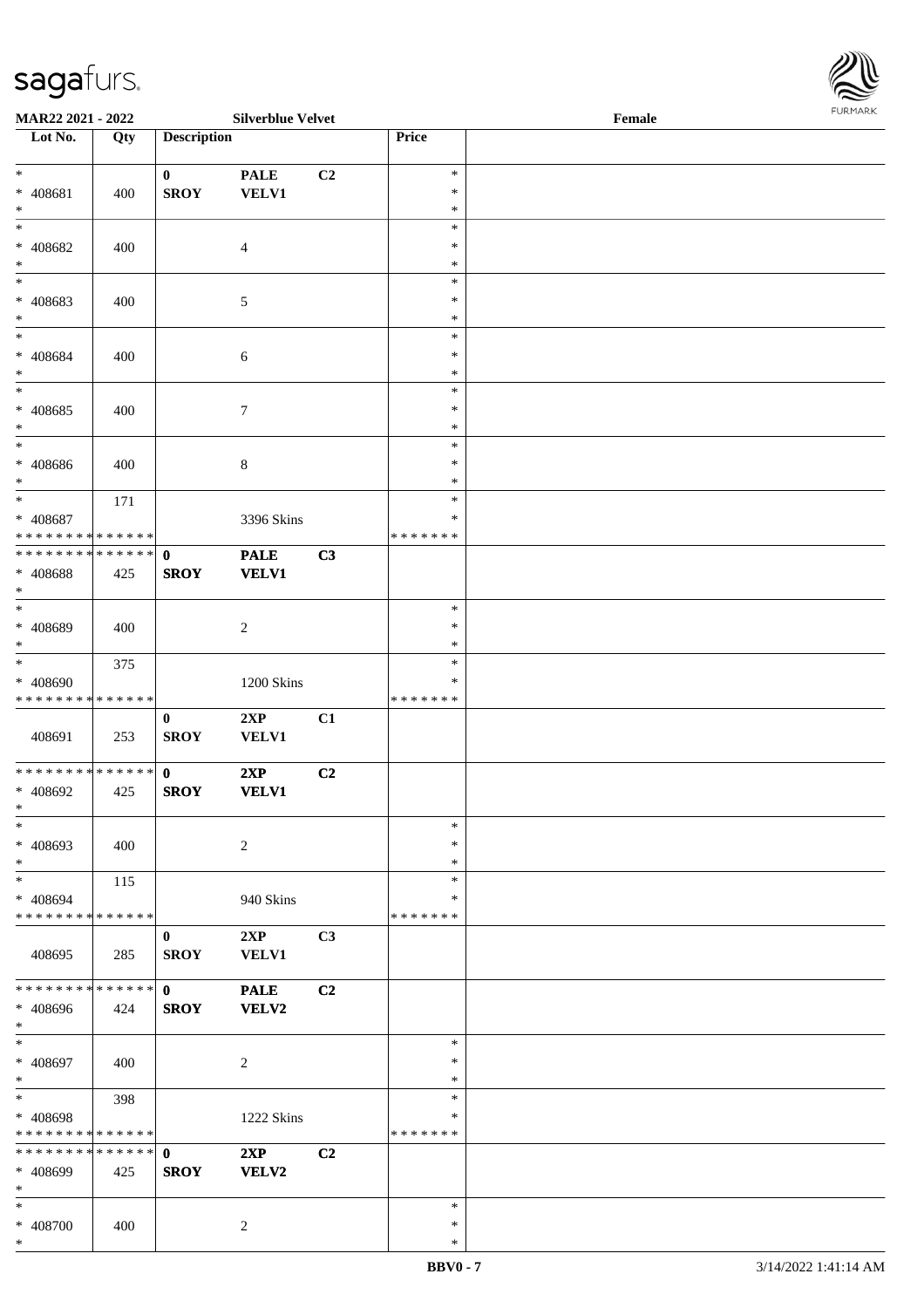

**MAR22 2021 - 2022 Silverblue Velvet Female**

| Lot No.                       | Qty                  | <b>Description</b> |              |          | Price   |  |
|-------------------------------|----------------------|--------------------|--------------|----------|---------|--|
| $*$                           | 72<br>$\overline{ }$ | $\mathbf 0$        | 2XP          | o۹<br>◡▵ | ∗       |  |
| * 408701                      |                      | <b>SROY</b>        | <b>VELV2</b> |          | ж       |  |
| * * * * * * * * * * * * * * * |                      |                    |              |          | ******* |  |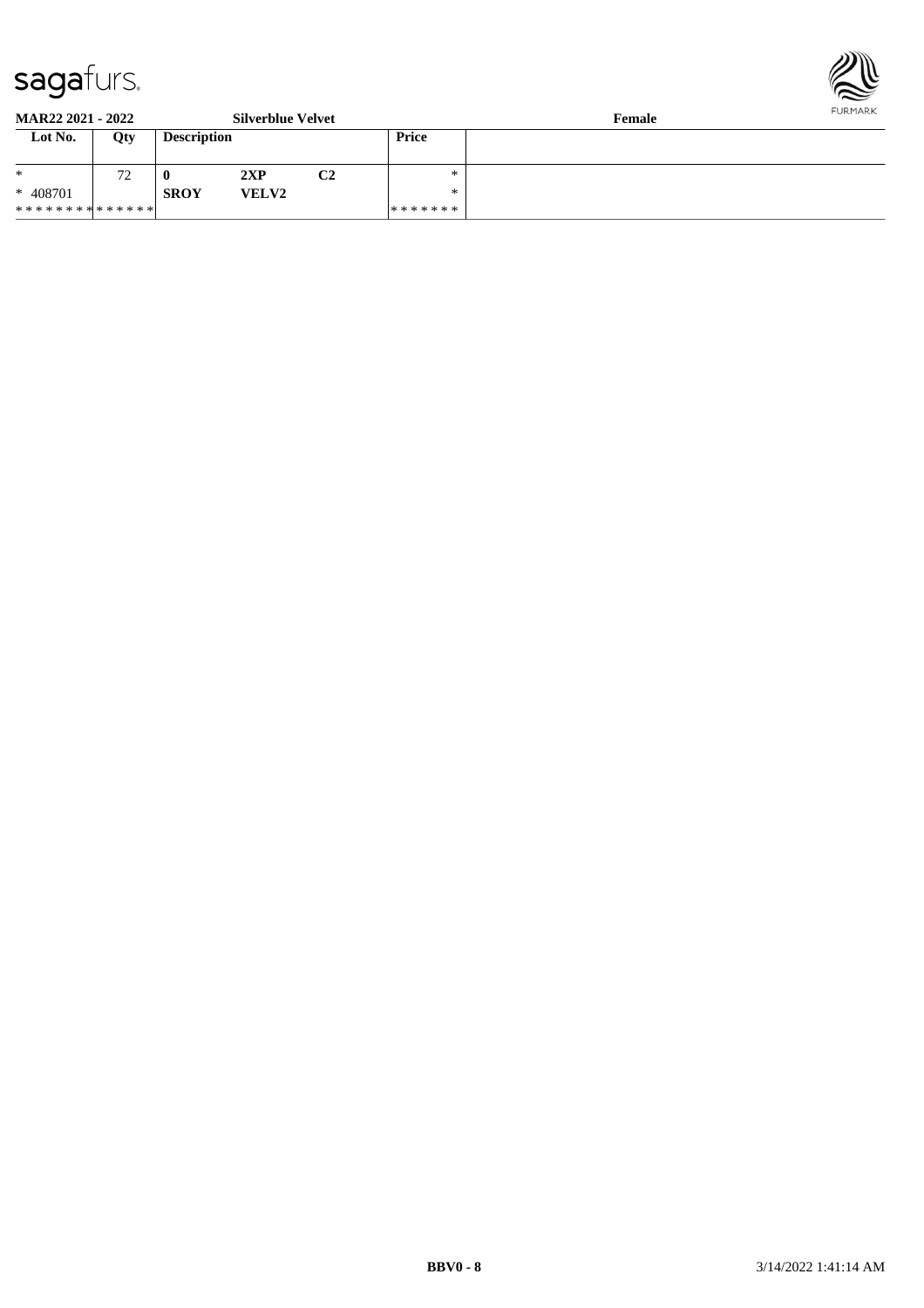

| MAR22 2021 - 2022                                   |     |                                  | <b>Silverblue Velvet</b>               |       |                                   | Female |  |
|-----------------------------------------------------|-----|----------------------------------|----------------------------------------|-------|-----------------------------------|--------|--|
| Lot No.                                             | Qty | <b>Description</b>               |                                        |       | Price                             |        |  |
|                                                     |     |                                  |                                        |       |                                   |        |  |
| 408741                                              | 291 | $\mathbf{1}$<br>${\bf S}{\bf I}$ | <b>XD</b><br><b>VELV1</b>              | C1/C2 |                                   |        |  |
| 408742                                              | 138 | $\mathbf{1}$<br>${\bf S}{\bf I}$ | $\mathbf{X}\mathbf{D}$<br><b>VELV1</b> | C3    |                                   |        |  |
| 408743                                              | 197 | $\mathbf{1}$<br>${\bf S}{\bf I}$ | <b>Dark</b><br>VELV1                   | C1    |                                   |        |  |
| * * * * * * * * * * * * * *<br>$* 408744$<br>$\ast$ | 505 | $\mathbf{1}$<br>SI               | <b>Dark</b><br><b>VELV1</b>            | C2    |                                   |        |  |
| $\ast$<br>$* 408745$<br>* * * * * * * * * * * * * * | 131 |                                  | 636 Skins                              |       | $\ast$<br>$\ast$<br>* * * * * * * |        |  |
| 408746                                              | 435 | $\mathbf 1$<br>${\bf S}{\bf I}$  | <b>Dark</b><br><b>VELV1</b>            | C3    |                                   |        |  |
| * * * * * * * * * * * * * *<br>$* 408747$<br>$\ast$ | 505 | $\mathbf{1}$<br>SI               | <b>PALE</b><br><b>VELV1</b>            | C1    |                                   |        |  |
| $\ast$<br>$* 408748$<br>* * * * * * * * * * * * * * | 103 |                                  | 608 Skins                              |       | $\ast$<br>∗<br>* * * * * * *      |        |  |
| 408749                                              | 447 | $\mathbf{1}$<br>SI               | <b>PALE</b><br><b>VELV1</b>            | C1/C2 |                                   |        |  |
| * * * * * * * * * * * * * *<br>* 408750<br>$\ast$   | 505 | $\mathbf{1}$<br>${\bf S}{\bf I}$ | <b>PALE</b><br><b>VELV1</b>            | C2    |                                   |        |  |
| $\ast$<br>$* 408751$<br>$\ast$                      | 480 |                                  | $\boldsymbol{2}$                       |       | $\ast$<br>$\ast$<br>$\ast$        |        |  |
| $\ast$<br>$* 408752$<br>$*$                         | 480 |                                  | 3                                      |       | $\ast$<br>$\ast$<br>$\ast$        |        |  |
| $\ast$<br>* 408753<br>$*$                           | 480 |                                  | 4                                      |       | $\ast$<br>$\ast$<br>$\ast$        |        |  |
| $\ast$<br>* 408754<br>* * * * * * * * * * * * * *   | 239 |                                  | 2184 Skins                             |       | $\ast$<br>∗<br>* * * * * * *      |        |  |
| * * * * * * * * * * * * * * *<br>$* 408755$<br>$*$  | 505 | -1<br>SI                         | <b>PALE</b><br><b>VELV1</b>            | C3    |                                   |        |  |
| $\overline{\phantom{0}}$<br>* 408756<br>$*$         | 480 |                                  | $\overline{c}$                         |       | $\ast$<br>$\ast$<br>$\ast$        |        |  |
| $*$<br>* 408757<br>* * * * * * * * * * * * * *      | 235 |                                  | 1220 Skins                             |       | $\ast$<br>$\ast$<br>* * * * * * * |        |  |
| 408758                                              | 170 | $\mathbf{1}$<br>SI               | <b>PALE</b><br>VELV1                   | C3    |                                   |        |  |
| 408759                                              | 285 | $\mathbf{1}$<br>SI               | $\mathbf{X}\mathbf{P}$<br><b>VELV1</b> | C1/C2 |                                   |        |  |
| 408760                                              | 332 | $\mathbf{1}$<br>${\bf S}{\bf I}$ | 2XP<br><b>VELV1</b>                    | C1/C2 |                                   |        |  |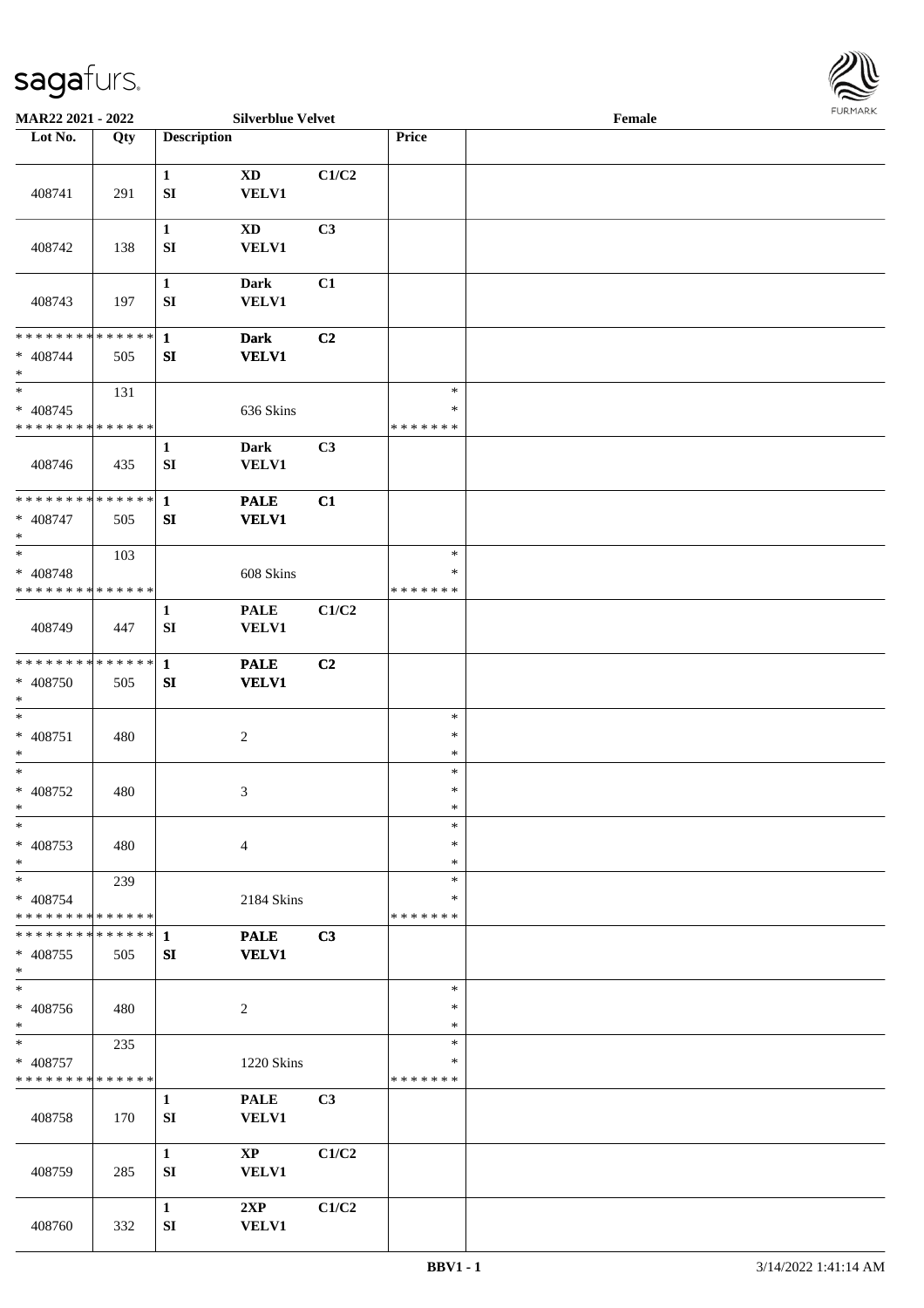

| MAR22 2021 - 2022                          |        |                            | <b>Silverblue Velvet</b> |                |               | Female |
|--------------------------------------------|--------|----------------------------|--------------------------|----------------|---------------|--------|
| Lot No.                                    | Qty    | <b>Description</b>         |                          |                | Price         |        |
|                                            |        |                            |                          |                |               |        |
| 408761                                     | 203    | $\mathbf{1}$<br>${\bf SI}$ | Dark<br>VELV2            | C1/C2          |               |        |
| * * * * * * * * * * * * * *                |        | $\mathbf{1}$               | <b>PALE</b>              | C <sub>2</sub> |               |        |
| * 408762<br>$\ast$                         | 505    | SI                         | <b>VELV2</b>             |                |               |        |
| $_{*}$                                     | 171    |                            |                          |                | $\ast$        |        |
| * 408763                                   |        |                            | 676 Skins                |                | $\ast$        |        |
| * * * * * * * * * * * * * *                |        |                            |                          |                | * * * * * * * |        |
|                                            |        | 1                          | 2XP                      | C1/C2          |               |        |
| 408764                                     | 237    | ${\bf SI}$                 | VELV2                    |                |               |        |
| * * * * * * * * * * * * * *                |        | $\mathbf{1}$               | XD/DK                    | C2             |               |        |
| $* 408765$<br>$\ast$                       | 505    | $\mathbf{I}$               | <b>VELV1</b>             | <b>CHIP</b>    |               |        |
| $\ast$                                     | 157    |                            |                          |                | $\ast$        |        |
| * 408766                                   |        |                            | 662 Skins                |                | $\ast$        |        |
| * * * * * * * * * * * * * *                |        |                            |                          |                | * * * * * * * |        |
| * * * * * * * *                            | ****** | 1                          | XP/2XP                   | C <sub>2</sub> |               |        |
| $* 408767$                                 | 506    | $\bf I\bf B$               | <b>VELV1</b>             | <b>CHIP</b>    |               |        |
| $\ast$                                     |        |                            |                          |                |               |        |
| $\ast$                                     |        |                            |                          |                | $\ast$        |        |
|                                            |        |                            |                          |                |               |        |
| $* 408768$                                 | 480    |                            | $\overline{c}$           |                | $\ast$        |        |
| $\ast$                                     |        |                            |                          |                | $\ast$        |        |
| $\ast$                                     |        |                            |                          |                | $\ast$        |        |
| * 408769                                   | 480    |                            | 3                        |                | $\ast$        |        |
| $\ast$                                     |        |                            |                          |                | $\ast$        |        |
| $\ast$                                     | 282    |                            |                          |                | $\ast$        |        |
| * 408770                                   |        |                            | 1748 Skins               |                | ∗             |        |
| * * * * * * * * * * * * * *                |        |                            |                          |                | * * * * * * * |        |
|                                            |        | $\mathbf{1}$               | $\mathbf{X}\mathbf{D}$   | C1             |               |        |
| 408771                                     | 125    | <b>SAGA</b>                | <b>VELV1</b>             |                |               |        |
|                                            |        |                            |                          |                |               |        |
|                                            |        | $\mathbf{1}$               | $\mathbf{X}\mathbf{D}$   | C <sub>2</sub> |               |        |
| 408772                                     | 486    | <b>SAGA</b>                | <b>VELV1</b>             |                |               |        |
|                                            |        |                            |                          |                |               |        |
|                                            |        | $\mathbf{1}$               | <b>XD</b>                | C3             |               |        |
| 408773                                     | 217    | <b>SAGA</b>                | <b>VELV1</b>             |                |               |        |
|                                            |        |                            |                          |                |               |        |
|                                            |        |                            |                          |                |               |        |
|                                            |        | $1 \qquad \qquad$          | <b>Dark</b>              | C1             |               |        |
| 408774                                     | 519    | <b>SAGA</b>                | <b>VELV1</b>             |                |               |        |
|                                            |        |                            |                          |                |               |        |
|                                            |        | $1 \quad \blacksquare$     | <b>Dark</b>              | C1/C2          |               |        |
| 408775                                     | 216    | <b>SAGA</b>                | <b>VELV1</b>             |                |               |        |
|                                            |        |                            |                          |                |               |        |
| * * * * * * * * * * * * * * *              |        | $1 \quad \blacksquare$     | <b>Dark</b>              | C2             |               |        |
| * 408776                                   | 485    | <b>SAGA</b>                | <b>VELV1</b>             |                |               |        |
| $*$                                        |        |                            |                          |                |               |        |
| $*$                                        |        |                            |                          |                | $\ast$        |        |
| $* 408777$                                 | 460    |                            | 2                        |                | $\ast$        |        |
| $*$                                        |        |                            |                          |                | $\ast$        |        |
| $\ast$                                     |        |                            |                          |                | $\ast$        |        |
| * 408778                                   | 460    |                            | 3                        |                | $\ast$        |        |
| $*$                                        |        |                            |                          |                | $\ast$        |        |
|                                            | 337    |                            |                          |                | $\ast$        |        |
| * 408779                                   |        |                            | 1742 Skins               |                | ∗             |        |
| * * * * * * * * <mark>* * * * * * *</mark> |        |                            |                          |                | * * * * * * * |        |
| * * * * * * * * * * * * * * *              |        | $\mathbf{1}$               | <b>Dark</b>              | C <sub>2</sub> |               |        |
| * 408780                                   | 485    | <b>SAGA</b>                | <b>VELV1</b>             |                |               |        |
| $*$                                        |        |                            |                          |                |               |        |
|                                            |        |                            |                          |                |               |        |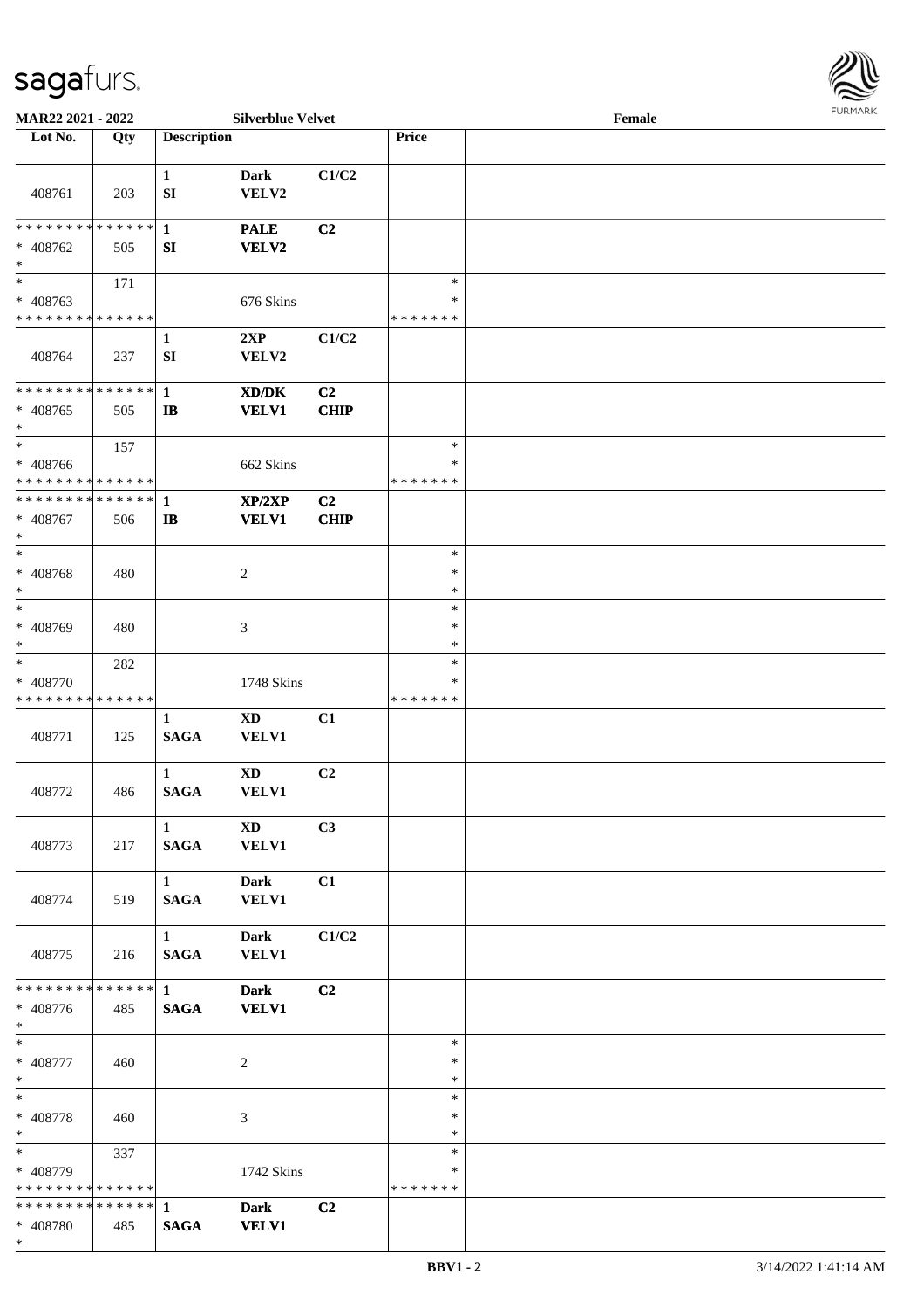

| MAR22 2021 - 2022                                   |     |                                      | <b>Silverblue Velvet</b>    |       |                                   | Female |  |
|-----------------------------------------------------|-----|--------------------------------------|-----------------------------|-------|-----------------------------------|--------|--|
| Lot No.                                             | Qty | <b>Description</b>                   |                             |       | <b>Price</b>                      |        |  |
| $\ast$<br>* 408781<br>* * * * * * * * * * * * * *   | 417 | $\mathbf{1}$<br><b>SAGA</b>          | <b>Dark</b><br><b>VELV1</b> | C2    | $\ast$<br>*<br>* * * * * * *      |        |  |
| 408782                                              | 460 | $\mathbf{1}$<br><b>SAGA</b>          | <b>Dark</b><br><b>VELV1</b> | C2    |                                   |        |  |
| * * * * * * * * * * * * * * *<br>* 408783<br>$\ast$ | 485 | 1<br><b>SAGA</b>                     | <b>Dark</b><br><b>VELV1</b> | C3    |                                   |        |  |
| $\ast$<br>$* 408784$<br>* * * * * * * * * * * * * * | 290 |                                      | 775 Skins                   |       | $\ast$<br>*<br>* * * * * * *      |        |  |
| **************<br>* 408785<br>$\ast$                | 485 | $\mathbf{1}$<br><b>SAGA</b>          | <b>MED</b><br><b>VELV1</b>  | C1/C2 |                                   |        |  |
| $\ast$<br>* 408786<br>* * * * * * * * * * * * * * * | 136 |                                      | 621 Skins                   |       | $\ast$<br>$\ast$<br>* * * * * * * |        |  |
| * * * * * * * * * * * * * * *<br>* 408787<br>$\ast$ | 485 | $\mathbf{1}$<br><b>SAGA</b>          | <b>PALE</b><br><b>VELV1</b> | C1    |                                   |        |  |
| $\ast$<br>$* 408788$<br>$\ast$                      | 460 |                                      | $\sqrt{2}$                  |       | $\ast$<br>$\ast$<br>∗             |        |  |
| $\ast$<br>* 408789<br>$\ast$                        | 460 |                                      | 3                           |       | $\ast$<br>$\ast$<br>$\ast$        |        |  |
| $\ast$<br>* 408790<br>$\ast$                        | 460 |                                      | 4                           |       | $\ast$<br>$\ast$<br>$\ast$        |        |  |
| $\ast$<br>* 408791<br>* * * * * * * * * * * * * *   | 349 |                                      | 2214 Skins                  |       | $\ast$<br>$\ast$<br>* * * * * * * |        |  |
| 408792                                              | 333 | 1<br><b>SAGA</b>                     | <b>PALE</b><br><b>VELV1</b> | C1    |                                   |        |  |
| * 408793<br>$*$                                     | 485 | *************** 1 PALE<br>SAGA VELV1 |                             | C2    |                                   |        |  |
| $\ast$<br>* 408794<br>$*$                           | 460 |                                      | $\overline{2}$              |       | $\ast$<br>*<br>∗                  |        |  |
| $\overline{\ast}$<br>* 408795<br>$*$                | 460 |                                      | 3                           |       | $\ast$<br>∗<br>$\ast$             |        |  |
| $\overline{\phantom{a}^*}$<br>* 408796<br>$*$       | 460 |                                      | $\overline{4}$              |       | $\ast$<br>*<br>$\ast$             |        |  |
| $\ast$<br>* 408797<br>$*$                           | 460 |                                      | $\mathfrak{S}$              |       | $\ast$<br>$\ast$<br>$\ast$        |        |  |
| $\ast$<br>* 408798<br>$*$                           | 460 |                                      | 6                           |       | $\ast$<br>$\ast$<br>$\ast$        |        |  |
| $\ast$<br>* 408799<br>$*$                           | 460 |                                      | $\tau$                      |       | $\ast$<br>*<br>$\ast$             |        |  |
| $*$<br>* 408800<br>* * * * * * * * * * * * * *      | 429 |                                      | 3674 Skins                  |       | $\ast$<br>*<br>* * * * * * *      |        |  |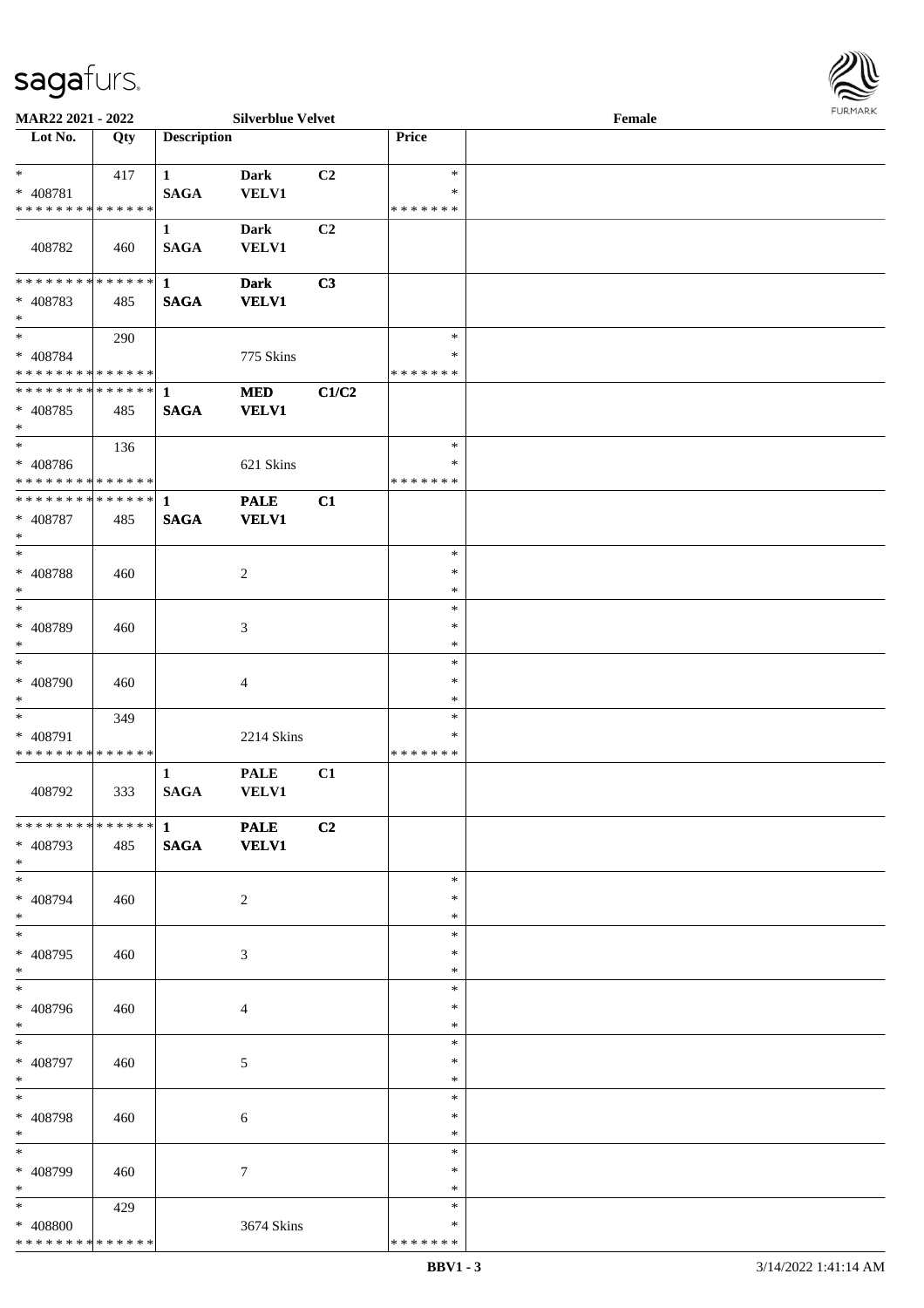

| MAR22 2021 - 2022                                      |                   |                                       | <b>Silverblue Velvet</b>               |                |                                   | Female |  |
|--------------------------------------------------------|-------------------|---------------------------------------|----------------------------------------|----------------|-----------------------------------|--------|--|
| Lot No.                                                | $\overline{Q}$ ty | <b>Description</b>                    |                                        |                | Price                             |        |  |
| ******** <mark>******</mark><br>* 408801<br>$*$        | 485               | $\mathbf{1}$<br><b>SAGA</b>           | <b>PALE</b><br><b>VELV1</b>            | C3             |                                   |        |  |
| $*$<br>* 408802<br>$\ast$                              | 460               |                                       | $\overline{c}$                         |                | $\ast$<br>$\ast$<br>$\ast$        |        |  |
| $\overline{\phantom{0}}$<br>* 408803<br>$*$            | 460               |                                       | 3                                      |                | $\ast$<br>$\ast$<br>$\ast$        |        |  |
| $*$<br>$* 408804$<br>$*$                               | 460               |                                       | 4                                      |                | $\ast$<br>$\ast$<br>$\ast$        |        |  |
| $*$<br>$* 408805$<br>$\ast$                            | 460               |                                       | 5                                      |                | $\ast$<br>$\ast$<br>$\ast$        |        |  |
| $*$<br>$* 408806$<br>$*$                               | 460               |                                       | 6                                      |                | $\ast$<br>$\ast$<br>$\ast$        |        |  |
| $*$<br>$* 408807$<br>$*$                               | 460               |                                       | 7                                      |                | $\ast$<br>$\ast$<br>$\ast$        |        |  |
| $*$<br>* 408808<br>* * * * * * * * * * * * * *         | 325               |                                       | 3570 Skins                             |                | $\ast$<br>*<br>* * * * * * *      |        |  |
| 408809                                                 | 249               | 1<br><b>SAGA</b>                      | $\mathbf{X}\mathbf{P}$<br><b>VELV1</b> | C1             |                                   |        |  |
| * * * * * * * * * * * * * * *<br>* 408810<br>$*$       | 505               | $\mathbf{1}$<br><b>SAGA</b>           | $\bold{XP}$<br><b>VELV1</b>            | C2             |                                   |        |  |
| $*$<br>* 408811<br>* * * * * * * * * * * * * *         | 180               |                                       | 685 Skins                              |                | $\ast$<br>$\ast$<br>* * * * * * * |        |  |
| 408812                                                 | 357               | 1<br><b>SAGA</b>                      | $\mathbf{XP}$<br>VELV1                 | C3             |                                   |        |  |
| 408813                                                 | 240               | $\mathbf{1}$<br>SAGA                  | 2XP<br><b>VELV1</b>                    | C1             |                                   |        |  |
| 408814                                                 | 333               | $1 \qquad \qquad$<br><b>SAGA</b>      | 2XP<br><b>VELV1</b>                    | C1/C2          |                                   |        |  |
| ************** 1<br>$* 408815$<br>$*$                  | 485               | <b>SAGA</b>                           | 2XP<br><b>VELV1</b>                    | C <sub>2</sub> |                                   |        |  |
| $*$<br>* 408816<br>* * * * * * * * * * * * * * *       | 460               |                                       | 945 Skins                              |                | $\ast$<br>∗<br>* * * * * * *      |        |  |
| ******** <mark>******</mark> 1<br>* 408817<br>$*$ $-$  | 465               | <b>SAGA</b>                           | 2XP<br><b>VELV1</b>                    | C3             |                                   |        |  |
| $*$ and $*$<br>* 408818<br>* * * * * * * * * * * * * * | 79                |                                       | 544 Skins                              |                | $\ast$<br>$\ast$<br>* * * * * * * |        |  |
| 408819                                                 | 383               | $\mathbf{1}$<br><b>SAGA</b>           | Dark<br>VELV2                          | C2             |                                   |        |  |
| 408820                                                 | 465               | $1 \quad \blacksquare$<br><b>SAGA</b> | <b>PALE</b><br>VELV2                   | C1/C2          |                                   |        |  |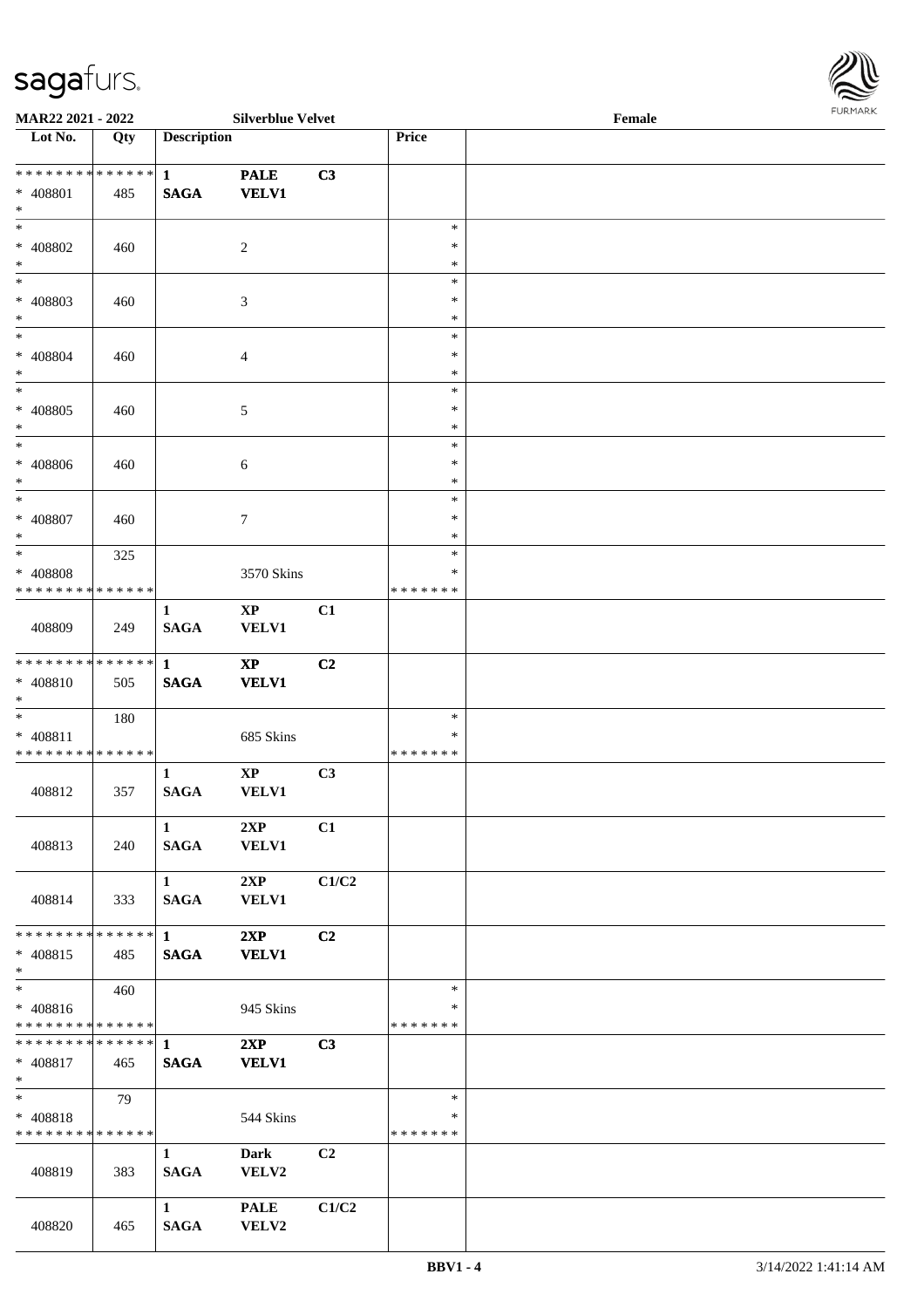

| MAR22 2021 - 2022             |     |                    | <b>Silverblue Velvet</b> |             |               | Female |  |
|-------------------------------|-----|--------------------|--------------------------|-------------|---------------|--------|--|
| Lot No.                       | Qty | <b>Description</b> |                          |             | Price         |        |  |
|                               |     |                    |                          |             |               |        |  |
| ************** 1              |     |                    | <b>PALE</b>              | C2          |               |        |  |
| * 408821                      | 485 | <b>SAGA</b>        | <b>VELV2</b>             |             |               |        |  |
| $\ast$                        |     |                    |                          |             |               |        |  |
| $\ast$                        |     |                    |                          |             | $\ast$        |        |  |
| * 408822                      | 460 |                    | $\overline{c}$           |             | ∗             |        |  |
| $\ast$                        |     |                    |                          |             | $\ast$        |        |  |
| $\overline{\phantom{a}^*}$    |     |                    |                          |             | $\ast$        |        |  |
|                               |     |                    |                          |             | $\ast$        |        |  |
| * 408823<br>$\ast$            | 460 |                    | 3                        |             | $\ast$        |        |  |
| $\overline{\phantom{a}^*}$    |     |                    |                          |             |               |        |  |
|                               |     |                    |                          |             | $\ast$        |        |  |
| * 408824                      | 460 |                    | $\overline{4}$           |             | $\ast$        |        |  |
| $\ast$                        |     |                    |                          |             | $\ast$        |        |  |
| $\overline{\phantom{a}^*}$    |     |                    |                          |             | $\ast$        |        |  |
| * 408825                      | 460 |                    | $\sqrt{5}$               |             | $\ast$        |        |  |
| $\ast$                        |     |                    |                          |             | $\ast$        |        |  |
| $\overline{\phantom{a}^*}$    | 265 |                    |                          |             | $\ast$        |        |  |
| $* 408826$                    |     |                    | 2590 Skins               |             | $\ast$        |        |  |
| * * * * * * * * * * * * * * * |     |                    |                          |             | * * * * * * * |        |  |
| ************** 1              |     |                    | $\mathbf{X}\mathbf{P}$   | C1/C2       |               |        |  |
| * 408827                      | 505 | <b>SAGA</b>        | <b>VELV2</b>             |             |               |        |  |
| $\ast$                        |     |                    |                          |             |               |        |  |
| $*$                           |     |                    |                          |             | $\ast$        |        |  |
|                               | 82  |                    |                          |             |               |        |  |
| * 408828                      |     |                    | 587 Skins                |             | *             |        |  |
| ******** <mark>******</mark>  |     |                    |                          |             | * * * * * * * |        |  |
| ************** 1              |     |                    | 2XP                      | C2          |               |        |  |
| * 408829                      | 485 | <b>SAGA</b>        | VELV2                    |             |               |        |  |
| $*$                           |     |                    |                          |             |               |        |  |
| $*$                           | 367 |                    |                          |             | $\ast$        |        |  |
| * 408830                      |     |                    | 852 Skins                |             | *             |        |  |
| * * * * * * * * * * * * * *   |     |                    |                          |             | * * * * * * * |        |  |
|                               |     |                    | XD/DK                    | C2          |               |        |  |
| * 408831                      | 485 | IA                 | <b>VELV1</b>             | <b>CHIP</b> |               |        |  |
| $*$                           |     |                    |                          |             |               |        |  |
| $*$                           |     |                    |                          |             | $\ast$        |        |  |
|                               |     |                    |                          |             | $\ast$        |        |  |
| $* 408832$                    | 460 |                    | $\overline{c}$           |             |               |        |  |
| $*$                           |     |                    |                          |             | $\ast$        |        |  |
| $\ast$                        |     |                    |                          |             | $\ast$        |        |  |
| * 408833                      | 460 |                    | 3                        |             | $\ast$        |        |  |
| $\ast$                        |     |                    |                          |             | $\ast$        |        |  |
| $\ast$                        |     |                    |                          |             | $\ast$        |        |  |
| * 408834                      | 460 |                    | $\overline{4}$           |             | *             |        |  |
| $\ast$                        |     |                    |                          |             | ∗             |        |  |
| $\ast$                        | 65  |                    |                          |             | $\ast$        |        |  |
| * 408835                      |     |                    | 1930 Skins               |             | ∗             |        |  |
| * * * * * * * * * * * * * *   |     |                    |                          |             | * * * * * * * |        |  |
| * * * * * * * * * * * * * * * |     | $\mathbf{1}$       | MED/PAL C2               |             |               |        |  |
| * 408836                      | 485 | IA                 | <b>VELV1</b>             | <b>CHIP</b> |               |        |  |
| $*$                           |     |                    |                          |             |               |        |  |
|                               |     |                    |                          |             |               |        |  |
| $\ast$                        |     |                    |                          |             | $\ast$        |        |  |
| $* 408837$                    | 460 |                    | $\sqrt{2}$               |             | $\ast$        |        |  |
| $\ast$                        |     |                    |                          |             | $\ast$        |        |  |
| $\ast$                        |     |                    |                          |             | $\ast$        |        |  |
| * 408838                      | 460 |                    | 3                        |             | $\ast$        |        |  |
| $\ast$                        |     |                    |                          |             | $\ast$        |        |  |
| $\ast$                        |     |                    |                          |             | $\ast$        |        |  |
| * 408839                      | 460 |                    | $\overline{4}$           |             | *             |        |  |
| $\ast$                        |     |                    |                          |             | $\ast$        |        |  |
| $\ast$                        |     |                    |                          |             | $\ast$        |        |  |
| * 408840                      | 460 |                    | 5                        |             | $\ast$        |        |  |
| $\ast$                        |     |                    |                          |             | $\ast$        |        |  |
|                               |     |                    |                          |             |               |        |  |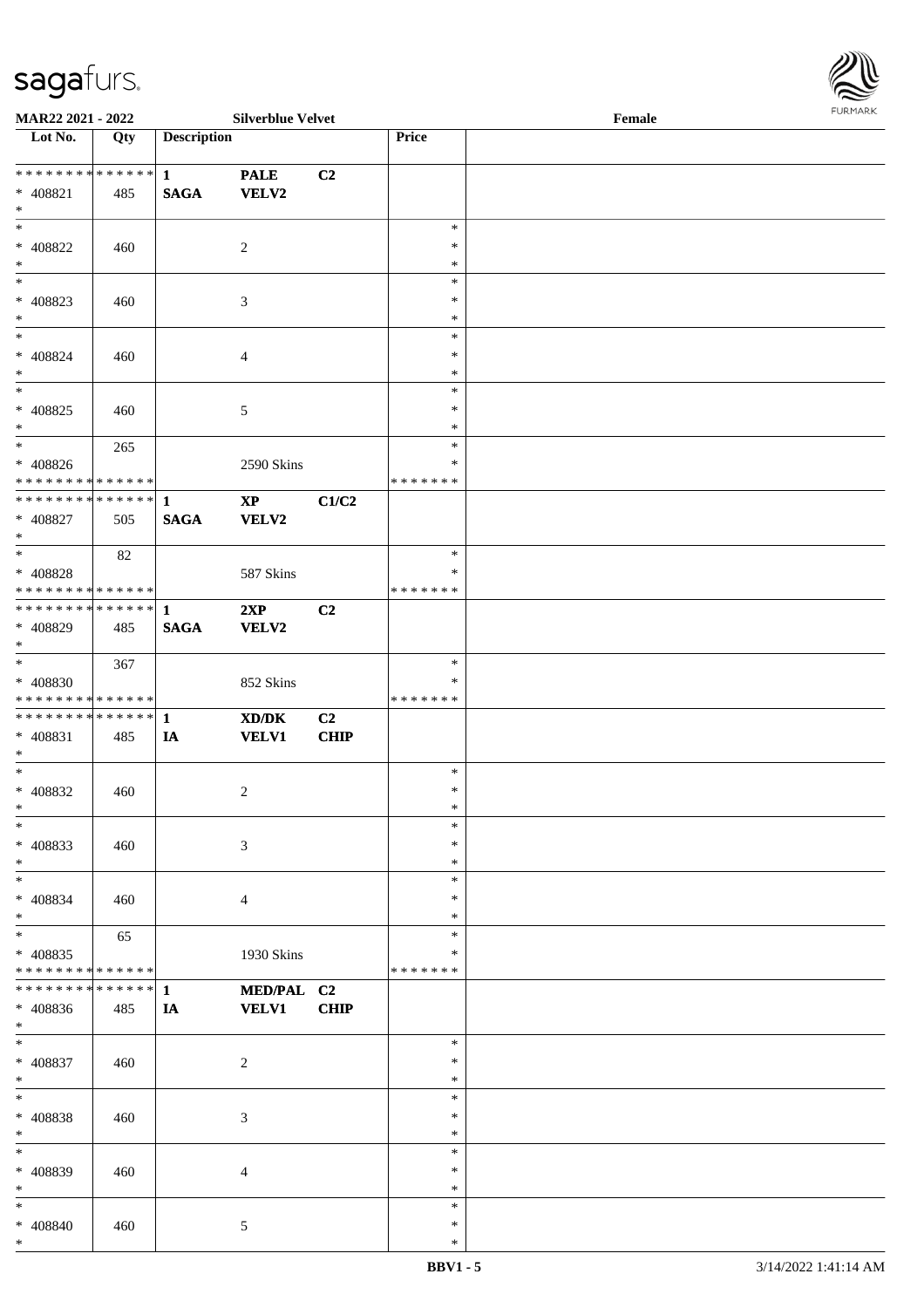

| <b>MAR22 2021 - 2022</b>        |     |                    | <b>Silverblue Velvet</b>           |             |               | Female |  |
|---------------------------------|-----|--------------------|------------------------------------|-------------|---------------|--------|--|
| Lot No.                         | Qty | <b>Description</b> |                                    |             | Price         |        |  |
|                                 |     |                    |                                    |             |               |        |  |
| $*$                             |     | $\mathbf{1}$       | MED/PAL C2                         |             | $\ast$        |        |  |
| $* 408841$                      | 460 | IA                 | <b>VELV1</b>                       | <b>CHIP</b> | $\ast$        |        |  |
| $*$                             |     |                    |                                    |             | $\ast$        |        |  |
|                                 |     |                    |                                    |             | $\ast$        |        |  |
| * 408842                        | 460 |                    | $\tau$                             |             | $\ast$        |        |  |
| $*$                             |     |                    |                                    |             | $\ast$        |        |  |
| $\overline{\phantom{0}}$        |     |                    |                                    |             | $\ast$        |        |  |
| $* 408843$                      | 460 |                    | $\,8\,$                            |             | $\ast$        |        |  |
| $\ast$                          |     |                    |                                    |             | $\ast$        |        |  |
| $*$                             |     |                    |                                    |             | $\ast$        |        |  |
| * 408844                        | 460 |                    | $\boldsymbol{9}$                   |             | $\ast$        |        |  |
| $*$                             |     |                    |                                    |             | $\ast$        |        |  |
| $\overline{\ast}$               |     |                    |                                    |             | $\ast$        |        |  |
| $* 408845$                      | 460 |                    | $10\,$                             |             | $\ast$        |        |  |
| $*$                             |     |                    |                                    |             | $\ast$        |        |  |
| $*$                             | 475 |                    |                                    |             | $\ast$        |        |  |
| * 408846                        |     |                    | 5100 Skins                         |             | $\ast$        |        |  |
| ******** <mark>******</mark>    |     |                    |                                    |             | * * * * * * * |        |  |
| * * * * * * * * * * * * * * *   |     |                    |                                    |             |               |        |  |
|                                 |     | $\mathbf{1}$       | XP/2XP                             | C2          |               |        |  |
| $* 408847$<br>$\ast$            | 485 | IA                 | <b>VELV1</b>                       | <b>CHIP</b> |               |        |  |
| $\overline{\phantom{0}}$        |     |                    |                                    |             | $\ast$        |        |  |
|                                 |     |                    |                                    |             |               |        |  |
| $* 408848$                      | 460 |                    | $\sqrt{2}$                         |             | $\ast$        |        |  |
| $*$<br>$\overline{\phantom{0}}$ |     |                    |                                    |             | $\ast$        |        |  |
|                                 |     |                    |                                    |             | $\ast$        |        |  |
| $* 408849$                      | 460 |                    | 3                                  |             | $\ast$        |        |  |
| $\ast$                          |     |                    |                                    |             | $\ast$        |        |  |
|                                 |     |                    |                                    |             | $\ast$        |        |  |
| $* 408850$                      | 460 |                    | $\overline{4}$                     |             | $\ast$        |        |  |
| $*$                             |     |                    |                                    |             | $\ast$        |        |  |
| $*$                             |     |                    |                                    |             | $\ast$        |        |  |
| $* 408851$                      | 460 |                    | $\sqrt{5}$                         |             | $\ast$        |        |  |
| $*$                             |     |                    |                                    |             | $\ast$        |        |  |
| $*$                             |     |                    |                                    |             | $\ast$        |        |  |
| $* 408852$                      | 460 |                    | 6                                  |             | $\ast$        |        |  |
| $*$                             |     |                    |                                    |             | $\ast$        |        |  |
| $\ast$                          |     |                    |                                    |             | $\ast$        |        |  |
| * 408853                        | 460 |                    | $7\phantom{.0}$                    |             | $\ast$        |        |  |
| $\ast$                          |     |                    |                                    |             | $\ast$        |        |  |
| $*$                             |     |                    |                                    |             | $\ast$        |        |  |
| $* 408854$                      | 460 |                    | $\,8\,$                            |             | $\ast$        |        |  |
| $\ast$                          |     |                    |                                    |             | $\ast$        |        |  |
| $*$                             |     |                    |                                    |             | $\ast$        |        |  |
| $* 408855$                      | 460 |                    | 9                                  |             | $\ast$        |        |  |
| $*$                             |     |                    |                                    |             | $\ast$        |        |  |
| $*$                             |     |                    |                                    |             | $\ast$        |        |  |
| $* 408856$                      | 460 |                    | $10\,$                             |             | $\ast$        |        |  |
| $*$                             |     |                    |                                    |             | $\ast$        |        |  |
| $*$                             |     |                    |                                    |             | $\ast$        |        |  |
| $* 408857$                      | 460 |                    | $11\,$                             |             | $\ast$        |        |  |
| $*$                             |     |                    |                                    |             | $\ast$        |        |  |
| $*$                             |     |                    |                                    |             | $\ast$        |        |  |
| $* 408858$                      |     |                    |                                    |             | $\ast$        |        |  |
| $*$                             | 460 |                    | 12                                 |             | $\ast$        |        |  |
| $*$                             |     |                    |                                    |             | $\ast$        |        |  |
|                                 | 243 |                    |                                    |             |               |        |  |
| * 408859                        |     |                    | 5788 Skins                         |             | ∗             |        |  |
| * * * * * * * * * * * * * *     |     |                    |                                    |             | * * * * * * * |        |  |
|                                 |     | $\mathbf{1}$       | $\boldsymbol{\text{XD}/\text{DK}}$ | C2          |               |        |  |
| 408860                          | 341 | IA                 | VELV2                              | <b>CHIP</b> |               |        |  |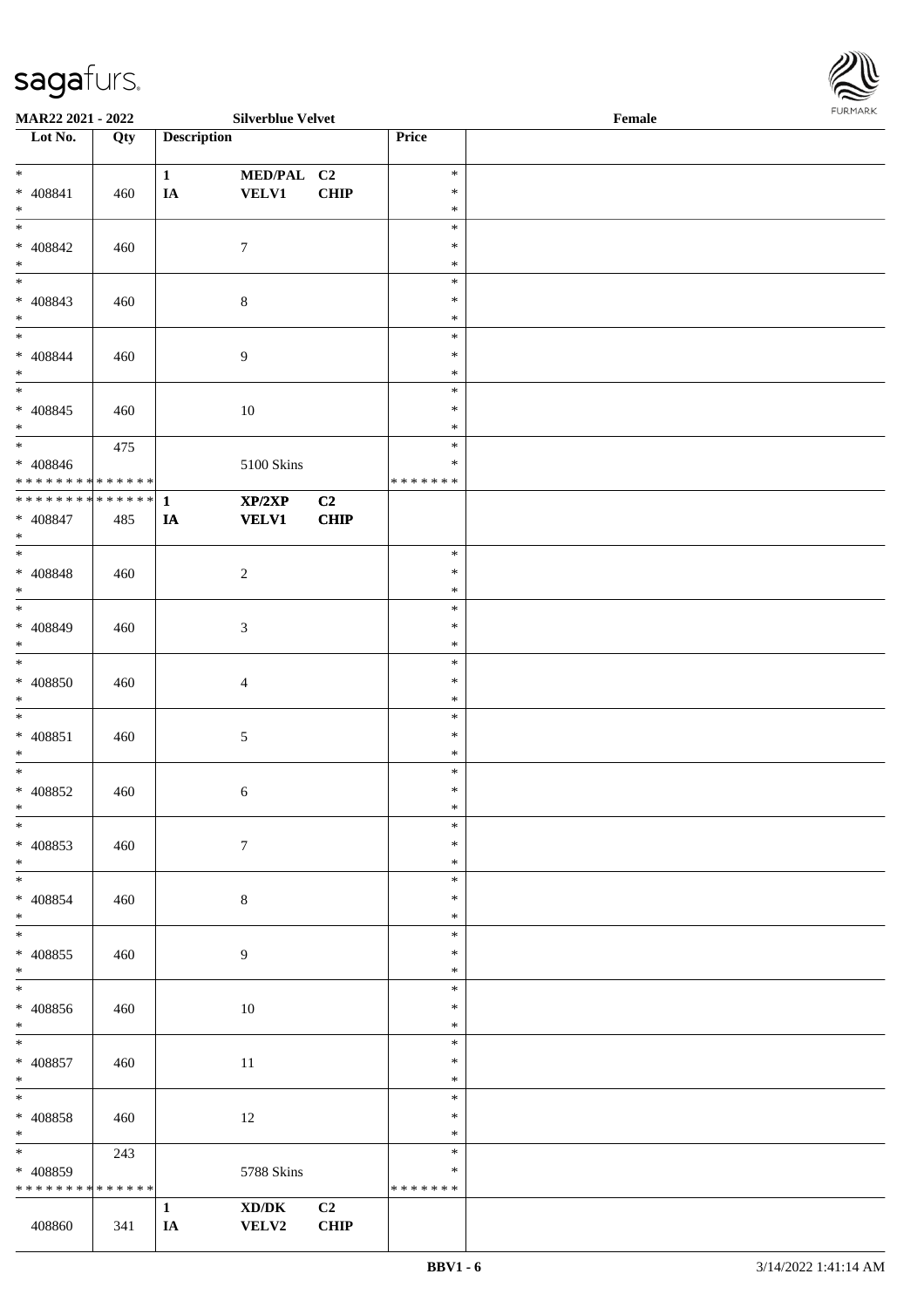

| MAR22 2021 - 2022                       |     |                    | <b>Silverblue Velvet</b> |                |                    | Female |  |
|-----------------------------------------|-----|--------------------|--------------------------|----------------|--------------------|--------|--|
| Lot No.                                 | Qty | <b>Description</b> |                          |                | Price              |        |  |
|                                         |     |                    |                          |                |                    |        |  |
| **************                          |     | $\mathbf{1}$       | XP/2XP                   | C <sub>2</sub> |                    |        |  |
| * 408861                                | 485 | IA                 | <b>VELV2</b>             | <b>CHIP</b>    |                    |        |  |
| $\ast$                                  |     |                    |                          |                |                    |        |  |
| $\ast$                                  |     |                    |                          |                | $\ast$             |        |  |
| * 408862                                | 460 |                    | $\sqrt{2}$               |                | ∗                  |        |  |
| $\ast$                                  |     |                    |                          |                | ∗                  |        |  |
| $_{\ast}$                               |     |                    |                          |                | $\ast$             |        |  |
| * 408863                                | 460 |                    | $\mathfrak{Z}$           |                | $\ast$             |        |  |
| $\ast$                                  |     |                    |                          |                | $\ast$             |        |  |
| $_{\ast}$                               |     |                    |                          |                | $\ast$             |        |  |
| $* 408864$                              | 460 |                    | $\overline{4}$           |                | $\ast$             |        |  |
| $\ast$                                  |     |                    |                          |                | $\ast$             |        |  |
| $\overline{\ast}$                       |     |                    |                          |                | $\ast$             |        |  |
| $* 408865$                              | 460 |                    | $\sqrt{5}$               |                | $\ast$             |        |  |
| $\ast$                                  |     |                    |                          |                | $\ast$             |        |  |
| $\overline{\phantom{1}}$                |     |                    |                          |                | $\ast$             |        |  |
| $* 408866$                              | 460 |                    |                          |                | $\ast$             |        |  |
| $\ast$                                  |     |                    | 6                        |                | $\ast$             |        |  |
| $\ast$                                  |     |                    |                          |                | $\ast$             |        |  |
| $* 408867$                              | 460 |                    | $\tau$                   |                | $\ast$             |        |  |
| $\ast$                                  |     |                    |                          |                | $\ast$             |        |  |
| $\ast$                                  |     |                    |                          |                | $\ast$             |        |  |
|                                         |     |                    |                          |                | $\ast$             |        |  |
| $* 408868$<br>$\ast$                    | 460 |                    | $\,8\,$                  |                |                    |        |  |
| $\ast$                                  |     |                    |                          |                | ∗<br>$\ast$        |        |  |
|                                         | 247 |                    |                          |                |                    |        |  |
| * 408869<br>* * * * * * * * * * * * * * |     |                    | 3952 Skins               |                | ∗<br>* * * * * * * |        |  |
|                                         |     |                    |                          |                |                    |        |  |
|                                         |     | $\mathbf{1}$       | <b>XD</b>                | C1/C2          |                    |        |  |
| 408870                                  | 221 | <b>SROY</b>        | <b>VELV1</b>             |                |                    |        |  |
|                                         |     |                    |                          |                |                    |        |  |
|                                         |     | $\mathbf{1}$       | <b>Dark</b>              | C1             |                    |        |  |
| 408871                                  | 323 | <b>SROY</b>        | <b>VELV1</b>             |                |                    |        |  |
|                                         |     |                    |                          |                |                    |        |  |
| ******** <mark>******</mark>            |     | $\mathbf{1}$       | <b>Dark</b>              | C <sub>2</sub> |                    |        |  |
| * 408872                                | 465 | <b>SROY</b>        | <b>VELV1</b>             |                |                    |        |  |
| $*$                                     |     |                    |                          |                |                    |        |  |
| $*$                                     | 214 |                    |                          |                | $\ast$             |        |  |
| * 408873                                |     |                    | 679 Skins                |                | *                  |        |  |
| * * * * * * * * * * * * * * *           |     |                    |                          |                | * * * * * * *      |        |  |
|                                         |     | $\mathbf{1}$       | Dark                     | C3             |                    |        |  |
| 408874                                  | 172 | <b>SROY</b>        | <b>VELV1</b>             |                |                    |        |  |
|                                         |     |                    |                          |                |                    |        |  |
| * * * * * * * * * * * * * * *           |     | $\mathbf{1}$       | <b>PALE</b>              | C1             |                    |        |  |
| * 408875                                | 465 | <b>SROY</b>        | <b>VELV1</b>             |                |                    |        |  |
| $\ast$<br>$\overline{\ast}$             |     |                    |                          |                |                    |        |  |
|                                         |     |                    |                          |                | $\ast$             |        |  |
| $* 408876$                              | 440 |                    | $\overline{c}$           |                | ∗                  |        |  |
| $*$                                     |     |                    |                          |                | $\ast$             |        |  |
| $*$                                     |     |                    |                          |                | $\ast$             |        |  |
| $* 408877$                              | 440 |                    | 3                        |                | $\ast$             |        |  |
| $*$                                     |     |                    |                          |                | $\ast$             |        |  |
| $\ast$                                  | 65  |                    |                          |                | $\ast$             |        |  |
| * 408878                                |     |                    | 1410 Skins               |                | $\ast$             |        |  |
| * * * * * * * * * * * * * *             |     |                    |                          |                | * * * * * * *      |        |  |
|                                         |     | $\mathbf{1}$       | <b>PALE</b>              | C1/C2          |                    |        |  |
| 408879                                  | 253 | <b>SROY</b>        | <b>VELV1</b>             |                |                    |        |  |
|                                         |     |                    |                          |                |                    |        |  |
| ******** <mark>*******</mark> 1         |     |                    | <b>PALE</b>              | C2             |                    |        |  |
| * 408880                                | 465 | <b>SROY</b>        | <b>VELV1</b>             |                |                    |        |  |
| $*$                                     |     |                    |                          |                |                    |        |  |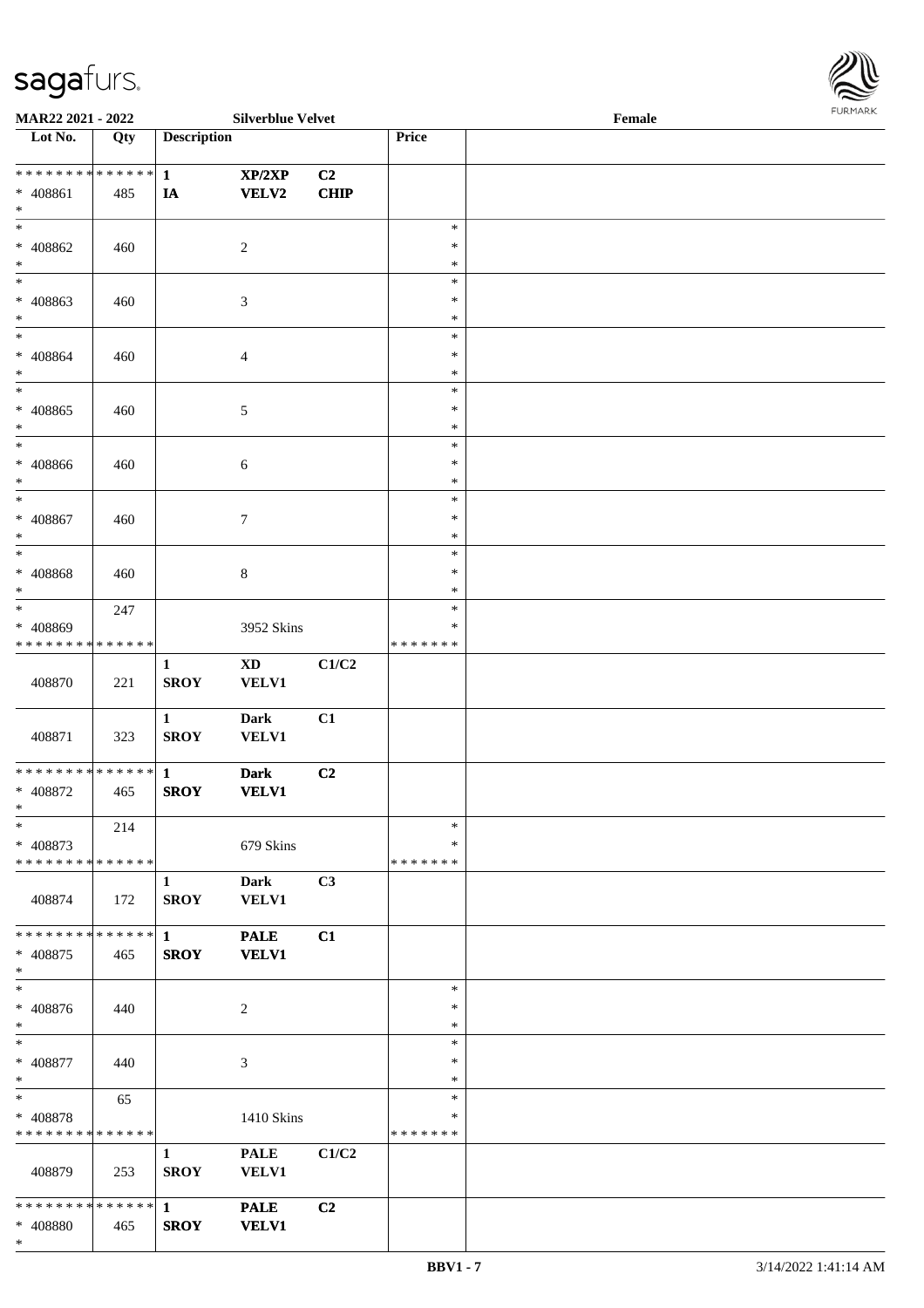

| <b>MAR22 2021 - 2022</b>                                         |     |                                       | <b>Silverblue Velvet</b>               |                |                              | Female |  |
|------------------------------------------------------------------|-----|---------------------------------------|----------------------------------------|----------------|------------------------------|--------|--|
| Lot No.                                                          | Qty | <b>Description</b>                    |                                        |                | Price                        |        |  |
| $\ast$<br>* 408881                                               | 440 | $\mathbf{1}$<br><b>SROY</b>           | <b>PALE</b><br><b>VELV1</b>            | C <sub>2</sub> | $\ast$<br>$\ast$             |        |  |
| $\ast$                                                           |     |                                       |                                        |                | $\ast$                       |        |  |
| * 408882<br>$\ast$                                               | 440 |                                       | $\mathfrak{Z}$                         |                | $\ast$<br>∗<br>$\ast$        |        |  |
| * 408883<br>$\ast$                                               | 440 |                                       | $\overline{4}$                         |                | $\ast$<br>$\ast$<br>$\ast$   |        |  |
| $*$<br>* 408884<br>$*$                                           | 440 |                                       | $\mathfrak{S}$                         |                | $\ast$<br>$\ast$<br>$\ast$   |        |  |
| $\overline{\phantom{0}}$<br>* 408885<br>$\ast$                   | 440 |                                       | $\sqrt{6}$                             |                | $\ast$<br>$\ast$<br>$\ast$   |        |  |
| $\overline{\phantom{0}}$<br>* 408886<br>$*$                      | 440 |                                       | $7\phantom{.0}$                        |                | $\ast$<br>$\ast$<br>$\ast$   |        |  |
| $\overline{\ast}$<br>* 408887<br>$*$                             | 440 |                                       | $8\,$                                  |                | $\ast$<br>$\ast$<br>$\ast$   |        |  |
| * 408888<br>* * * * * * * * <mark>* * * * * *</mark>             | 201 |                                       | 3746 Skins                             |                | $\ast$<br>∗<br>* * * * * * * |        |  |
| * * * * * * * * * * * * * * <mark>*</mark><br>* 408889<br>$\ast$ | 465 | $\mathbf{1}$<br><b>SROY</b>           | <b>PALE</b><br><b>VELV1</b>            | C3             |                              |        |  |
| $\ast$<br>* 408890<br>$*$                                        | 440 |                                       | $\overline{2}$                         |                | $\ast$<br>$\ast$<br>$\ast$   |        |  |
| * 408891<br>* * * * * * * * <mark>* * * * * * *</mark>           | 324 |                                       | 1229 Skins                             |                | $\ast$<br>$\ast$<br>*******  |        |  |
| 408892                                                           | 211 | $\mathbf{1}$<br><b>SROY</b>           | $\mathbf{X}\mathbf{P}$<br><b>VELV1</b> | C1/C2          |                              |        |  |
| 408893                                                           | 152 | $\mathbf{1}$<br><b>SROY</b>           | 2XP<br><b>VELV1</b>                    | C1             |                              |        |  |
| 408894                                                           | 482 | $1 \quad \blacksquare$<br><b>SROY</b> | 2XP<br><b>VELV1</b>                    | C2             |                              |        |  |
| 408895                                                           | 214 | $1 \quad \blacksquare$<br><b>SROY</b> | 2XP<br><b>VELV1</b>                    | C3             |                              |        |  |
| 408896                                                           | 237 | $1 \qquad \qquad$<br><b>SROY</b>      | <b>Dark</b><br>VELV2                   | C1/C2          |                              |        |  |
| 408897                                                           | 345 | $1 \qquad \qquad$<br><b>SROY</b>      | <b>PALE</b><br>VELV2                   | C1/C2          |                              |        |  |
| * 408898<br>$\ast$                                               | 465 | <b>SROY</b>                           | <b>PALE</b><br>VELV2                   | C <sub>2</sub> |                              |        |  |
| $\ast$<br>* 408899<br>$*$                                        | 440 |                                       | 2                                      |                | $\ast$<br>$\ast$<br>$\ast$   |        |  |
| $\ast$<br>* 408900<br>$\ast$                                     | 440 |                                       | $\mathfrak{Z}$                         |                | $\ast$<br>$\ast$<br>$\ast$   |        |  |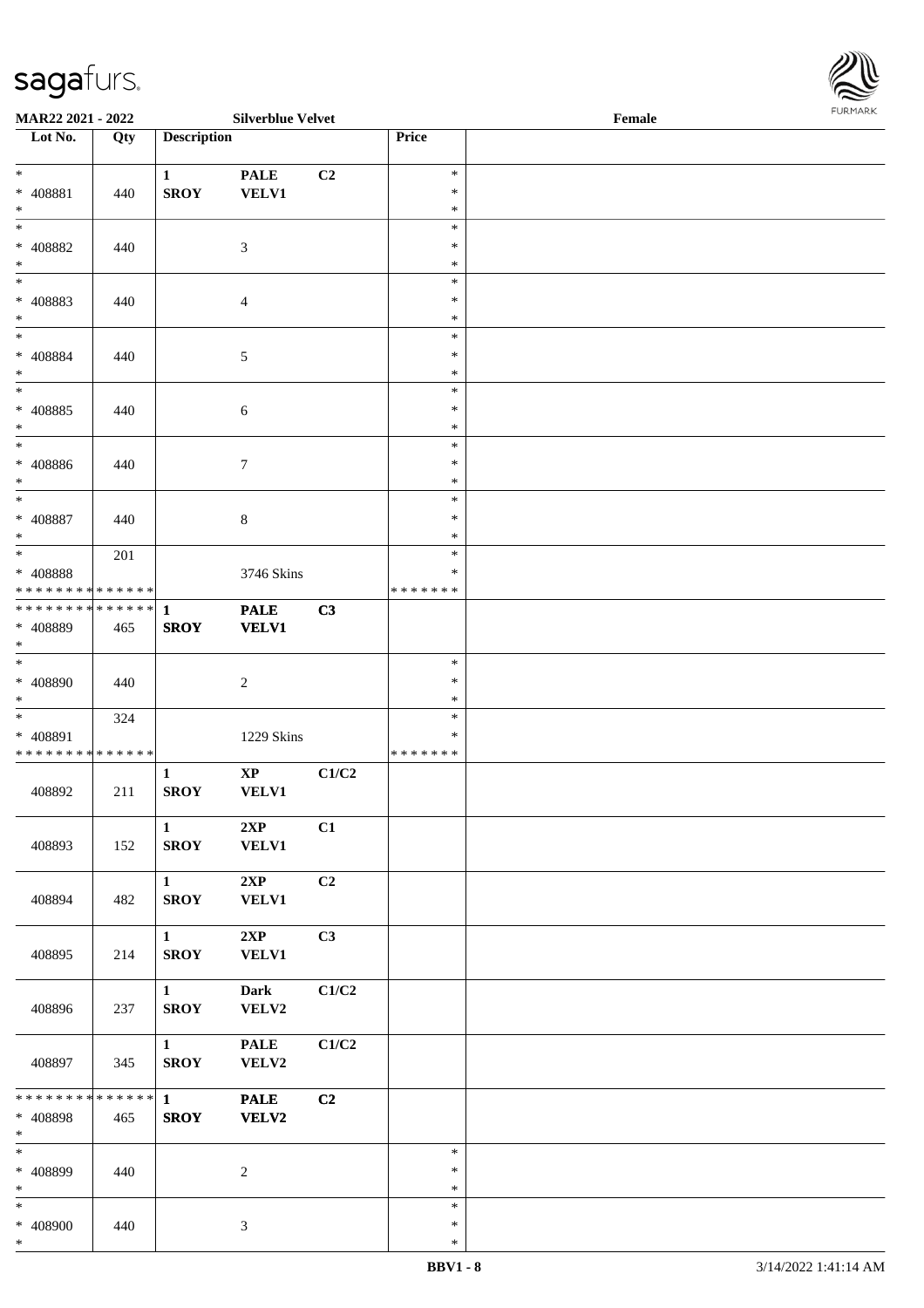

| <b>MAR22 2021 - 2022</b> |     |                    | <b>Silverblue Velvet</b>    |                  |                  | Female | <b>FURMARK</b> |
|--------------------------|-----|--------------------|-----------------------------|------------------|------------------|--------|----------------|
| Lot No.                  | Qty | <b>Description</b> |                             |                  | <b>Price</b>     |        |                |
| $\ast$<br>* 408901       | 234 | <b>SROY</b>        | <b>PALE</b><br><b>VELV2</b> | C <sub>2</sub>   | $\ast$<br>$\ast$ |        |                |
| **************           |     |                    |                             |                  | *******          |        |                |
| 408902                   | 405 | <b>SROY</b>        | XP<br><b>VELV2</b>          | C1/C2            |                  |        |                |
| 408903                   | 454 | <b>SROY</b>        | 2XP<br><b>VELV2</b>         | C <sub>2</sub>   |                  |        |                |
| 408904                   | 30  | <b>SROY</b>        | <b>PALE</b><br><b>VELV1</b> | C1<br><b>TOP</b> |                  |        |                |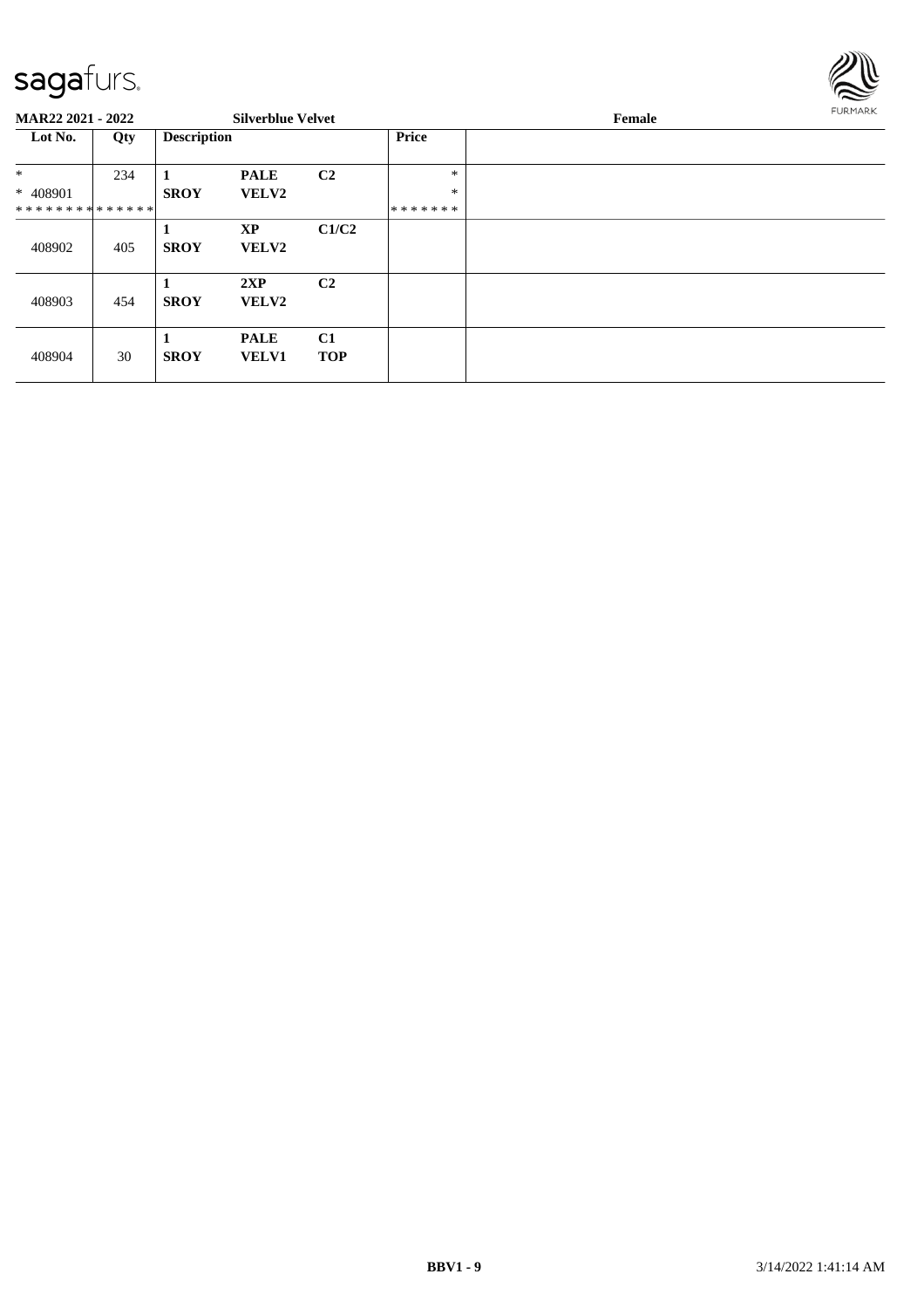

| MAR22 2021 - 2022                                  |     |                               | <b>Silverblue Velvet</b>    |       |                             | Female |  | <b>FURMARK</b> |
|----------------------------------------------------|-----|-------------------------------|-----------------------------|-------|-----------------------------|--------|--|----------------|
| Lot No.<br>Qty                                     |     | <b>Description</b>            |                             |       | Price                       |        |  |                |
| 408961                                             | 447 | $\mathbf 2$<br><b>SI</b>      | <b>PALE</b><br><b>VELV1</b> | C1    |                             |        |  |                |
| * * * * * * * * * * * * * * *<br>$* 408962$<br>$*$ | 505 | $\overline{2}$<br>SI          | <b>PALE</b><br><b>VELV1</b> | C2    |                             |        |  |                |
| $*$<br>$* 408963$<br>* * * * * * * * * * * * * *   | 527 |                               | 1032 Skins                  |       | $\ast$<br>$\ast$<br>******* |        |  |                |
| 408964                                             | 162 | $\boldsymbol{2}$<br>SI        | 2XP<br>VELV1                | C1/C2 |                             |        |  |                |
| 408965                                             | 231 | $\overline{2}$<br>SI          | <b>PALE</b><br>VELV2        | C1/C2 |                             |        |  |                |
| 408966                                             | 363 | $\overline{2}$<br><b>SAGA</b> | <b>PALE</b><br>VELV1        | C3    |                             |        |  |                |
| 408967                                             | 276 | $\overline{2}$<br><b>SAGA</b> | XP/2XP<br><b>VELV1</b>      | C3    |                             |        |  |                |
| 408968                                             | 305 | $\overline{2}$<br><b>SAGA</b> | <b>PALE</b><br>VELV2        | C2    |                             |        |  |                |
| 408969                                             | 240 | $\overline{2}$<br><b>SROY</b> | <b>PALE</b><br><b>VELV1</b> | C2    |                             |        |  |                |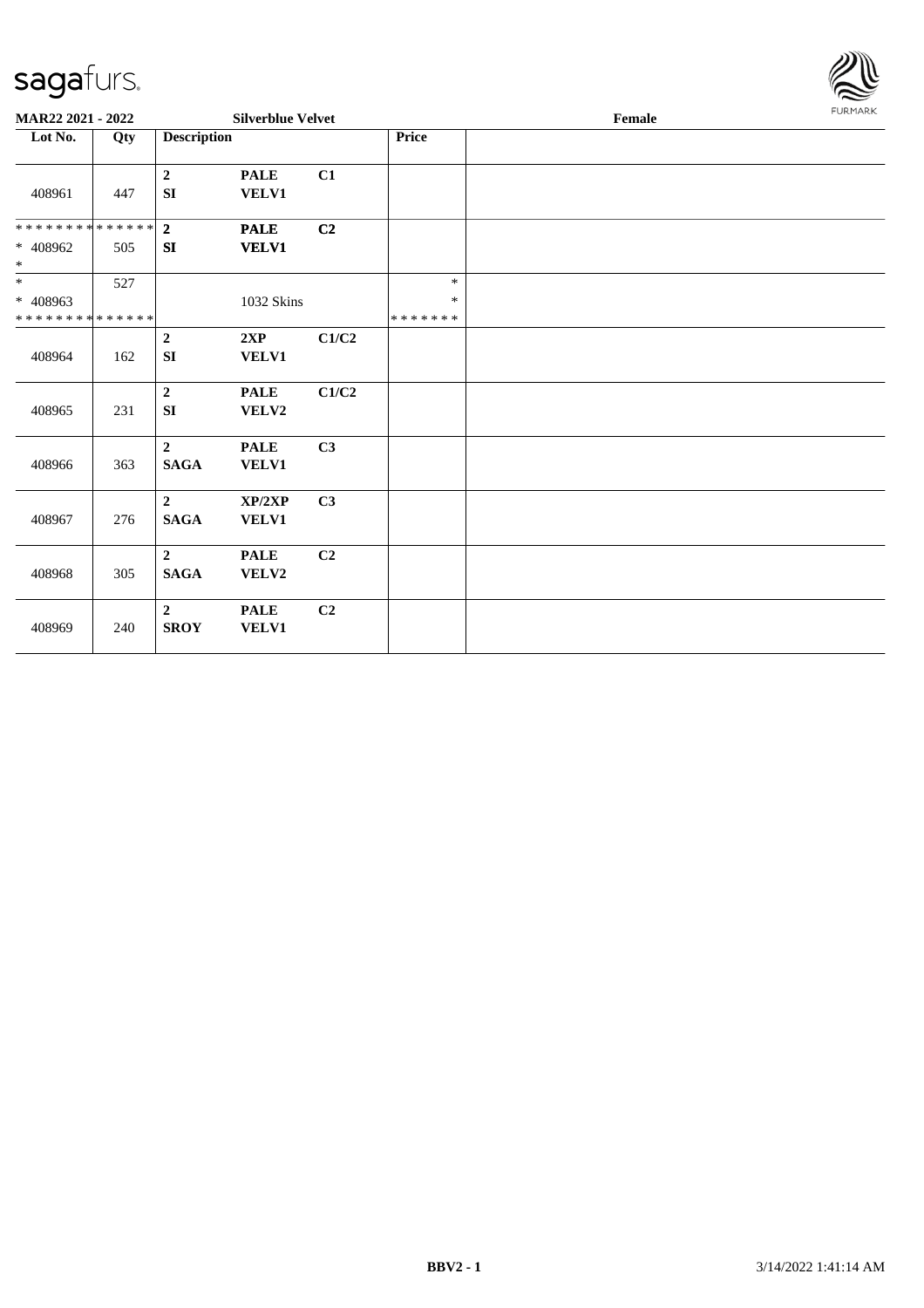| MAR22 2021 - 2022                       |             |                    | Silverblue     |                |                         | Female | Lowgrades FURMARK |  |
|-----------------------------------------|-------------|--------------------|----------------|----------------|-------------------------|--------|-------------------|--|
|                                         |             |                    | Seasonable     |                |                         |        |                   |  |
| Lot No.                                 | Qty         | <b>Description</b> |                |                | Price                   |        |                   |  |
| ******** <mark>******</mark>            |             | $\mathbf{0}$       |                | C2             |                         |        |                   |  |
| * 409021                                | 445         | Ш                  | ALL            |                |                         |        |                   |  |
| $\ast$                                  |             |                    |                |                |                         |        |                   |  |
| $\overline{\phantom{0}}$                |             |                    |                |                | $\ast$                  |        |                   |  |
| $* 409022$                              | 420         |                    | $\sqrt{2}$     |                | $\ast$                  |        |                   |  |
| $*$                                     |             |                    |                |                | $\ast$                  |        |                   |  |
| $\overline{\phantom{0}}$                |             |                    |                |                | $\ast$                  |        |                   |  |
| $* 409023$                              | 420         |                    | $\mathfrak{Z}$ |                | $\ast$                  |        |                   |  |
| $\ast$                                  |             |                    |                |                | $\ast$                  |        |                   |  |
| $\overline{\ast}$                       |             |                    |                |                | $\ast$                  |        |                   |  |
| * 409024                                | 420         |                    | $\overline{4}$ |                | $\ast$                  |        |                   |  |
| $*$                                     |             |                    |                |                | $\ast$                  |        |                   |  |
| $\overline{\phantom{a}^*}$              | 393         |                    |                |                | $\ast$                  |        |                   |  |
| * 409025                                |             |                    | 2098 Skins     |                | ∗                       |        |                   |  |
| * * * * * * * * * * * * * *             |             |                    |                |                | * * * * * * *           |        |                   |  |
| * * * * * * * * * * * * * * *           |             | $\mathbf{0}$       | $\mathbf{ALL}$ | C2             |                         |        |                   |  |
| * 409026<br>$*$                         | 445         | Ш                  | DAM2           |                |                         |        |                   |  |
| $*$                                     |             |                    |                |                | $\ast$                  |        |                   |  |
| * 409027                                | 420         |                    | $\overline{c}$ |                | $\ast$                  |        |                   |  |
| $*$                                     |             |                    |                |                | $\ast$                  |        |                   |  |
| $\overline{\phantom{0}}$                |             |                    |                |                | $\ast$                  |        |                   |  |
| $* 409028$                              | 420         |                    | $\mathfrak{Z}$ |                | $\ast$                  |        |                   |  |
| $*$                                     |             |                    |                |                | $\ast$                  |        |                   |  |
| $*$                                     |             |                    |                |                | $\ast$                  |        |                   |  |
| $* 409029$                              | 420         |                    | $\overline{4}$ |                | $\ast$                  |        |                   |  |
| $*$                                     |             |                    |                |                | $\ast$                  |        |                   |  |
| $*$                                     | 383         |                    |                |                | $\ast$                  |        |                   |  |
| * 409030                                |             |                    | 2088 Skins     |                | $\ast$                  |        |                   |  |
| * * * * * * * * * * * * * *             |             |                    |                |                | * * * * * * *           |        |                   |  |
| ******** <mark>******</mark>            |             | $\mathbf{0}$       | ALL            | C2             |                         |        |                   |  |
| * 409031                                | 445         | Ш                  | DAM4           |                |                         |        |                   |  |
| $*$<br>$*$                              |             |                    |                |                | $\ast$                  |        |                   |  |
| * 409032                                | 240         |                    | 685 Skins      |                | $\ast$                  |        |                   |  |
| * * * * * * * * * * * * * *             |             |                    |                |                | *******                 |        |                   |  |
| * * * * * * * *                         | * * * * * * | $\mathbf{1}$       | $\mathbf{ALL}$ | C <sub>2</sub> |                         |        |                   |  |
| * 409033                                | 485         | $\mathbf{III}$     |                |                |                         |        |                   |  |
| $*$                                     |             |                    |                |                |                         |        |                   |  |
| $\overline{\phantom{0}}$                |             |                    |                |                | $\ast$                  |        |                   |  |
| $* 409034$                              | 460         |                    | 2              |                | $\ast$                  |        |                   |  |
| $*$                                     |             |                    |                |                | $\ast$                  |        |                   |  |
| $\ast$                                  |             |                    |                |                | $\ast$                  |        |                   |  |
| $* 409035$                              | 460         |                    | $\mathfrak{Z}$ |                | $\ast$                  |        |                   |  |
| $*$                                     |             |                    |                |                | $\ast$                  |        |                   |  |
| $\ast$                                  |             |                    |                |                | $\ast$                  |        |                   |  |
| * 409036                                | 460         |                    | 4              |                | $\ast$                  |        |                   |  |
| $*$                                     |             |                    |                |                | $\ast$                  |        |                   |  |
| $\ast$                                  |             |                    |                |                | $\ast$                  |        |                   |  |
| * 409037                                | 460         |                    | 5              |                | ∗                       |        |                   |  |
| $*$                                     |             |                    |                |                | $\ast$<br>$\ast$        |        |                   |  |
| $*$                                     | 126         |                    |                |                |                         |        |                   |  |
| * 409038<br>* * * * * * * * * * * * * * |             |                    | 2451 Skins     |                | $\ast$<br>* * * * * * * |        |                   |  |
| * * * * * * * * * * * * * * *           |             | 1                  | ALL            | C <sub>2</sub> |                         |        |                   |  |
| * 409039                                |             |                    | DAM2           |                |                         |        |                   |  |
| $\ast$                                  | 485         | $\mathbf{III}$     |                |                |                         |        |                   |  |
| $\ast$                                  |             |                    |                |                | $\ast$                  |        |                   |  |
| $* 409040$                              | 460         |                    | 2              |                | $\ast$                  |        |                   |  |
| $*$                                     |             |                    |                |                | $\ast$                  |        |                   |  |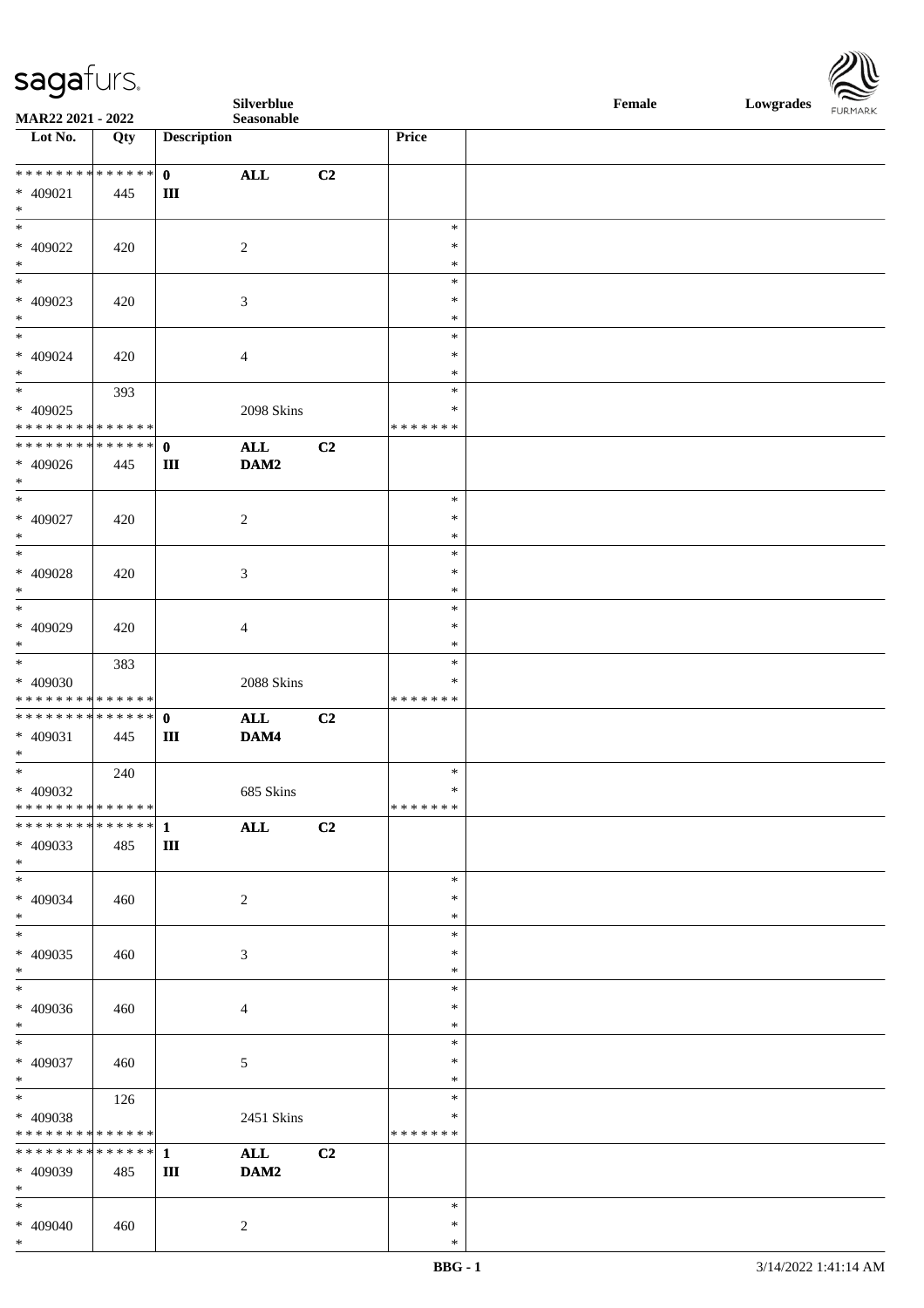| $\overline{\phantom{a}}$                        |                    |                           | <b>Silverblue</b>      |                |                         | Female | Lowgrades | $\sim$<br>FURMARK |
|-------------------------------------------------|--------------------|---------------------------|------------------------|----------------|-------------------------|--------|-----------|-------------------|
| MAR22 2021 - 2022                               |                    |                           | Seasonable             |                |                         |        |           |                   |
| Lot No.                                         | Qty                | <b>Description</b>        |                        |                | Price                   |        |           |                   |
| $\ast$                                          |                    |                           |                        |                | $\ast$                  |        |           |                   |
| * 409041                                        | 460                | $\mathbf{1}$<br>$\rm III$ | $\mathbf{ALL}$<br>DAM2 | C <sub>2</sub> | $\ast$                  |        |           |                   |
| $\ast$                                          |                    |                           |                        |                | $\ast$                  |        |           |                   |
| $\ast$                                          |                    |                           |                        |                | $\ast$                  |        |           |                   |
| * 409042                                        | 460                |                           | 4                      |                | $\ast$                  |        |           |                   |
| $\ast$                                          |                    |                           |                        |                | $\ast$                  |        |           |                   |
| $\overline{\phantom{0}}$                        | 209                |                           |                        |                | $\ast$                  |        |           |                   |
| $* 409043$<br>* * * * * * * * * * * * * *       |                    |                           | 2074 Skins             |                | $\ast$<br>* * * * * * * |        |           |                   |
| * * * * * * * * * * * * * * *                   |                    | $\mathbf{1}$              | ALL                    | C2             |                         |        |           |                   |
| * 409044                                        | 485                | $\mathbf{III}$            | DAM4                   |                |                         |        |           |                   |
| $\ast$                                          |                    |                           |                        |                |                         |        |           |                   |
| $\overline{\phantom{0}}$                        |                    |                           |                        |                | $\ast$                  |        |           |                   |
| $* 409045$                                      | 460                |                           | $\overline{c}$         |                | $\ast$                  |        |           |                   |
| $\ast$<br>$_{\ast}^{-}$                         |                    |                           |                        |                | $\ast$                  |        |           |                   |
|                                                 |                    |                           |                        |                | $\ast$<br>$\ast$        |        |           |                   |
| $* 409046$<br>$\ast$                            | 460                |                           | 3                      |                | $\ast$                  |        |           |                   |
| $\ast$                                          |                    |                           |                        |                | $\ast$                  |        |           |                   |
| * 409047                                        | 460                |                           | 4                      |                | $\ast$                  |        |           |                   |
| $\ast$                                          |                    |                           |                        |                | $\ast$                  |        |           |                   |
| $\ast$                                          |                    |                           |                        |                | $\ast$                  |        |           |                   |
| * 409048                                        | 460                |                           | 5                      |                | $\ast$                  |        |           |                   |
| $\ast$                                          |                    |                           |                        |                | $\ast$                  |        |           |                   |
| $\ast$                                          | 194                |                           |                        |                | $\ast$<br>$\ast$        |        |           |                   |
| * 409049<br>* * * * * * * * * * * * * *         |                    |                           | 2519 Skins             |                | * * * * * * *           |        |           |                   |
| **************                                  |                    | $\overline{\mathbf{2}}$   | $\mathbf{ALL}$         | C2             |                         |        |           |                   |
| * 409050                                        | 485                | Ш                         |                        |                |                         |        |           |                   |
| $\ast$                                          |                    |                           |                        |                |                         |        |           |                   |
| $\ast$                                          | 407                |                           |                        |                | $\ast$                  |        |           |                   |
| * 409051                                        |                    |                           | 892 Skins              |                | ∗                       |        |           |                   |
| * * * * * * * * * * * * * *<br>************** 2 |                    |                           | ALL                    | C <sub>2</sub> | * * * * * * *           |        |           |                   |
| * 409052                                        | 485   $\text{III}$ |                           | DAM2                   |                |                         |        |           |                   |
| $\ast$                                          |                    |                           |                        |                |                         |        |           |                   |
| $\ast$                                          |                    |                           |                        |                | $\ast$                  |        |           |                   |
| $* 409053$                                      | 460                |                           | 2                      |                | $\ast$                  |        |           |                   |
| $\ast$                                          |                    |                           |                        |                | $\ast$                  |        |           |                   |
| $\ast$                                          |                    |                           |                        |                | $\ast$                  |        |           |                   |
| $* 409054$<br>$\ast$                            | 460                |                           | 3                      |                | $\ast$<br>∗             |        |           |                   |
| $\ast$                                          |                    |                           |                        |                | $\ast$                  |        |           |                   |
| $* 409055$                                      | 460                |                           | 4                      |                | $\ast$                  |        |           |                   |
| $\ast$                                          |                    |                           |                        |                | $\ast$                  |        |           |                   |
| $\overline{\phantom{0}}$                        | 150                |                           |                        |                | $\ast$                  |        |           |                   |
| * 409056                                        |                    |                           | 2015 Skins             |                | ∗                       |        |           |                   |
| * * * * * * * * * * * * * *                     |                    |                           |                        |                | * * * * * * *           |        |           |                   |
| * * * * * * * * * * * * * * *                   |                    | $\mathbf{2}$              | $\mathbf{ALL}$         | C2             |                         |        |           |                   |
| * 409057<br>$*$                                 | 485                | $\rm III$                 | DAM4                   |                |                         |        |           |                   |
| $\ast$                                          |                    |                           |                        |                | $\ast$                  |        |           |                   |
| $* 409058$                                      | 460                |                           | $\overline{c}$         |                | $\ast$                  |        |           |                   |
| $*$                                             |                    |                           |                        |                | $\ast$                  |        |           |                   |
| $*$                                             |                    |                           |                        |                | $\ast$                  |        |           |                   |
| * 409059                                        | 460                |                           | 3                      |                | $\ast$                  |        |           |                   |
| $*$                                             |                    |                           |                        |                | $\ast$                  |        |           |                   |
| $\ast$                                          | 207                |                           |                        |                | $\ast$<br>∗             |        |           |                   |
| * 409060<br>* * * * * * * * * * * * * *         |                    |                           | 1612 Skins             |                | * * * * * * *           |        |           |                   |
|                                                 |                    |                           |                        |                |                         |        |           |                   |